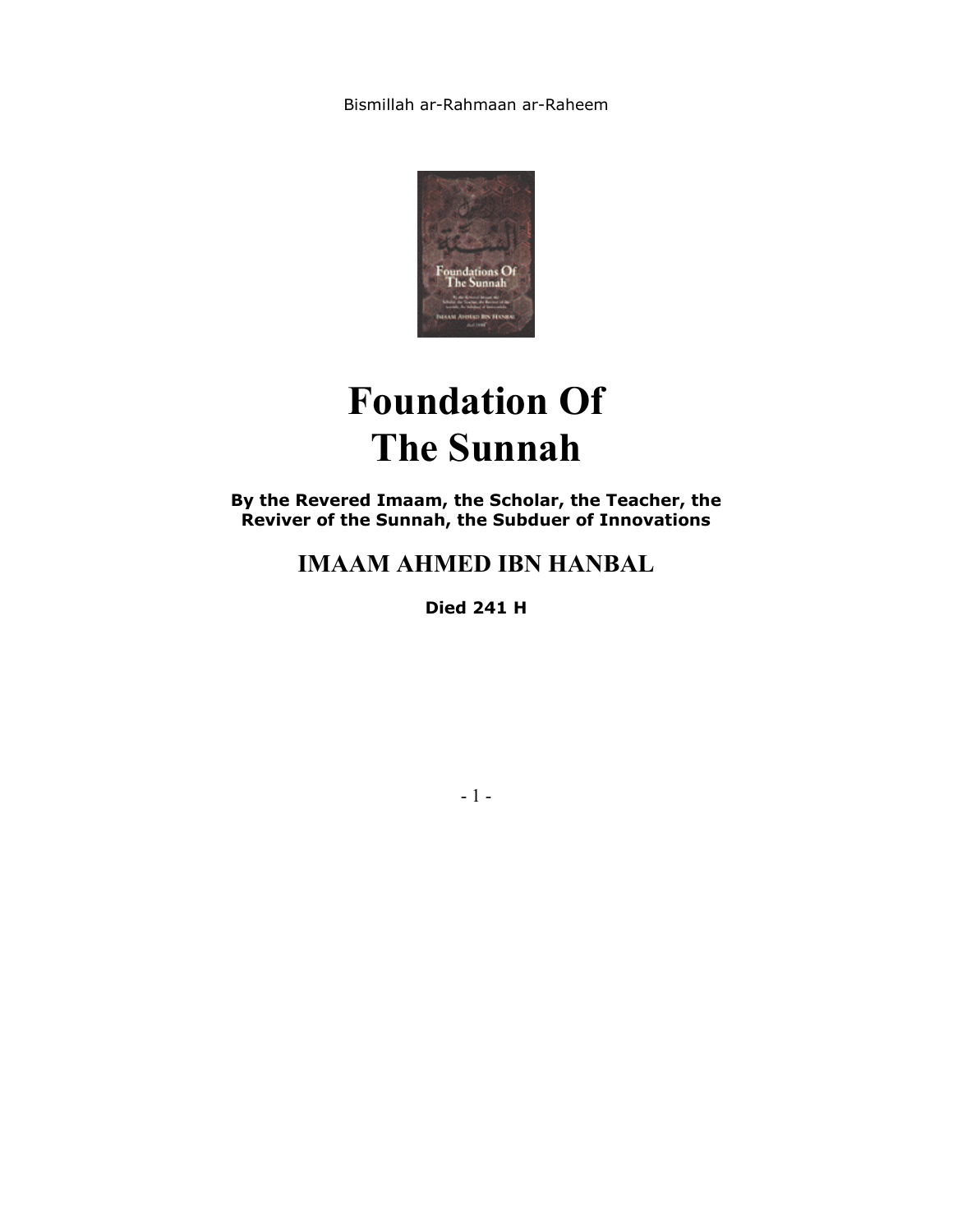#### **Contents**

[Introduction by Fawwaaz Ahmad az-Zumarlee](#page-3-0) 

[Part One: A Brief Note on Usoolus-Sunnah](#page-5-0) 

[The Foundations of the Sunnah](#page-6-0) 

[Part Two: The Sunnah upon which the Messenger of Allaah](#page-43-0)  died

[Part Three: A Description of the Believer from Ahlus-Sunnah](#page-46-0)  wal-Jamaa'ah

[Chapter One : The Life and Trials of Imaarn Ahmad](#page-50-0) 

[Chapter Two : On the Meaning of Eemaan - A Refutation of](#page-93-0)  the Mu'tazilah of Today

[Chapter Three : Some Sayings from the Salaf Concerning](#page-95-0)  Allaah's Attributes and their Consensus Concerning the Falsehood of Ta'weel - A refutation of the Ash'ariyyah

Chapter Four : Affirming the Attributes of Allaah with their Dhaahir (Apparent) and Haqeeqi (Real) Meaning and a [Refutation that the Way of the Salaf was Allegedly Tafweedh](#page-109-0)  - A Refutation of the Mufawwidah

[Chapter Five : The Consensus of the Salaf from among the](#page-119-0)  Companions of Allaah's Messenger on the Prohibition of Reviling the Rulers and Publicizing their Faults, be they Righteous or Sinful - A Refutation of the Khawaarij

 $-2-$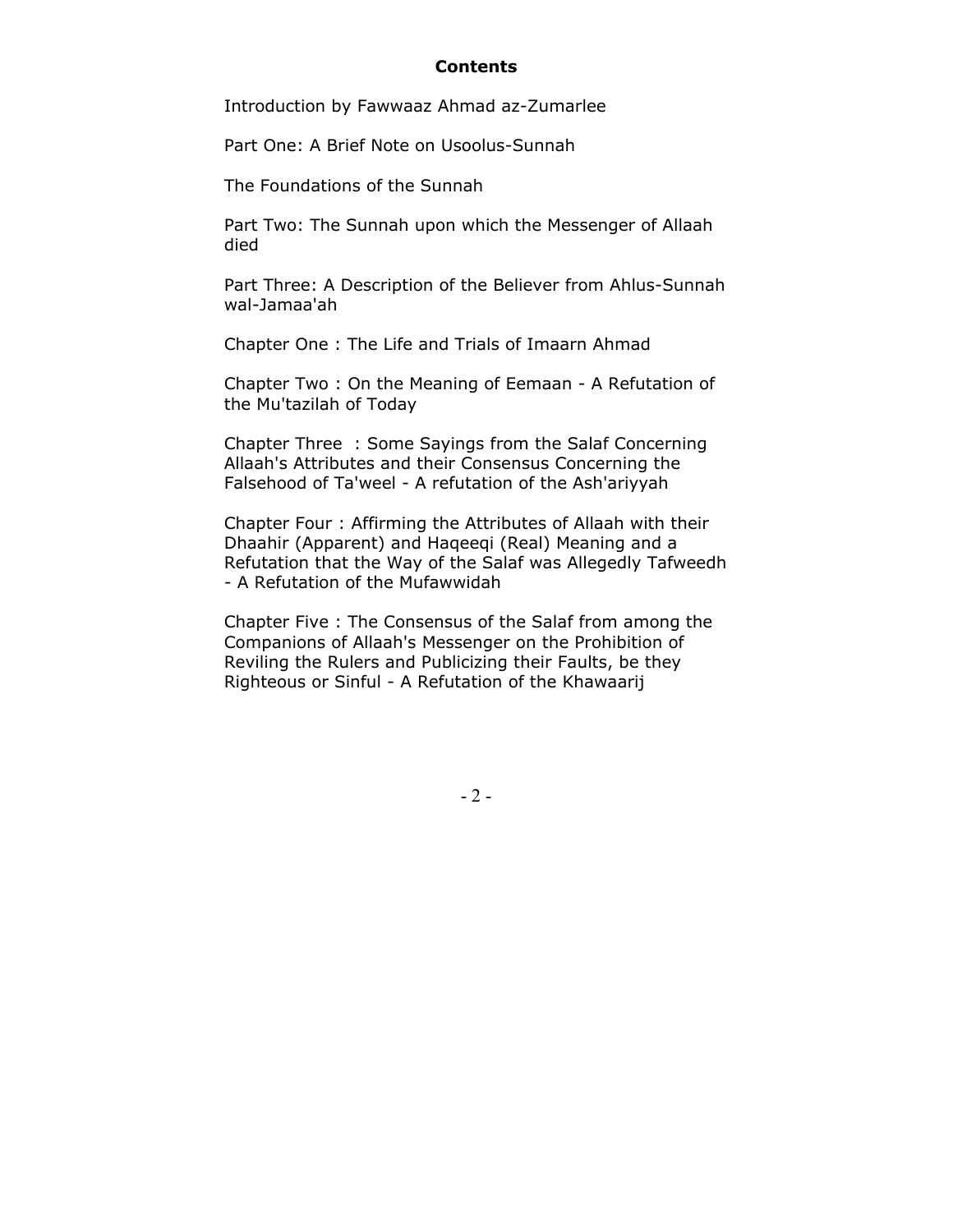[Chapter Six : The Distinguishing Signs of Ahlus-Sunnah](#page-134-0) 

[Chapter Seven : The Distinguishing Signs of Ahlul-Bid'ah](#page-140-0)  (the People of Innovation

[Chapter Eight : On the Prohibition of Sitting with the People](#page-145-0)  of Innovation; Listening to them, Arguing with them, To Abandon them and those who Associate with them.

Chapter Nine - On the Necessity of Accepting the Ahadeeth Reported by Reliable and Trustworthy Narrators Mentioning [the Attributes of Allaah - A Refutation against the Rationalist](#page-152-0)  School of Thought

[Chapter Ten - The Ahadeeth of Abul-l-lasan al-Ash'aree and](#page-158-0)  a Refutation of the Ash'ariyyah

[Glossary of Arabic Terms](#page-172-0)

- 3 -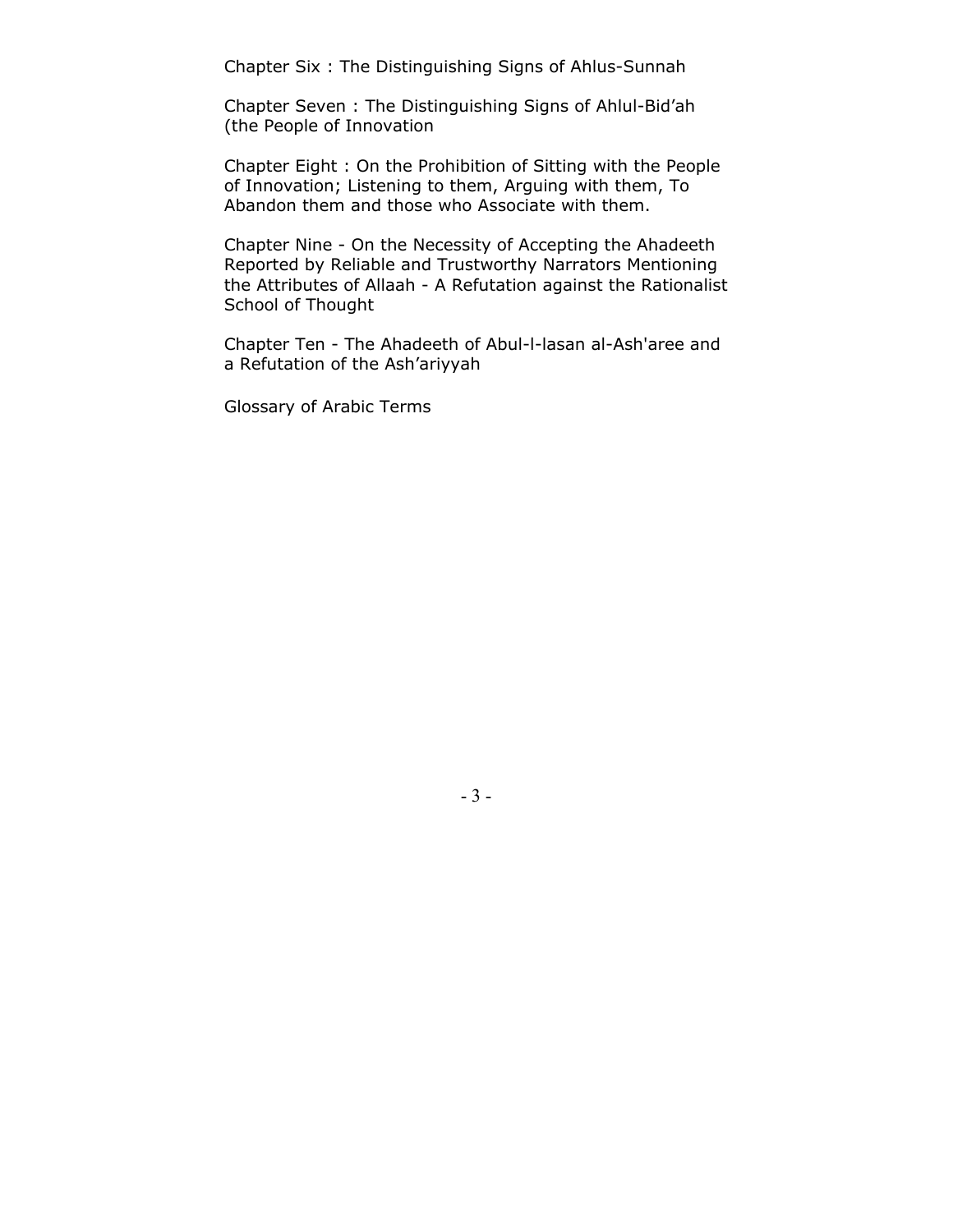### **INTRODUCTION**

<span id="page-3-0"></span>Indeed all praise belongs to Allaah, we praise Him, seek His aid and His forgiveness. We seek refuge in Allaah from the evils of our souls and the evils of our actions. Whomsoever Allaah guides there is none to misguide and whomsoever Allaah misguides there is none to guide. I bear witness that none has the right to be worshipped except Allaah Alone; without any partners and I bear witness that Muhammad is His servant and Messenger. Allaah sent him to remove mankind from the abyss of misguidance and shirk to the light of Islaam and guidance. To proceed:

This is the second treatise in the collection 'Aqaa'idus-Salaf wa Ashaabul-Hadeeth (The Beliefs of the Pious Predecessors and the People of Hadeeth). I present it to the respected readers after Allaah has ennobled me by making me concerned with it and by checking and verifying the ahaadeeth mentioned therein, (all) by the bounty of Allaah, the Exalted.

The importance of this treatise, like the importance of the one before it  $^1$  is that it belongs to an honorable Imam, the revered Imam, the scholar, the teacher, the Reviver of the Sunnah, the Subduer of Innovation, Ahmad ibn Muhammad ibn Hanbal, may Allaah be pleased with him.

And this is a summarisation of his belief, may Allaah have mercy upon him, drawn from the Qur'aan and the Sunnah and from that which the scholars of the Salaf and the Ashaabul-Hadeeth (People of Hadeeth) were upon and which they adopted and divulged and made the people hold as their belief.

I was eager that those whose works are included in this collection be (only) those whom the scholars can depend upon with respect to their sayings, as well as the smallness and

 $\overline{a}$ 

<sup>&</sup>lt;sup>1</sup> Referring to Sareehus-Sunnah of at-Tabaree.

 $-4-$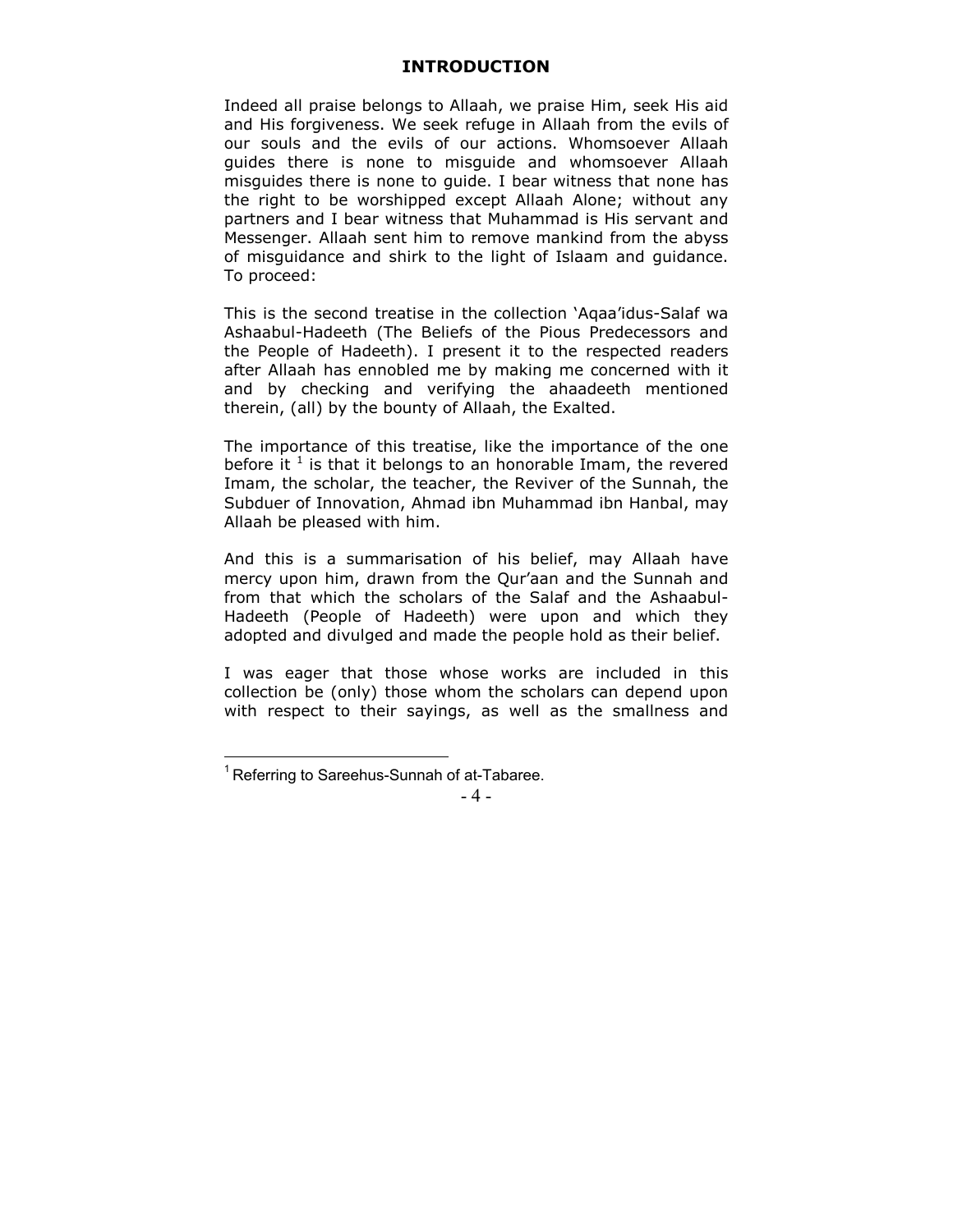condenses of the work in question, so that it can he easily understood and acquired by the people in general.

This (present) treatise actually consists of a number of the works of Imaam Ahmad on the subject of creed. I came across them during my verification of the book 'Tahaqaatut-Hanaabilah' by Qaadi Muhammad ibn Abee Ya'laa, and these are:

The first treatise 'Usoolus-Sunnah' (The Foundations of the Sunnah). I have also verified it using the manuscript of our Shaikh, Muhammad Naasirud-Deen al-Albaanee which was published in the magazine 'al-Mujaahid' in the Sha'baan edition, 1411H.

The second treatise 'The Sunnah upon which the Messenger (swallallahu alaihi wasallam) died.'

The third treatise 'A Description of the Believer from Ahlus-Sunnah Wal – Jamaa'ah  $2$ 

Aboo 'Abdur-Rahmaan Fawwaaz Ahmad Zumarlee 15th Shawwaal 1411H Tripoli Lebanon

 $\overline{a}$ 

- 5 -

 $2$  Both of these are included in this book after the text of Usoolus-Sunnah.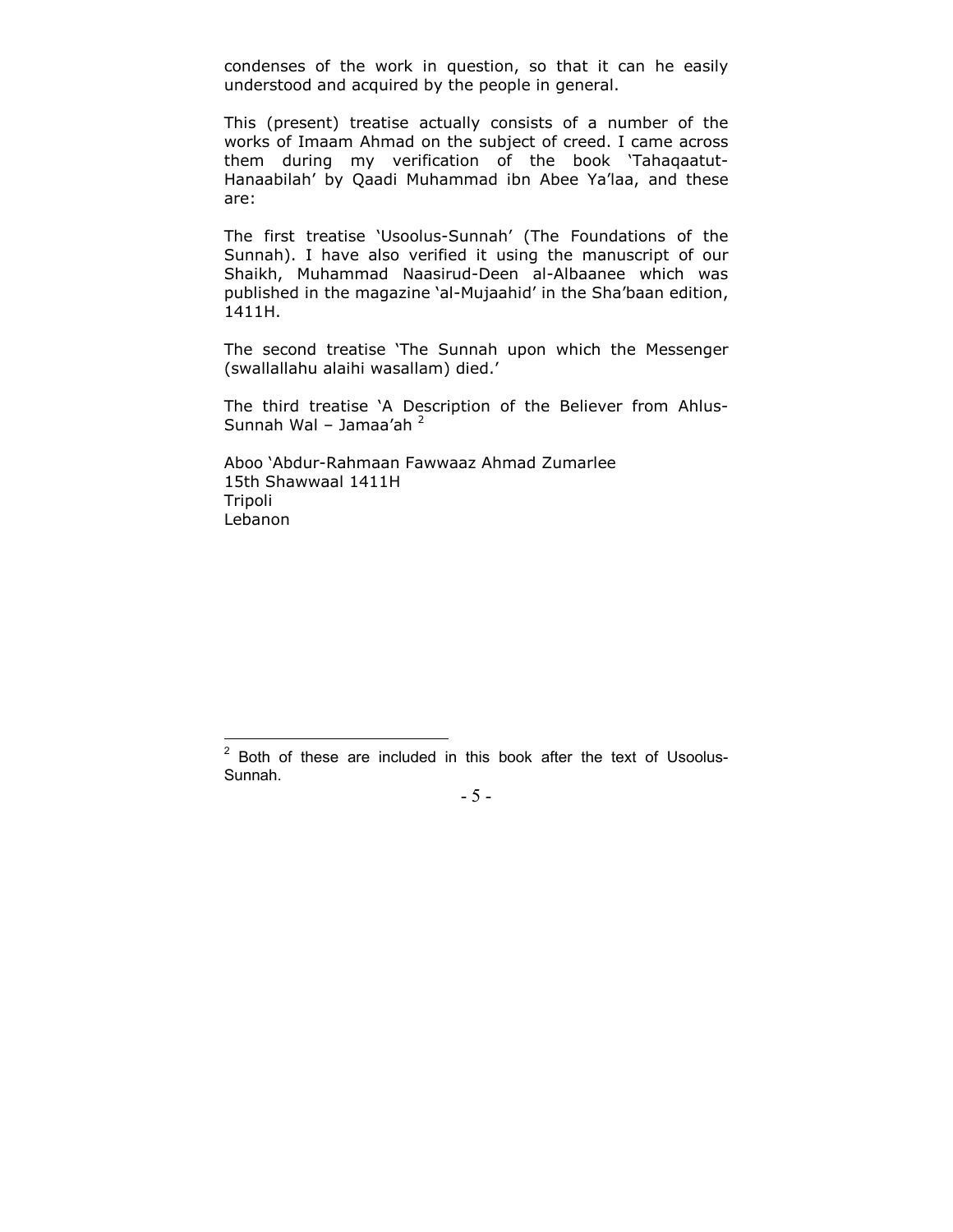#### **PART ONE A BRIEF NOTE ON USOOL-US-SUNNAH**

<span id="page-5-0"></span>This treatise has been mentioned in Tabaqaatul- Hanaabilah (1/ 241-246) in the biography of 'Abdoos ibn Maalik, one of the nearest students of Imaam Ahmad.

Another concise summary of his creed can be found in the same work Tabaqaatul-Hanaabilah (1/311-313), "Abul-Husain Muhammad ibn Abee Ya'laa said: I quoted from Ahmad ash-Shanjee with his isnaad that he said: I heard from Muhammad ibn 'Awf saying: Ahmad ibn Hanbal dictated to me..." and then he mentioned it.

The Imaam al-Laalikaa'ee has also mentioned this creed in his Sharh Usool I'tiqaad Ahlis-Sunnah wal-Jamaa'ah (1/156-164) where he said, "'Alee ibn Muhammad ibn 'Abdullaah as-Sakaree informed us that 'Uthmaan ibn Ahmad ibn 'Abdullaah ibn Bareed (or Yazeed) ad-Daqeeqee narrated to us saying: Aboo Muhammad al-Hasan ibn 'Abdul-Wahhaab, Abul-Anbar narrated to us: reading from his book, in the month of Rabee'ul-Awwal, two hundred and ninety-three (293H), saying: Aboo Ja'far Muhammad ibn Sulaymaan al-Munqiri, of Tinnees, narrated to us Saying: 'Abdoos ibn Maalik al-'Attaar narrated to us saying: I heard Aboo 'Abdullaah Ahmad ibn Muhammad ibn Hanbal saying...," then he mentioned the creed, all of it.

Also the magazine, al-Mujaahid, published the treatise, 'Usoolus-Sunnah' in the Sha'baan edition in 1411H taken from the manuscript which had been put together with the painstaking efforts of our Shaikh Muhammad Naasirud-Deen al-Albaanee, may Allah protect him 3.

 $\overline{a}$ 

- 6 -

 $3$  From the manuscript copy (no. 68, Q. 10-15) which is kept at the Dhaahiriyyah Library in Damascus, Syria.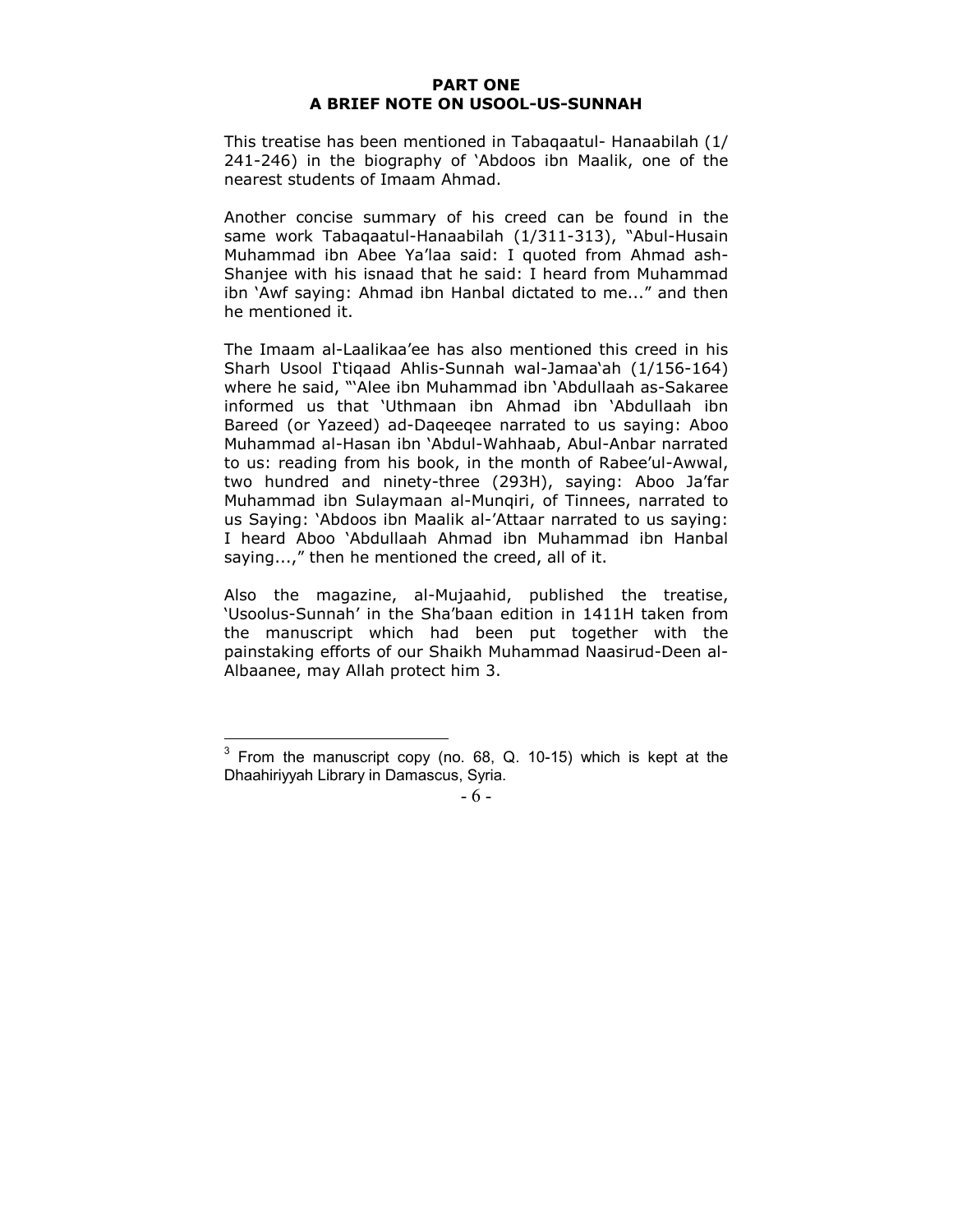<span id="page-6-0"></span>There are some differences between the manuscripts and I have indicated them in my footnotes to the text of this creed.

Steps in the Verification of this Treatise

(i) I have depended upon the two printings of this creed in my verification of it. The first: the one present in Tabaqaatul. Hanaabilah and the second, the one mentioned in Shark Usool I'tiqaad of the Imaam al-Laalikaa'ee. The first one has been published in the magazine al-Mujaahid and was taken from the manuscript copy of the Muhaddith of the Era, Muhammad Naasir ud-Deen Albaanee, may Allaah protect him, and I have recondled between whatever differences were found in the manuscripts

(ii) I have referenced the Qur'anic aayahs, the ahaadeeth and their sayings wherever I found it possible.

(iii) I have provided biographies of the notable people that have been mentioned in the treatise

I ask Allaah that He gives me success in that which He loves and is eased with from among the sayings, actions and beliefs. That He moves us from falling into mistakes, that He grants us safety from desires and innovations and that he makes this work in the balance my good deeds on the day that I meet Him.

Aboo 'Abdur-Rahmaan Fawwaaz Ahmad Zumarlee 15th Shawwaal 1411H Tripoli Lebanon **THE FOUNDATIONS OF THE SUNNAH** 

Al-Qaadee Abul-Husain Muhammad ibn Abee Ya'laa said: I read to al-Mubaarak saying to him: 'Abdul-'Azeez al-Azjee informed us: 'Alee ibn Bushraan informed us: 'Uthmaan, known as Ibnus-Samaak, informed us: al-Hasan ibn 'Abdul-Wahhaab

- 7 -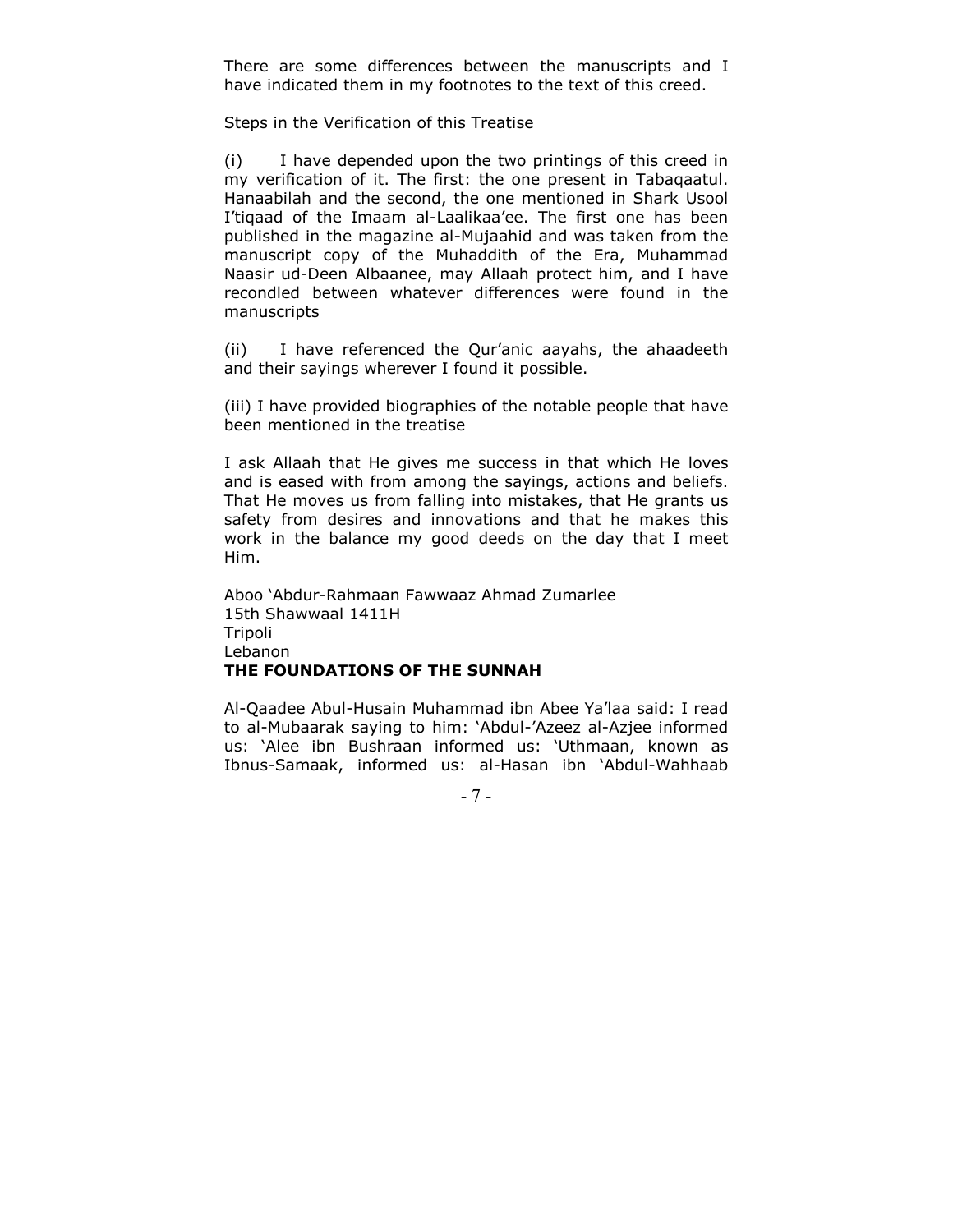narrated to us: Sulaymaan ibn Muhammad al-Munqari narrated to Us: 'Abdoos ibn Maalik al-'Attaar narrated to me: I heard Aboo 'Abdullaah Ahmad ibn Hanbal, may Allaah be pleased with him, saying:

"The Fundamental Prindples of the Sunnah <sup>4</sup> with us <sup>5</sup>are:

1. Holding fast to what the Companions  $6$  of the Messenger of Allah were upon.<sup>7</sup>

<sup>4</sup> The term Sunnah here refers to the principles and foundations of the correct Islamic 'aqeedah (belief) and manhaj (methodology) since the Salaf would apply this term to matters of 'aqeedah and manhaj - as can be seen from their books and Writings, for example:

- 1. Kitaabus-Sunnah of Imaam Ahmad (d. 241H)
- 2. As-Sunnah of al-Athram (d. 2731-I)

 $\overline{a}$ 

- 3. Kitaabus-Sunnah of Aboo Daawood (d. 275H)
- 4. Kitaabus-Sunnah of Ibn Abee 'Aasim (d. 287H)
- 5. Kitaabus.Sunnah of 'Abdullaah, the son of Imaam Ahmad (d. 290H)
- 6. As-Sunnah of al-Marwazee (d. 2921-I)
- 7. Sareehus-Sunnah of Ibn Jareer at-Tabaree (d. 3101-I)
- 8. As-Sunnah of al-Khallaal (d. 311 H)
- 9. Sharhus-Sunnah al-Barbahaaree (d. 329 H)
- 10. As-Sunnah of al-'Assaal (d. 349H)
- 11. As-Sunnah of at-Tabaraanee (d. 360H)

The term 'Sunnah' was employed in this context to differentiate between those maters of 'aqeedah and manhaj that the Salaf were upon from those matter which were innovated by the deviant and misguided sects.

5 Meaning the scholars of the Ahlus-Sunnah wal-Jamaa'ah and at the head his time was Imaam Ahmad ibn Hanbal. And in this regard, way of the Salaf, to point out to the people and the general followers and adherents of the Sunnah so that their 'aqeedah manhaj (methodology) could he learnt and adhered to, as the Imaam Ayyoub as-Saklitiyaanee (d. 131 H]) said: "From the success of a youth or a non-Arab is that Allah guides him to a Scholar of the Sunnah." Reported by al-Laalikaa'ee in Sharh Usoolil-I'tiqaad, no. 30.

 $6$  Arabic Sahaabah or Ashaab (singular: Sahaabee). With respect to the Sharee'ah definition of a Sahaabee or Companion then Al-Haafidh Ibn

- 8 -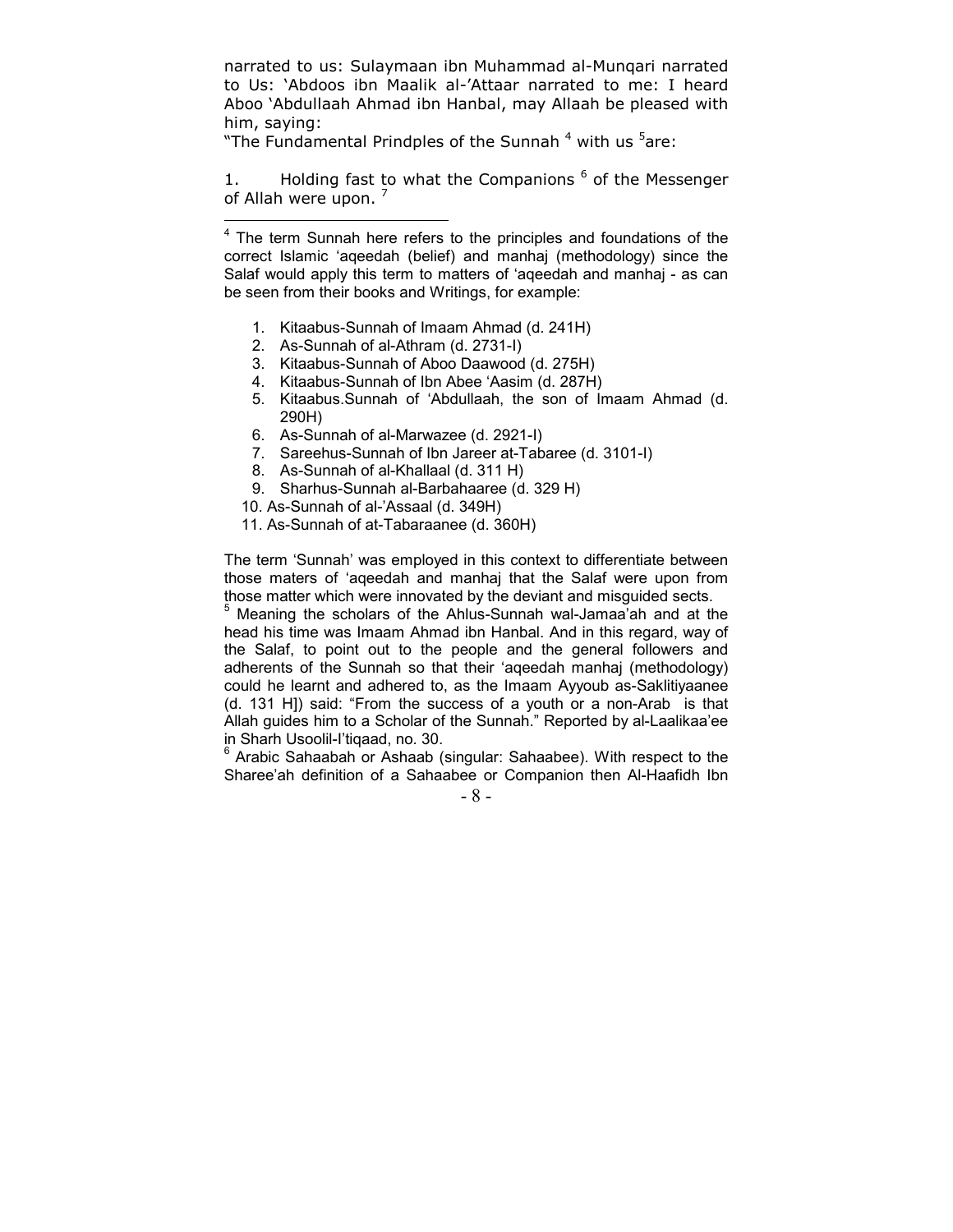2. Taking them [and their way] as a model to be followed. 8

3. The abandonment of innovations  $9$  and every innovation is misguidance.<sup>10</sup>

al-Hajr said: The most correct of what I have come across is that a Sahaabee is one who met the Prophet (swallallahu alaihi wasallam) whilst believing in him, and died as a Muslim. So that includes the one who remained with him for a long time or a short time, and those who narrated from him and those who did not and those who saw him but did not sit with him and those who could not see him due to blindness."

Al-Isaabah of lbn Hajr (1/4-5). See also point no 44 for Imaam Ahmad's definition of a Sahaabee.

 $7$  The Messenger of Allah (swallallahu alaihi wasallam) said: "Indeed the Children of Israa'eel split up into seventy-one sects and my Ummah will split up into seventy-three, all of them are in Fire except one." It was said, "What is the one?' He said, "That which I and my Companions are upon." Reported by at-Tirmidhee, no. 2792, al-Haakim, 1/128-129, al-Laalikaa'ee, no. 147, ash-Shaatihee in his Al-I'tisaam, 1/189 and 2/186, Ibn Hajr in Takhreej Ahaadeeth al-Kashaaf, no. 63 and others from 'Ahdullaah ibn 'Amr ibn al-'Aas (radhiyallahu anhu).

<sup>8</sup> Abdullah ibn Mas'ood said, "Verily, we emulate and do not initiate and we follow and we follow and do not innovate." Reported by al-Laalikaa'ee in Usoolul-I'tiqaad, 1/86. Aboo Bakr as-Siddeeq (radhiyallahu anhu) said, "Indeed, I am a follower and I am not an innovator." Reported in Kitaabas-Sifaat of Ibn Qudaamah al-Maqdisee in the chapter: Fee Fadaa'itil-Ittibaa and it is taken from the long khutbah of Aboo Bakr after the pledge of allegiance, refer to At-Taareekh of at-Tabaree.

<sup>9</sup> Linguistically bid'ah (innovation) means 'a newly invented matter.' The Sharee'ah definition of bid'ah is, "A newly invented way (beliefs and actions) in the religion, in imitation of the Sharee'ah (prescribed Law), by which nearness to Allaah is sought, not being supported by any authentic proof - neither in its foundations, nor in the manner in which it is performed." Al-I'tisaam of ash-Shaatibee, 1/37.

Avoiding innovations is one of the great foundations and principles of Ahl us-Sunnah wal-Jamaa'ah and it involves:

• having hatred for it

 $\overline{a}$ 

- keeping away from it
- warning the people about it

- 9 -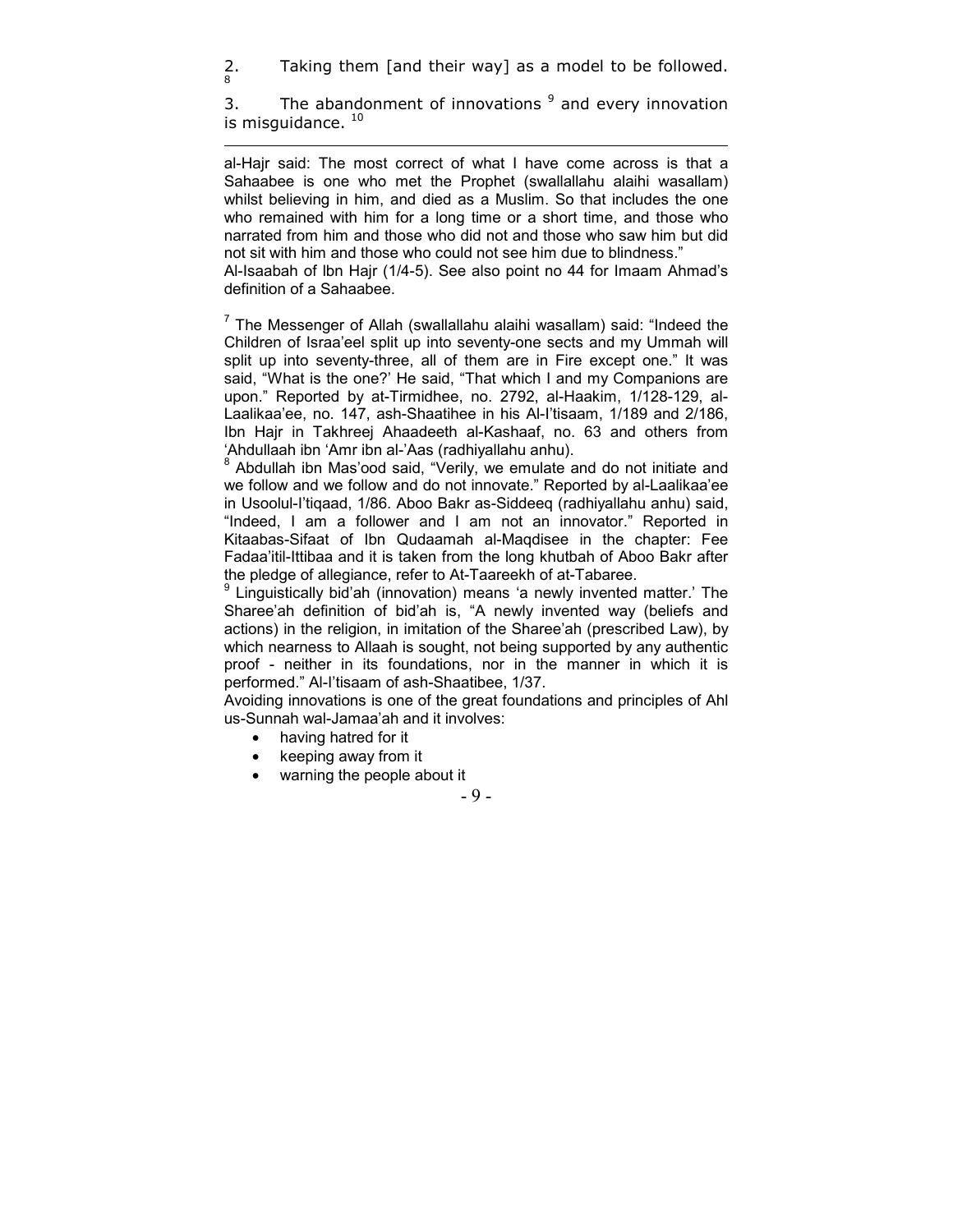4. The abandonment of controversies.

 $\overline{a}$ 

5. The abandonment of sitting with the people of Ahwaa (desires).  $^{11}$ 

• refuting the innovators, and this is for the 'Ulamaa alone

 $10$  The Messenger of Allaah (swallallahu alaihi wasallam) said, "Every innovation is misguidance and every going astray, reported by Aboo Daawood, no. 4607, at-Tirmidhee, no. 2676 and it is authentic (saheeh). Ibn Hajr authenticated it in Takhreej Ahaadeethg lbnil-Haajib, 1/137. And he (swallallahu alaihi wasallam) also said, "... and every innovation is misguidance and all misguidance is in the Hell-Fire." Reported by an-Nasaa'ee, 1/224 from Jaabir ibn 'Abdullaab and it is authentic as declared by Shaikhul Islaam lbn Taymiyyah in Majmoo'ul-Fataawaa, 3/58. And Ibn 'Abbaas (radhiyallahu anhu) said, "Verily, the most detested of things to Allaah, the Exalted, are the innovations. Reported by al-Bayhaqee in Sunan afKubraa, 4/3 16.

11 Al-Fudayl ibn 'lyaad (d. 187H) said, "I met the best of people, all of them people of the Sunnah and they used to forbid from accompanying the People of Innovation.' Reported by al-Laalikaa'ee, no. 267. Sufyaan ath-Thawree (d.161 H) said, "Whoever listens to an innovator has left the protection of Allaah, and is entrusted with the innovation." Reported by Aboo Nu'aym in Al-Hilyah, 7/26 and Ibn Battah, no. 444.

Al-Fudayl ibn 'Iyaad (d. 187H) said, "Whoever sits with a person of innovation, then beware of him and whoever sits with a person of innovation has not been given wisdom. I love that there was a fort of iron between me and a person of innovation. That I eat with a Jew and a Christian is more beloved to me than that I eat with a person of Innovation. Reported by al-Laalikaa'ee, no. 1149.

Al-Layth ibn Sa'd (d. 175H) said, "If I saw a person of desires (i.e. innovations) walking upon the water I would not accept from him." So Imaam ash-Shaafi'ee then said, 'He (al-Layth) has fallen short. If I saw him walking in the air I would not accept from him." Reported by as-Suyooti in Al-Amr bil 'lttibaa wan-Nahee 'anil-lbtidaa. Refer to Chapter Eight: On the Prohibition of Sitting with the People of Innovation, Listening to them, Arguing with them, To Abandon them and those who Associate with them.

 $-10-$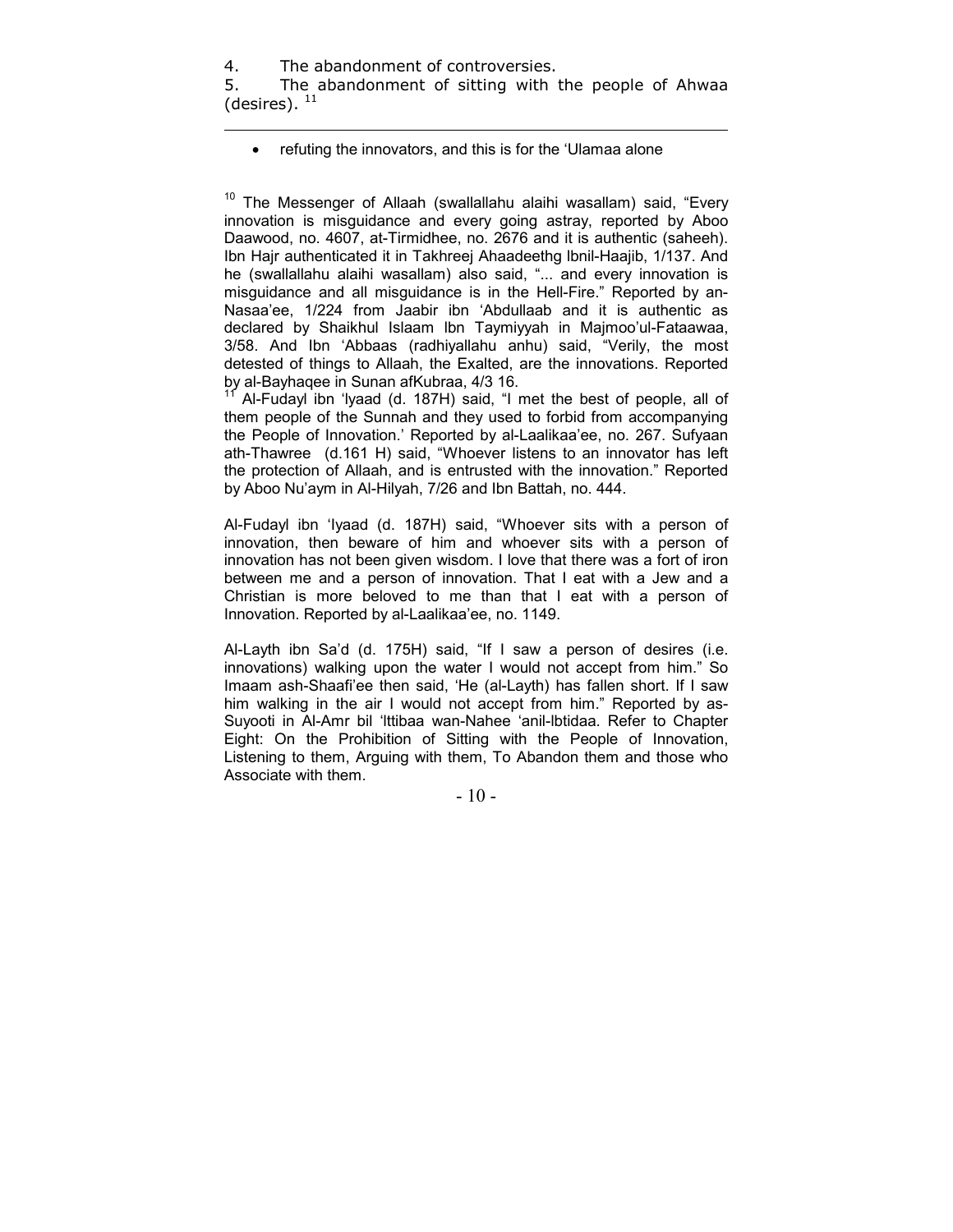6. And the abandonment of quarrelling, argumentation and controversy in the religion  $12$ .

7. And the Sunnah with us are the aathaar (narrations) of the Messenger of Allaah (swallallahu alaihi wasallam)  $^{13}$  and the Sunnah explains and clarifies the Qur'aan  $^{14}$ .

8. It is the guide to the Qur'aan [containing evidences and indications as to its meanings and correct interpretations.

9. There is no analogical reasoning in the Sunnah and examples or likenesses are not to be made for it <sup>15</sup>.

 $\overline{a}$ 

"And when you see people engaged in vain discourse about Our Signs, then turn away from them unless they turn to a different theme." [Soorah al-An'aam (6):68] Risaalah fil-I''tiqaad Ahlis-Sunnah Ashaabil-Hadeeth, p. 100, of Imaam asSaaboonee.

Ash-Shaatibee (d. 790H) said in al-Muuaafiqaat, 4/3, "The word sunnah is given to whatever has been transmitted from the Prophet (swallallahu alaihi wasallam), particularly regarding that which the Mighty Book has not provided a text for." Hassaan ibn Atiyyah (d. 120H) said, "Jibreel used to descend upon the Messenger of Allaah with the Sunnah just as he used to descend with the Qur'aan." Reported in Ash-Sharh wal-Ibaanah of Ibn Battah, p. 128 and Majmoo'ul-Fataawaa of Shaikhul-Islaam Ibn Taymiyyah, 3/366.

<sup>14</sup> Yahyaa ibn Katheer (d. 129H) said, "The Sunnah is decisive over the Book of Allaah." Reported in Sunan ad-Daarimee, 1/144 and Ash-Sharh wal-lbaanah of Ibn Battah, p. 128.

 $15$  Shuraih al-Qaadee (d. 80H) said, "Verily, the Sunnah has preceded your qiyaas (analogical reasoning), so follow and do not innovate."

- 11 -

 $12$  Imaam as-Saaboonee (d. 449H) said about Ahlus-Sunnah, "They follow the Salafus-Saalih the Imaams and the Scholars of the Muslims, and they cling to the firm deen that they clung to and to the clear truth. And they hate Ahul-Bid'ah (the People of Innovation) who innovate into the Deen that which is not from it. They do not love them and they do not keep company with them. They do not listen to their sayings, nor sit with them, nor argue with them about the Deen, nor debate with them. Rather, they protect their ears from hearing their futility; things, which if they pass through the ears and settle in the hearts, will cause harm and cause doubts and wicked ideas to appear. And concerning this Allaah, the Mighty and Majestic, sent down: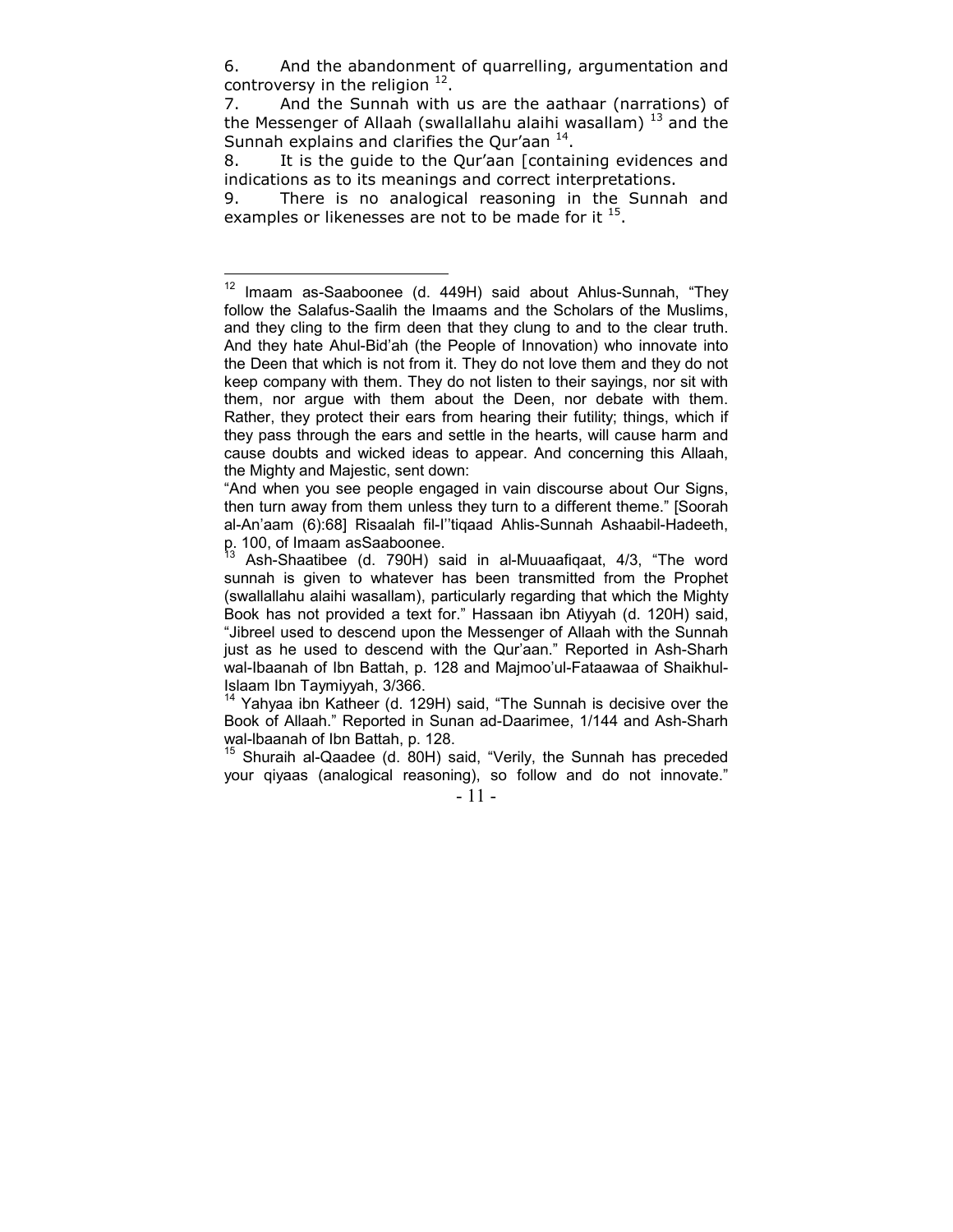10. Nor is it grasped and comprehended by the intellects or the desires.

11.Rather it [consists of] following [and depending upon] it and abandoning the hawaa [desire].

12. And it is from the binding and necessary Sunnah, (the Sunnah] which whoever leaves a single matter from it, has not accepted it [in its totality], has not believed in it and is not from its people:

13. To have faith in Qadar [the Divine Pre-decree], both its good and its evil  $^{16}$ .

Reported in Sunan ad-Daarimee, 1/66 and Sharhus-Sunnah of al-Baghawee, 1/216.

 $16$  The scholars of the Salaf from among the people of Islaam are agreed upon (the necessity of having) faith in Qadar, its good and its evil, its sweetness and its bitterness. (Having faith) in the Qadaa (Ordainment) of Allaah and His Qadar. Nothing occurs except due to His will and desire. And no good or evil occurs except by His will. He created whomever He willed for happiness then made him do the actions (by which this happiness is obtained) out of His bounty and He created whomever He willed for misfortune and then made him do the actions (by which he reaches this misfortune) out of His justice.

The denial of Qadar was one of the first innovations to appear. It occurred at the end of the era of the Companions (radhiyallahu anhu), Ma'bad al Juhnee introduced it. And it has been said: rather, the first to speak in the matter of Qadar was Sansaweeh al-Biqaal and he was one of the people of 'Iraaq. He used to be a Christian and then became a Muslim, then he became a Christian again. Ma'had al-Juhnee took this saying from him and then Gheelaan took it from Ma'bad. Then the Mu'tazilah adopted this innovation and also others besides them who were named al-Qadariyyah.

See Sharh Usoolil-I'tiqaad of Imaam al-Laalikaa'ee 3/534, Al-I'tiqaad of al-Bayhaaqee, p. 132, Ash-Sharee'ah of al-Aajurree pp. 149-168, SareehusSunnah of at-Tabaree, pp. 34-36 with our checking, As-Sifaat of al-Maqdisee with our checking, Sharhut-Tahaawee, pp. 382-399 and Lawaami'ul-Anwaar,

1/299-300.

 $\overline{a}$ 

- 12 -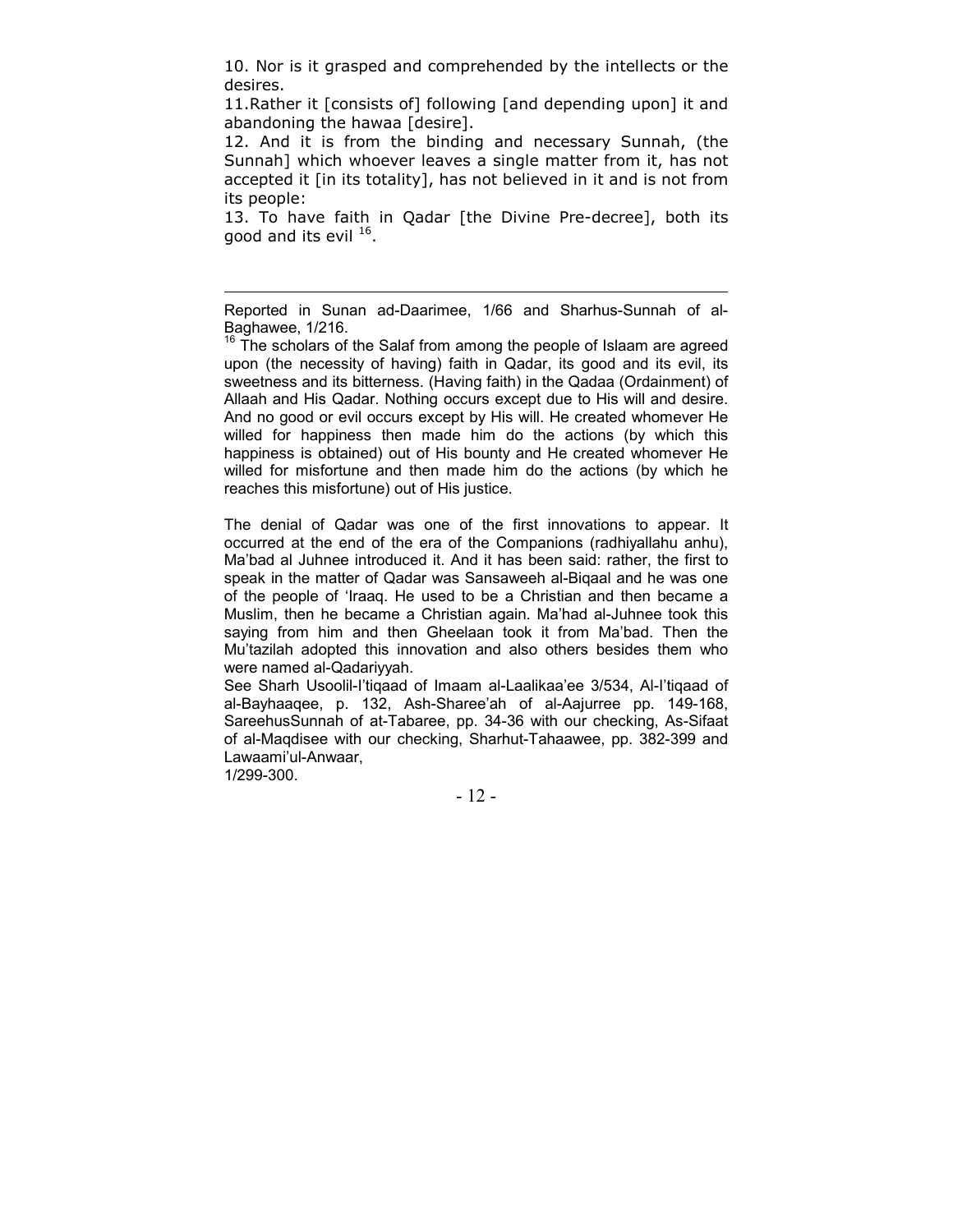14. To affirm the ahaadeeth related to it and to have faith in them. It is not to he said, 'Why' or how? It is [but] attestation [to the truthfulness of such ahaadeeth] and having faith in them  $17$ .

15. And whoever does not know the explanation of a hadeeth and (whose] intellect [does not have the capacity] to make him understand it, then that would be sufficient (i.e., to just merely affirm the ahaadeeth and have faith in them] since [everything from the religion] has been perfected for him. And it is necessary for him to have faith in it and to submit to it, such as the hadeeth of the truthful, the believed  $18$  and whatever is similar to it in the matter of al-Qadar  $^{19}$ .

 $\overline{a}$ 

 $18$  And that is the hadeeth of Ibn Mas'ood who said, "The Messenger of Allaah (swallallahu alaihi wasallam) informed us, and he is the truthful, the believed, "Verily, the creation of one of you is brought together in his mother's belly for forty days in the form of a seed, then he is a dot of blood for a like period, then a morsel of flesh for a like period, then there is sent to him the angel who blows the breath of life into him and who is commanded about four matters: to write down his means of livelihood, his life span, his actions and whether happy or unhappy. By Allaah, other than Whom there is no deity, verily one of you does the actions of the people of Paradise, until there is but an arms Length between him and it, and that which has been written overtakes him so he does the actions of the people of Hell-Fire and so he enters it; and one of you does the actions of the people of Hell-Fire, until there is but an arms length between him and it, and that which has been written overtakes him so he does the actions of the people of Paradise and thus enters it." Reported by al-Bukhaaree, nos. 3207, 3332, 6594 and 7454, Muslim, no. 2634, Aboo Daawood, no. 4708, Tirmidhee, 2137, Ibn Maajah, no. 76 and Ahmad in his Musnad, 1/382, 414 and 430.

 $19$  In the manuscript of al-Albaanee, '... and the likes of what is similar to it in the matter of Qadar.'

- 13 -

<sup>&</sup>lt;sup>17</sup> In the Arabic, the words Tasdeeq and Eemaan have been used and this is a refutation against those making a separation between them both with respect to matters of 'aqeedah (belief). Imaam Ahmad (r) has used these two terms together throughout this treatise with respect to issues of belief. Refer to Chapter Two: On the Meaning of Eemaan for a fuller explanation from Ibn Hajr (r).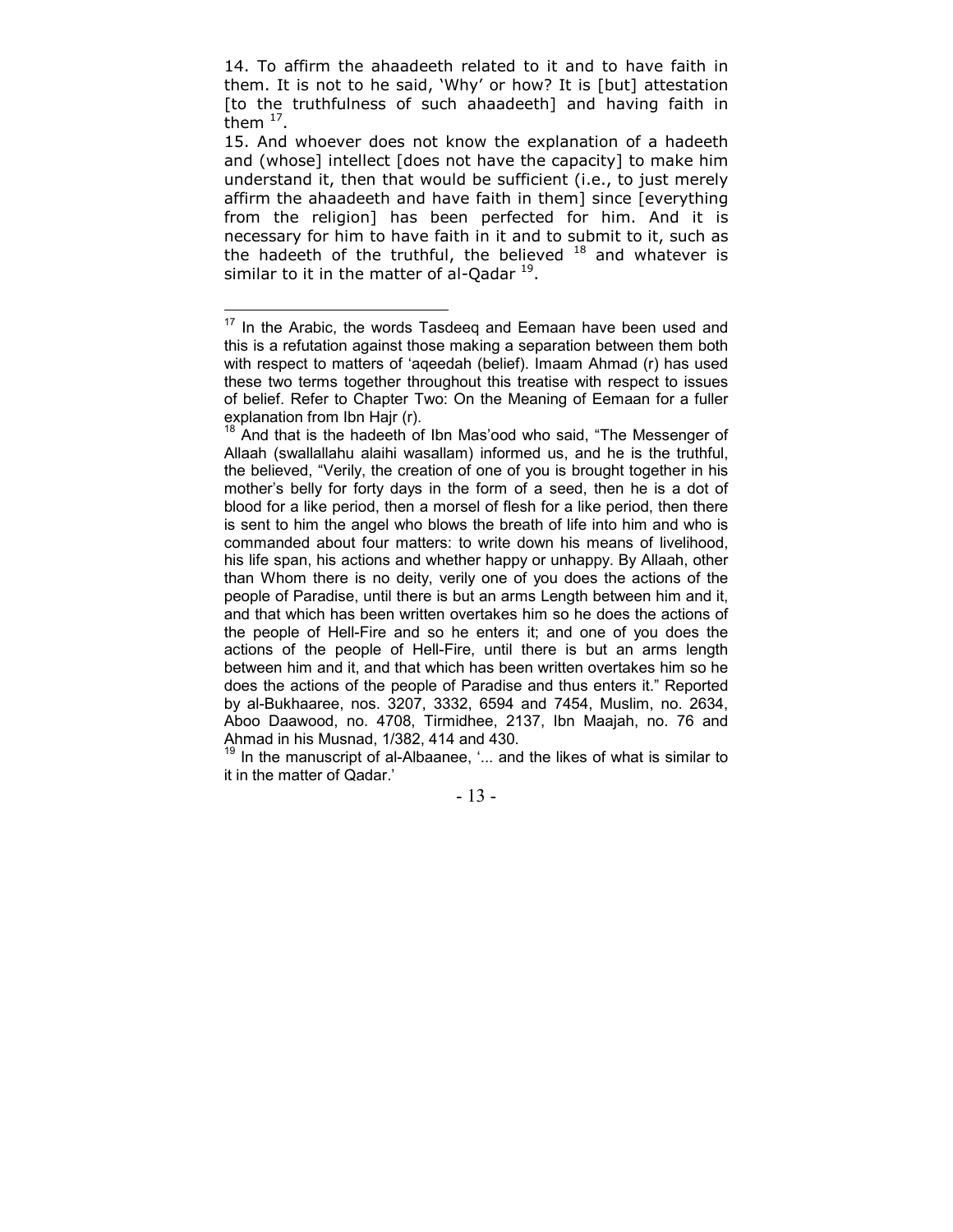16. And also like the ahaadeeth regarding the Ru'yah (the Believer's seeing of Allaah in the Hereafter), all of them  $20$ , even if they disagree with people's hearing and [even] if the one who is listening to them feels repelled by and is averse to them.

17. Certainly, it is obligatory upon him to have faith in them and not to reject a single word from them nor from other [such] Ahaadeeth, which have been reported by reliable, trustworthy narrators  $21$ .

18. And that he does not argue with anyone, nor dispute and nor should he learn [about how to make] argumentation [in such matters].

19. For indeed, (indulging in) theological rhetoric (kalaam) in  $^{22}$ the matter of Qadar, the Ru'yah, the Qur'aan and other such

 $1$  Aboo Bakr al-Marwazee (d. 294H) said, "I asked Ahmad ibn Hanbal about the ahaadeeth which the Jahmiyyah reject regarding the Attributes, the Believer's seeing their Lord on the Day of Judgement, Allaah's descent [to the lowest heaven] and the Throne. So Aboo 'Abdullaah declared them all to he authentic and said, 'The Scholars have received them with acceptance. We pass on the narrations as they came to us."' Reported in Tabaqaatul-Hanaabilah of Ibn Abee Ya'laa, 1/56. See Chapter Three: Some Sayings of the Salaf Concerning Allaah's Attributes and their Ijmaa' (consensus) Concerning the Falsehood of Ta'weel. And also Chapter Nine: On the Obligation of Accepting the Ahaadeeth Reported by Reliable and Trustworthy Narrators Mentioning the Attributes of Allaah—A Refutation against the Rationalist School of Thought.

 $22$  Imaam ash-Shaafi'ee (d. 204H) said, "My ruling regarding the people of theological rhetoric is that they should be beaten with palm leaves and shoes and be paraded amongst the kinsfolk and the tribes with it being

- 14 -

 $\overline{a}$ <sup>20</sup> The Believer's seeing of their Lord, with their eyes, on the Day of Judgement is a firmly established belief in the Book and the Sunnah. The whole ummah has taken it with acceptance. However, the strange and isolated amongst the creation have rejected it from among the Mu'tazilah, the Jahmiyyah, the Khawaarij and others besides them. Al-Aajurree (d. 360H) has collected all the ahaadeeth related about this issue in his book, 'At-Tasdeeq bin-Nadhar' and the scholars (of Ahlus-Sunnah) have included such ahaadeeth in their books which they have authored in the subject matter of 'aqeedah.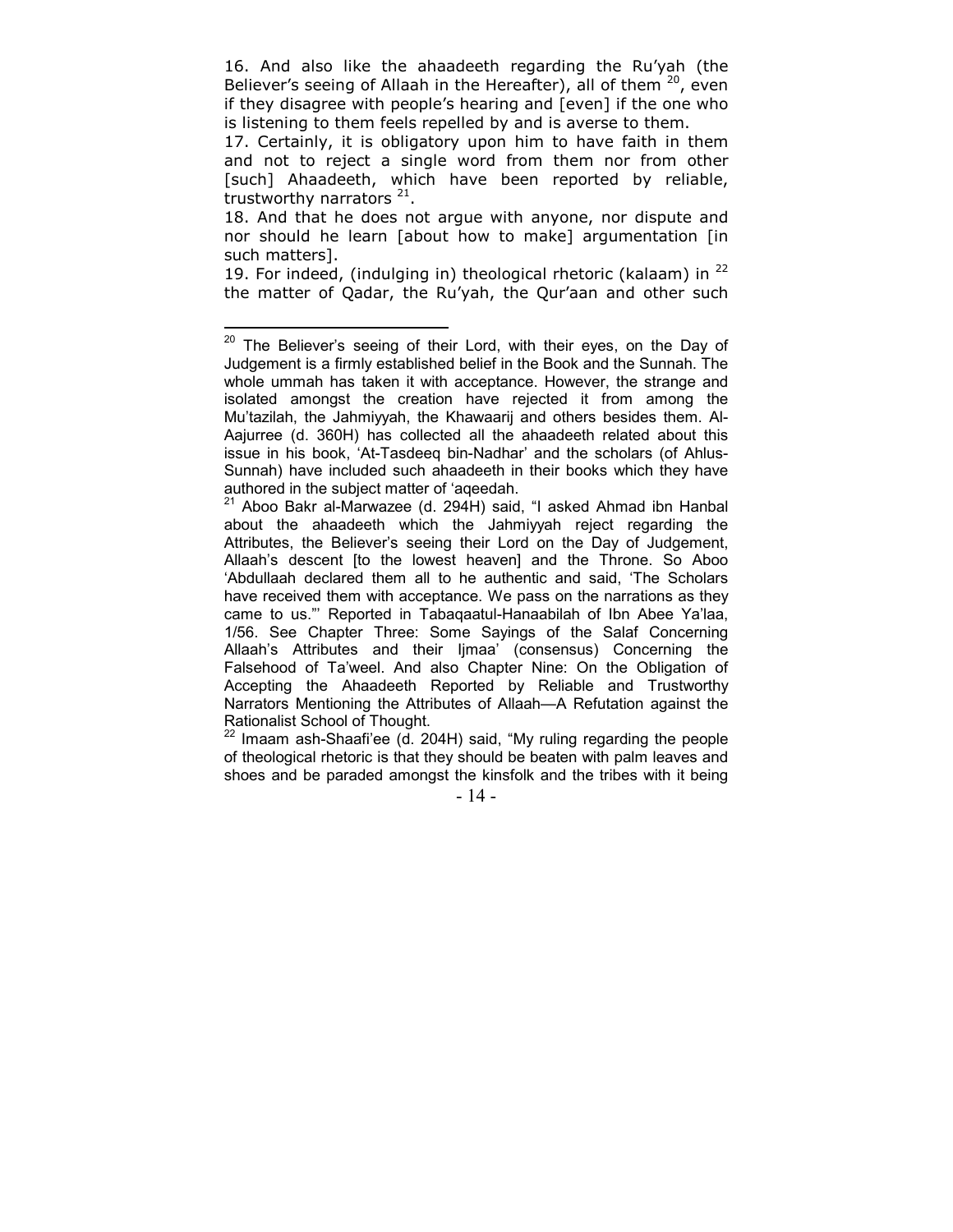issues are among the ways that are detested and which are forbidden.

20. The one Who does so, even if he reaches the truth with his words, is not from Ahlus-Sunnah, until he abandons (using) this

announced, 'This is the reward of the one who abandons the Book and the Sunnah and turns to theological rhetoric (kalaam)." Sharh 'Aqeedatit-Tahaawiyyah of lbn Abil-'Izz, p. 75.

 $\overline{a}$ 

Ibn 'Abdul-Barr said, "The people of Fiqh and Aathaar in all the various towns and cities are agreed unanimously that the Ahlul-Kalaam (People of Theological Rhetoric) are (but) Ahlul-Bida' waz-Zaigh (the People of Innovations and Deviation). And they are not considered, by all of the above, to be amongst the ranks of the Scholars (in truth)." Reported by Ibn Qudaamah in his Burhaan fee Bayaanil-Qur'aan.

Imaam ash-Shaafi'ee (d. 204H) said, "That a person is put to trial with everything that Allaah has forbidden, besides Shirk, is better than that he looks at Kalaam (theological rhetoric)." He also said, "If people knew what (misleading and destructive) desires are contained within theological rhetoric they would certainly flee from it as they would from a lion," he also said, "Whoever showed boldness in approaching theological rhetoric will never prosper. Reported by Ibn Qudaamah in his Burhaan fee Bayaanil-Qur'aan.

One of the Scholars of ash-Shaash said: "Every knowledge save that of the Qur'aan is a pre-occupation Except for the Hadeeth and Fiqh (understanding) of the Deen Knowledge is only that about which it is said, 'Haddathanaa ...' (So and so narrated to us) And what is besides that Are but whisperings of the Shayaateen (devils)"

Aboo Yoosuf, the companion of Aboo Haneefah said, "Whoever sought knowledge by kalaam (theological rhetoric) will turn a heretical apostate," and Ahmad ibn Hanbal (d. 241H) said, "The person of theological rhetoric will never prosper. And never do you see anyone looking into theological rhetoric except that in his heart is a desire for creating mischief." Both narrations are reported by Ibn Qudaamah in his Burhaan fee Bayaanil-Qur'aan.

- 15 -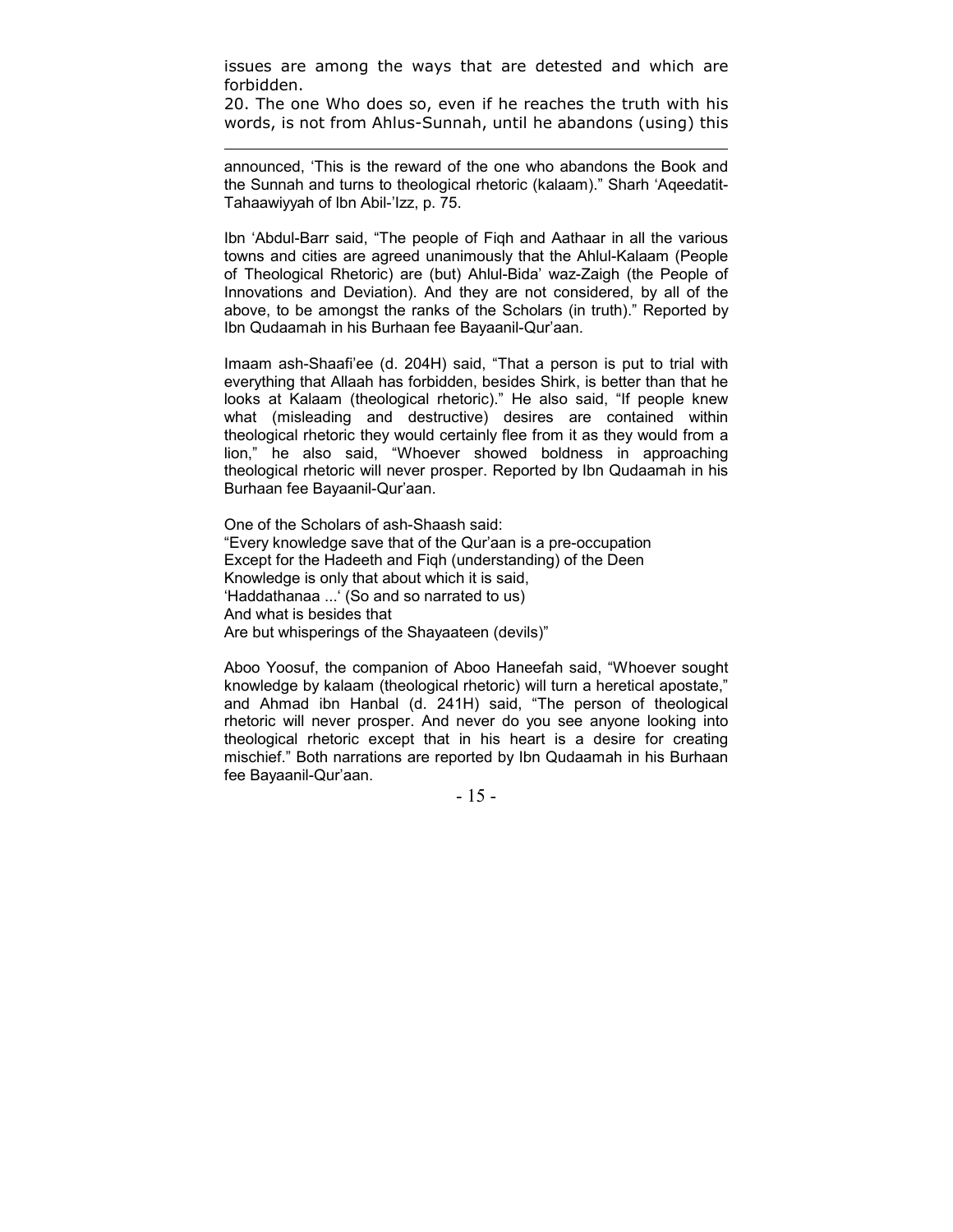mode of argumentation, [and until he] submits and believes in the aathaar (the Prophetic Narrations and those of the Companions<sup>23</sup>.

22. And beware of argumentation with the one who innovates  $25$  in this matter and says that his recitation of the Qur'aan is created and other such claims.

 $\overline{a}$ 

24 Refer to Sifatul-Kalaam in Ibn Khuzaimah's At-Tawheed, pp. 136-165, alBayhaqee in Al-Asmaa was-Sifaat, 1/299-322 and also his I'tiqaad, pp. 94-110, al-Aajuree in Ash-Sharee'ah, pp. 75-96, Ar-Radd 'alal-Jahmiyyah, pp. 132- 170, al-Laalikaa'ee's Usoolul-I'tiqaad, 2/212-312 and Ar-Radd 'alal Bishr al-Mareesee, p. 464. Also read, most importantly, Mukhtasir as-Sawaa'iq al-Mursilah, 2/ 277/332 of Ibn al-Qayyim and Sharhut-Tahaawiyyah with the checking of Shaakir, pp. 107- 127.

 $25$  The prohibition of argumentation with the Ahlul-Bidah is a matter upon, which there is unanimous agreement between the Salaf and likewise turning away from them and avoiding their gatherings. Qaadee Aboo Ya'laa (d. 333H) said in Hajarul-Mubtadi', p. 32, "There is consensus (Ijmaa) among the Sahaabah and the Taabi'een as regards dissociating and cutting-off from the Innovators." Refer to Chapter Eight: On the Prohibition of Sitting with People of Innovation, Listening to them, arguing with them. To Abandon them and those who Associate with them.

- 16 -

<sup>21.</sup> And the Our'aan is the Word of Allaah. It is not created  $24$ . And he should not be too weak to declare it is not created and that the Word of Allaah is not (something) distinct and separate from Him (i.e., an entity in itself] and that not a single thing from it is created.

<sup>&</sup>lt;sup>23</sup> Muhammad Ibn Seereen (d. 110H) said, "They (i.e., the Companions and the Taabi'een) used to consider themselves upon the path (of truth) so long as they held onto the narrations." Reported by al-Laalikaa'ee in his Sharh Usolil It'iqaad, no. 110. Shaadh ibn Yahyaa said, "There is no path which is more straight and direct (in leading) to Paradise than the path of the one who travels upon the aathaar (narrations)." Reported by al-Laalikaa'ee in his Sharh UsoolilIt'qaad no. 112. 'Abdullah ibn al-Mubaarak (d. 181H) said, "I found that the affair was Ittibaa' (following and imitation, i.e., following and submission to the narrations)." Reported by al-Laalikaa'ee in his Sharh Usoolil-l'tiqaad, no. 113.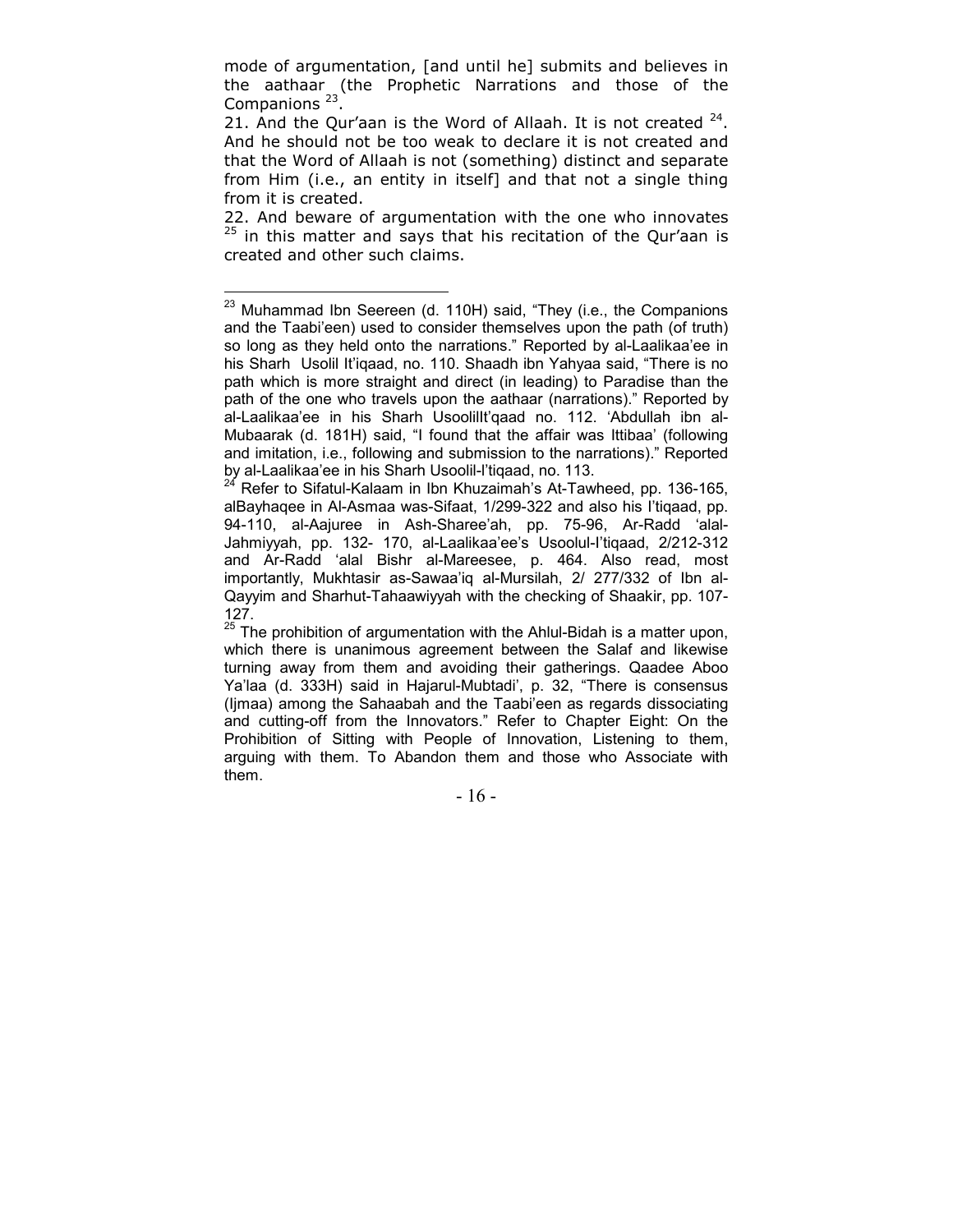23. And whoever hesitates in this matter and says, 'I do not know whether it is created or not created. It is but the Word of Allah.' Then he is a person of innovation and he is just like the one who says, 'It is created. 26'

"Indeed it is the Word of Allaah and it is not created."<sup>27</sup>

 $\overline{a}$ 

25. To have faith in the Ru'yah (that Allaah will be seen) on the Day of Judgement has been reported from the Prophet (swallallahu alaihi wasallam) in the authentic ahaadeeth.  $^{28}$ 

26. And that the Prophet (swallallahu alaihi wasallam) saw his Lord  $29$  since this has been transmitted from the Messenger of

Imaam al-Aajurree (d. 360.H) said in Ash-Shar'eeah, p. 275, "And the apparent meaning of the Qur'aan makes it clear that the Believers will see Allaah, the Mighty and Majestic. So having faith in it is obligatory and whoever believes in that which we have mentioned then he has acquired his share of goodness in this life and the Hereafter. And whoever denies all of what we have mentioned and claims that Allaah, the Mighty and the Majestic, will not be seen in the Hereafter then he has disbelieved, and whoever disbelieves in this then he has disbelieved in many matters, having faith in which is obligatory."

He also said, p. 254, quoting Imaam Ahmad, "Whoever says that Allaah, the Mighty and Majestic, will not be seen in the Hereafter then he has disbelieved. Upon him is the curse of Allaah and His anger - whomever he may be from among the people." And he also narrates, p. 255, from Aboo Daawood as-Sijistaanee, "I heard Ahmad ibn Hanbal say when something regarding the Seeing of Allaah (in the Hereafter) was mentioned to him, he became angry and said, '(Whoever says) Allaah, the Mighty and the Majestic, will not he seen is a disbeliever."'

- 17 -

<sup>&</sup>lt;sup>26</sup> See Chapter One for an eyewitness account of the trial that Imaam Ahmad (r) underwent with respect to this issue at the hands of the Khateefah al-Mu' tasim.

 $27$  The words, 'Indeed it is the Word of Allaah and it is not created,' are not in the script of al-Laalikaa'ee in his Sharh Usoolil-l'tiqaad.

<sup>&</sup>lt;sup>28</sup> Shaikhul-Islaam Ibn Taymiyyah (d. 728 H) said, "And this matter is from the fundamental principles and the disgust of the Salaf towards the one who opposed this was strong and intense. And they authored many well-known books in this regard." Majmoo'ul-Fataawaa, 2/469.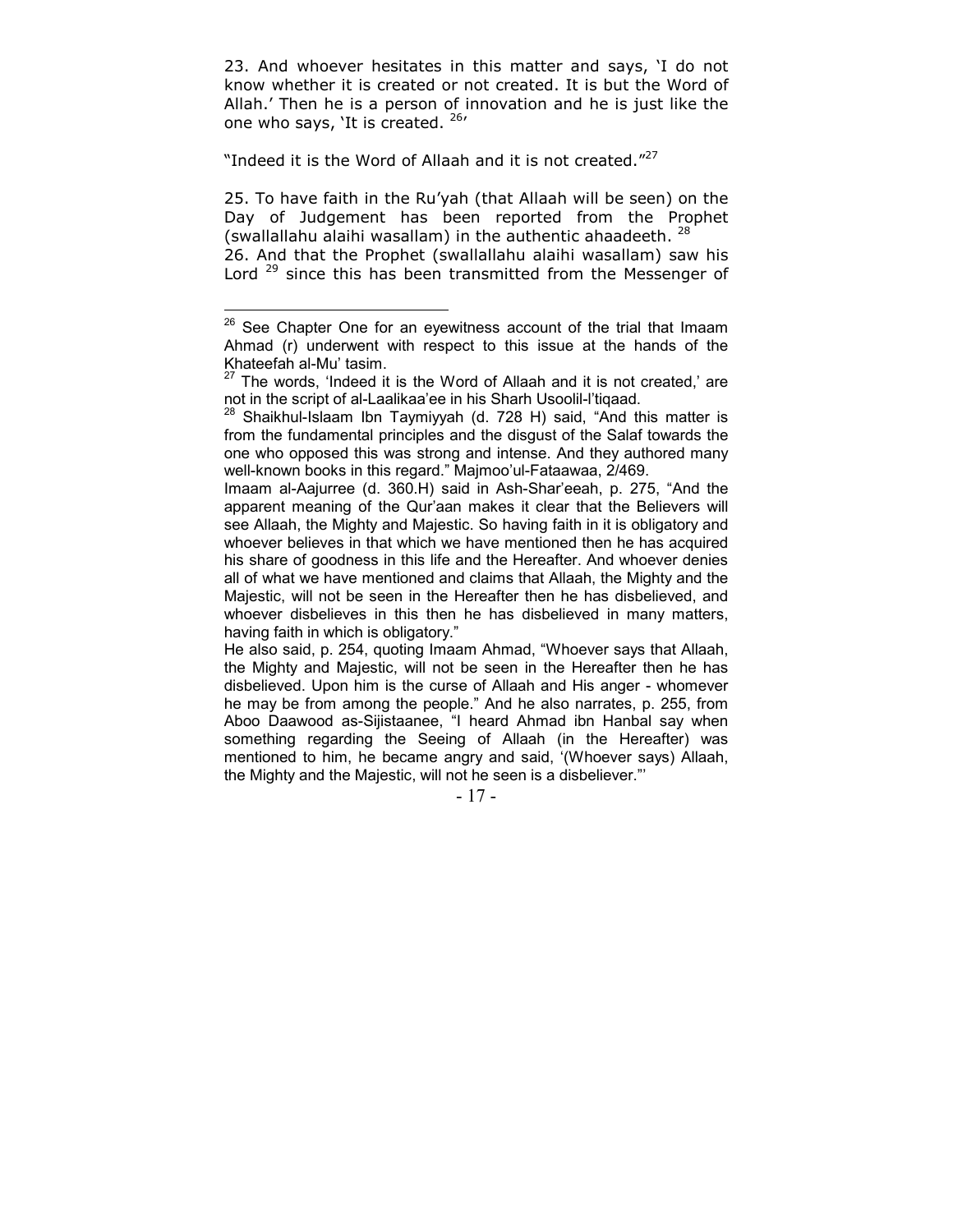$\overline{a}$ <sup>29</sup> The Salaf have differed with respect to the Prophet's (swallallahu alaihi wasallam) seeing of his Lord. 'Aa'ishah and Ibn Mas'ood have rejected it and another group have affirmed it, amongst them is Ibn 'Abbaas. 'Abdur-Razzaaq has quoted from Ma'mar from aI-Hasan that he swore Muhammad saw his Lord. And Ibn Khuzaimah narrates from 'Urwah ibn az-Zubair that he affirmed it and that it used to be severe upon him when the rejection of 'Aa'ishah would be mentioned to him. All of the companions of Ibn 'Abbaas have affirmed likewise. And Ka'b al-Ahbaar was firm upon it, as was Zuhree and his companion Ma'mar and also others. It is also the saying of al-Ash'aree.

Then they differ — did he see him with his eyes or with his heart? Al-Haafidh Ibn Hajr (d. 851H) said, "The narrations from Ibn 'Abbaas have come unrestricted and the others are restricted. It is therefore necessary to understand the general unrestricted narrations (from Ibn 'Abbaas) in light of the restricted narrations (from 'Aa'ishah and Ibn Mas'ood)…" Then he mentions the unrestricted narrations mentioning the vision (with the eyes) and the restricted narrations, which mention that the vision was by the heart. Then he said, "... So upon this, it is possible to reconcile between the affirmation of Ibn 'Abbaas and the denial of 'Aa'ishah in that the denial can be taken to be the denial of the vision with the eyes and its affirmation to be the affirmation of the heart…" See Fathul-Baaree, 8/608.

I say: It is possible to reconcile between the two sayings of Ibn 'Abbaas and 'Aa'ishah (radhi allhuanha) in another way and that is that Ibn 'Abbaas speaks about the affirmation of the vision for the Prophet (swallallahu alaihi wasallam) basing this upon the possibility that he saw his Lord in his sleep, and this is also a true vision. And it is not that he saw him in the Night of Ascent. And that 'Aa'ishah denied the Prophet's (swallallahu alaihi wasallam) vision of his Lord on the Night of Ascent only, or the seeing of his Lord while he was awake and that she does not deny that he saw Him in his sleep. Rather, she just negates that he saw Him while he was awake.

So upon this, there is no contradiction and all praise is for Allaah, the Lord of all the Worlds, and Allaah, the Exalted, knows best. See also Sharh Usoolil I'tiqaad of al-Laalikaa'ee, 93/512, As-Sunnah, 1/181 and As-Sifaat of al-Maqdisee, pp. 109-111.

- 18 -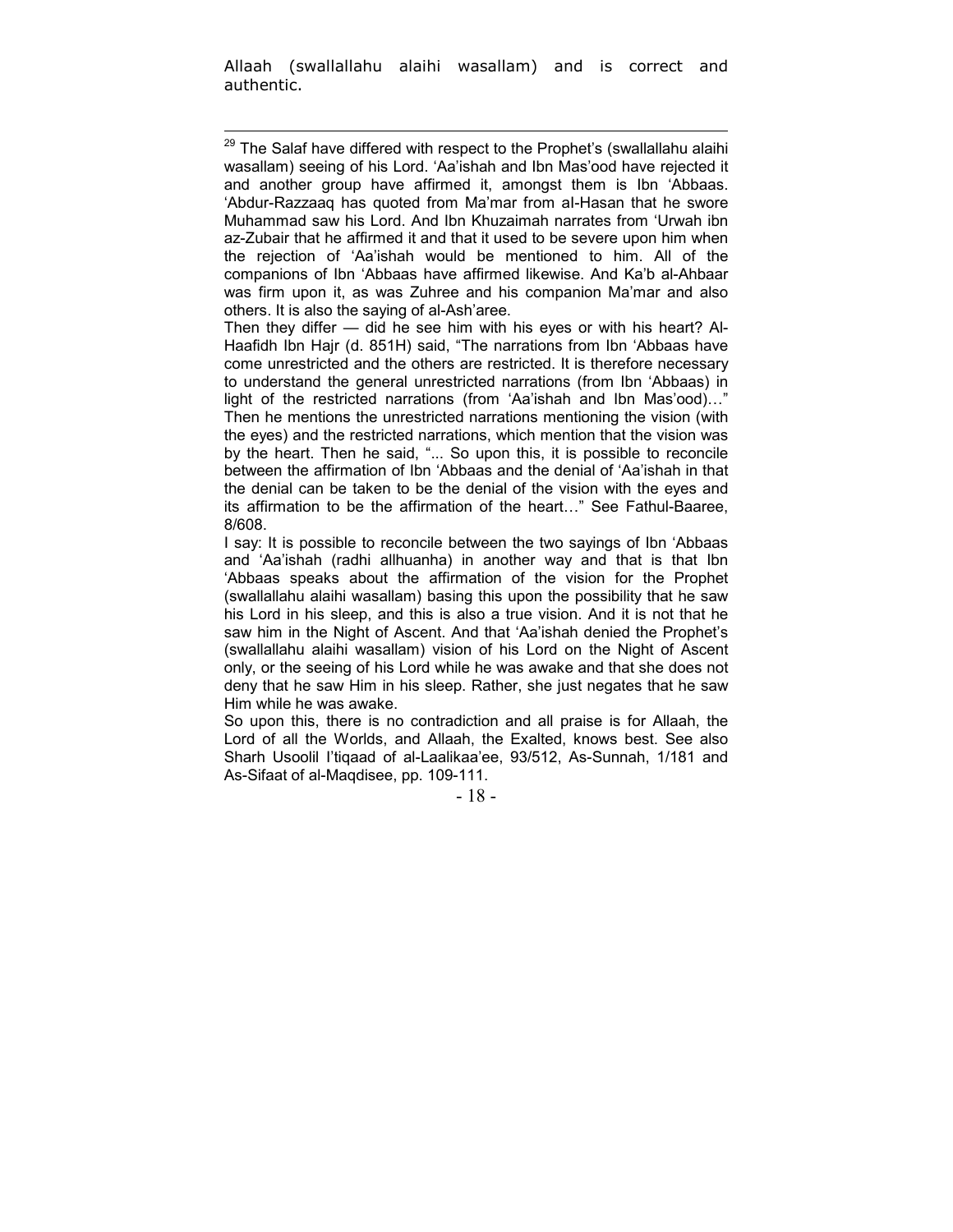It has been reported by Oataadah  $30$  from 'lkrimah  $31$  from Ibn Abbaas. And al-Hakam ibn Ibaan  $32$  reported it from 'Ikrimah from Ibn 'Abbaas.

Also 'Alee ibn Zaid  $33$  reported it from Yoosuf ibn Mahraan  $34$ from Ibn 'Abbaas<sup>35</sup>.

26. And the hadeeth, in our estimation, is to be taken by its apparent meaning (alaa dhaahirihi)  $36$ , as it has come from the Prophet (swallallahu alaihi wasallam). And indulging in theological rhetoric with respect to it is an innovation.

 $\overline{a}$ 

- 19 -

<sup>&</sup>lt;sup>30</sup> He is Qataadah ibn Da'aamah ibn Qataadah as-Sadoosee, Ahul-Khattaab al-Basree. He is thiqah thabat (a precise, reliable and trustworthy narrator). It has been said that he was born blind, see At-Taqreeb, 2/123.

 $31$  He is 'Ikrimah ibn 'Abdullaah, the mawlaa of Ibn 'Abbaas, a Berber in origin. He is thiqah thabat (a precise, reliable and trustworthy narrator), a scholar in tafseer. He died in 107H and it has been said that he died after that, as has been mentioned in At-Taqreeb, 2/30, see Al-Kaashif 2/241.

<sup>&</sup>lt;sup>32</sup> He is al-Hakam ibn Ibaan al-'Udnee, Aboo 'Eesaa. He was sadooq (truthful) and an 'aabid (worshipper) and he had awhaam (i.e., made mistakes in his narrations). See At-Taqreeb, 1/190 and AI-Kaashif, 1/181.

 $33$  He is 'Alee ibn Zaid ibn Jad'aan, at-Taimee, al-Basree and he is da'eef (weak). See At-Taqreeb, 2/37, Tahdheebut-Tahdheeb, 7/322-324, A1- Mughrwe fid-Du'afaa, 2/448 and Al-Kaashif, 2/248.

<sup>&</sup>lt;sup>34</sup> He is Yoosuf ibn Mahraari al-Basree and he is not Ibn Maahik. See At-Taqreeb, 2382-383, Tahdheebut-Tahdheeb, 11/424-425 and Al-Kaashif, 3/263.

 $35$  Imaam Ahmad reported the hadeeth in his Musnad,  $1/285-290$ , as did al-Aajurree in Ash-Sharee'ah, pp. 491-494, at-Tabaree in his tafseer, 11/28/ 31, Ibn Abee 'Aasim in As-Sunnah, pp. 433-440, al-Bayhaqi in Al-Asmaa was-Sifaat, 2/189, al-Laalikaa'ee in Sharh Usoolil-I'tiqaad, p. 904 and Ibn Khuzaimah in At.Tawheed p. 200 from Ibn 'Abbaas.

<sup>&</sup>lt;sup>36</sup> See Chapter Four: Affirming the Attributes of Allaah with their Dhaahir (Apparent) and Haqeeqi (Real) Meaning and a Refutation that the Way of the Salaf was Allegedly Tafweedh. - A Refutation of the Mufawwidah.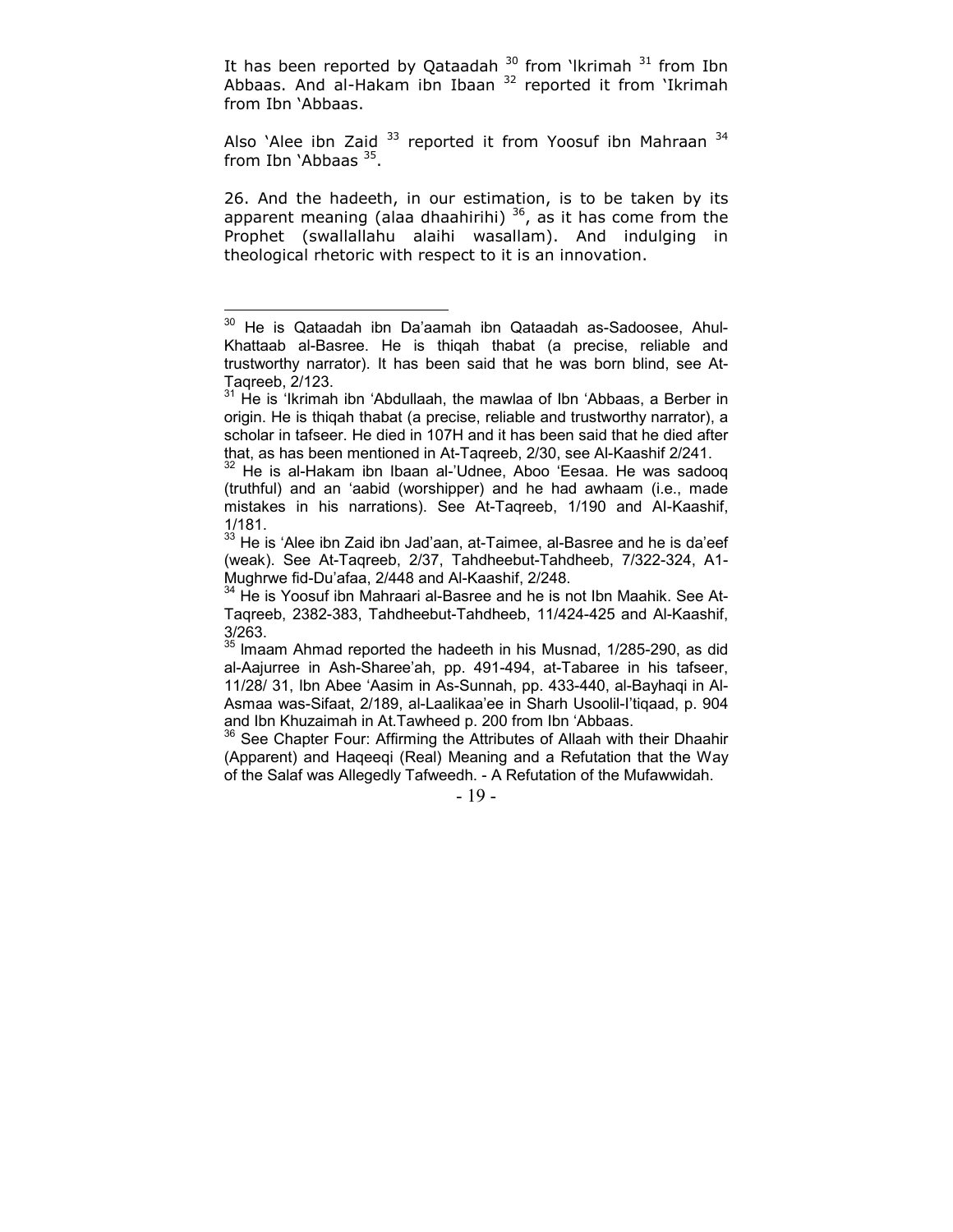But we have faith in it as it came, upon its apparent meaning and we do not dispute with anyone regarding it.

28. And having faith in the Balance [the Weighing] on the Day of Judgement just as it has come [to us in the hadeeth], "A Servant will be weighed on the Day of Judgement and he will not be equal in weight to the wing of a flv."  $37$ 

29. And the actions of the servants will be weighed just as has been reported in the narration. To have faith in it and to attest to its truthfulness and to turn away from whoever rejects that and to abandon argumentation with him.

30 And that Allaah, (the Blessed and Exalted]  $^{38}$ , will speak to the servants on the Day of Judgement, without there being a translator between Him and them <sup>39</sup>, to have faith in this and to attest to its truthfulness.

 $\overline{a}$ 

- 20 -

 $37$  This is the meaning of the hadeeth, "A large man who eats and drinks a lot will be brought and weighed and he will not be equal in weight, in the sight of Allaah, to the wing of a fly," then he recited: "And We will not give them any weight on the Day of Judgement." Soorah al-Kahf 18:105 [Reported by Bukhaaree, no. 4729 and Muslim, no. 2785.]

<sup>38 &</sup>quot;This is an addition in al-Laalikaa'ee's Sharh Usoolil-I'tiqaad, 1/158 and in the manuscript of Shaikh al-Albaanee, (r) it is just, '... the Exalted.'

 $39$  Due to the hadeeth reported by 'Adee ibn Haatim (radhiyallahu anhu), "There is not a single one amongst you except that Allaah will speak to him on the Day of Judgement, without there being between Him and him a translator. He will then look to his right and he will not see except what he has sent forth (of actions), then he will took to his left and he will not see except what he has sent forth, then he will look in front of himself and the Hell-Fire will be facing him, so whoever amongst you is able to save his face from the Hell-Fire even if it is with half a date, then let him do so." Reported by al-Bukhaaree, nos. 1413, 3595, 6539, 7443 and 7512, Muslim, no. 1016, Tirmidhee, no. 2415, Ibn Maajah, no. 1843, Ahmad in his Musnad, 4/256-377 and others.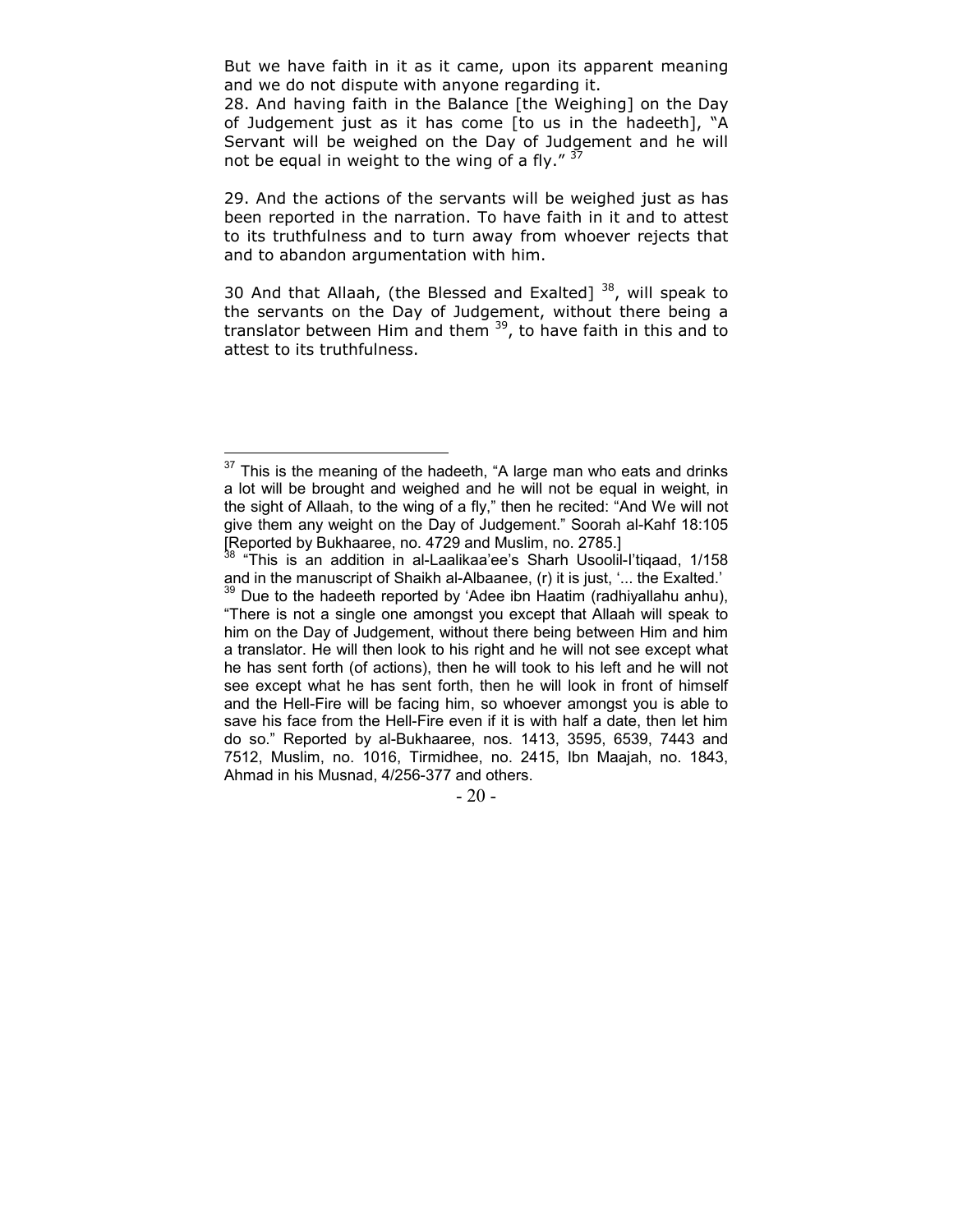31 To have faith in the Hawd (the Pool)  $40$  and that there is a pool for the Messenger of Allaah (swallallahu alaihi wasallam) on the Day of Judgement. His ummah will come to it [to drink] and its width is equal to the distance traveled in a month. Its drinking vessels equaling the number of stars in the sky [and this is] in accordance with the narrations that are authentic in this regard, from more than one aspect.

32 To have faith in the Punishment of the Grave  $41$  and that this Ummah will be put to trial in their graves and will be

 $\overline{a}$ 

<sup>41</sup> Sufyaan ibn 'Uyainah (d. 197H) said, "The Sunnah is ten. Whoever accepts them has completed the Sunnah and whoever abandons anything from them has abandoned the Sunnah and amongst them he mentions Punishment in the Grave ..." al-Laalikaa'ee in Sharh Usoolil-Itiqaad, no. 312. Imaam Shaafi'ee (d. 204H) said, "Indeed the Punishment of the Grave is a true fact, the questioning of those in the graves is a true fact." Manaaqibush-Shaafi'ee of al-Bayhaqee, 1/415.

Imaam at-Tahaawee (d. 321H) said, "This is an explanation of the 'aqeedah of the Ahlus-Sunnah wal-Jamaa'ah upon the way of the Scholars of this Religion: Aboo Haneefah an-Nu'maan ibn Thaabit al-Koofee, Aboo Yoosuf Ya'qooh ibn Ibraaheem al-Ansaaree and Aboo 'Abdullaah Muhammad ibn al-Hasan ash-Shaybaanee (radhiyallahu anhu) and the beliefs they held concerning the fundamentals of the Deen

- 21 -

 $40$  Al-Qurtubee said in Al-Mufham, agreeing and following al-Qaadee 'Iyaad in most of it, 'Among the things that are necessary upon every responsible person to know and to believe in is that Allaah, the Sublime and Exalted, has singled out His Prophet Muhammad (swallallahu alaihi wasallam) with the Hawd, whose name, characteristics and drink have been made clear in the well known and authentic ahaadeeth, the sum total of which provide certain and definite knowledge. Since (such ahaadeeth) have been reported from the Prophet (swallallahu alaihi wasallam) by more than thirty Companions. In the two Saheehs (it is reported by) over twenty Companions and in other than the two Saheehs by the remainder of them in ahaadeeth whose transmission is authentic and whose reporters are well known. Then a similar number of the Taabi'een reported that from the aforementioned Companions and then alter them in multiples of their number (the Taabi'een) and so on."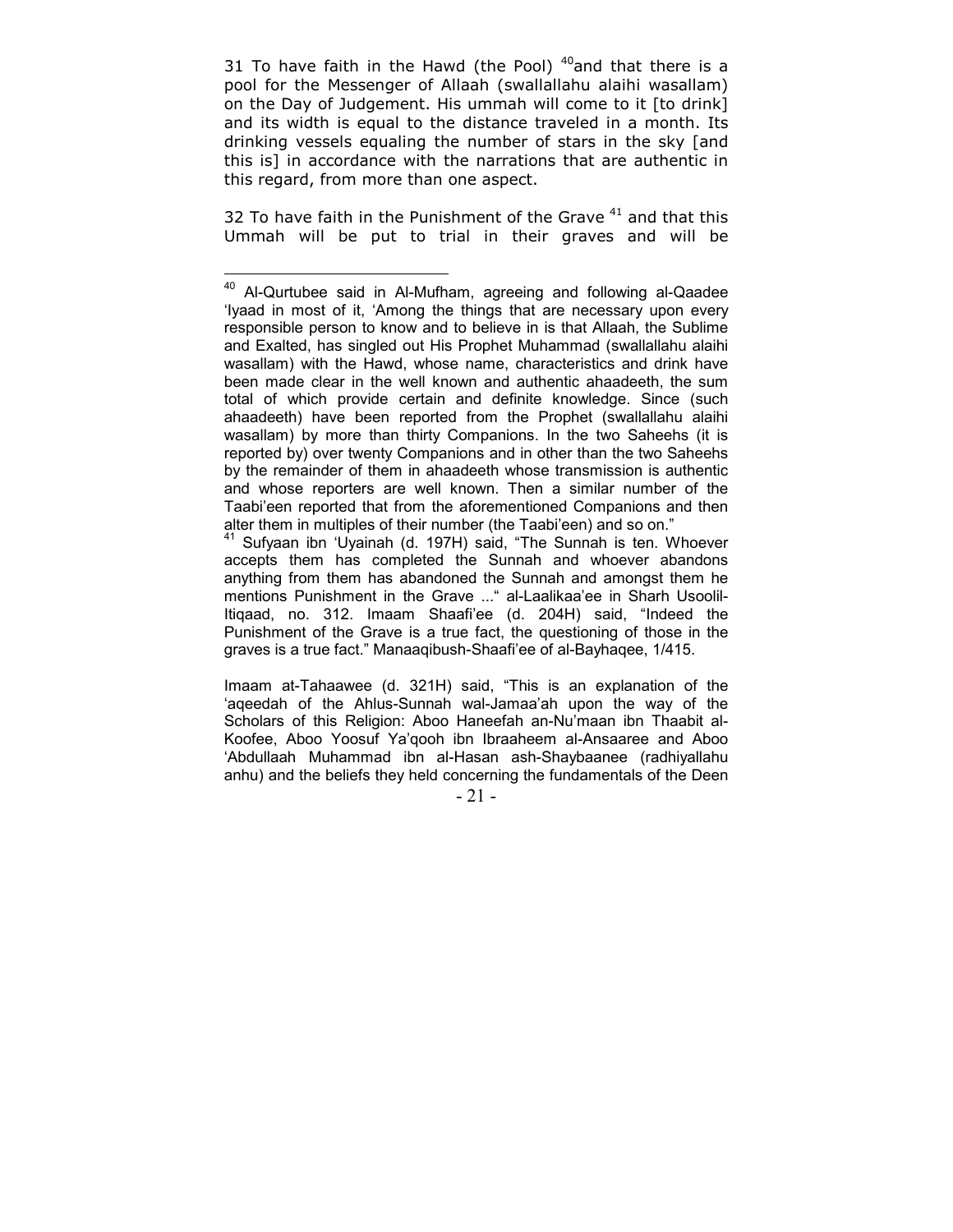questioned about Eeman Islaam. About who is his Lord? Who is his Prophet?

33. And that Munkar and Nakeer will come to him, [all of that] in whatever way Allah wills and in whatever way He desires. To have faith in that and to attest to its truthfulness.

34. To have faith in the Intercession of the Prophet (swallallahu alaihi wasallam)  $42$  and [to have faith] that some people will be

 $\overline{a}$ 

and their 'aqeedah in the Lord of the worlds ..." up until he said, "... We have eemaan in the Angel of Death who is charged with taking the souls of all the worlds and in the Punishment of the Grave for those who deserve it." 'Aqeedatut-Tahaawiyyah, nos. 79-80.

Imaam al-Aajurreee (d. 360H) said, 'Chapter: Tasdeeq (affirmation) and Eemaan (faith) in the Punishment of the Grave.' In which he brings many of the ahaadeeth related by al-Bukhaaree and Muslim and ends the chapter saying, "So what is the condition of those who deny these ahaadeeth except that they have deviated very far and are in a huge loss." Ash-Sharee'ah of al-Aajurree, pp. 358-364

And the Salaf are agreed unanimously that the Questioning and the Punishment in the Grave is a true fact and a certain reality. And others from among them who affirm it and mention it in their books of 'aqeedah, affirming the necessity of believing in it with firm conviction in the heart include: Aboo Daawood (d. 275H), Ibn Qutaybah (d. 278H), Abul-Hasan al-Ash'aree (d. 324H), Ibn Abee Haatim (d. 327H), Imaam al-Barbahaaree (d. 329H), Imaam al-Laalikaa'ee (d. 418H), lmaam al-Bayhaqee (d. 458H), Imaam an-Nawawee (d. 676H), al-Qurtubee (d. 671H) and many others.

lmaam al-Bayhaqee has a comprehensive book regarding the affirmation of the Punishment of the Grave. He has collected all the ahaadeeth affirming the Punishment of the Grave and whatever is related to it. It has been printed with the title, 'Ithbaat 'Adhaabil-Qabr wa Su'aalil-Malikain.' Imaam Ibn Rajab (d. 795H) also has a book titled, 'Ahwaalul-Quboor.' See also At-Tadhkirah of Imaam al-Qurtubee.

 $42$  The affirmed intercession of our Prophet Muhammad (swallallahu alaihi wasallam) is of various types:

- 22 -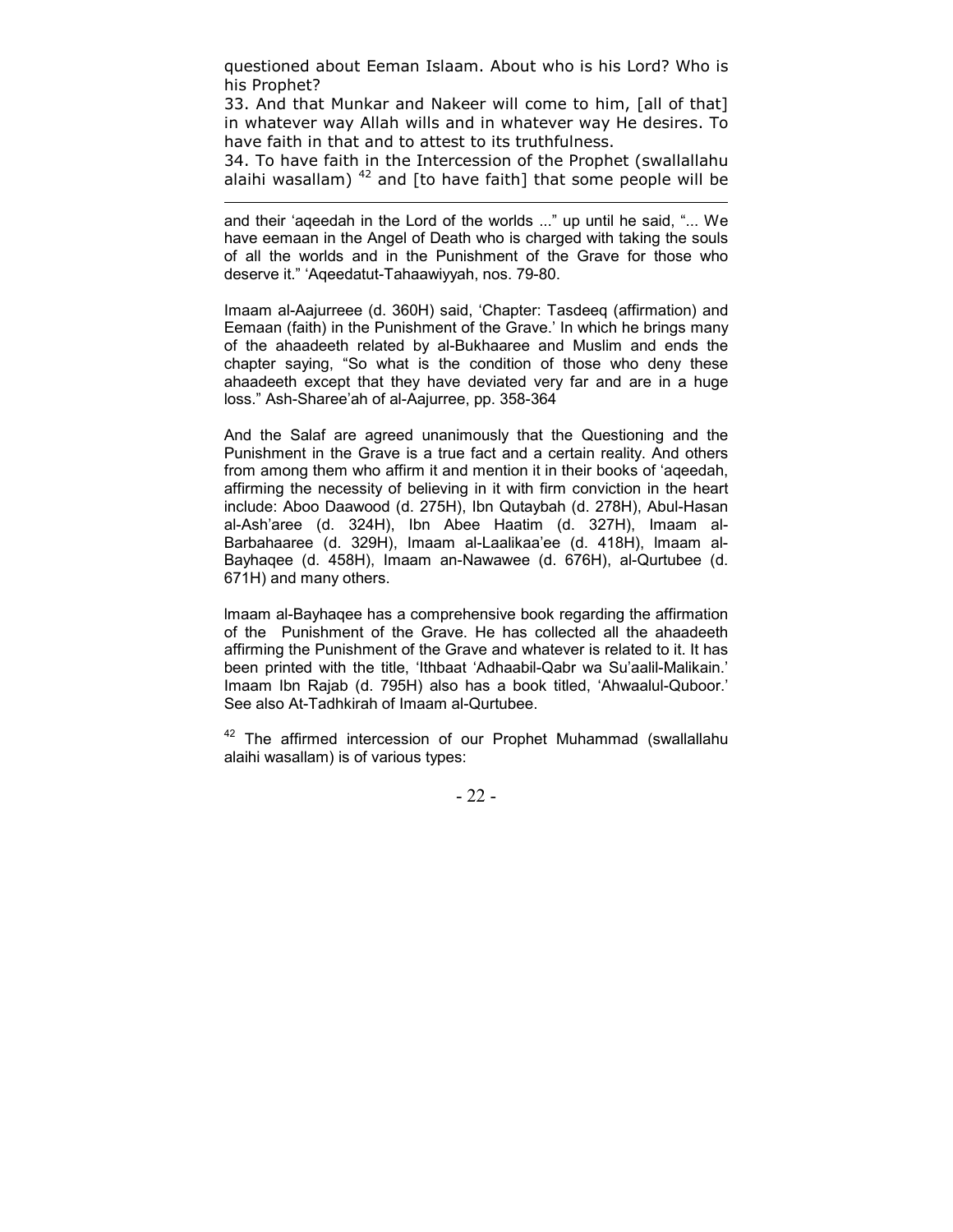brought out of the Fire after they have been burnt therein and reduced to charcoal. [That] it will be ordered for them to be placed in a river by the door of Paradise, as has been reported in the narration, (all of that] however Allaah wills and in whatever way Allaah wills. Indeed, it is to have faith in it and to attest to its truthfulness.

1. The great intercession - which, amidst all his brothers from the other Prophets and Messengers is specifically for our Prophet (swallallahu alaihi wasallam) and this is for the coming of Allaah so that Judgement may begin.

 $\overline{a}$ 

2. His (swallallahu alaihi wasallam) intercession for people whose good and bad deeds are equal, so he will intercede for them to enter Paradise.

3. His (swallallahu alaihi wasallam) intercession for another group of people for whom the Fire had been ordered, so he will intercede that they do not enter it.

4. His (swallallahu alaihi wasallam) intercession for the raising of the ranks of those have entered Paradise, that their rank be raised to one greater than what the reward for their actions would have given them.

5. His (swallallahu alaihi wasallam) intercession for a people to be entered into Paradise without reckoning.

6. His (swallallahu alaihi wasallam) intercession for the lightening of the punishment for those who deserve it, such as his intercession for his uncle Aboo Taalib, that his punishment may be lightened.

7. His (swallallahu alaihi wasallam) intercession for permission to be granted for all the Believers to enter Paradise.

8. His (swallallahu alaihi wasallam) intercession for the people who committed major sins, amongst those who entered the Fire, that they may be brought out of it.

See Sharhut-Tahaawiyyah of Ibn Abil-'lzz (d. 792H).

<sup>- 23 -</sup>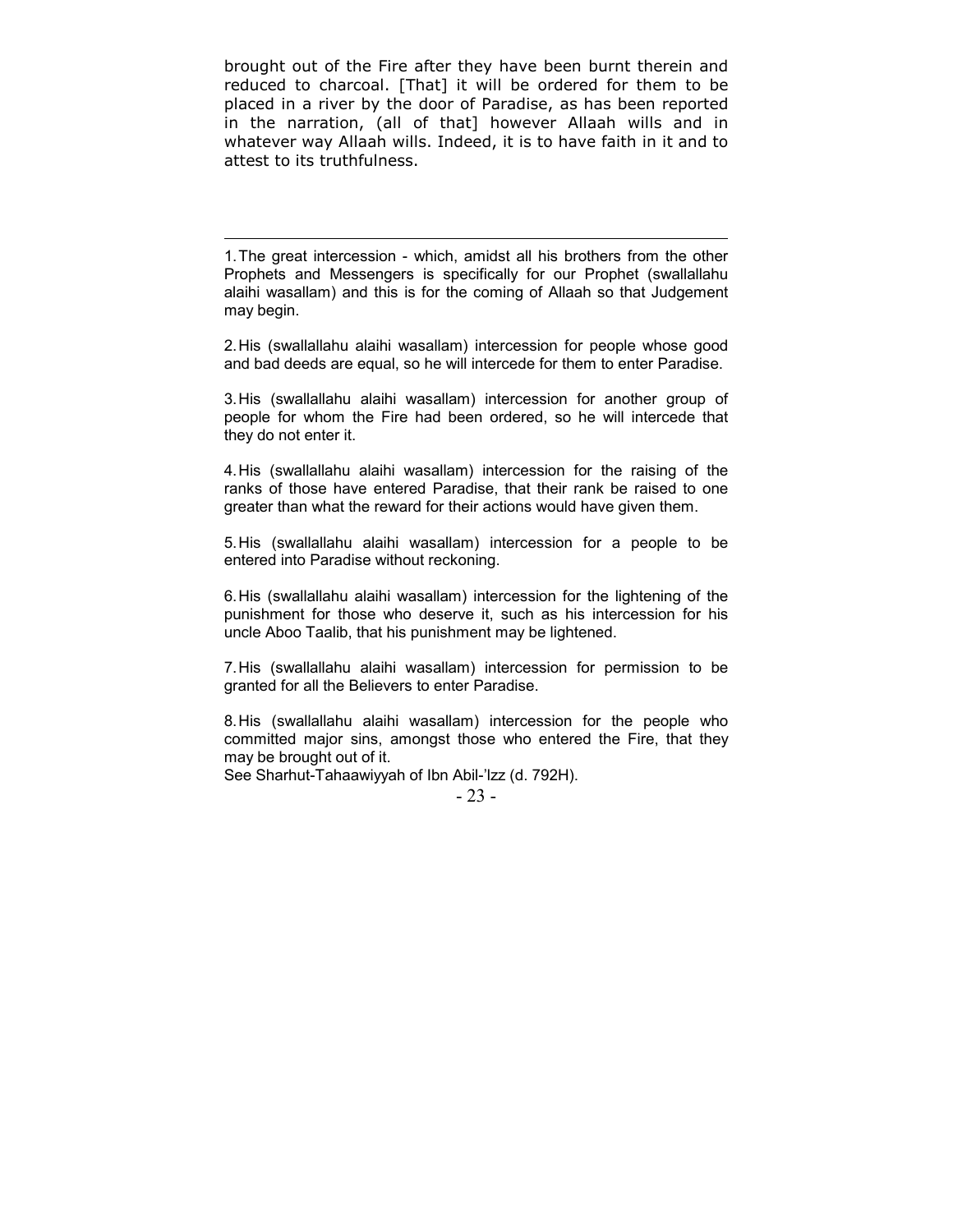35. To have faith that the Maseehud-Dajjaal is to come  $^{43}$ , there being written between his eyes, 'Kaafir.' And [to have faith] in the ahaadeeth which have come [to us] regarding him. And to have faith that that will happen.

36. And [to have faith] that 'Eesaa [Ibn Maryam] <sup>44</sup> will descend and will kill him at the gate of Ludd<sup>45</sup>.

37. And that faith consists of [both] speech and action, it increases and decreases 46 as has been reported in the narration "The most complete of the believers with respect to faith is the best of them in his manners." <sup>47</sup>

 $\overline{a}$ 

- 24 -

<sup>&</sup>lt;sup>43</sup> See the narration of ad-Dajjaal in Ash-Sharee'ah of al-Aajuree, p. 372, An-Nihaayah of Ibn Katheer, pp. 52-93, Sharhut-Tahaawiyyah, p. 486, Lawaami'ul Anwaar, 2/86 and At-Tadhkirah of al-Qurtubee, pp. 344-380 with our checking.

<sup>&</sup>lt;sup>44</sup> This is an addition in Usoolul-l'tiqaad, 1/159 and also in the manuscript of Shaikh al-Albaanee.

<sup>&</sup>lt;sup>45</sup> Ludd is an airport town in the land of Palestine, approximately two miles from ar-Ramlah. See also the hadeeth in Muslim, no. 2137, Aboo Daawood, no. 4321, at-Tirmidhee, no. 2240, lbn Maajah, no. 4075, Ahmad in his Musnad, 4/181-182 and also al-Aajuree in Ash-Sharee'ah, p. 386. And the ahaadeeth regarding the descent of 'Eesaa (alaihi asalaam) at the end of time reach the level of mutawaatir, see 'At-Tasreeh bimaa Tawaatara min Nuzoolil-Maseeh.'

 $6$  Al-Laalik'ee (d. 418H) reports in his Shark Usoolil- I'tiqaad Ahlis-Sunnah 5/958, that 'Abdur-Razzaaq (as-San'aanee) said, "I met sixty two Shaikhs, amongst them were: Ma'mar, al-Awzaa'ee ath-Thawree, al-Waieed ibn Muhammad al-Qurashee Yazeed ibn as-Saa'sih, Hammaad ibn Salamah, Hammaad ibn Zaid, Sufyaan ibn 'Uyainah, Sbu'ayb ibn Harb, Wakee' ibn al-Jarraah, Maalik ibn Anas, Ibn Abee Laylaa, Isma'eel ibn Ayyaash~ al-Waleed ibn Muslim and those I have not named, all of them saying, 'Faith consists of speech and action, it increases and decreases"

 $47$  Reported by Aboo Daawood no. 4682, Tirmidhee no. 1162, Ahmad in his Musnad, 2/25, 472 and 527, ad-Daarimee, no. 2792, Ibn Hibbaan in his Saheeh, no. 1926 and others. Its chain of narration is authentic, see As-Saheehah of al-Albaanee 1/511 and 513.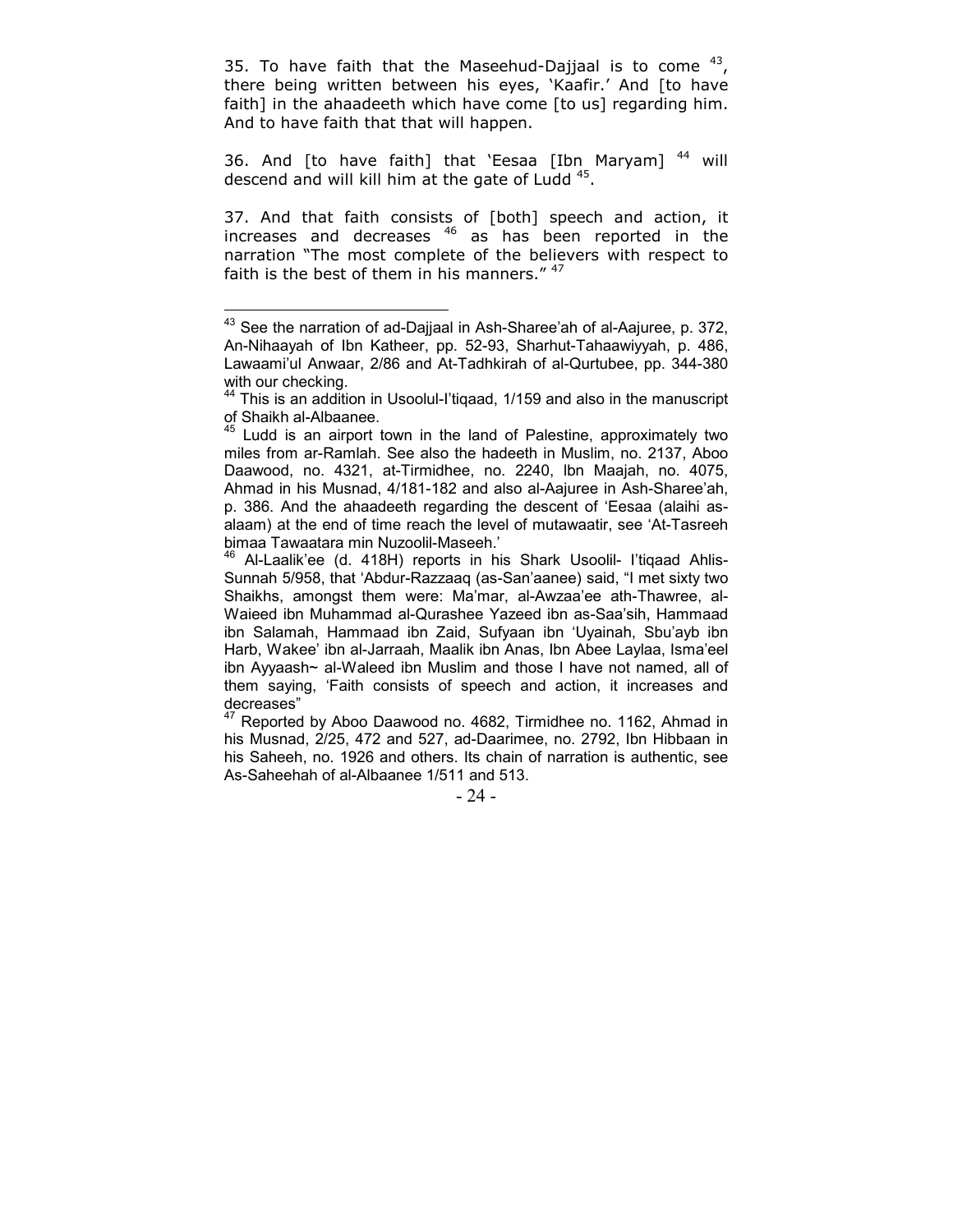38. And whoever abandons the prayer then he has disbelieved. There is nothing from among the actions, the abandonment of which constitutes disbelief except for the prayer. Whoever abandons it is a disbeliever arid Allaah has made killing him permissible. 48

39. And the best of this ummah after its Prophet (swallallahu alaihi wasallam) is Aboo Bakr as-Siddeeq  $49$  then Uthmaan Ibn aI-Khattaab <sup>50</sup> then 'Uthrnaan ibn Affaan <sup>51</sup>.

40. We give precedence to those three just as the Companions of the Messenger of Allaah (swallallahu alaihi wasallam) gave precedence to them. They [the Companions] never differed in that. $52$ 

 $\overline{a}$ 

50 He is the Ameerul-Mumineen 'Umar ibn al-Khattaab ibn Nufail Ibn 'Abdul- 'Uzzaa ibn Riyaah ibii 'Abdullaah ibn Qurt ibn Razzaah ibn 'Adee ibn Ka'b al-Qurshee al-'Adawee. He was martyred in the month of Dhul-Hijjah of the year 33H and he was the khaleefah for ten and a half years. See At-Taqreeb, 2/54.

52 Allaamah Siddeeq Hasan Khan (d. 1307H) said, '... and whoever rebukes the khilaafah of any one of them — then he is more astray than

- 25 -

<sup>48</sup> See As-Salaatu wa Hukmu-Taarikihaa of Ibn Qayyim al-Jawziyyah pp. 9-19

 $49$  He is the best of the people after the Messenger of Allaah (swallallahu alaihi wasallam). 'Abdullaah ibn Uthmaan be is Aboo Qahaafah ibn 'Aamir ibn 'Amr Ibn Ka'ab Ibn Sad ibn Taim ibn Marrah al-Qurashee, at-Talimee - Aboo Bakr as-Siddeeq, the successor (khaleefah) of the Messenger of Allaah and his companion while he was in the cave. See Tahdheebul-Kamaal, 5/282-283.

<sup>&</sup>lt;sup>51</sup> He is the Ameerul - Mu'mineen 'Uthmaan ibn Affaan ibn Abil-Aas Ibn 'Umayyah ibn 'Abd Shamsil~Amawee, Dhun-Noorain, from among those foremost in faith (as-saabiqon al-awwaloon). One of the four khaleefahs and one of the ten who had been given the glad tidings of Paradise. He was martyred in the month of Dhul-Hijjah after the 'Eed of Sacrifice of the year 35H. His khilaafah lasted for twelve years and his age was eighty, it has been said more than this and also less than this. See At-Taqreeb, 2/12.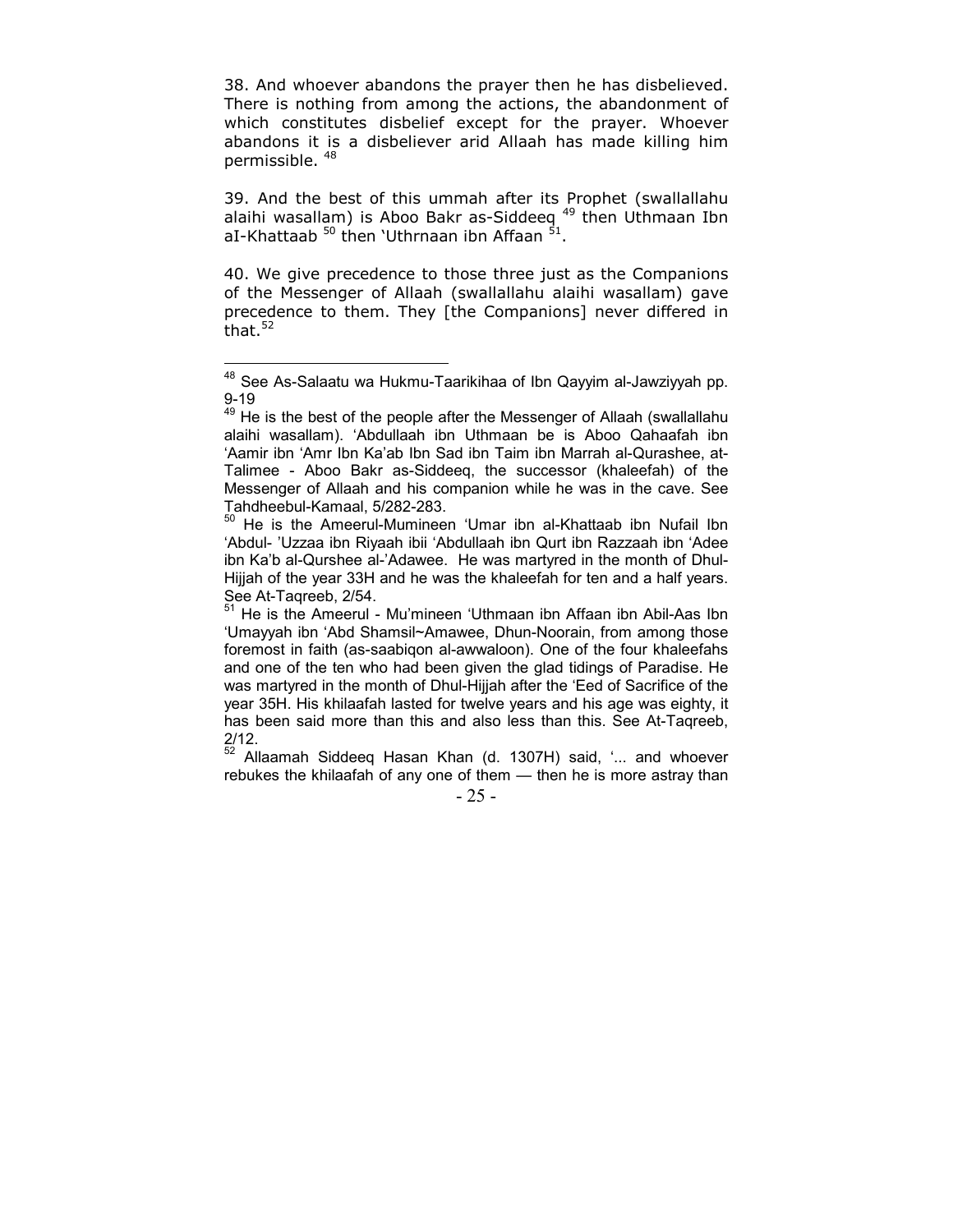41. Then after those three, the five Companions of the shoora: 'Alee ibn Abee Taalib <sup>53</sup>, az-Zubair <sup>54</sup>, Talhah <sup>55</sup>, 'Abdur-Rahmaan ibn 'Awf<sup>56</sup> and Sa'd ibn Abee Waqqaas <sup>57</sup>, each of them was fitting and appropriate for khilaafah and each of them was an Imaam (leader).

 $\overline{a}$ 

<sup>53</sup> He is the Ameerul-Mu/mineen, 'Alee ibn Abee Taalib ibn 'Abdul-Muttalib ibn Haashim, al-Haashimee, the nephew of the Messenger of Allaah (swallallahu alaihi wasallam) and the husband of his daughter, from among those foremost in the faith. It is likely that he was the first one to accept Islaam. He was also one of the ten given the glad tidings of Paradise. He died in the month of Ramadaan of the year 40H and he was, in the opinion of the People of Knowledge, the best of those alive amongst the Children of Aadam at that time, by the consensus of Ahlus-Sunnah. He was sixty-three years of age, as is mentioned in At-Taqreeb, 2/39.

54 He is az-Zubair ibn al-'Awwaam ibn Khuwailid ibn Asad ibn 'Abdul- 'Uzzaa ibn Qusai ibn Qilaab, Aboo 'Abdullaah, al-Qurashee, al-Asadee, one of the ten promised to receive Paradise. He was killed in the year 36H on the 'Day of the Camel.' See At-Taqreeb, 1/259.

55 He is Talhah ibn 'Ubaidullaah ibn 'Uthmaan ibn 'Amr ibn Ka'b ibn Sa'd ibn Tameem ibn Marrah at-Taimee, Aboo Muhammad al-Madanee, one of the ten given the good tidings of Paradise. He was martyred on the 'Day of the Camel' in the year 36H at the age of 63. See At-Taqreeb, 1/379.

56 He is 'Abdur-Rahmaan ibn 'Awl ibn 'Ahd-'Awf ibn 'Abdul-Haarith ibn Zahrah, al-Qurashee, az-Zuhree, one of the ten guaranteed Paradise and one of the earliest in Islaam. He died in the year 32H and it has been said other than this. See At-Taqreeb, 1/494.

 $57$  He is the noble companion, Sa'd ibn Abee Waqqaas ibn Maalik ibn Wuhaib ibn 'Abd-Manaf ibn Zahrah ibn Qilaab az-Zuhree, Aboo Ishaaq, one of the ten guaranteed Paradise and the first one to throw a weapon in the path of Allaah. He died at al-'Aqeeq in the year 55H as is well known, and he was the last of the ten who had been guaranteed Paradise to die. See At-Taqreeb, 1/290.

- 26 -

his father's donkey.' Qatfuth-Thamr fee Bayani-'Aqeedati-Ahlil-Athar, p.99.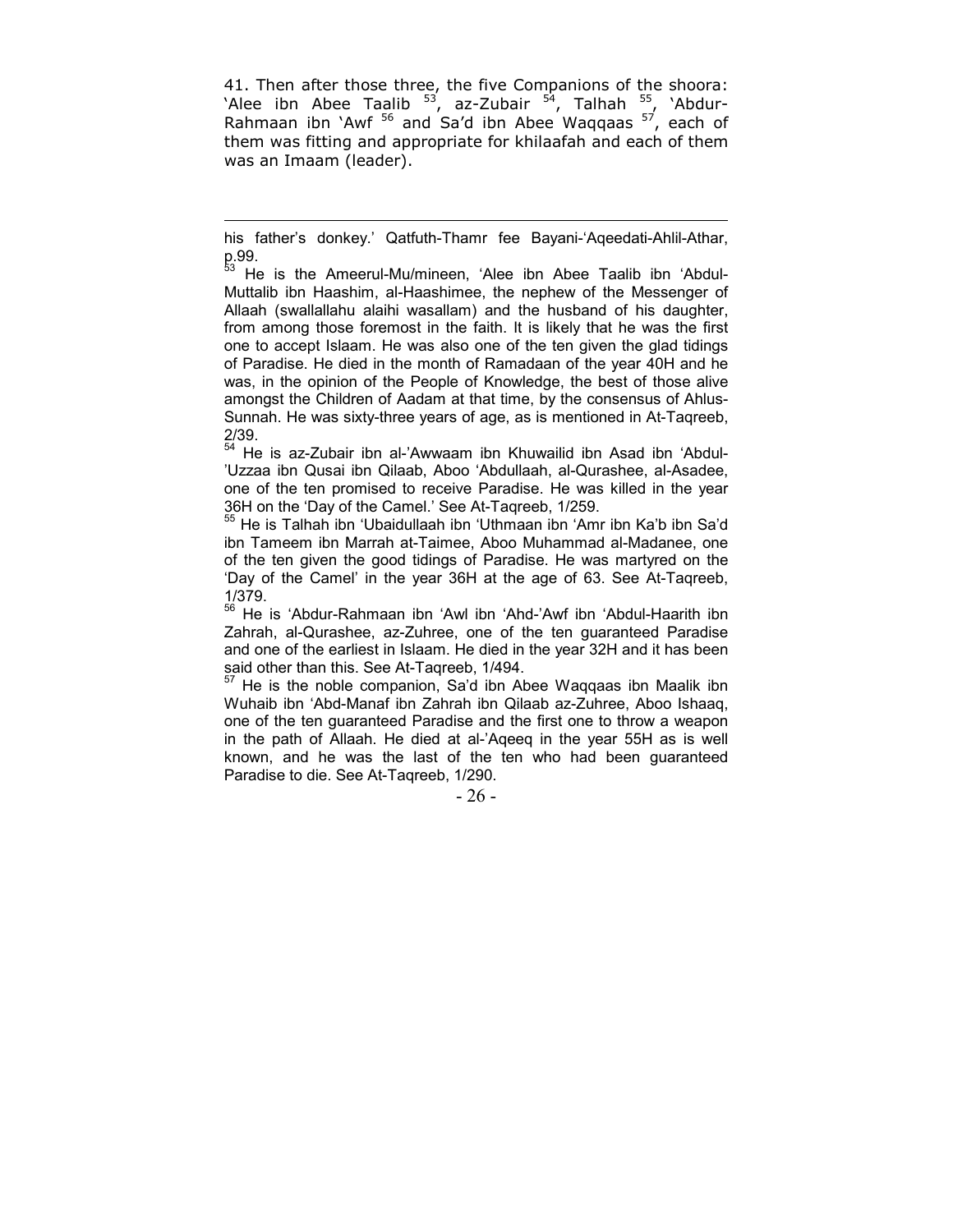42. In this regard we take the hadeeth of Ibn 'Umar  $58$ , "We used to consider, while the Messenger of Allaah (swallallahu alaihi wasallam) was alive and his Companions widespread: Aboo Bakr [to be first], then 'Umar, then 'Uthmaan - and then we remained quiet.' 59

43. Then after the five companions of the shooraa are the people who fought in Badr from among the Muhaajiroon. And then those who fought in Badr from among the Ansaar, from among the Companions of the Messenger of Allaah (swallallahu alaihi wasallam). [each one's rank is] according to his migration and precedence [in the religion].

44. Then the most superior of mankind after these: the Companions of the Messenger of Allaah (swallallahu alaihi wasallam), the generation in which he was sent. Everyone who accompanied him, whether for a year, a month, a day, an hour or (just merely] saw him, then he is from among his Companions  $^{60}$ . His companionship is according to the extent to which he accompanied him, [and to the extent to which] he had precedence in being with him, heard from him and looked at him.  $61$ 

 $\overline{a}$ 

 $61$  In the manuscript of Shaikh al-Albaanee, '... and took a glance at him.'

- 27 -

<sup>&</sup>lt;sup>58</sup> He is the famous companion, 'Abdullaah ibn 'Umar ibn al-Khattaab al-'Adawee, Aboo 'Abdur-Rahmaan. He was one of the most fervent and strong amongst the people in following the narrations and was also amongst the Companions that were rich and well to do. He died at the end of the year 73H or the beginning of the next year. See At-Taqreeb, 1/435.

<sup>&</sup>lt;sup>59</sup> Reported by Bukhaaree, nos. 3655 and 3697, Aboo Daawood, nos. 4627 and 4628, at-Tirmidhee, no. 3707, Ibn Maajah, no. 106 and others.

<sup>&</sup>lt;sup>60</sup> Ibn al-Madeenee (d. 234H) said, "Whoever accompanied the Prophet or saw him, even if it was for an hour during the day then he is one of the Companions of the Prophet (swallallahu alaihi wasallam)" And his student Imaam al-Bukhaaree said, "Whoever accompanied the Prophet (swallallahu alaihi wasallam) or saw him, from among the Muslims, then he is from amongst his Companions." Saheeh al-Bukhaaree, 7/1 with Fath.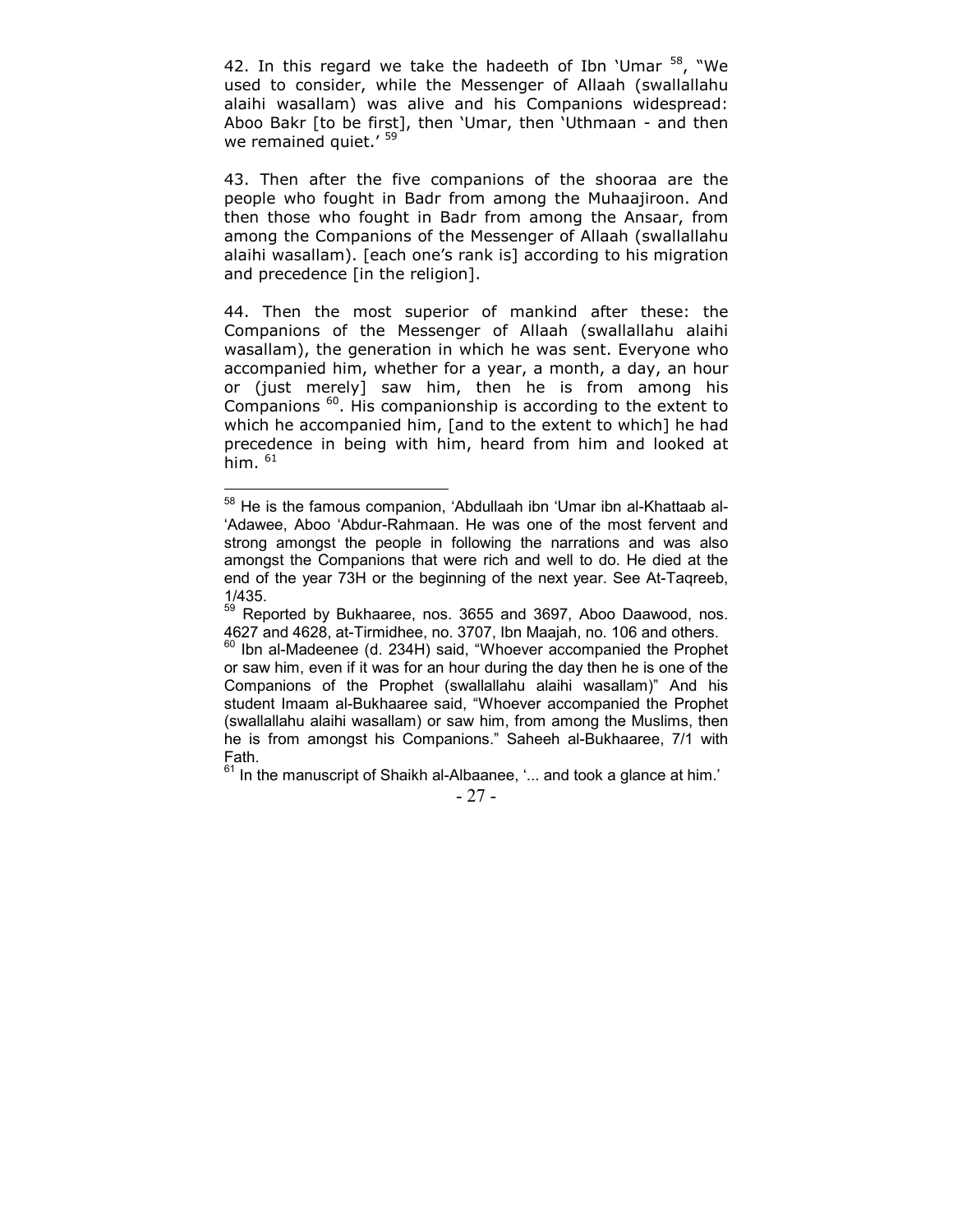45. So the closest of them in companionship to him are more excellent than the generation, which did not see him, even if they met Allaah with all the [good] actions. Despite that, those who accompanied the Prophet (swallallahu alaihi wasallam), saw him and heard from him [are superior].

46. And whoever saw him with his eyes, and believed in him, even if for an hour  $62$ , is more excellent, on account of this companionship [with the Prophet (swallallahu alaihi wasallam)], than the Taabi'een, even if they (the Taabi'een] did every action of goodness.

47. And hearing and obeying the leaders (a'immah] and the Ameer ul-Mu'mineen, whether righteous or sinful, from among those who come into power with the khilaafah and with respect to whom the people have agreed and united themselves and are pleased with him.

48. And also (hearing and obeying the one] who fought against the people with the sword (i.e. conquered them] until he became the khaleefah and was named the Ameerul-Mu'mineen.

49. Participation in battles along with the leaders [umaraa], be they righteous or sinful, is an everlasting affair up [i.e. always operative] until the Day of Judgement. It is never to be abandoned. (Likewise] the division of the spoils of war and appointing the rulers [a'immah] to establish the prescribed punishments (hudood) are [both) everlasting. It is not permissible for anyone to rebuke them or to contend with them [i.e. the rulers]  $<sup>63</sup>$ </sup>

 $\overline{a}$ 

- 28 -

 $62$  In the manuscript of Shaikh al-Albaanee the words, 'And whoever saw him ...' up until '.. even if for an hour ...' are not present.

 $63$  See Chapter Five: The Consensus of the Salaf from among the Companions of Allaah's Messenger (swallallahu alaihi wasallam) on the Prohibition of Reviling the Rulers, be they Righteous or Sinful — A Refutation of the Khawaarij.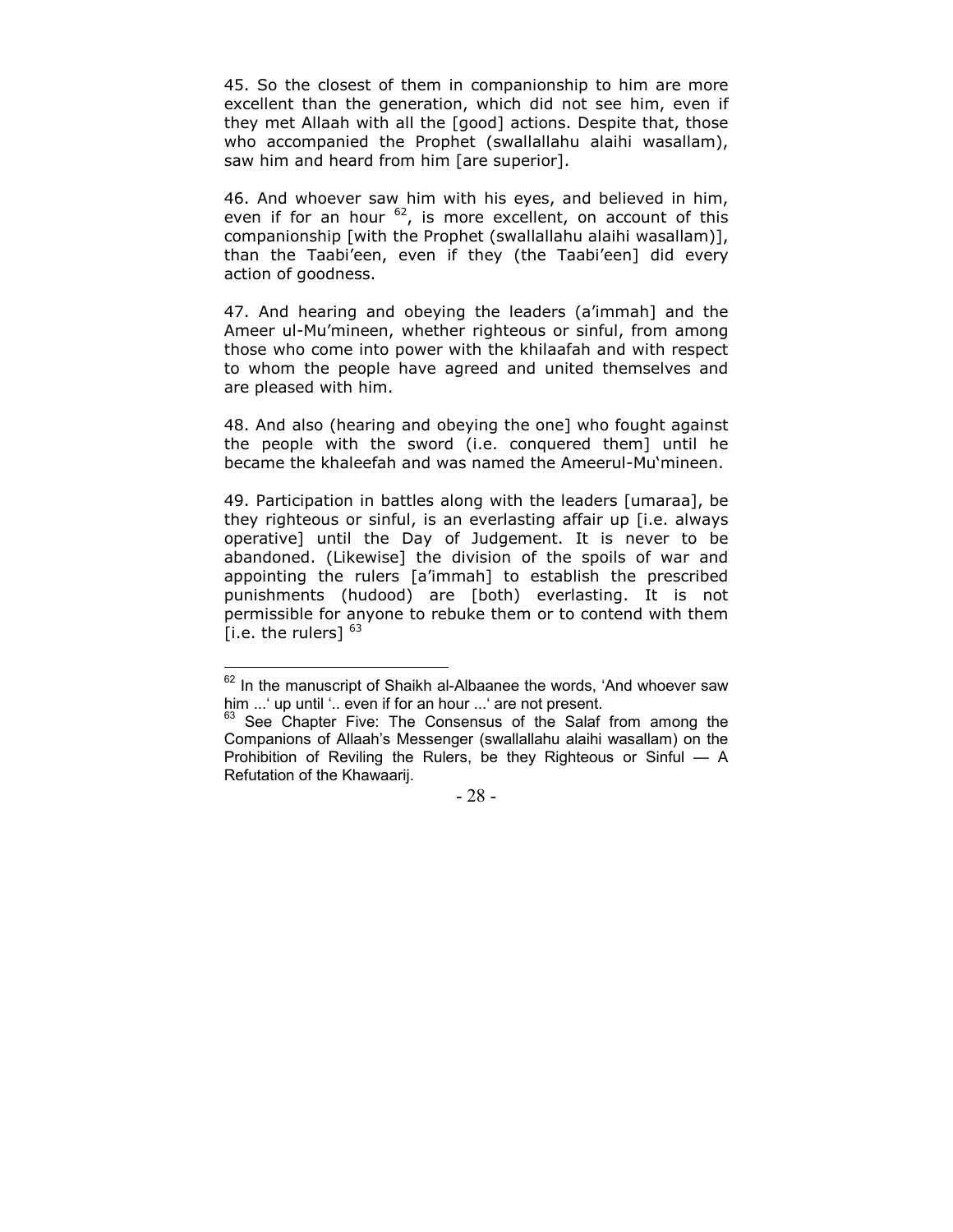50. Also, handing over the charity to them (the Rulers] is permissible and always operative (in effect]. Whoever gives the charity to them then that will suffice him [i.e., his obligation will have been fulfilled], whether righteous or sinful.

51. And performing the Jumu'ah prayer behind him (the Ruler] and behind whomever he appoints is (a) permissible and perfect [act] and (consists of] two rak'ahs. Whoever repeats them (after praying behind him] is an innovator, one who abandons the narrations and an opposer of the Sunnah. He receives nothing [of reward) from the excellence of his [attendance of] the Jumu'ah prayer, if he does not accept and hold that prayer is to be observed behind the leaders, whomever they may be, the righteous amongst them and the sinful amongst them.

52. So the Sunnah is that he prayers two rak'ahs with them. [Whoever repeats them is an innovator]  $64$  and that he acknowledges that they are perfect and complete, not having any doubt in his heart regarding that.

53. And whoever revolts against a leader from among the leaders of the Muslims, after the people had agreed upon him and united themselves behind him, after they had affirmed the khilaafah for him, in whatever way this khilaafah may have been, by their pleasure and acceptance or by (his] force and domination [over them], then this revolter has disobeyed the Muslims, and has contradicted the narrations of the Messenger of Allaah (swallallahu alaihi wasallam)  $<sup>65</sup>$ . And if the one who</sup>

### - 29 -

<sup>64</sup> In Usoolul-I'tiqaad, 1/161, '... that you pray ... and that he acknowledges…" What is between the square brackets is an addition from Usoolul- I'tiqaad 1/161, and in the manuscript of Shaikh al-Albaanee, '... that he prays and that you acknowledge

 $65$  See Chapter Five: The Consensus of the Salaf from among the Companions of Allaah's Messenger (swallallahu alaihi wasallam) on the Prohibition of Reviling the Rulers - A Refutation of the Khawaarij.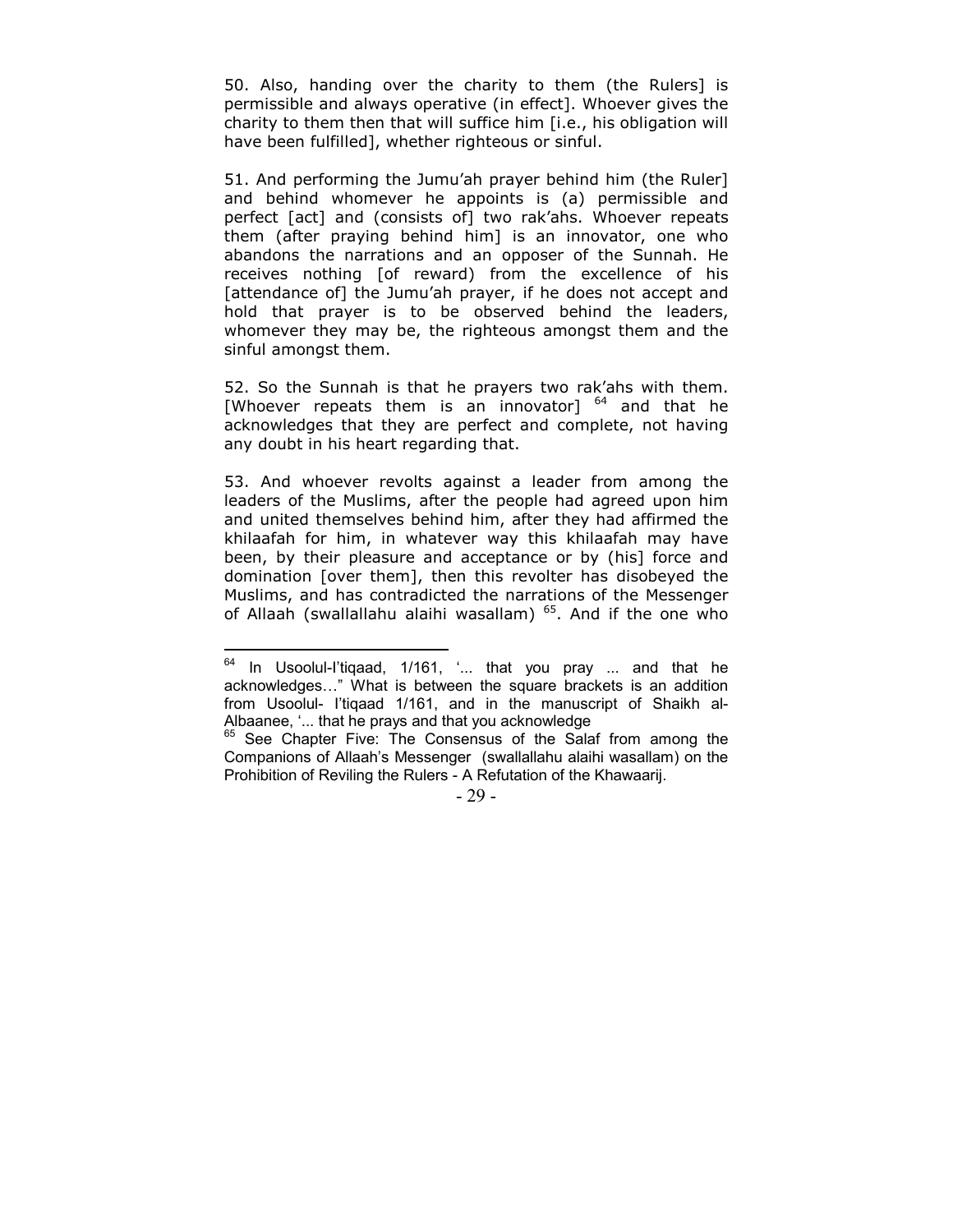revolted against the ruler died he would have died the death of ignorance.

54. And the killing of the one in power is not lawful, and nor is it permissible for anyone amongst the people to revolt against him. Whoever does that is an innovator, (and is] upon other than the Sunnah and the [correct] path.  $^{66}$ 

55. Fighting against the thieves and the revolters (khawaarij) is permissible. That is, when they set upon a man with respect to his person and his wealth. It is then permissible for him to fight (and defend] himself and his property and to repel [the thieves and the revolters] from them both [i.e. himself and his property] with everything that is within his capacity. -

 $\overline{a}$ 

- 30 -

 $66$  Shaikhul-Islaam Ibn Taymiyyah (d. 728H) said, "The people have differed and argued with each other with respect to the one in authority who is sinful and ignorant. Is he obeyed in whatever he orders from the obedience of Allaah and are the decisions that he makes with respect to the rule and the division (of charity etc.) to be carried out, if he is just in that? Or is he not obeyed and nothing from the decisions he makes with respect to the rule and the division (of charity etc.) executed? Or is there a difference to be made between the overall Imaam (i.e., the leader of all the Muslims) and between a judge and other such people, (who are lower in rank)?

There are three sayings. The weakest of them with the Ahlus-Sunnah is the saying, 'Rejecting everything from his orders, his rule and his division (of charity etc..' And the most correct of them with the Ahlul-Hadeeth, the Scholars and the Jurists is the first saying, 'That he is to be obeyed absolutely, and likewise (he is obeyed) absolutely in whatever he orders from the obedience of Allaah and the decisions that he makes with respect to the rule and the division (of charity etc.). And this is the case with the ignorant judge and also the oppressor — his judgement and (orders for the) division (of charity etc.) when it is just are to be carried out in accordance with this saying which is the saying of the majority of the jurists (fuqahaa)." Minhaajus-Sunnah, 3/390.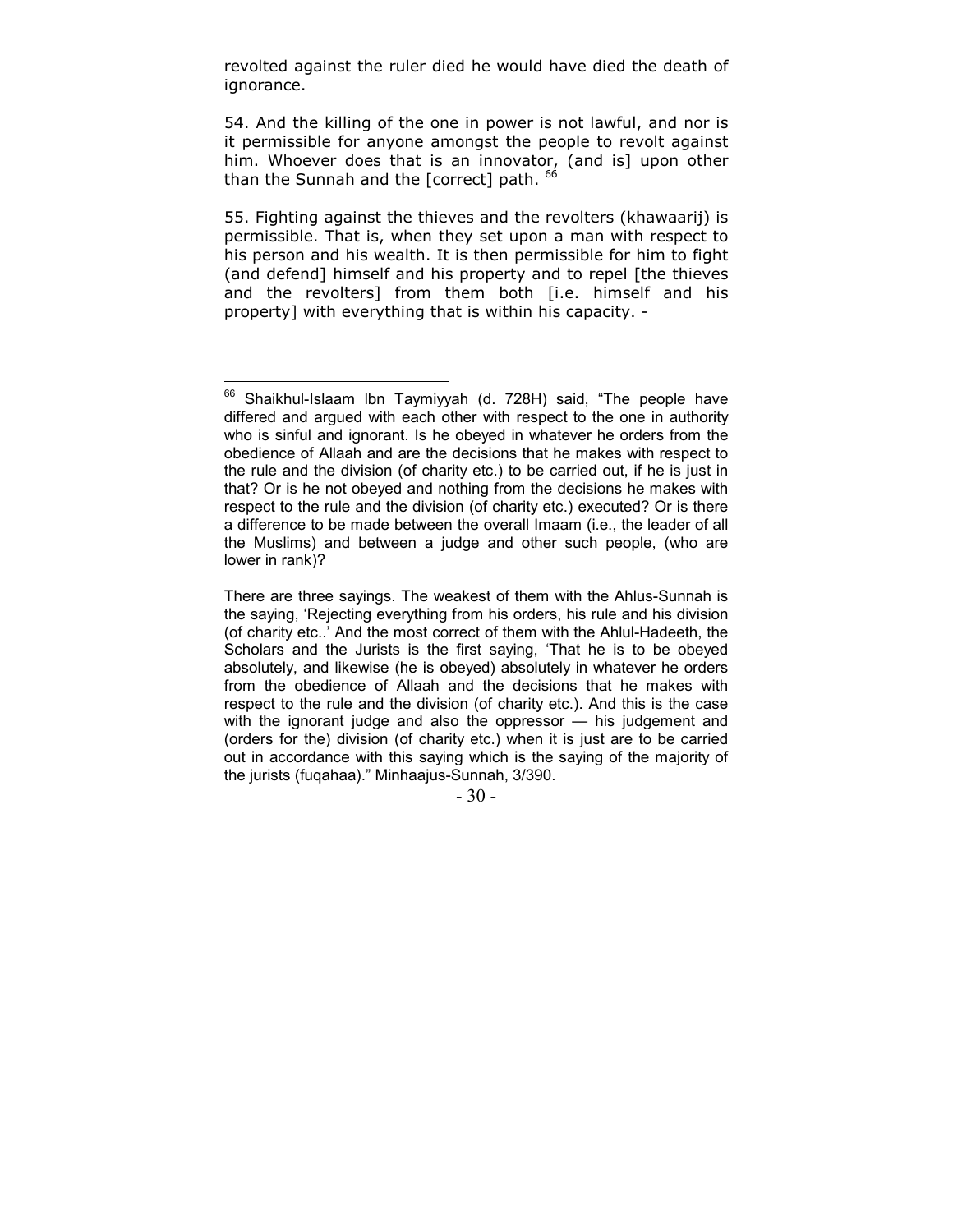56. But it is not permissible for him, when they depart from him or abandon him, that he seeks them (i.e. to find them]. Nor should he follow their tracks and this is not [permissible] for anyone other than the Imaam (leader)  $67$  or those charged with authority over the Muslirns.

57. It is only for him to defend himself in his own place and he should intend, by his striving against them, that he will not kill anyone. But if he kills him whilst defending himself in the battle, then Allaah will make the one killed far removed <sup>68</sup> [from Himself and from any goodness]. And if he (himself] is killed in that state, whilst he is defending himself and his property, then I hope that it is martyrdom for him, as has occurred in the hadeeth.

58. And all of the narrations in this regard have ordered with fighting him but did not order killing him, nor pursuing him and nor finishing him off should he fall to the ground or become wounded.

59. And if he took him as a captive he should not kill him and should not carry out the prescribed punishment against him, but rather, he should raise his matter to whomever Allaah has appointed and given authority so that he may judge in the matter.

 $\overline{a}$ 

- 31 -

 $67$  In Usoolul-I'tiqaad, '... it is for the Imaam ...'  $68$  i.e., the hadeeth of Aboo Hurairah who reported, "A man came to the Messenger of Allaah (swallallahu alaihi wasallam) and said, 'Messenger of Allaah, what do you think if a man comes to me in order to appropriate my possession?' He (swallallahu alaihi wasallam) said, 'Don't surrender your Possession to him.' He said, 'If he fights me?' He (swallallahu alaihi wasallam) remarked, 'Then fight (with him).' He again said, 'What do you think if I am killed?' He (swallallahu alaihi wasallam) observed, 'You would be a martyr.' He said, "What do you think if I kill him?' He (swallallahu alaihi wasallam) said, 'He would be in the Fire.' Saheeh Muslim, eng. trans. vol. 1, p. 80, no. 259.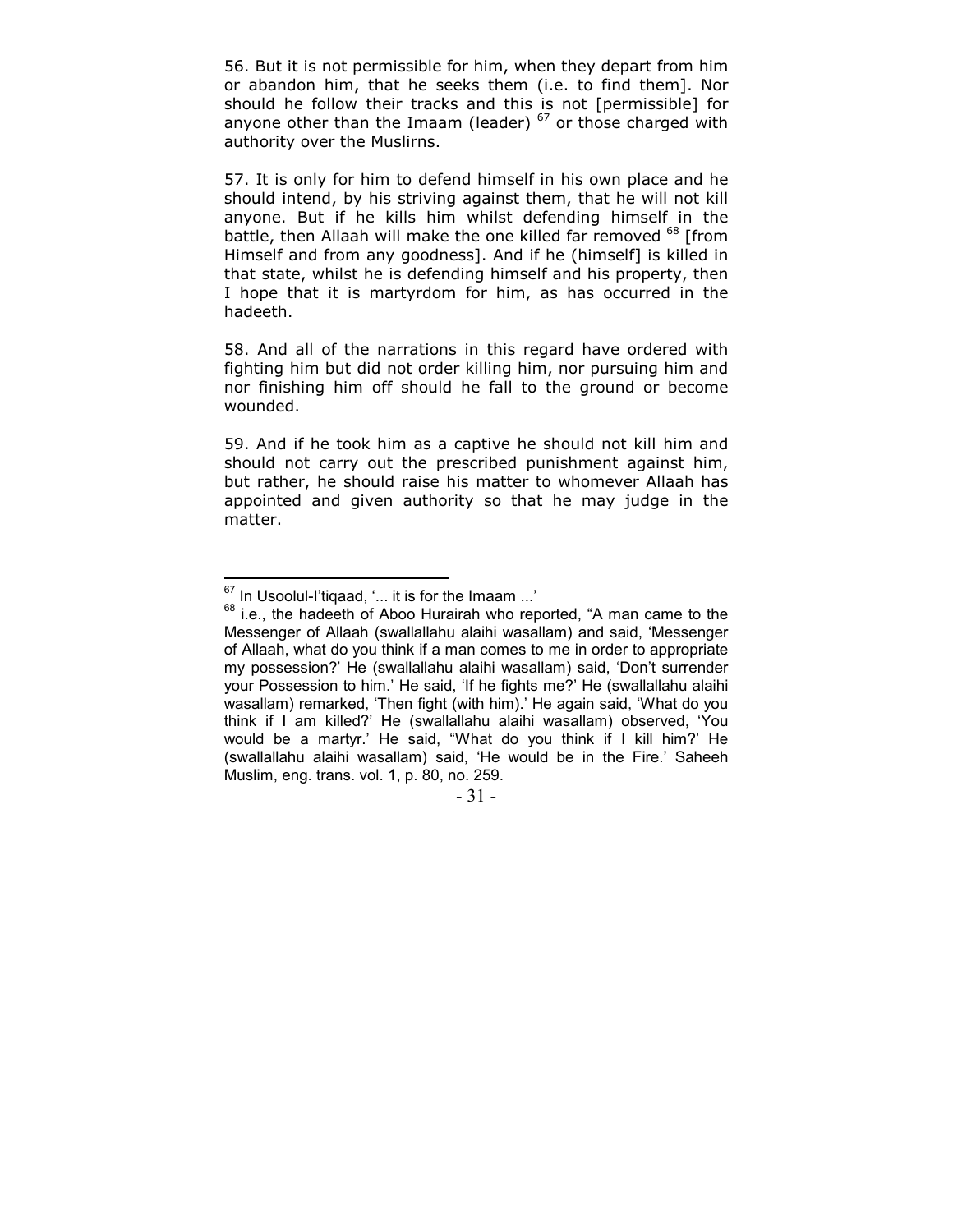60. And we do not testify for anyone from among the people of the qiblah, on account of an action that he has done, that he is in Paradise or in Hell-Fire. We have hope for the righteous one and we fear for him and we fear for the evil and sinful person and we hope in the mercy of Allaah for him.<sup>69</sup>

61. And whoever meets Allaah with a sin, which would necessitate the Fire for him, having repented, not returning back to it and [not] being insistent upon it then Allaah, [the Mighty and Magnificent]  $^{70}$  will turn to him (in forgiveness). And Allaah accepts  $^{71}$  repentance from His servants and forgives the evil actions.<sup>72</sup>

62. And whoever meets Him after having had the prescribed punishment meted out to him for that [particular] sin in this world, then that would be its expiation  $73$  as occurs in the

 $\overline{a}$ 

<sup>&</sup>lt;sup>69</sup> The explainer of 'Aqeedatut-Tahaawiyyah, Ibn Abil-Izz (d. 7921-1) said on p. 378, "We do not say about a specific individual from among the people of the qiblah that he is of the people of Paradise or of the people of HellFire, except he about whom the truthful (swallallahu alaihi wasallam) has informed about, that he is among the people of Paradise, such as the ten who were given tidings of Paradise (radhiyallahu anhu). And if we say, '... that whomsoever Allaah wills to enter the Hell-Fire from among the people who commit the major sins will by necessity enter the Hell-Fire and that he will be brought out of the Hell-Fire on account of the intercession of those entitled to intercede...' then we would refrain from (saying such a thing) about a specific individual. So we do not testify for him that he will enter Paradise, nor that he will enter Hell-Fire except due to knowledge — because the reality is hidden and what a person dies upon cannot he encompassed by us. However we do have hope for those who do good and we fear for those who do evil."  $70$  This is an addition in Usoolul-l'tiqaad.

 $71$  In Usoolil-I'tiqaad, 1/162, and the manuscript of Shaikh al-Albaanee, '.. And He accepts…"

 $72$  Allaah, the Exalted, said: "And He is the One Who accepts repentance from His servants and forgives the sins." Soorah ash-Shooraa 42:25

 $73$  This is the opinion and it is the madhhab of most of the scholars. The

<sup>- 32 -</sup>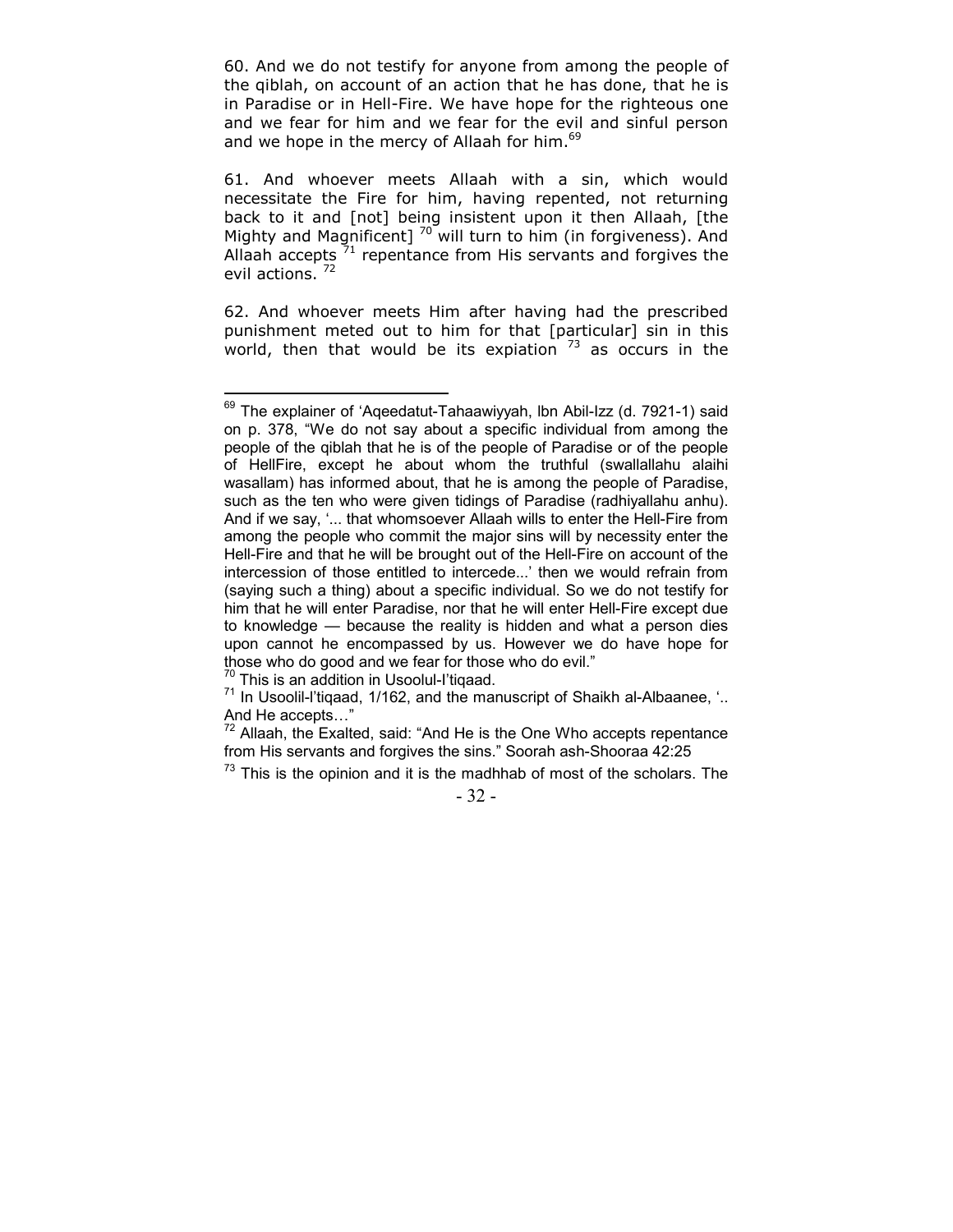$\overline{a}$ 

prescribed punishments (hudood) are expiations (for the sins they are specified for) and this is due to the hadeeth of 'Ubaadah ibn as-Saamit, which shall be mentioned shortly, if Allaah wills, and it has been reported by Bukhaaree and others. It is also due to the hadeeth reported by Imaam Ahmad in his Musnad, 5/214, from Khuzaimah ibn Thaabit, with a hasan chain of narration, with the wording, "Whoever commits a sin and then the (prescribed punishment) for that sin is carried out upon him, then that is an expiation for him." Also see an explanation of this ruling in Fathul-Baaree, 1/64-68.

 $74$  Due to his (swallallahu alaihi wasallam) saying in the hadeeth of 'Ubaadah, "The Messenger of Allaah (swallallahu alaihi wasallam) said, while a small group from amongst his Companions were around him, 'Pledge allegiance to me (with the following): That you do not associate anything with Allaah, that you do not steal, that you do not commit zinaa and that you do not kill your children, and that you do not slander, having conspired it amongst yourselves. Do not disobey in something that is good and just. Whoever dies amongst you (having avoided all of that) then his reward is with Allaah, and whoever falls into any of these things and is punished in the world then that would be expiation for him. And whoever falls into any of these things and then Allaah shields him, his affair will be with Allaah. If He wills, He will pardon him and if He wills, He will punish him.' So we pledged allegiance to him upon that."

In this hadeeth is a refutation of the Khawaarij who declare Muslims to be disbelievers merely on account of committing a sin. It is also a refutation against the Mu'tazilah, who say that the one who sins will certainly receive punishment if he dies without repenting, and this is because the Prophet (swallallahu alaihi wasallam) placed him under the will of Allaah and he (swallallahu alaihi wasallam) did not say that he will definitely be punished.

- 33 -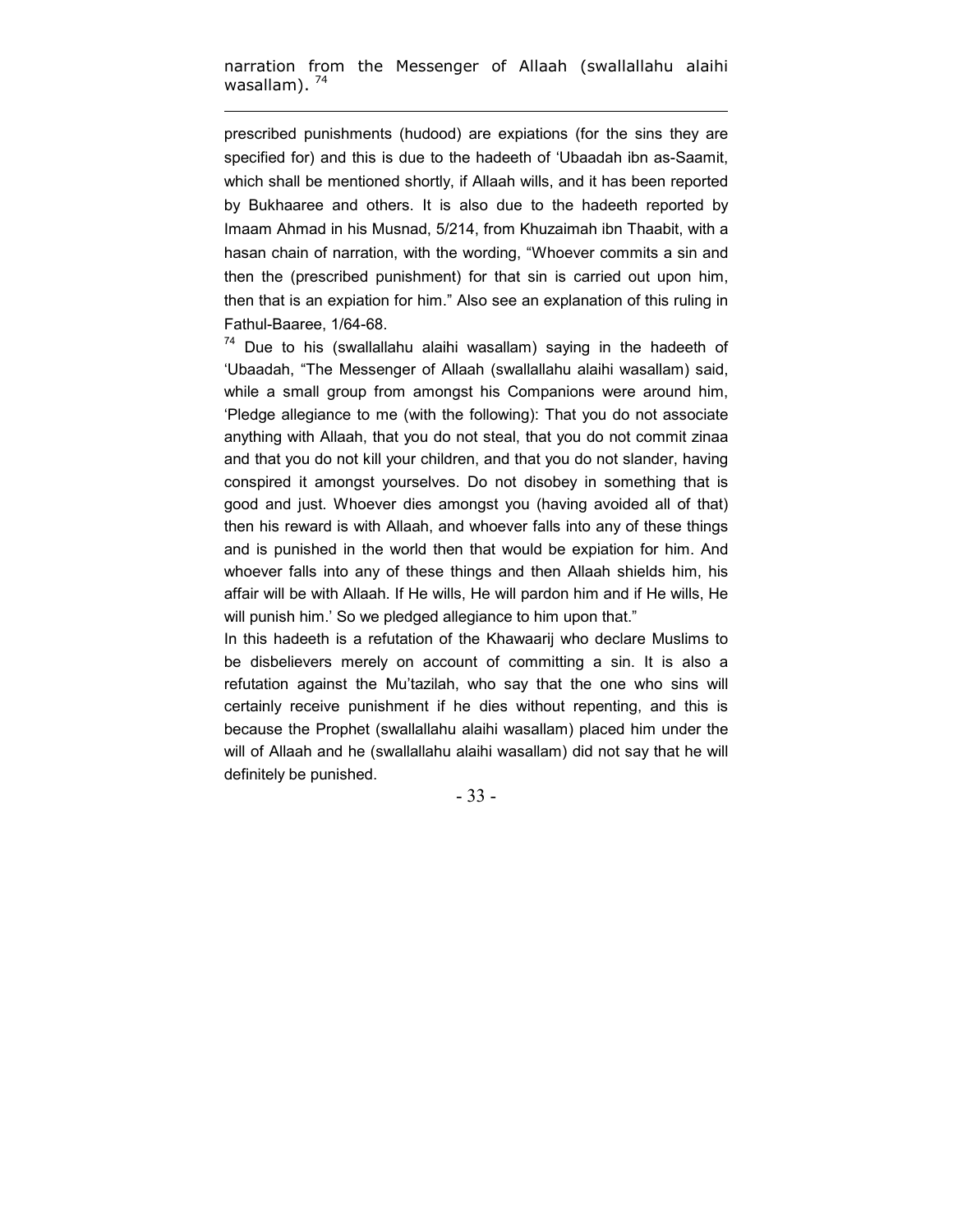63. And whoever meets him having persisted upon, and not repented from the sins which necessitate punishment, then his affair is with Allaah [the Mighty and Magnificent]  $75$  if He wills He will punish Him and if He wills He will forgive him.  $76$ 

 $\overline{a}$ 

He has mentioned this in his text, just as others besides him have mentioned the wiping over the khuffs, because they are both from among the distinguishing features of the Ahlus-Sunnah. Accepting them and acting upon them is one of the characteristics from among the characteristics of seeking to guide oneself by the hadeeth of the Messenger of Allaah

And all the Muslims are agreed upon the fact that the prescribed punishment for one who has been fortified with marriage (al-Muhsin) is stoning, save a group from among the People of Desires (Ahlul-Ahwaa) since their opinion is that the punishment of adultery is (merely) lashing. However, the majority go towards the stoning due to the presence and establishment of the ahaadeeth mentioning the stoning. Therefore, they (the majority), specified the Book with the Sunnah, and I mean here the Speech of Allaah:

- 34 -

 $75$  The words in brackets are an addition in Usoolul-l'tiqaad, 1/162.

 $76$  Due to his (swallallahu alaihi wasallam) saying in the hadeeth of 'Ubaadah which has preceded, "... and whoever falls into any of these things and is punished in the world then that would be an expiation for him." And this includes the one who repents from that or does not repent. This is what a small group of scholars have said. The majority are of the opinion that whoever repents then there is no blame upon him. However, along with that he should not feel secure from the plan of Allaah, since he has no knowledge of whether his repentance has been accepted or not. See Fathul-Baaree, 1/67.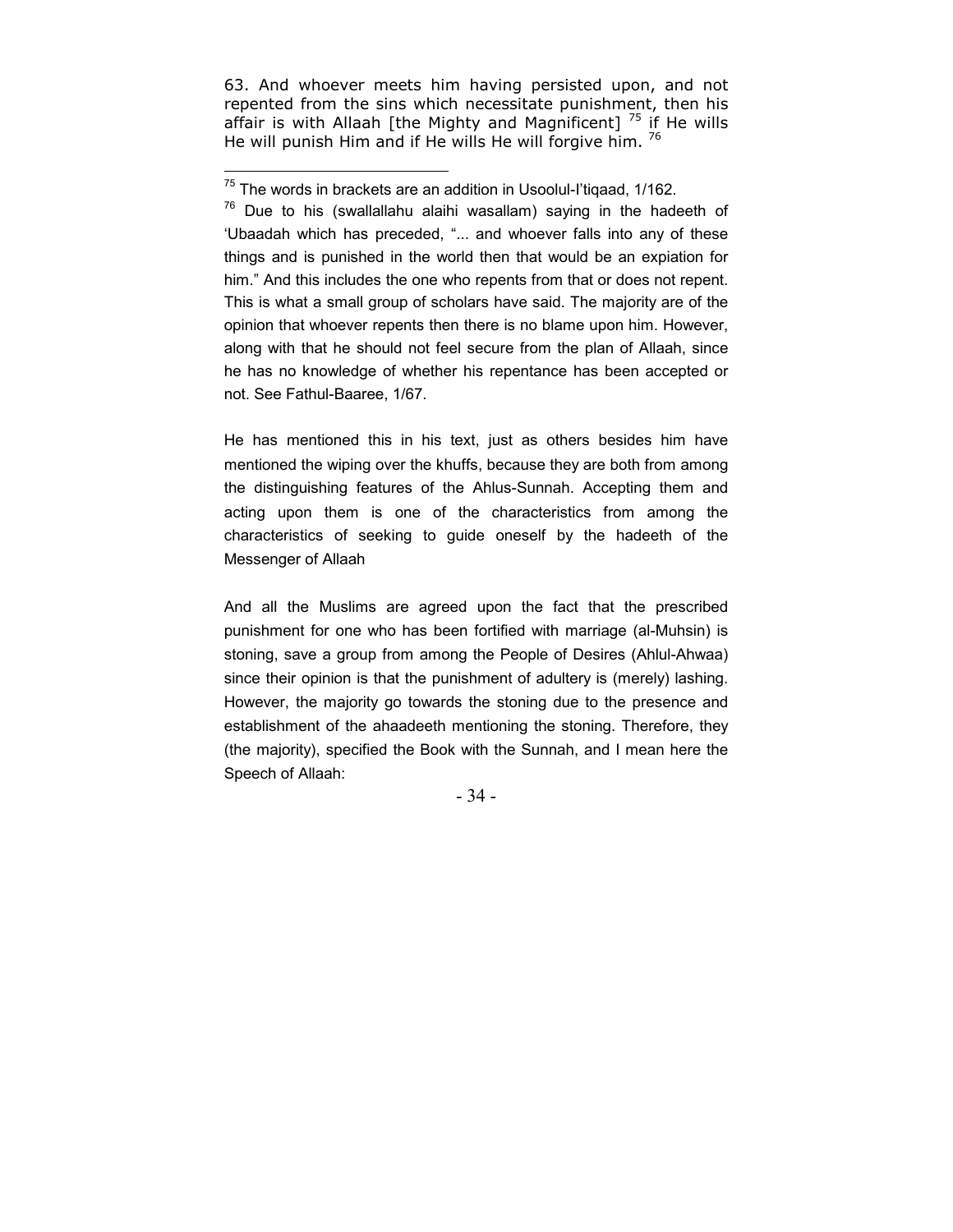64. And whoever meets Him as a disbeliever, He will punish him and will not forgive him.

65. And stoning to death [which is true and correct] is the rightful due of the one who has fortified [himself/herself with marriage] but fornicates, either when he/she admits [to this act] or when the evidence is established against him/her.

66. The Messenger of Allaah (swallallahu alaihi wasallam) stoned to death and the Rightly Guided Leaders too, stoned to death. $77$ 

67. And whoever disparages and degrades a single one of the Companions of the Messenger of Allaah (swallallahu alaihi wasallam) or dislikes him on account of something that occurred from him, or mentions his shortcomings, then he is an innovator.<sup>78</sup>

The woman and the man guilty of illegal sexual intercourse Soorah Noor 24:2

See also Bidaayutul-Mujtahid, 4/434-435.

 $\overline{a}$ 

77 In the manuscript of Shaikh al-Albaanee, '... and [likewise] the Rightly Guided Leaders…"

<sup>78</sup> Ibnul-Qayyim says in his book Haadiul-Arwaah ilaa Bilaadit-Afraah, "And we shall quote their consensus (i.e., that of the Salaf) just as Harb, the companion of Imaam Ahmad, has quoted from them in his own wording in his well known al-Masaa'il. He said, 'This is the madhhab of the People of Knowledge, the Ashaabul-Athar (People of the Narrations), Ahlus-Sunnah wal-Jamaa'als, those who stick fast to it (Ahlus-Sunnah) and who seek to guide themselves by (them i.e., the Ahlus-Sunnah) from among those in the presence of the Messenger of Allaah (swallallahu alaihi wasallam) up until this day of ours. And I met whomever I met from among the Scholars of the people of the Hijaaz and Shaam and others besides them. Whoever differs with and opposes a single matter from the

- 35 -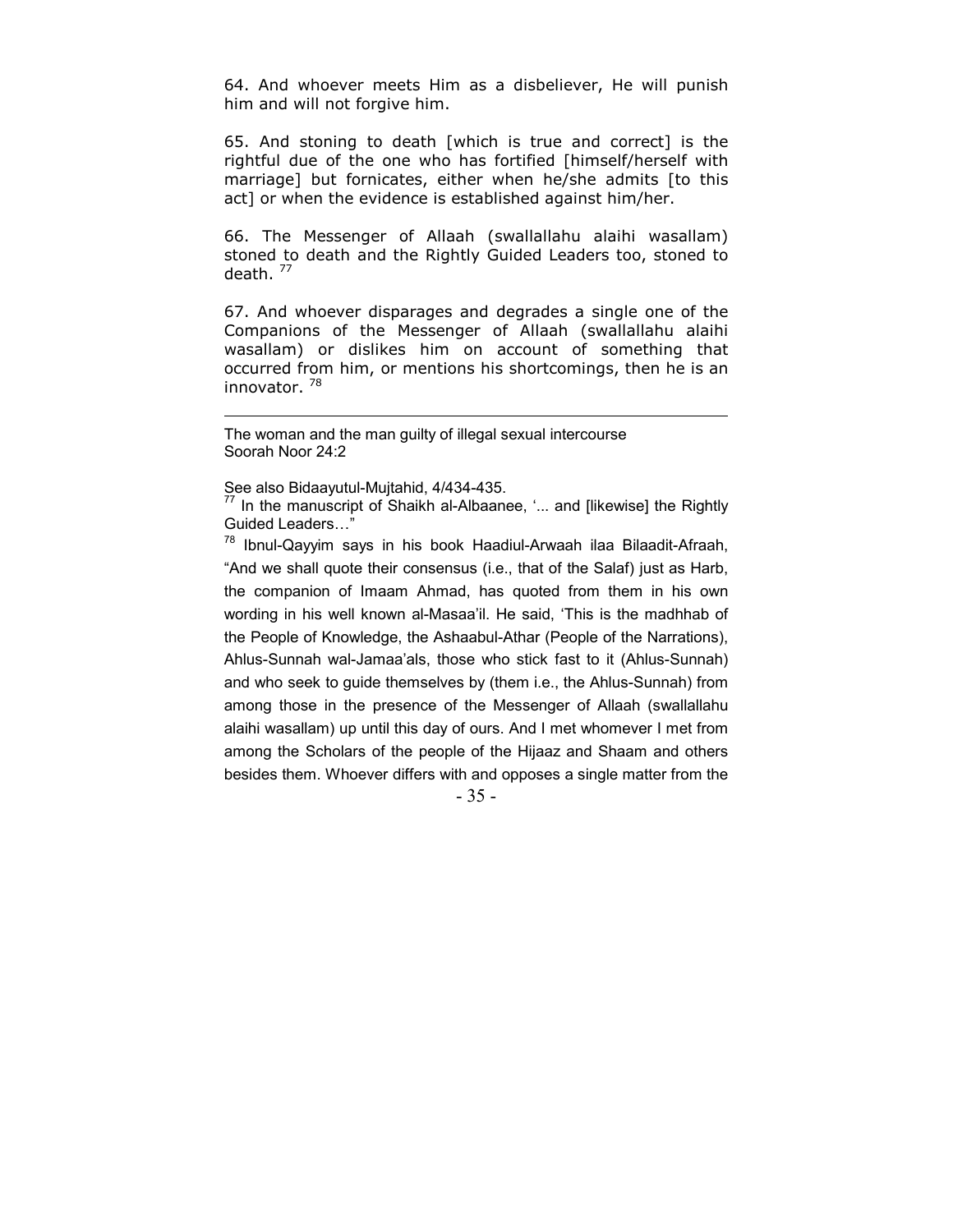68. [He remains as such] until he asks for Allaah's mercy for them, all of them and [until] his heart is sincere and goodnatured towards them.

69. And hypocrisy - it is disbelief, that a person disbelieves in Allaah and worships other than Him [inwardly], [but] he manifests lslaam openly such as the hypocrites in the time of the Messenger of Allaah (swallallahu alaihi wasallam).

madhaab (of these People of Knowledge) or contests and defames them or criticises the one who speaks (by what they speak with), then he is an opposer (mukhaalif), an innovator (mubtadi') and one who has left the Jamaa'ah, who has ceased to be upon the manhaj of the Sunnah and the Path of Truth.

 $\overline{a}$ 

And this (i.e., the path of the People of Knowledge) is the madhhab of Ahmad, Ishaaq ibn lbraaheem 'Abdullaah ibn Zubair al-Humaidee, Sa'eed ibn Mansoor and others besides them amongst those with whom we have sat and taken knowledge from ...' And then he lists the points of their 'aqeedah, amongst them, '... And the mentioning of the good qualities and deeds of the Companions of the Messenger of Allaah (swallallahu alaihi wasallam) and refraining from mentioning their shortcomings and mistakes, those which occurred between them. Whoever reviles the Companions of the Messenger of Allaah or a single one amongst them, or reduces (their worth and status) or insults them or exposes their faults or criticises a single one amongst them, then he is an innovator, an extreme shi'ite (raafidee), a khabeeth (vile and repugnant) and an opposer, and Allaah will not accept from him any of his efforts nor his fair dealings. Rather loving them is a sunnah supplicating for them is nearness (to Allaah), taking them as a model for guidance is a means (of nearness to Allaah) and accepting and taking from their narrations is an excellence."' Ibn al-Qayyim referred here to Harb ibn Ismaa'eel al-Kimaanee (one of the companions of Imaam Ahmad) who summarised the creed of the Ahlus-Sunnah This creed is contained in the book, Masaa'il Harb ibn Ismaa'eel al-Kirmaanee 'anillmaan Ahmad, regarding which adh-Dhahabee (d. 748H) said, "It is one of the most precious of the books of the Hanaabilah"

- 36 -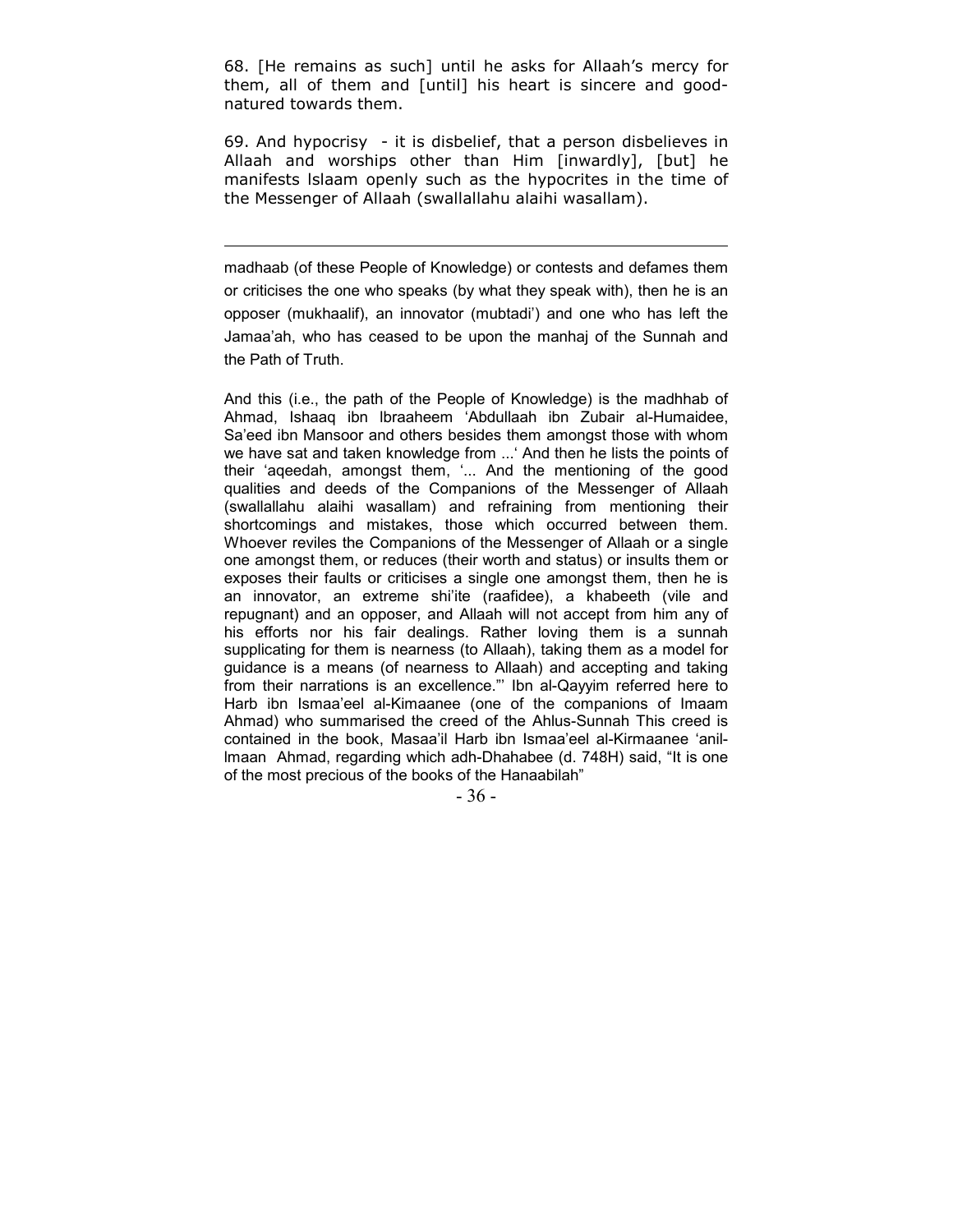70. And his (swallallahu alaihi wasallam) saying, "in whomsoever there are three (characteristics I he is a hypocrite ..."  $79$  is an intensification [in expression]  $80$  we report it as it

 $\overline{a}$ 

Al-Haafidh lbn Hajr (d. 851H) said in Al-Fath, 1/90-91, "And an-Nawawee said, 'A group from among the scholars have considered this to be a problematic hadeeth in that these characteristics can be found, together, in a Muslim, but without there being a ruling of disbelief over him.' He said, 'And there is no ambiguity in it, rather its meaning is correct. That which has been said by those who have examined the hadeeth is: its meaning is that these are the characteristics of hypocrisy, and the one who possesses them resembles the Hypocrites with respect to these characteristics, being moulded and shaped by their characteristics.

I say: the result of this explanation is that it conveys the naming (of a person with a hypocrite) as being metaphorical. That is, the one possessing these characteristics is like the hypocrite. And this is built on the assumption that the intent behind hypocrisy here is the hypocrisy of disbelief. It has also been said as an answer to this that the intent behind hypocrisy mentioned here is the hypocrisy in action, and this is what Qurtubee has chosen and preferred. He has used as evidence the saying of 'Umar to Hudhaifah, 'Do you know of anything from hypocrisy in me?' Here, he did not mean the hypocrisy of disbelief, but he meant the hypocrisy in action.

<sup>80</sup> Ahmad Sad Hamdaan said in his footnotes to Usoolul-l'tiqaad, 1/162-163, "This is one of the opinions with respect to the likes of these narrations and Aboo 'Ubaid has mentioned four opinions in explanation of the disbelief (kufr) reported in the narrations following this one, and they are:

- 37 -

 $^{79}$  Reported by Bukhaaree, nos. 33, 2682, 2749 and 6095, Muslim, no. 59, at-Tirmidhee, no. 2631, an-Nisaa'ee, 8/117, Ahmad in his Musnad, 2/ 397 and 536, Ibn Hibbaan in his Saheeh, no. 257, Bayhaqee in his Sunnan, 6/288 and Baghawee in his Sharhus-Sunnah, no. 35, from Aboo Hurairah.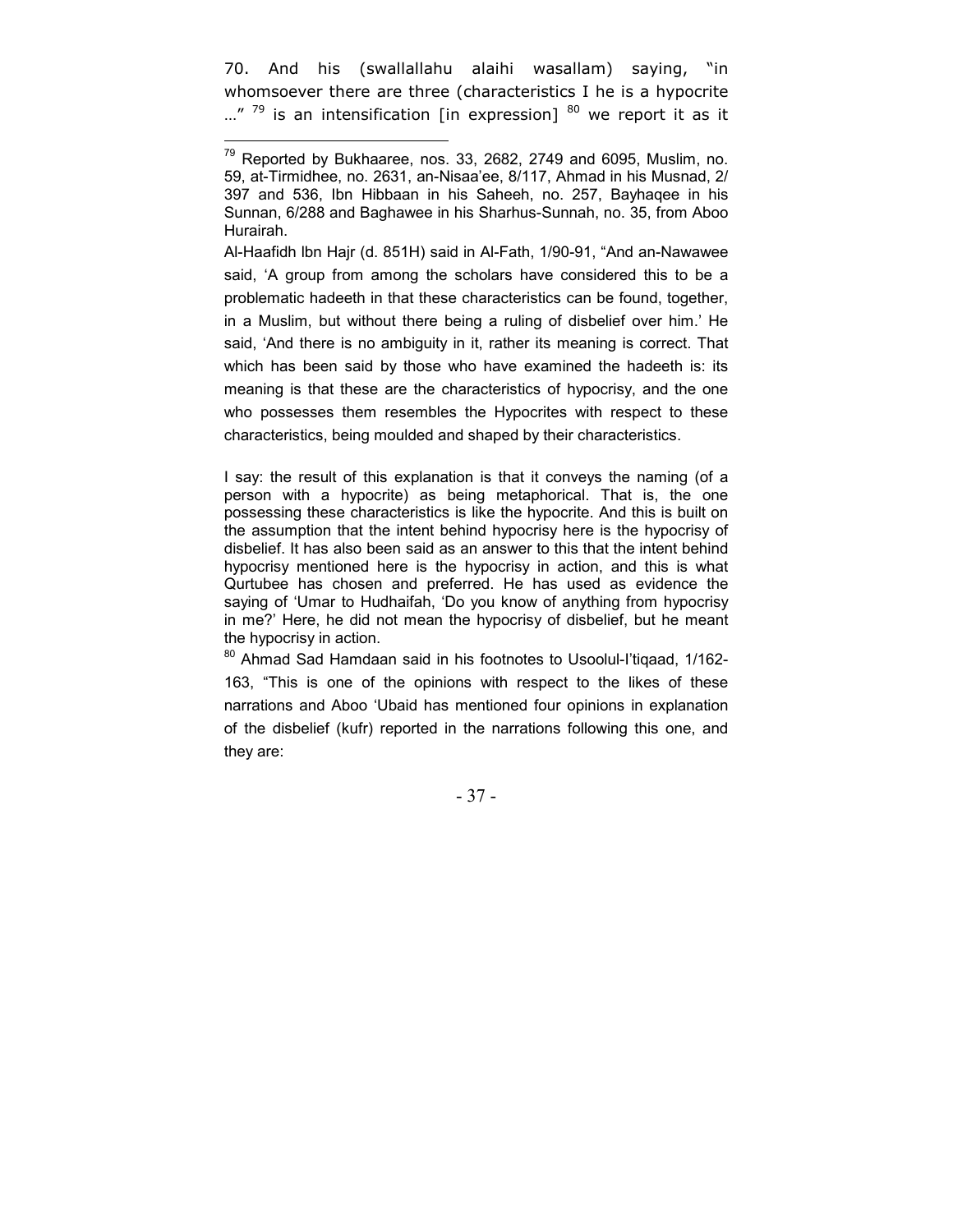has come and we do not explain it.

And [likewise] his saying, "Do not become disbelievers after me,  $[a<sub>st</sub>$  astray]  $a<sup>st</sup>$  striking the necks of each other."  $a<sup>st</sup>$ 

And, "When two Muslims meet with their swords then [both]

4. Rejection of all these narrations

 $\overline{a}$ 

And he (Aboo 'Ubaid) rejected the three explanations, not being satisfied with them and instead chose (the following), 'That disobedience and sin do not cause faith to cease and nor do they necessitate disbelief, but rather they just negate the (presence) of true and real faith and sincerity in that faith.' Then he said in another place, 'Indeed, they are mentioned in the sense that these actions are from among the manners and ways that the disbelievers and pagans are upon.' As for the explanation of these narrations then it has been reported from a group of the Salaf such as Ibn 'Abbaas (radhiyallahu anhu) Taawoos, 'Ataa, Ibn 'Uyainah and others. Refer to Kitaabul-Eemaan of Aboo 'Ubaid, pp. 87 and 93 and also Sunan at-Tirmidhee, 5/20-21."

What appears in the brackets is not in Usoolul-I'tiqaad or the manuscript of Shaikh al-Alhaanee.<br><sup>82</sup> Bonorted, from Jaroor, ihn

Reported from Jareer ibn 'Abdullaah (radhiyallahu anhu) by Bukhaaree, nos. 121, 4405, 6869 and 7080, Muslim, no. 65, an-Nasaa'ee in the Book of Knowledge of his Sunan, lbn Maajah, no. 3942 and Ahmad in his Musnad, 3/358, 363 and 366. It has also been reported from Ibn 'Umar (radhiyallahu anhu) by Bukhaaree, nos. 4403, 6785, 6166, 7077 and 6868, Muslim, no. 66, Aboo Daawood, no. 4686, an-Nasaa'ee, 7/126, Ahmad in his Musnad, 2/87 and 104 and Ibn Hibban in Ath-Thiqaat, 6/81.

- 38 -

<sup>1.</sup> That the disbelief is disbelief in (Allaah's) favour (that is lack of gratefulness to Him).

<sup>2.</sup> That it is an intensification in expression and to instill fear, and this is the opinion that Imaam Ahmad has mentioned here.

<sup>3.</sup> That this is in reference to the disbelief of the people who turn apostate.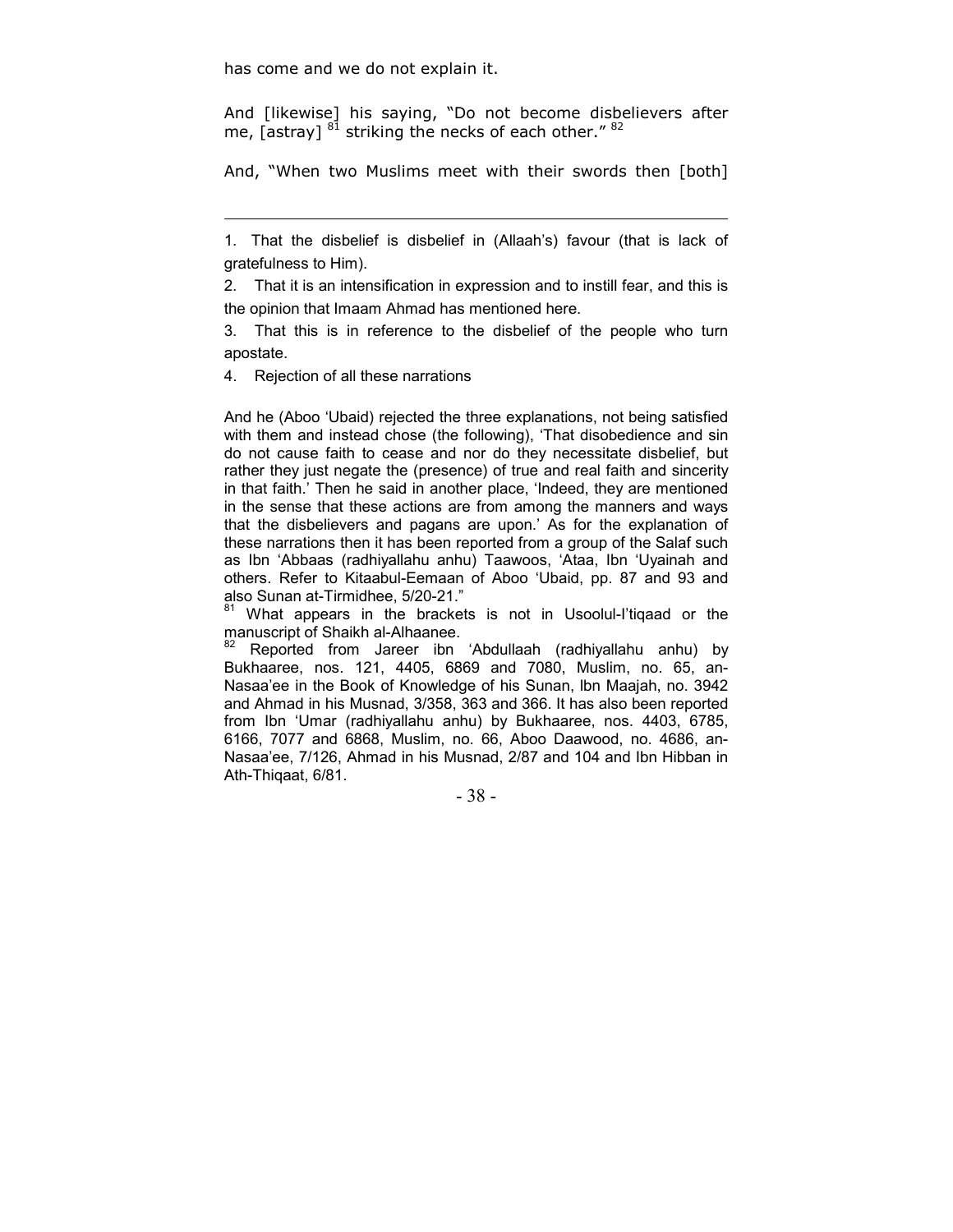the killer and the killed are in the Fire." 83

 $\overline{a}$ 

And, "Cursing a Muslim is wickedness and fighting against him is disbelief." 84

And, "Whoever says to his brother, '0 Disbeliever,' then it returns back to one of them." 85

And, "It is disbelief in Allaah, the one who denies his kinship, even if it is insignificant (i.e. remotel." 86

<sup>85</sup> Reported from Ibn 'Umar (radhiyallahu anhu) by Bukhaaree, no. 6104, Muslim, no. 111, at-Tirmidhee, no. 2637, Ahmad in his Musnad, 2/18, 44, 47, 60, 112, 113 and 142, Maalik in his Muwatta' in Kitaabus-Salaam, no. 1, 2/ 984.

<sup>86</sup> Reported from 'Abdullaah ibn 'Amr (radhiyallahu anhu) Ibn Maajah, no. 2744, Ahmad in his Musnad, 92/215 and at-Tabaraanee in As-Sagheer, 1072 and its chain of narration is hasan. It has also been reported from Aboo Bakr by ad-Daarimee, no. 2863, Marwazee in Musnad Abee Bakr,

- 39 -

<sup>&</sup>lt;sup>83</sup> This has been reported from Aboo Bakrah (radhiyallahu anhu) from Bukhaaree, nos. 31, 6875 and 8083, Muslim, no. 2888, Aboo Daawood, nos. 4268-4269, an-Nasaa'ee, 7/124-125, lbn Maajah, no. 3965, Ahmad in his Musnad, 5/43, 46, 47 and 51 and Bayhaqee, 8/190. It has also been reported from Aboo Moosaa and Anas ibn Maalik, see lbn Maajah, nos. 3963-3964, with our checking.

<sup>&</sup>lt;sup>84</sup> Reported by Bukhaaree, nos. 48, 6044 and 7076, Muslim, no. 64, at-Tirmidhee, nos. 1983, 2634 and 2635, an-Nasaa'ee in his Sunan al-Kubraa in Kitaabul-Muhaarabah, Chapter 33: 'Fighting a Muslim,' and also in his Mujtabaa, 7/122, Ibn Maajah, nos. 69 and 3939, Ahmad in his Musnad, 1/385, 411, 417, 433, 439, 446, 454, 455 and 460 and at-Tayaaleesee in his Musnad, nos. 248 and 258. It has also been reported from Aboo Hurairah in Ibn Maajah, no. 3940 and its chain of narration is authentic due to support (Saheeh lighairihi). It has also been reported from Sa'd by an-Nasaa'ee in his Sunan al-Kubraa, in Kitaabul-Muhaarabah as occurs in At-Tuhfah, 3/314, Ibn Maajah, no. 3941 and Bukhaaree in At-Taareekh al-Kabeer, 1/1/88-89. And its chain of narration is authentic due to support (saheeh lighairihi).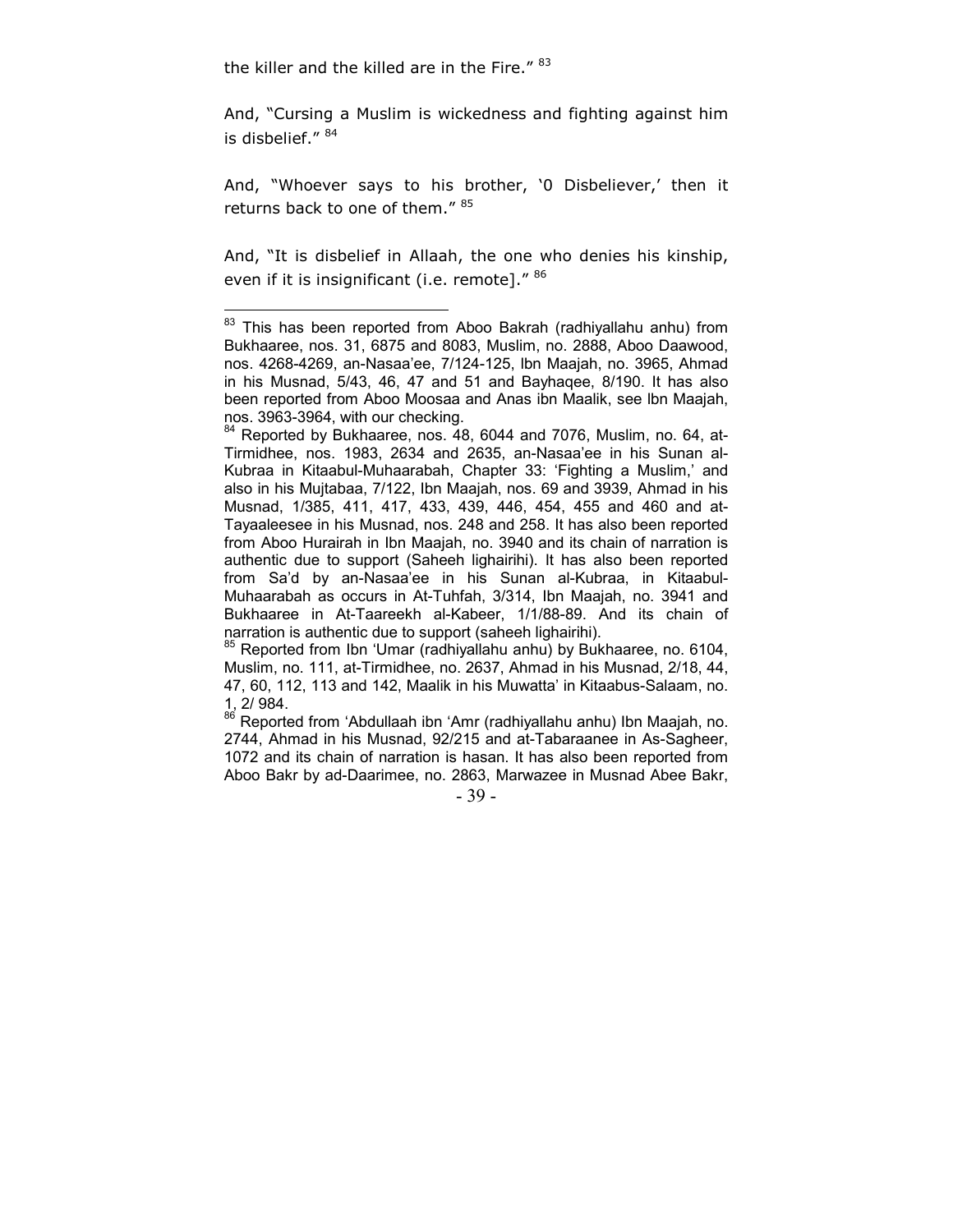And other ahaadeeth such as these, among those which have been authenticated and preserved.

71. We submit to it, even if we do not know its explanation. We do not talk about it. We do not argue about it. And we do not explain these ahaadeeth except with the like of what they [the ahaadeeth] have come with. We do not reject them except with the best amongst them. 87

72. And Paradise and Hell-Fire are two created things.  $88$  They have [already] been created  $89$  as has come from the

 $\overline{a}$ 

 $87$  In Usoolul-l'tiqaad, 1/164, '... even if its explanation is not known. It is not to he talked about, nor argued about and nor are these ahaadeeth to be explained except in the manner in which they have come. We do not reject them except with the truth (found in) them.' And in the manuscript of Shaikh al-Albaanee, '... even if we do not know its explanation. We do not talk about it. We do not argue about it. And we do not explain these ahaadeeth except in the manner in which they have come. We do not reject them except with the most-deserving amongst them.'

88 Al-Aajurree (d. 360H) said in Ash-Sharee'ah, p. 387, "Know, may Allaah have mercy upon us and you, that the Qur'aan testifies that Allaah, the Mighty and Majestic, has created Paradise and Hell-Fire, before he created Aadam (alaihi as-alaam) and that He created for Paradise its inhabitants and for Hell-Fire its inhabitants, before he brought them into the world. No one over whom Islaam has prevailed and overcome, and who has tasted the sweet taste of eemaan, differs from this. The Qur'aan and the Sunnah have indicated this and we seek refuge in Allaah from the one who rejects this..." Then he mentioned the proofs from the Qur'aan and the Sunnah, may Allaah reward him. Refer also to Sharhut-Tahaawiyyah for this issue.

<sup>89</sup> The words, '... they have [already] been created...' are not in the manuscript of al-Albaanee.

- 40 -

no. 90, and al-Bazzaar. However its chain of narration is very weak due to asSariyy ibn Ismaa'eel, who is matrookul-Hadeeth (someone whose narrations are abandoned/rejected) as occurs in At-Taqreeb, 1/285, Al-Kaashif, 1/276 and Al-Majrooheen, 1/355.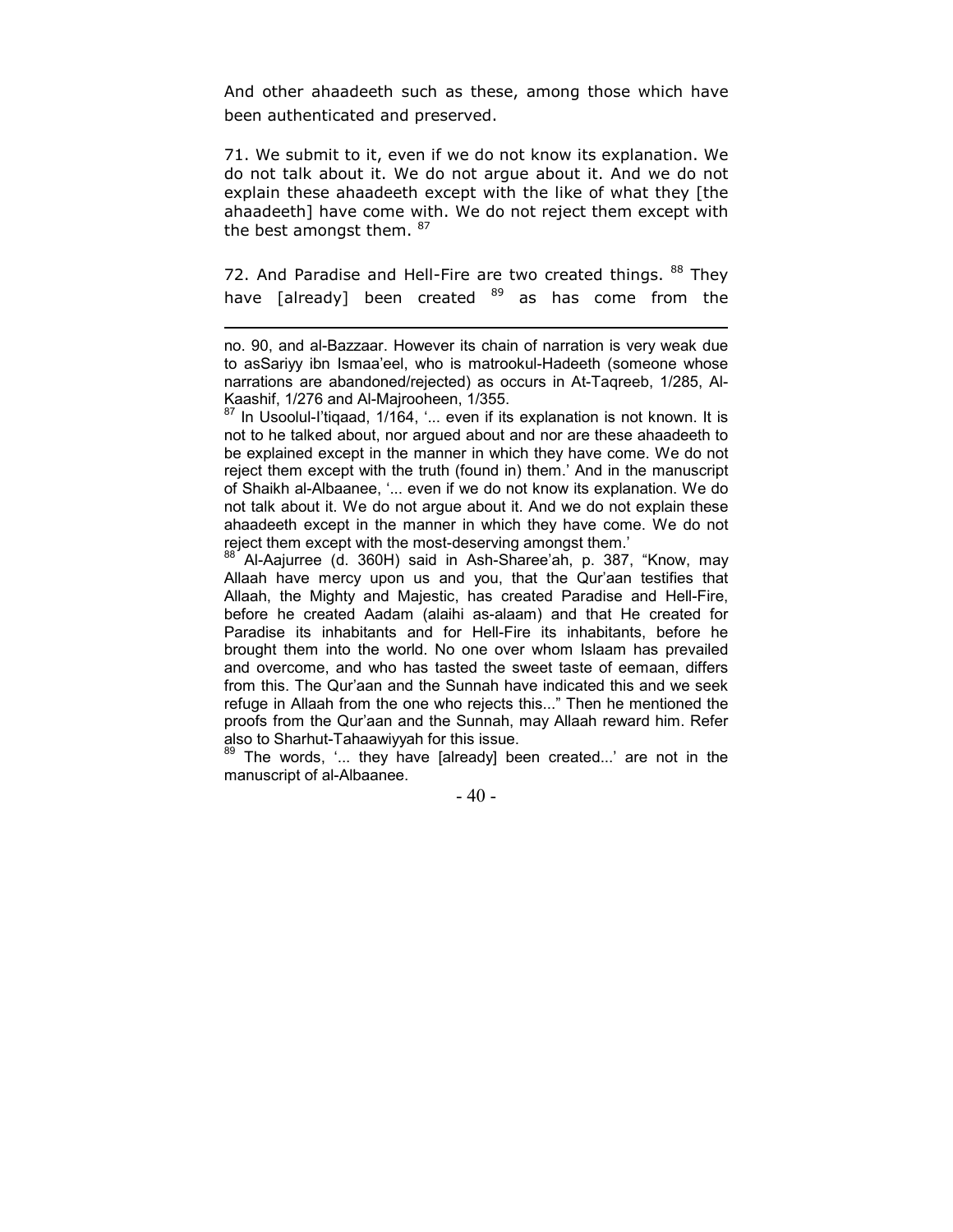Messenger (swallallahu alaihi wasallam) [in the hadeeth], "I entered Paradise and I saw a castle..."<sup>90</sup>

And, "I saw the Pool (Kawthur) ..." <sup>91</sup>

 $\overline{a}$ 

And, "I looked into Hell-Fire and I saw that most of its inhabitants were women." 92 93

 $91$  Anas reports about the saying of Allaah: "Verily, We have given you (0 Muhammad (swallallahu alaihi wasallam)), the Kawthar." Soorah Kawthar 108:1

That the Prophet (swallallahu alaihi wasallam) said, "It is a river in Paradise," or the Prophet (swallallahu alaihi wasallam) said, "I saw a river in Paradise the banks of which are made of hollow pearls. I said, 'What is this, 0 Jibreel?' He said, 'This is the Kawthar, which Allaah has given to you."' Reported by an-Nasaa'ee in Kitaabut-Tafseer of his Sunan al-Kubraa no. 726, at-Tirmidhee no. 3359, Ahmad in his Musnad, 3/115, 164 and 263, al-Aajurree in Ash-Sharee'ah p. 396, at-Tabaree in his tafceer, 30/209, al-Baghawee in his tafseer, 4/533 from Anas ibn Maalik and its chain of narration is authentic.

 $92$  In Usoolul- l'tiqaad 1/164, "1 looked into Paradise and I saw its inhabitants such and such, and 1 looked into Hell-Fire and saw such and such and I saw such and such." And in the manuscript of Shaikh al-Albaanee "I looked into Paradise and I saw most of its inhabitants such and such and the rest is similar to Usoolul-l'tiqaad.

<sup>93</sup> From Ibn Abbaas in marfoo' form is the hadeeth, "I looked into Hell-Fire and I saw that most of its inhabitants were women, and I looked into

- 41 -

 $90$  This has been reported from Jaabir ibn 'Abdullaah (radhiyallahu anhu) from the Prophet (swallallahu alaihi wasallam) who said, "I entered Paradise, or I came to Paradise and I saw a castle and I said, 'For whom is this?' They said, 'It is for 'Umar ibn al-Khattaab."' Reported by Bukhaaree, nos. 3679, 5226 and 7024, an-Nisaa'ee, nos, 23-25, Sunanal-Kubraa in the chapter: Fadaa'ilus-Sahaabah, p. 9 and Ahmad in his Musnad, 3/372, 389 and 390 and also from Anas and Aboo Hurairah (radhiyallahu anhu).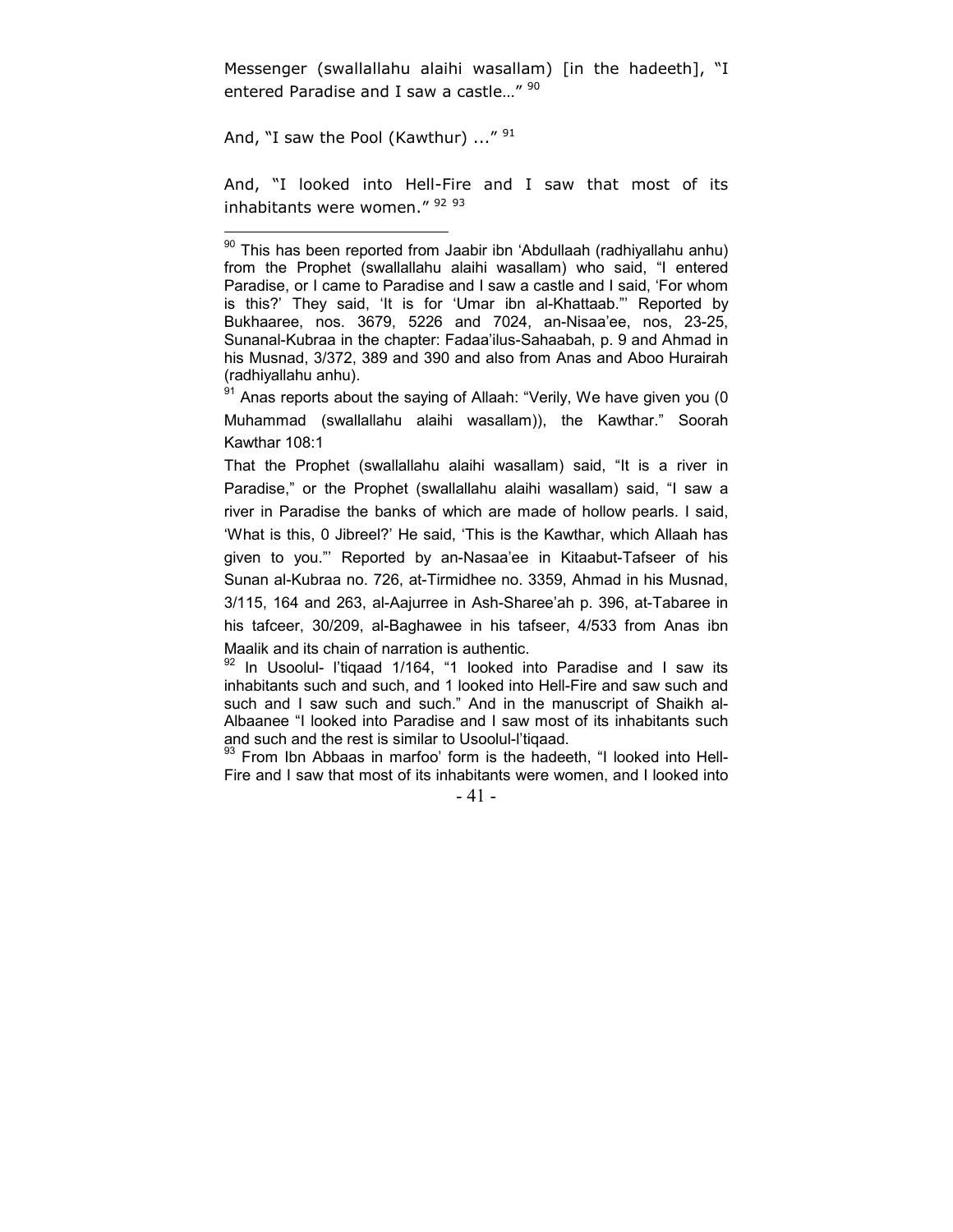And, "I looked into the Fire and 1 saw such and such…"

73. So whoever claims that they [Paradise and Hell-Fire] are not created then he is a denier of the Qur'aan and the ahaadeeth of the Messenger of Allaah (swallallahu alaihi wasallam) and 1 do not consider that be believes in Paradise and Hell-Fire.

74. And whoever dies from among the people of the qiblah as a muwahhid (one testifying to the unity and uniqueness of Allaah in His Lordship His right of worship and in His Names and Attributes) then prayer is performed over him and forgiveness is sought for him.

75. Seeking forgiveness is not to be withheld from him [i.e. it should not be abandoned for him and we do not abandon Praying over him  $94$  on account of a sin which he committed, regardless of whether it is a small or a big sin. His affair is with Allaah, the Mighty, the Sublime"

End of the Treatise

 $\overline{a}$ 

Paradise and I saw that most of its inhabitants were poor people." Reported by Bukhaaree, nos. 3241, 5197, 6449 and 6546, Muslim, no. 2737, at-Tirmdhee nos. 2602-2603, an-Nasaa'ee in his Sunanal-Kubraa nos. 377-382, Ahmad in his Musnad, 1/234 and 359, Ash-Sharee'ah pp. 390-391 and 395, ar-Rifaaee in At-Tadween 2/201 and others. <sup>94</sup> In Usoolil-I'tiqaad 1/164, and in the manuscript of Shaikh al-Albaanee

it reads, '... and prayer over him is not to be abandoned..."

<sup>- 42 -</sup>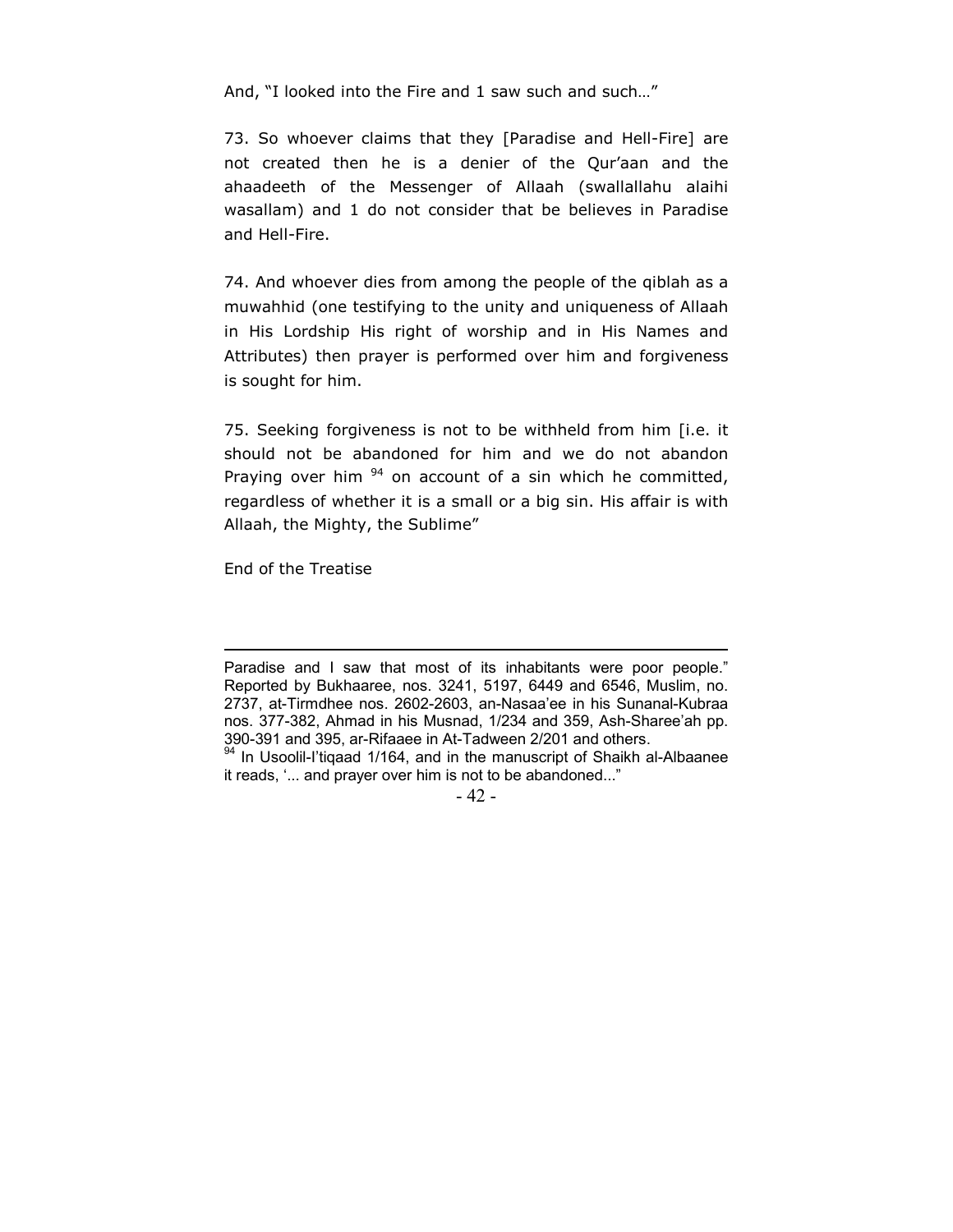$1$  See their names and explanations of their sayings and beliefs in the vast book which no Muslim can be without for knowing the way and the sayings of the scholars and the leaders of the Salaf in matters of belief - Sharh Usoolil-I'tiqaad Ahlis-Sunnah wal-Jamaa'ah of the Imaam al-Laalikaa'ee (rahimahumullah)

<sup>1</sup> Aboo Bakr al-Marroodhee said, "I heard Aboo 'Abdullaah (i.e., Imaam Ahmad) and he had been asked about a people who do not agree to wiping over the khuffs say, 'They are Khawaarij people from the Ibaadees," reported in Sharh I'tiqaad Ahmad, pp. 7-8. And Sufyaan ath-Thawree said in the 'I'tiqaad' he wrote down for Shu'ayb ibn Barb, "0 Shu'ayb ibn Barb, what I have written down for you will not benefit you unless you hold that wiping over the khuffs and not removing them is better in your view than washing your feet," reported in Usoolil-l'tiqaad Ahlis-Sunnah of al-Laalikaa'ee, 1/152. Then this matter was included by the scholars amongst the matters of 'aqeedah as a further mark of distinction between the people of the Sunnah and the innovators, from the Khawaarij and the Raafidah, who denied this sunnah.

- 43 -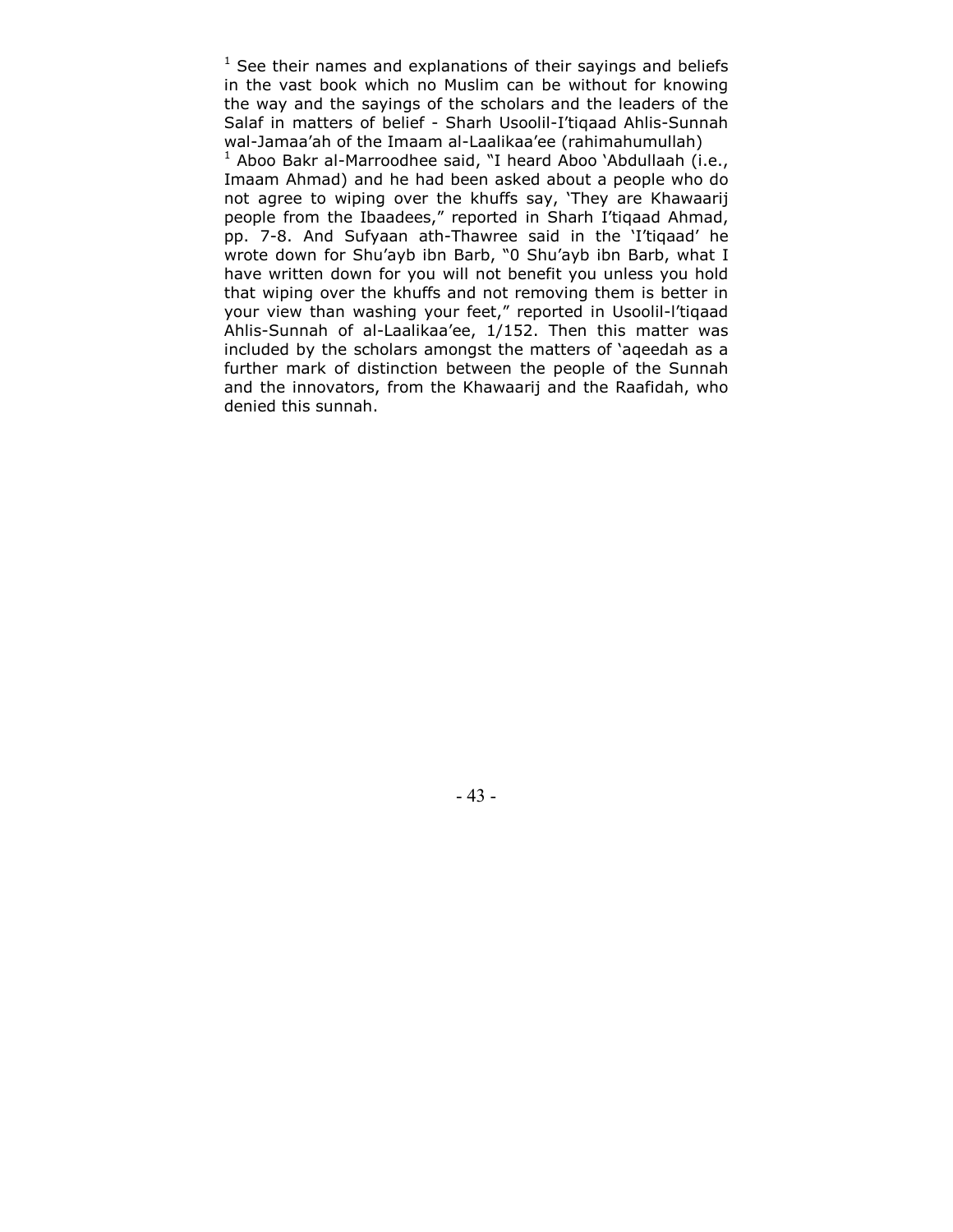#### **PART TWO**

### **THE SUNNAH UPON WHICH THE MESSENGER \* DIED**

This treatise has been mentioned in Tabatqaatu Hanaahilah, 1/ 130-131, in the biography of al-Hasan ibn lsmaa'eel Ibn ar-Rah'iyy. Within this treatise is the mention of what ninety men from among the Taabi'een, the scholars of the Muslims and of the Salaf and the Jurists of the various cities have agreed upon in the matters of 'aqeedah (creed).

### **THE TEXT**

 $\overline{a}$ 

Abul-Husain Muhammad ibn Abee Ya'laa said: Al-Mubaarak informed us, saying: 'Abdul-'Azeez al-Azjee informed us, saying: Aboo Bakr al-Mufeed narrated to us: Al-Hasan ibn Ismaa'eel ar-Rah'iyy narrated to us, saying: Ahmad ibn Hanbal, the Imaam of Ahlus-Sunnah, the one showing patience at the time of severe trial, said to me:

"Ninety men from among the Taabi'een, the scholars of the Muslims and of the Salaf and the Jurists of the various cities <sup>95</sup> are [unanimously] agreed that the Sunnah upon which the Messenger of Allaah \* died is:

1 - The first: Being pleased and content with the Qadaa (Ordainment) of Allaah, the Mighty and Majestic, and submitting to His command, having patience upon His ruling, taking that which He has commanded and refraining from that which He has forbidden.

2. Having faith in Qadar, its good and its evil.

- 44 -

 $95$  See their names and explanations of their sayings and beliefs in the vast book which no Muslim can be without for knowing the way and the sayings of the scholars and the leaders of the Salaf in matters of belief - Sharh Usoolil-I'tiqaad Ahlis-Sunnah wal-Jamaa'ah of the Imaam al-Laalikaa'ee (r)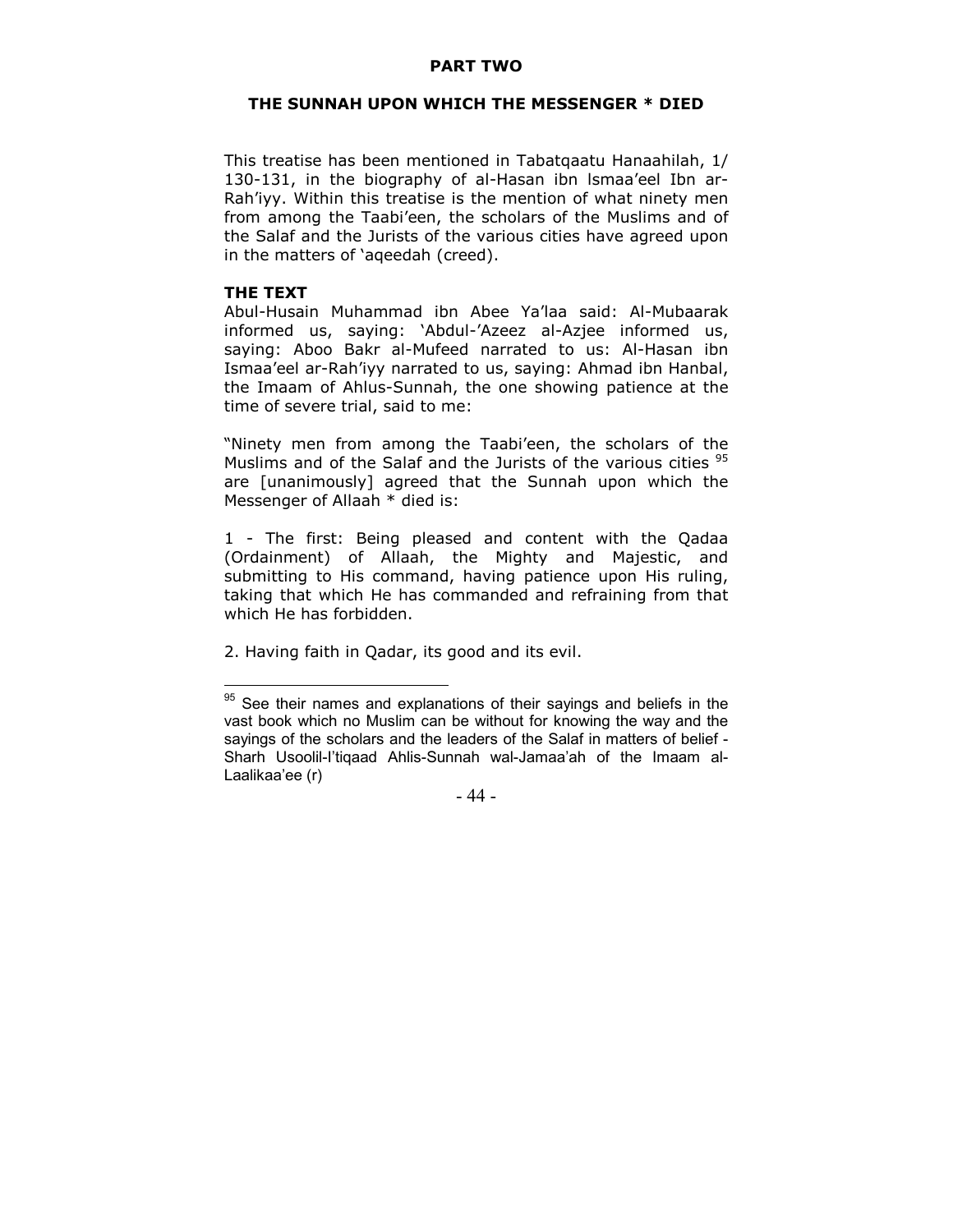3. Abandoning quarrelling and argumentation in the religion.

4. Wiping of the khuffs [leather socks]  $96$ 

 $\overline{a}$ 

5. Participating in jihaad with every khaleefah., whether righteous or sinful.

6. Performing [funeral] prayer over whomever dies from the people of the qiblal

7. That faith consists of speech and action, it increases with obedience and decreases with disobedience.

8. That the Qur'aan is the Speech of Allaah [which was] revealed upon the heart of His Prophet Muhammad \*. It is not created, in whatever fashion it is recited or rehearsed.

9. Having patience under the banner of the one in authority, in whatever condition he may be in, just or unjust.

10. That we do not set out [in revolt] against the Rulers with the sword, even if they are unjust and oppressive.

11. That we do not declare anyone from among the people of Tawheed a disbeliever even if they commit the major sins.

- 45 -

<sup>96</sup> Aboo Bakr al-Marroodhee said, "I heard Aboo 'Abdullaah (i.e., Imaam Ahmad) and he had been asked about a people who do not agree to wiping over the khuffs say, 'They are Khawaarij people from the Ibaadees," reported in Sharh I'tiqaad Ahmad, pp. 7-8. And Sufyaan ath-Thawree said in the 'I'tiqaad' he wrote down for Shu'ayb ibn Barb, "0 Shu'ayb ibn Barb, what I have written down for you will not benefit you unless you hold that wiping over the khuffs and not removing them is better in your view than washing your feet," reported in Usoolil-l'tiqaad Ahlis-Sunnah of al-Laalikaa'ee, 1/152. Then this matter was included by the scholars amongst the matters of 'aqeedah as a further mark of distinction between the people of the Sunnah and the innovators, from the Khawaarij and the Raafidah, who denied this sunnah.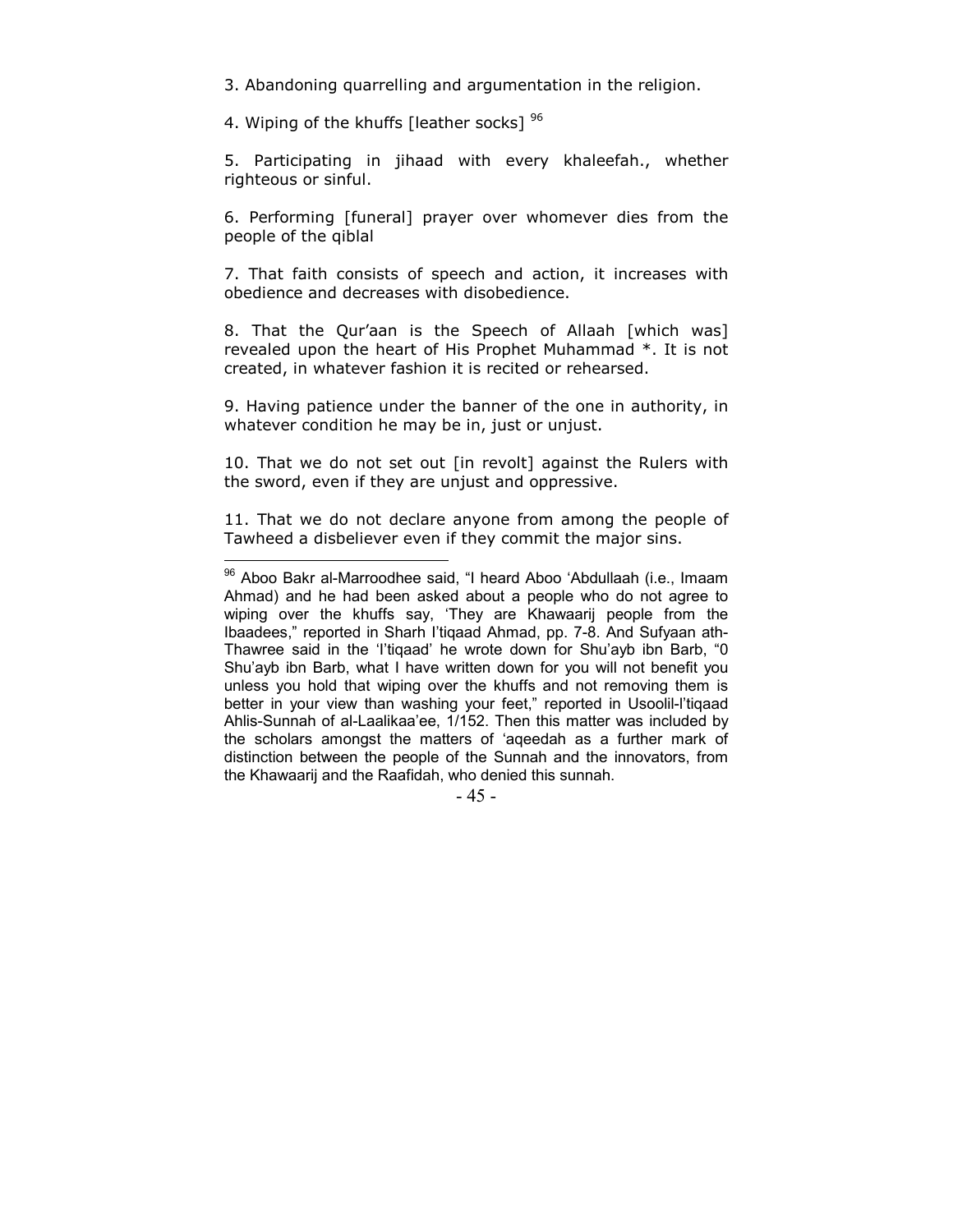12. Refraining from [talking about] whatever occurred between the Companions of the Messenger of Allaah \*.

13. That the best of mankind after the Messenger of Allaah are: Aboo Bakr, 'Umar, 'Uthmaan, and 'Alec, the nephew of the Messenger of Allaah \*.

14. Asking for Allaah's mercy for all of the Companions of the Messenger of Allaah \*, and also for his \* offspring, his wives and his kinship through marriage, may the pleasure of Allaah be upon them all.

This is the Sunnah - stick fast to it and you will be safe. Taking it is guidance and abandoning it is going astray."

End of the Treatise

- 46 -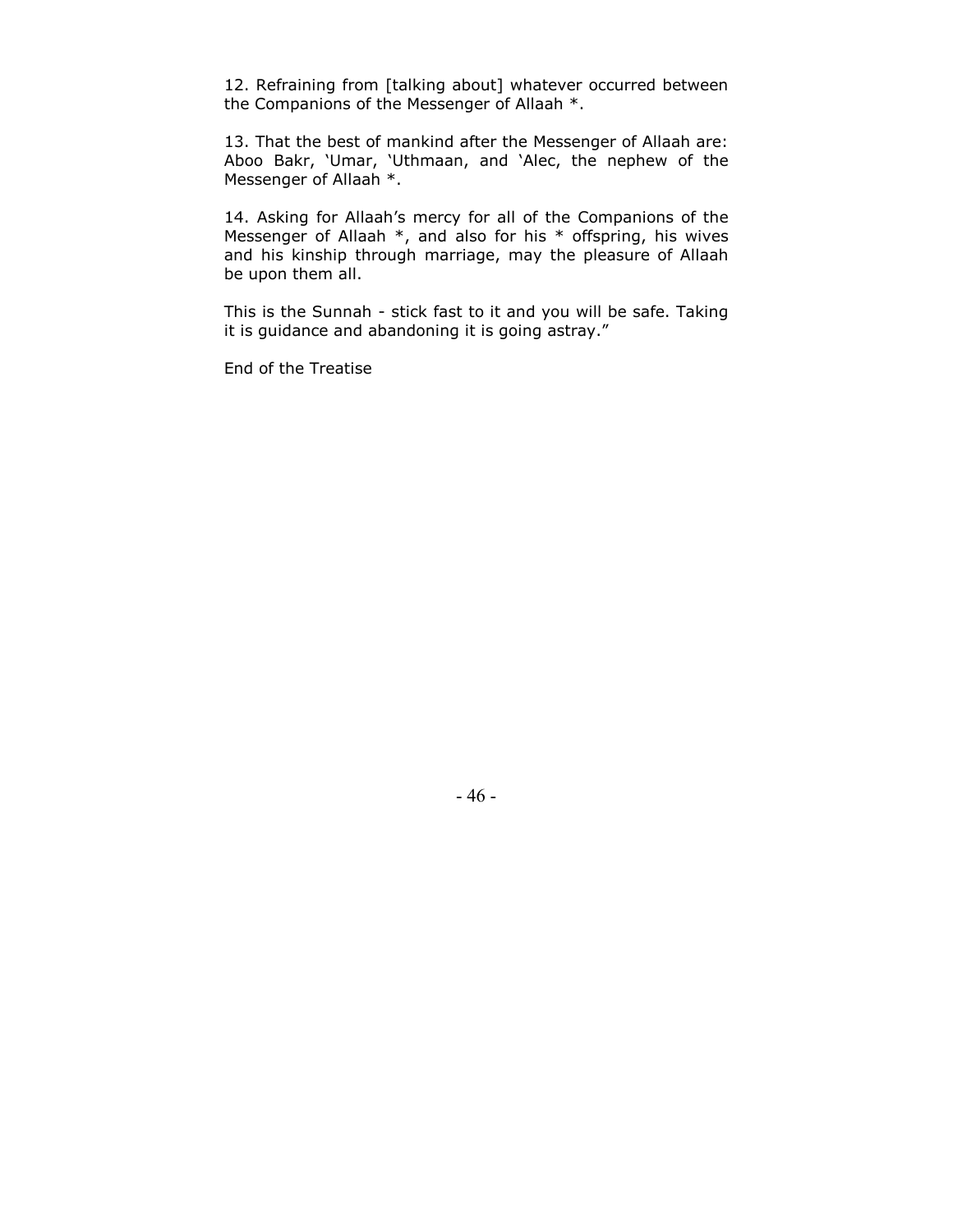## **PART THREE**

## **A DESCRIPTION OF THE BELIEVER FROM AHLUS-SUNNAH WAL-JAMAA'AH**

This treatise is mentioned in Tabaqaatul-Hanaabilah, 1/294- 295, in the biography of Muhammad ibn Habeeb al-Indiraanee. It is also mentioned, in a similar fashion, in another place (in the Tabaqaat), 1/329-330, in the biography of Muhammad ibn Yoonus as-Sarkhasee with another chain of narration:

'Ahmad Ibn 'Ubaidullaah al-'Akbaree narrated to us, saying: Abul-Hasan 'Alee ibn Mahmood az-Zawzanee informed us, saying: Abul-Qaasim Ibraaheem ibn Muhammad ibn 'Alee ibn ash-Shaah, atTameemee, al-Marawradhee narrated to us, saying: Aboo Mu'aadh ibn Abee Ismah narrated to us from 'Askar as-Sawaaf az-Zanjaanee al-Harwee, saying: Aboo Mas'ood Sa'eed ibn Khashnaam ibn Muhammad as-Samarqandee, the mawlaa of Banee Haashim, narrated to us, saying: Muhammad ibn Yoonus as-Sarkhasee informed us, saying: I heard Aboo 'Abdullaah Ahmad ibn Hanbal say ...' and then he mentioned it.

## **THE TEXT**

Muhammad ibn Habeeb al-Andaraanee said, "I heard Ahmad ibn Hanbal saying: "The description of the Believer from Ahlus-Sunnah wal-Jamaa'ah [is]:

1. Whoever testifies that there is none that has the right to be worshipped except Allaah, alone, without any partners and that Muhammad (swallallahu alaihi wasallam) is His servant and Messenger.

2. That he confirms everything that the Prophets and Messengers came with and that he believes in it resolutely, according to the apparent and manifest [meaning].

- 47 -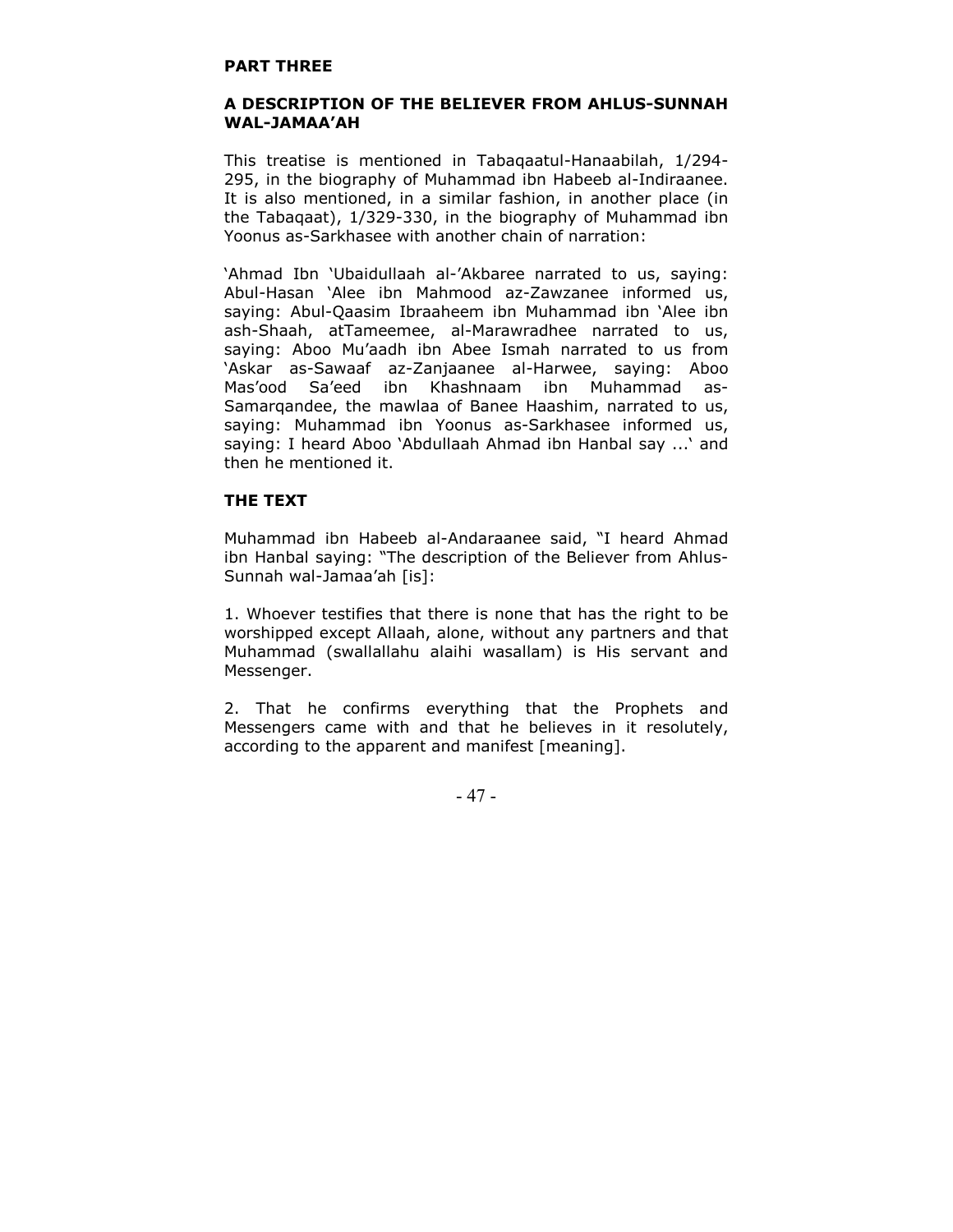3. That he never [has] doubts in his faith,  $97$  and he never declares any of the people of tawheed to be a disbeliever on account of a sin.

4. That he consigns whatever is hidden from him from among the affairs to Allaah, the Mighty and Majestic, and submits his affair to Allaah, the Mighty and Majestic, and that he does not cut off Allaah's protection [of him] by sins.

5. That he knows everything is by Allaah's ordainment and preestimation, the good and the bad, all of it.

6. He has hope for the doer of good from the Ummah of Muhammad (swallallahu alaihi wasallam) and he fears for the doers of evil amongst them.

7. That he does not place anyone from the Ummah of Muhammad (swallallahu alaihi wasallam) in Paradise or Hell-Fire on account of a good that he earned or a sin that he earned until and unless Allaah, the Mighty and Majestic, He is the one who places His creation wherever He wills [i.e. Paradise or Hell-Fire].

8. That he knows the truth regarding the [position of the] Salaf whom Allaah chose to accompany His Prophet, and that he puts at the forefront [of them]: Aboo Bakr, 'Umar and 'Uthmaan. And that he knows the truth regarding [the position of] 'Alee ibn Abee Taalib, Talhah, az-Zubair, 'Abdur-Rahmaan ibn 'Awf, Sa'd ibn Abee Waqqaas, Sa'eed ibn Zaid ibn 'Amr ibn Nufail over all the other Companions. Since these nine are the ones who were with the Prophet (swallallahu alaihi wasallam) on the Mount of Hira, when the Prophet (swallallahu alaihi wasallam) said, "Be tranquil 0 Hira, there is upon you but a Prophet, a

 $\overline{a}$ 

<sup>&</sup>lt;sup>97</sup> Allaah, the Exalted, said:

<sup>&</sup>quot;Indeed, the Believers are those who have believed in Allaah and in His Messenger and afterward doubt not." Soorah al-Hujuraat 49:15

<sup>- 48 -</sup>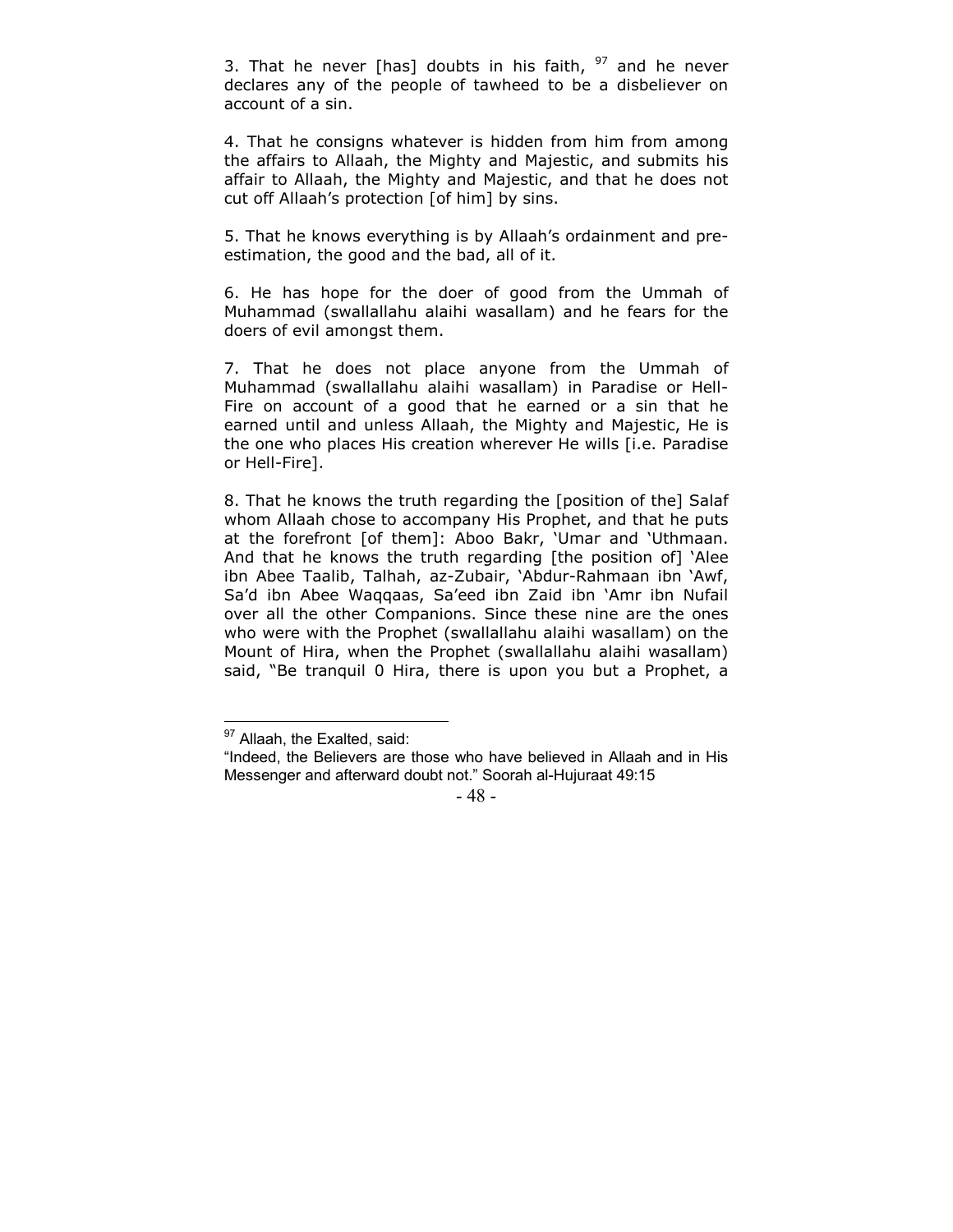truthful one and a martyr." <sup>98</sup> And the Prophet was the tenth of them.

9. That he asks for Allaah's Mercy for all of the Companions of Muhammad (swallallahu alaihi wasallam), the young amongst them and the senior amongst them. That he talks about their virtues and their excellence and holds back from [talking about] that which occurred between them.

10. That [he holds] the two 'Eed prayers, the Fear prayer, the Jumu'ah prayer and the five daily congregational prayers to be performed along with every leader, whether righteous or sinful.

11. That [he accepts] the [validity of] wiping over the khuffs (leather socks) during a journey and while present in ones residence.

12. That [he accepts] the [validity] of shortening the prayers during a journey.

13. That the Qur'aan is the Speech of Allaah and His Revelation and it is not created.

14. That faith consists of speech and action, it increases and decreases.

15. That Jihaad is always operative ever since Allaah sent Muhammad (swallallahu alaihi wasallam) till the last [small]

- 49 -

 $\overline{a}$  $98$  Reported by Aboo Daawood, no. 4648, at-Tirmidhee, no. 3757, an--Nasaa'ee in his Fadaa'ilus-Sahaabah nos, 53, 101 and 102, Ibn Maajah, no- 134, Ibn Abee 'Aasim in As-Sunnah, no. 1425, 1426 and 1427, Ahmad in his Musnad, 1/187-189, al-Haakim in his Mustadrak, 3/450 from the hadeeth of Sa'eed ibn Zaid and its chain of narration is authentic due to support. It has also been reported from 'Uthmaan ibn Affaan, Anas (ibn Maalik), Buraidah, and Aboo Hurairah (radhiyallahu anhu) and our Shaikh alAlbaanee has mentioned all the various routes for this narration in his AsSaheehah, 2/558-562.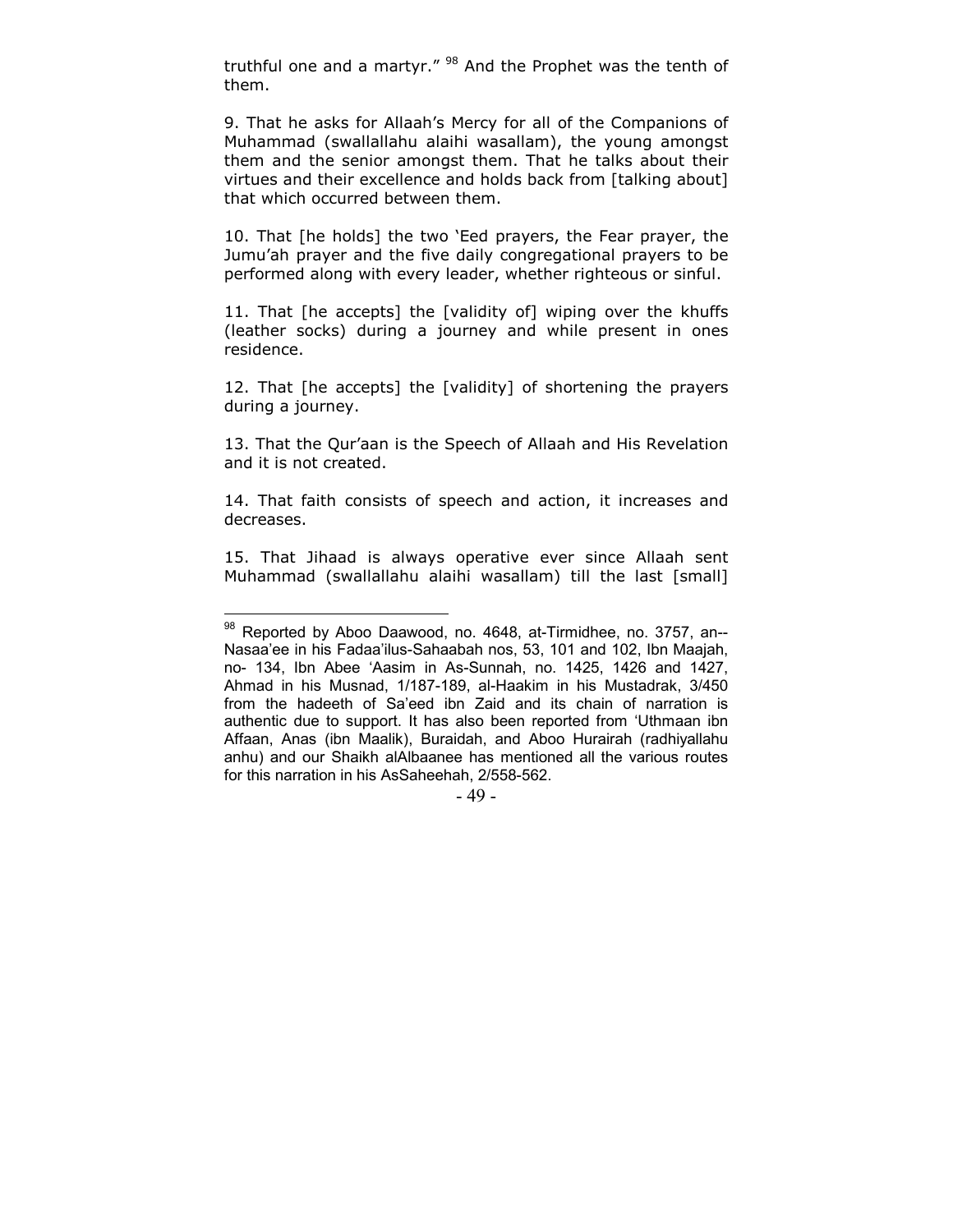group [of Muslims] fight the Dajjaal, the injustice and oppression of a tyrant will not harm them.

16. That selling and buying is lawful up until the Day of Judgement, in accordance with the judgement of the Book and the Sunnah.

17. That the takbeer during the Funeral prayer is pronounced four times. 99

18. That supplication is to be made for the Leaders of the Muslims, that they are corrected and reformed. That you do not take out your sword against them, that you do not fight in times of tribulations, but rather you stick to your home.

19. Having faith in the Punishment of the Grave.

20. Having faith in Munkar and Nakeer.

21. Having faith in the Hawd and the Intercession.

22. Having faith that the People of Paradise will see their Lord, the Blessed and Exalted.

23. Having faith that the Muwahhidoon (those testifying to the unity and uniqueness of Allaah in His Lordship, His right of worship and in His Names and Attributes, with their beliefs sayings and actions) will be brought out from the Fire after they have been turned to coal in the manner [described in] the ahaadeeth that have come from the Prophet (swallallahu alaihi wasallam) regarding these issues. We believe in attesting to the truthfulness of such ahaadeeth and we do not set examples for them.

 $\overline{a}$ 

- 50 -

<sup>99</sup> i.e., saying 'Allaahu-Akbar.'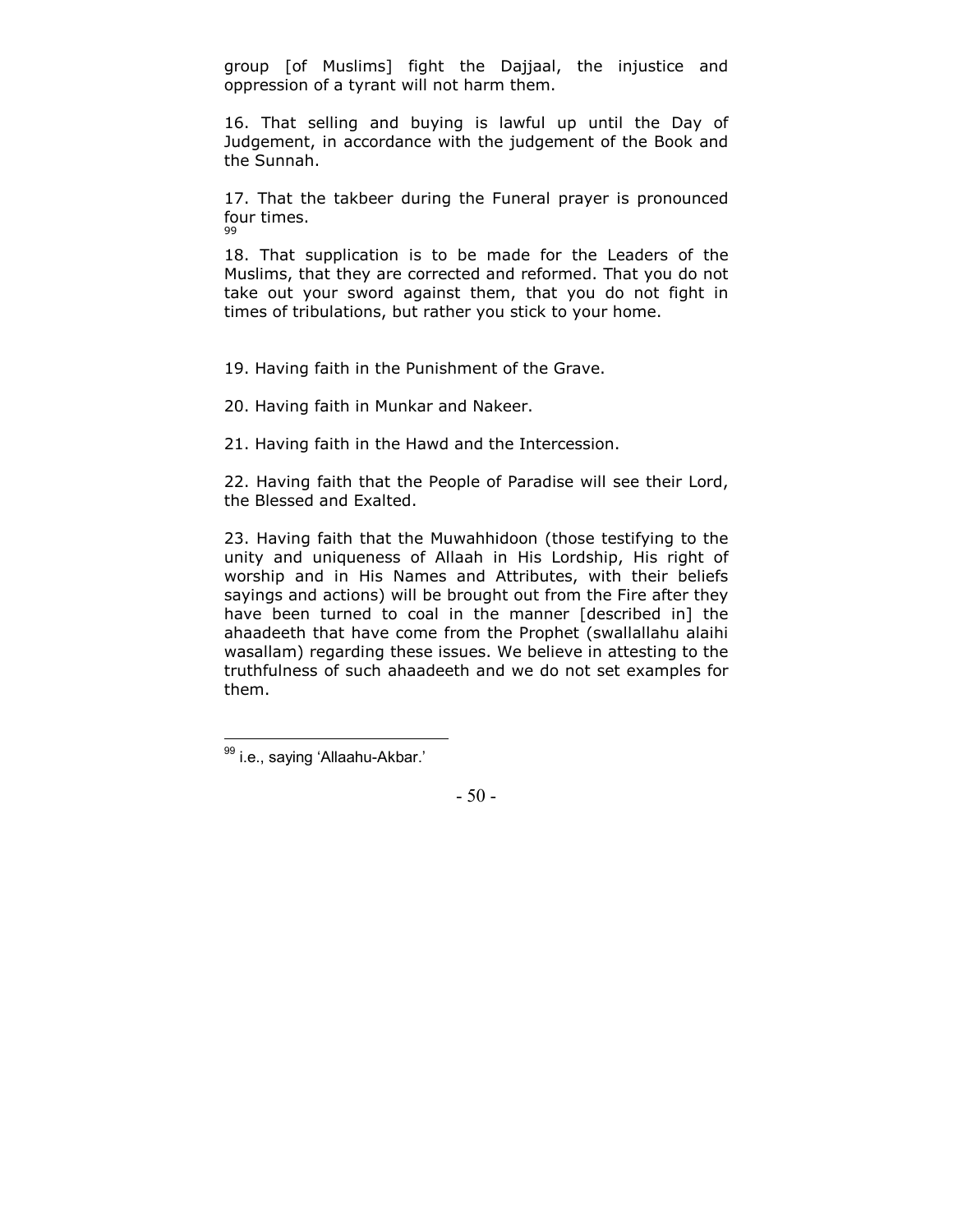This is what the Scholars in all the horizons have agreed and united upon.

## **End of the Treatise**

### **CHAPTER ONE**

## **THE LIFE AND TRIALS OF IMAAM AHMAD**

He was Shaikhul-Islaam Aboo 'Abdullaah, Ahmad ibn [i.e. Muhammad ibn Hanbal, adh-Dhuhlee, ash-Shaybaanee al-Marzee, al-Baghdaadee He was born in the year 164 after the Prophetic hijrah and began seeking knowledge at the age of 15.

The scholars he himself narrated from include:

Ibraaheem ibn Sa'd, Hushaym ibn Basheer, 'Abbaad ibn 'Abbaad al-Muhallabee, Mu'tamir ibn Sulaymaan at-Taymee, Sufyaan ibn 'Uyaynah al-Hilaalee, 'Umar ibn 'Ubayd at-Tanaafisee, Yoosuf ibn al-Maajishoon, Jareer ibn 'Abdul-Hameed, Bishr ibn al-Mufaddal, Aboo Bakr ibn 'Ayyaash, 'Abdah ibn Sulaymaan, Aboo Khaalid al-Ahmar, Aboo Mu'aawiyah ad-Dareer, Marwaan ibn Mu'aawiyah, Ghundar, Ibn 'Ulayyah, Hafs ibn Ghiyaath, al-Waleed ibn Muslim, Yahyaa ibn Sulaym, Yazeed ibn Haaroon, 'Alee ibn 'Aasim, Wakee' ibn al-Jarraah, Yahyaa al-Qattaan, 'Abdul-A'laa as-Saamee, 'Abdur-Rahmaan ibn Mahdee, 'Abdullaah ibn Numayr, Zayd ibn al-Hubaab, Muhammad ibn Idrees ash-Shaafi'ee, Aboo 'Aasim, 'Abdur-Razzaaq, Aboo Nu'aym, 'Affaan, Yahyaa ibn Aadam, Aboo 'Abdur-Rahmaan al-Muqri, Hajjaaj ibn Muhammad, 'Abdus-Samad ibn 'Abdul-Waarith, Rawh ibn 'Ubaadah and Wahb ibn Jareer.

Those who narrated from him include:

Al-Bukhaaree (a single hadeeth), Muslim, Aboo Daawood, his son Saalih ibn Ahmad, his son 'Abdullaah ibn Ahmad, his paternal cousin Hanbal ibn Ishaaq, and his teachers 'Abdur-Razzaaq, al-Hasan ibn Moosaa al-Ashyab, and Aboo 'Abdullaah ash-Shaafi'ee. Also, 'Alee ibn al-Madeenee, Yahyaa ibn Ma'een,

- 51 -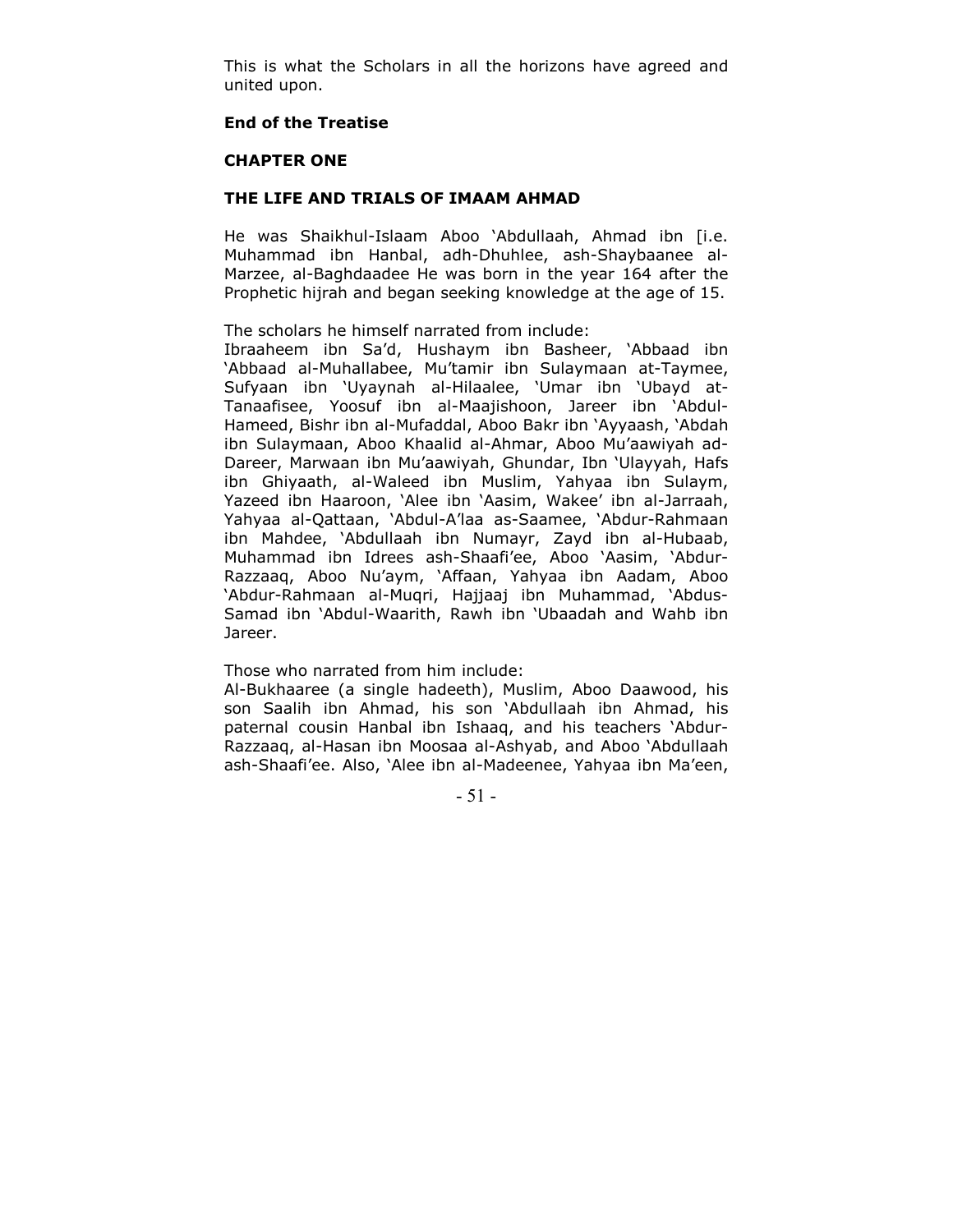Duhaym, Muhammad ibn Yahyaa adh-Dhuhlee, Ahmad ibn al-Furaat, Ahmad

Ibn Ibraaheem ad-Dawraqee, 'Abbaas ad-Dooree, Aboo Zur'ahi, Aboo Haatim, Ishaaq al-Kawsaj, Aboo Bakr al-Athram, Ibraaheem al-Harbee, Aboo Bakr al-Marroodhee, Ahoo Zur'ah ad-Dimashqee, Baqiyy ibn Makhlad, Muhammad ibn 'Abdullaah Mutayyan, Ibraaheem ibn Haani an-Neesaahooree and Muhannaa ibn Yahyaa ash-Shaamee.

Below is a list of what scholars from the Pious Predecessors said about Imaam Ahmad ibn Hanbal.

Ibraaheem al-Harbee said, "I saw Aboo 'Abdullaah and it was as if Allaah had gathered for him the knowledge of the earlier and later people together."

Ibn Raahawaih said, "I used to sit with Ahmad and Ibn Ma'een and we would revise ahaadeeth. I would say, 'What is the Fiqh of it? What is its explanation?' And they would be silent except Ahmad."

Wakee' and Hafs ibn Ghiyaath said, "None has come to Koofah the like of that youth," meaning Ahmad ibn Hanbal. Yahyaa ibn Aadam said, "Ahmad ibn Hanbal is our Imaam."

Yahyaa al-Qattaan said, "No one has come to us the like of these two, Ahmad and Yahyaa ibn Ma'een. And no one has come to me from Baghdaad more beloved to me than Ahmad ibn Hanbal."

'Abdur-Rahmaan ibn Mahdee mentioned the companions of Hadeeth and said, "The most knowledgeable of them regarding the ahaadeeth of ath-Thawree is Ahmad ibn Hanbal." Then Ahmad entered and Ibn Mahdee said, "Whoever wishes to see (the knowledge) that was held between the shoulders of ath-Thawree, then let him look at this man.

- 52 -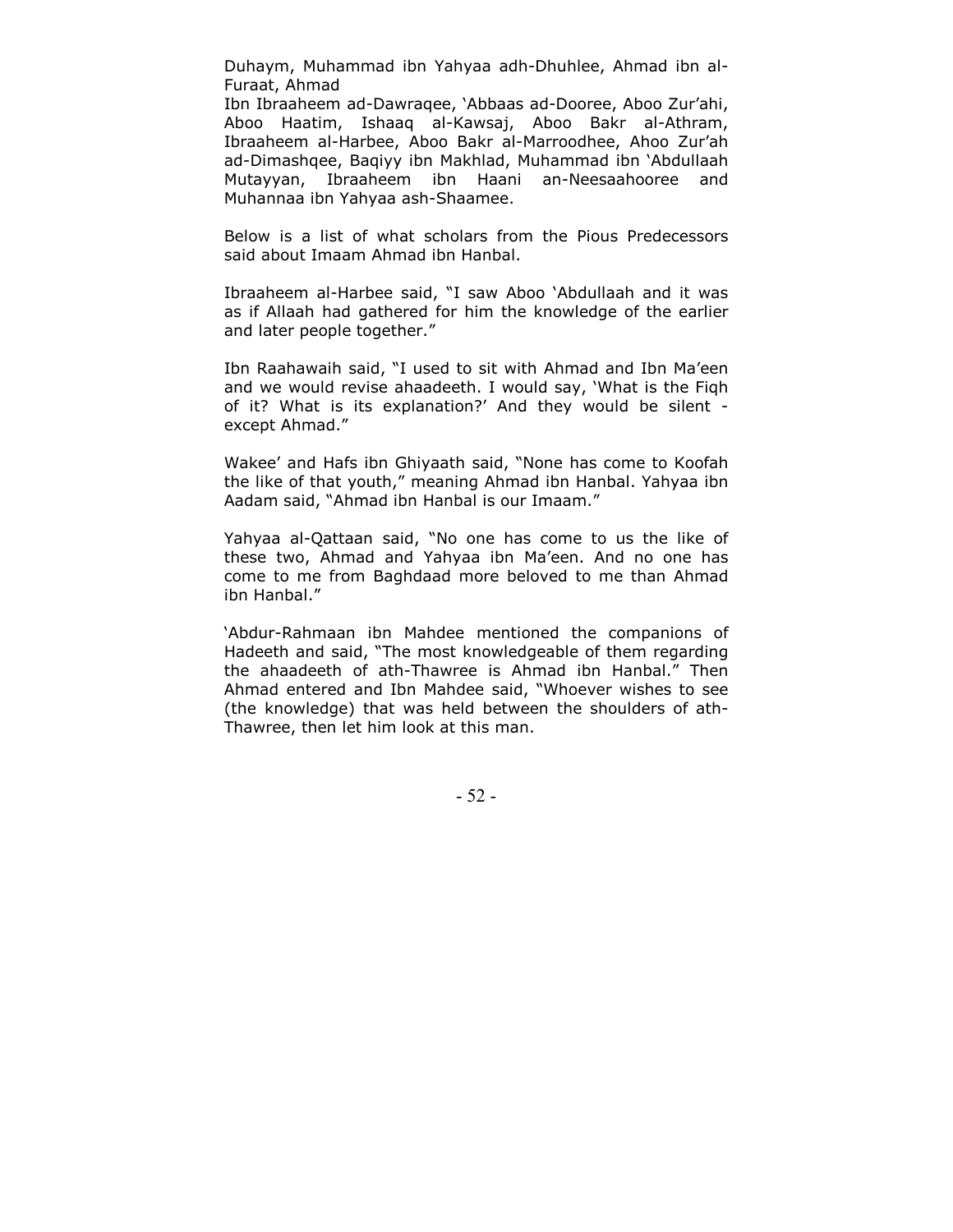Ibn Mahdee said, "I have not looked at Ahmad except that he caused me to remember Sufyaan."

Nooh ibn Habeeb al-Qoomasee said, "I greeted Ahmad ibn Hanbal in the year 198H in al-Khayf mosque, and he was giving extensive religious verdicts."

Ahmad ibn Sinaan al-Qattaan said, "I have not seen Yazeed (ibn Haaroon) having greater respect for anyone than he had for Ahmad ibn Hanbal, nor did he behave more generously and graciously than he did with him. He would sit him at his side, give him respect, and he would not joke with him."

'Abdur-Razzaaq said, "I have not seen anyone having better knowledge and understanding, nor more piety than Ahmad ibn Hanbal." Adh-Dhahabee adds, "He said this having seen the like of ath-Thawree, Maalik and Ibn Jurayj."

Qutaybah ibn Sa'eed said, "The best of the people of our time is 'Abdullaah ibn al-Mubaarak, and then this young man (meaning Ahmad ibn Hanbal) - and if you see a man who loves Ahmad, then know that he is a person of the Sunnah. If he had reached the time of ath-Thawree, al-Awzaa'ee and al-Layth, he would have been the one having precedence amongst them." So it was said to Qutaybah, "You would mention Ahmad along with the Taabi'een?" So he said, "With the greater Taabi'een."

Qutaybah said, "If it were not for ath-Thawree, piety would die out, and if it were not for Ahmad they would innovate in the Religion. Ahmad is the Imaam of the world."

Hurmulah said "I heard ash-Shaafi'ee say, 'I left Baghdaad and I did not leave behind in it a man more excellent, nor more knowledgeable, nor better in Fiqh, nor having more taqwaa than Ahmad ibn Hanbal."

Muhammad ibn Ishaaq ibn Raahawaih said, "My father narrated to me, saying, 'Ahmad ibn Hanbal said to me, 'Come with me

- 53 -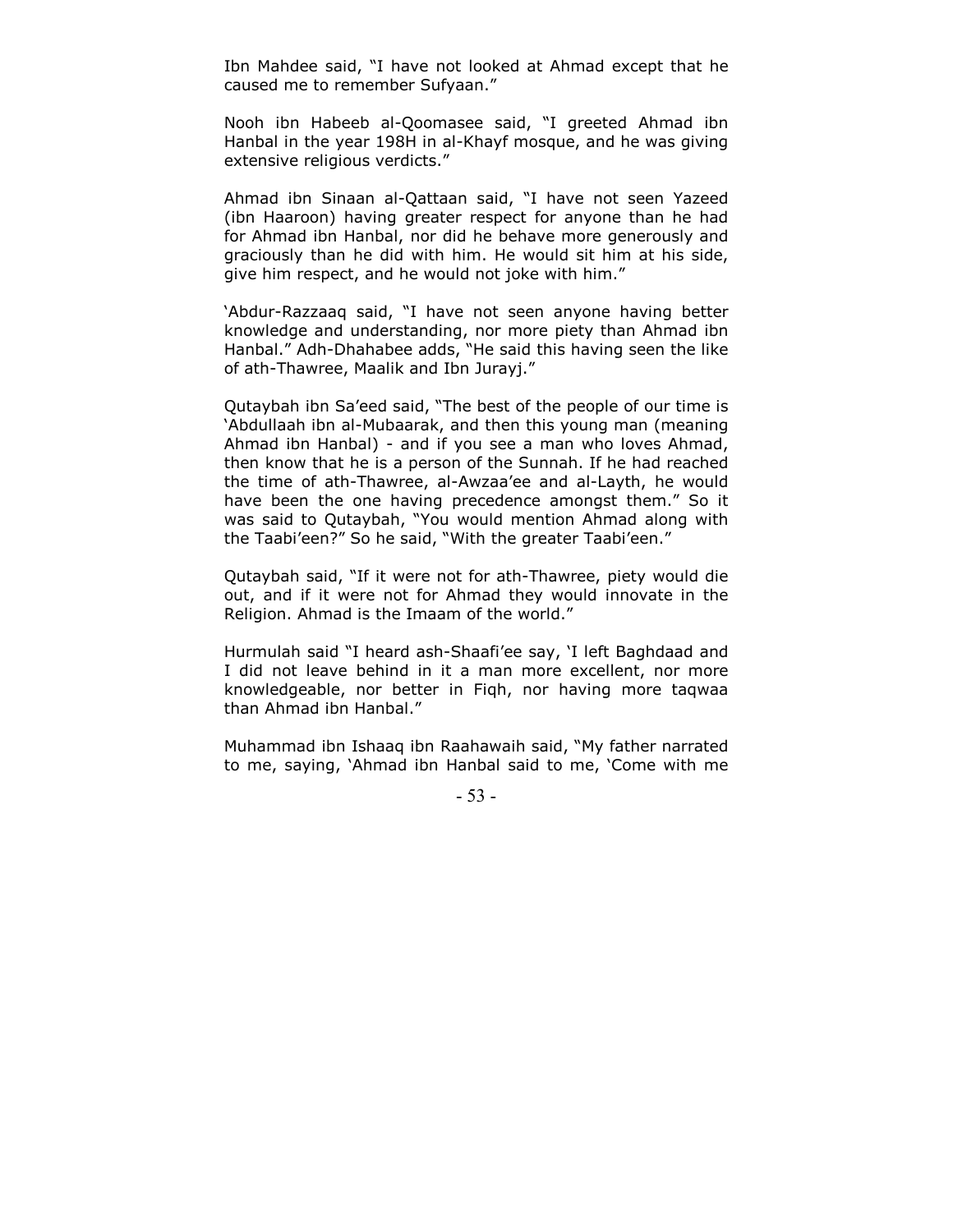and let me show you someone the like of whom is not to be seen.' So he took me to ash-Shaafi'ee,' My father said, "And ash-Shaafi'ee did not see the like of Ahmad ibn Hanbal, and were it not for Ahmad and how he sacrificed himself, meaning on the day of the trial concerning the Qur'aan, then Islaam would have departed.'"

'Alee ibn al-Madeenee said, "In my view Ahmad is more excellent than Sa'eed ibn Jubayr in his time, since Sa'eed had equals."

'Alee ibn al-Madeenee also said, "Allaah honoured and strengthened this Religion with as-Siddeeq on the day of Apostasy, and with Ahmad on the day of the trial (al-Mihnah)."

Ibn Ma'een said, "I have not seen the like of Ahmad," and he also said, "They wanted that I should be like Ahmad, by Allaah I will never be like him." Aboo Thawr said, "Ahmad is more knowledgeable in Fiqh than ath-Thawree."

Hajjaaj ibn ash-Shaa'ir said, "I have not seen anyone more excellent than Ahmad. I would love that I should have been killed fighting in Allaah's cause if it meant that I should miss having prayed the Funeral Prayer for Ahmad. By Allaah he reached a position as Imaam greater than that of Sufyaan and Maalik."

'Amr an-Naaqid said, "If Ahmad ibn Hanbal agrees with me about a hadeeth then I do not care about those who disagree with me."

Aboo Haatim was asked who was the greater memoriser, 'Alee ibn al-Madeenee or Ahmad ibn Hanbal, so he said, "They were close to each other in memorisation, and Ahmad had better comprehension. If you see someone loving Ahmad, then know that he is a person of the Sunnah."

- 54 -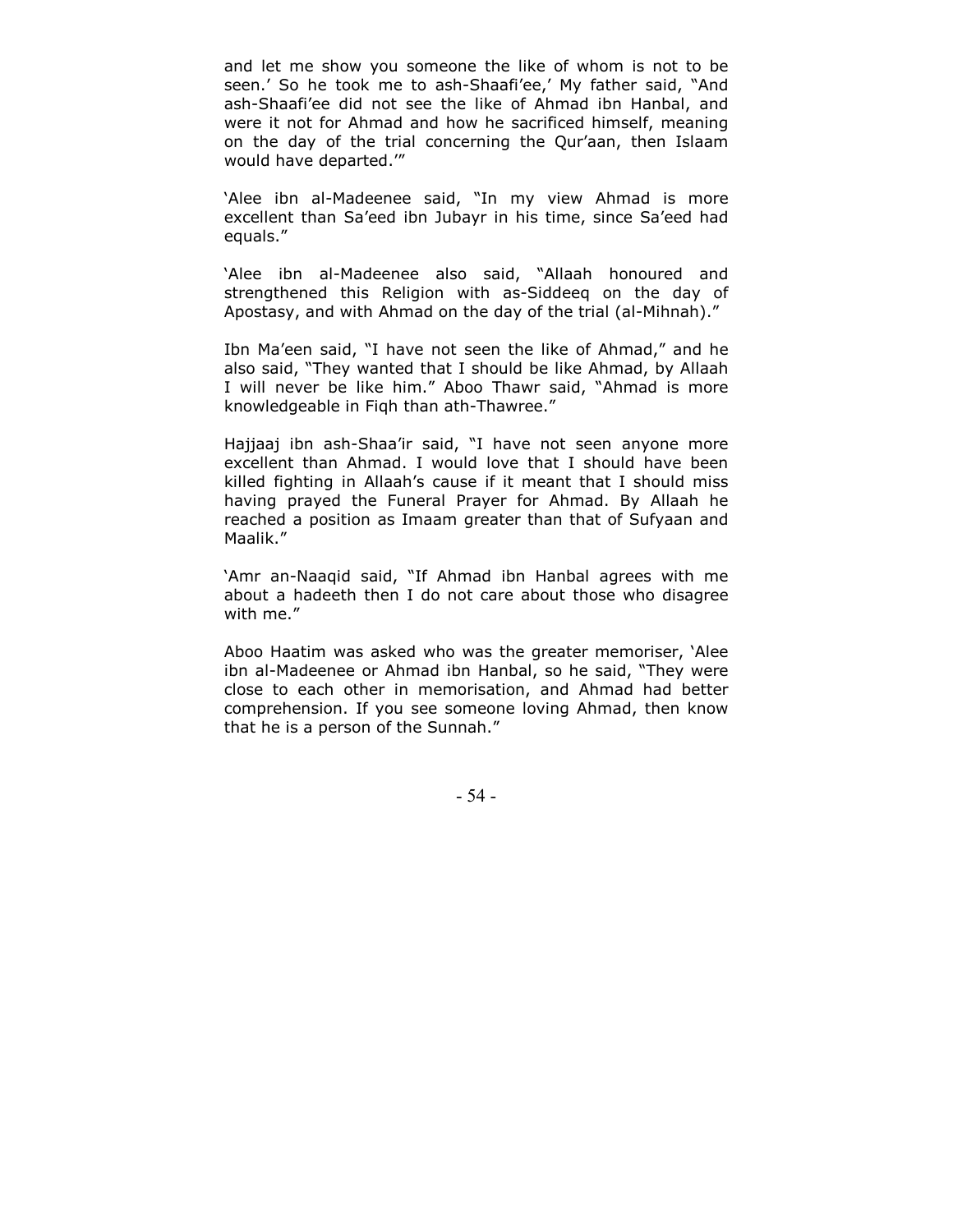Aboo Zur'ah said, "Ahmad ibn Hanhal was greater than, and had better comprehension than lshaaq. I have never seen anyone more complete than Ahmad."

Aboo 'Umayr an-Nuhaas ar-Ramlee mentioned Ahmad and said, "May Allaah have mercy upon him. None had more patience than him in resisting this world; none more closely resembled those of the past than him; none was more fitting to be in the company of the righteous than him. This world was presented to him and he refused it, and innovations were presented before him so he refuted them."

Ibn Waarah said, "Ahmad was a person of fiqh, a person of memorisation, a person of knowledge."

An-Nasaa'ee said, "Ahmad ibn Hanbal gathered knowledge of Hadeeth, fiqh, piety, abstemiousness (zuhd) and patient forbearance (sabr)."

Aboo Daawood said, "The gatherings of Ahmad were gatherings of the Hereafter. Nothing of the affairs of this world would be mentioned  $-$  and I never saw him mention this world."

Saalih ibn Muhammad Jazarah said, "The person who best understood ahaadeeth, from those whom I met, was Ahmad ibn Hanbal."

'Alee ibn Khalaf said, "I heard al-Humaydee say, 'As long as I remain in the Hijaaz, and Ahmad in 'Iraaq, and Ibn Raahawaih in Khuraasaan, nobody will overcome us."'

Ibn Waarah said!, "Ahmad ibn Hanbal in Baghdaad, Ahmad ibn Saalih in Egypt, Aboo Ja'far an-Nufaylee in Harraan and Ibn Numayr in Koofah — they are the supports of the Religion."

Aboo Yahyaa an-Naaqid said, "We were with Ibraaheem ibn 'Ar'arah and they mentioned Ya'laa ibn 'Aasim, so a man said, 'Ahmad ibn Hanbal declares him weak.' So a man said, 'And

- 55 -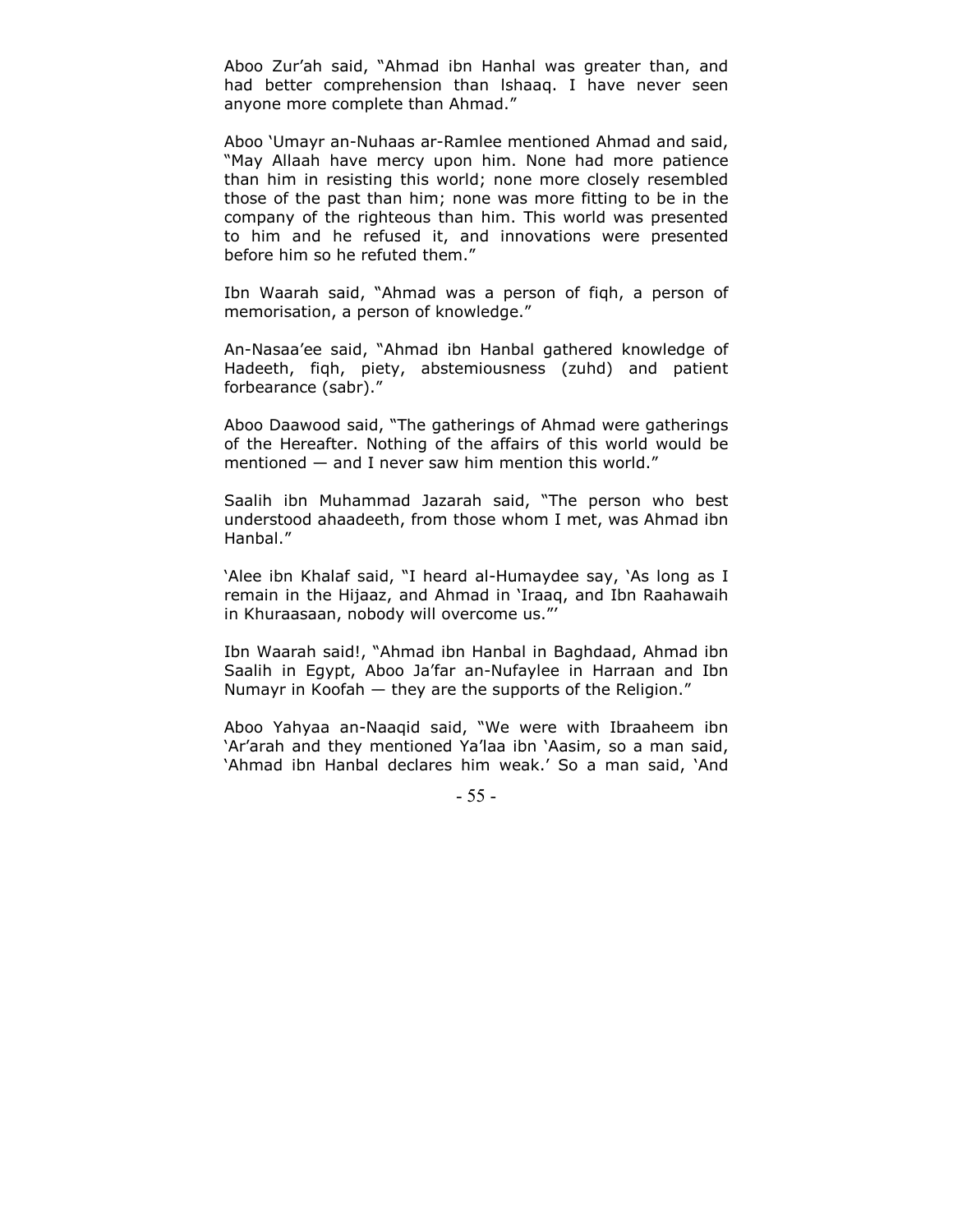how will that affect him if he is reliable?' So Ibn 'Ar'arah said, 'By Allaah, if Ahmad were to speak about 'Alqamah and al-Aswad (i.e., two of the greater taabi'een) it would affect them."'

Ibraaheem al-Harbee said, "The scholar of his time was Sa'eed ibn al-Musayyib; Sufyaan ath-Thawree in his time and Ahmad ibn Hanbal in his time."

Al-Husayn al-Karaabeesee said, "The example of those who speak against Ahmad ibn Hanbal is like the example of a people who come up to the mountain of Aboo Qubays intending to demolish it with their shoes."

Saalih ibn Ahmad said, "I said to my father (i.e., Ahmad ibn Hanbal), 'Ahmad ad-Dawraqee has been given a thousand deenaars,' so he said, '0 my son: "**But the provision of your Lord is better and more lasting.' 100**

'Abdullaah ibn Ahmad said, "I heard my father say concerning this world, 'A little of it suffices, and a great deal of it does not suffice."

Al-Marroodhee said, "I entered a Christian upon Aboo 'Abdullaah and the Christian said to him, 'I have wished to see you for some years. Your presence is not just beneficial for Islaam alone, but rather for all creation, and there is no one from our companions except that he is pleased with you.' So I said to Aboo 'Abdullaah, 'I hope that supplication is made for you in all towns.' So he said, '0 Aboo Bakr, when a man knows his own self, speech of the people is of no benefit to him."'

'Abbaas ad-Dooree said, "'Alee ibn Fazaarah, our neighbour, narrated to us, saying, 'My mother had been unable to walk for about twenty years, then one day she said to me, 'Go to Ahmad ibn Hanbal and ask him to supplicate for me.' So I went to him

 $\overline{a}$ 

<sup>&</sup>lt;sup>100</sup> Soorah Taa-Haa (20):131.

<sup>- 56 -</sup>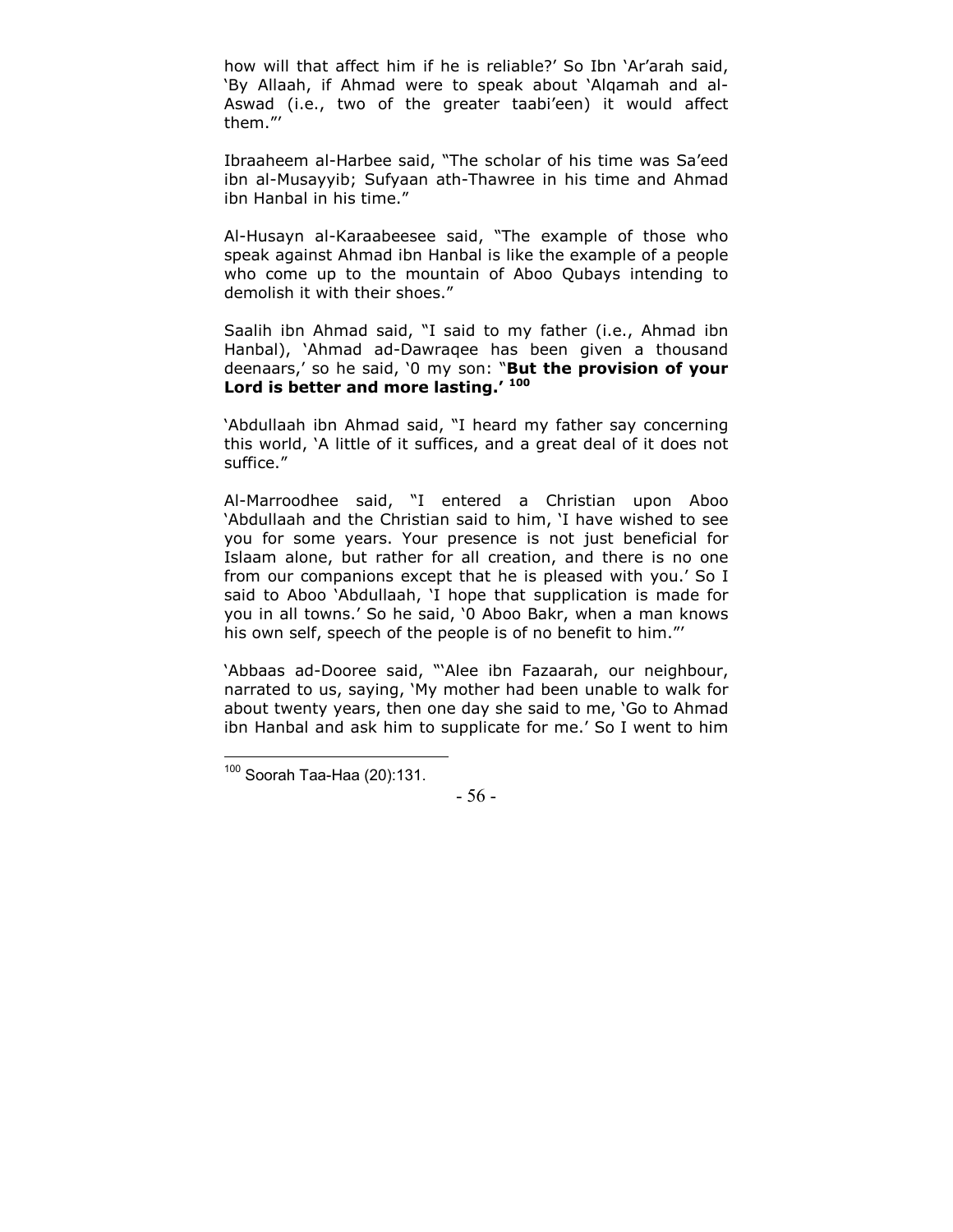and knocked his door and he was in his entrance hall. So he said, 'Who is there?' I said, 'A man whose mother has asked him to ask you to supplicate for her  $-$  she is crippled.' So I heard him reply as if he was angry, 'We have more need that she should supplicate for us.' So I left and then an old woman came out and said, 'You have left him and he (Imaam Ahmad) is supplicating for her.' So when I came to our house, and knocked the door my mother came out to me walking."' Adh-- Dhahabee said, "This event is reported from 'Abbaas by two reliable narrators,

Al-Marroodhee said, "Ahmad said to me, '1 have not written a hadeeth except that I have acted upon it, to the point that when it came to me that the Prophet (swallallahu alaihi wasallam) got himself cupped and gave Aboo Taybah a deenaar  $101$  - I gave the blood-letter a deenaar when he cupped me.

'Abdullaah ibn Ahmad said, "I heard my father say, 'Ash-Shaafi'ee said, '0 Aboo 'Abdullaah, if a hadeeth is authentic with you then inform me of it so that 1 may return and act upon it. You are more knowledgeable of the authentic narrations than us. So if a narration is authentic, then inform me so that I can accept it, whether it is narrated from Koofah, Basrah, or Shaam.

Ibn Raahawaih said, "When Ahmad travelled to 'Ahdur-Razzaaq his money ran out. So he hired himself out to work for some camel-drivers until he reached San'aa. His companions offered him monetary assistance but he refused to accept it.

Yahyaa ibn Ma'een said, "I have not seen the like of Ahmad, we have accompanied him for fifty years, and he never boasted about anything from the good which he was characterised with."

 $\overline{a}$ 

# - 57 -

<sup>&</sup>lt;sup>101</sup> Reported by al-Bukhaaree and Muslim.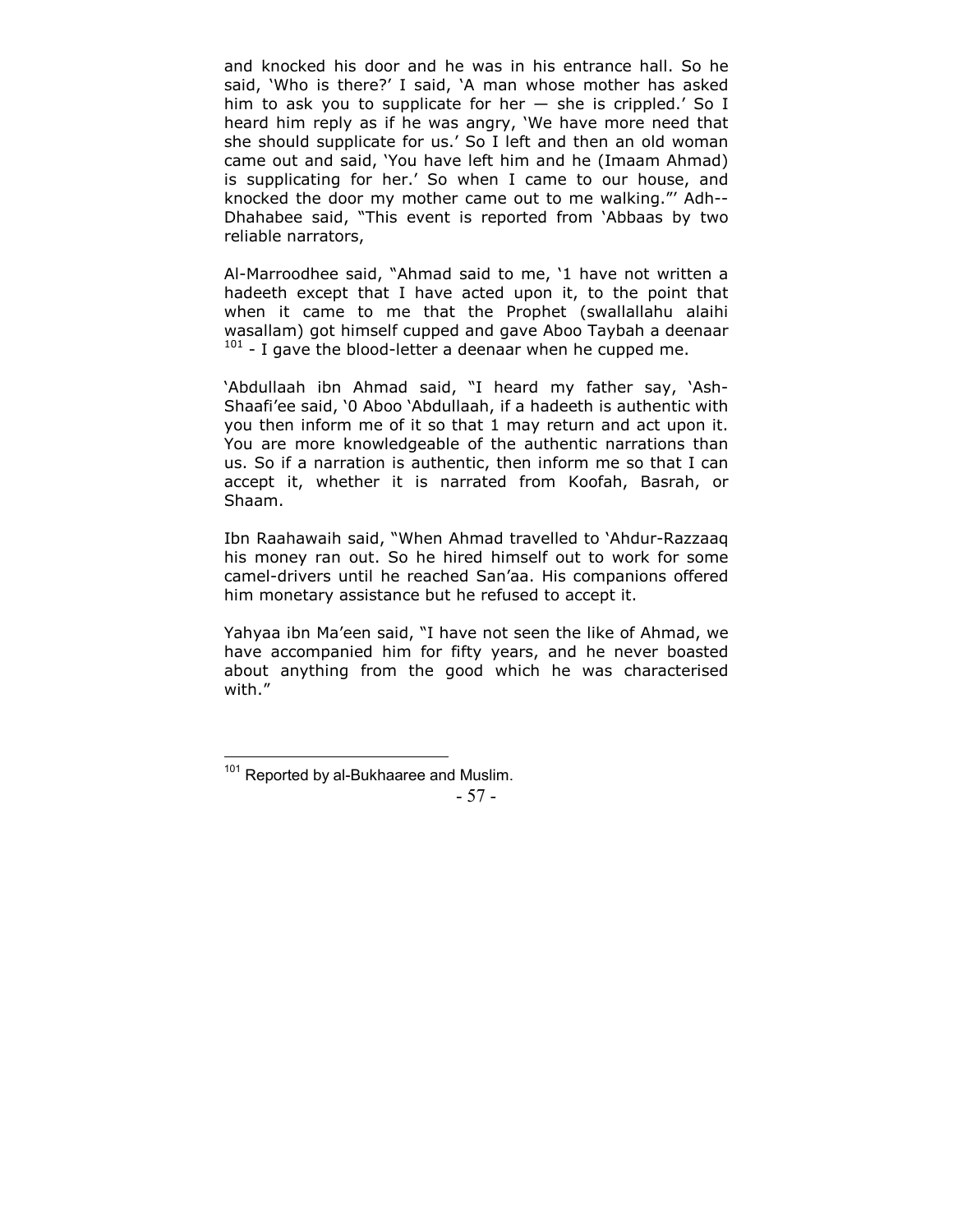'Abdullaah ibn Ahmad said, "My father used to recite a seventh of the Qur'aan every day and he would sleep briefly after 'Ishaa. Then he would arise and pray and supplicate until dawn."

Ahmad ad-Dawraqee said, "When Ahmad ibn Hanbal returned from 'Abdur-Razzaaq, I saw him looking very weak in Makkah and he was clearly tired out and exhausted. I spoke to him so he said, 'It is insignificant compared to the benefit we have taken from 'Abdur-Razzaaq"'

Al-Marroodhee said, "When Aboo 'Abdullaah remembered death, remembrance of it would take hold of him severely, and he would say, 'Fear prevents me from food and drink, and when I remember death all the affairs of this world become insignificant. It is just a matter of a small amount of food, sufficient clothing and a few limited days. I do not hold anything equal to poverty, and if I was able, I would go off so that people would not mention me.' And he said, 'I wish I could live unknown in the mountain-passes of Makkah. I have been tested with fame. indeed I wish for death day and night.

Ahmad said, "One who takes up theological rhetoric (kalaam) will not Prosper, and will not be free from becoming Jahmiyy."

Al-Marroodhee said, "I have not seen the poor honoured more highly than in the gathering of Ahmad. He would favour them, and be less inclined to the worldly people. He displayed gentleness forbearance and was not a hasty person. He was a person of great modesty and characterised by calmness and dignified bearing. When he sat in a gathering to deliver verdicts after 'Asr he would not speak until he was asked a question, and when he went out to his mosque he would not put himself in front of the people."

Aboo Bakr al-Marroodhee said, "Aboo 'Abdullaah would not behave ignorantly and if anyone treated him ignorantly then he would have patience and overlook it, and say, 'Allaah suffices.'

- 58 -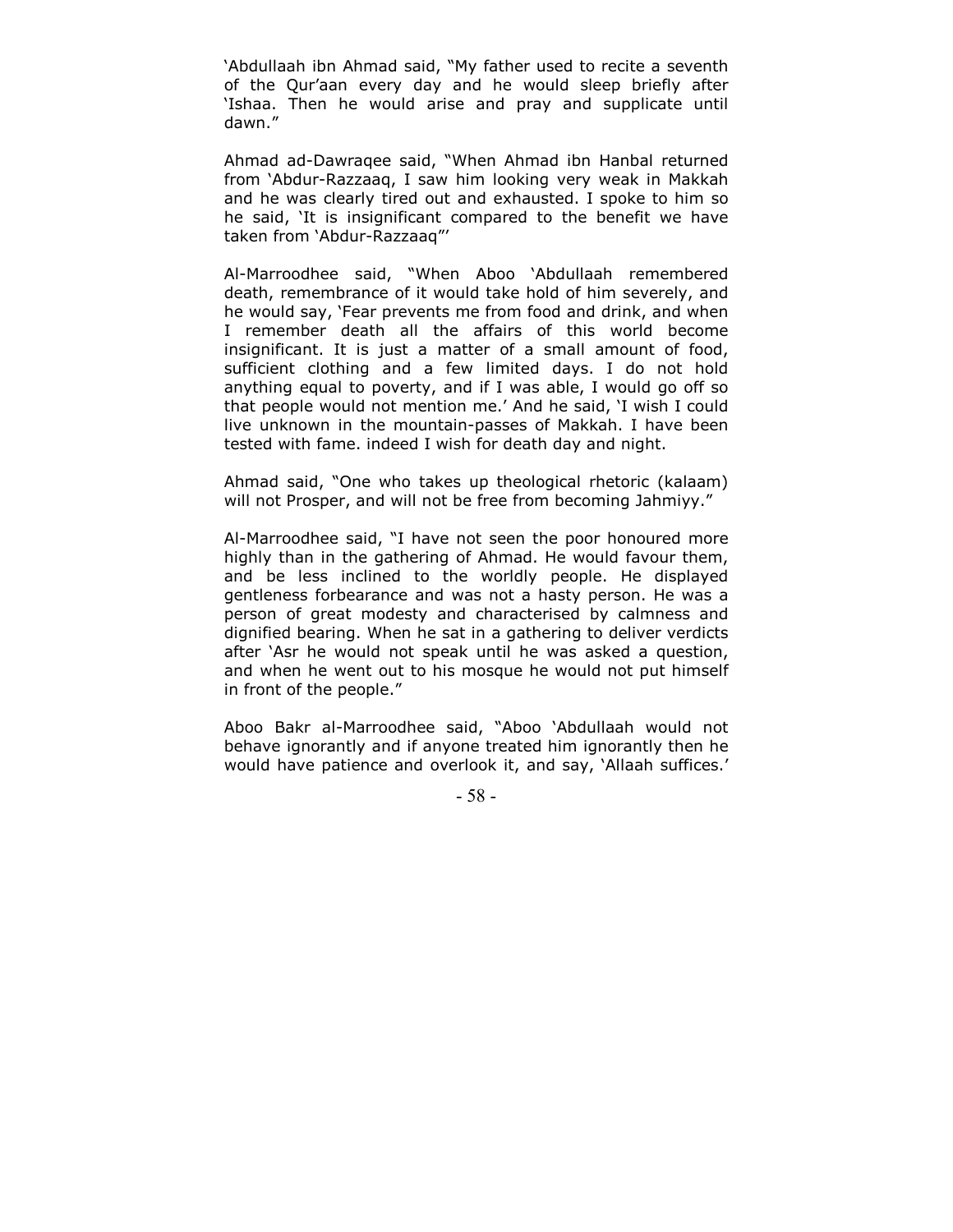He was not a person who bore grudges and was not hasty.' He was very modest and of good character. He would always have a cheerful countenance and was gentle and affable, not coarse and harsh. He would love for Allaah's sake and hate for Allaah's sake. If something pertained to the Religion he would become very angry, and he would put up with the harm caused by neighbours."

Saalih ibn Ahmad said, "I often heard my father recite Sooratul-Kahf, and I often heard him say, '0 Allaah keep us safe, keep us safe."'

Al-Marroodhee said, "I saw Aboo 'Abdullaah standing in Prayer with his due portion of recitation for about half of the night, until close to dawn, and I saw him praying in the time between Maghrib and 'Ishaa."

Ar-Ramaadee said, "I heard 'Abdur-Razzaaq, and when Ahmad was mentioned his eyes shed tears and he said, 'He came and it reached me that he had run out of money, so I took ten deenaars and offered them to him, so he smiled and said, '0 Aboo Bakr, if I accepted anything from the people I would accept from you.' But he would not accept anything from mc."

Ahmad ibn Shihaah al-Isfaraayeenee said, "I heard Ahmad, when he was asked about whom we should hear and write narrations from on our way, say, 'Take from Hannaad and Sufyaan ibn Wakee', and in Makkah from Ibn Abee 'Umar. And beware of writing anything at all from anyone from the companions of innovated sects. Take from the companions of the narrations and sunnah,"

## **Concerning the Trial with Regards to the Qur'aan 102**

 $\overline{a}$ 

 $102$  The saying that the Qur'aan is created was innovated by Bishr al-Mareesee, and due to this innovation the Khaleefah ar-Rasheed swore that if he caught Bishr, he would kill him. However the Khaleefah al-Ma'moon studied theological rhetoric (kalaam) and was attended by

<sup>- 59 -</sup>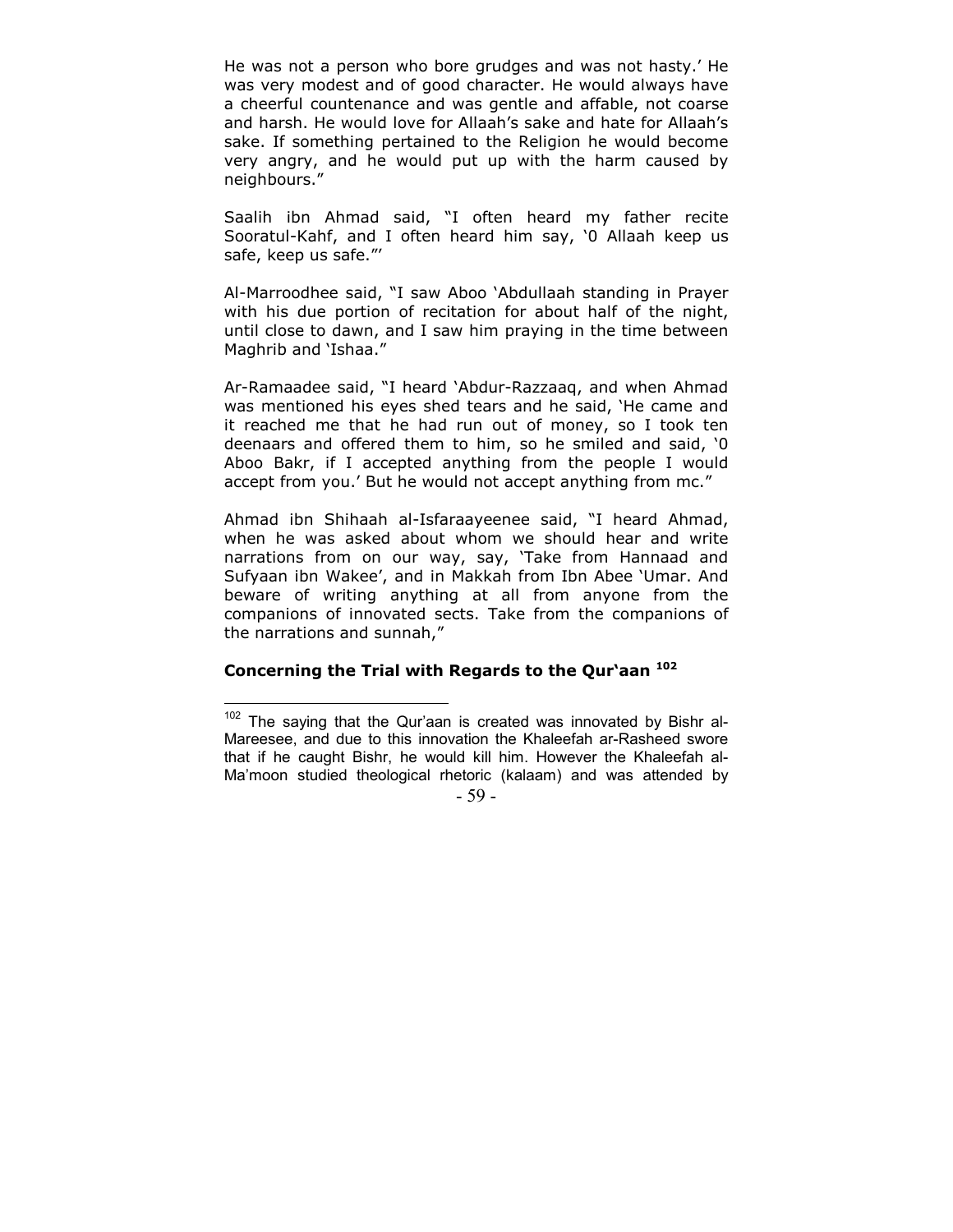Saalih ibn Ahmad said, "I heard my father say, 'When we entered upon Ishaaq ibn Ibraaheem to bhe tried he read to us the proclamation of the one who had gone to Tarus...' meaning al-Ma'moon, '…and from what he read out to us was: "**There is nothing like unto Him**" 103

## **"He, the Creator of all things." 104**

# So I said: **"And He is the All-Hearer, the All-Seer." <sup>105</sup>**

Saalih said, "Then the people were tried, and those who refused to consent were threatened that they would be imprisoned. So all of the people consented except for four: my father, Muhammad ibn Nooh, al-Qawaareeree and al-Hasan ibn Hammaad Sajjaadah. Then these last two consented and my father and Muhammad remained in prison for some days. Then the order came from Tarus that they were to be brought in chains together."

'Abbaas ad-Dooree said: I heard Ja'far al-Anbaaree say, "When Ahmad was taken off to al-Ma'moon I heard of it, so I crossed the Euphrates and came to him, and found him sitting in a small room. I greeted him with salaam and he said, '0 Aboo Ja'far, you have troubled yourself.' So I said, 'Today you are a head whom the people follow, So, by Allaah, if you consent to the saying that the Qur'aan is created, then the rest of the people will consent to it. But if you refuse, then many people will refuse, and even if the man does not kill you then you will still die, and death is certain. So fear Allaah and do not consent.' So Ahmad began to weep, and say, just as Allaah

 $\overline{a}$ 

### - 60 -

some of the heads of the Mutazilah who made this saying alluring to him, until he adopted it, called the people to it, and set up the trial (al-Mihnah) for it.<br><sup>103</sup> Soorah ash-Shoorah (42): 11.

 $104$  Soorah al-An'aam (6):102<br> $105$  Soorah ash-Shooraa (42): 11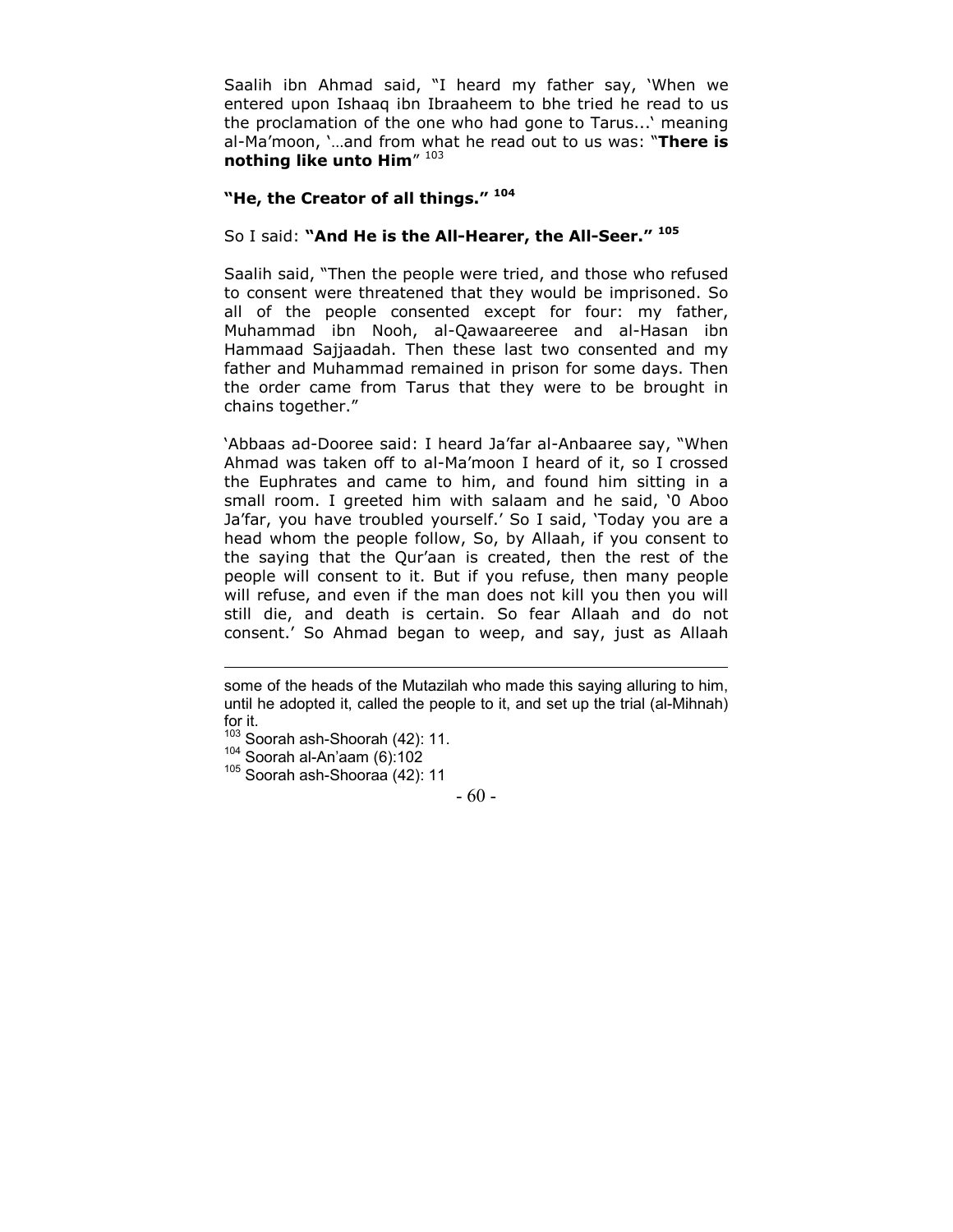wills.' Then he said, '0 Aboo Ja'far, repeat it to me.' So I repeated it to him, and he was saying, 'Just as Allaah wills

Al-Fadl ibn Ziyaad said, "I heard Ahmad ibn Hanbal - on the first day that Ishaaq tried him, after he (i.e., Ishaaq) left, and that was in Jumaadal-Aakhirah of the year 2l8H. He sat at his place of Prayer, and a group of people asked him who had consented. It was as if this was a severe burden upon him so he said, 'Not one of our companions consented, and all praise is for Allaah.' Then he mentioned those who consented and those who agreed to most of what they wanted, and those who said, 'It is something done, and new.' 'He tried them each once, and he would try me twice. He said to me, 'What do you say about the Qur'aan?' So I said, 'The Speech of Allaah, not created.' So he made me sit at the side and then questioned the others. Then he brought me forward again and questioned me again and sought to use texts whose meanings were not directly manifest, so I said: **"There is nothing like unto Him, and He is the All-Hearer, the All-Seer." 106**

So he said to me, 'What is as-Samee'al-Baseer?' So I said, 'That is what He, the Most High, said."

Muhammad ibn Ibraaheem al-Booshanjee said, "In ar-Raqqah they began to remind Aboo 'Abdullaah about the allowance of verbally affirming to save oneself, and the reports about that. So he replied, What will you do with the hadeeth of Khabbaab, 'Amongst those who came before you a man would be sawn in half, but that would not cause him to abandon his Religion." 107 So we gave up hope regarding him.' And he said, 'I do not mind about imprisonment, since, it and my house are the same, nor about being beheaded, but rather I fear the trial of the whip.' So a fellow prisoner heard him and said, 'Don't be concerned, 0 Aboo 'Abdullaah, for it will only take two lashes, then after that

 $\overline{a}$ 

 $106 \text{ Soorah ash-Shooraa (42): 11}$ <br> $107 \text{ Reported by Ahmad, al-Bukhaaree and Aboo Daawood.}$ 

<sup>- 61 -</sup>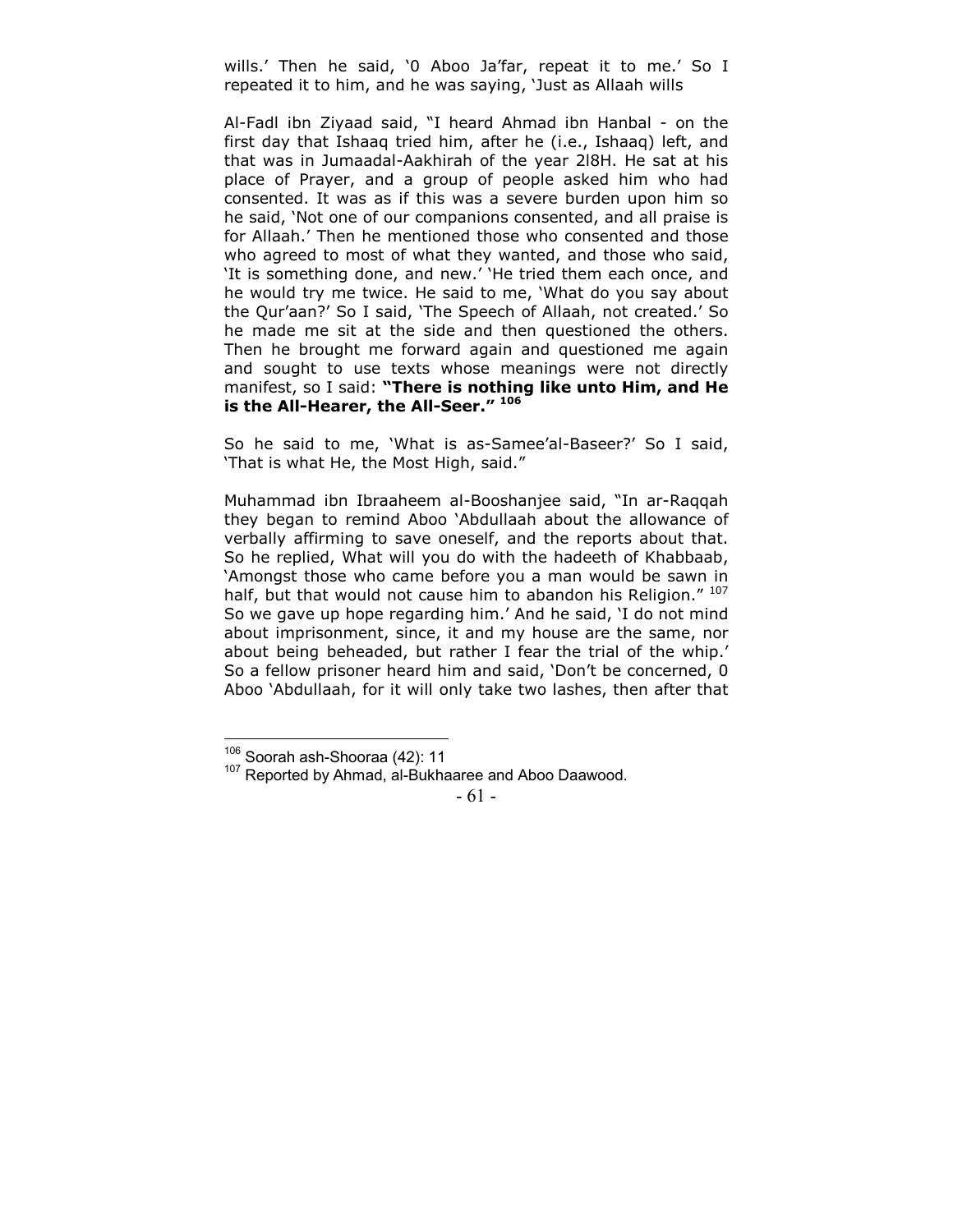you won't notice the rest of them strike you.' So it was as if he felt at peace because of this."

Saalih ibn Ahmad said, "My father and Muhammad ibn Nooh were taken from Baghdaad in chains. So we went out with them to al-Anbaar. Then Aboo Bakr al-Ahwal asked my father, '0 Aboo 'Abdullaah, if you are threatened with the sword will you consent?' He replied, 'No.' Then they were taken, and I heard my father say, 'We came to ar-Rahbah, and we left there in the middle of the night, and a man came up to us and said, 'Which of you is Ahmad ibn Hanbal?' So it was said to him, 'This one.' So he said to the camel drivers, 'Steady on,' then he said, '0 you, how will it harm you if you are killed here and you enter into Paradise?' Then he said, 'I entrust you to Allaah's safe keeping,' and he departed. So I asked about him and it was said to me, 'He is a bedouin Arab from the tribe of Rabee'ah who makes clothes of fur in the desert. He is called Jaabir ibn 'Aamir, and is said to be a good person."'

lbraaheem ibn 'Abdullaah said, "Ahmad ibn Hanbal said, 'I did not hear a word since I fell into this affair stronger than the saying of the bedouin who spoke to me at Rahbah Tawq. He said, '0 Ahmad, if you die for the truth then you will die a martyr, and if you live, you will live in a praiseworthy state,' so that strengthened my heart."'

## **The Death of al-Ma 'moon who was Succeeded by al-Mu 'tasim**

Saalih ibn Ahmad said, "My father said, 'Then we proceeded to Adhana and left in the middle of the night. So when the town gate was opened a man declared, 'Good news! The man has died,' meaning al-Ma'moon. My father said, 'And I had supplicated to Allaah that I should not see him."'

Saalih said, "So when my father and Muhammad ibn Nooh came to Tarsus, they were then sent back to ar-Raqqah, and were placed on hoard a boat. So when they reached 'Aanah,

- 62 -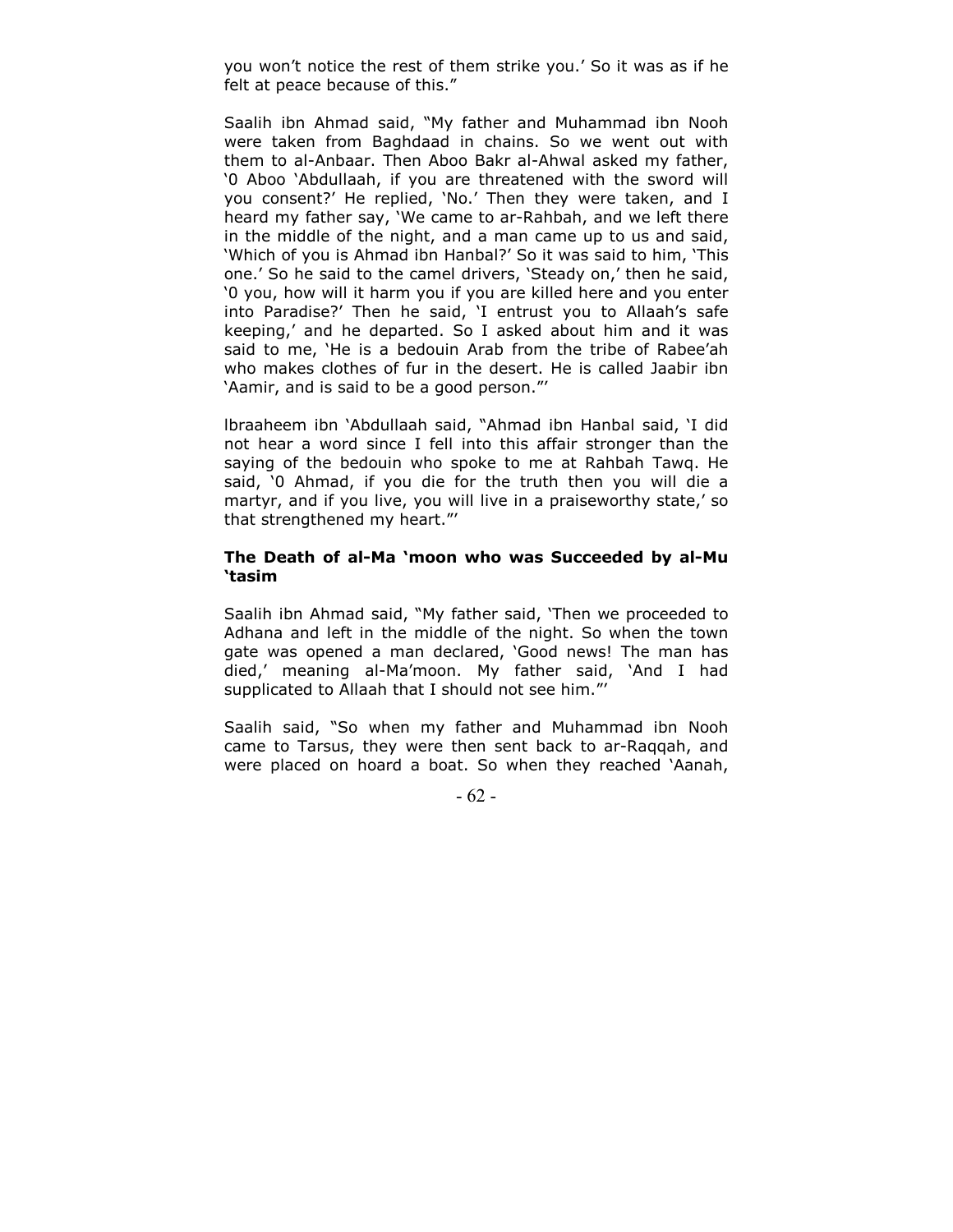Muhammad died, and his chains were removed and my father prayed over him."

Hanbal said, "Aboo 'Abdullaah said, 'I did not see anyone, along with his young age and knowledge, who better stood firm for Allaah's sake than Muhammad ibn Nooh. I hope that his actions were sealed with good. One day he said to me, '0 Aboo 'Abdullaah — for Allaah, for Allaah. you are not the same as me, you are a man who is followed. The people stretch their necks towards you to see what you will do. So fear Allaah, and be firm for Allaah's sake,' or the like of it. Then he died, and I prayed over him and buried him,' I think he said, 'In 'Aanah

Saalih said, "And my father was taken to Baghdaad in chains and remained a few days in Yaasiriyyah. Then he was imprisoned in a house hired by the house of 'Umaarah. Then he was moved to the general prison in Mawsiliyyah street, and he said, 'I used to lead the prisoners in the Prayer and I was chained. Then in Ramadaan of the year 219H ...' - I say, 'that was after the death of al-Ma'mooti by fourteen months' - `... I was moved to the house of Ishaaq ibn Ibraaheem, i.e., the deputy of Baghdaad.

As for Hanbal, he said, "Aboo 'Abdullaah was imprisoned in the house of 'Umaarah in Baghdaad in the stable of the Amir Muhammad ibn Ibraaheem, the brother of Ishaaq ibn Ibraaheem, and he was severely restricted in his imprisonment and fell ill in Ramadaan. Then after a short while he was moved to the general prison. He remained in prison for about thirty months. We used to come to him and he read the book al-Irjaa to me and other books while in the prison. I saw him lead them in the Prayer in chains. He would take his foot out of the main manacle at the times of Prayer and sleep."

Saalih ibn Ahmad said, "My father said, 'Each day two men would come to me, one called Ahmad ibn Ahmad ibn Rabaah and the other Aboo Shu'ayb at-Hajjaam. They would not cease debating with me, and when they finished they would call for

- 63 -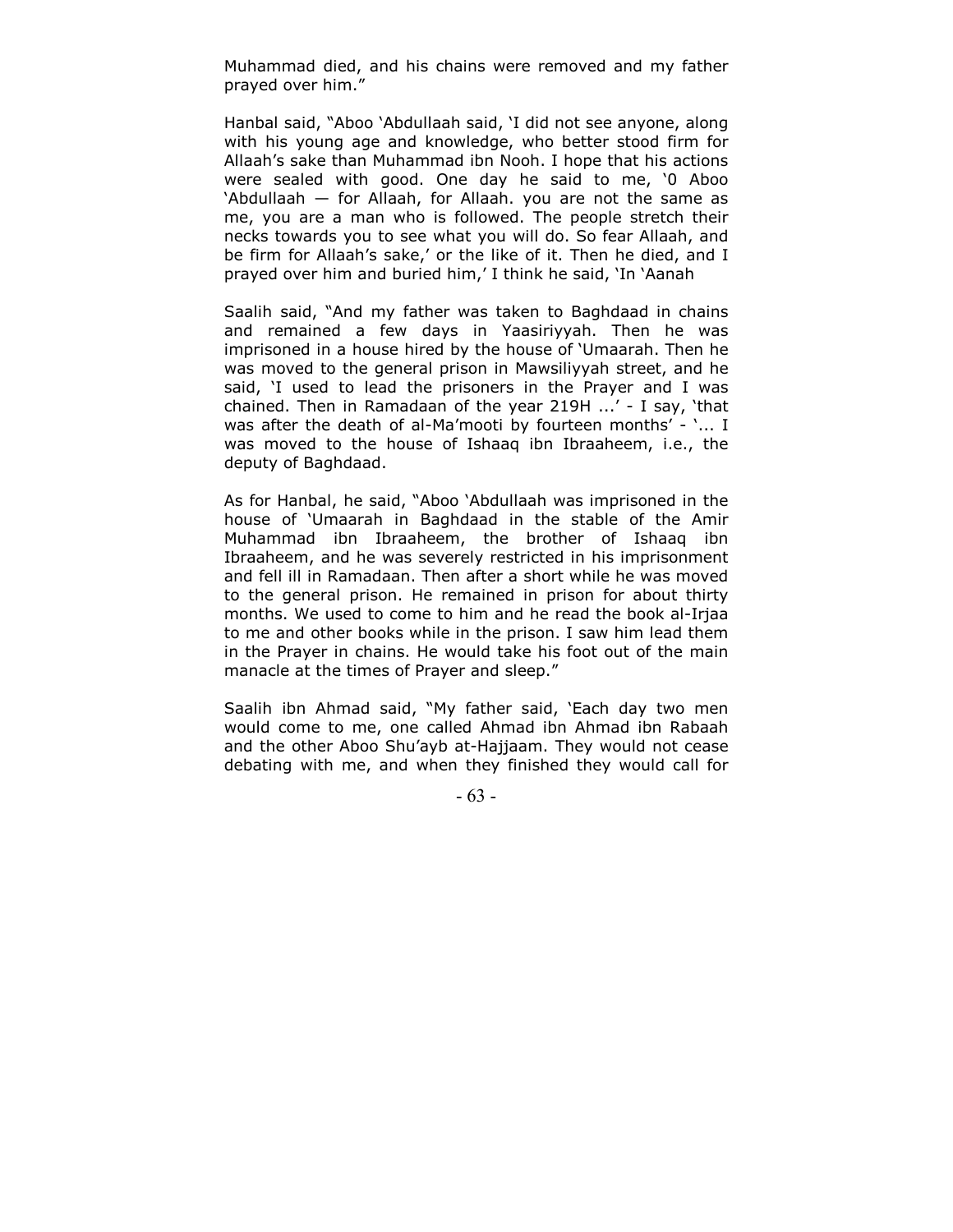another shackle to be added to those already upon me, so that there were four upon my legs. Then on the third day he entered and debated with me, so I said, 'What do you say about Allaah's knowledge?' So he said, 'Created.' So I said, 'You have disbelieved in Allaah.' So the messenger who used to attend sent by Ishaaq ibn Ibraaheem said, 'This is a man sent by the AmeerulMu'mineen.' So I said, 'He has committed Unbelief.' Then on the fourth night al-Mu'tasim commanded Ishaaq to convey me to him, so I was entered upon Ishaaq. He said, '0 Ahmad, by Allaah, it is your life that you are to lose. He will not kill you with the sword. He desires, if you do not consent and agree with him, to lash you continually, and then to kill you in a place where you will see neither sun nor moon. Is it not the case that Allaah, the Most High, said:

# **"We verily have made it a Qur'aan in Arabic." <sup>108</sup>**

Can something which is made, be anything but created?' So I said, 'Then Allaah, the Most High, said:

"And made them like an empty field of stalks (of which the corn has been eaten up by the cattle)."<sup>109</sup>

Did he create them (like that)?' So he remained silent. Then when we came to the place known as 'The Gate of the Garden' I was taken out and placed upon a riding beast in my chains. There was nobody there to hold me, so more than once I nearly fell off upon my face due to the weight of the chains. So I was brought to the home of al-Mu'tasim and entered into a room. Then I was entered into a separate house, and the door was locked upon me, it was the middle of the night and there was no candle. I wanted to make wudoo, so I held out my hands and found a container of water and a basin. I made wudoo and prayed. Then in the morning I took out the draw-string of my trousers and tied my chains with it so that I could carry them, and I secured my trousers. Then the messenger of al-Mu'tasim

- 64 -

<sup>&</sup>lt;sup>108</sup> Soorah az-Zukhruf (43):3.

 $109$  Soorah al-Feel (105):5<sup>1</sup>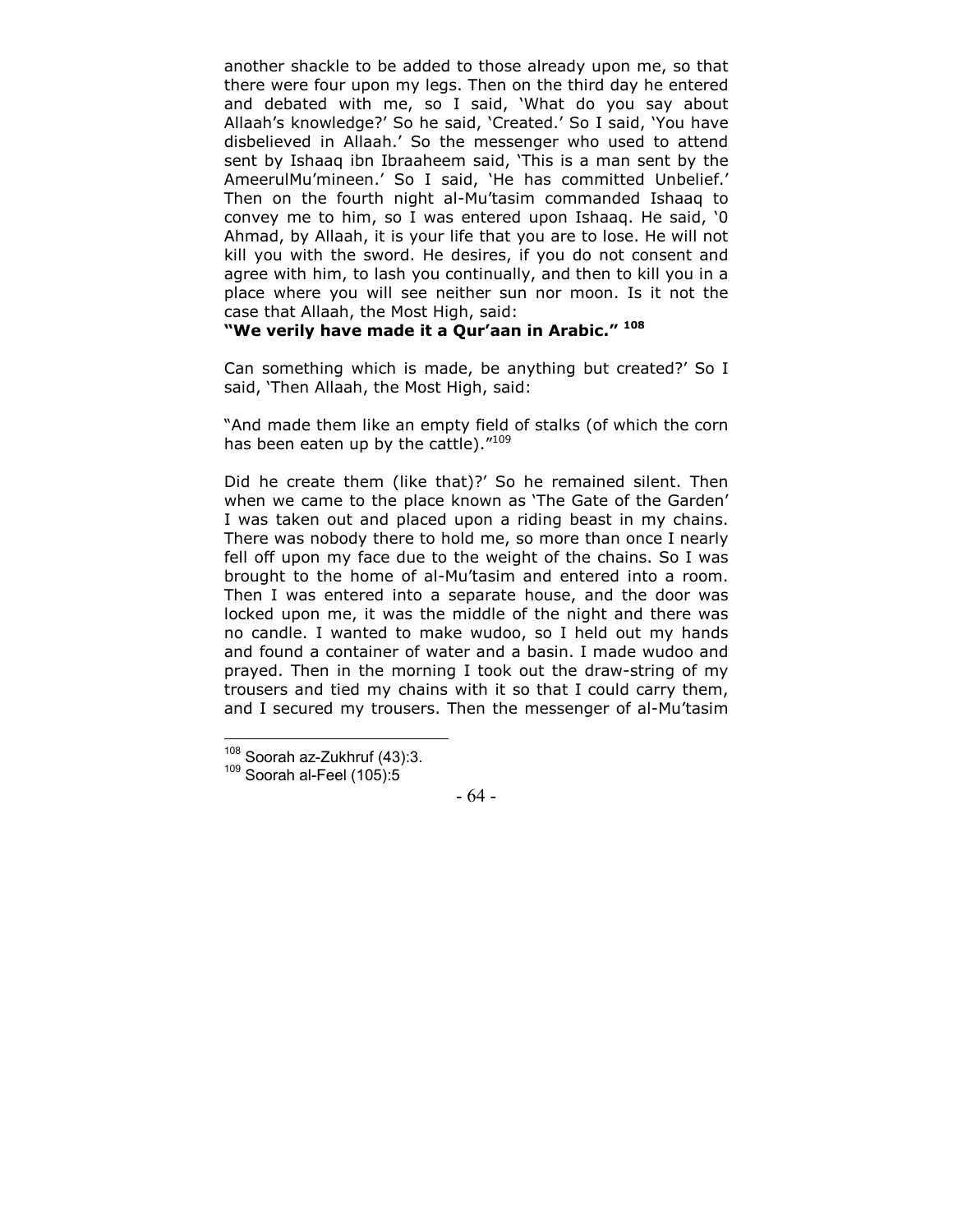came and said, 'Respond to his call,' so he took my hand and entered me upon him and I was holding the draw-string in my hand, carrying the chains.

I came to him and he was sitting, and Ahmad ibn Abee Duwaad was present and had gathered a large number of his companions. So al-Mu'tasim said to me, 'Come close, come close,' and continued until I was near to him, then he said, 'Sit,' so I sat and the chains had become heavy for me. I remained for a while, and then I said, 'Do you permit me to speak?' So he said, 'Speak.' I said, 'What did Allaah and His Messenger call to?' So he remained silent for a short while, then said, 'To the testification that none has the right to he worshipped except Allaah.' So I said, 'Then I testify that none has the right to be worshipped except Allaah.' Then I said, 'Your grandfather Ibn 'Abbaas said, 'When the deputation of Abul-Qays came to Allaah's Messenger (swallallahu alaihi wasallam) they asked him about Eemaan, so he said, 'Do you know what Eemaan is?' So they said, 'Allaah and His Messenger know best.' He said, 'The testification that none has the right to be worshipped except Allaah it, and that Muhammad is the Messenger of Allaah, and to establish the Prayer, and to give the Zakaat, and to give the fifth due from war-booty."  $110$  So he, i.e., al-Mu'tasim, said, 'If I had not found you held by the one who came before me I would not have taken you.' Then he said, '0 'Abdur-Rahmaan ibn Ishaaq did I not order you to cease the trial?' So I said, 'Allaah is greater! That would be a great relief for the Muslims.' Then he said to them, 'Debate with him, and speak to him, 0 'Abdur-Rahrnaan, speak to him.' So he said, 'What do you say about the Qur'aan?' So I said, 'What do you say about Allaah's Knowledge?' So he remained silent. So one of them said to me, 'Has not Allaah, the Most High, said:

"Allaah is the Creator of all things." 111

 $\overline{a}$ 

<sup>&</sup>lt;sup>110</sup> Reported by al-Bukhaaree and Muslim<br><sup>111</sup> Soorah ar-Ra'd (13):16

<sup>- 65 -</sup>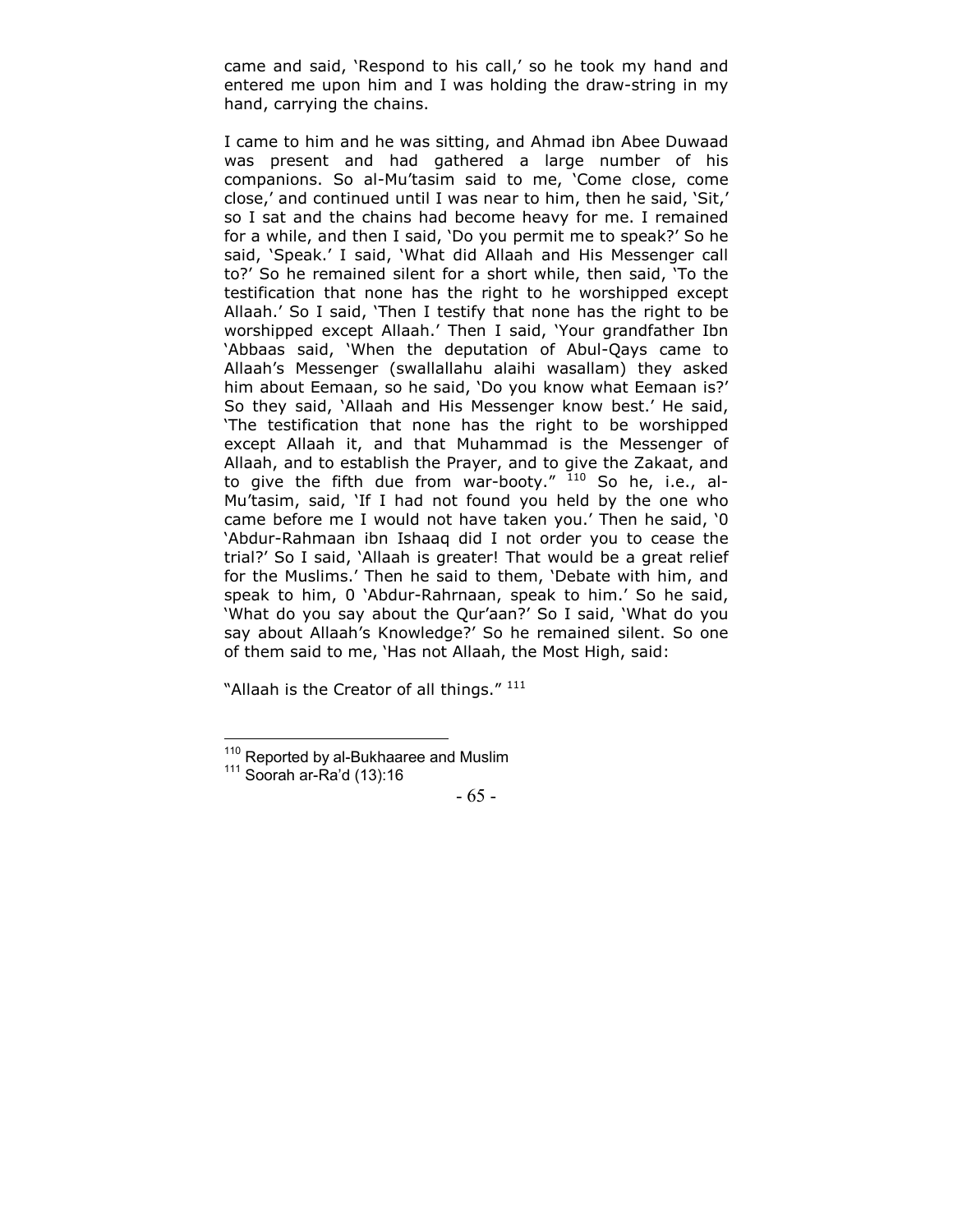And is not the Qur'aan a thing?' So I said, 'Allaah says:

"Destroying everything." 112

So it destroyed everything except what Allaah willed (should not be destroyed).' So one of them said:

"Comes not unto them an admonition from their Lord as a recent revelation." 113

Can something come newly except that which is created?'

### So I said: Saad. **By the Qur'aan full of reminding.<sup>114</sup>**

So the adh-Dhikr is the Qur'aan, whereas that one has no al (i.e. is indefinite).' One of them then mentioned the hadeeth of 'Imraan ibn Husayn, 'Allaah created. the Dhikr  $...,$   $^{115}$  so I said, 'This is a mistake, more than one person has narrated to us, 'Allaah wrote the Dhikr' And they sought to use the hadeeth of Ibn Mas'ood, 'Allaah did not create anything neither Paradise, nor Fire, nor heaven, Nor earth, greater than Aayatul-Kursce. ' So I said, 'The creation refers to the Paradise, the Fire, the heaven and the earth, and. not the Qur'aan.' So one of them said, 'The hadeeth of Khabbaah, '0 so and so, draw near to Allaah with whatever you are able to, and you ill not draw closer to Him with anything more beloved to Him than His Speech.' So I said, 'That is how it is.'

Saalih said, 'And lbn Abee Duwaad was looking angrily at my father, and my father said, 'One would speak and I would rebut him, and another would speak and I would rebut him. Then when one of them was cut off, Ibn Abee Duwaad would butt in and say, 0 Ameerul-Mu'mineen, he is, by Allaah, astray, leading

- 66 -

<sup>&</sup>lt;sup>112</sup> Soorah al-Ahqaaf (46):25

<sup>&</sup>lt;sup>113</sup> Soorah al-Anbiyaa (21):2<br><sup>114</sup> Soorah Saad (38):1 <sup>115</sup> Reported by Bukharee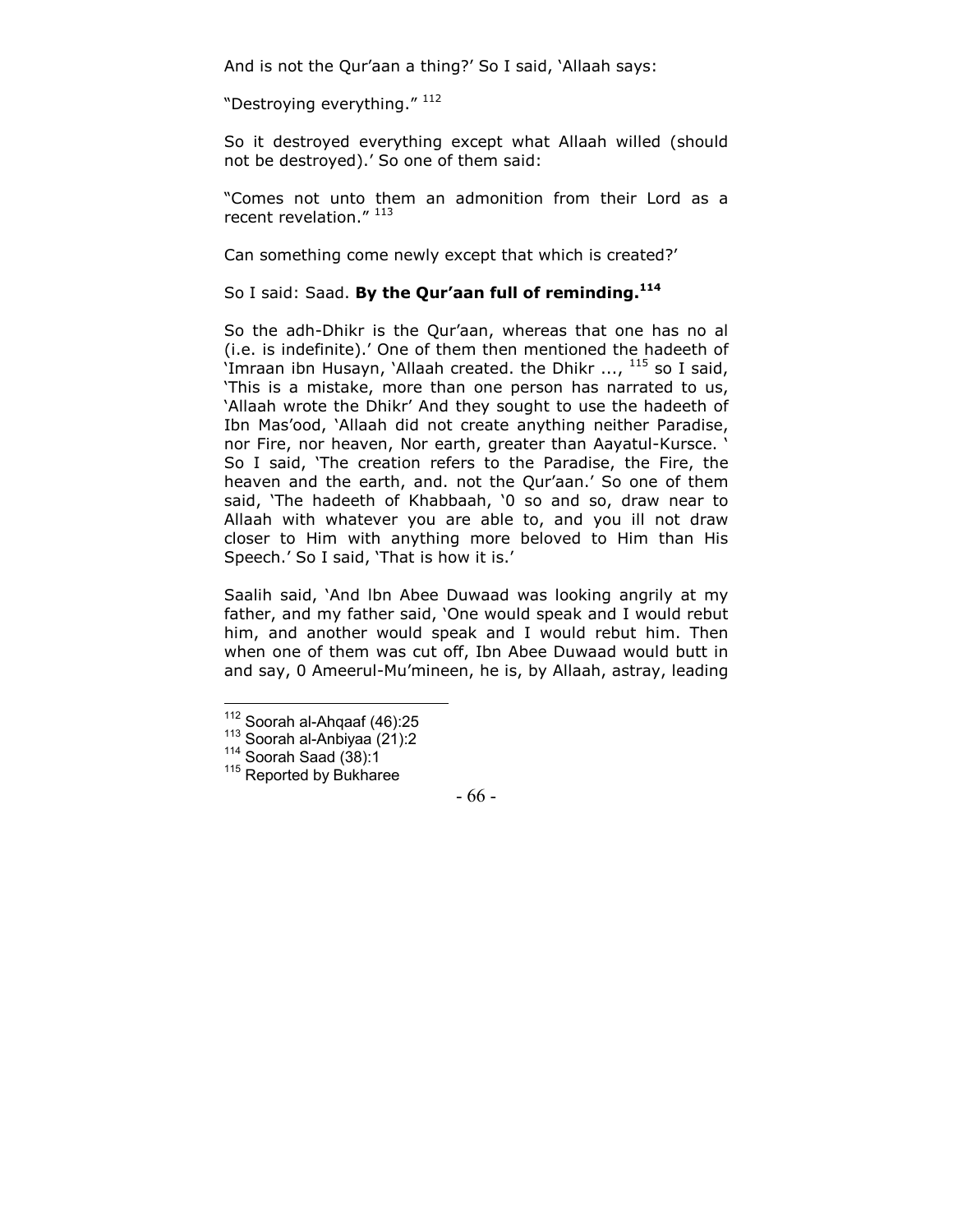others astray, an innovator!' So he would say, 'Speak with him, debate' with him.' So one would speak to me and I would rebut him, and another would speak to me and I would rebut him. Then when they came to a standstill al-Mu'tasim would say, 'Woe to you, O Ahrnad, what are you saying?' So I would say, '0 AmeerulMu'mineen, give me something from the Book of Allaah, or the Sunnah of Allaah's Messenger (swallallahu alaihi wasallam), so that I may speak accordingly.' So Ahmad ibn Abee Duwaad said, 'You only say what is in the Book and the Sunnaah?' So I said to him, 'You are twisting my words and you know best about that, l have not said anything for which I should be imprisoned or chained.'

Hanbal said: Aboo 'Abdullaah said, 'They sought to say such evil things as a proof against me that my heart cannot retain them, nor can my tongue he brought to say them. They rejected the narrations, and I did not think they were upon this until I heard it, and they raised their voices, saying, 'The opponent says such and such. So I used the Qur'aan as a proof against their saying, with His Saying:

"0 my father! Why do you worship that which hears not and sees not?" 116

'Do you deny this?' So they said, 'He has made resemblance, 0 Ameerul-Mu'mineen, he has made resemblance.'

Muhammad ibn Ibraaheem al-Booshanjee said, 'Some of our companions narrated to me that Ahmad ibn Abee Duwaad turned to Ahmad to speak to him, but he did not turn to him, so al-Mu'tasim said, '0 Ahmad, will you not speak to Aboo 'Abdullaah?' So I said, 'I do not know him to be from the people of knowledge so that I should speak to him.' Saalih said, 'Then al-Mu'tasim said, '0 Ahmad, by Allaah I wish well for you, and I am concerned for you just like my concern for my son Haaroon.

 $\overline{a}$ 

- 67 -

 $116$  Soorah Maryam (19):42.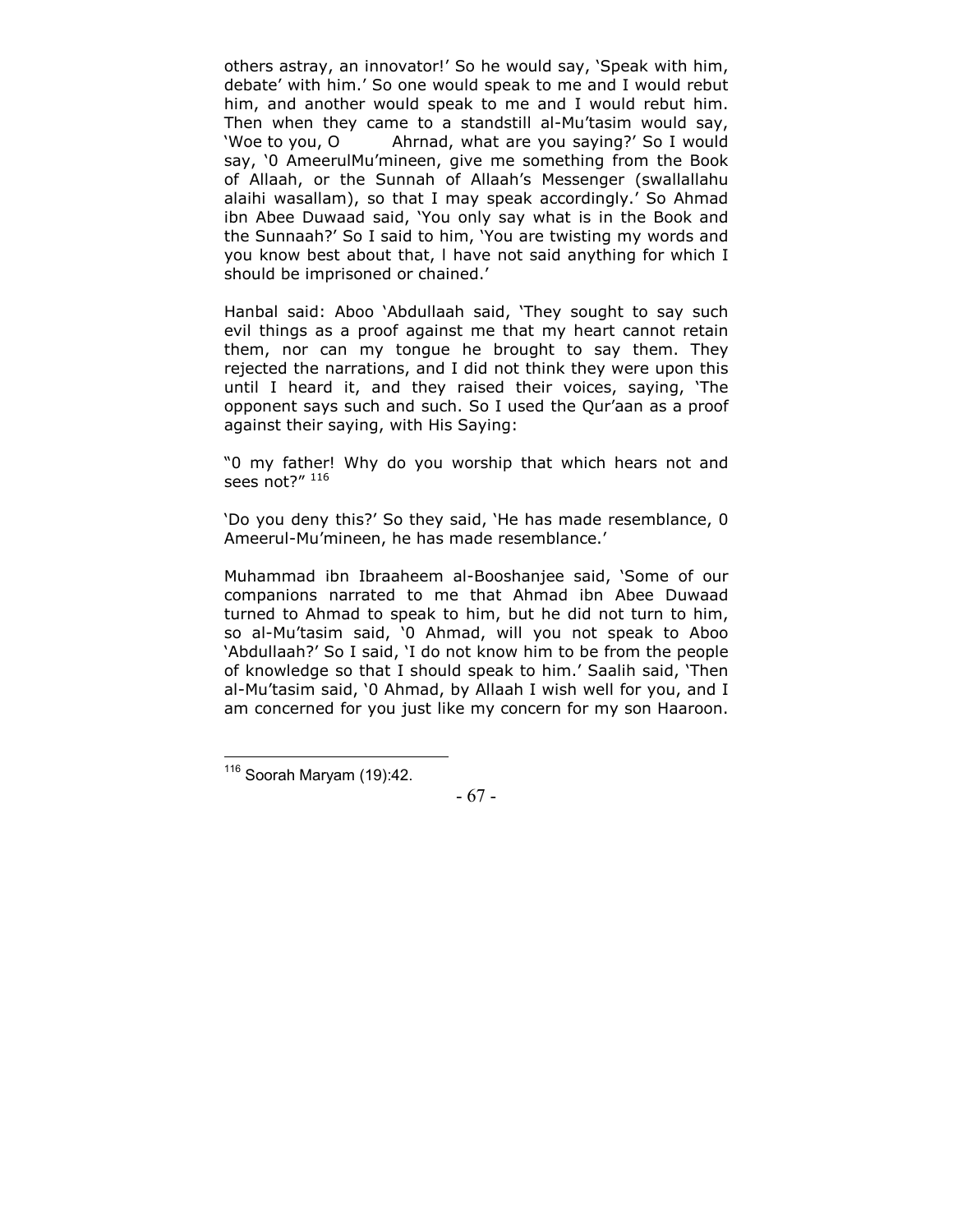So what do you say?' I said, 'Give me something from the Book of Allaah and the Sunnah of His Messenger.'

So when the meeting became very prolonged he became exasperated and ordered everyone to leave. He kept me back with 'Abdur-Rahmaan ibn Ishaaq to speak to me, and he said, 'Woe to you! Respond to me!' And he said, 'Woe to you, had you not used to come to us?' So 'Abdur-Rahmaan said to him, '0 Ameerul-Mu'mineen, I have known him for thirty years, he holds obedience to you and Hajj and Jihaad along with you.' So he said, 'By Allaah! he is a person of knowledge, a scholar of understanding and it would not displease me for him to be along with me rebutting the false religions for me.' Then he said, 'Hadn't you used to know Saalih ar-Rasheedee?' I said, 'I have heard of him He said, 'He was my educator, and was sitting over there,' and he pointed to a corner of the house, 'but he asked me about the Qur'aan and disagreed with me, so I ordered that he be trampled on and dragged away! 0 Ahmad, give me some response that will contain the slightest relaxation — so that I may free you with my own hands.' I said, 'Give me something from the Book of Allaah and the Sunnah of His Messenger.' So the sitting became prolonged (and) so I was sent back again.

Then when it was after Maghrib two men from the companions of Ibn Abee Duwaad were sent to me to spend the night with me, and to debate and stay with me. So at the time for breaking the fast food was sent, they tried hard to persuade me to eat it, but I would not, and it was Ramadaan. Then in the night al-Mu'tasim sent Ibn Abee Duwaad to me and he said, 'The Ameerul-Mu'mineen says to you, 'What do you say?' So I gave the same answer as I had been giving previously. Thus Ibn Abee Duwaad said, 'By Allaah, your name was written down amongst the seven  $117$  but I erased it, and it grieved me that

 $\overline{a}$ 

- 68 -

<sup>&</sup>lt;sup>117</sup> i.e., Yahyaa ibn Ma'een, Ahoo Khaythamah, Ahmad ad-Dawraqee, al-Qawaareeree, Sa'dawaih, Ahmad ibn Hanbal and it is said, Khalaf al-Makhzoomee. Manaawibul-lmaam Ahmad of lbnul-Jawzee.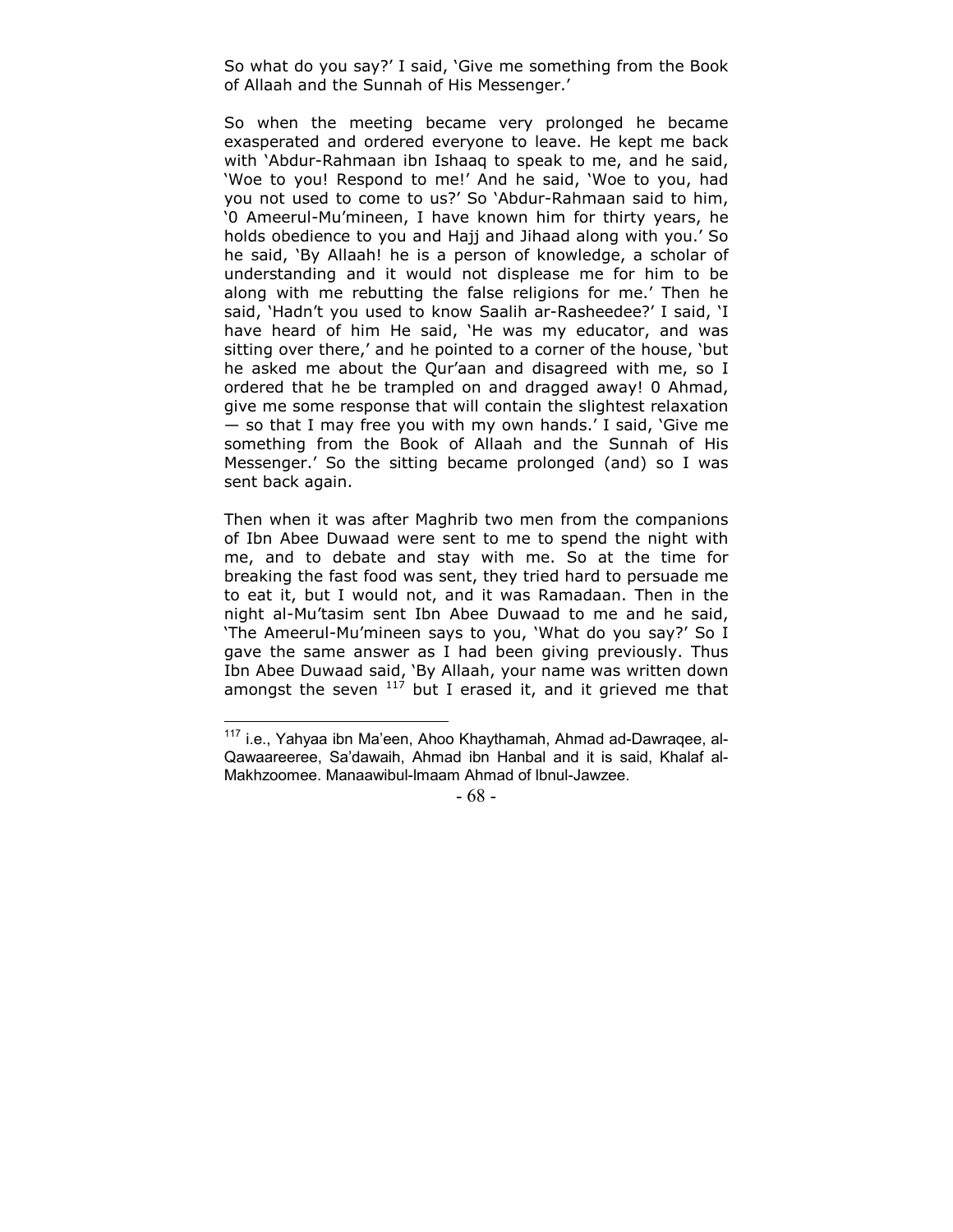they seized you. Then he said, 'The Ameerul-Mu'mineen has sworn that he will lash you again and again, and cast you into a place where you will not see the sun, and he said, 'If he responds to me, I will free him with my own hands.' Then he left. In the morning his messenger came and took me by the hand and lead me to him, and he said to them, 'Debate with him and speak to him.' So they debated with me and I rebutted them, and when they came with some innovated rhetoric not in the Book or the Sunnah I said, 'I do not know what this is.' So they said, '0 chief of the Believers, when he finds a proof against us he stays firm, and when we say anything to him he says, 'I do not know what this is.' He said, 'Then debate with him.' So a man said, '0 Ahmad, I see that you mention the ahaadeeth and take that as your position.' So I said, 'Then what do you say about His Saying:

"Allaah commands you as regards your children's (inheritance). To the male, a portion equal to that of two females."  $118$ 

He said, 'Allaah has particularised it to the Believers.' I said, 'What do you say if he is the killer or a slave?' So he was silent, and I used this as a proof against them since they used the apparent meaning of the Qur'aan as a proof, so when he said to me, I see that you take the ahaadeeth as your position' I used the Qur'aan as a proof, meaning the Sunnah paricularised and made exception with regard to the murderer and the slave, and it took them out of the general ruling.' So this continued until close to midday. Then when he became exasperated he said that everyone should leave. Then he remained behind with me and with 'Abdur-Rahmaan ibn Ishaaq, and continued speaking to me. Then he stood and entered his apartments and I was sent back.

On the third night it seemed as if something was going to be done with me on the next day, so I asked the guard to bring me a cord. He did so, and I tied my chains together with it and

 $\overline{a}$ 

- 69 -

<sup>&</sup>lt;sup>118</sup> Soorah an.Nisaa (4):11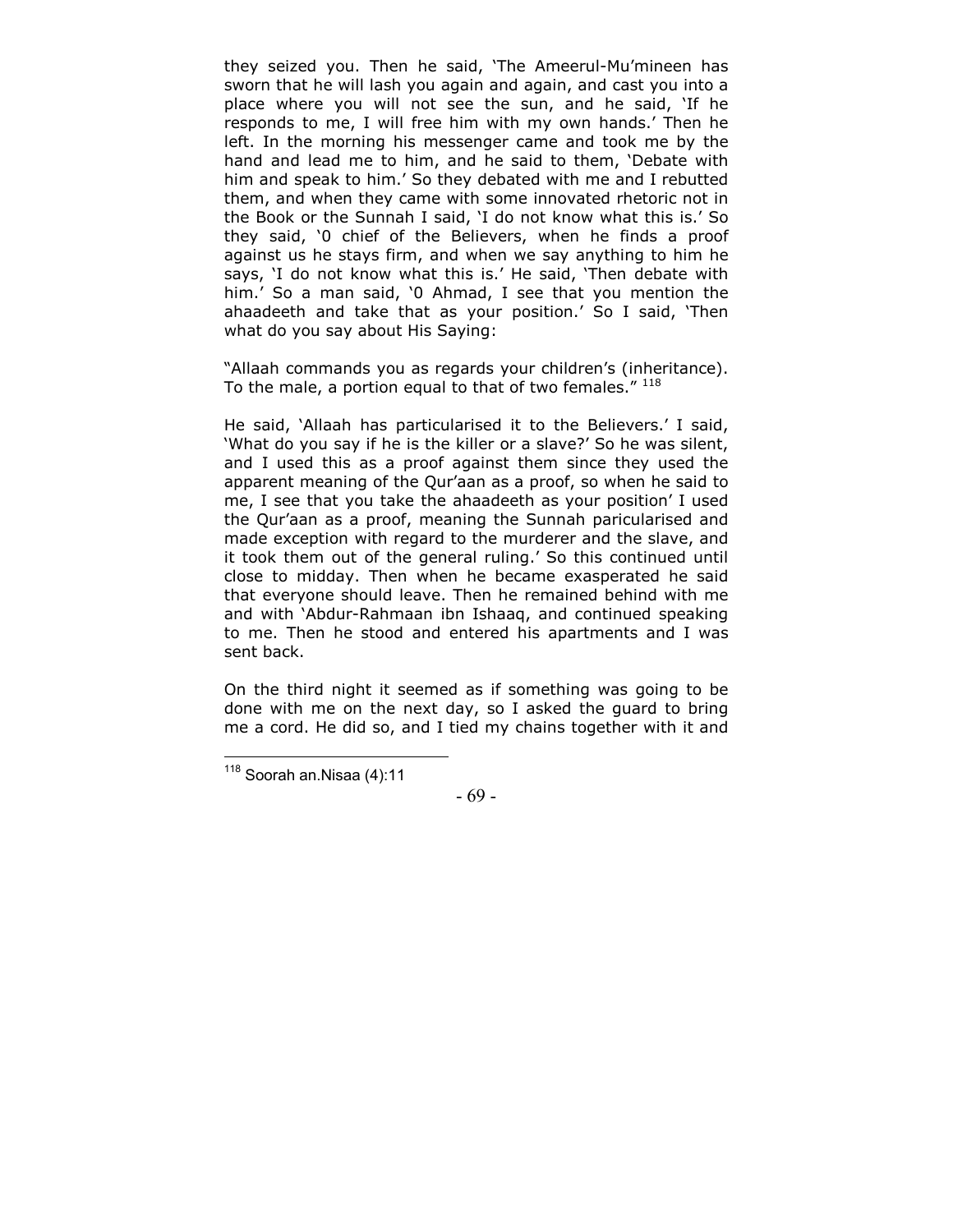returned the draw-string to my trousers for fear that something should happen which would cause me to become naked. Then on the next morning I was entered into the house, and it was full of people. So I was moved from place to place, and saw some men with swords and others with whips and other things. Hardly any of them had been present in the previous two days. When I reached him he said, 'Sit.' Then he said, 'Debate with him, speak with him.' So they debated with me. One would speak and I would rebut him, and my voice began to rise above their voices, so someone standing by me indicated to me with his hand. When the meeting became prolonged he called me to one side and spoke to me in private, and he said to me, 'Woe to you, 0 Ahmad! Respond to me so that I may free you with my own hands,' so I replied to him as before, so he said, 'Upon you be…" and he mentioned a curse, 'Seize him, drag him off and strip off his outer garment. So I was dragged off and my outer garment was removed. I had a hair from the hair of the Prophet (swallallahu alaihi wasallam) in the sleeve of my shirt, so Ishaaq ibn Ibraaheem turned to me and said, 'What is this small pouch?' I said, 'A hair from the hair of Allaah's Messenger (swallallahu alaihi wasallam),' some of them rushed to tear the shirt away from me, (but) al-Mu'tasim said, 'Do not tear it.' So it was taken off and I think that the shirt was not ripped off because of the hair. Then al-Mu'tasim sat upon his seat and he said, 'Bring the flogging posts and the whips.' So the flogging posts were brought forward and my arms were stretched, and someone behind me said, 'Seize the two pommels of the frame and hold them tightly,' but I didn't understand what he said, so my arms became dislocated.'

Muhammad ibn Ibraaheem al-Booshanjee said, 'They mention that when al-Mu'tasim saw them tie Ahmad to the flogging posts, and he saw how he remained firm and resolute he felt like relenting, until Ahmad ibn Abee Duwaad incited him and said, '0 Ameerul-Mu'mineen, if you leave him it will be said, 'He has renounced the view of al-Ma'moon," and he caused him to become angry, so that provoked him to continue with the lashing.'

- 70 -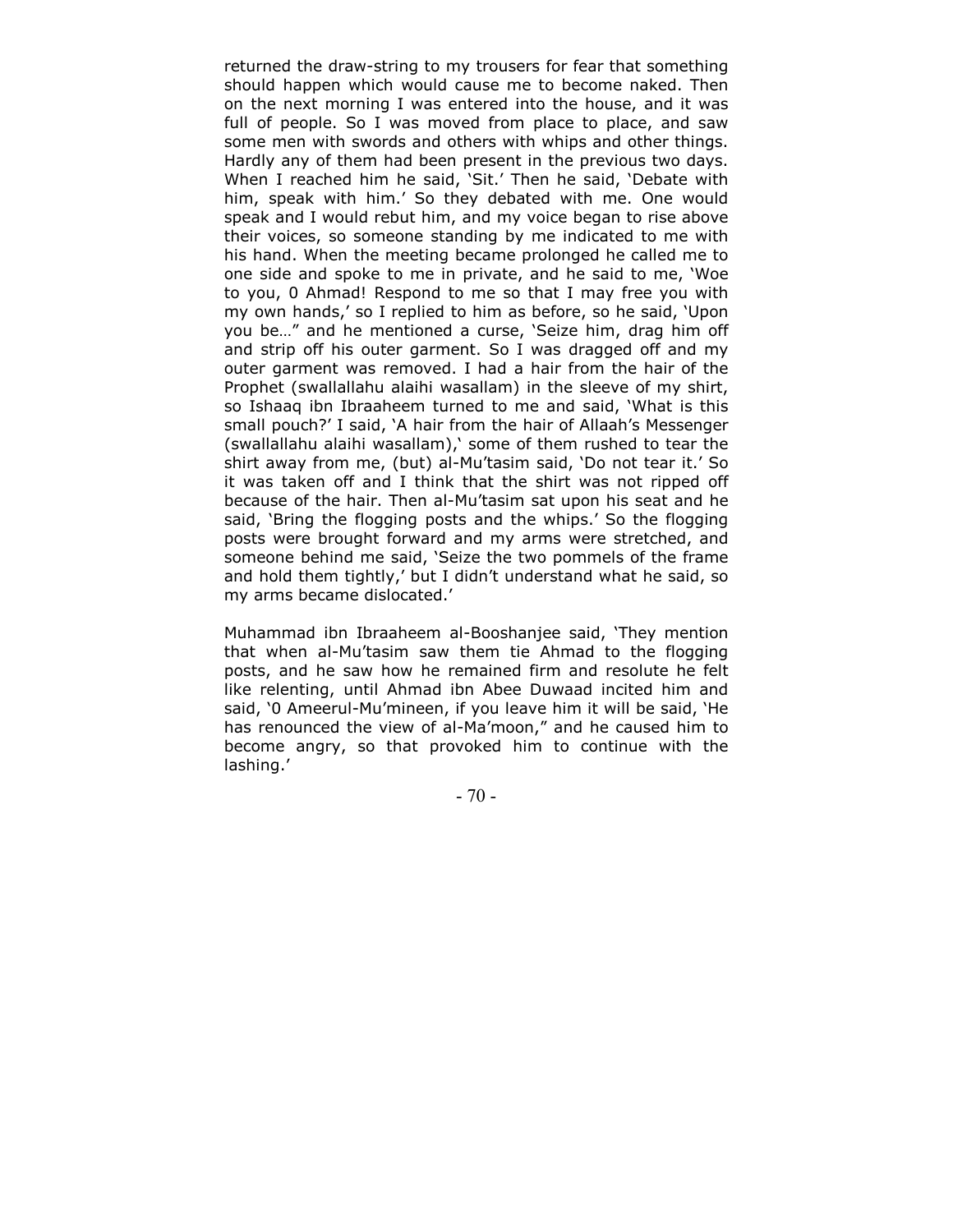Saalih said, "My father said, 'When they brought the whips al-Mu'tasim examined them and said, 'Bring me different ones.' Then he said to those who were to perform the lashing, 'Come forward.' Each of them would come forward and lash me twice, and he would say to him, 'Strike him with severity, may Allaah cut off you hand!' Then he would move aside and another would step forward and lash me twice, and every time he would say, 'Strike him with severity, may Allaah cut off your hand!' Then after they had given me seventeen lashes al-Mu'tasim came up to me, and said, '0 Ahmad, why are you killing yourself? By Allaah, I feel sympathy for you,' and 'Ujayf was prodding me with the hilt of his sword, saying, 'Do you wish to get the better of all these people?' Others said, 'Woe to you! Your ruler is standing at your head,' and others said, '0 Ameerul-Mu'mineen, I will take the responsibility of his blood, kill him,' and they said, '0 Chief of the Believers, you are fasting and you are standing in the sun!'

He said to me, 'Woe to you Ahmad, what do you have to say?' So I said, 'Give me something from the Book of Allaah or the Sunnah of Allaah's Messenger, so that I should speak accordingly.' Thus he returned and sat down and said to those with the whips, 'Come forward, and cause severe pain, may Allaah cut off your hand.' Then he stood up again and said, 'Woe to you Ahmad, respond to me. So they turned to me and said, '0 Ahmad, your ruler is standing before you!' And 'Abdur-Rahmaan said, 'Who from your companions has done as you have done regarding this matter?'

And al-Mu'tasim was saying, 'Give me even the slightest agreement so that I may set you free with my own hands.' Then he went back and said to those with the whips, 'Come forward.' So each would come forward and lash me twice and then move away and each time he would say, 'With force, may Allaah cut off your hand,' eventually I lost consciousness. Then I came around and the chains had been removed from me. A man who had been present said, "We threw you down upon

- 71 -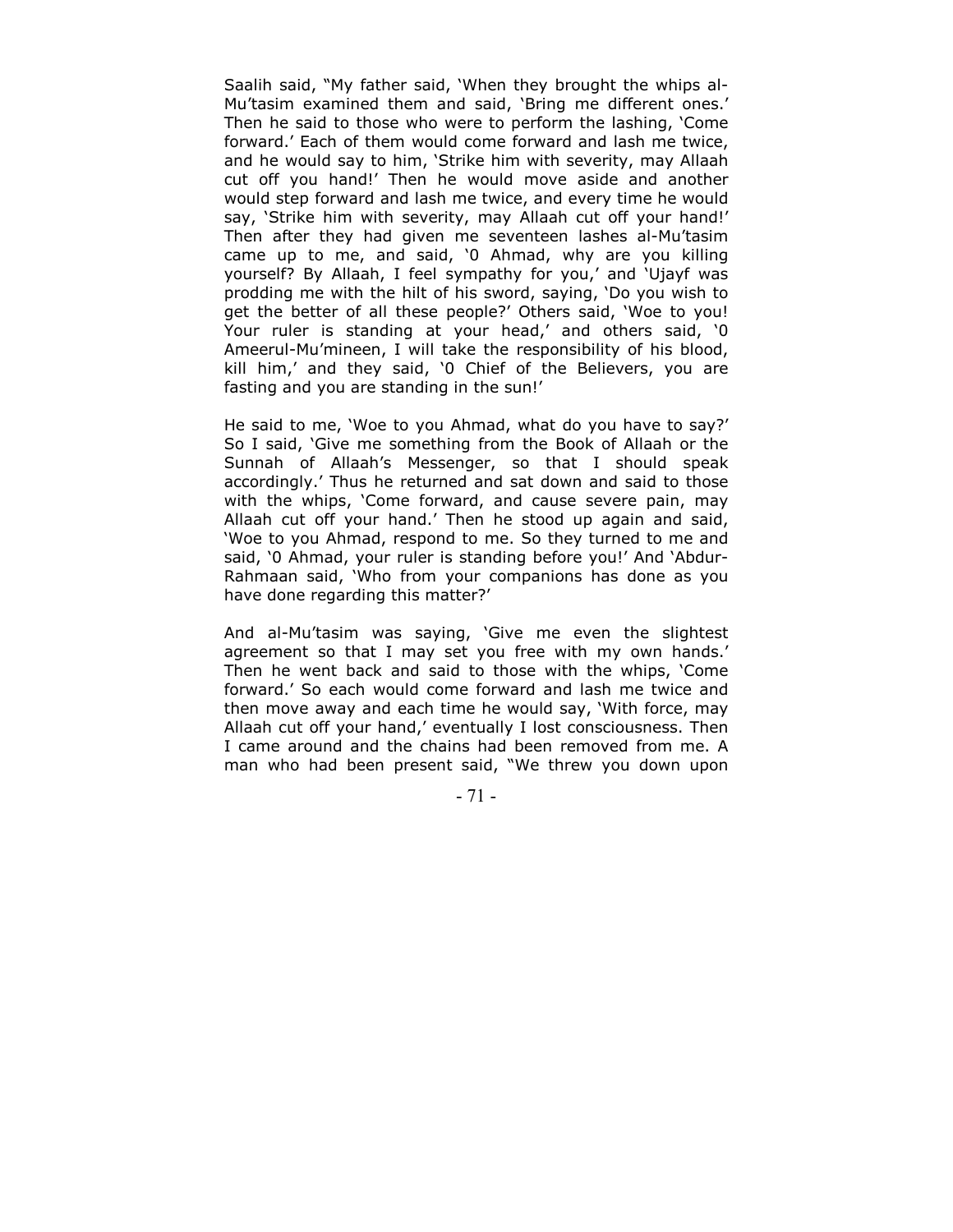your face, and threw a mat upon your back and trampled upon you,' and I was not aware of that. Then they brought me gruel and said, 'Drink it and vomit. So I said, 'I will not break my fast.' I was taken to the house of Ishaaq ibn Ibraaheem and it became time for the Zuhr Prayer, so Ibn Samaa'ah went forward and led the Prayer. When he completed the Prayer he said to me, 'You prayed when blood was flowing upon your clothes? So I said, "Umar prayed and his wound was pouring blood forth."  $^{119}$ 

Saalih said, 'Then he was left alone and allowed to return home. He had remained in prison from the time he was taken until he was lashed and released for twenty-eight months. One of the two men who was along with him said, '0 son of my brother, may Allaah have mercy upon Aboo 'Abdullaah. By Allaah, I have never seen anyone like him. I kept saying to him at the time food was brought to us, '0 Aboo 'Abdullaah you are fasting in a place where you have excuse,' and he was very thirsty, so he said to the person in charge of drinking water, 'Give me some.' So he gave him a bowl a containing water and ice, he took it and looked into it, but then returned it without drinking. I was amazed at his patience in putting up with hunger and thirst in that frightful condition.'

Saalih said, 'So I used to try by various means to get food through to him, or at least some bread, during those days but I was unable. A man who was present with him informed me that he had no food during those three days when they debated with him, but he didn't make a slip with regard to a single word. He said, 'And I didn't think that anyone could have the courage and strength of heart that he did.'

Hanbal said, "I heard Aboo 'Abdullaah say, 'I became unconscious a number of times, and when the lashing stopped I came around. When I became limp and dropped, the lashing was halted and this happened a number of times, and I saw

 $\overline{a}$ 

<sup>&</sup>lt;sup>119</sup> Reported in al-Muwatta of Imaam Maalik

<sup>- 72 -</sup>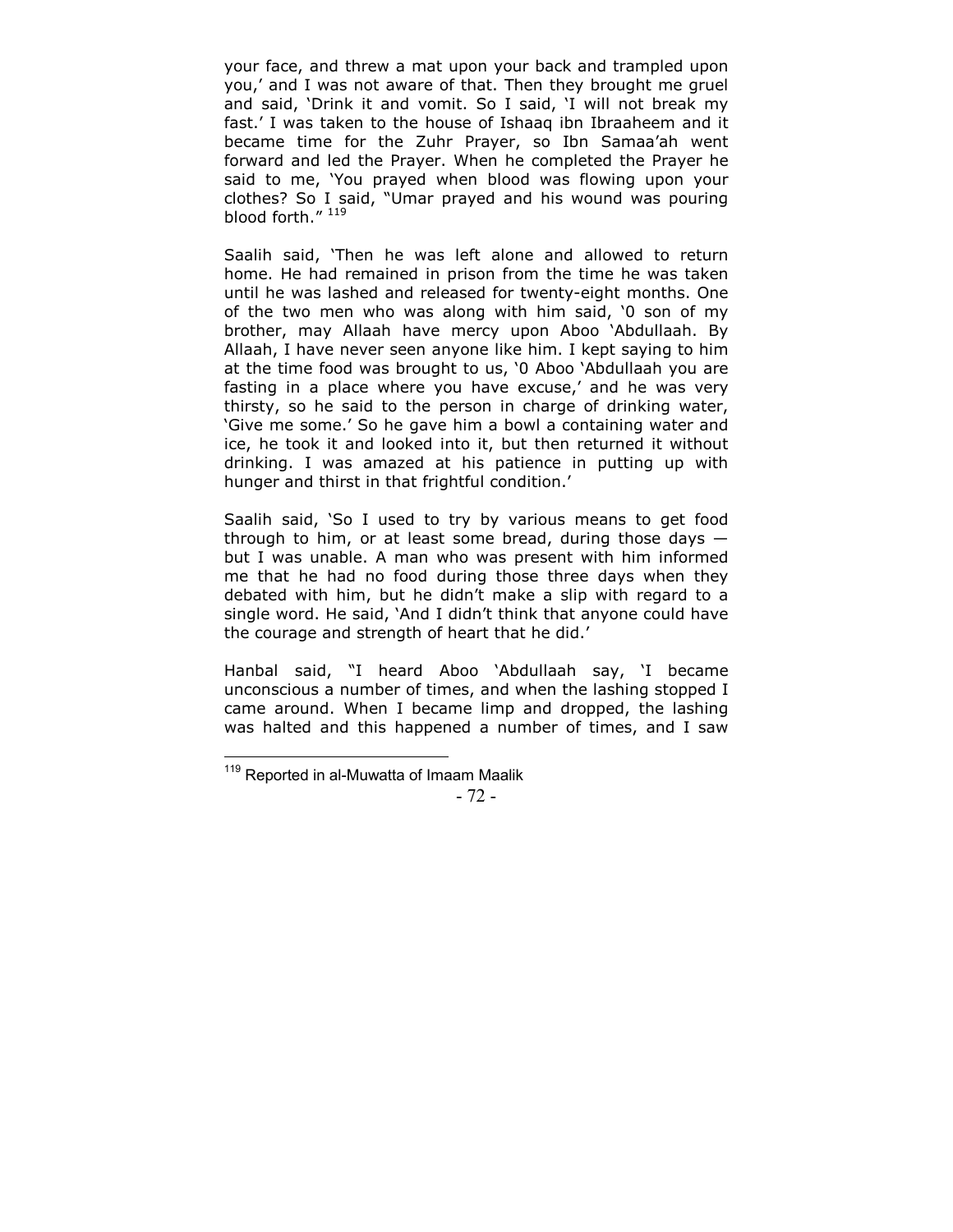him, (meaning al-Mu'tasim), sitting in the sun without shade and I heard him say to Aboo Duwaad, when I came around, 'I have earned a great sin for what I have done to this man.' So he replied, '0 Ameerul-Mu'mineen, he is, by Allaah, an Unbeliever, a Mushrik. He has committed shirk in more than one way.' He continued speaking with him until he dissuaded him from what he wanted to do, and he had wanted to release me without lashing me, but he (Ibn Abee Duwaad) and Ishaaq ibn Ibraaheem would not leave it at that."'

Hanbal said, "And it reached me that at-Mu'tasim said to Ibn Abee Duwaad after Aboo 'Abdullaah was lashed, 'How many lashes did he receive?' So he said, 'Thirty four or so.

Abul-Fadl Saalih said, "He was released and allowed home and was taken to the cellar. One who specialised in wounds and their treatment was brought in, and he said, 'I have seen men who have received a thousand lashes, but I have never seen a case as bad as this...' and he would come to treat him. His face had been struck more than once, and he remained flat upon his face for as long as Allaah willed. Then the man said to him, 'There is some flesh here which I must cut,' so he brought an iron tool and would hold the flesh with it and cut it with a knife, and Ahmad bore all of this, only raising his voice with praise of Allaah, and he was cured. However he continued to feel pain in some places, and the marks of the lashing were clearly visible on his hack until he died."

At-Tufaawee said, '0 Aboo 'Abdullaah, the common people hold you in esteem. So he said, I praise and thank Allaah for my Religion, indeed this is the just Religion. If I had said what they wanted, I would have committed Unbelief.' So at-Tufaawee said, 'Inform me about what they did to you. So he said, 'When they lashed me, I started to remember the saying of the bedouin Arab. Then the one with the very long heard, meaning 'Ujayf, came and struck rue with the hilt of his sword. Then when that came about I said, 'Relief has come, he is about to behead me, and so I may be at peace.' And Ibn Samaa'ah said,

- 73 -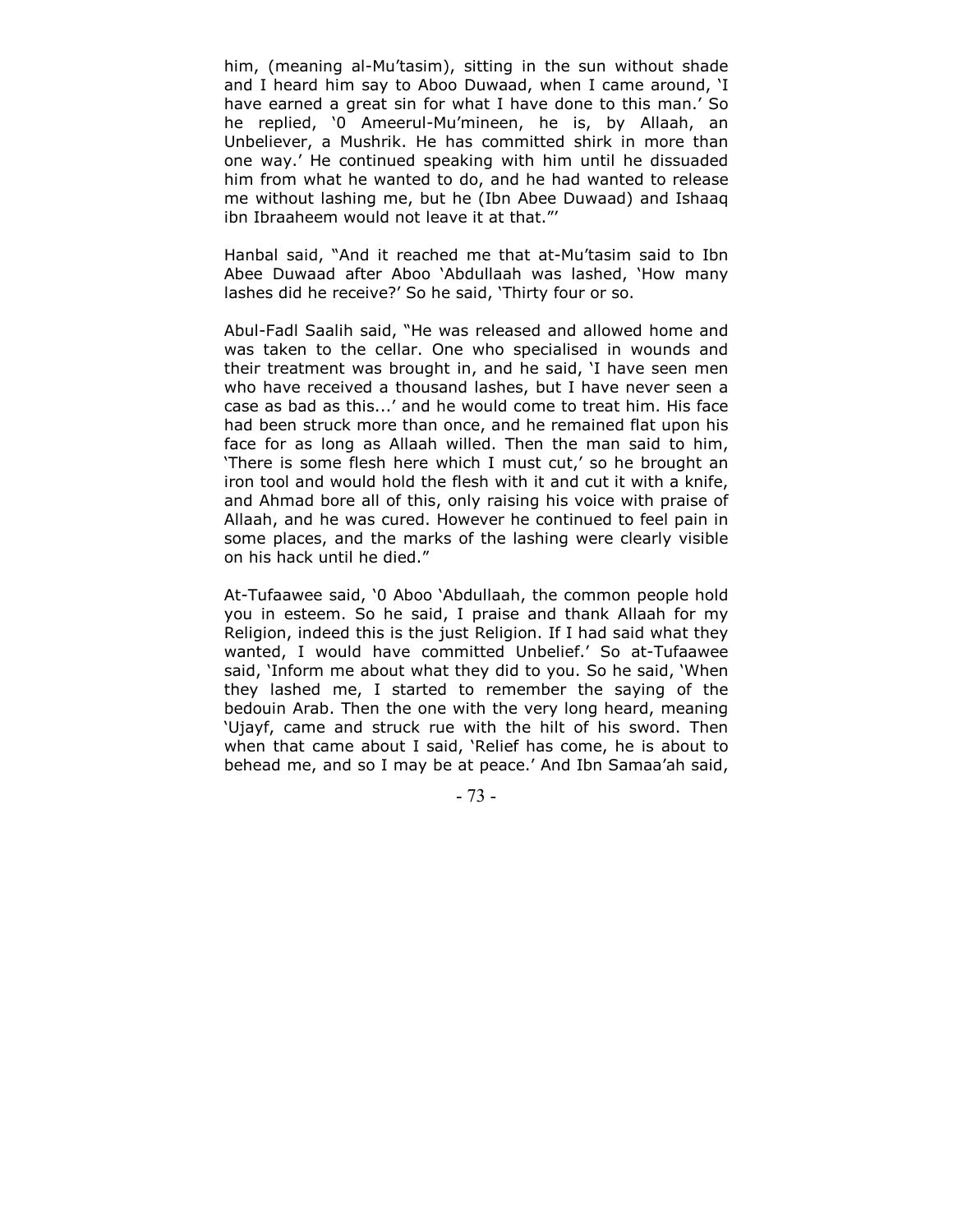'0 Ameerul-Mu'mineen, strike his neck, and I will take responsibility for the shedding of his blood.'

So Ibn Abee Duwaad said, 'Do not do that, since if he is killed or (lies in your home the people will say that he stayed patient until death, so the people will take him as one to be followed, and they will remain upon what they are upon. Rather release him now, so that if he dies outside your house the people will be unsure of what occurred, some will say, 'He responded' and some will say, 'He did not respond.' So at-Tufaawee said, 'How could it have harmed you if you had said it?' Aboo 'Abdullaah said, 'if I had said it I would have been guilty of Unbelief.'

Aboo Zur'ah said, 'Al-Mu'tasim called for the paternal uncle of Ahmad and then said to the people, 'Do you recongnise him?' They said, 'Yes, he is Ahmad ibn Hanbal.' He said, 'Then look at him, is he not sound and healthy in his body?' So they said, 'Yes.' If he had not done this I would have feared that something very serious [i.e., revolt] would have occurred for him. So when he said, 'Then I am handing him over sound and healthy in his body,' the people became calm and settled down.'

Hanbal said, 'And I heard him [i.e., Ahmad] say, 'Everyone who spoke against me, then I have pardoned him except for an innovator, and I have pardoned Aboo Ishaaq, meaning, al-Mu'tasim, since I see that Allaah says:

"Let them pardon and forgive. Do you not love that Allaah should forgive you?" 120

and the Prophet (swallallahu alaihi wasallam) ordered Aboo Bakr to pardon in the case of Mistah - and how would it benefit you that Allaah should punish your Muslim brother because of you?'

 $\overline{a}$ 

- 74 -

 $120$  Soorah an-Noor (24):22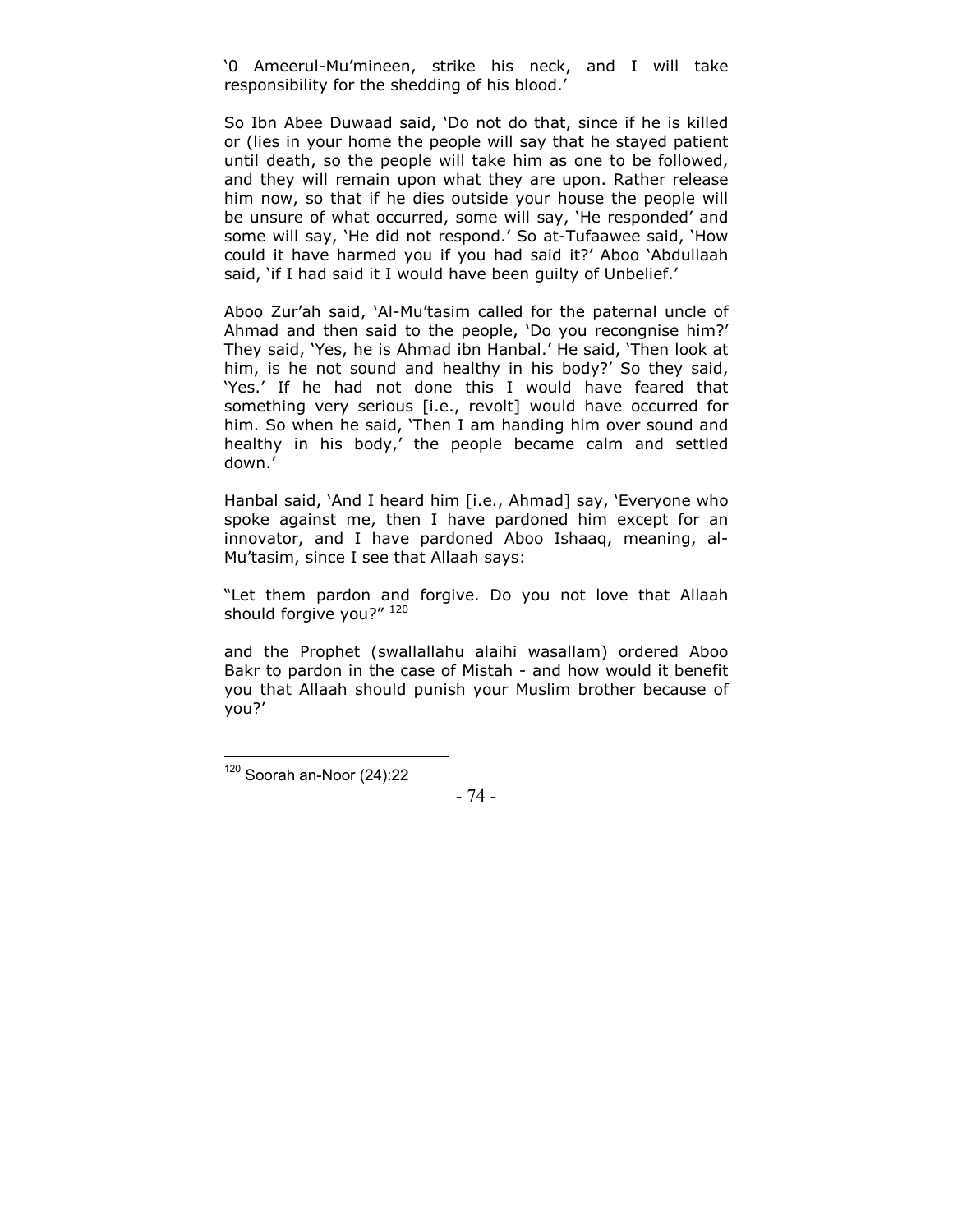Ibn Abee Ya'laa reports in his Tabaqaatul-Hanaabilah  $^{121}$ , 1/163-167, from Sulaymaan ibn 'Abdullaah as-Sijzee (who said), "I came to the door of al-Mu'tasim and saw that the people had crowded together at his door, as if it was the day of 'Eed. I entered the place and saw a spread out carpet and a chair that had been thrown on the floor. I stood facing the chair and whilst I was standing, al-Mu'tasim approached and sat on the chair. He removed his shoes from his feet and placed one foot on top of the other. Then he said, 'Let Imaam Ahmad be present,' so he was brought out in his presence. After Imaam Ahmad had stood in front of him and greeted him he (al-Mu'tasim) said, '0 Ahmad, speak and do not be afraid.' So Imaam Ahmad said, "By Allaah, 0 AmeerubMu'mineen, I have just entered upon you and there is not a seed's weight of anxiety in my heart."

Al-Mu'tasim said to him, 'What do you say about the Qur'aan?'

He said, "The speech of Allaah, eternal, not created. Allaah, the Mighty and Majestic, said: **"And if anyone of the Mushrikeen seeks your protection, then grant him protection, so that he may hear the Word of Allaah (the Qur'aan)." <sup>122</sup>**

So he said, 'Do you have a proof other than this?'

Imaam Ahmad replied, "Yes, 0 Ameerul-Mu'mineen, the saying of Allaah, the Mighty and Majestic:

"Ar-Rahmaan. He taught you (mankind) the Qur'aan."<sup>123</sup>

And He did not say: 'Ar-Rahmaan. He created the Qur'aan.' And His saying, the Mighty and Majestic:

 $\overline{a}$ 

<sup>&</sup>lt;sup>121</sup> With the verification and checking of Fawwaaz Ahmad Zumarlee  $122$  Soorah at-Tawbah (9):6 123 Soorah ar-Rahmaan (55):l-2

<sup>- 75 -</sup>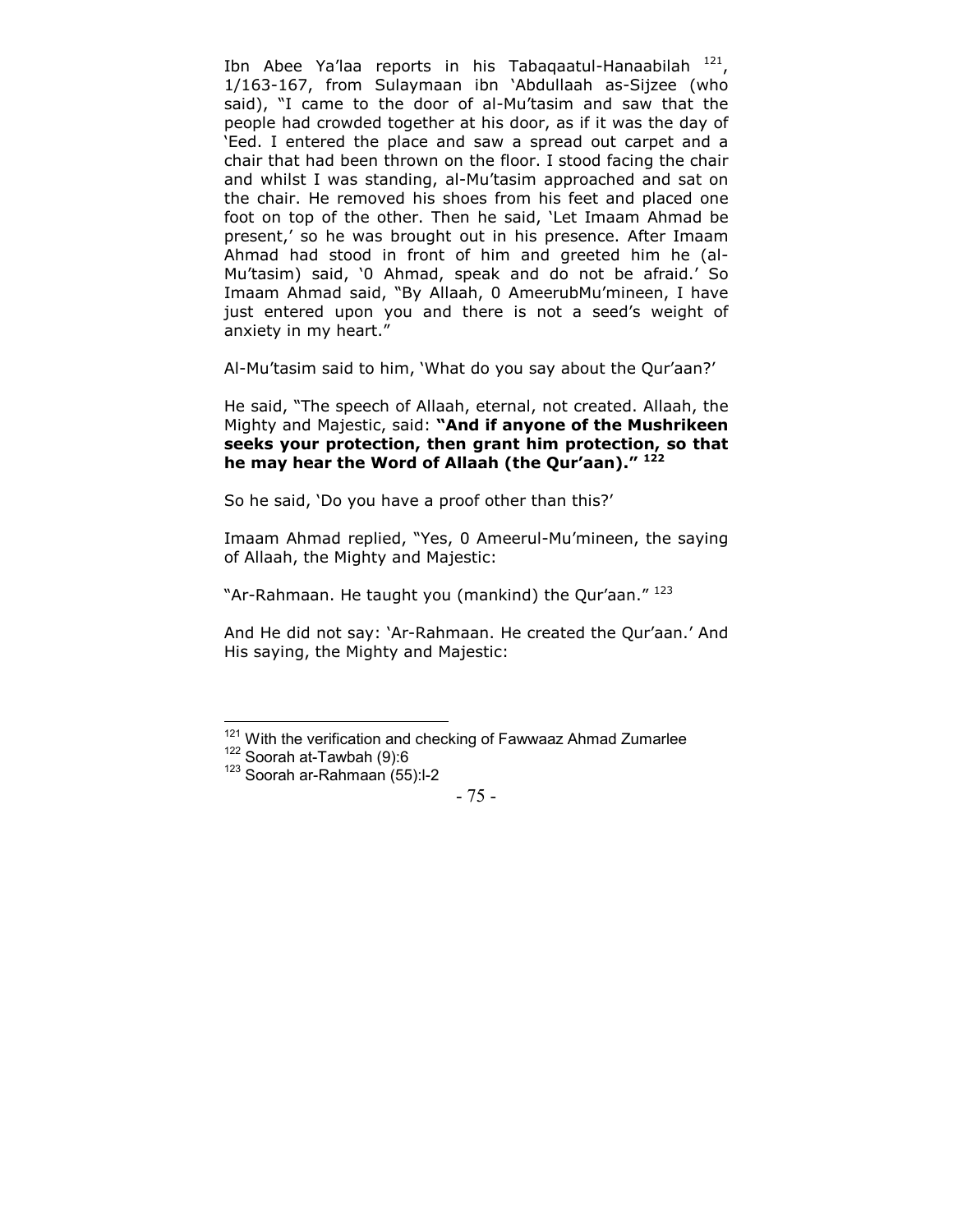# **"Yaa seen. By the Qur'aan, full of wisdom" <sup>124</sup>**

And He did not say: 'Yaa Seen. By the Qur'aan (that is) created.'

So al-Mu'tasim said, 'Imprison him.' So he was imprisoned and the people dispersed. When I arose (the next morning) I made my way to the door (of al-Mu'tasim) and the people were entering, so I entered along with them. Al-Mu'tasim approached and sat on his chair and said, 'Bring Ahmad ibn Hanbal,' and so he was brought. When he stood in front of him, al-Mu'tasim said to him, 'How were you in your cell yesterday, 0 Ahmad?'

Imaam Ahmad said, "In goodness, and all praises are due to Allaah, except that in my cell, 0 Ameerul-Mu'mineen, I saw something amazing."

He said to him, 'And what did you see?' So he replied, "I arose in the middle of the night, performed ablution for the prayer and prayed two rak'ahs. In one rak'ah I recited: 'Al.Hamdulillaah ...' and 'QulA'oodhu bi-Rabbin.Naas,' and in the second rak'ah: 'Alhamdulillaah ...' and 'Qul.A'oodhu bi-Rabbil-Falaq.' Then I sat down, read the tashahhud and gave salutation (to my right and left). Then I stood (again), made the takbeer and recited: 'Alhamdulillaah ...' and then I desired to read: 'Qul-Huwallaahu-Ahad,' and I was not able. I tried hard to read something else from the Qur'aan and I was not able. . Then I stretched my eyes to the corner of the prison and (behold) I saw the Qur'aan laid out (on the floor), dead. So I washed it and shrouded it, then prayed over it and buried it."

So al-Mu'tasim said, 'Woe be to you, 0 Ahmad, and does the Qur'aan die!?' So Ahmad said to him, "Well, that is what you say  $-$  that it is created. And everything that is created dies." Al-Mu'tasim said, 'Ahmad has subdued us, Ahmad has subdued us.'

 $\overline{a}$ 

<sup>&</sup>lt;sup>124</sup> Soorah Yaa Seen (36): 1-2

<sup>- 76 -</sup>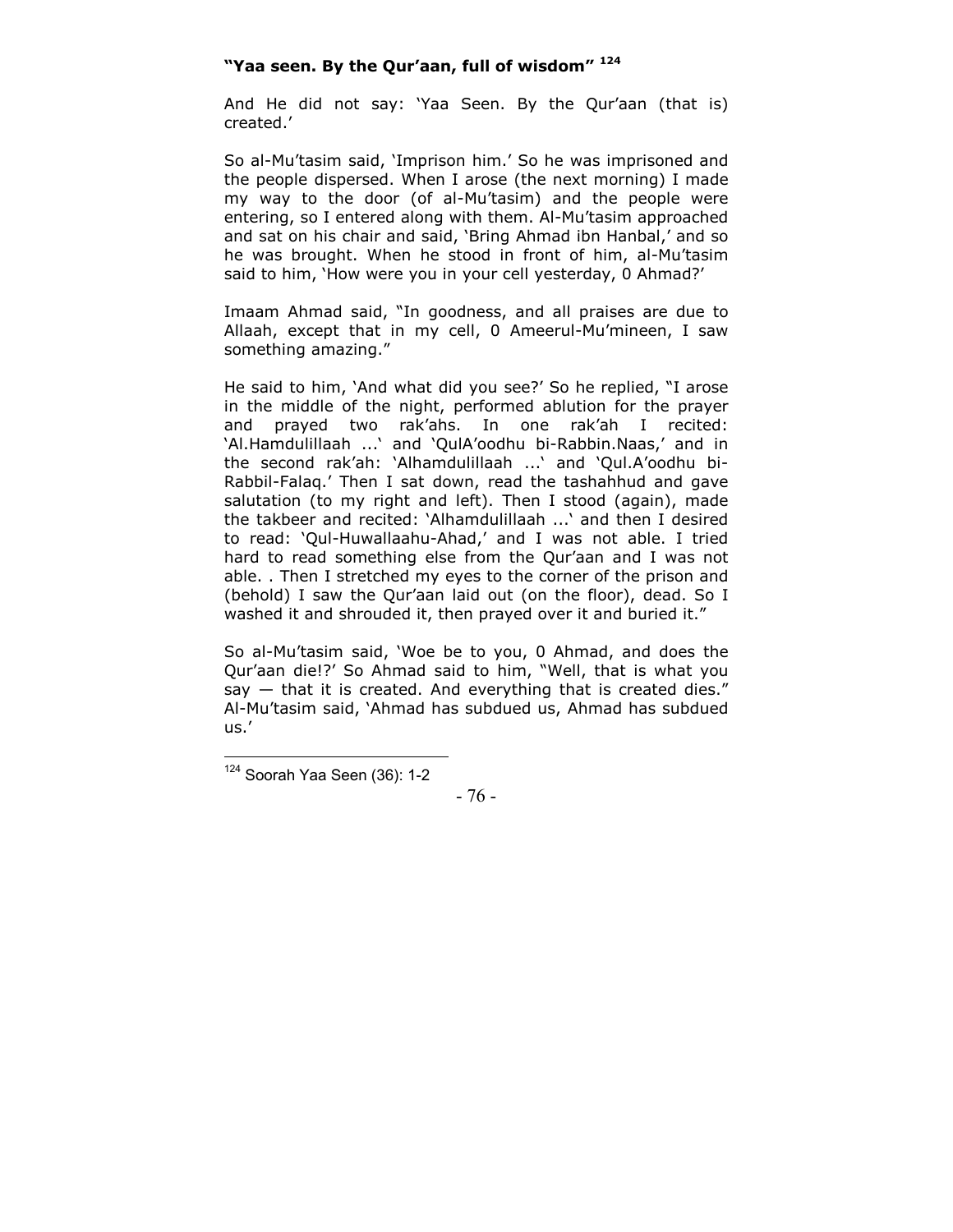Then Ibn Abee Duwaad and Bishr al-Mareesee said, 'Kill him, so that we can rest (in his absence).' Al-Mu'tasim said, 'I have pledged to Allaah that I will not kill him with a sword and that I will not order for him to be killed with a sword.' Ibn Abee Duwaad said to him, '(Then) lash him with a whip.' So al-- Mu'tasim said, 'Yes,' and then said, 'Bring the executioners,' and so they were brought.

Al-Mu'tasim said to one of them, 'With how many lashes will you kill him?' He said, 'With ten, 0 Ameerul-Mu'mineen.' Then he replied, 'Take him to yourself (heat him).'

Sulaymaan as-Sijzee continued, 'So Imaam Ahmad was undressed and made to wear a garment of wool around his waist. Two new ropes were drawn tight around his hands. The man took the whip in his hand and said, 'Shall I strike him, 0 Ameerul-Mu'mineen?''

Al-Mu'tasim said, 'Strike him,' and he struck him with one lash. Imaam Ahmad said, "All praise is due to Allaah" Then he lashed him a second time and Imaam Ahmad said, "Whatever Allaah will occurs." Then he struck him a third time and lmaam Ahmad said, "There is no movement nor power save that of Allaah, the Most High, the Mighty."

When the man desired to strike him a fourth time I looked at the garment around his waist and it had become loose. He wished that he should fall to the ground, so he raised his head towards the sky and moved his lips  $-$  and suddenly the earth shook and two hands came out of it, and supported his weight, by the power of Allah, the Mighty and Majestic.

When al-Mu'tasim saw that he said, 'Leave him,' then Ibn Abee Duwaad came to him and said, '0 Ahmad, say in my ear: 'The Qur'aan is created,' So that I may save you from the hand of the khaleefah.' So Imaam Ahmad said to him, "0 Ibn Abee Duwaad, say in my ear: 'The Qur'aan is the Speech of Allah, it

- 77 -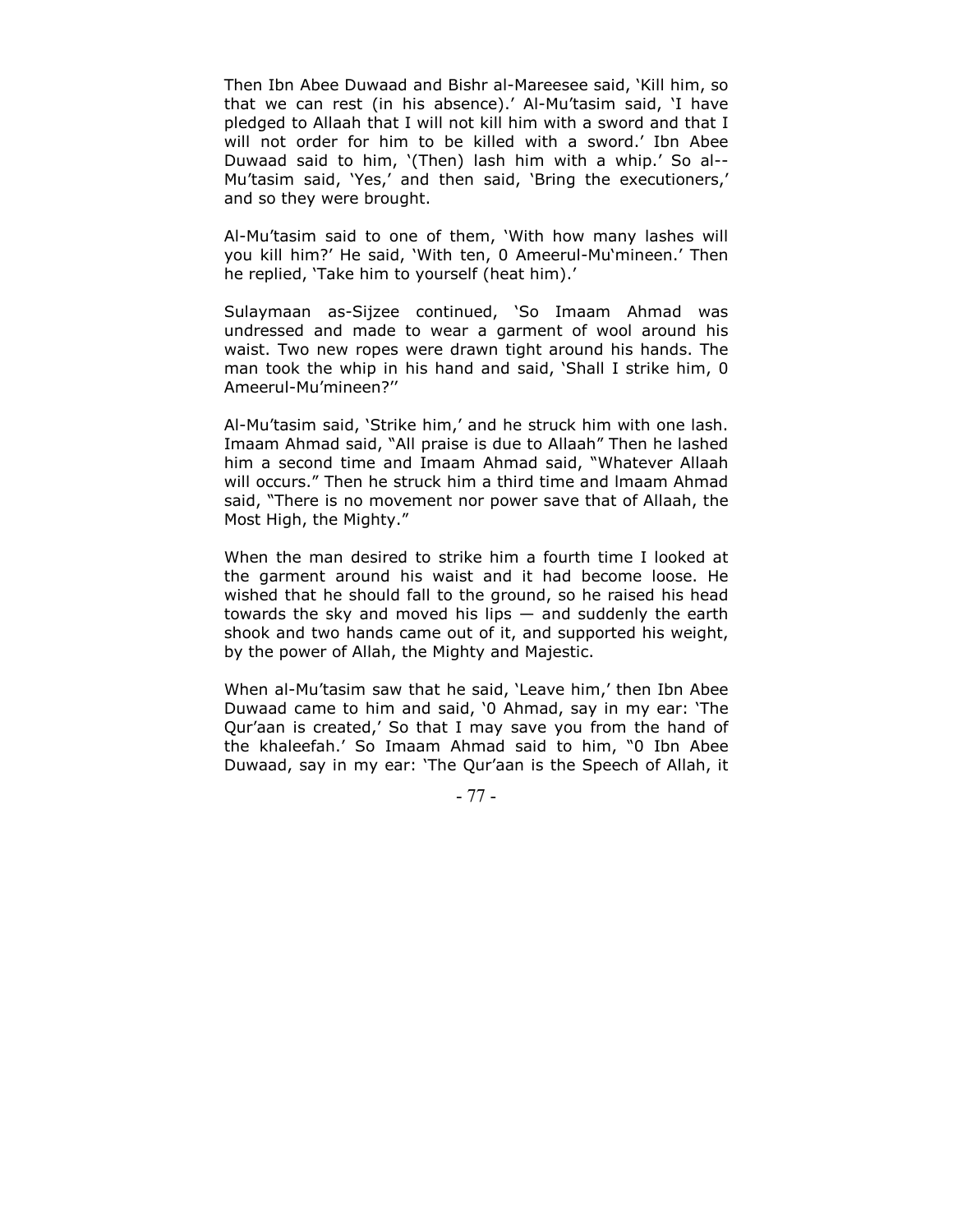is not created,' so that I save you from the punishment of Allaah, the Mighty and Majestic." Al-Mu'tasim then said, 'Place him into the prison.'

Sulaymaan said, 'He was then carried to the prison and the people departed, so I departed with them. Then when the next day arrived the people came (to the door of al-Mu'tasim) so I came with them and stood in front of the chair. Then al-Mu'tasim appeared and sat on the chair and said, 'Bring Ahmad ibn Hanbal.' So he was brought and when he stood in front of him al-Mu'tasim said to him, 'How were you in your cell during the night, 0 son of Hanbal?'

He said, "In goodness, and all praises are due to Allaah." Al-Mu'tasim said, '0 Ahmad, I saw a dream yesterday.' He said, "And what did you see, 0 Ameerul-Mu'mineen?" He said, 'I saw in my dream as if there were two lions approaching me and they desired to tear me apart. And then two angels appeared and repelled them from me. They gave me a hook and said to me, 'This written (piece) is the dream that Ahmad ibn Hanbal saw in his cell.' So what is it that you saw, 0 son of Hanbal?'

So Ahmad faced al-Mu'tasim and said, "0 Ameerul-Mu'mineen, is the book with you?" He said, 'Yes, and when I awoke, I read what was in it.

So Ahmad said to him, "0 Ameerul-Mu'mineen, I saw as if the Day of Judgement had been established, and as if Allaah had gathered the first and the last (of people) in a single plain and He was calling them to account. Whilst I was standing, I was called for, so I proceeded until I stood in front of Allaah, the Mighty and Majestic, and He said to me, '0 Ahmad, for what were you beaten?' I said, "On account of the Qur'aan." He said, "And what is the Qur'aan?" I said, "Your words, 0 Allaah, belonging to You." He said, 'From where do you (derive and) say this?' I said, "0 Lord, 'Abdur-Razzaaq narrated to me." So 'AbdurRazzaaq was called for and he was brought, until he was made to stand in front of Allaah, the Mighty and Magnificent,

- 78 -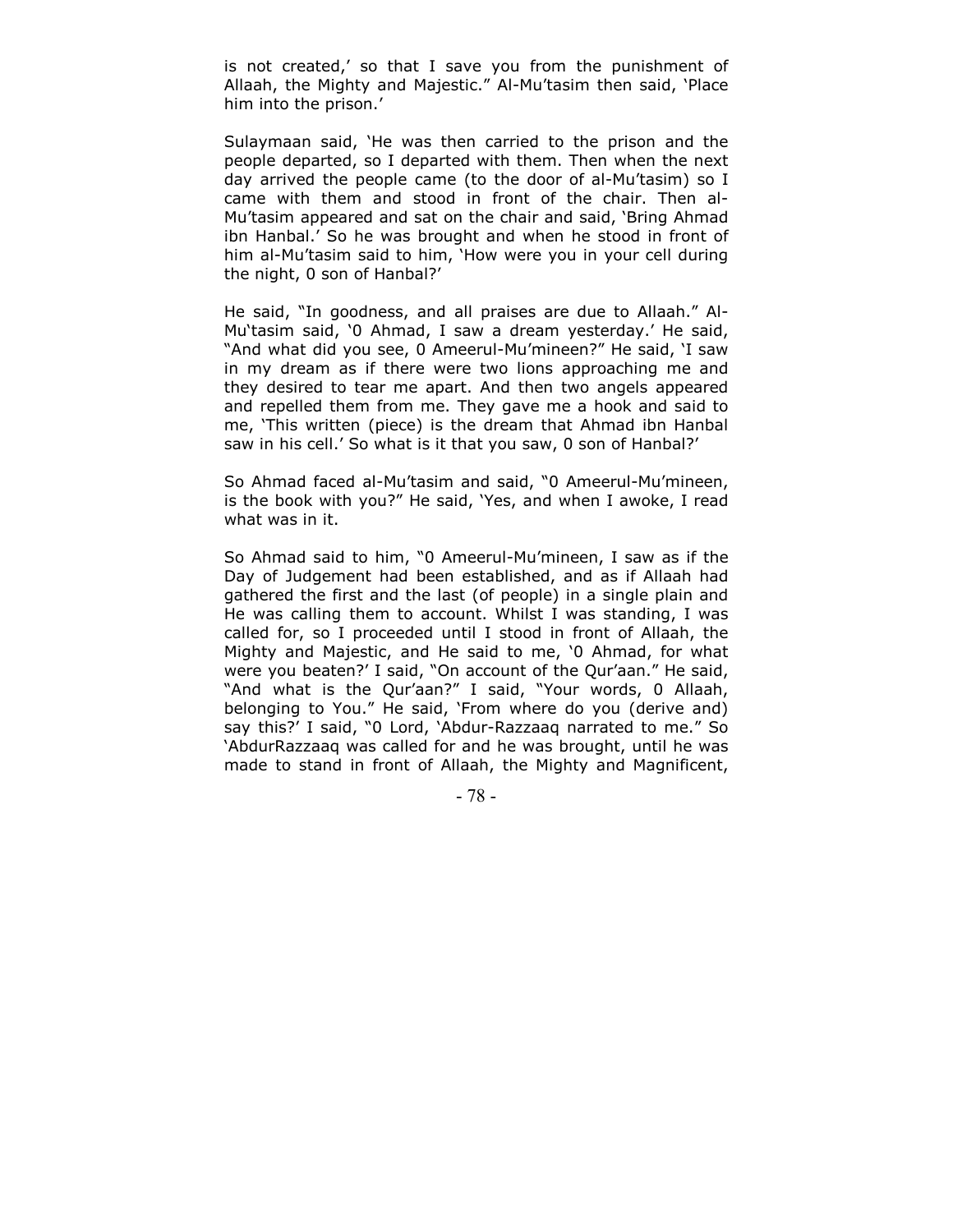and He said to him, 'What do you say about the Qur'aan, 0 'Abdur-Razzaaq?'

He said, 'Your words, 0 Allaah, belonging to You,' so Allaah said, 'From where do you (derive and) say this?' He said, 'Ma'mar narrated to me.' So Ma'mar was called for and he was brought, until he was made to stand in front of Allaah, the Mighty and Magnificent, and He said to him, 'What do you say about the Qur'aan, 0 Ma'mar?'

He said, 'Your words, 0 Allaah, belonging to You,' so Allaah said, 'From where do you (derive and) say this?' He said, 'Az-- Zuhree narrated to me.' So az-Zuhree was called for and he was Brought, until he was made to stand in front of Allaah, the Mighty and Magnificent, and He said to him, 'What do you say about the Qur'aan, 0 Zuhree?'

He said, 'Your words, 0 Allaah, belonging to You,' So Allaah said, 'From where do you (derive and) say this?' He said, "Urwah narrated to me.' So 'Urwah was brought, and He said to him, 'What do you say about the Qur'aan?' He said, 'Your Words, 0 AIIaah, belonging to You,' so Allaah said, '0 'Urwah, from where do you (derive and) say this?' He said, "Aa'ishah, the daughter of Aboo Bakr as-Siddeeq, narrated to me.'

So 'Aa'ishah was called for and she was brought, until she was made to stand in front of Allaah, the Mighty and Magnificent, and He said to her, 'What do you say about the Qur'aan, 0 'Aa'ishah?' She said, 'Your words, 0 Allaah, belonging to You,' so Allaah said, 'From where do you (derive and) say this?' She said, 'Your Prophet Muhammad (swallallahu alaihi wasallam) narrated to me.'

He said, 'So Muhammad (swallallahu alaihi wasallam) was called for and he was brought, until he was made to stand in front of Allaah, the Mighty and Magnificent, and He said to him, 'What do you say about the Qur'aan, 0 Muhammad?' He said, 'Your words, 0 Allaah, belonging to You,' so Allaah said, 'From

- 79 -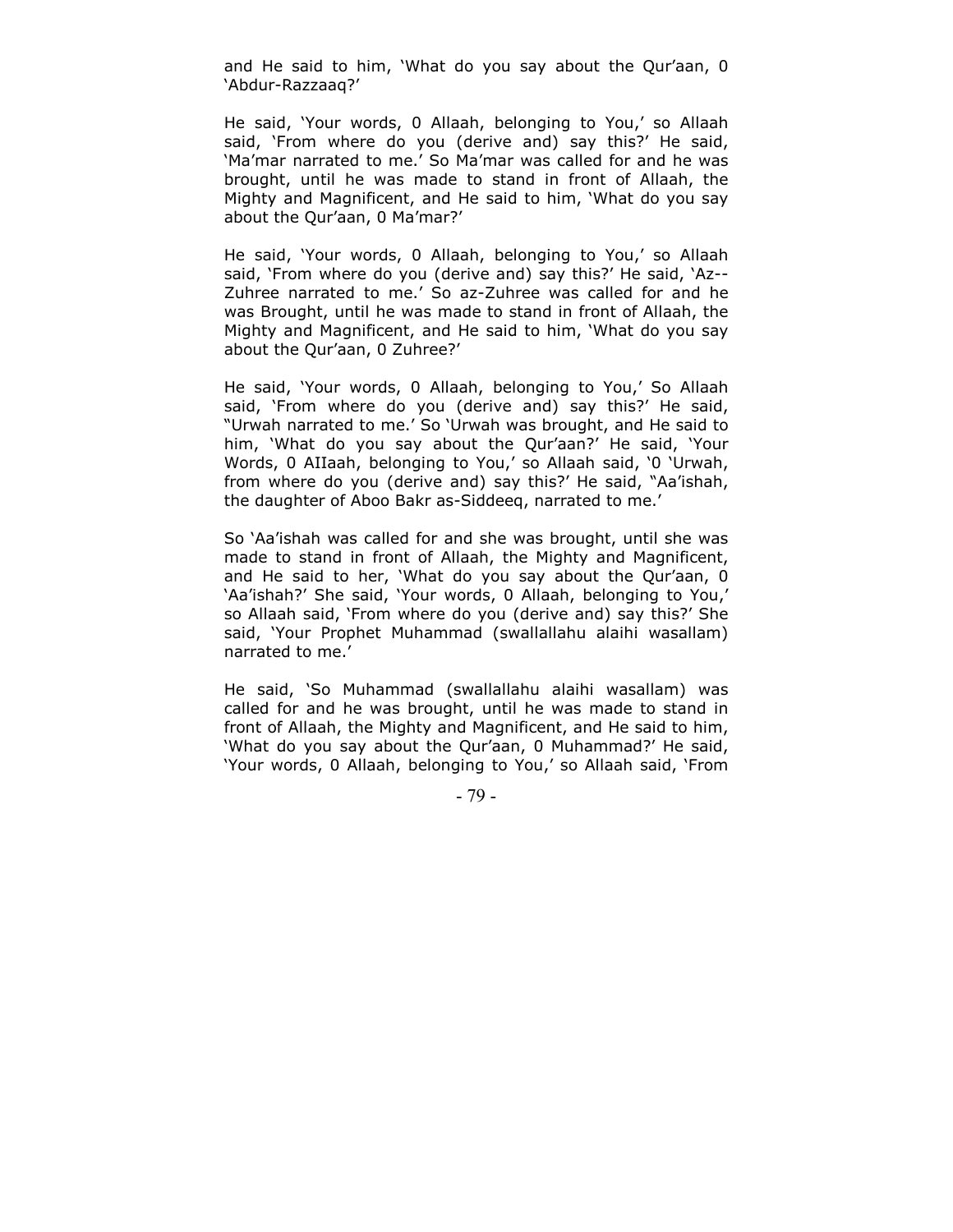where has this come to you?' So the Prophet (swallallahu alaihi wasallam) said, 'Jibreel narrated to me.'

So Jibreel was called for and he was brought, until he was made to stand in front of Allaah, the Mighty and Magnificent, and He said to him, 'What do you say about the Qur'aan, 0 Jibreel?' He said, 'Your words, 0 Allaah belonging to You,' so Allaah said, 'From where has this come to you?' He said, 'Such did Israafeel narrate to me.

So Israafeel was called for and he was brought, until he was made to stand in front of Allaah, the Mighty and Magnificent, and Allaah, the Sublime, said to him, 'What do you say about the Qur'aan, 0 Israafeel?' He said, 'Your words, 0 Allaah, belonging to You,' so Allaah said, 'From where has this come to you?' He said, 'I saw that in the Lawhul-Mahfooz (the Preserved Tablet).'

So the Preserved Tablet was brought and stood in front of Allaah, the Mighty and Magnificent, and He said, '0 Lawh, what do you say about the Qur'aan?' And it said, 'Your words, 0 Allaah, belonging to You.' Then Allaah, the Exalted said, 'From where has this come to you?' And the Lawh said, 'Such did the Qalam (the Pen) inscribe upon me.'

Then the Pen was brought until it stood in front of Allaah, the Mighty and Majestic, so Allaah, the Mighty and Majestic, said to it, '0 Qalam, what do you say about the Qur'aan?' The Qalam said, 'Your words, 0 Allaah, belonging to You.' So Allaah said, 'From where has this come to you?'

The Qalam said — 'You dictated and I wrote.'

Then Allaah, the Mighty and Magnificent, said, 'The Qalam has spoken the truth. The Lawh has spoken the truth. Israafeel has spoken the truth. Jibreel has spoken the truth. Muhammad has spoken the truth. 'Aa'ishah has spoken the truth. 'Urwah has spoken the truth. Az-Zuhree has spoken the truth. Ma'mar has

- 80 -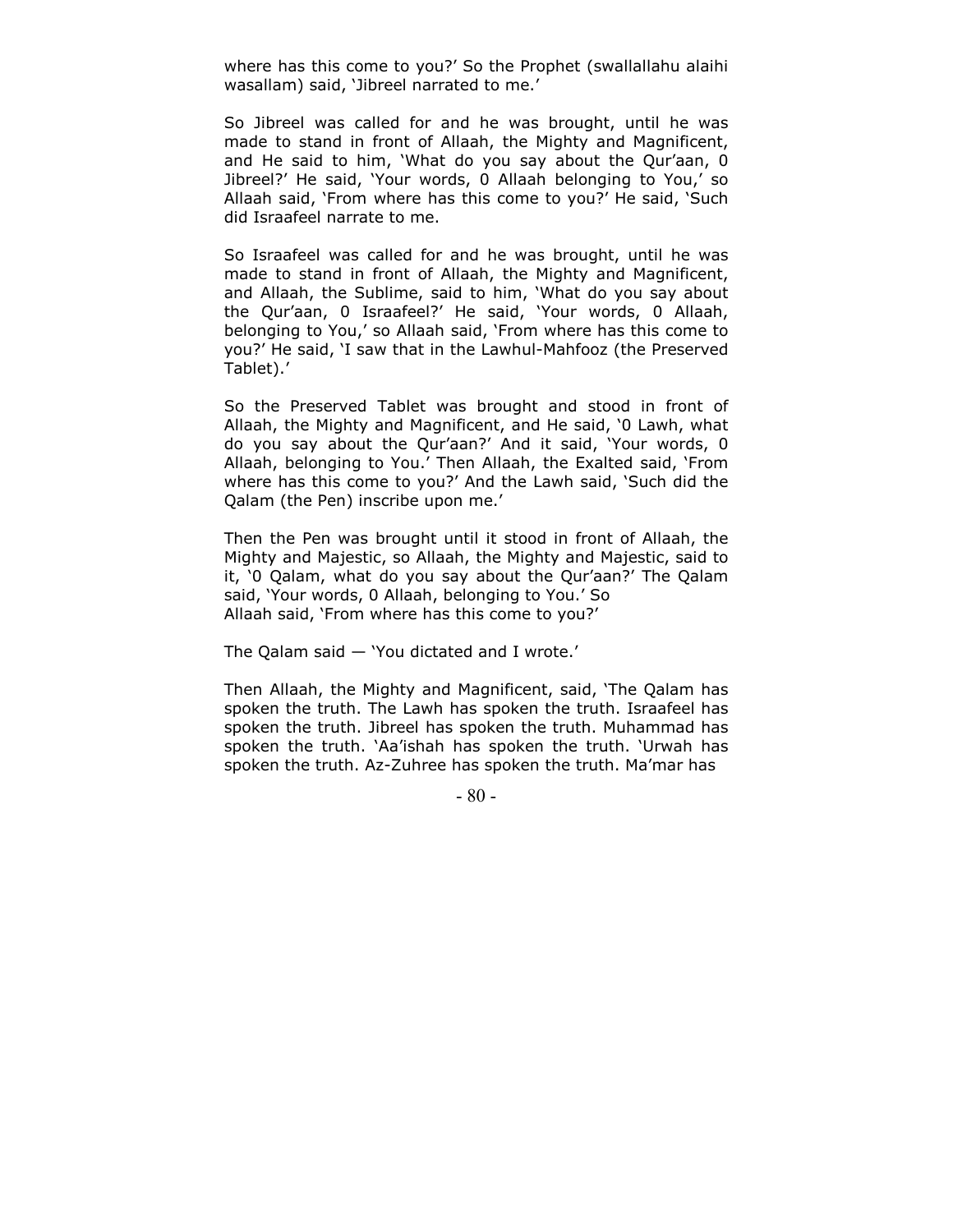spoken the truth. 'Abdur-Razzaaq has spoken the truth. Ahmad ibn Hanbal has spoken the truth. The Qur'aan is My Speech, it is not created.'

Sulaymaan as-Sijzee said, 'Al-Mu'tasim leapt upon hearing that and said, 'You have spoken the truth, 0 son of Hanbal.' Then al-Mu'tasim repented, ordered the necks of Bishr al-Mareesee and Ibn Abee Duwaad to be beaten and revered Ahmadl ibn Hanbal and bestowed upon him, but (Ahmad) refrained from that. He was then ordered to be taken to his house and was taken.'

# **The Trial of Waathiq**

Hanbal said, 'After Aboo 'Abdullaah recovered from the lashing he would attend the Jumu'ah and Congregational Prayers. We would narrate ahaadeeth and deliver verdicts until al-Mu'tasim died and his son al-Waathiq became the ruler. He then manifested the trial with regard to the Qur'aan and his attachment to Ahmad ibn Abee Duwaad and his companions. So when the affair became severe for the people of Baghdaad, and the judges tried people regarding the Qur'aan and Anmaatee was forcibly separated from his wife because of it, likewise with regard to Aboo Saalih and his wife. Then Aboo 'Abdullaah would be present for the Jumu'ah, but would repeat the Prayer when he returned home, and say, 'The people should go to the Jumu'ah for its excellence, but the Prayer is to be repeated when said behind one who holds this saying (i.e., that the Qur'aan is created).'

A group of people came to Aboo 'Abdullaah and said, 'This matter has grown widespread and very serious, and we fear that he will bring worse. They mentioned Ibn Abee Duwaad, and he is about to order the teachers to teach to the children in the schools, 'The Qur'aan is so and so ...,' so we are opposed to him continuing as the ruler. So Ahmad forbade them from that and debated with

them, and he made clear what was necessary, and he ordered them to have patience.

- 81 -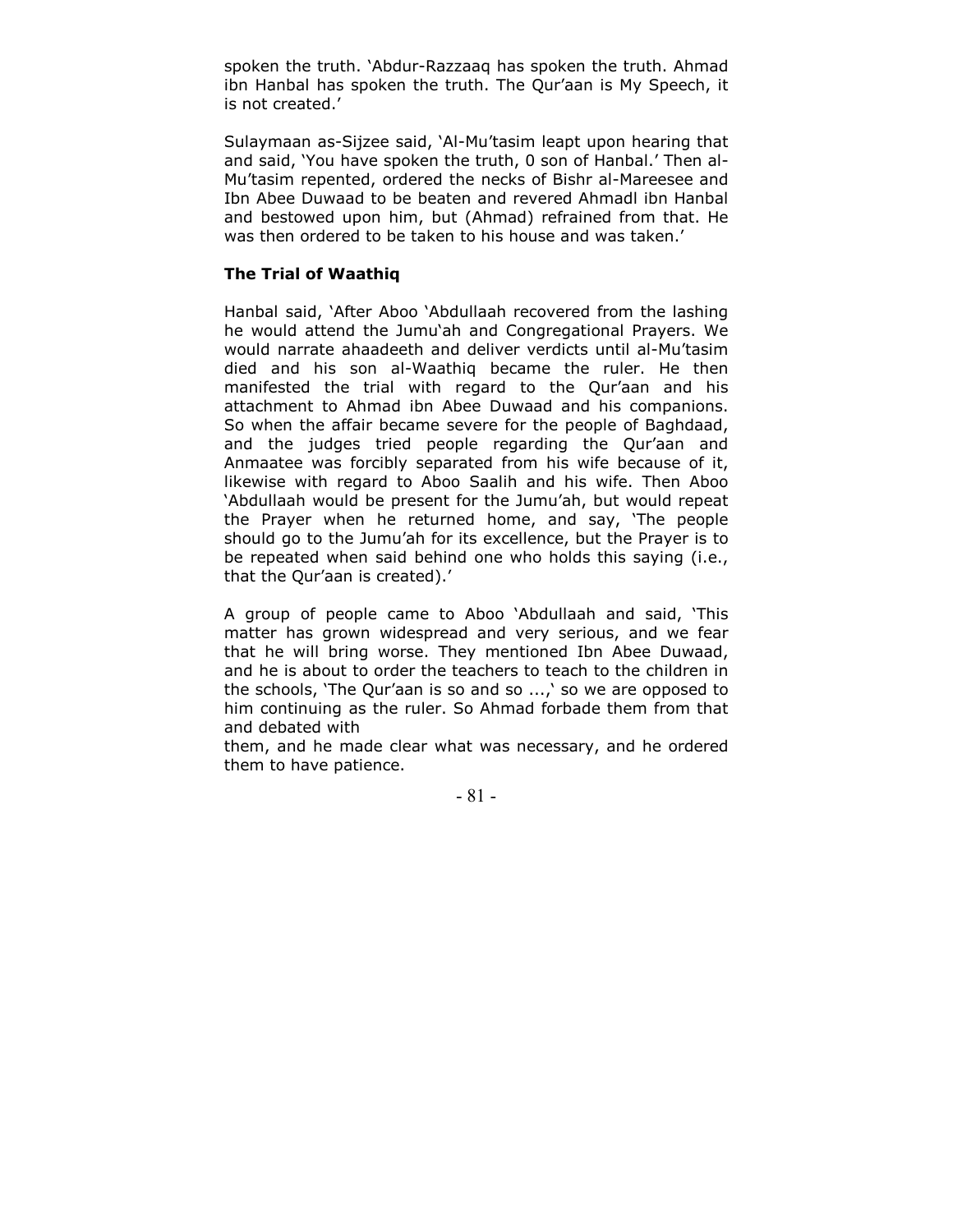Then in the days of al-Waathiq, Ya'qoob came during the night with a message from the Emir Ishaaq ibn Ibraaheem to Aboo 'Abdullaah, 'The Emir says to you, 'The Ameerul-Mu'mineen has made a mention of you, so no one should be seen to meet with you, and nor should you live in a land or town which I am in, so go wherever you wish upon Allaah's earth. So Aboo 'Abdullaah went into a state of hiding for the rest of the life of al-Waathiq, and that tribulation occurred, and the killing of Ahmad ibn Nasr al-Khuzaa'ee. So Aboo 'Abdullaah remained in hiding in a house and would not go out for the Prayer or for other reasons until al-Waathiq died.'

Ibraaheem ibn Haani said, 'Aboo 'Abdullaah remained in hiding with me for three days, and then said, 'Find me another place.' So I said, 'I do not feel safe for you.' He said, 'Do so, since I release you from any blame.' I found somewhere else for him, so when he left he said, 'Allaah's Messenger (swallallahu alaihi wasallam) remained in hiding in the cave for three days, and then he moved on, and it is not fitting that we should follow the Sunnah of Allaah's Messenger (swallallahu alaihi wasallam) in times of ease, and abandon it in times of hardship.'

### **The Condition of Imaam Ahmad during the Rule of Al-Mutawakki**

Hanbal said, 'Then al-Mutawakkil Ja'far assumed power, Allaah made the Sunnah manifest, and relieved the people. Aboo 'Abdullaah narrated to us, and narrated to his companions during the time of al-Mutawakkil, and he said, 'The people were never in greater need of the hadeeth and knowledge than they are in our time.'

Saalih ibn Ahmad said, "My father said to me, 'Ishaaq ibn Ibraaheem said to me, 'Forgive me for being present at your hashing,' so I said, 'I have already forgiven all of those present.' He said to me, 'From where have you said that it is not created?'

- 82 -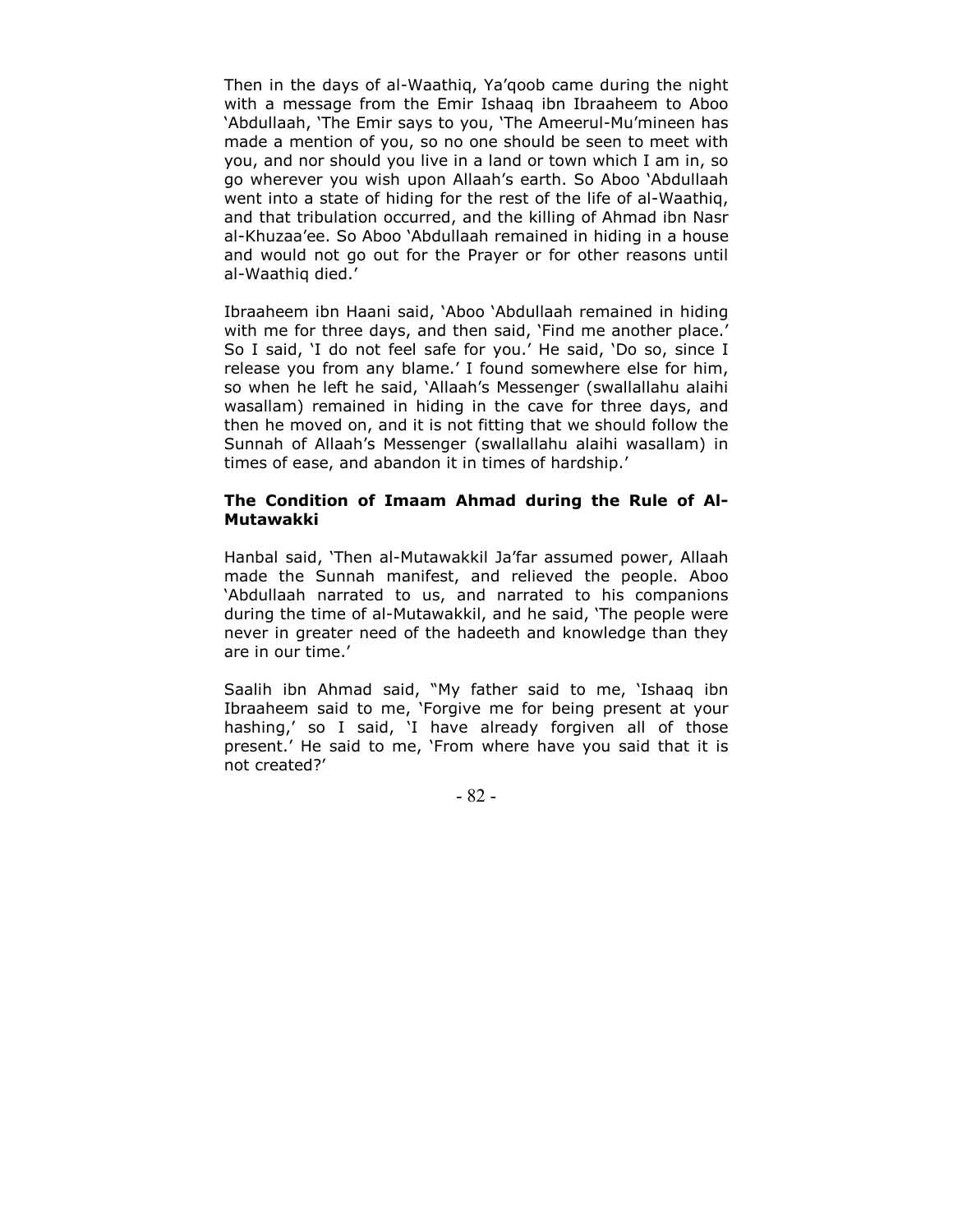### So I said, 'Allaah said: **"Surely, His is the Creation and Commandment." 125**

So He distinguished between creation and command.' Ishaaq said, 'The command is created.' So he said, '0 how free is Allaah from all imperfections! Something created which itself creates creation?!' I said (meaning), 'The created things were created through His command, which is His Saying:

# **Be! 126**

He said, 'Then he said to me, 'Who do you report the saying that it is not created from?' So I said, 'From Ja'far ibn Muhammad who said, 'It is neither a creator, nor is it created.

Ahoo Daawood said, "I heard Ahmad ibn Hanbal say, Eemaan is speech and action, it increases and decreases. All of good is from Eemaan, and sins reduce Eemaan."'

Ismaa'eel ibn al-Hasan as-Siraaj said, "I asked Ahmad about one who says that the Qur'aan is created,' so he said, 'He is an Unbeliever,' and about one who says, 'My recital of the Qur'aan is created,' so he said, 'He is a Jahmee.'

Adh-Dhahabee said, "The matter as it was established is that Aboo 'Abdullaah used to say, 'Whoever says that my recital of the Qur'aan is not created is an innovator,' and he used to say, 'Whoever says that my recital of the Qur'aan is created, then he is a Jahmee.'

So he (rahimahumullah) did not say either of the two. Sometimes he would clarify that by saying, 'Whoever says, 'My recital of the Qur'aan is created,' meaning by that the Qur'aan, then he is a Jahmee."

- 83 -

 $125$  Soorah al-A'raaf (7):54.

 $126$  Soorah al-An'aam (6):73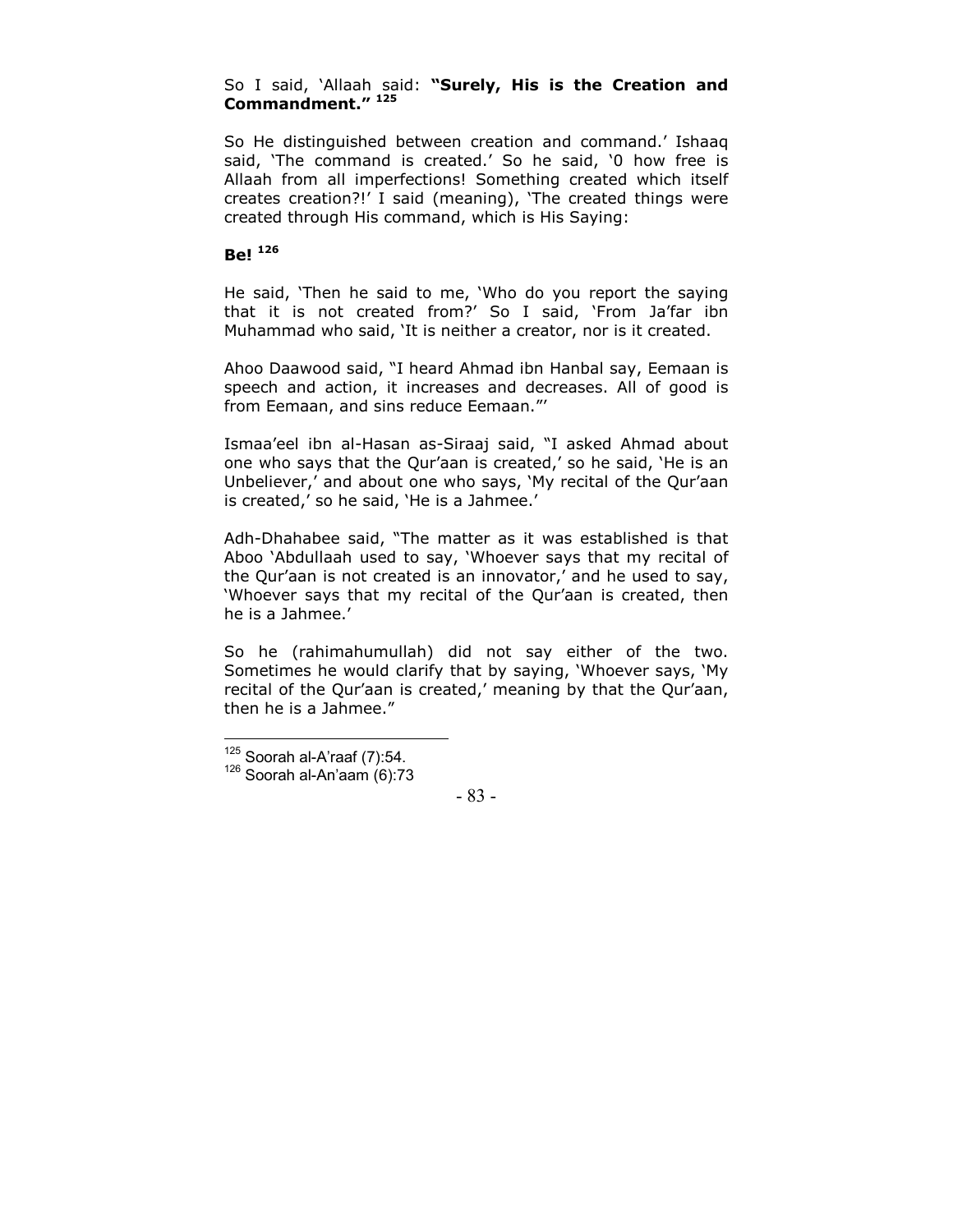Ahmad ibn Zanjawaih said, "I heard Ahmad say, 'The Lafziyyah (i.e., those who say, 'My recital of the Qur'aan is created) are worse than the Jahmiyyah.

Saalih said, "I heard my father say, 'The Jahmiyyah are three sects: A sect who say that 'the Qur'aan is created,' and a sect who say, 'It is the speech of Allaah and then remain silent,' and a sect who say, 'Our recital of it is created.' Then he said, 'One should not (even) pray behind those who withhold and remain silent, nor those who say that their recital is created.

Al-Marroodhee said, "I informed Aboo 'Abdullaah that Aboo Shu'ay as-Soosee ar-Raqqee separated between his daughter and her husband when he withheld with regard to the Qur'aan, so he said, 'He did well, may Allaah protect and keep him well,' and he started to supplicate for him."

Al-Marroodhee said, "When Ya'qoob ibn Shaybah manifested withholding from making a clear statement regarding the Qur'aan (al-waqf] Aboo 'Abdullaah warned the people against him and ordered that he should be cut off from. There are many narrations from Aboo 'Abdullaah about the question of the persons recital. So the first one who manifested the question of a persons recital was Husayn ibn 'Alee al-Karaabeesee, who was a storehouse of knowledge, and he wrote a book about the Mudalliseen, attacking a group of people in it, and saying that Ibn az-Zubayr was one of the Khawaarij. It contains narrations, which the Raafidah use to support themselves. Ahmad was informed of him, so he warned against him. This reached al-Karaabees.ee so he became furious and said, 'I will say something so that Ibn Hanbal will say the opposite and become an Unbeliever,' thus he said, 'My recital of the Qur'aan is created.' And al-Marroodhee mentions in the book, al-Qasas, 'So I mentioned to Aboo 'Abdullaah that al-Karaaheesee said, 'My recital of the Qur'aan is created,' and that he said, 'I say that the Qur'aan is uncreated in all aspects, except that my recital of it is created, and whoever does not

- 84 -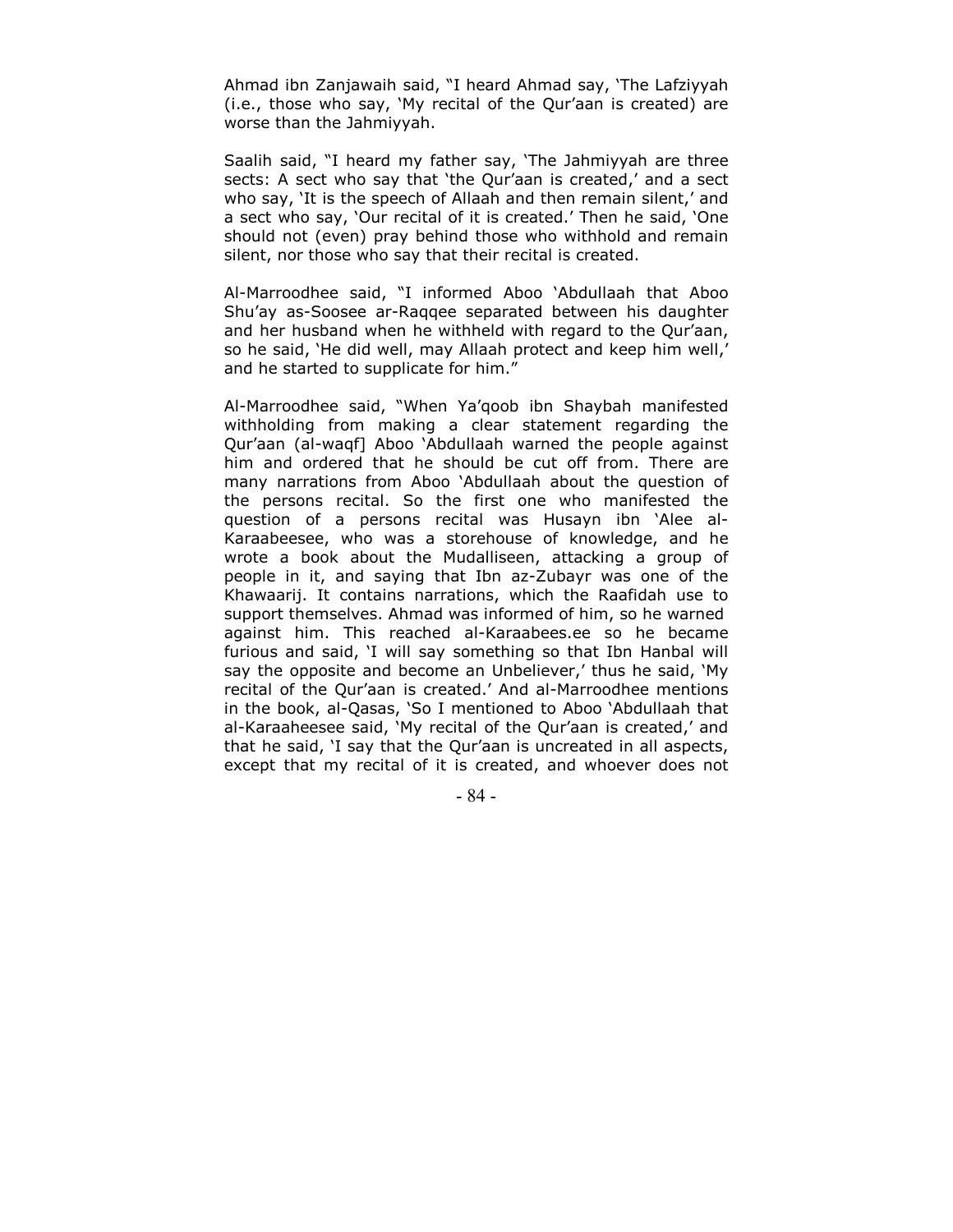say, 'My recital of the Qur'aan is created' is an Unbeliever' So Aboo 'Abdullaah said, 'Rather he is the unbeliver, may Allaah kill him. What is the saying of the Jahmiyyah except this? How can it benefit him, when the last part of his saying contradicts the first part?!' Then he said, 'What is the news from Aboo Tlrawr, has he agreed with him "upon this?' So I said, 'He has deserted him.' So he said, 'He has done well, the people of theological rhetoric (kalaam) will never Prosper."'

Ahmad ad-Dawraqee said, "I said to Abinad ibn Hanhal, What do you say about those who say, 'My recital of the Qur'aan is created? So I saw that he sat up and said, 'This is more evil than the saying of the Jahmiyyah. Whoever claims this has claimed that Jibreel spoke with that which is created, and came to the Prophet (swallallahu alaihi wasallam) with that which is created.

Hanbal said, "I heard Aboo 'Abdullaah say, 'Whoever loves rhetoric (kalaam) will not prosper. Since their affair leads only to total confusion. Stick to the Sunnah and the hadeeth, and beware of delving into disputation and argumentation. We reached the people and they did not know this rhetoric. In its result it does not lead to good.

Al-Mayrnoon said, "Ahmad said to me, '0 Abul-Hasan, beware of speaking about a matter for which you have no one Preceding you in it. Al-Marroodhee said, "I said to Aboo 'Abdullaah, 'One who dies upon Islaam and the Sunnah, dies upon good?' So he said, 'Be quiet — rather he dies upon all good."

Al-Fadl ibn Ziyaad said, "I heard Ahmad ibn Hanbal say, 'Whoever rejects the hadeeth of Allaah's Messenger (swallallahu alaihi wasallam) is on the brink of destruction

Aboo Muzaahim al-Khaaqaanee said, "My paternal uncle, 'Abdur-Rahmaan ibn Yahyaa ibn Khaaqaan said to me, 'Al-- Mutawakkil ordered that Ahmad should be asked about those

- 85 -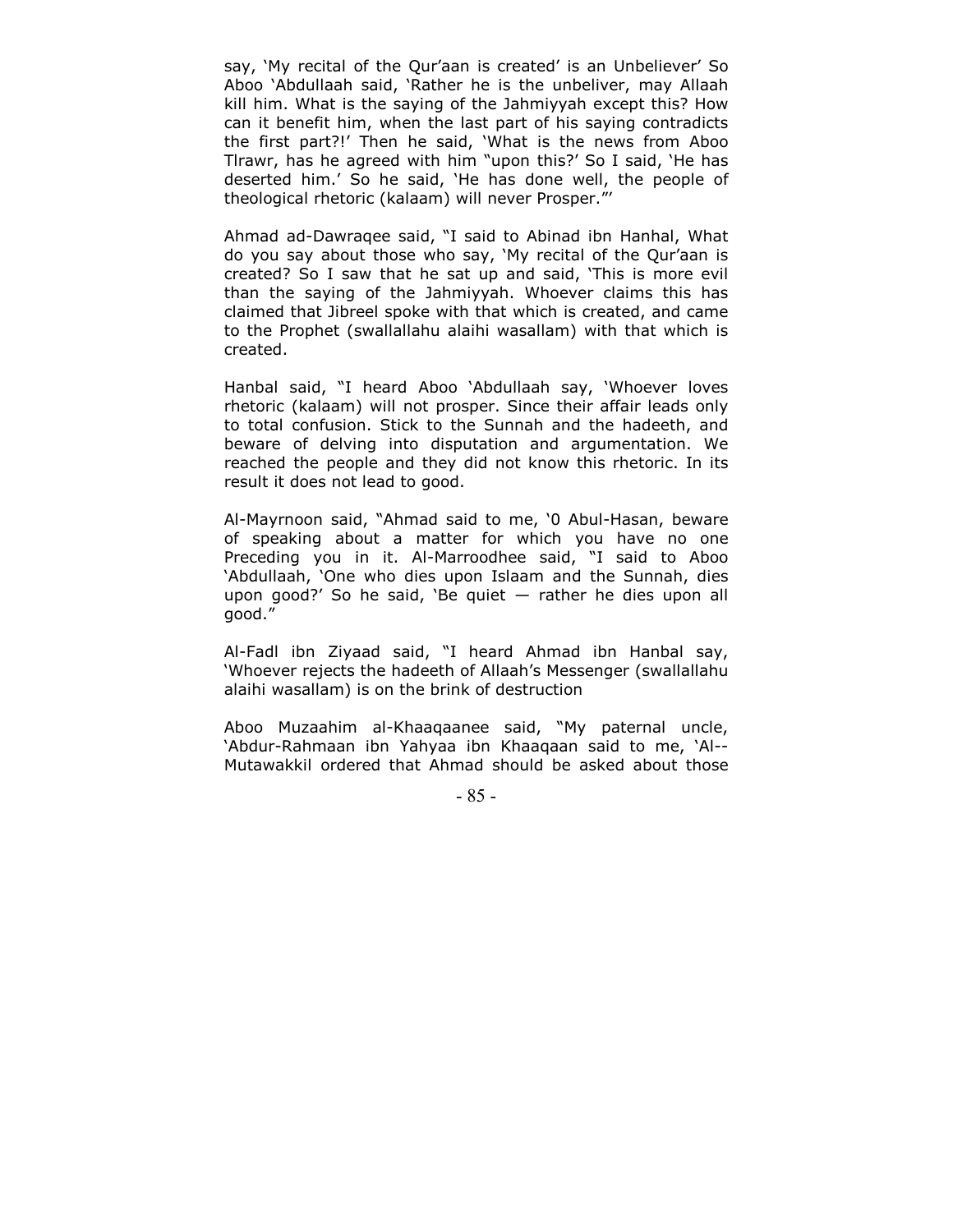who should he appointed as judges, so I asked my uncle to obtain and to send his reply to me, so he sent me his letter:

In the name of Allaah, the Most Merciful, the Bestower of Mercy. I showed the original letter to Ahmad ibn Muhammad ibn Hanbal, after asking him, so he replied to me with what I have written. I asked about Ahmad ibn Rabaah, so he said about him, "A well-know Jahmee, if he is put in charge of any of the affairs of the Muslims he will cause great harm.' And I asked him about al-Khalanjee, so he said about him, 'Likewise.' And I asked him about Shu'ayb ibn Sahl, so he said, "A Jahmee, well-known for that.' I asked him about 'Ubaydulaah ibn Ahmad, so he said, 'Likewise.' And I asked him about the one well-known as Aboo Shu'ayb, so he said, Likewise.' I asked him about Muhammad ibn Mansoor, the judge of al-Ahwaaz, so he said, 'He was with Ibn Abee Duwaad, along with him and his works, except that he was one of the better ones of then…" And I asked him about 'Alee ibn Ja'a'd, so he said, 'He used to be well-known for being a Jahmee, then it reached me that he left that.' And I asked him about al-Fath ibn Sahl, so he said, "A Jahmee, from the companions of al-Mareesee.' I asked him about ath-Thaljee, so he said, "An innovator, a follower of desires.' I asked him about Ibraaheem ibn 'Attaab, so he said, '1 do not know him except that he was from the companions of Bishr al Mareesee. And in general with regard to the people innovation and sects and desires, then it is not correct that we should seek their help in any of the affair of the Muslims along with the view of the Ameerul-Mu'mineen, may Allaah lengthen his presence, along with adherence to the Sunnah and opposition to the people of innovation.' Ahmad Ibn Muhammad ibn Hanbal says, "Ahdur-Rahmaan Ibn Yahyaa has asked me about everything in this letter and I have answered him with what he has written, and I have illness in my eyes and weakness in my body, so I was notable to write with my own hands so this signature at the foot of the page is that of Abdullah's son, as ordered by me and in front of me.

- 86 -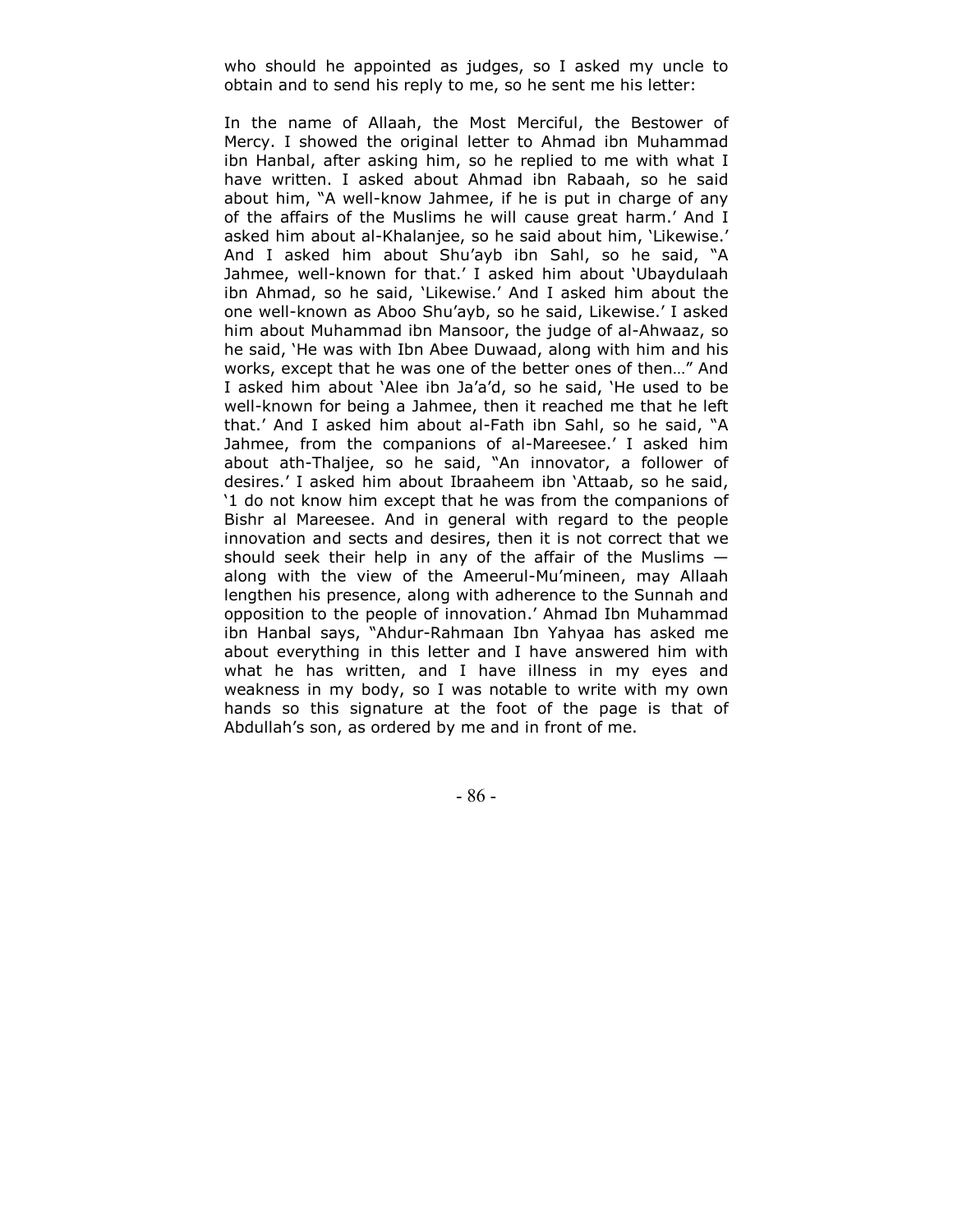'Abdul-Maalik al-Maymoonee said, "I never saw the turban of Aboo 'Abdullaah except wrapped beneath his throat, and I saw that he hated other than that."

Saalih ibn Ahmad said, "I went along with my father to the congregational mosque on the day of Jumu'ah, and we found that the people were leaving. So he entered the mosque, and Ibraaheem ibn Haani was with us, so my father went forward and lead us in the Zuhr Prayer with four rak'ahs. And he said, 'lbn Mas'ood did this with 'Alqamah and al-Aswad.' And when my father entered a graveyard he would take off his shoes and carry them in his hand.

Muhammad ibn Ismaa'eel at-Tirrnidhee said, "I and Ahmad ibn al-Hasan at-Tirmidhee were with Ahmad ibn Hanbal. So Ahmad said to him, '0 Aboo 'Ahdullaah, they mentioned the companions of hadeeth to Aboo Qutaylah in Makkah, so he said, 'The people of hadeeth are an evil people.' So Ahmad stood up shaking his robe and saying, 'An evil heretic, an evil heretic,' and he entered his house."

'Uthmaan ibn Sa'eed ad-Daarimee said, "I saw that Ahmad ibn Hanbal used to hold that it was hated for anyone to use the kunyah of Abul-Qaasim."

Hanbal ibn Ishaaq said, "I asked Aboo 'Abdullaah about the ahaadeeth which are reported from the Prophet (swallallahu alaihi wasallam), 'Allaah descends to the lowest heaven...' so he said, 'We have eemaan in them and attest to the truth of them, and we do not reject anything from them if they are reported with authentic chains of narration. We do not reject the saying of Allaah's Messenger (swallallahu alaihi wasallam) and we know that what he brought was the truth."'

Al-Muhtadee Billaah Muhammad ibn al-Waathiq said, "When my father (the khaleefah al-Waathiq) wanted to execute someone he would bring us out to be present. So he brought out a shaikh, whose beard was dyed and who was chained (i.e.,

- 87 -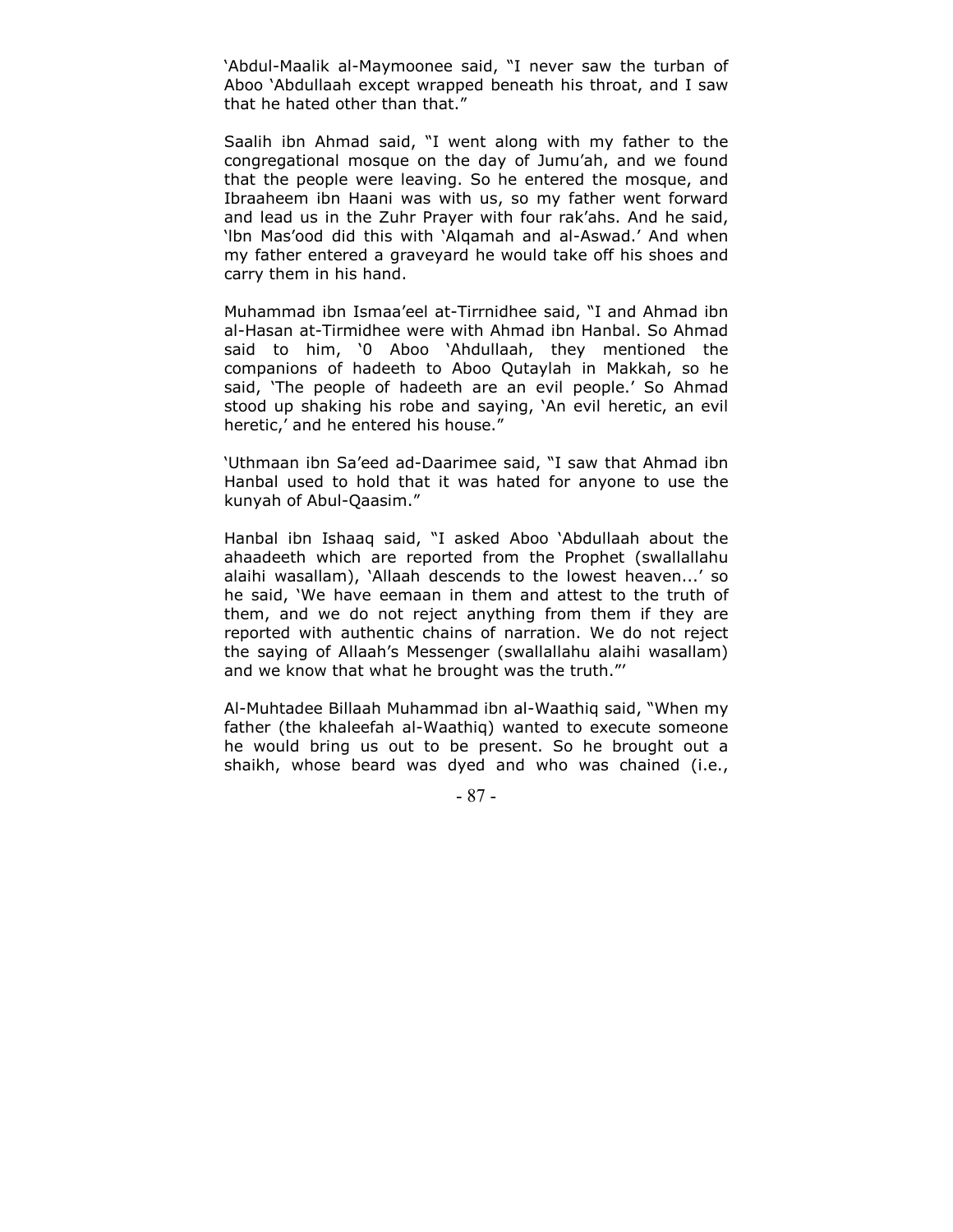Ahmad ibn Hanbal). Then my father said, 'Give permission for Aboo 'Abdullaah, meaning Ibn Abee Duwaad, and his companions to enter.' So the shaikh (i.e., Ahmad) was entered and said, 'As-Salaamu 'Alaikum, 0 Ameerul-Mu'mineen.' So he said, 'May Allaah not send blessings of peace upon you. So he said, '0 Ameerul-Mu'mineen, your teacher has indeed taught bad manners to you, Allaah, the Most High, says:

"When you are greeted with a greeting, greet in return with what is better than it, or (at least) return it equally."  $127$ 

So Ibn Abee Duwaad said, 'The man is a person of rhetoric.' He said, 'Speak with him,' so he said, '0 shaikh, what do you say about the Qur'aan?' So he said, 'You are not being fair with me, since I myself have a question.' He said, 'Ask.' He said, 'What do you say about the Qur'aan?' He said, 'It is created.' The shaikh said, 'Is this something which was known to the Prophet (swallallahu alaihi wasallam), and Aboo Bakr, and 'Umar and the rightly-guided khulafaa, or something which they did not know?' He said, 'It is something which they did not know.' So he said, 'How free is Allaah from all imperfections! Something which was not known by the Prophet (swallallahu alaihi wasallam), yet you have come to know it?' So he became ashamed and said, 'Bear with me a moment.' He said, 'Then the question stands.' So he said, 'Yes, they knew it.' So he said, 'They knew it and yet they did not call the people to it?' He said, 'Yes.' He said, 'Then does not what they sufficed with suffice you?' He said, 'So my father (i.e., al-Waathiq) stood up and entered a place of sitting and lay down and repeated, 'Something which the Prophet (swallallahu alaihi wasallam), Aboo Bakr, 'Umar and 'Uthmaan and 'Alee and the rightlyguided khulafaa did not know, and you have come to know it! How free is Allaah from all imperfections! Something which they knew, yet they did not call the people to it, then does not what sufficed them suffice you?!' Then he ordered that his chains be released, and that he be given four hundred deenaars, and be

 $\overline{a}$ 

- 88 -

 $127$  Soorah an-Nisaa (4):86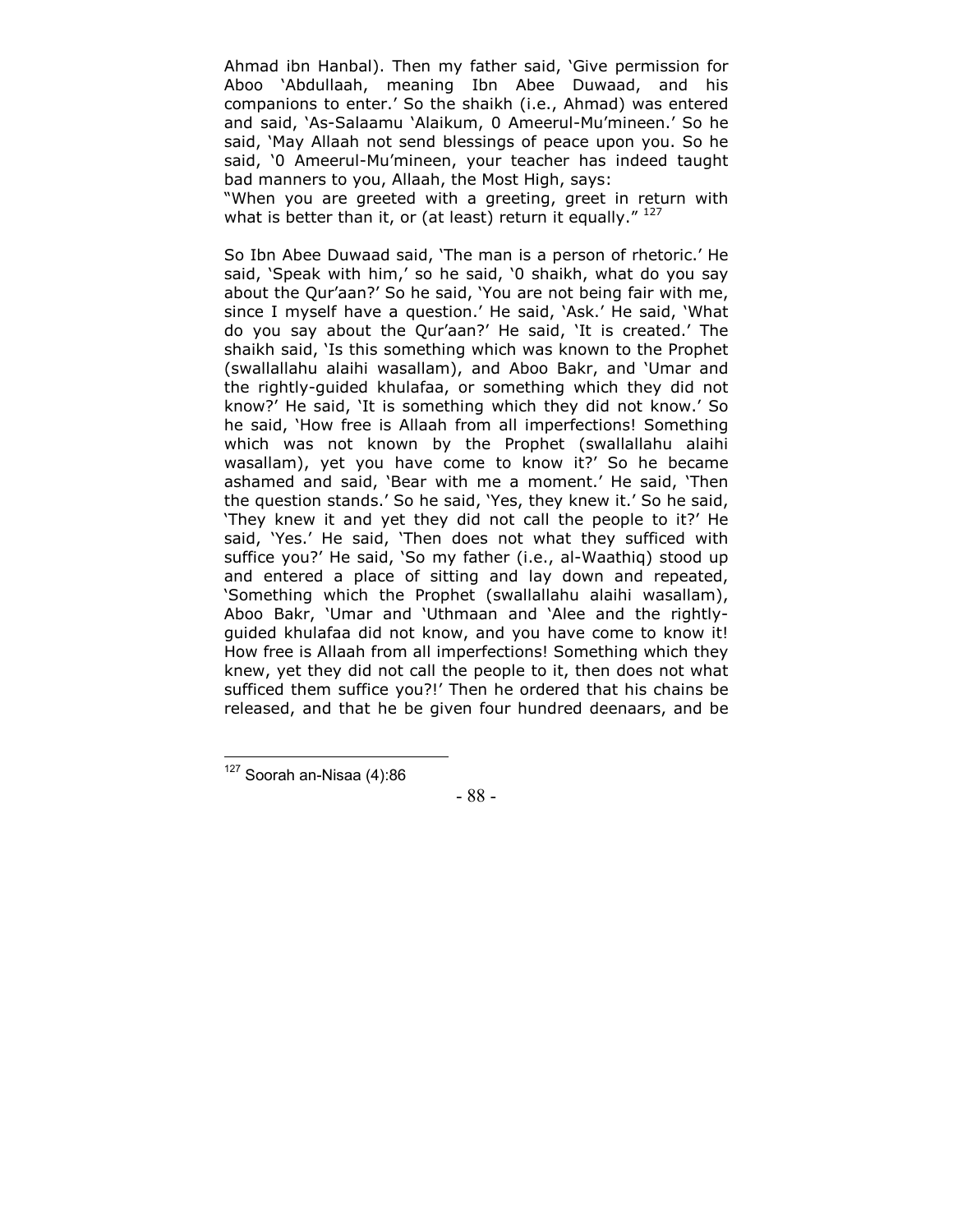given permission to return, and Ibn Abee Duwaad fell down in his estimation, and after that he did not try anyone else."

Humayd ibn 'Abdur-Rahmaan ar-Ru'aasee said, "It is said that there was no one from amongst the Companions having closer resemblance in behavior and manners to the Prophet (swallallahu alaihi wasallam) than Ibn Mas'ood. And the person most resembling him was 'Alqamah, and the person most resembling 'Alqamah was Ibraaheem (i.e., an-Nakha'ee), and the person most resembling lbraaheem was Mansoor ibn aI-Mu'tamir, and the person most resembling him was Sufyaan ath-Thawree, and the person most resembling him was Wakee', and the person most resembling him, according to what Muhammad Ibn Yoonus aI-Jammaal said, is Ahmad ibn Hanbal."

Al-Maymoonee said, "I did not see anyone having a cleaner or a whiter garment than Ahmad."

Ibn 'Aqeel said, "One of the most surprising things that I have heard from the young and ignorant folk is their saying that Ahmad is not a scholar of Fiqh, but a scholar of hadeeth. And this is the limit of ignorance, since he had preferred sayings which he based upon ahaadeeth and are not known by most people, and he had things that were extra to that which the greater scholars had."

Adh-Dhahabee said, "I say: I think they thought that he was just a muhaddith. Indeed they delude themselves by thinking that he was like the muhaddith of our time. By Allaah, in fiqh in

- 89 -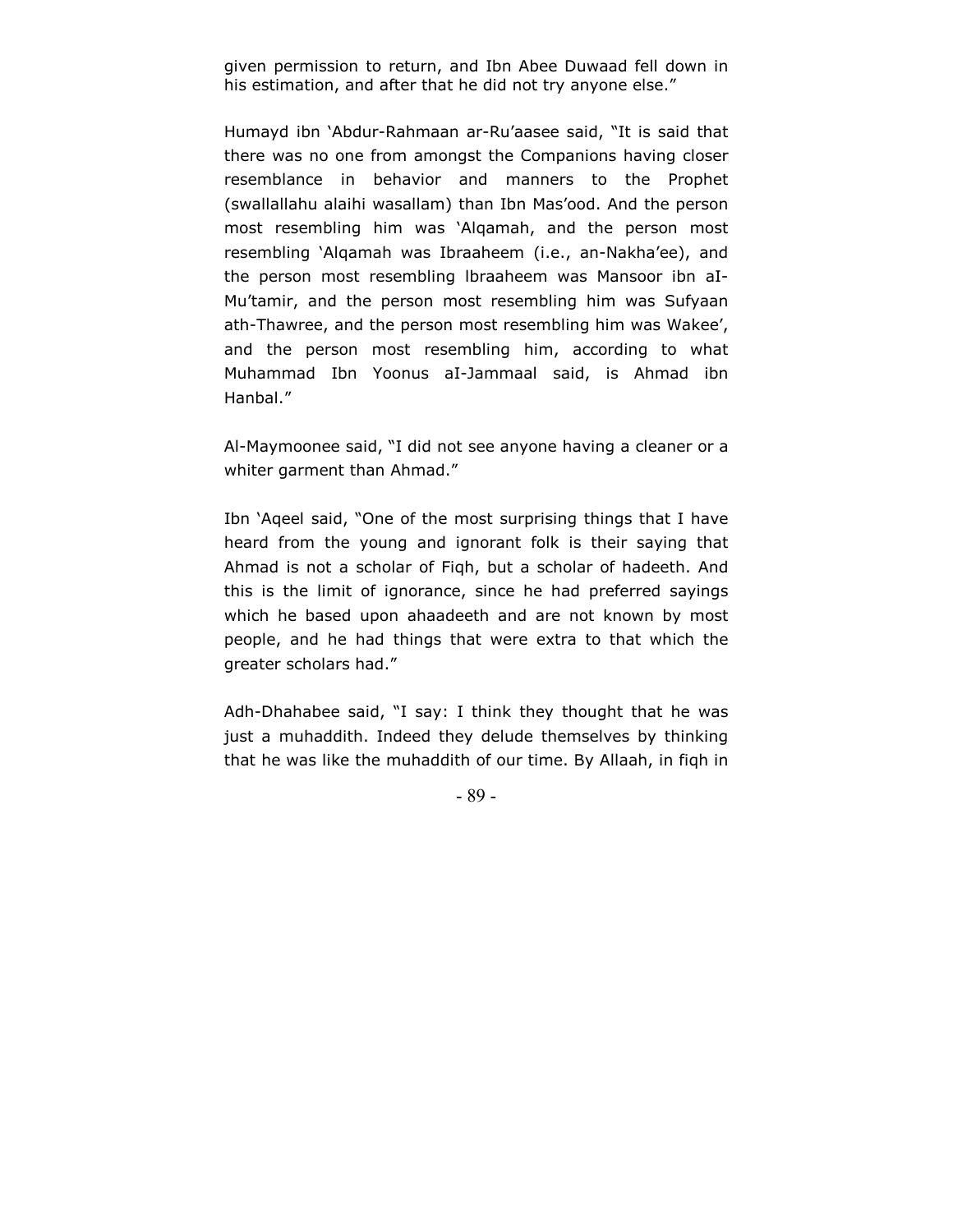particular he reached the level of al-Layth, Maalik, ash-Shaafi'ee and Aboo Yoosuf. In zuhd and piety he reached the level of alFudayl and Ibraaheem ibn Adham and in memorization the level of Shu'bah, Yahyaa al-Qattaan and Ibn al-Madeenee. However the ignorant person does not know his own level, so how can he judge the level of others?"

Al-Maymoonee said, "The house of Aboo 'Abdullaah was small and narrow, and when it was hot he would sleep in its lower part.

Al-Hasan ibn Muhammad ibn al-Haarith said, "I entered the house of Ahmad and found in the front room a worn out mat and a cushion, and his books spread about, and some earthenware pots, and it is said that his door consisted of a sack-cloth."

# His Wives and Family

Zuhayr ibn Saalih ibn Ahmad said, "My grandfather married the mother of my father 'Abbaasah, and had no children from her except for my father, then she died. Then after her he married Rayhaanah, a woman of the Arabs, and she bore him only my uncle 'Abdullaah."

Al-Khallaal said, "I heard al-Marroodhee say, '1 heard Aboo 'Abdullaah mention his wife, and supplicate for Allaah's mercy upon her, and he said, 'We remained together for twenty years and we didn't argue about a single thing, ' and we do not know Ahmad to have married a third wife."

- 90 -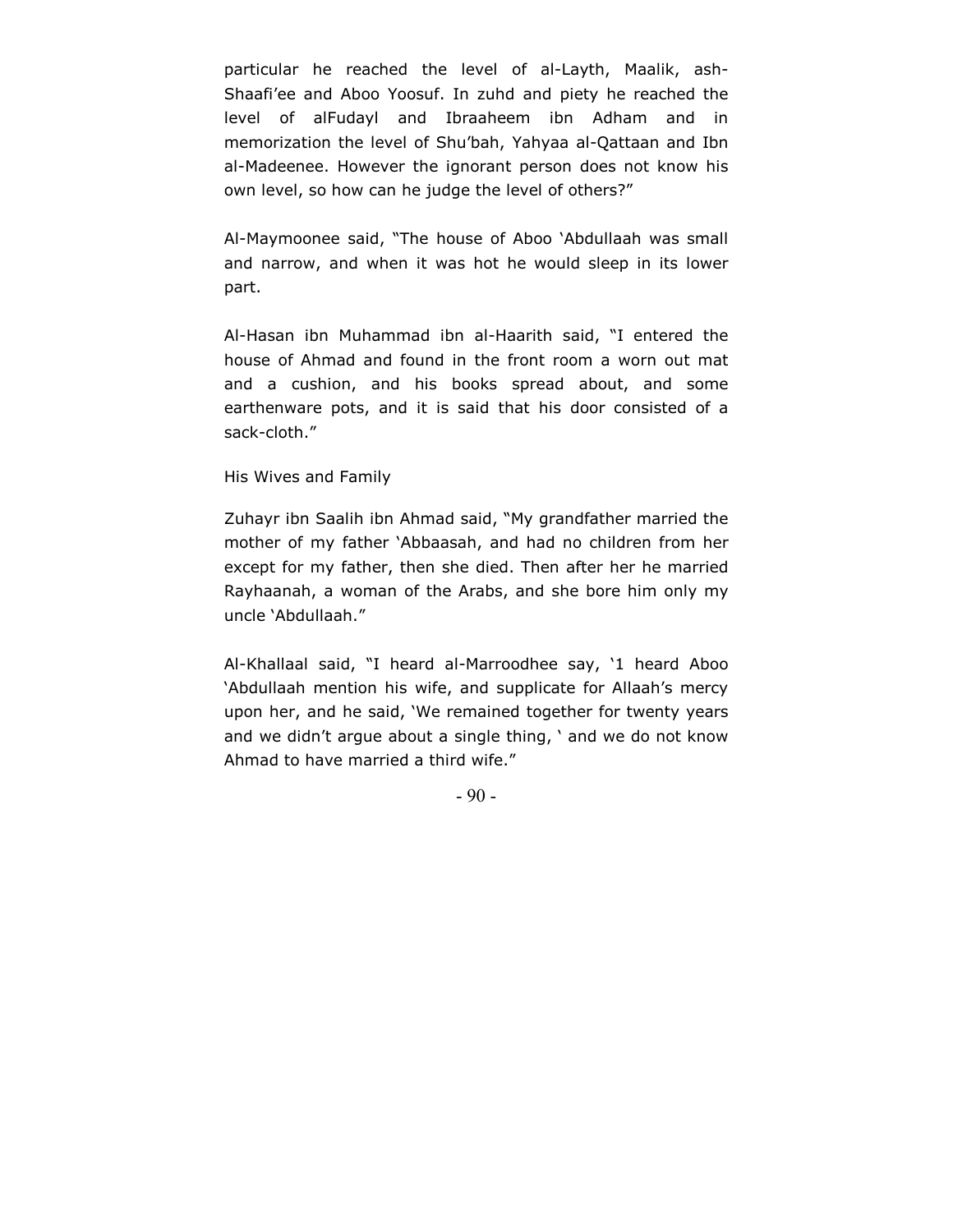Ya'qooh ibn Bukhtaan said, "Aboo 'Abdullaah asked us to buy a slave-girl for him, so I and Fawraan went off, and Aboo 'Abdullaah followed us and said, '0 Abo Yoosuf, she should be fleshy.

Zuhayr said, "When Umm 'Ahdullaah died my grandfather bought Husna, who bore him Umm 'Alee Zaynab and al-Hasan and aI-Husayn, twin brothers who both died shortly after birth. Then she gave birth to al-Hasan and Muhammad who both lived for about forty days, after them she gave birth to Sa'eed."

Al-Khallaal said: Muhammad ibn 'Alee ibn Bahr narrated to us saying: I heard Husna, the mother of the child of Aboo 'Abdullaah say, I said to my owner (i.e., Ahmad), 'Sell one of my anklets.' So he said, 'Would that be agreeable to you?' So I said, 'Yes.' So it was sold for eight and a half deenaars, and he spent that during my pregnancy. When I gave birth to Hasan my mistress gave a dirham as a gift, so he said, 'Buy a head (of cattle) with it, so she brought it and we ate, Then he said, '0 Husna, I do not possess anything besides this dirharn. ' She said, 'And when he had nothing at all he would be happy that day."

Adh-Dlahabee said, "The eldest of the sons of Ahmad ibn Hanbal was Saalih, who became the judge of Isbahaan, where he died in the year 265H at the age of sixty odd. He narrated from Abul Waleed at-Tayaalisee and senior scholars. And he (i.e. Saalih) left behind two sons: Zuhayr ibn Saalih, a reliable narrator of hadeeth, who died in the year 303H, and Ahmad Ibn Saalih, I do not know when he died; and his son Muhammad ibn Ahmad ibn Saalih narrated from him, and Muhammad died whilst middle aged in the year 330H. As for the second sort, then he was al-Haafiz Aboo 'Abdur-Rahmaan 'Abdullaah ibn Ahmad, the narrator from his father, one of the greater scholars. He died in the year 290H, at the age of 77 and 1 have written a separate biography for him. The third son was Sa'eed ibn Ahmad. He was born fifty days before the death of Ahmad,

- 91 -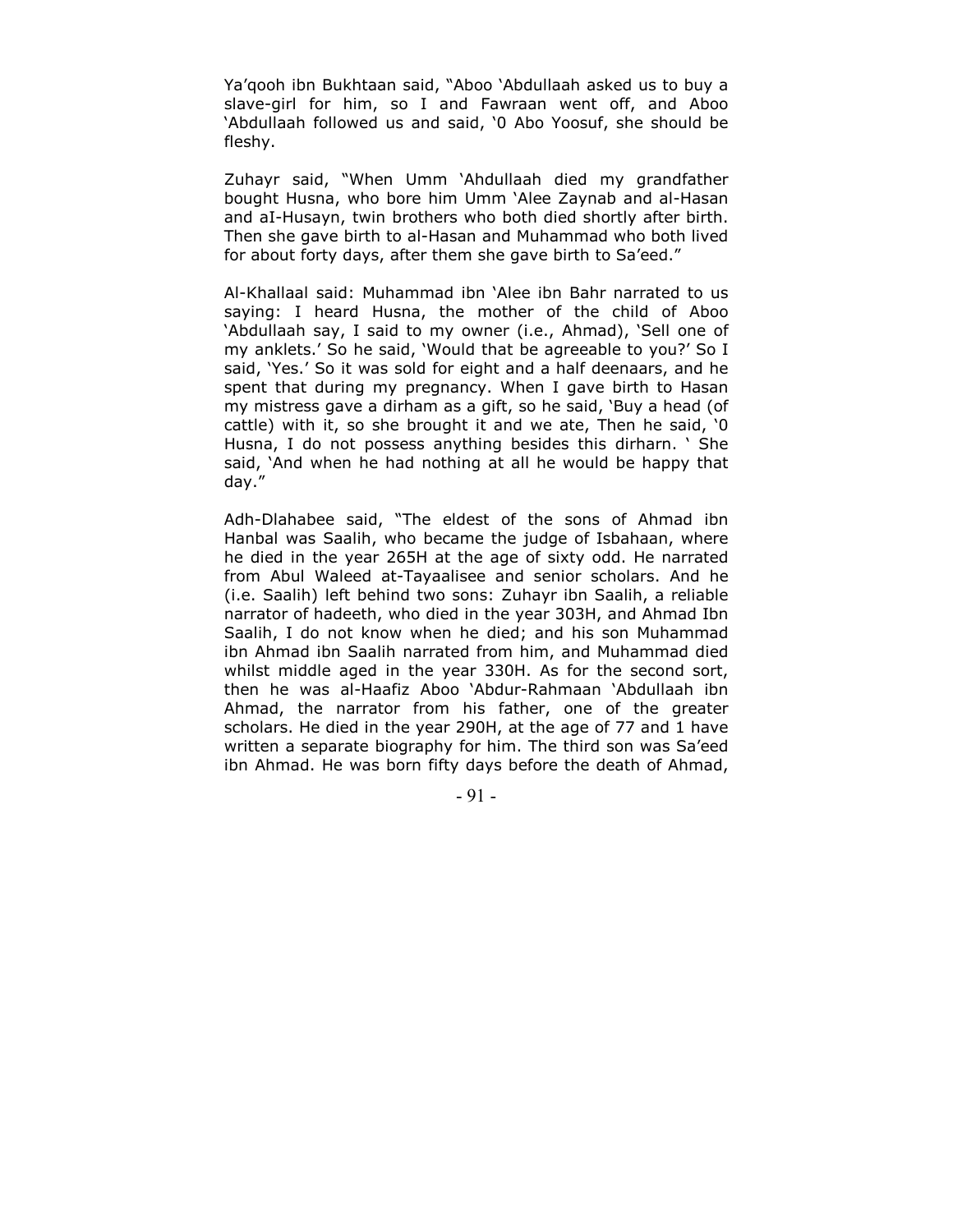so he grew up and attained knowledge, and died before his brother 'Abdullaah As for Hasan, Muhammad and Zaynah, then we do not know anything about them, and the descendants of Aboo 'Abdullaah came to an end as far as we know."

'Abdullaah said, "I heard my father say, 'I have completed seventy seven years and entered upon the seventy eighth,' and he began with a fever that night and died on the tenth day."

Saalih said, 'At the start of Rabee'ul Awwal of the year 241H my father suffered a fever on the night of Wednesday. He stayed in the house with the fever and his breathing was laboured and heavy. I was aware when he was weak and used to look after him when he became ill. So I said to him, '0 my father what did you break your fast upon last night?' So he said, 'Upon bean soup.' Then he wished to get up, so he said, 'Take my arms,' so I took his arm, but when he reached the toilet he was very weak and had to support himself by leaning upon me. More than one physician used to visit him, all of them Muslims. One physician prescribed that pumpkin should be boiled for him and he should be given the water to drink, this was on the day of Tuesday, and he died on the clay of Jumu'ah. He said, '0 Saalih,' I said, 'At your service,' he said, 'Do not boil it in your hours or in the house of your brother.' Then al-Fath ibn Sahl came to the door to visit him but I prevented him. Also lbn 'Alee Ibn al-Ja'd came, but I prevented him, and many people came. He said, 'What do you think?' I said, 'That you should permit them to enter, so that they may supplicate for you.' He said, 'I will seek Allaah's guidance by lstikhaarah. ' So they entered upon him in crowds, until the house was full. They would question him and supplicate for him, and leave, and another crowd would enter. The number of people became very large and the street was filled, and we closed the gate of the alley. A neighbour of ours came, having dyed his heard, and my father said, 'I see a man who has revived something of the sunnah, and it gives me joy.

- 92 -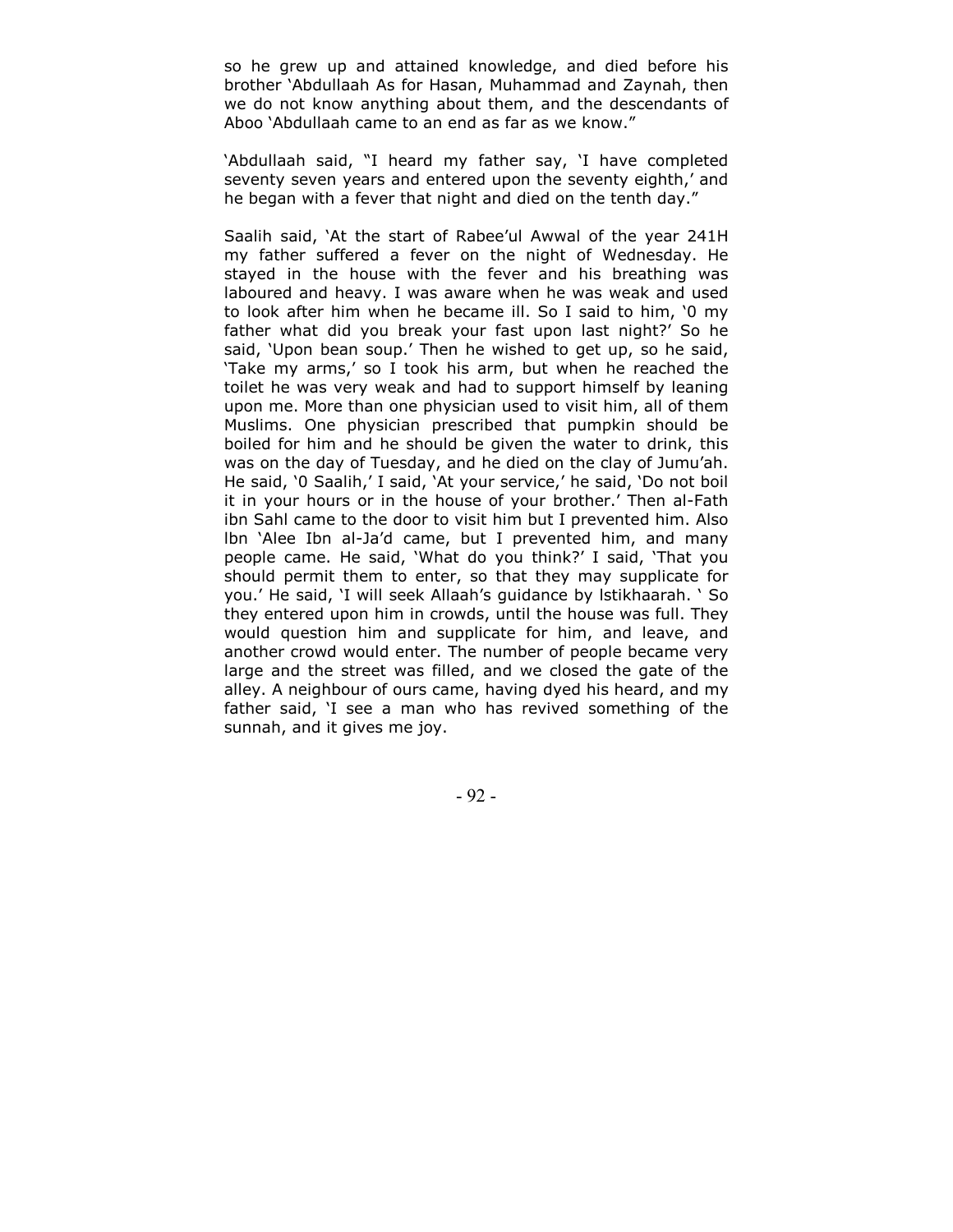Saalih said, "... he suffered various aches and pains, but his mind remained sound. Then on the day of Jumu'ah, the twelfth of Rabeeul-Awwal, after two hours of the morning had passed, he died."

AI-Khallaal 'Ismah ibn 'Isaam related to me: Hanbal narrated to us, saying, "One of the sons of al-Fadl ibn ar-Rabee' gave three hairs to Aboo 'Abdullaah whilst he was in prison, and said, 'These are from the hairs of the Prophet (swallallahu alaihi wasallam).' So Aboo 'Abdullaah instructed at the point of death that a hair should be placed upon each of his eyes, and one upon his tongue. So that was done when he died."

Al-Marroodhee said, "His funeral was brought after the people had finished the Jumu'ah Prayer."

'Abdullaah said, "The Prayer over my father was lead by Aboo Muhammad 'Abdullaah ibn Taahir — he overcame us in leading the Prayer over him, but we had already prayed over him along with the (hundred or so) men of Banoo Haashirn within the house."

'Abdur-Rahmaan ibn Abee Haatim said, "I heard Aboo Zur'ah say, 'It reached me that al-Mutawakkil ordered that the area covered by those who prayed the Funeral Prayer over Ahmad should be measured, and it was calculated that the number of those who prayed there was one and a half million."

Aboo Hammaam as-Sakoonee said, "I was present at the funeral of Shareek, and the funeral of Aboo Bakr ibn 'Ayyaash, and I saw how many people were present. But I have never seen a gathering as large as this," i.e., the funeral of Aboo 'Abdullaah Ahmad ibn Hanbal.

As-Sulamee said, "I was present at the funeral of Abul-Fath al-- Qawwaas along with ad-Daaraqutnee. So when he saw the number of those gathered he said, 'I heard Aboo Saalih ibn Ziyaad say: I heard 'Abdullaah ibn Ahmad say: I heard my

- 93 -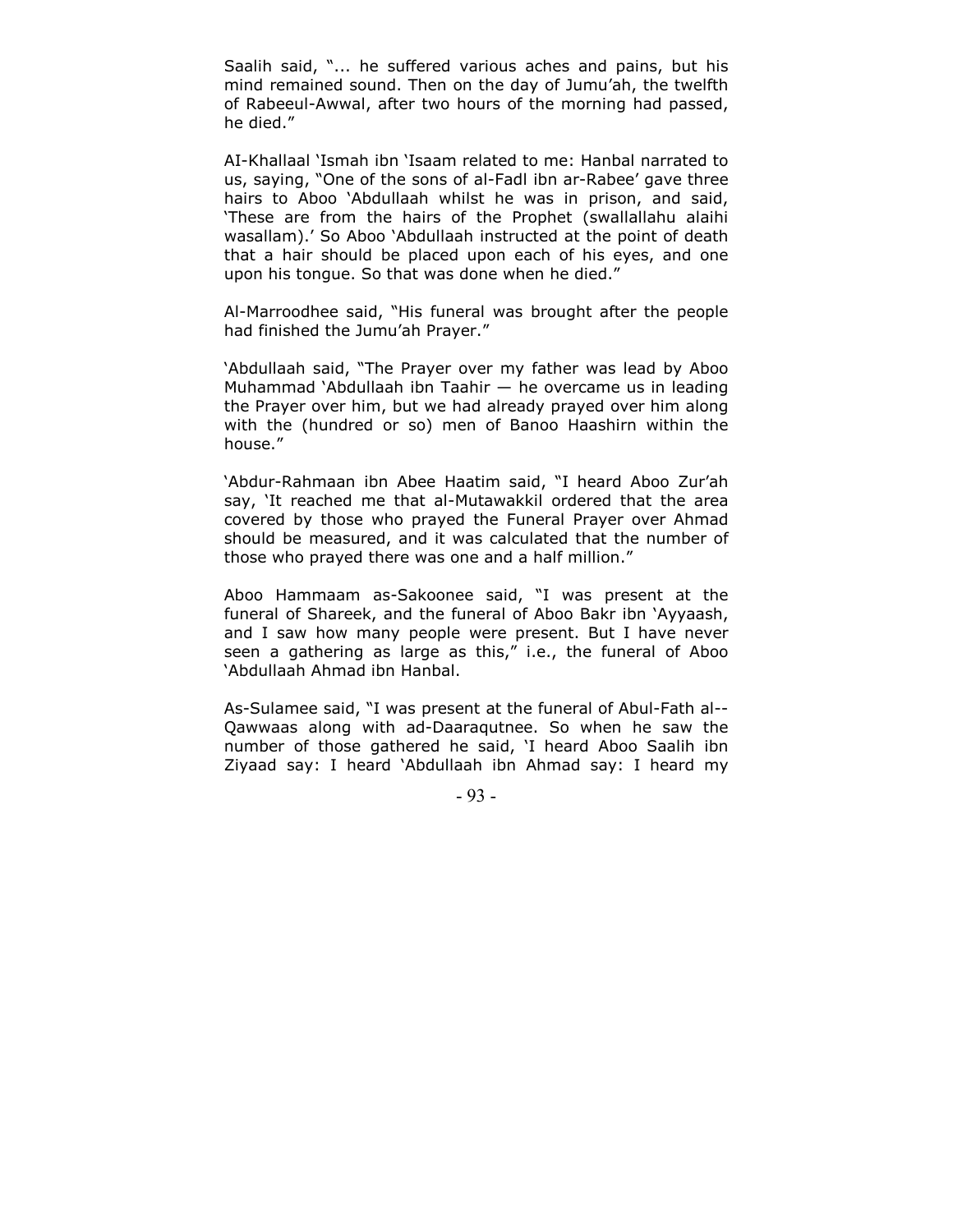father say, 'Say to the people of innovation: 'Between us and you is the day of the Funerals." 128 129

The Imaam Aboo 'Abdullaah Ahmad ibn Hanbal died on the day of Jumu'ah, the  $12<sup>th</sup>$  of Rabee 'ul-Awwal in the year 241H.  $^{130}$ 

#### **CHAPTER TWO**

 $\overline{a}$ 

# **ON THE MEANING OF EEMAAN - A REFUTATION OF THE MU'TAZILAH OF TODAY**

Al-Haafidh Ibn Hajar (d. 853H) said, "Eemaan in the language means' tasdeeq' (attesting to the truth of something). In the Sharee'ah it means 'tasdeeq' (attesting to the truth) of what the Messenger (swallallahu alaihi wasallam) brought from his Lord, and this much is agreed upon. Then there is a difference. Is anything else a condition on top of that? Such as stating this eemaan upon the tongue, as well as it being in the heart, or action upon what is attested to by doing what is ordered and leaving what is forbidden?" Up until where al-Haafidh said, "So

- 94 -

 $128$  Ibn Katheer said in Al-Bidaayah wan-Nihaayah (10/342), "Allaah confirmed this saying of Ahmad, since he was the Imaam of the Sunnah in his time. As for the head of those who were his opponents, Ahmad ibn Ahee Duwaad, who was the judge of all the judges in the world — then nobody marked or gave attention to his death. When he died no one accompanied his funeral but a small number of the ruler's helpers. Likewise al-Haarith ibn Asad al-Muhaasibee, despite his abstemiousness and piety, no one prayed over him except three or four people. Likewise Bishr ibn Ghiyaath al-Mareesee, only a very small group of people prayed over him. So Allaah it is who is in command of the affairs, before and after."<br><sup>129</sup> Taken from Siyar A'laamin-Nubataa, vol. II, pp. 177-358.

 $130$  The whole of this biography was translated by Aboo Talhah Daawood ibn Ronald Burbank, except for the narration of Sulaymaan as-Sijzee, which was translated by Amjad ibn Muhammad Rafiq.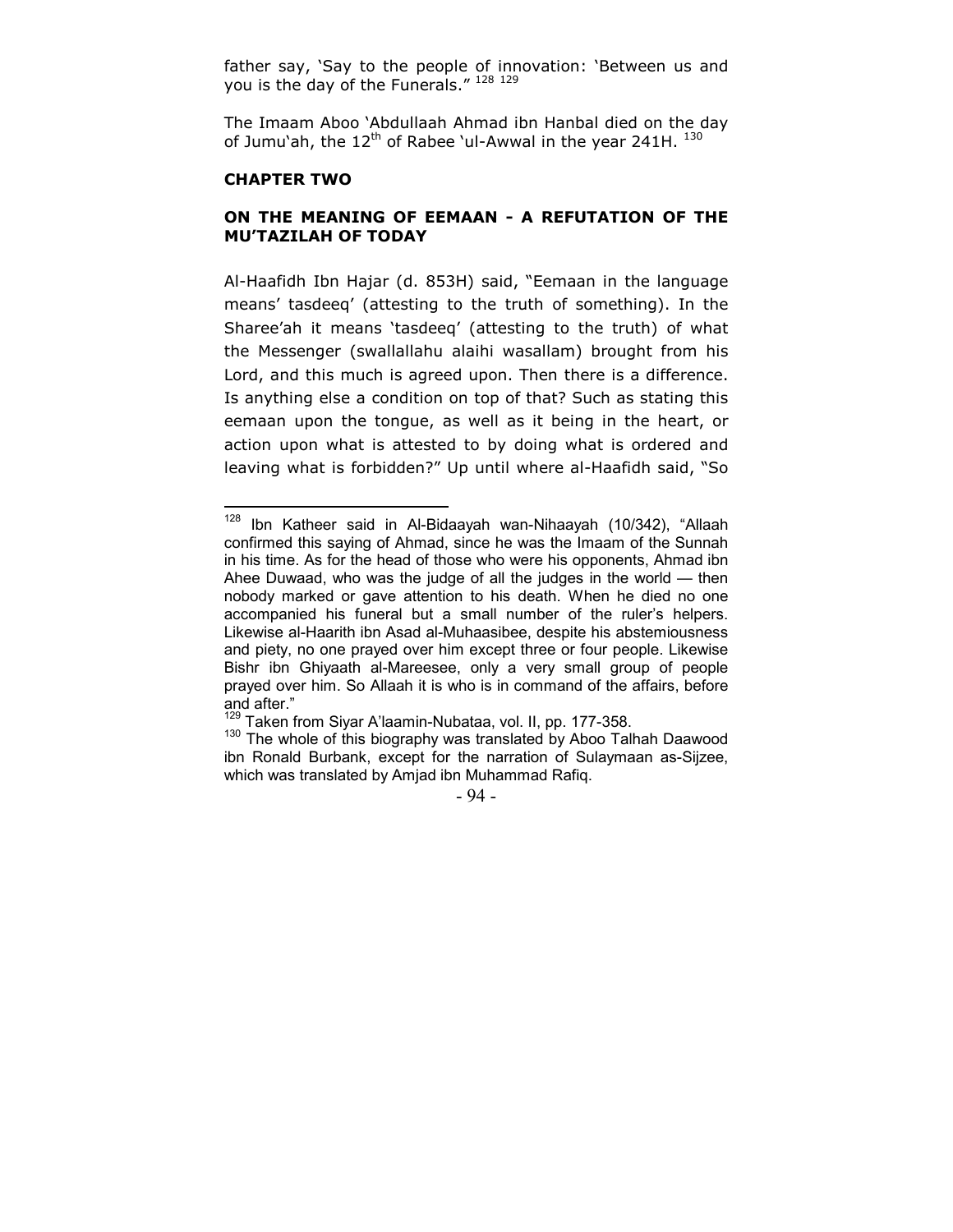the Salaf say: Eemaan is 'aqeedah in the heart, statement of the tongue and action of the limbs. They mean by this that actions are a condition for its completeness. So from here comes their saying that it increases and decreases — as will follow.

The Murji'ah say: 'It is 'aqeedah and statement of the tongue only.' The Karraamiyyah say: 'It is statement of the tongue only.' And the Mu'tazilah say: 'It is action, statement and 'aqeedah.' But the difference between the Mu'tazilah and the Salaf is that the Mu'tazilah make actions a condition for the correctness of eemaan, whereas the Salaf make it a condition for its completeness.

As for the second point, then the Salaf hold that eemaan increases and decreases, whereas most of the people of kalaam (theological rhetoric) reject this by saying that if it is liable to decrease, then it is doubt." 131

Thus, the Salaf agreed that eemaan is: 'aqeedah, statement and action. So whoever denies 'aqeedah in matters such as Punishment of the Grave, or the Descent of 'Eesaa or the Appearance of the Dajjaal, then he has likewise denied eemaan in such issues. Since, 'aqeedah in the heart is the foundation of eemaan, about which there is agreement from the Scholars of Ahlus-Sunnah wal-Jamaa'ah.

And Imaam al-Baghawee (d. 535H) said, "The Sahaabah and the Taabi'een and those who came after them from the

<sup>- 95 -</sup>   $\overline{a}$ <sup>131</sup> Abridged from Fathul-Baaree, 1/60-61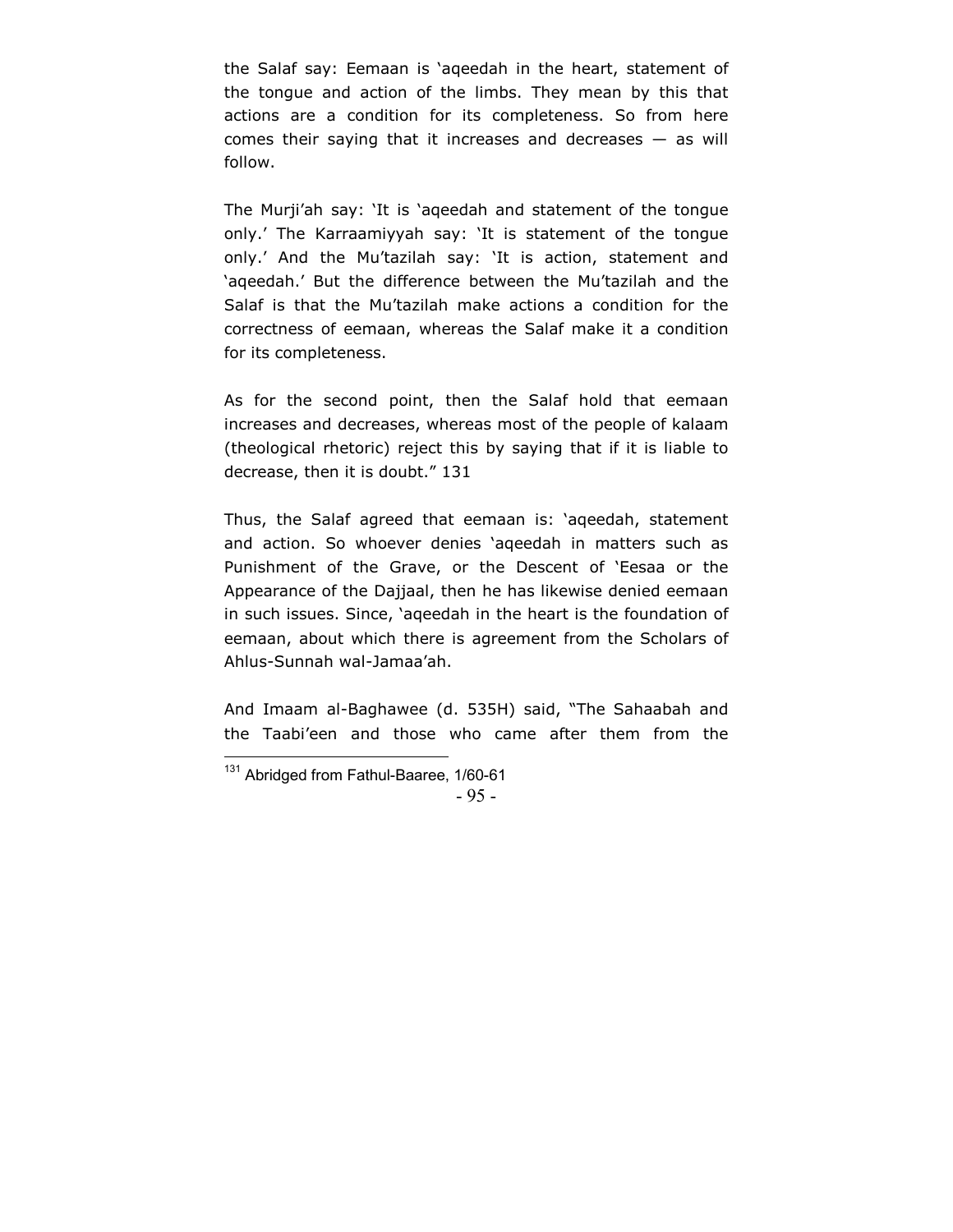Scholars of the Sunnah are agreed that actions are a part of eemaan ... and they say, 'Indeed eemaan is saying, action and 'aqeedah. It increases with obedience and decreases with disobedience." 132

Having understood this, the falsehood of those claiming to have eemaan in the above-mentioned issues and others like them whilst denying having 'aqeedah in them, will become very clear. Since our Salafus-Saalih held that the root of eemaan in such issues is to have 'ageedah in them  $-$  so if there is no 'ageedah with respect to these issues then, by default, there is no eemaan in them either.

### **CHAPTER THREE**

### **SOME SAYINGS FROM THE SALAF CONCERNING ALLAAH'S ATTRIBUTES AND THEIR IJMAA' (CONSENSUS) CONCERNING THE FALSEHOOD OF TA'WEEL - A REFUTATION OF THE ASH'ARIYYAH <sup>133</sup>**

Al-Awzaa'ee (d.157H) said, "I asked az-Zuhree and Makhool about the aayaat pertaining to the Sifaat (Attributes of Allaah), so they said, 'Leave them as they are." 134

Al-Waleed ibn Muslim (d. 194H) said, "I asked Maalik, al-Awzaa'ee, Laytb ibn Sa'd and Sufyaan ath-Thawree, may Allaah have mercy upon them, concerning the reports related about

 $\overline{a}$ 

- 96 -

<sup>&</sup>lt;sup>132</sup> Sharhus-Sunnah 1/38-39

<sup>&</sup>lt;sup>133</sup> Refer to Chapter Ten: The 'Aqeedah of Ahul-Hasan al-Asharee and a Refutation of the Ash'ariyyah

<sup>&</sup>lt;sup>134</sup> Reported by al-Laalikaa'ee in Sharh Usoolul-I'tiqaad 3/430 and Ibn Qudaamah al-Maqdisee in Dhammut-Ta'weel, p. 18 and the chain of narration is hasan.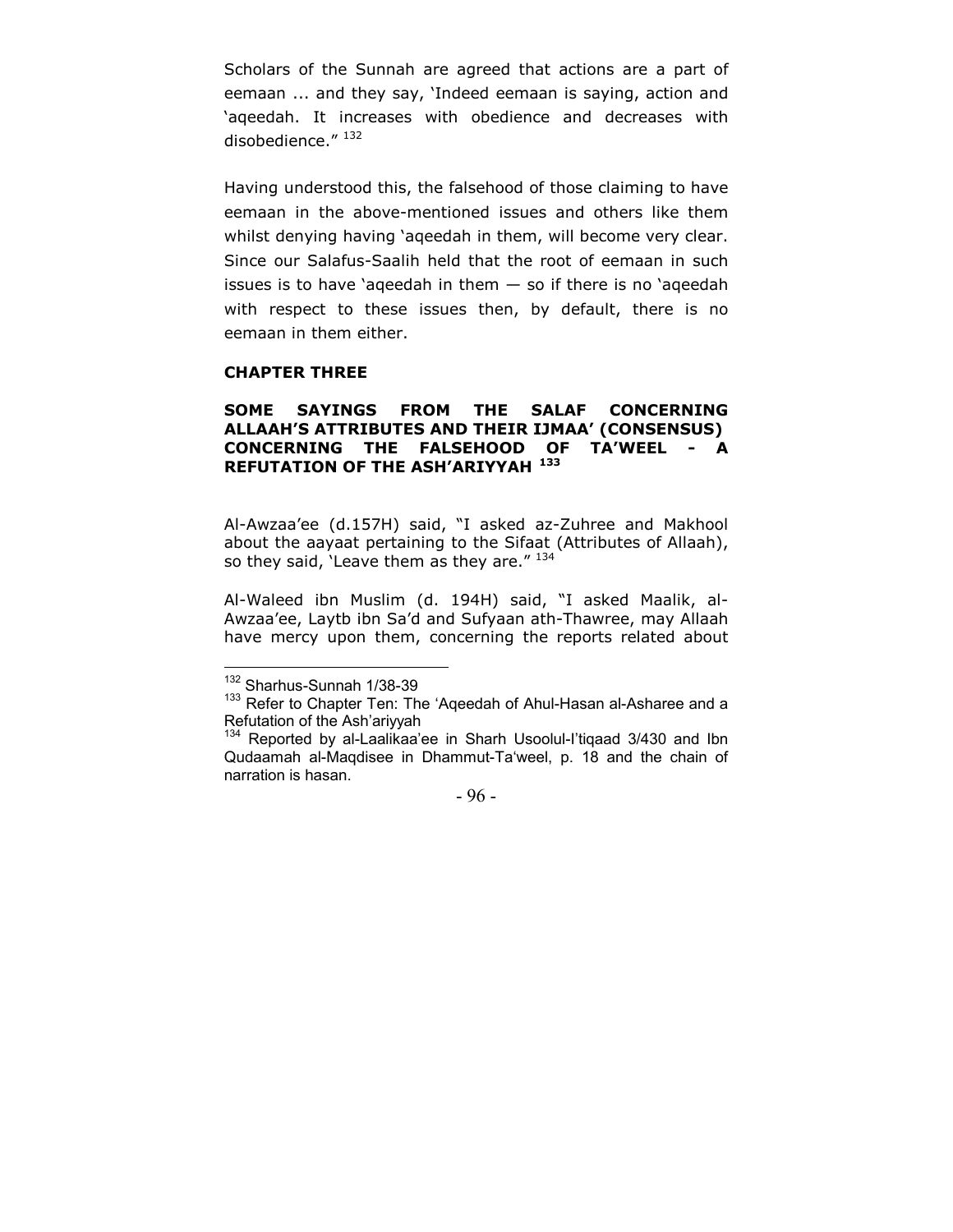the Attributes, so they all said, 'Leave them as they are without asking 'How?" 135

lmaam Ahmad (d. 2.41 1] said, "These ahaadeeth should he left as they are ... 'We affirm them and we do not make any similitude for them. This is what has been agreed upon by the scholars." 136

Nu'aym ibn Hammaad (d. 228H) said, "Whoever makes tashbeeh (resemblance) of Allaah to his creation has committed kufr (disbelief). And whoever denies what Allaah has described Himself with has also committed kufr. Indeed, all that Allaah has described Himself with, or what His Messenger has described Him with  $-$  then there is no tashbeeh in it at all."  $^{137}$ 

 $\overline{a}$ 

- 97 -

<sup>&</sup>lt;sup>135</sup> Reported by al-Aajurree in Ash-Sha'ree'ah, p. 314, al-Bayhaqee in Al-Asmaa was-Sifaat, p. 453 and also Al-I'tiqaad, p. 118 and the chain of narration is hasan.

<sup>&</sup>lt;sup>136</sup> Reported by Ibn al-Jawzee in Manaaqib Imaam Ahmad, pp. 155-156.<br><sup>137</sup> Reported by Imaam adh-Dhahabee in Al-'Uluww, no. 217. And in this is a clear proof from the Salaf that whatever Allaah has affirmed for Himself and what His Messenger has affirmed for Him, then there is no tashbeeh in it whatsoever. And in this is an exposition and an uncovering of the Ahlul Bid'ah amongst the Jahmiyyah, the Mu'tazilah, the Ash'ariyyah, the Maatooreediyyah and others like them who accuse those upon the aqeedah of the Salaf, that they are Mushabbihah and Mujassimah (Anthropomorphist). Rather, it is they who are the Mushahbihah and the Mujassimah due to the disease in their hearts. It is not possible for them to affirm the Attributes of Allaah without their hearts resembling them to the creation and this is why ta'weel (interpolation of the Attributes) is one of their hallmarks, their claim being, 'We are declaring Allaah free from defects,' but in fact they are stripping Allaah of His Attributes, until Allaah is but nothingness. As Muhammad ibn al-Hasan ash-Shaybaanee (d. 189H), the companion of Aboo Haneefah said, "All the Fuqahaa, from the east to the west are agreed upon, (the obligation of having faith in the Qur'aan and the ahaadeeth which the reliable and trustworthy narrators have come with it from the Messenger of Allaah (swallallahu alaihi wasallam) in describing the Lord, the Mighty and the Majestic, without explaining them (tafseer) or likening them to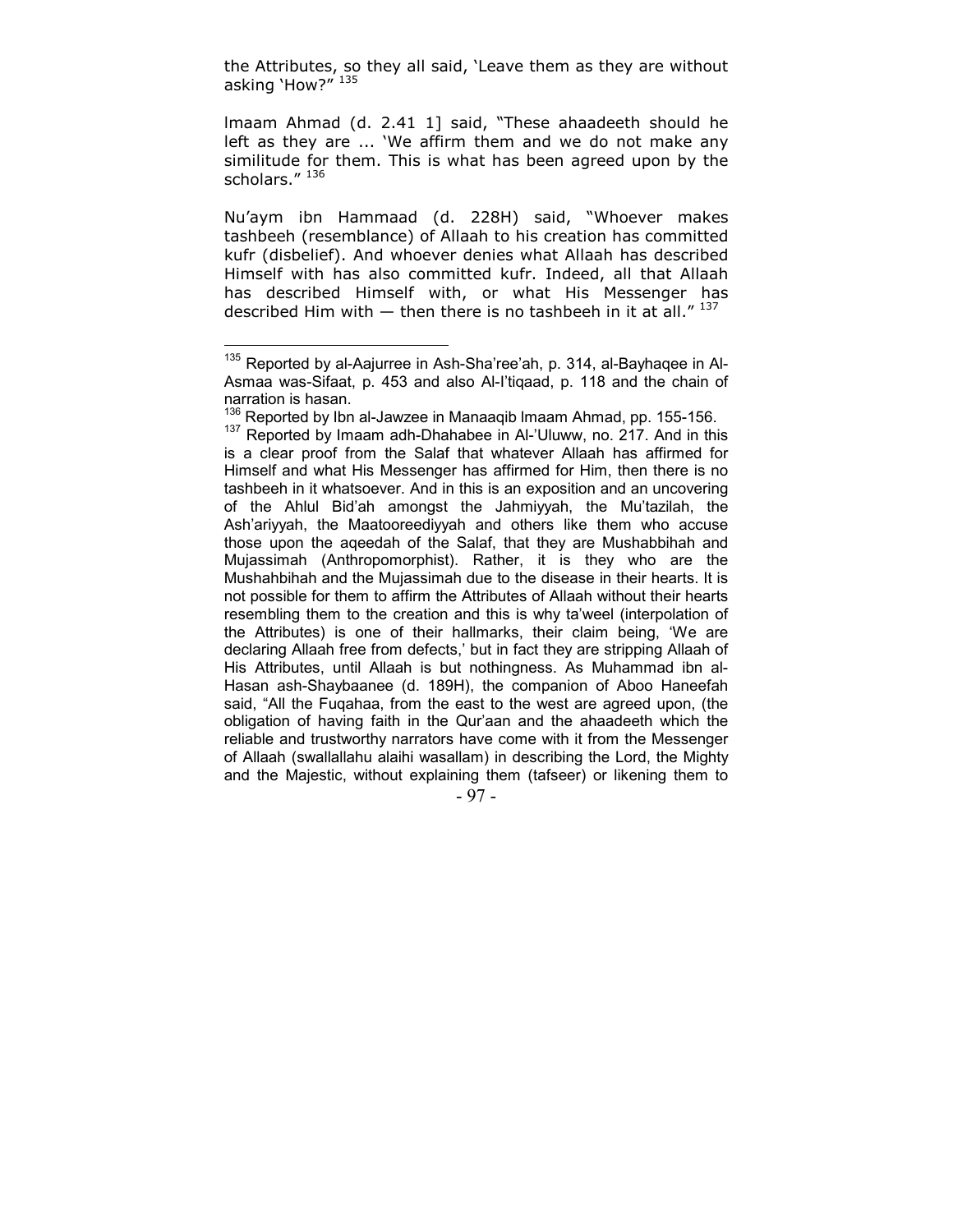Imaam at-Tirmidhee (d. 279H) said, "It has been stated by more than one person from the People of Knowledge about such ahaadeeth, that there is no tashbeeh (resemblance) to the Attributes of Allaah, and our Lord, the Blessed and Most High, descends to the lowest heaven every night. So they say, 'Affirm these narrations, have eernaan (faith) in them, do not deny them, nor ask how.' The likes of this has been related from Maalik ibn Anas, Sufyaan ath-Thawree, Ibn 'Uyainah and 'Abdullaah ibn al-Mubaarak, who all said about such ahaadeeth, 'Leave them as they are, without asking how.' Such is the saying of the People of Knowledge from the Ahlus-Sunnah wal-Jamaa'ah. However, the Jahmiyyah oppose these narrations and say, 'This is tashbeeh!' However, Allaah the Most High, has mentioned in various places in His Book, the Attribute of al-Yad (Hand), as-Sam' (Hearing), and al-Basr (Seeing), but the Jahmiyyah make ta'weel of these aayaat, explaining them in a way other than how they are explained by the People of Knowledge. They (the Jahmiyyah) say, 'Indeed, Allaah did not create Aadam with His own Hand,' they say that Hand means the Power of Allaah." 138

Al-Khattaabee (d. 338H) said, "The madhhab of the Salaf (the Pious Predecessors) with regard to the Sifaat (Attributes of

the creation (tashbeeh). So whoever explains anything from them today, then he has departed from that which the Prophet (swallallahu alaihi wasallam) and his Companions were upon, for verily, they did not explain them but they gave verdicts with whatever is in the Book and the Sunnah and then they remained quiet. So whoever speaks with the saying of Jahm (ibn Safwaan) then he has separated from the Jamaa'ah since he (Jahm) describes Him (Allaah) with nothingness." Reported by al-Laalikaa'ee in Sharh Usoolil-I'tiqaad, 3/432. And this is also the basis for their accusation against the Ahlus.Sunnah, that they are Dhaahiriyyah (Literalists) since they, due to the aforementioned sickness in their hearts, resort to ta'weel with respect to the Attributes .of Allaah and explain them in a way unknown to the Messenger (swallallahu alaihi wasallam) and his Companions.

<sup>138</sup> Sunan at-Tirmidhee, 3/24

 $\overline{a}$ 

- 98 -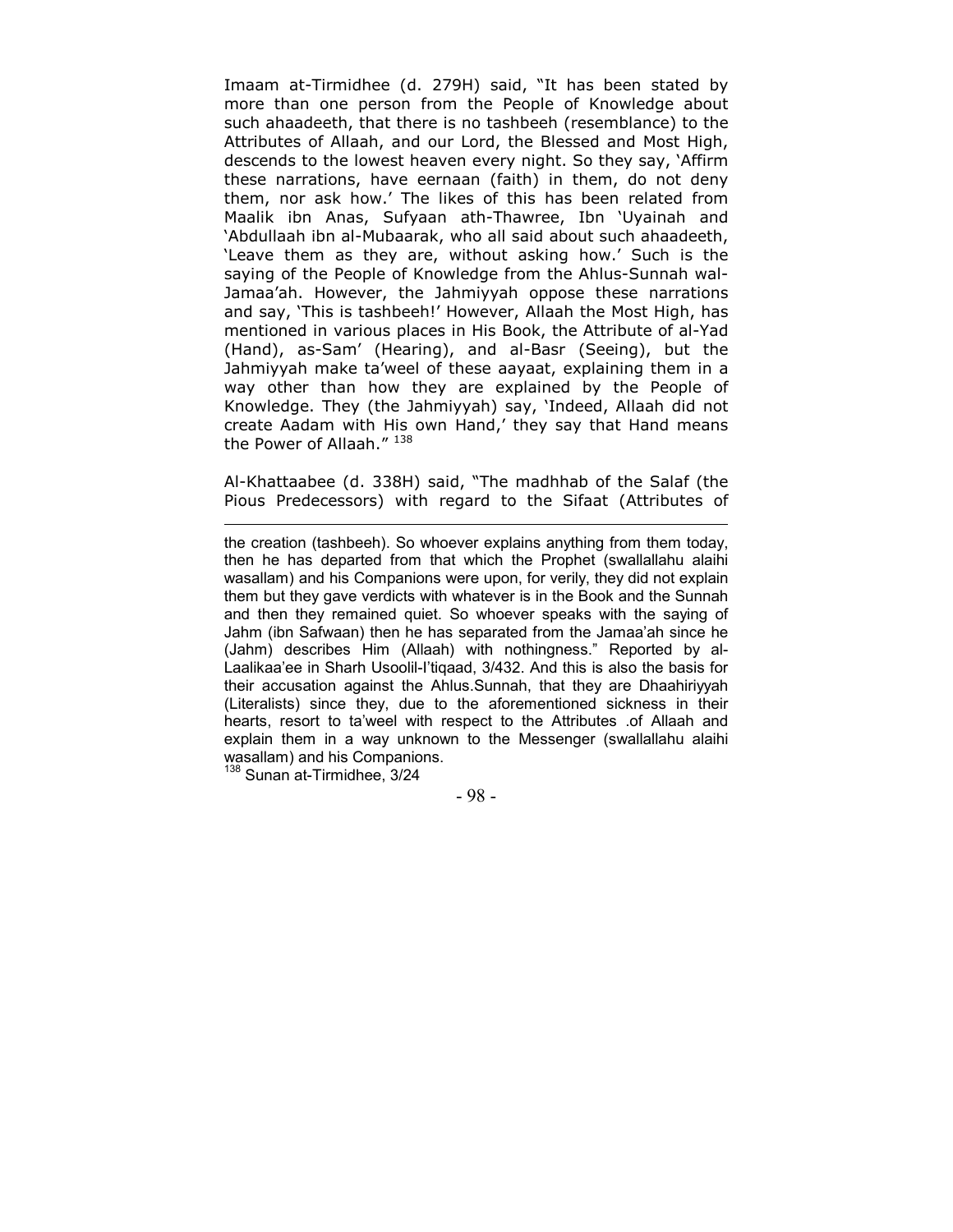Allaah) is to affirm them as they are "alaa dhaahir' (with their apparent meaning), negating any tashbeeh (resemblance) to them, nor takyeef (asking how they are). $''$ <sup>139</sup>

Imaam as-Saaboonee (d. 449H) said, "Indeed Ashaabul-Hadeeth (the Scholars of Hadeeth — those who hold fast to the Book and the Sunnah), may Allaah protect their lives and shower mercy upon those that have died, bear witness to the tawheed of Allaah and to the Messenger-ship and Prophet-hood of His Messenger (swallallahu alaihi wasallam). They know their Lord, the Mighty and Majestic, by the Attributes which He has spoken of in His Revelation, and by what He has sent down, or testified to, by His Messenger (swallallahu alaihi wasallam). They do not believe in tashbeeh (resemblance) of His Attributes with the attributes of the creation. They say, 'Indeed, He created Aadam with His own Hands, as He, the Most Perfect, textually stated:

"O Iblees! What prevented you from prostrating to one whom I have created with My Own (Two) Hands.' 140

So they do not distort the words from their (proper) context, by carrying the meaning of Yadain (the two Hands of Allaah) to mean ni'matain (two bounties) or quwwatain (two powers) which is the tahreef (distortion) of the Mu'tazilah and the Jahmiyyah, may Allaah destroy them. They do not ask how these Attributes are, nor do they resemble them to His creation... Allaah, the Most High, protected Ahlus-Sunnah from such tahreef, takyeef and tashbeeh, and favoured them with knowledge and understanding." 141

Qaadee Aboo Ya'laa (d. 458H) said, "The proof for the futility of ta'weel is that the Sahaabah, and those who followed them

 $\overline{a}$ 

# - 99 -

<sup>&</sup>lt;sup>139</sup> Al-Ghuniyah 'an Kalaam wa Ahlihi as quoted in Mukhtasir al'-Uluww,

no. 137<br><sup>140</sup> Soorah Sa'd (38):75

 $141$  Aqeedat Ahlus-Sunnah wa Ashaabul-Hadeeth wal-A'immah, no.3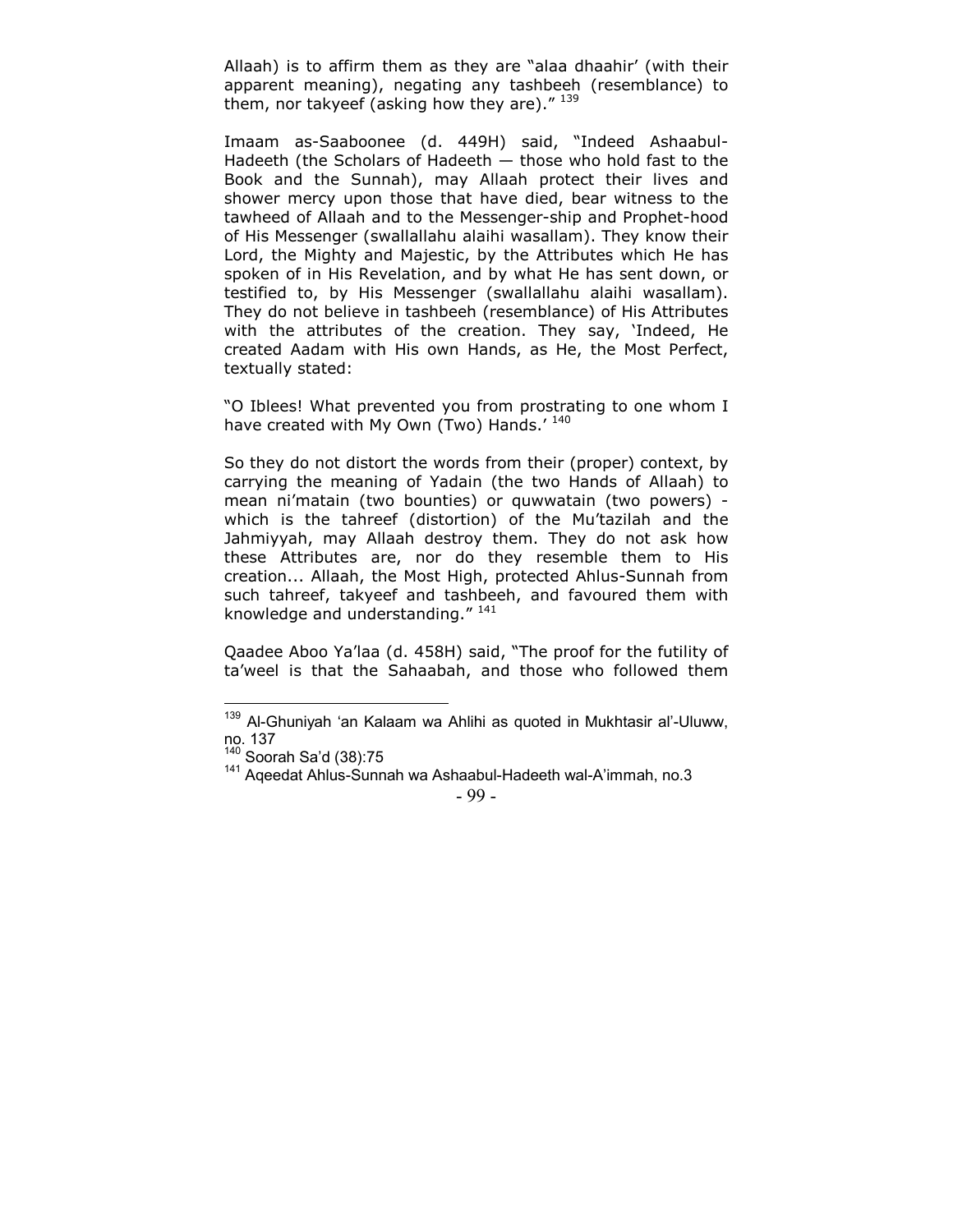from the Taabi'een, understood them (the Attributes) 'alaa dhaahir (upon their literal meaning), and they did not take recourse to ta'weel, nor did they move away from the dhaahir meaning. If ta'weel were permissible, then they would have preceded us in it..."<sup>142</sup>

Ibn 'Abdul-Barr (d. 463 H) said, "Ahlus-Sunnah are agreed in affirming all the Attributes of Allah which are related in the Qur'aan and the Sunnah, having eemaan (faith) in them and understanding them 'alal-haqeeqah. (in a real sense) not 'alalmajaaz (metaphorically). How they are is not to be asked. However, the Jahmiyyah, the Mu'tazilah, and the Khawaarij all deny them and do not carry them 'alal-haqeeqah; claiming that whoever affirms them has made tashbeeh (resemblance), and they claim that whoever recites them (as they are) is a mushabhih (a person doing tashbeeh)."<sup>143</sup>

Ibn Qudaarnah (d. 620fl) said, "The way of the Salaf is to have eemaan (faith) in the Names and Attributes of Allaah that He has described Himself with in His Revelation, or upon the tongue of His Messenger (swallallahu alaihi wasallam), without increasing nor decreasing in it, nor exceeding the limits, nor explaining them (i.e. like the Mu'tazilah), nor making ta'weel of them in a way that opposes the Dhahir (apparent) meaning." 144

Shaikhul-Islaam Ibn Taymiyyah (d. 728H) said, "From eemaan (faith) in Allaah is eemaan in what He has described Himself with and what His Messenger Muhammad (swallallahu alaihi wasallam) described Him with without tahreef (distortion) and ta'teel (denial and negation), and without takyeef (asking how) and tamtheel (likening them)..."<sup>145</sup>

 $\overline{a}$ 

<sup>&</sup>lt;sup>142</sup> Ibtaalut-Ta'weelaat li-Akhbaaris-Sifaat, manuscript form, p. 21<br><sup>143</sup> At- Tamheed, of Iibn 'Abdul-Barr, 7/145

<sup>&</sup>lt;sup>143</sup> At- Tamheed, of Iibn 'Abdul-Barr, 7/145<br><sup>144</sup> Dhammut-Ta'weel of Ibn Qudaamah al-Maqdisee, p. 11<br><sup>145</sup> Al-'Aqeedatil-Waastiyyah, p. 3

<sup>- 100 -</sup>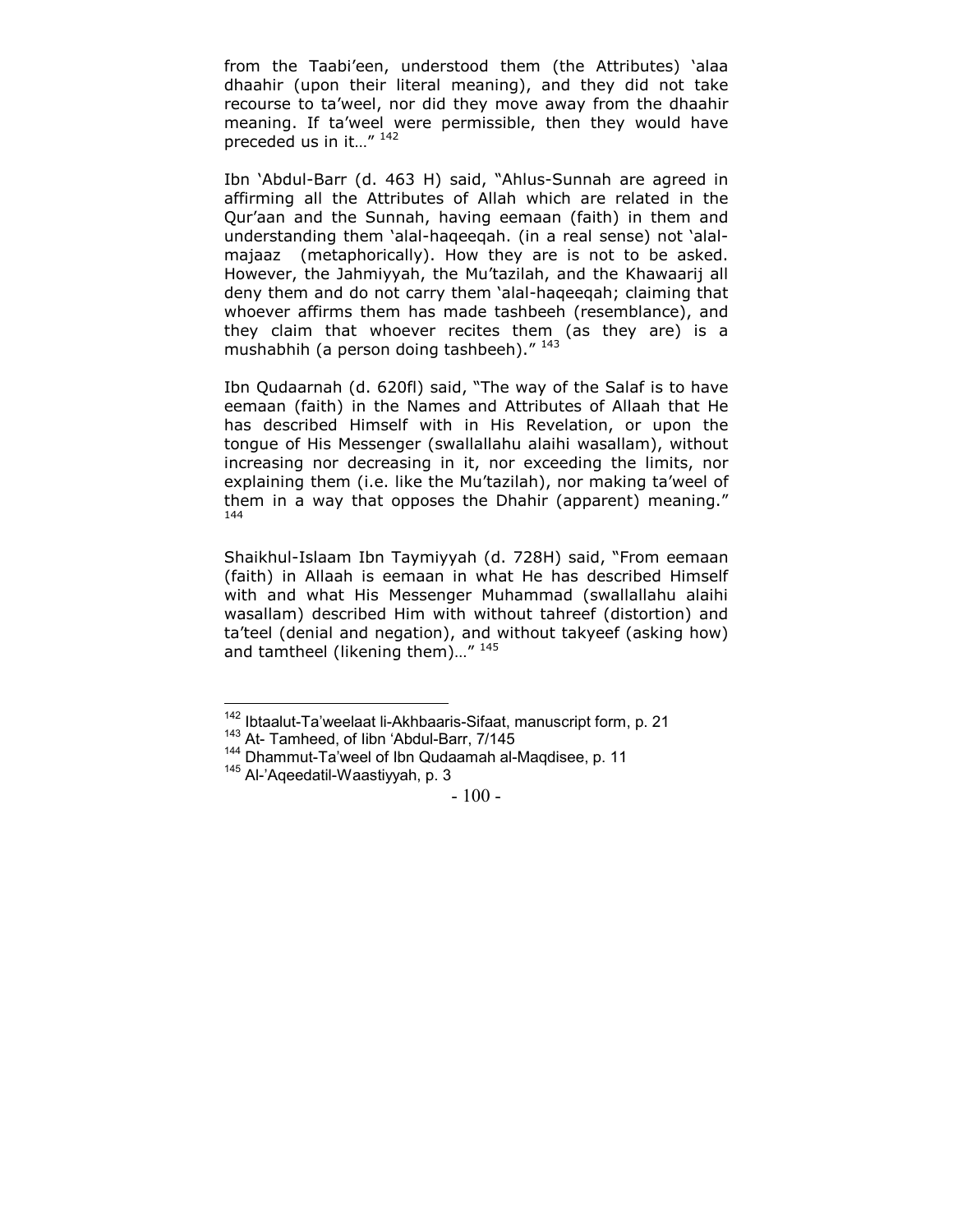Imaam al-juwaynee  $146$  (d. 438H) said, "Know, that for a brief period of time, I was confused about three matters:

(i) The issue of as-Sifaat (Allaah's Attributes) (ii) The issue of al-Fawqiyyah (Allah being above His creation) (iii) The issue of al-Harf (the Word) and as-Sawt (the Voice) about the Glorious Qur'aan.

I used to be confused about the different sayings, which are found in the contemporary books with respect to these matters, (confused as to) whether ta'weel (manipulative distortion) and tahreef should be made of the Attributes. Whether to take them as they are and halt at their meanings, or whether to affirm them without ta'weel, ta'teel, tashbeeh or tamtheel. But I found in the texts of the Book of Allaah, Most High, and the Sunnah of His Messenger (swallallahu alaihi wasallam), a great clarity about the reality of these Attributes, and likewise with respect to affirming al-'uluww (the highness of Allaah) a!-Fawqiyyah, al-Harf and as-Sawt.

Then I found it in the books of the later Scholars, from the mutakallimoon (the People of theological rhetoric and innovated speech) their making of ta'weel (of Allaah's Attribute) of al-Istiwaa (Allaah ascending above the creation) by saying that it meant qahr (His dominance) and isteelaa (His conquering); ta'weel of (Allaah's Attribute) of an-Nuzool by saying that it meant His command descends; ta'weel of (the Attribute of) al-Yadain (the Hands of Allaah) to mean His Power or His Favour; and ta'weel of al-Qadam (the Foot of Allaah) to mean the fine reward with their Lord  $-$  and the likes of this. Along with this, I found that they claimed that the Speech of Allaah, tile Most

- 101 -

 $\overline{a}$ <sup>146</sup> He is Aboo Muhammad al-Juwaynee, father of the famous Imaamul--Haramayn Aboo Ma'aalee al-Juwaynee. Aboo Muhammad was a Shaafi'ee faqeeh and initially followed the Asha'riyy madhhab in aqeedah. However he retracted from it and returned to the madhhab of the Salaf, as is attested to by his book Risaalah Ithbaathul-Istawa wal-Fawqiyyah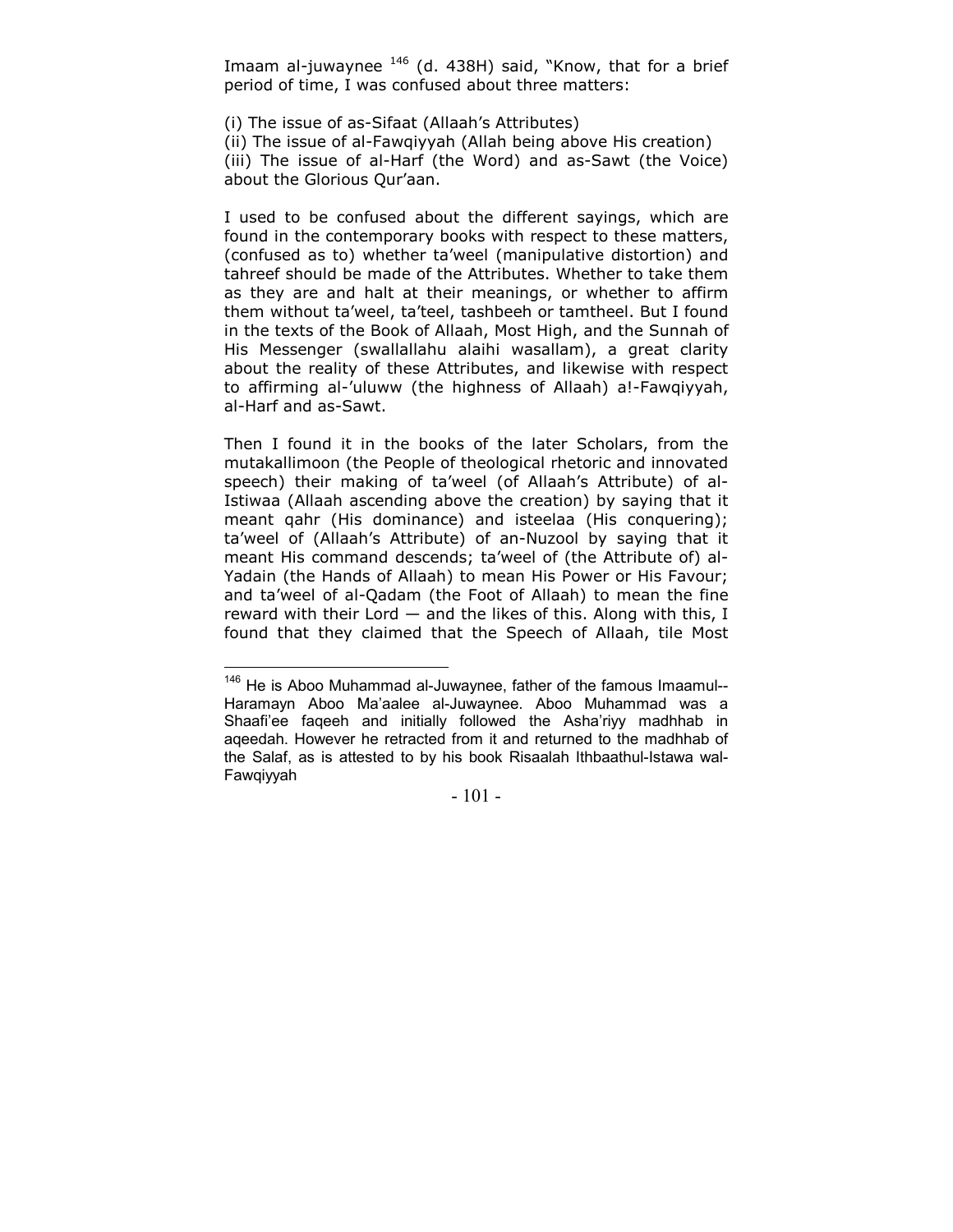High, meant a speech existent in His Self (qaa'im bidh-dhaat) with word, but not with Voice. They claimed that these words are a mode of expression from the meaning existing with Himself!

From those who held to these sayings were a group of people, who had high status in my heart, such as a group of Ash'aree Shaafi'ee Scholars  $-$  and I am upon the madhhab of ash--Shaafi'ee, may Allaah be pleased with him, knowing the obligation of my Religion and its rulings. So I found the likes of these great Shaikhs adhering to the likes of such statements, and they were my teachers, and I had complete faith in them, their nobility and their knowledge. However, despite all this, I found my heart having a hatred for such ta'weel such that I could not find any tranquility and peace with it. It caused my chest to feel constricted, rather than causing it to expand.

And I used to fear affirming the Attributes of al-'uluww, al-Istiwaa and an-Nuzool, fearing that it would imply hasr (limiting and encompassing Allaah by His creation) and tashbeeh (resembling Allaah to His creation i.e., anthropomorphism). However, despite this, when I studied the Book of Allaah and the Sunnah of His Messenger (swallallahu alaihi wasallam), I found in them texts pointing to the reality of these meanings. I found that the Messenger (swallallahu alaihi wasallam) clarified that which came from his Lord, as well as describing Him with them. And know, without any doubt at all, that he (swallallahu alaihi wasallam) used to have present in his noble gatherings the Scholar and the ignorant person, the one with sharp intelligence and the not so sharply intelligent, the Arab and the non-Arab. However, I did not find anything by which he followed up such texts with which he used to describe his Lord, neither with another text, nor with anything that would cause the meanings to be removed from their haqeeqah (real meaning) or cause ta'weel to be made of them; such as the ta'weel of my Shaikhs and Scholars from the mutakallimeen (the People of theological rhetoric arid innovated speech).

- 102 -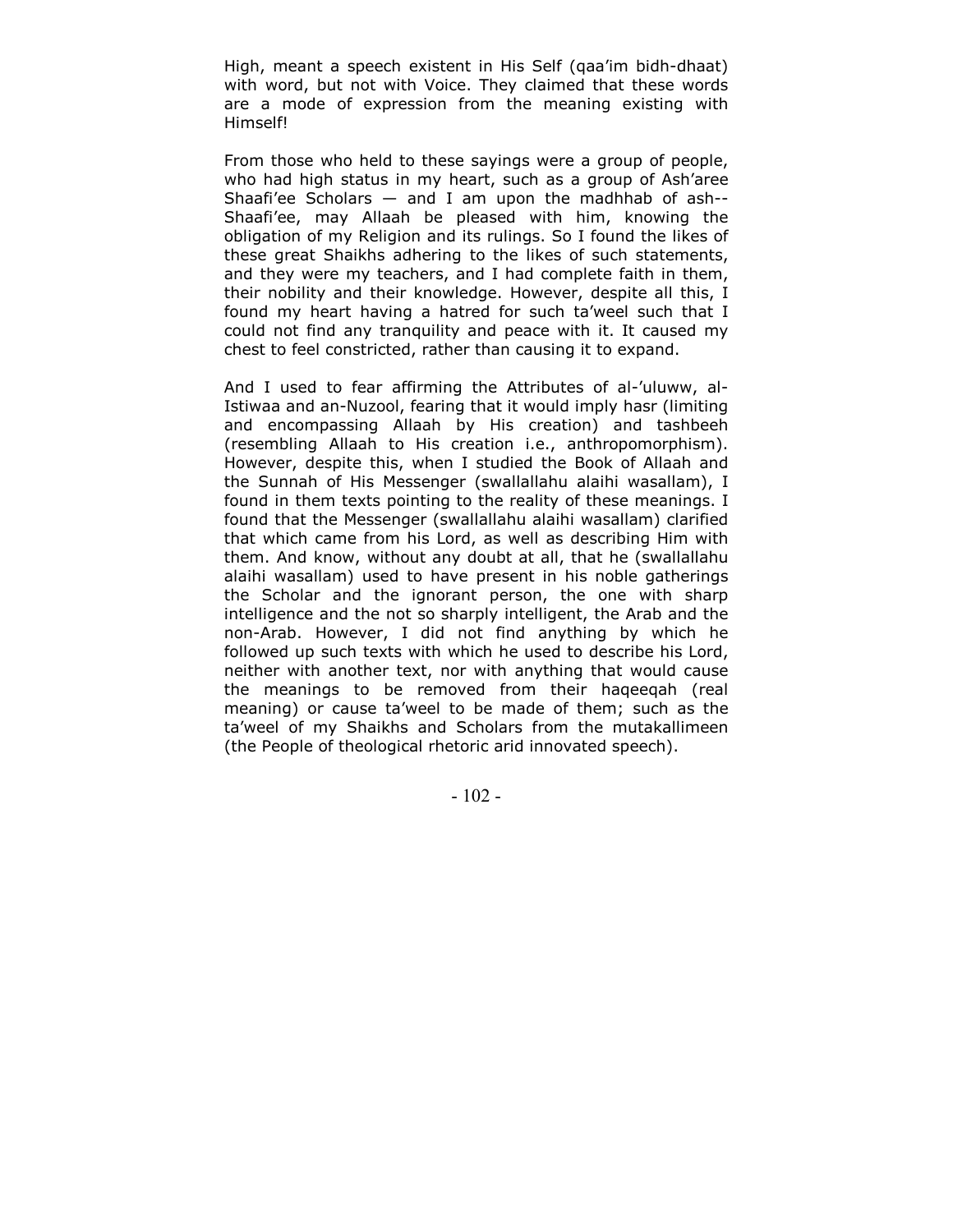Such as their ta'teeel of al-Istiwaa to Isteelaa, and their ta'weel of an-Nuzoot (Allaah's descending) to mean that His Command descends and other such things. And I did not find that he (swallallahu alaihi wasallam) used to warn the people from having faith in what was apparent in his speech describing His Lord, whether it was concerning al-Fawqiyyah (Allaah being above His creation), or al-Yadain (the Hands of Allaah), or other than them. And there is nothing recorded from him which proves that these Attributes have another inner meaning, other than what is apparent from their meaning..."

Then Imaam al-Juwaynee, may Allaah have mercy upon him, mentions some aayaat and ahaadeeth concerning al-Fawqiyyah and al-Istiwaa, then he continues:

"So when we came to know this, and came to hold this as our 'aqeedah (belief), we were then preserved from the doubts of ta'weel, the blindness of ta'teel (divesting Allaah totally or partially of His Attributes) and the foolishness of tashbeeh and tamtheel (likening Allaah to His creation). We then affirmed for Allaah the 'Uluww (Highness) of our Lord, the Most Perfect, and His Fawqiyyah and that He ascended (istawaa) over His 'Arsh (Throne) in a manner that befits His Majesty and Greatness.

So the truth is very clear in this and the chest will readily accept this, for indeed tathreef (distortion of the text) is rejected by the correct and sound intellect, such as tahreef of Istiwaa to Isteelaa (conquering) and other than this. Likewise wuqoof (affirming the wording of the Attributes, but halting at their meanings) is also blindness and ignorance, since we know that our Lord described Himself with these Attributes that we may come to know Him by them. So, in our knowing Him, we do not halt at affirming the wordings of the Attributes, whilst negating what is intended from their meanings. Since He did not describe Himself to us by these Attributes, except that we may affirm what He has described Himself with, not that we halt at them. Likewise tashbeeh and tamtheel are also foolishness and ignorance. Thus, the one whom Allaah, the

- 103 -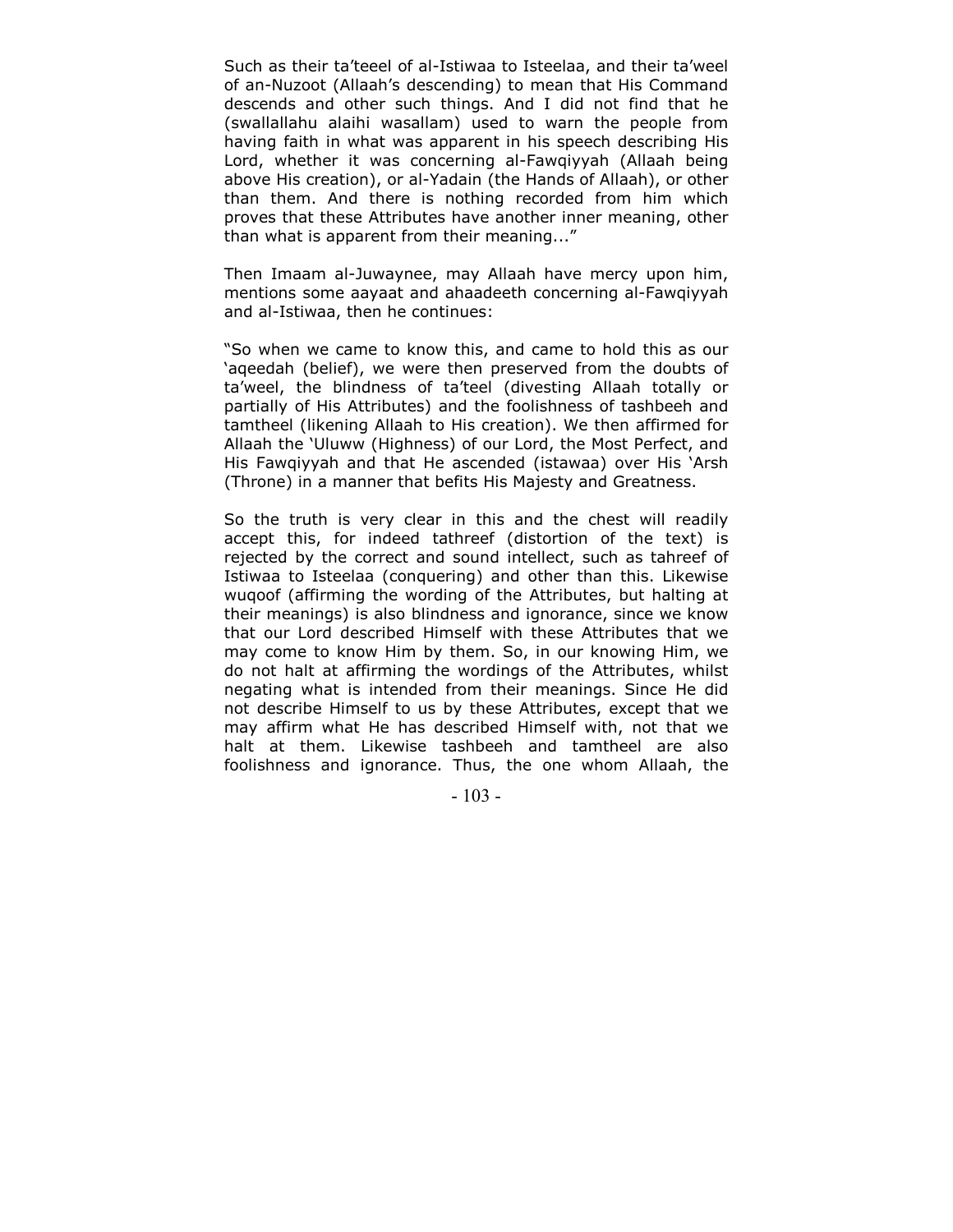Most High, causes to agree upon the affirmation (of His Attributes), without tahreef, takyeef and wuqoof, then he has indeed agreed upon what is intended for them, if He, the Most High, wishes."

Then he, may Allah have mercy upon him, explains the reason why Ahlul Kalaam (the People of Theological Rhetoric and Innovated Speech) felt that they were forced to make ta'weel of Istiwaa to Isteelaa, so he said:

'And Allaah expanded my chest about the state of those Shaikhs who made ta'weel of al-Istiwaa to Isteelaa ... and it is my belief that they do not understand the Attributes of the Lord, the Most High, except with what befits the creation. Thus they do not understand al-Istiwaa of Allaah as it truly befits Him ... so this is why they distort the words from its proper context and deny what Allaah has described Himself with. And we shall mention the explanation of that if Allah wills.

And there is no doubt that we and they (i.e., the 'Ashariyyah) agree upon affirming the Attributes of at-Hayaat (Life), as-Sam' (Hearing), al-Basr (Seeing), al-Ilm (Knowledge), al-Qudrah (Power), al-Iraadah (Will) and al-Kalaam (Speech) of Allaah. And we certainly do not understand the Attribute of Life of Allaah to mean with the likes of such organs that are established in our bodies. Likewise, we do not understand the Hearing and the Seeing of Allaah to imply that there are limbs. So, just as they say, His Life is not like ours, nor is His Knowledge and Seeing, rather they are Attributes in a way that is befitting to Him, not befitting us.' Then we, likewise, say, 'His Attribute of Life is known but its kaifiyyah (the nature of how it is) is unknown. His Knowledge is known but its kaifiyyalt is not.

Likewise, His Seeing and Hearing are known and there is no implication of there being organs and bodily-parts in any of this, rather all these Attributes are in a way that befit Him.

- 104 -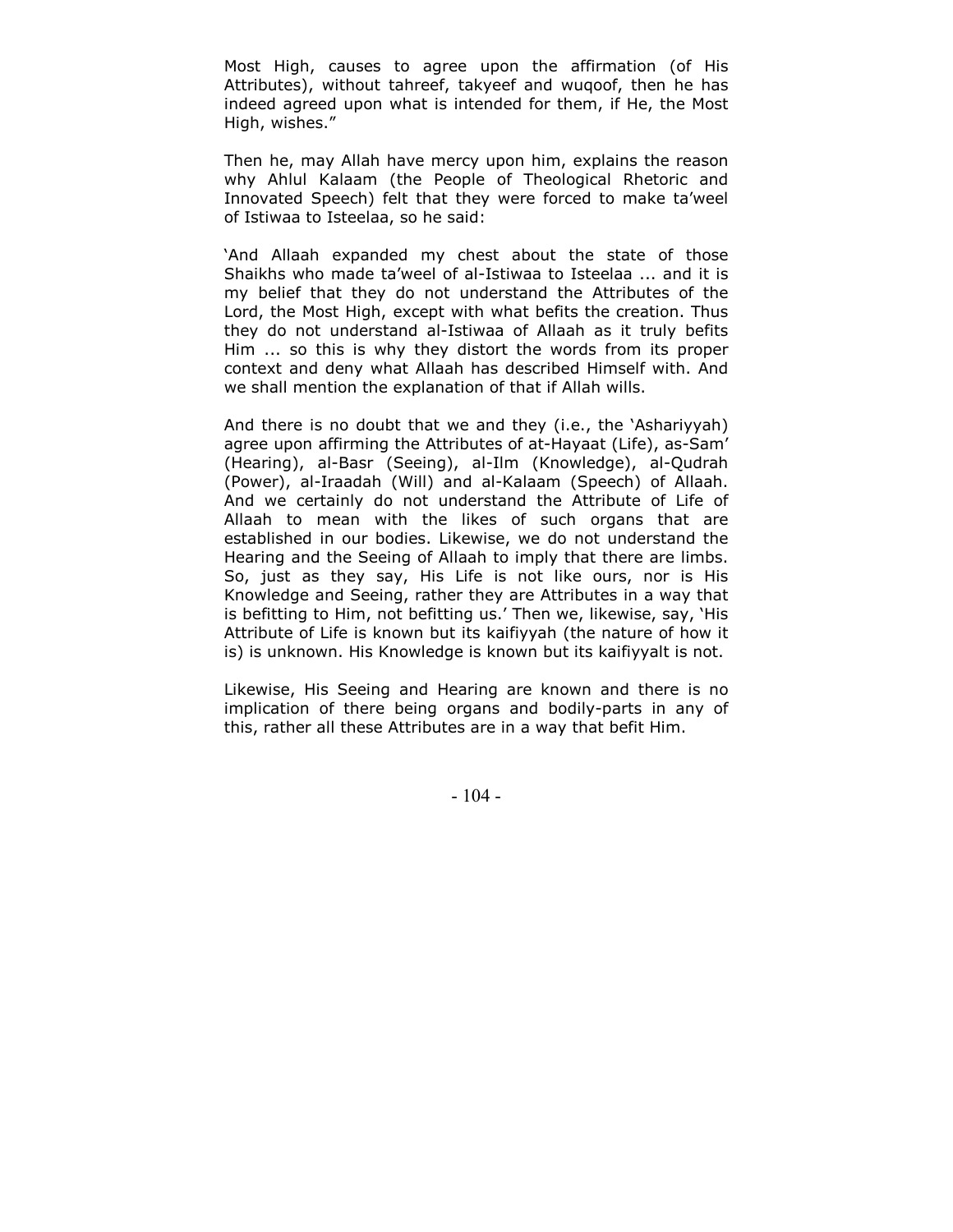Likewise is the case for His 'Ayn (Eye), Fawqiyyah, Istiwaa and Nuzool. His Fawqiyyah is known, it is established just like the reality of His Hearing and the reality of His Seeing are also established. They are known but their kaifiyyah is not. Then, similarly, His Fawqiyyah is known and established in a way that befits Him, but the kaifiyyah is not. Likewise, His Istiwaa (Ascending) over the 'Arsh (Throne) is known, but the kaifiyyah is not explained by implying movements or transmission which befit the creation, rather His Istiwaa is in a manner that befits His Greatness. Thus, His Attributes are known from the direction of sentence and affirmation, but are unknown from the perspective of how they are and setting limits. So the Believer is clear about the Attributes from one perspective and blind from the other. The Believer is clear from the perspective of affirmation and existence (of the Attributes) but blind from the perspective of their kaifiyyah and limits. And this is the way by affirming what Allaah, the Most High, has described Himself with, and by negating tahreef, tashbeeh and wuqoof.

This is what the Lord, Most High, intends for us concerning His Attributes ... that we recognise them, have eemaan in them being haqeeqah (real) and negate any tashbeeh to them, not to deny for Allaah His real Attributes by tahreef and ta'weel. Indeed, there is no difference between Allaah's Attribute of al-Istiwaa and as-Sam' and between His Attribute of an-Nuzool and al-Basr - since each occurs by a text.

So if they say to us about al-Istiwaa, 'You have made tashbeeh!' Then we reply to them about as-Sam', 'You have made tashbeeli and have described your Lord with organs!' So if they say, 'No organs and bodily parts, rather it is in a manner that befits Him.' Then we reply about al-Istiwaa and al-Fawqiyyah, 'There is no confinement nor limitation, rather it is in a manner that befits Him.' So whatever is necessary concerning the Attributes of Life, Hearing, Seeing and Knowledge and not making any tashbeeh to them, then such is also necessitated regarding Allaah's Attributes of Ascending, Descending, al-Yad (Hand), aI-Wajh (Face), al-Qadm (Foot),

- 105 -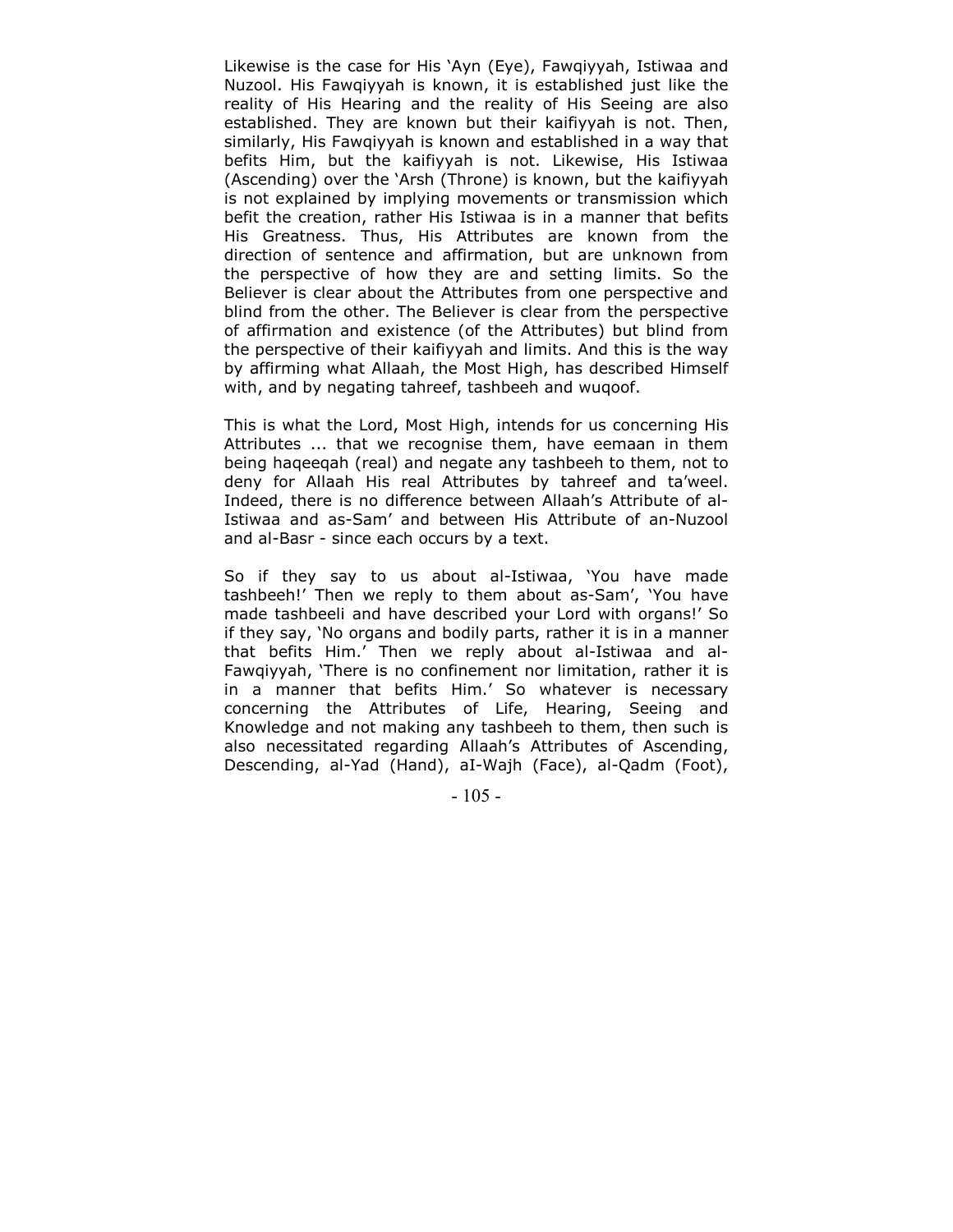ad-Dahak (Laughing) and Ta'ajjul (Amazement). So just as they do not imply for Him any organs we do not imply for Him any limbs nor anything that befits the creation. And it is not from justice and fairness that they understand the Attributes of Ascending, Descending, Face and Hand to imply resemblance to the creation, and therefore they think that they must resort to ta'weel and tah'reef, (yet they do not do so for the other Attributes such as Life, Hearing and Seeing.)

So those possessing justice and fairness will understand what we have said, have 'aqeedah in it, accept our sincere advice and will take as the Deen of Allaah the affirmation of all His Attributes, negating from them any tashbeeh, ta'teel, ta'weeI or wuqoof.

This is what Allaah intended from us concerning this. Since all these Attributes (that they affirm), and all the others (that they make ta'weel of) come from a single place, and that is the Qur'aan and the Sunnah. Thus, when we affirm one set of Attributes without ta'wee!, but make ta'weel and tahreef for the others, then we are like those who believed in one part of the Book, but disbelieved in another part. And this is sufficient and clear, if Allaah, the Most High, wills."  $147$  End of his words, may Allaah have mercy upon him.

And Muhammad ibn 'Abdul-'Aleem Abul-Hammaam 148 of Jaami'atul-Azhar said, after addressing the issue of interpolating Istawaa (He ascended) to mean istawlaa (He conquered):

"... And from this is the danger of ta'weel (i.e. that it necessitates the consideration of Allaah and His Messenger (swallallahu alaihi wasallam) to have lied) and Ibn al-Qayyim explains that it (ta'weel) is more evil than ta'teel, which is

 $\overline{a}$ 

 $147$  Risalah Ithbaatul-Istiwaa wal-Fawqiyyah, pp. 176-183, abridged, which is part of Majmoo 'utur-Risaa'ilil-Muneeriyyah

<sup>&</sup>lt;sup>148</sup> Tuhfatul-lkhwaan fee Sifaatir-Rahmaan, pp. 36-38

<sup>- 106 -</sup>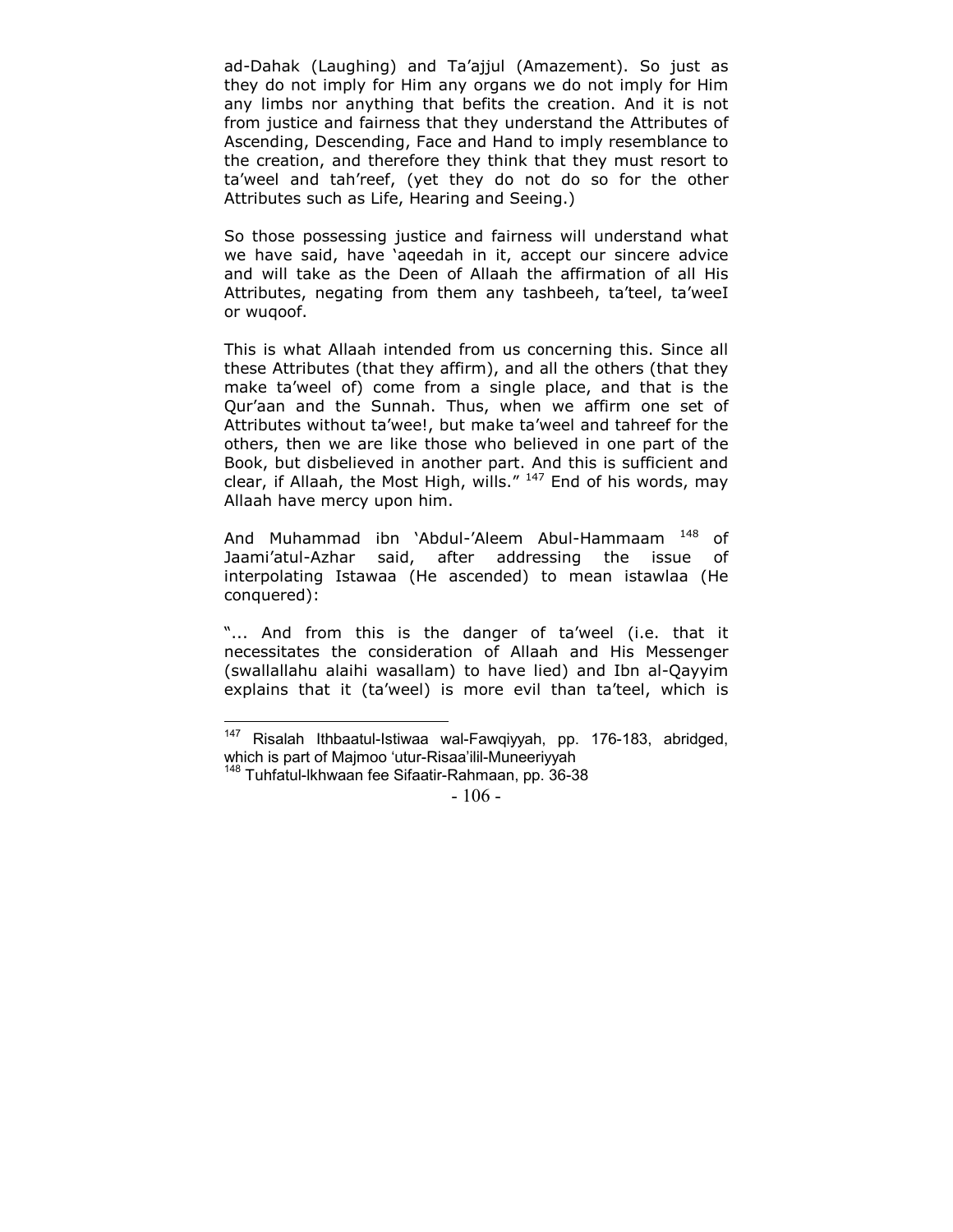merely, 'denying the Divine Attributes and rejecting their being established with the Self of Allaah (Dhaat), the Most Perfect <sup>149</sup> because it (ta'weel) contains both tashbeeh, ta'teel and also playing and fooling with the texts as well as having a bad opinion of them. The Mu'attil (denier of the Attributes) and the Mu'awwil (one who interpolates them) have shared (with each other) in the denial of the realities of the Names and Attributes but the Mu'awwil has exceeded in his playing and fooling with the texts and having a bad opinion of them and also ascribing to the one who speaks with them  $-$  that he speaks with their apparent (meanings), that he is astray and leads others astray. Therefore, they have combined in (falling into) four dangers:

(i) Their belief that what is manifest and apparent from the words of Allaah and His Messenger is impossible and is falsehood, therefore they have understood them to be tashbeeh (anthropomorphism) from the very beginning.  $150$ 

(ii) They have denied the reality of their meanings on the basis that this is such an understanding that does not befit them and nor does it befit the Lord, the Most Perfect.

(iii) Ascribing to the speaker, the perfect in knowledge and elucidation (bayaan) and the perfect in giving advice, and that is Allaah, the Most Perfect, the opposite of elucidation (bayaan), guidance (hudaa) and giving direction (iirshad). This (i.e. resorting to ta'weel) necessitates that they are more knowledgeable than Him, more eloquent and clear (in speech) than Him and greater in giving advice to mankind.

 $\overline{a}$ 

# - 107 -

<sup>&</sup>lt;sup>149</sup> Al-Eemaan – Haqeeqatuhu wal- Arkaanuhu, of Muhammad Na'eem YaaSeen, p. 16

 $150$  Nu'aym ibn Hammaad (d. 228H), the teacher of al-Bukhaaree said, "Indeed, all that Allaah has described Himself with, or what His Messenger has described Him with, then there is no tashbeeh in it at all." Reported by Imaam adh-Dhahabee in Al-Uluww, no. 217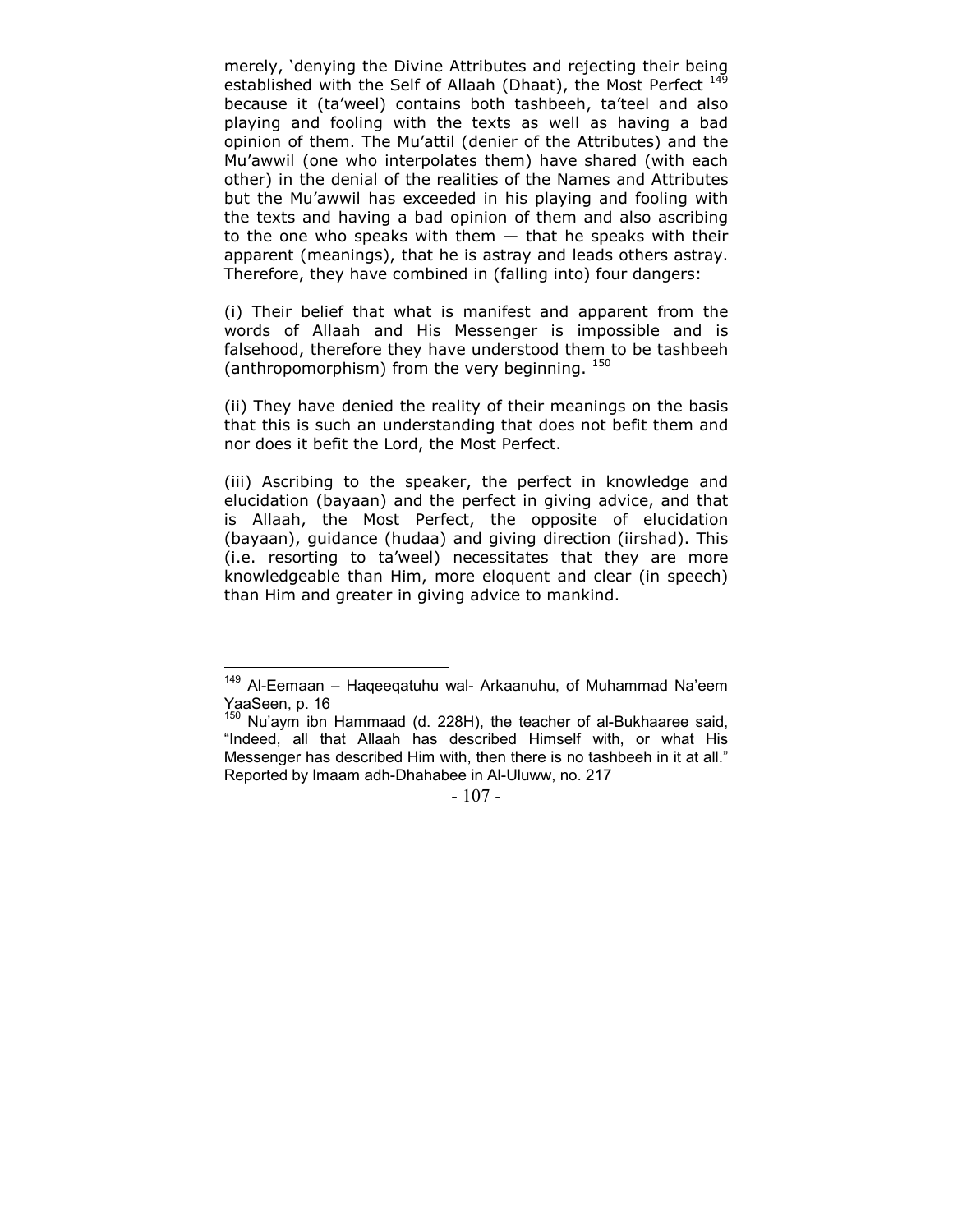(iv) Playing with the texts (of the Book and the Sunnah) and putting an end to their sanctity and sacredness.  $^{151}$  Let alone:

(v) That the Mu'awwil (one who resorts to ta'weel) is not pleased with, for Allaah the Exalted, what the most knowledgeable of Him amongst the people, and he is the Messenger of Allaah (swallallahu alaihi wasallam) was pleased with for Him.

(vi) That this ta'weel, had Allaah desired it for Himself, then He would have ordered it in His Book or upon the tongue of His Messenger (swallallahu alaihi wasallam) and then ta'weel of the Attributes of Allaah, the Most High, would have been obligatory, a necessary part of the religion, the neglect of which would be forbidden and whoever abandoned it would have been sinful. And this is in addition to the fact that when Allah, the Most High, has not permitted it then doing it would he a mistake and it would be a manner that is blameworthy and forbidden, due to what it implies, (that is): its being a form of correcting and rectifying Allaah, the Most High, and His Messenger (swallallahu alaihi wasallam).

(vii) That the Mu'awwil of the Attributes of Allaah, in fleeing from tashbeeh (anthropomorphism) and fearing it, has been ignorant of a great reality and this is the impossibility of there being any likeness between the Attributes of Allaah, the Most High, and the attributes of His servants since there can be no likeness between the Attributes of the Creator and the attributes of the creation ever. And this is due to the fact that Allaah has informed that there is nothing like Him and He is the All-Hearing, the All-Seeing, and that He is Unique (Ahad) and that there is no equal to Him. And the Mu'awwil (in resorting to ta'weel) is a liar (kaadhib) since the reality differs from what he says in its entirety and is also a denier (mukadhdhib) because he has rejected Allaah with respect to His saying:

 $\overline{a}$ 

<sup>- 108 -</sup>  <sup>151</sup> See Mukhtasir as-Sawaa'iq al-Mursalah, p. 37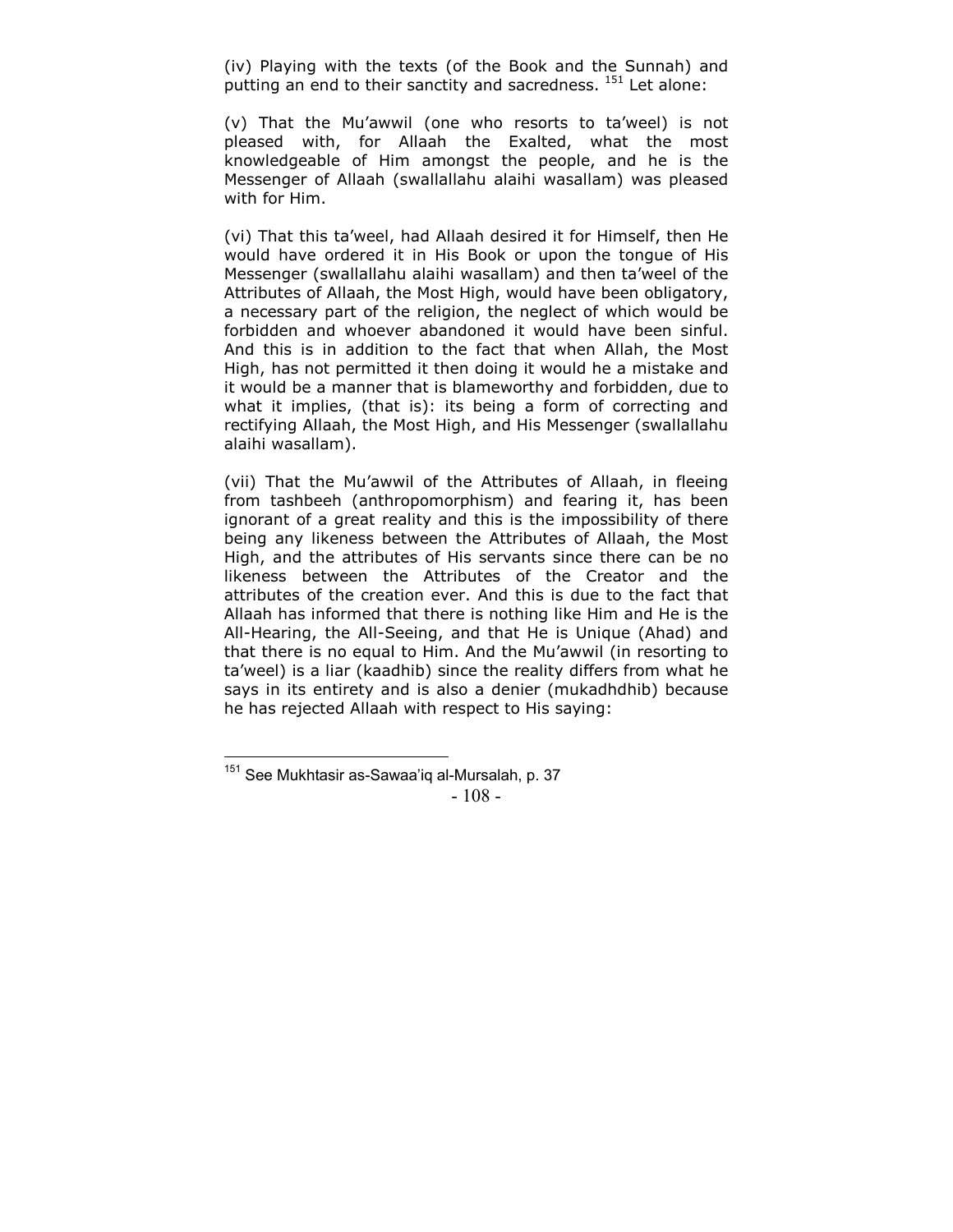## **"There is nothing like Him." 152**

And he is a pagan (mushrik) and a disbeliever (kaafir) due to associating some of the servants of Allaah with some of the Attributes of Allaah, the Most High.  $^{153}$ 

(viii) That this Mu'awwd of the Attributes of Allaah, the Most High, in fleeing from tashbeeh and in fearing it, the mighty difference between the Attributes of the Creator, the Magnificent and Most High, and between the attributes of the weak and incapable servants has become hidden from him. 154

(ix) And ta'weel makes the texts (of the Book and the Sunnah) lose their characteristic reverence and prestige since this ta'weel has not depended upon an authentic text from the Sharee'ah and not a single one of the scholars of the Salaf have spoken with it.  $155$ 

(x) And likewise this ta'wecl is in contradiction with the fact that Islam, being a practical religion, is compatible and in harmony with every age and era. And it also contradicts the fact that Allaah, the Most High, has described the Qur'aan as being a discourse (Hayaan), an explanation (tibyaan) for every single

 $\overline{a}$ 

#### **"There is nothing like Him and He is All-Hearing, All-Seeing."**

And from this, the falsehood of the People of Innovation - when they say about those upon the way of the Salaf - that they commit tashbeeh but seek to protect themselves by the saying, "But we do not know how," is known. For the Ahlus-Sunnah are the furthest from committing tashbeeh.<br><sup>154</sup> 'Ageedatul-Muslim of Aboo Bakr al-Jazaa'iree, p. 111

<sup>155</sup> Ilaaqatul-Ithbaat wa-Tafweedh bi-Sifaat Rabbil-'Aalameen, of Ridaa Ibn Na'saan, p. 19.

- 109 -

<sup>&</sup>lt;sup>152</sup> Soorah ash-Shooraa (42):11<br><sup>153</sup> And this is because he understood the Attributes with which Allah has described Himself to be similar to those of the creation, so the anthropomorphism (tashbeeh) initiated in him and in his understanding and as such he is a disbeliever in the saying of Allaah: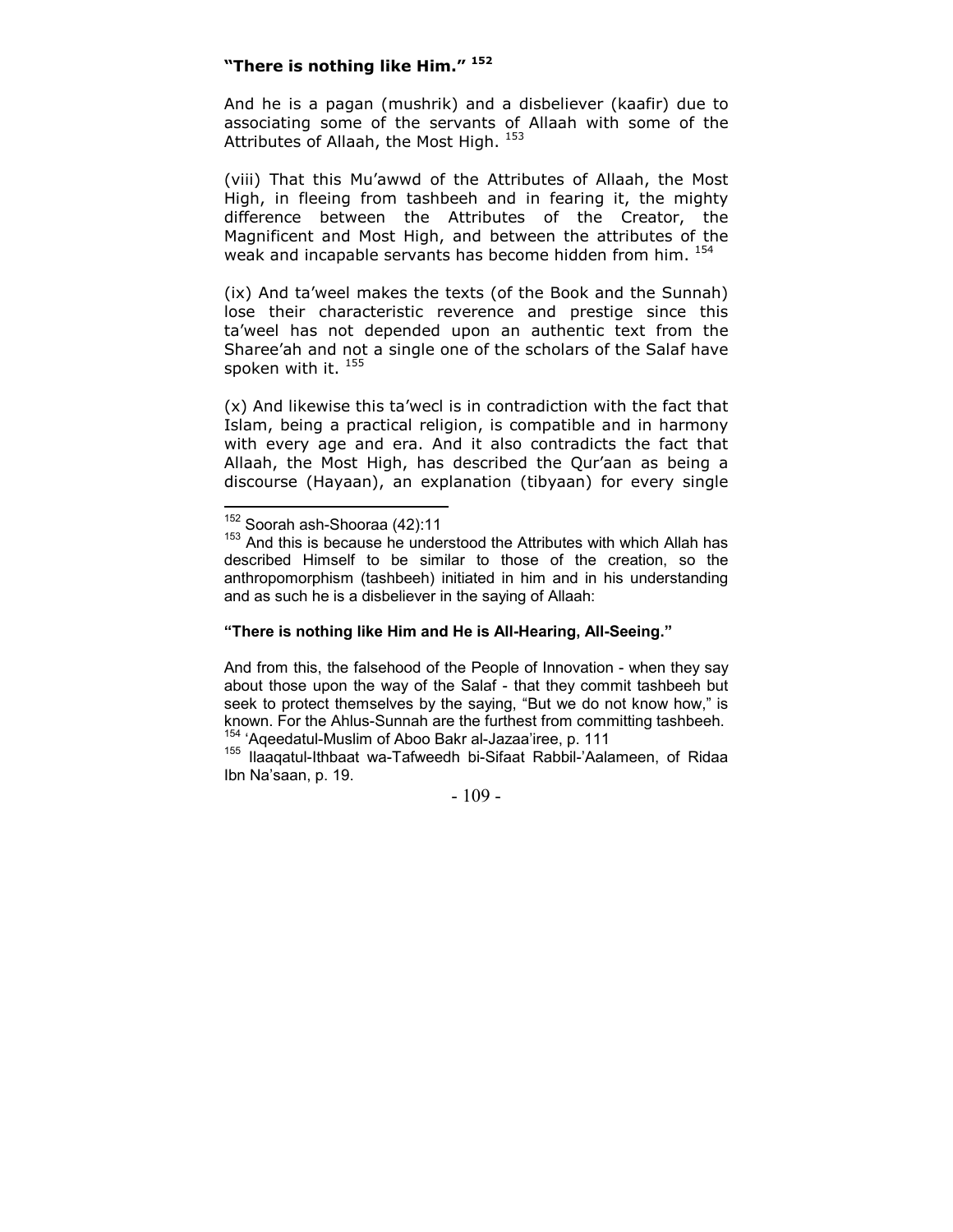thing, and something made easy for remembrance, and in whose aayaat reflection and contemplation has been requested. And for this reason Abul-Qaasim ibn Mandah said in his hook 'Ar-Radd 'alal-Jahmiyyah,' "To the Ashaabul-Hadeeth, ta'weel is a form of rejection (takdheeb)."<sup>156</sup>

#### **CHAPTER FOUR**

 $\overline{a}$ 

**AFFIRMING THE SIFAAT WITH THEIR DHAAHIR (APPARENT) AND HAQEEQI (REAL) MEANING AND A REFUTATION THAT THE WAY OF THE SALAF WAS ALLEGEDLY TAFWEEDH 157 - A REFUTATION OF THE MUFAWWIDAH**

Rahee'atur-Ra'ee (d. 136H) said, "Al-Istiwaa (Allaah Ascending)<sup>158</sup> is not unknown, and how (it occurs) is not

 $158$  The Salaf agree that the meaning of Istiwaa is explained by the following four words:

(i) 'alaa (to rise),

(ii) irtafa'a (to ascend),

- 110 -

<sup>&</sup>lt;sup>156</sup> Ilaaqatul-Ithbaat wa-Tafweedh bi-Sifaat Rabbil-'Aalameen, of Ridaa Ibn Na'saan, p. 19.

<sup>&</sup>lt;sup>157</sup> What is meant by Tafweedh according to Ahlul-Kalaam (the People of Innovated Speech and Rhetoric) is affirming the wording of the Attributes, but leaving knowledge of their meaning and how the Attribute is, to Allaah. However, the way of the Salaf was to affirm both the textual wording and the meaning of Allaah's Attributes, in the way that befits Him, whilst refraining from asking questions concerning how the Attributes are —resigning knowledge of that to Allaah. So the resignation is with respect to the precise nature of the Attributes, how they are, not with respect to the meaning of the Attributes.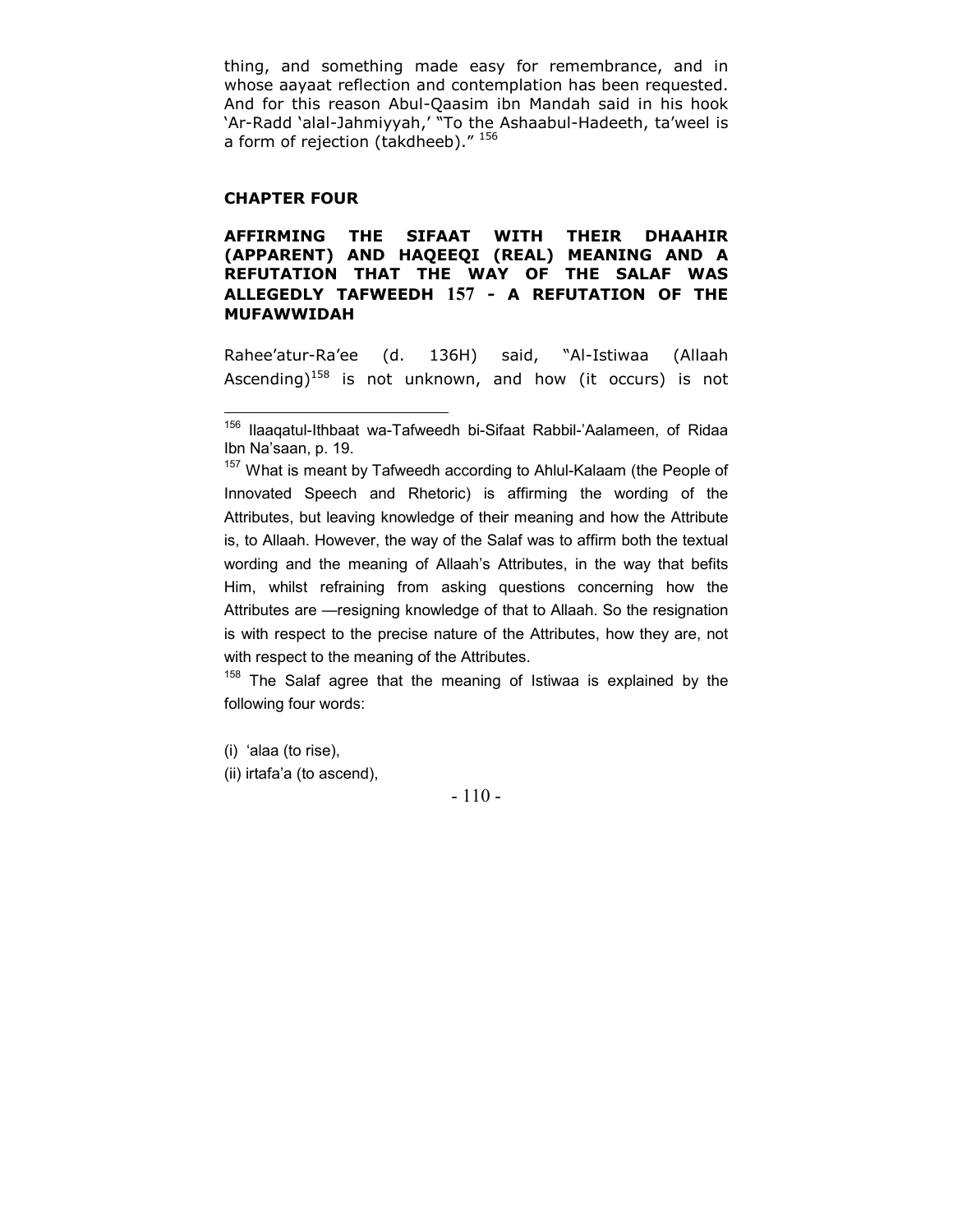$\overline{a}$ 

Imaam Bukhaaree (r) said in his Saheeh; "Mujaahid said, '... istawaa alal 'Arsh (meaning) 'alaa (i.e., ascended)," and Ishaaq ibn Raahawaiah said, "I heard more than one of the Mufassireen saying, 'Ar-Rahmaan 'alal- 'Arsh istawaa (meaning) irtafa'a (i.e. ascended),' and Muhammad ibn Jareer said regarding the verse 'Ar-Rahmaan 'alal-'Arsh istawaa... it means 'ala and irtafa'a."' And this is in opposition to the People of Innovation who say the meaning of istiwaa is 'istawlaa' (to conquer, dominate).

Ibn al-Qayyim summarised these four explanations in his Nooniyyah saying, "And they (i.e. the Ahlus-Sunnah) have four explanations for it (i.e. istirwaa) and then he mentioned, "... and they are: istaqraa, 'alaa, irtafa'a about which there is no dispute, and likewise sa'uda which is the fourth. And Aboo Ubaidah of Shaibaan has chosen this in his explanation. I know which one is the Jahmee by the Qur'aan. And (yet) the Ash'aree says the explanation of Istiwaa, is in reality istawlaa (conquering) all existence. As if Allaah's being above the creation, above the seventh heaven, separate from the creation, then this is a matter about which there is no dispute or doubt between the Scholars of the Salaf, since that is established by the clear texts of the Book, the Sunnah the sayings of the Companions, the Tab'ien and the Scholars of Ahlus-Sunnah both past and present. They are also agreed that whoever denies that Allah is above the creation, being separate and distinct from it, then he is a Kafir (disbeliever).

'Alee ibn al-Hasan ibn ash-Shaqeeq said, "I said to 'Abdullaah ibn al-- Mubaarak (d. 181H), "How are we to know our Lord?" He said, "He is above the Seventh Heaven above His Throne and we do not say as the

- 111 -

<sup>(</sup>iii) sa'uda (to ascend) and

<sup>(</sup>iv) istaqarra (to be settled or established)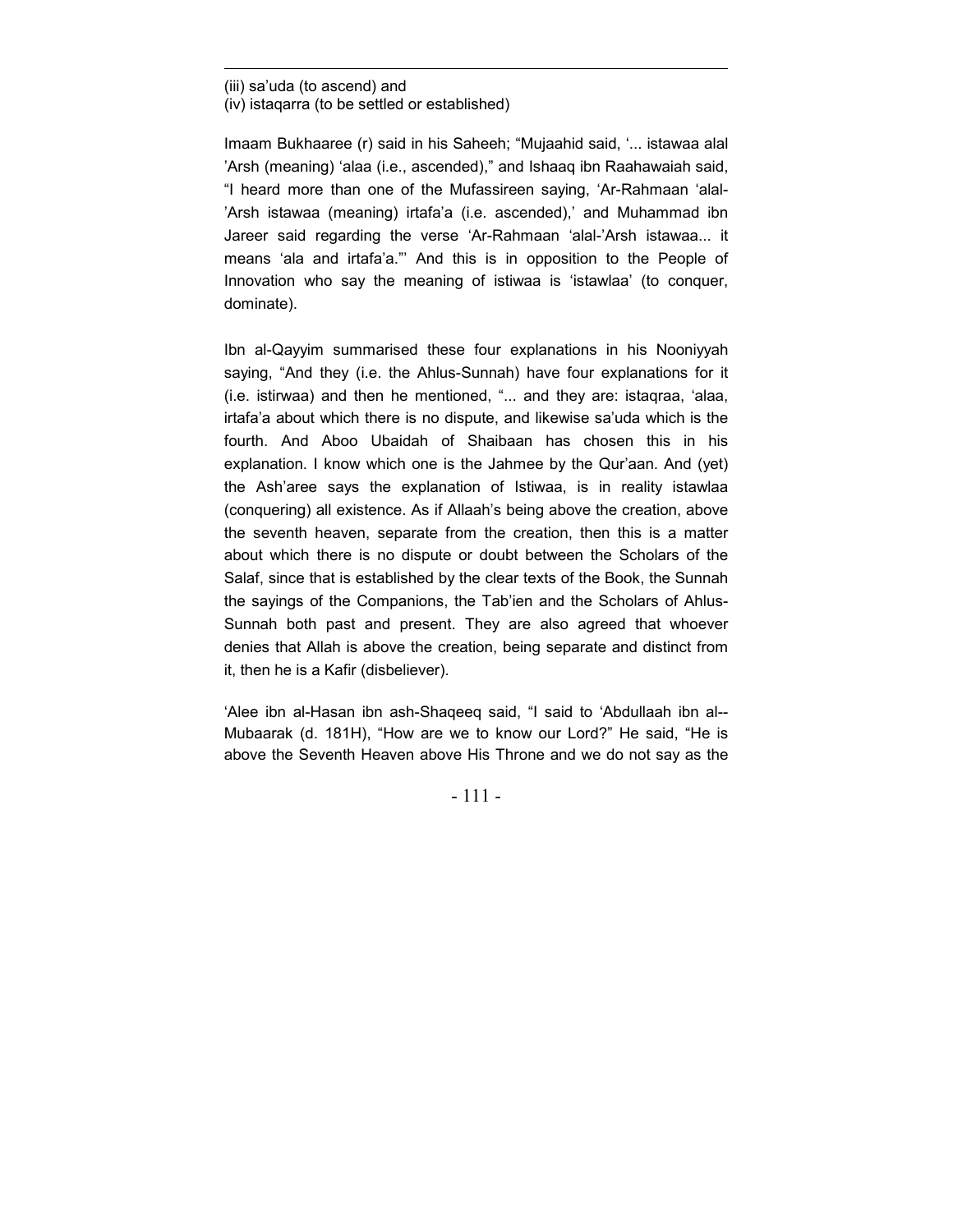Jahmiyyah say, 'He is here upon the earth.' So that was mentioned to Ahmad ibn Hanbal and he said, "That is how it is with us." Reported by ad-Daariniee in Ar-Radd alal-Mareesee', pp. 24 and 103 and Ar-Radd 'olal-Jahmiyyah, p. 50

Aboo Mutee al-Hakam ibn 'Abdullaah al-Balkhee said, "I asked Aboo Haneefah about the one who says, 'I do not know whether my Lord is in the sky or the earth.' So he said, 'He is a Kaafir, since Allaah, the Most High, says:

### **The Most Merciful has ascended over the Throne**

 $\overline{a}$ 

Soorah Taa-Haa (20):5

And His 'Arsh (Throne) is above the Heavens.' So I said, 'If he says, I say that He ascended above the 'Arsh, but I do not know whether the 'Arsh is in the heavens or the earth. He said, 'If he denies that He is above the sky then he is a Kaafir."' Reported by adh-Dhahahee in Mukhtasirul Uluww, no. 18

'Abdullaah ibn al-Mubaarak (d. 181H) said, "We do not say as the Jahmiyyah say, that Allah is on the earth, rather He has risen over His Throne." And it was said to him, "How should we know our Lord?" He said, "Above the Heavens, over ('alaa) His Throne." Khalq Af'aalul-Ibaad of Imaam al-Bukhaaree, no. 13

Muhammad ibn Yoosuf (one of the teachers of Imaam Bukhaaree) said, "The one who says that Allah is not over ('aLa) His Throne is a kaafir. And the one who thinks that Allaah did not speak to Moses is a kaafir." Khalq Af'aalul-'lbaad of Imaam al-Bukhaaree, no. 66.

'Abdullaah ibn Mas'ood said about His saying, "Then He rose over the

<sup>- 112 -</sup>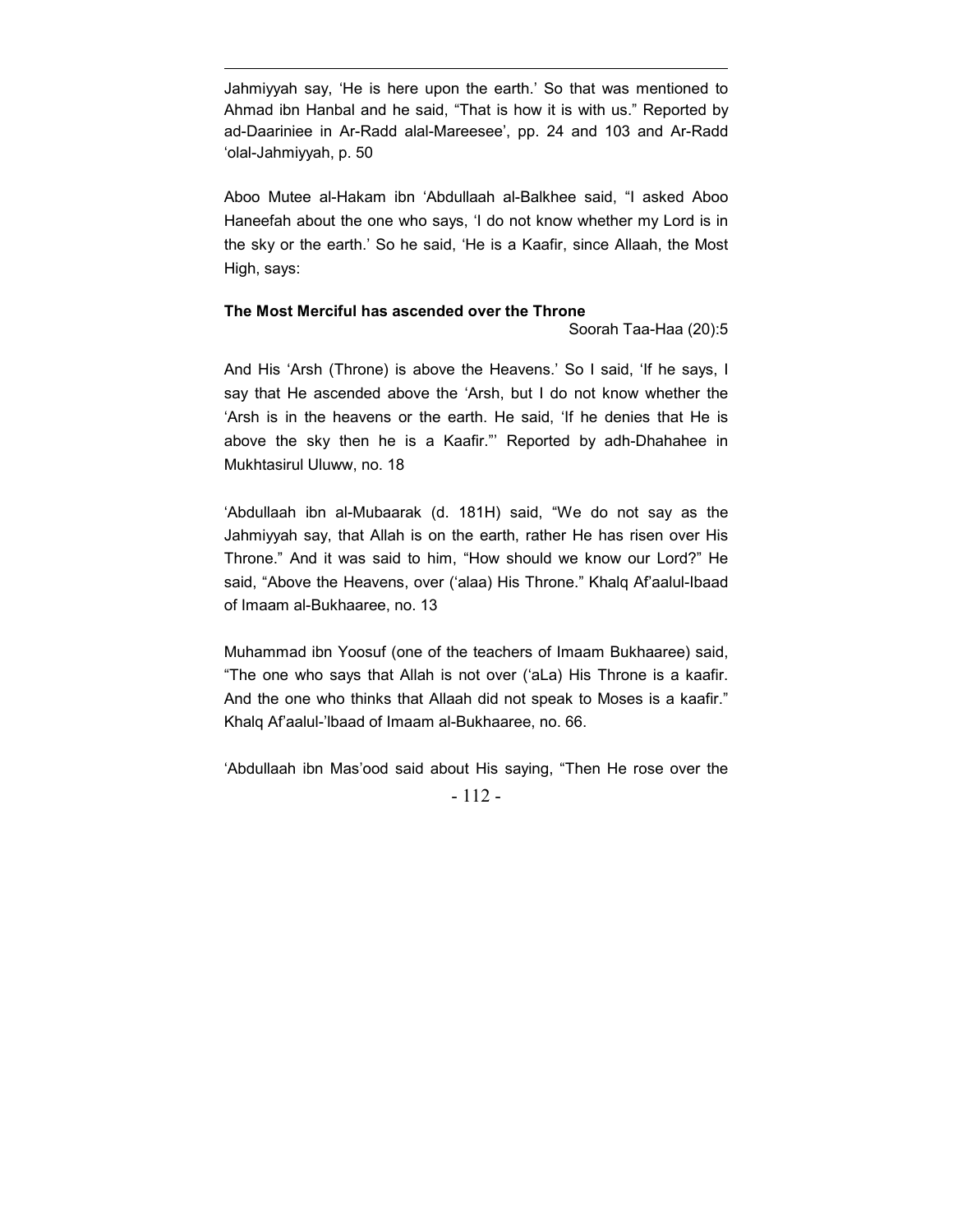comprehendible, and from Allaah is the Message, upon the Messenger is to convey, and upon us is to affirm. $^{\prime\prime}$   $^{159}$ 

Imaam Maalik (d. 179H) said, "Al-Istiwaa is known, and how is unknown, to have eemaan in it is obligatory and to question it is an innovation." Then he said to the questioner, "I do not think except that you are an evil man." So he ordered him to be expelled.  $160$ 

Imaam al-Bukhaaree (d. 256H) said, "Mujaahid (d. 104H) said about Istiwaa: 'Rising over the Throne." 161

Ibn Jareer at-Tabaree (d. 310H) said concerning the saying of Allaah, the Most High:

Throne," "The Throne is over the water, and Allaah is above (fawqa) the Throne, and He knows what you are upon." Khalq Af'aalul-'Ibaad of Imaam al-Bukhaaree, no. 103.

 $\overline{a}$ 

 $160$  Reported by al-Bayhaqee in Al-Asmaa was. Sifaat, p. 516 with the wording, "Al-Istiwaa is not unknown and how is unknown, to have eemaan in it is obligatory and to question it is an innovation." Ad-Daarimee also reported it in Ar-Radd 'alal-Jahmiyyah, p. 55. 161 161

- 113 -

Adullaah ibn 'Abbaas said, "Verily Allaah was above His Throne before He created anything, then He created the creation and decreed what was to exist until the Day of Judgement." Sharh Usoolul-l'tiqaad of al-Laalikaa'ee, no. 660.

<sup>159</sup> Reported by al-Bayhaqee in Al-Asmaa was-Sifaat, no. 516 and al-Laalikaa'ee in Usoolul-I'tiqaad, no. 665. Ibn Taymiyyah said in Majmoo'ul-Fataawaa, 5/365, "It is established from Rabee'ah," he also said in Al-Hamawiyyah, p. 80, "Al-Khallaal narrated it with an isnaad, all of whom are thiqaat (precise and reliable)."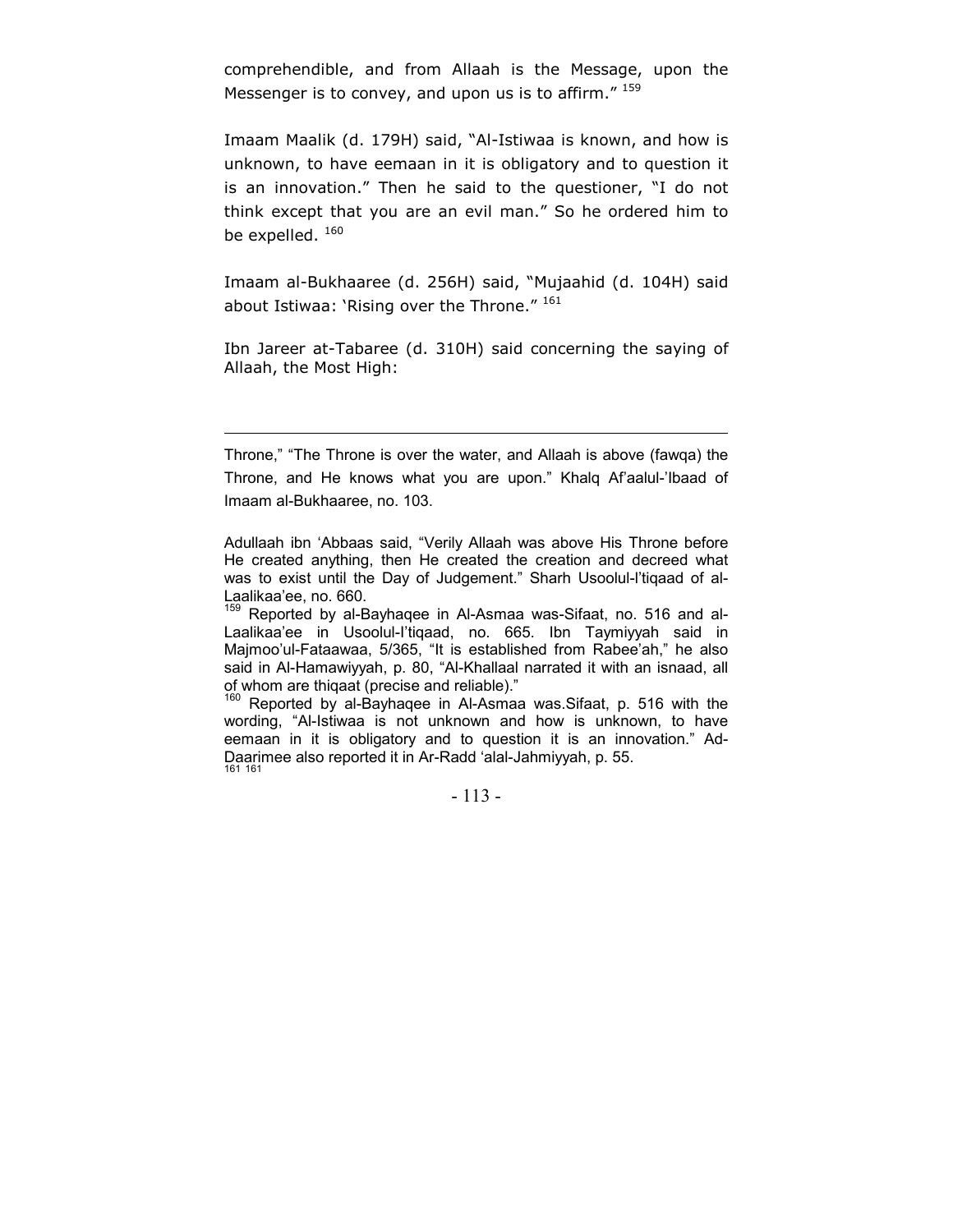## **"The Most Merciful made Istiwaa over the Throne."** <sup>162</sup>

meaning: 'Rising above and Ascending. 163

Abul-Hasan al-Ash'aree (d. 324H) said, "If it is said, 'Why do you deny that His saying:

"Do they not see that We have created for them what Our Own Hands have created." 164

And His saying:

# **"Whom I have created with My Own (Two) Hands." 165**

are rnajaaz (metaphorical)?' To him it is said, 'The ruling concerning the Speech of Allah, the Mighty and Majestic, is that it is taken upon its dhaahir (apparent) and haqeeqah (real) meaning. Nothing is removed from its dhaahir (apparent) meaning to majaaz (a metaphorical) one, except with a proof ... Likewise, the saying of Allaah, the Mighty and Majestic:

## **"Whom I have created with My Own (Two) Hands." 166**

Its dhaahir and haqeeqah meaning is affirming Yadain (two Hands of Allaah). So it is not permissible to alter it from the dhaahir meaning of Yadain to that which our opponents claim, except with a proof ... Consequently, about His saying:

## **"Whom I have created with My Own (Two) Hands." 167**

- 114 -

 $162$  Soorah Taa-Haa (20):5

<sup>163</sup> Jaami'ul-Bayaan 'an-Ta'weelil-Qur'aan, 16/137<br><sup>164</sup> Soorah Yaa-Seen (36):71<br><sup>165</sup> Soorah Saad (38):75<br><sup>166</sup> Soorah Saad (38):75.<br><sup>167</sup> Soorah Saad (38):75.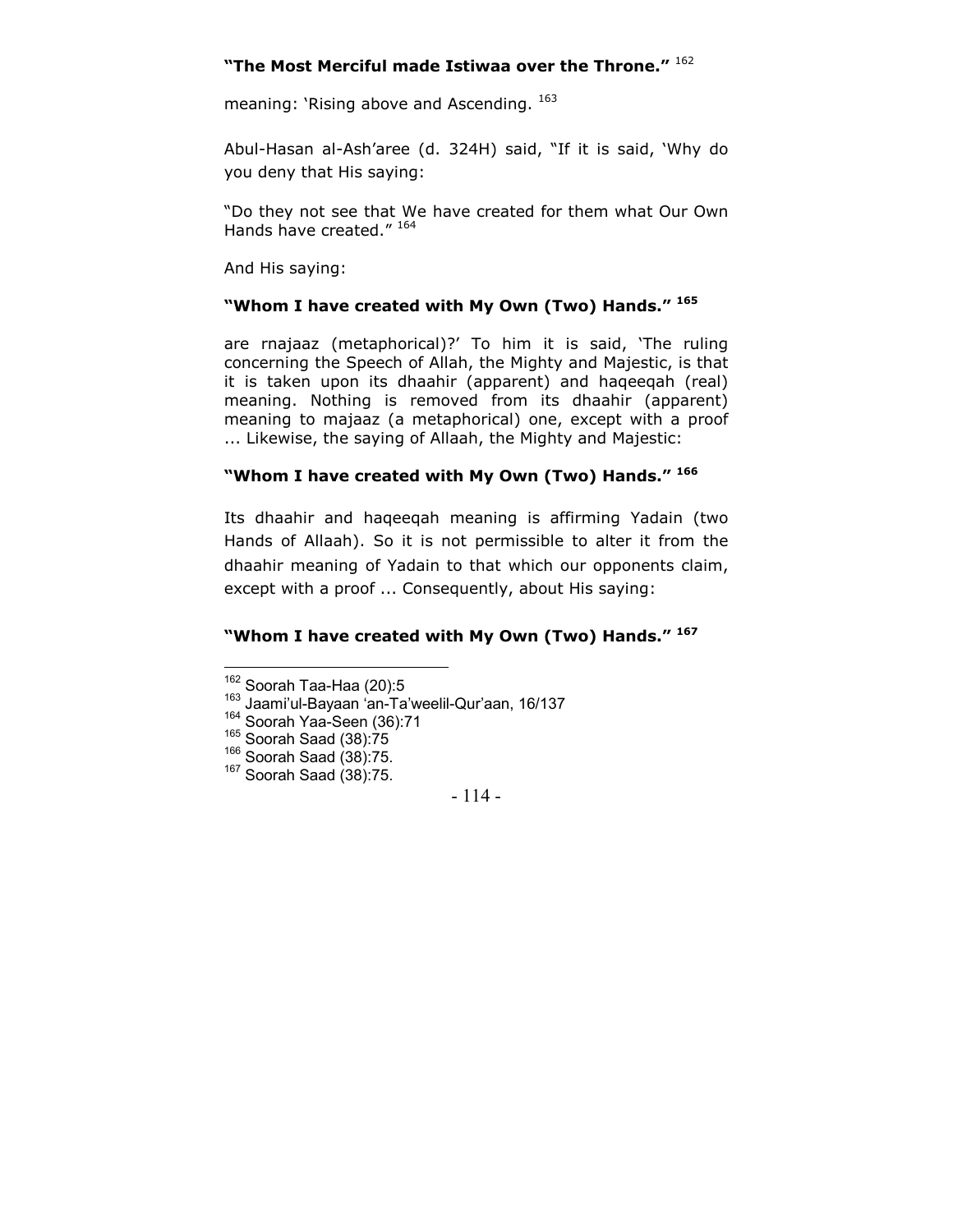It is obligatory to affirm two Hands for Allaah, the Most High, in its haqeeqah (real) meaning, not with the meaning of ni'matayn (two bounties of Allaah)."<sup>168</sup>

Al-Khattaabee (d. 388H) said, "The madhhab of the Salaf (the Pious Predecessors) with regard to the Sifaat (Attributes of Allah) is to affirm them as they are 'alaa dhaahir (with their apparent meaning), negating any tashbeeh (resemblance) to them, not takyeef (asking how they are)."  $^{169}$ 

Imaam at-Talamankee (d. 429H) said, "There is Ijmaa (concensus) from Ahlus-Sunnah that Allaah ascended over His Throne bid-dhatihi (with His Self) ... There is Ijmaa from the Ahlus-Sunnah that Allaah ascended over His Throne alalhaqeeqah (in a real sense), not alal-majaaz (metaphorically)." 170

Qaadee Aboo Ya'laa (d. 458H) said, "It is not permissible to repel these narrations, as is the way of the group from the Mu'tazilah. Nor to become preoccupied with ta'weel, as is the way of the Ashariyyah. It is obligatory to carry them upon their

## - 115 -

 $\overline{a}$ <sup>168</sup> Al-Ibaanah 'an Usoolid-Diyaanah, p. 133. The ascription of this book to Abul-Hasan al-Ash'aree, and that it was his 'final book concerning 'aqeedah, has been testified to by a number of Scholars, from them, al-Haafidh Ibn 'Asaakir in Tabyeenul – Kadhabul - Muftaree, p. 152, al-Bayhaqee in Al-I'tiqaad, p. 31, Imaam adh-Dhahabee in Al-Uluww, no. 276 and Ibnul-'Imaad in Shadhraatudh-Dhahab, p. 303. Refer also to Chapter Ten: The 'Aqeediah of Abul-Hasan al-Ash'aree and a Refutation of the Ash'ariyyah.

<sup>&</sup>lt;sup>169</sup> Al-Ghunivah 'an Kalaam wa Ahlihi, as quoted in Mukhtasir al-'Uluww, no. 137

 $170$  Reported by adh-Dhahabee in Siyaar A'laamin-Nubulaa, 17/566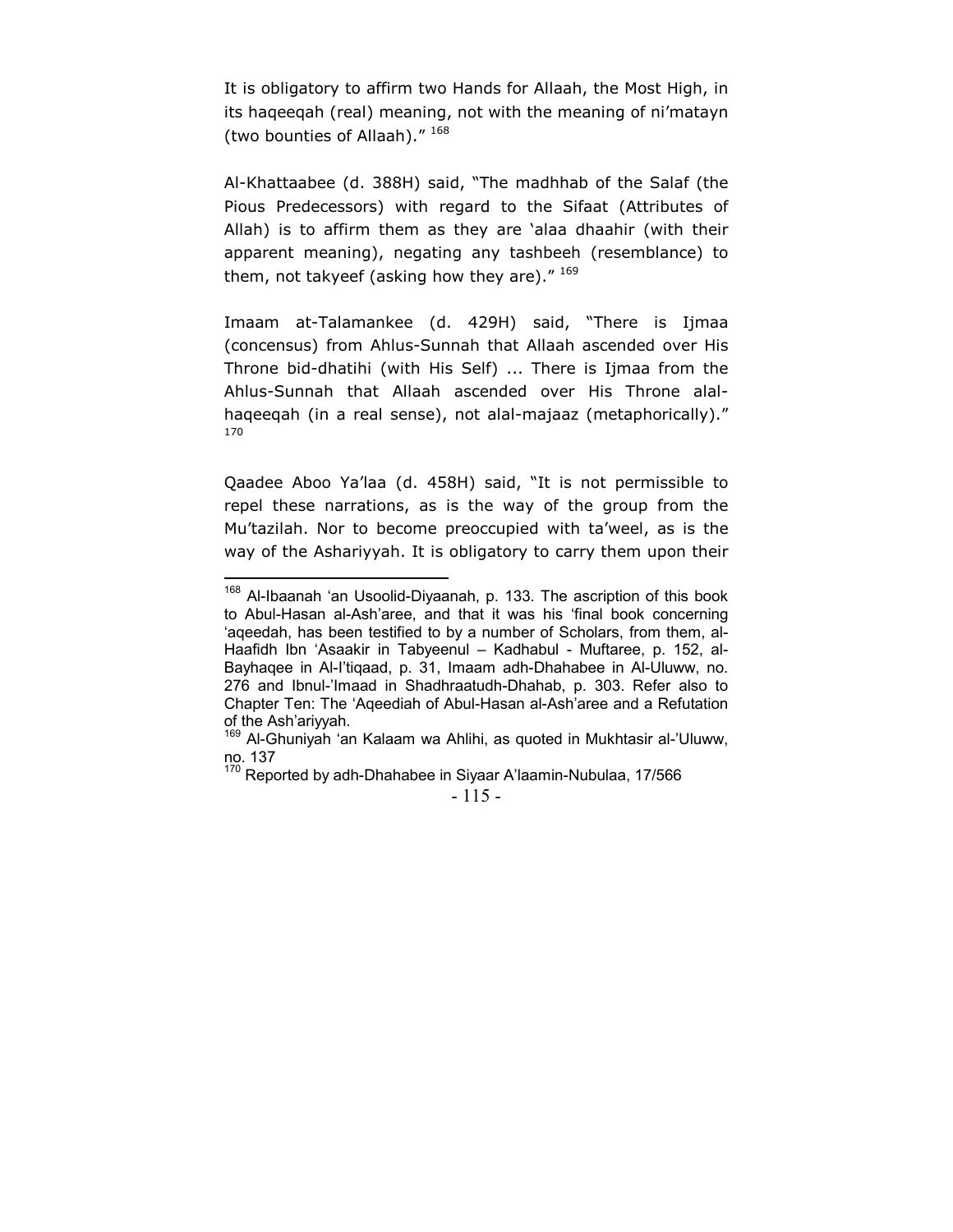dhaahir (apparent) meaning; and that the Attributes of Allaah do not resemble any one of His creation, nor do we have an 'aqeedah (beliefl that there is any tashbeeh (resemblance) to them. Rather (we believe) in what has been reported from our Shaikh and our Imaam, Aboo 'Abdullaah, Ahmad ibn Muhammad ibn Hanbal, and others from the Scholars of Ashaahul-Hadeeth. 171

Al-Khateeb al-Baghdaadee (d. 463 H) said, "As for speech about the Attributes of Allaah, that which is authentically related about them in the Sunnah, then the way of the Salaf, may Allaah be pleased with them all, was to affirm them as they are, 'alaa dhaahir (upon their apparent meaning), negating any tashbeeh (resemblance) to Allaah and not asking how they are. We do not say that al-Yad (the Hand of Allaah) means His Power nor that as-Sam' (Allah's Hearing) and al-Basr (Allaah's Seeing) means His Knowldge, nor do we say that He has jawaarih (limbs)." <sup>172</sup>

Ibn 'Abdul-Barr (d. 463H) said, "Ahlus-Sunnah are agreed in affirming all the Attributes which are related in the Qur'aan and the Sunnah, having eernaan (faith) in them and understanding them 'alal-Haqeeqah (in a real sense), not 'alal-majaaz (metaphoricahly). $^{\prime\prime}$  173

Shaikh 'Abdul-Qaadir al-Jeelaanee (d. 561H) said, "It is essential to carry the attribute of Allaah's al-Istiwaa (Allaah's Ascending) upon its apparent sense, without ta'weel, and that

 $\overline{a}$ 

<sup>&</sup>lt;sup>171</sup> Ibtaalut-Ta'weelaat, p.4<br><sup>172</sup> Al-Kalaam 'alas-Sifaat of al-Khateeb al-Baghdaadee, p. 19-20 173 Al-Tamheed of Ibn 'Abdul-Barr, 7/145

<sup>- 116 -</sup>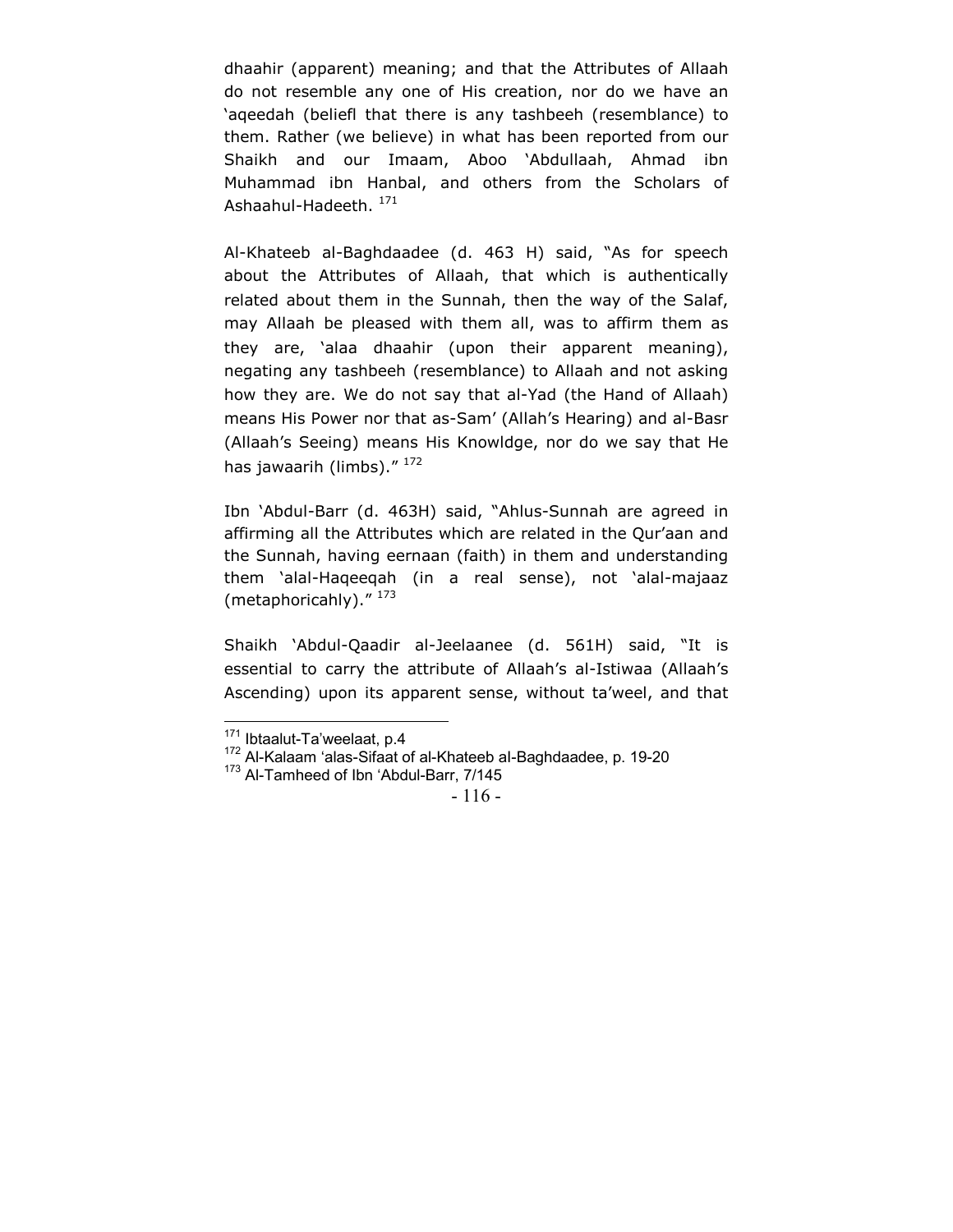He ascended by His Dhaat (self) over the Throne. Istiwaa does not mean sitting or touching, as the Mujassimah and Karraamiyyah say. Nor does it mean 'uluww (grandeur and highness), as the Ash'ariyyah say; nor does it mean isteela (conquering and dominating over), as the Mu'tazilah say. None of this is related in the Sharee'ah. Neither has this been related by any one of the Salafus-Saalih (Pious Predecessors) from the Sahaabah and the Taabi'een, nor from the Ashaabul-Hadeeth (Scholars of Hadeeth). Rather, it is related from them that they carried the meaning of Istiwaa with its apparent meaning." 174

Imaam al-Qurtubee (d. 671H) said, "Not a single person from the Salafus-Saalih (Pious Predecessors) denied Istiwaa (Allaah Ascending) over the Throne to be haqeeqah (in a real sense)… The reality of its kaifiyyah (how He Ascends) is not known. Imaam Maalik said that al-Istiwaa is known, how is unknown and asking questions concerning it is an innovation." 175

Shaikhul-Islaam Ibn Taymiyyah (d. 728H) said, "The Sifaat (Attributes) are just like His Dhaat (Self). Thus, just as the Dhaat of Allaah is established haqeeqah (in a real sense), without considering it to be like that of the creation, then likewise His Sifaat are also established haqeeqah, without considering them to be like those of the creation." 176

Aboo 'Uthmaan as-Saaboonee (d. 449H) said, regarding the signs of the Ahlul-Bid'ah (the People of Innovation), "And the

 $\overline{a}$ 

<sup>&</sup>lt;sup>174</sup> Al-Ghuniyatut-Taalibeen, of 'Abdul-Qaadir al-Jeelaanee, 1/50.<br><sup>175</sup> Al-Jaami' li-Ahkaamil-Qur'aan, 18/216

<sup>176</sup> Al-Fataawaa 'alal-Hamawiyyatul-Kubraa, p. 66

<sup>- 117 -</sup>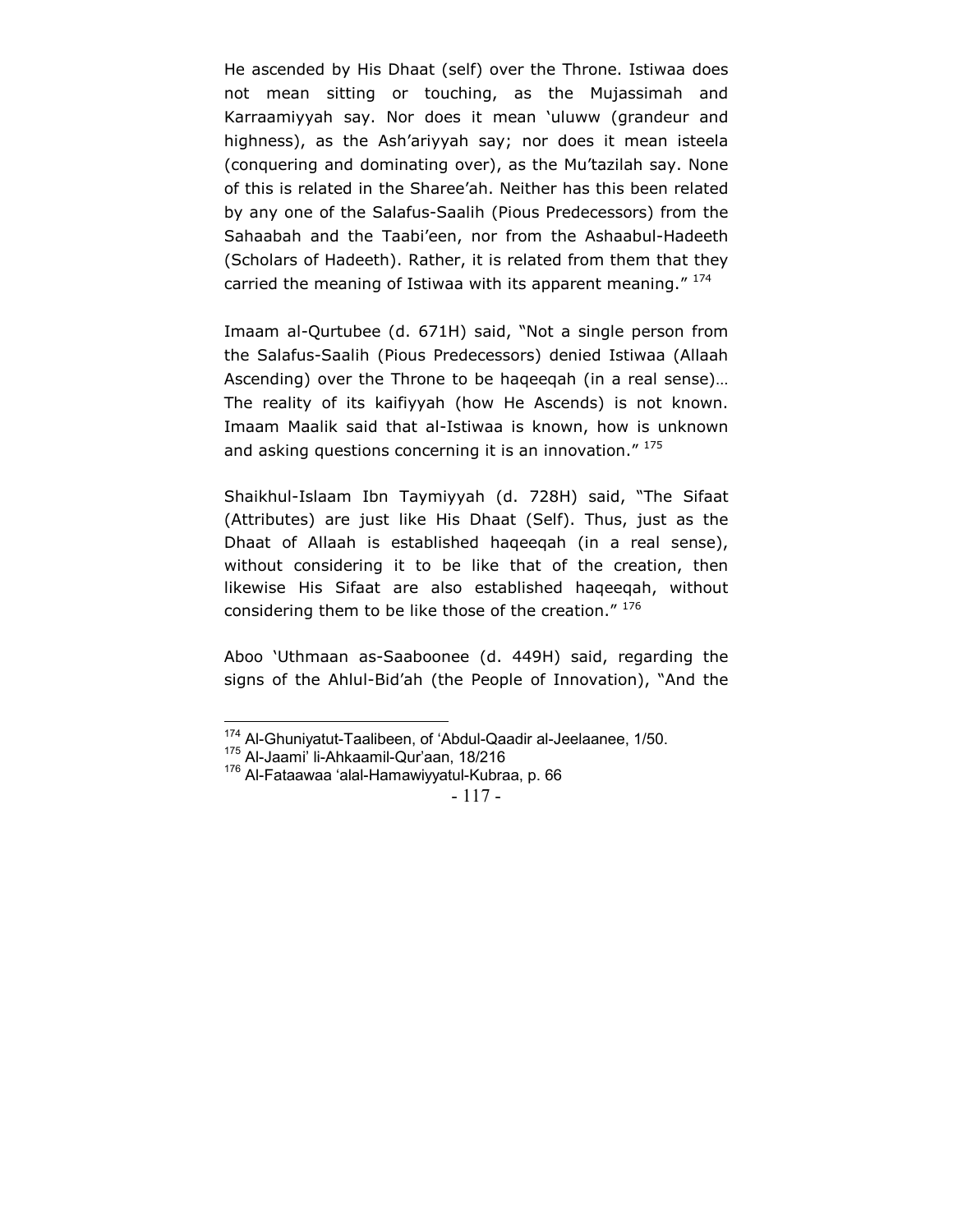characteristics (resulting) from (the effects of) innovations upon their people are obvious, and manifestly clear. The most apparent of their signs and characteristics is the severity of their enmity and hatred towards the Carriers of the narrations of the Prophet (swallallahu alaihi wasallam) their disdain of them, their scorn of them (considering them to be valueless) and calling them..." and then he mentions, "…Dhaahiriyyah (Literalists)…" 177 <sup>178</sup>

 $\overline{a}$ 

The First: not resorting to ta'weel (distortive interpretation) of the texts of the Revelation (the Book and the Sunnah), regardless of whether they are related to matters of knowledge and 'aqeedah (belief) or matters of fiqh (jurisprudence) and action. Giving the texts of the Sharee'ah precedence over the sayings of the whole of mankind whomever they may be and following closely behind the texts wherever they may lead the ones who travel upon them. The word 'Ahlud-Dhaahir' upon this meaning and usage is equivalent to the words 'Ahlul-Hadeeth,' 'Ashaabul-Hadeeth,' 'Ahlus-Sunnah wal-Jam'ah and 'At-Tao'ifatul-Mansoorah.'

- 118 - The Second: for the one who makes the texts of the Sharee'ah fall short of their real indication, what they necessitate and comprise (of meaning and application), such as the one who claims regarding the saying of the Messenger of Allaah (swallallahu alaihi wasallam) as reported by Bukhaaree in his Saheeh, **"Let not one of you urinate in still (nonflowing) water"** that it is not permissible to urinate in still water but if a person urinated in a container and then poured the urine that was in it into still water, then that would be permissible. The futility of this is that

<sup>&</sup>lt;sup>177</sup> The word 'Ahludh-Dhaahir' or 'Dhaahiriyyah' (Literalists) is employed by the People of Innovation and they name the Ahlus-Sunnah with it. This word actually signifies two meanings.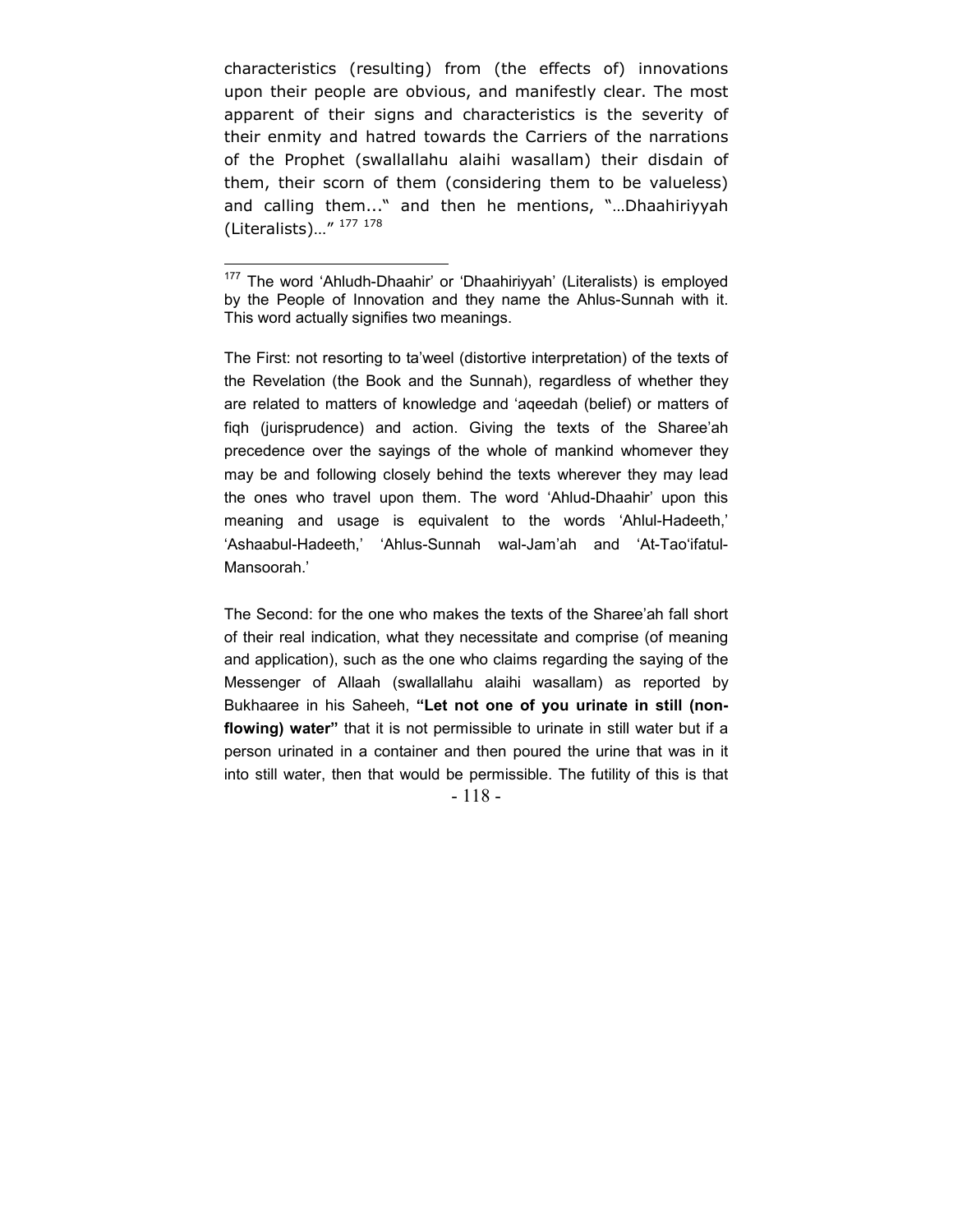he has denied for the text of the Legislator, that (meaning) which it contains, indicates and gives evidence to. If it is not permissible to urinate in still water, then pouring urine from a container into still water should be more deserving of being forbidden, since sometimes there may be a (dire) need to urinate into still water but as for urinating into a container and pouring it into the water, there is no cause for doing that and it is but mere fooling around. This path is not the path of the Ahlul-Hadeeth.

 $\overline{a}$ 

The 'Ahludh-Dhaahir,' with this second meaning hold a stance, in opposition to those filled with partisanship to the Ahlur-Rai (the People of Opinion), the ones who distort the texts of the Sharee'ah and interpret them so that they agree with their madhhabs. Furthermore, they place the sayings of their scholars and their opinions ahead of the texts of the Sharee'ah.

As for the Ahlul-Hadeeth, they are moderate, in between the exaggeration of Ahlur-Rai and the negligence of Ahludh-Dhaahir. The Innovaters have called the Salafus-Saalih, 'Ahludh-Dhaahir (Literalists)' and also that they are 'Hashawiyyah,' (Worthless Ones), 'Mushabbihah' and 'Mujassimah' (Anthropomorphist) so that people may flee from the way of the Salaf. But in truth, they are liars in throwing these names at them. As for calling them 'Ahludh-Dhaahir,' then if they desire the first meaning, then this does not hurt them (that they be called as such) and it is said in reply to the Ahlul-Bid'ah, 'Are you Baatiniyyah (those claiming secret, hidden meanings in the texts of the Book and the Sunnah) so that you accuse the Ahlul-Sunnah of being Dhaahiriiyah. (Literalists)?' Rather, it is said to the Ahlul-Bid'ah, 'There is no doubt that you are Baatiniyyah in much of your ta'weel (unfounded interpretation) and Tahreef (distortion of the text, either in its wording or meaning) of the texts of the Sharee'ah in matters of 'aqeedah and matters of fiqh.' So the Ahlul-hadeeth, upon this meaning, are Ahludh-Dhaahir and they are not Baatiniyyah. And this is a virtue for them, not a shortcoming, and all praise is due to Allah. And if you desire the second meaning of 'Ahludh-Dhaahir,' then the majority of Ahlul-Hadeeth are free from this and Allah

- 119 -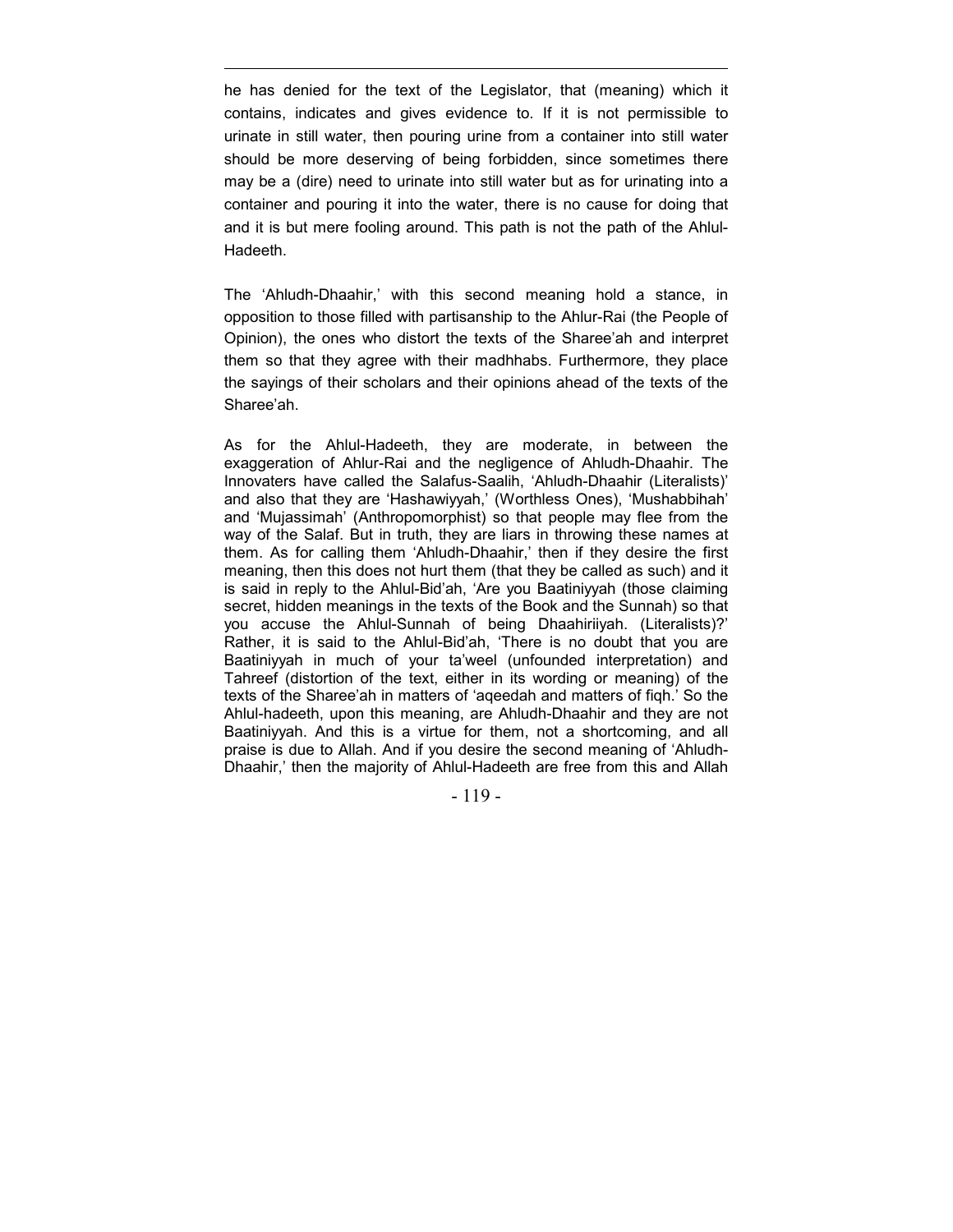Al-Awzaa'ee (d. 157 H) said regarding the aayaat and ahaadeeth of the Attributes, "Pass them on as they have come, without asking how."  $179$ 

### **CHAPTER FIVE**

 $\overline{a}$ 

### **THE CONCENSUS OF THE SALAF FROM AMONG THE COMPANIONS OF ALLAAH'S MESSENGER (swallallahu alaihi wasallam) ON THE PROHIBITION OF REVILING THE RULERS BE THEY RIGHTEOUS OR SINFUL - A REFUTATION OF THE KHAWAARIJ 180**

knows best." Muhammad 'Abdul-Rahmaan al-Khamees in 'Sharh Jumatu Maa Hakaahu 'anhum Abul-Hasan al-Ash'areer, p p.13 -15.

<sup>178</sup> 'Aqeedatus-Salaf wa Ashabul-Hadeeth, of Aboo 'Uthmaan as-Saaboonee, p. 101.

<sup>179</sup> Sharh Usoolil-l'tiqaad of al-Laalikaa'ee, no. 875. Shaikh Ibn Uthaimeen (r) said in his Sharh 'Aqeedatil-Waasitiyyah, pp. 101-102, after quoting this narration, "And this gives evidence to) the fact that they would affirm meanings for the Attributes, from two aspects:

Firstly, that they said, "Pass them on as they have come.." and it is known that they are words which came with meanings and they have not vainly, without purpose. So when we pass them on as they have come, it is necessitated by that, that we affirm meanings for them.

Secondly, their saying, "... without saying how..." and this is because denial of the kaifiyyah (how the Attributes are) gives evidence to the presence of the basis of the meaning, because denial of the kaifiyyah of something (in this case the Attribute) is not considered as being mere play and lack of purpose. Therefore, these words, well-known to the Salaf, provide evidence that they used to affirm these texts with (their) meanings.

<sup>180</sup> From the Book, Mu'aamalatul-Hukkaami fee Daw'il-Kitaabi was-Sunnah, pp. 173-185, by Shaikh 'Abdus-Salaam ibn Barjas ibn Naasir Aal-'Abdul-Kareem.

- 120 -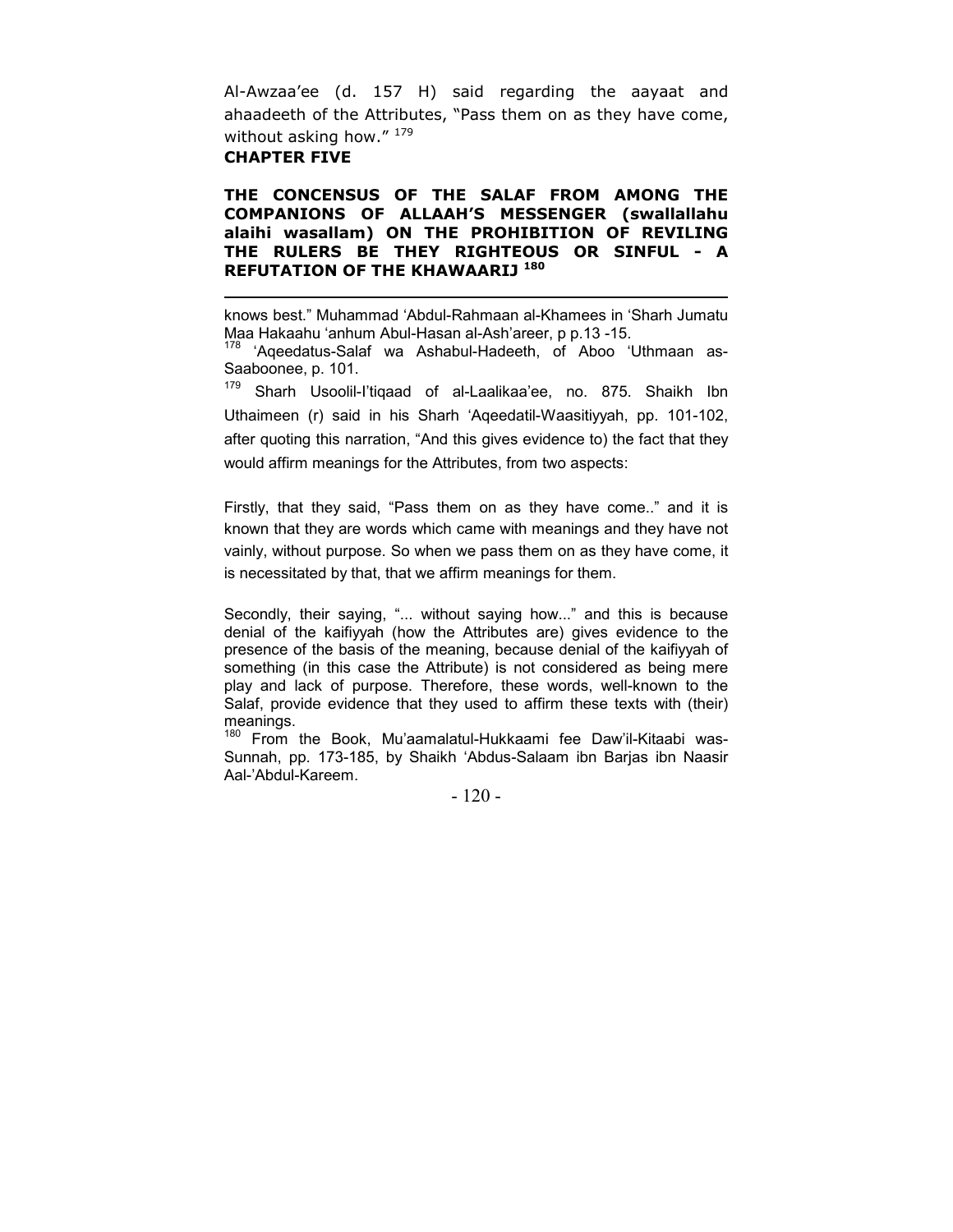Attacking the honour of the Rulers (Umaraa) and occupying oneself with reviling them and mentioning their shortcomings is a very big mistake and a repugnant Sin: The purified revelation has forbidden it and has censured the one who does so.

It is (also) the starting point of rebellion (i.e., by which such rebellion is initiated and developed) and taking arms against the rulers and this rebellion, is the basis of the corruption of both the religion and the world. <sup>181</sup>

 $\overline{a}$ 

<sup>- 121 -</sup>   $181$  Ibn al-Qayyim (r) said, "This is a great topic, containing much benefit and due to ignorance of this topic a great mistake has fallen upon the Sharee'ah..." up until he said, after mentioning that the basis of the Sharee'ah is built upon the welfare and benefits of the servants, "... The Prophet (swallallahu alaihi wasallam) legislated for his ummah, the obligation of rejecting the evil so that by its rejection, the goodness that Allaah and His Messenger love is obtained. And when rejecting the evil leads to what is more evil and more hated by Allah and His Messenger then it is not allowed to reject it— even if Allaah hates it and detests those who perform it (the evil). And this is like rejection (inkaar) against the kings, and the ones in authority by coming out against them (with arms etc., to fight them), for verily, that is the basis and foundation of every evil and every tribulation till the end of time. And the Companions asked permission from the Messenger of Allaah (swallallahu alaihi wasallam) for killing the leaders (Umaraa') who delay the prayer from its proper time, saying, 'Shall we not kill them.' So he said, "No, so long as they establish the prayer," and he also said, "Whoever sees something from his leader (ameer) something that he dislikes then let him be patient and let him not raise his hand (away) from the leader's obedience." And whoever reflects upon the greatest and smallest trials that have befallen Islaam, then he will see that they are due to the negligence and wastage of this principle and the lack of patience upon (witnessing) evil. So he seeks to bring about its end and as a result of this, a greater evil is brought about. And the Messenger (swallallahu alaihi wasallam) saw the greatest of evils in Makkah and he was not able to change them. In fact even when Allaah opened up Makkah for the Muslims (i.e., gave the Muslims victory over it) and when it became Daarul-Islaam he was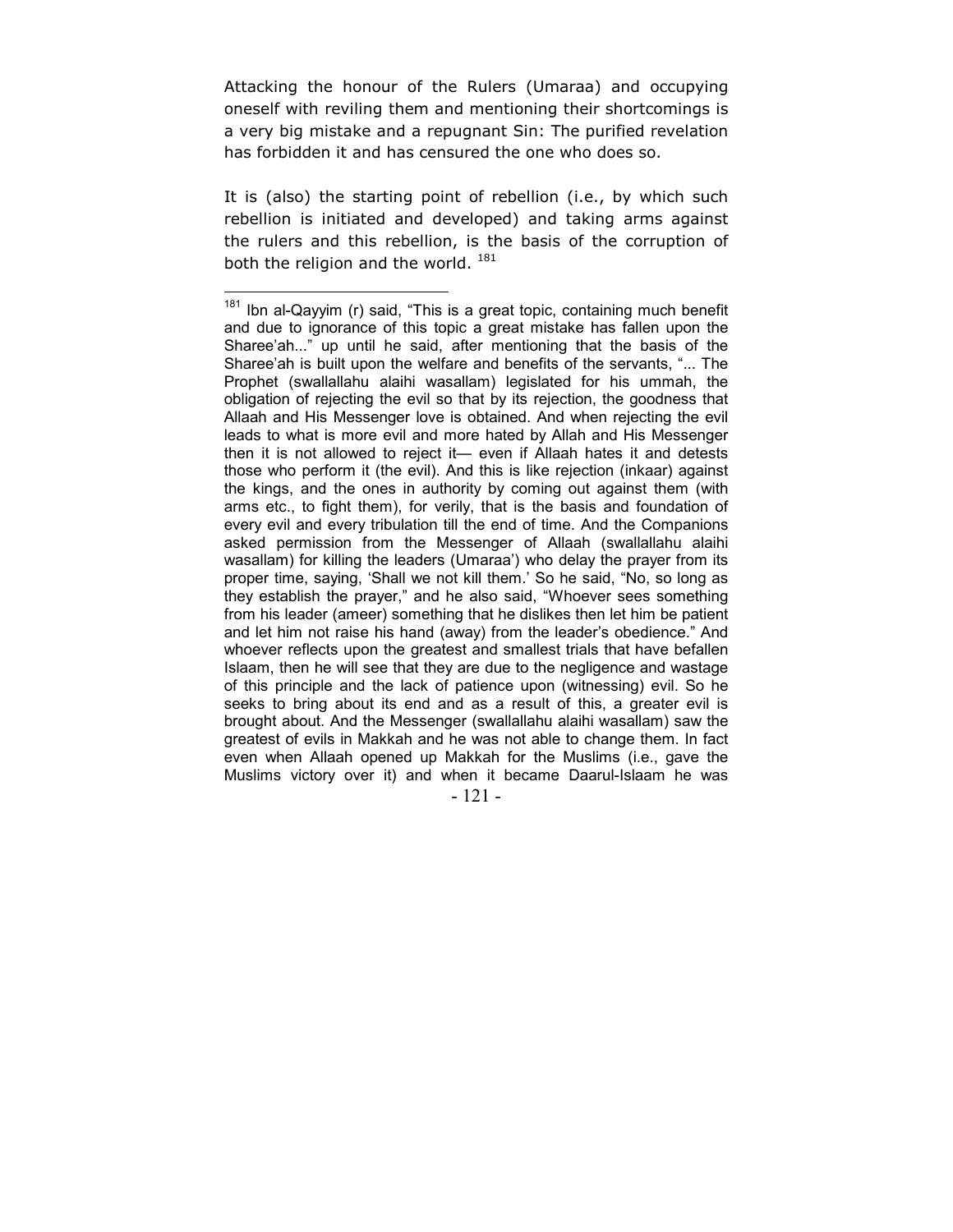It is also known that the ways and means (wasaa'il) have the same rulings as the ends to which they lead (maqaasid). Therefore, every text regarding the prohibition of rebellion (against the rulers) and the censuring of those who do so is an evidence for the prohibition of reviling and abusing the rulers and also (an evidence) for the reprimand of the one who does so. 182

resolved to changing the Ka'bah and returning it to the foundations that ibraaheem (alaihi as-alaam) had built it upon, but even though he had the capacity to do that, he was prevented from it by the fear that something greater would occur due to the lack of tolerance of the Quraish, since they were new to Islaam and had recently left disbelief and for this reason he did not grant permission for rebelling against the leaders (Umaraa') with the use of one's hand (i.e., with force) due to the greatness of what results afterwards on account of it ..." Ibn al-Qayyim in 'I'laamul-Muwaqqi'een 'an Rabbil-'Aabaineen.

 $\overline{a}$ 

<sup>182</sup> The Shaikh and Imaam, 'Abdul-Lateef ibn 'Abdur-Rahmaan ibn Hasan Aal Shaikh said, in powerful words that uncover the confusing doubts in this topic and that refute the one who spreads them from amongst the ignoramuses, "... And those people, those who are under trial, do not know that with the exception of 'Umar ibn 'Abdul-Azeez and whoever Allah willed from among the Banee 'Umayyah, great mishaps, insolence, taking up arms (against the people) and corruption occurred from most of those in charge (wullaat) of the people of Islaarn from the time of Yazeed ibn Mu'aawiyah (till the present). But along with that, the manner and behaviour of the notable scholars and mighty leaders with the rulers is well-known and renowned — they do not raise a hand against giving obedience in that which Allaah and His Messenger have commanded from among the legislated actions and obligatory duties of Islaam.

- 122 - And I will give you an example, that of al-Hajjaaj ibn Yoosuf ath-Thaqafee, and his affair is well known in the ummah, that of oppression,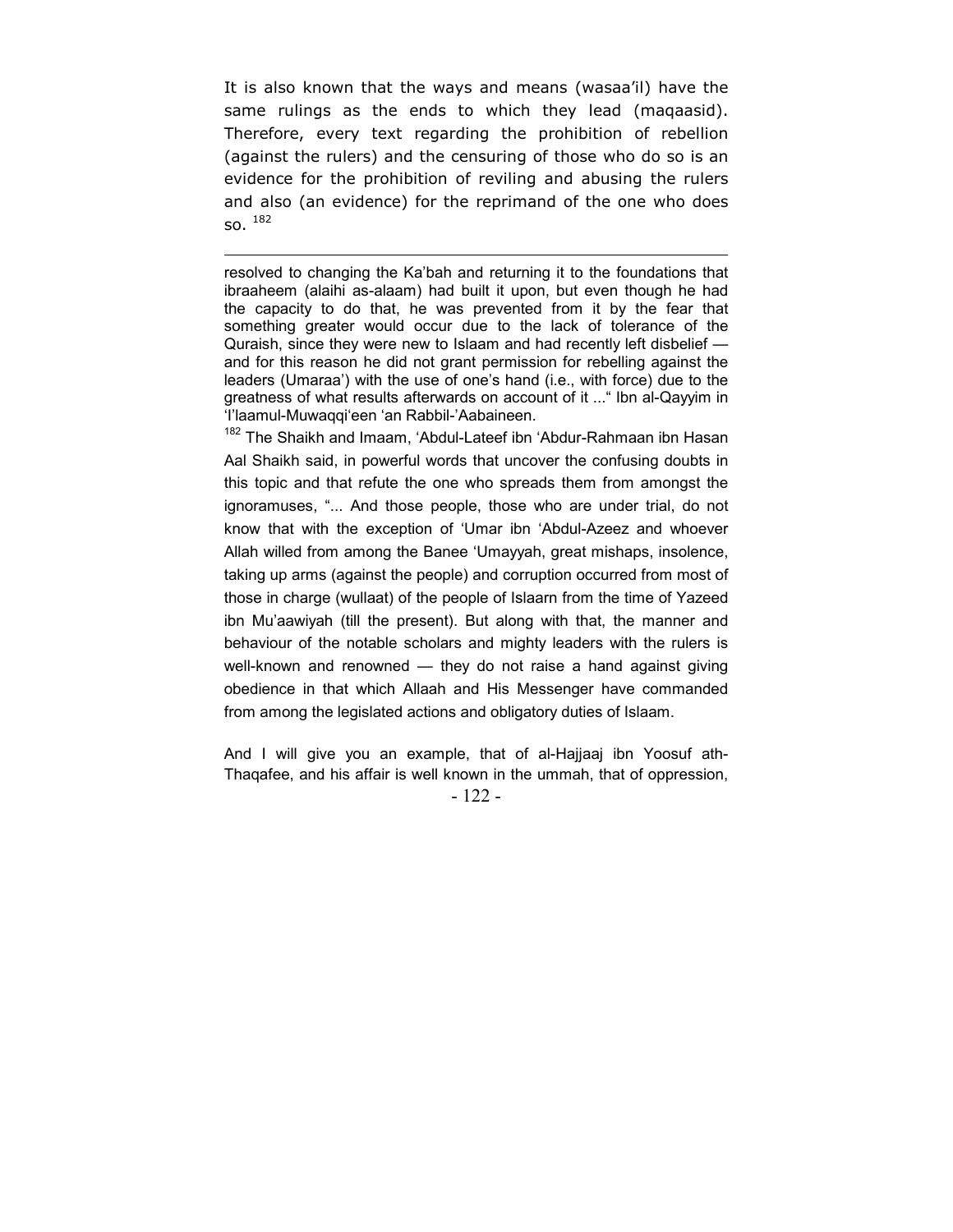repression, excessiveness in spilling the blood (of the Muslims), desecration of the Sanctities of Allaah, the killing of whomever he killed amongst the notables of the umrnah such as Sa'eed ibn Jubair, the besieging of Ibn az-Zubair even though he had sought refuge in the Haram, and making lawful the sacred and sanctified, the killing of Ibn az-Zubair, even though Ibn az-Zubair had given obedience to him and the people of Makkah, Medinah, Yemen, and most of 'lraaq had given the pledge of allegiance to him (Ibn az-Zubair) and al-Hajjaaj was only a deputy of Marwaan, and then of his son 'Abdul-Malik and none of the khulafaa' (successors) had given Marwaan a pledge and none of the influential people, those with power had given the pledge of allegiance to him. And along with all of this none of the People of Knowledge hesitated in obeying him and complying with him in that in which obedience is permissible from amongst the pillars of Islaam and its obligations.

 $\overline{a}$ 

And Ibn 'Umar and whoever met al-Hajjaaj were from amongst the Companions of Allah's Messenger (swallallahu alaihi wasallam) and they never contested with him and nor did they prevent obedience to him in that by which Islaam is established and by which eemaan is perfected. And it is likewise for those who were also in the era of al-Hajjaaj from among the taab'ieen such as Ibn al-Musayyih, al-Hasan al-Basree, Ibn Seereen, Ibraaheem at-Taimee and those like them from among the leaders of the Ummah. And the affair continued like this between the leading scholars of the ummah, they would enjoin obedience to Allah and His Messenger and making jihaad in His path along with every leader (Imaamn) whether righteous or sinful, as is well known in the books of the fundamental principles and beliefs of the religion.

- 123 - And similarly, Banul-'Abbaas, they conquered the lands of the Muslims forcefully, with the sword, and not one of the People of Knowledge and Religion aided them in that, and they killed hordes of people and many of the creation from among the Banu Umayyab, their leaders and their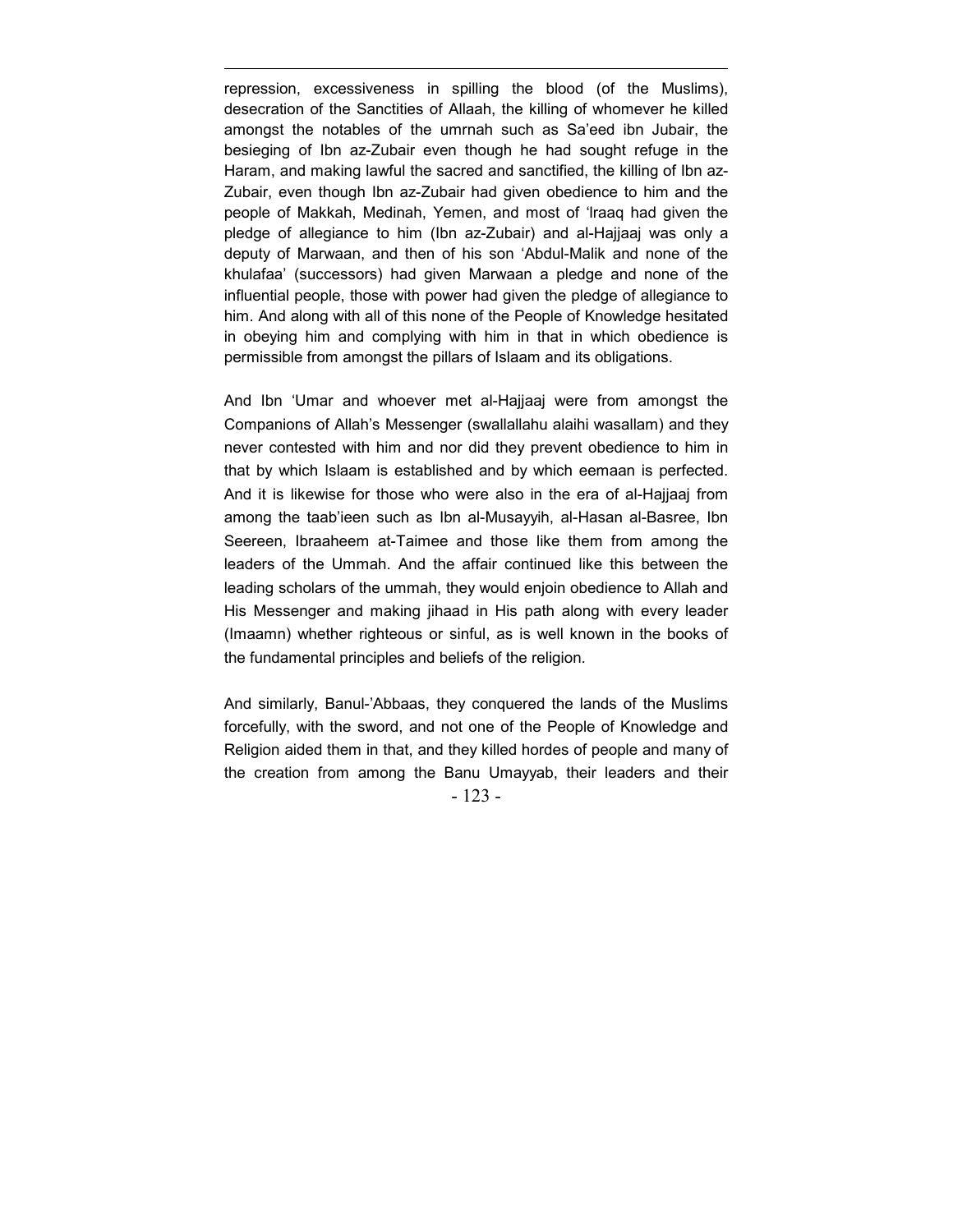It is established in the two Saheehs from the hadeeth of Aboo Hurairah that the Prophet (swallallahu alaihi wasallam) said, "Whoever believes in Allah and the Last Day, let him either speak good or keep silent."

And likewise in the two Saheehs from Aboo Moosa al-Ash'aree who said, "They said, '0 Messenger of Allaah, which part of Islam is the most excellent?' He replied, '(It is) he from whose hand and tongue the Muslims are safe."

The prohibition of reviling the Rulers (Umaraa) has been reported more specifically, on account of the kindling of the fire

 $\overline{a}$ 

deputies. And they killed Ibn Huhairah, the Ameer of 'Iraaq and they also killed Marwaan, the khaleefah and it was reported that the murderers killed around eighty people from Banu Umayyah in a single clay, and then they placed their blankets above the corpses, sat upon them and then called for food and drink.

So along with all of that the conduct of the leading scholars, such as al-Awzaa'ee, Maalik, al-Layth ibn Sa'd and 'Ataa ibn Abee Rabaah with those kings is not hidden from the one who has a share in knowledge and realization. And then the next generation of the People of Knowledge such as Ahmad ibn Hanbal, Muhammad ibn Ismaa'eel (al-Bukhaaree), Muhammad ibn Idrees (ash-Shaafi'ee), Ahmad ibn Nooh, Ishaaq ibn Raahawaih and their brothers…their occurred in their time what occurred from the kings of the great innovations and the denial of the Sifaat and they were called to (affirm) these things and were put to trial by them and whoever was killed, was killed, such as Ahmad ibn Nasr. But along with all of this it is not known that a single one of them raised his hand against obedience (to those kings) and that he saw fit to attack them..." Ad-Durar as-Sunniyyah fii Ajwibatun-Najdiyyah, 7/177- 178.

- 124 -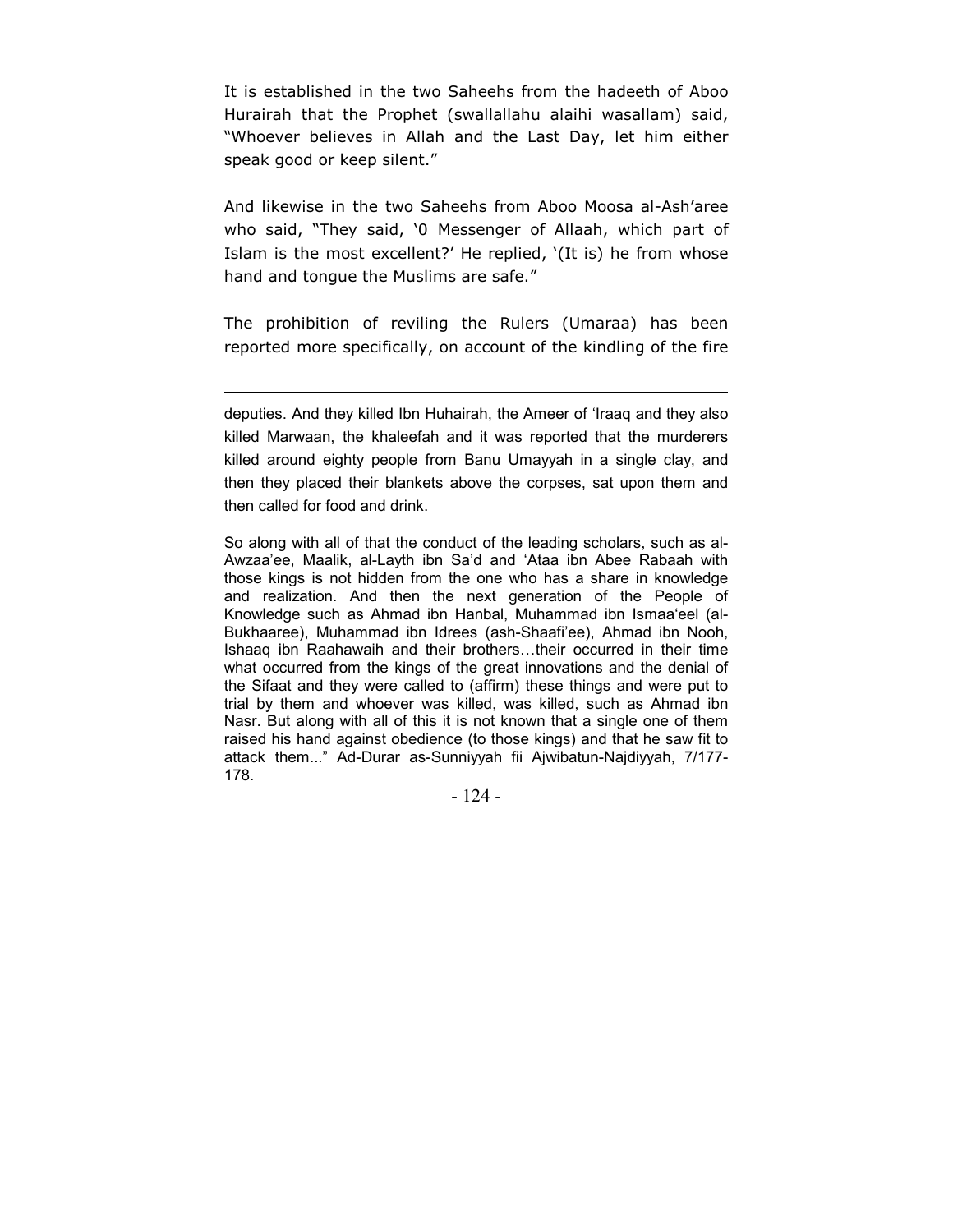of tribulation and the opening of the doors of evil upon the Ummah that it contains.

Ziyaad ibn Kusaib al-Adawiyy said, "I was with Aboo Bakrah beneath the minbar (pulpit) of Ibn Aamir. He was giving a speech and was wearing a fine garment. So Aboo Bilaal said, 'Look at our ameer wearing the garment of the disobedient.' Then Aboo Bakrah said, "Be silent. I heard the Messenger of Allaah (swallallahu alaihi wasallam) say, 'Whoever demeans the sultaan (ruler) of Allaah upon the earth Allaah will humiliate him." $183$ 

Anas ibn Maalik said, "The senior amongst the Companions of Allaah's Messenger(swallallahu alaihi wasallam) forbade us (saying), 'Do not revile your Rulers (Umaraa), not act dishonestly with them, nor hate them and have taqwaa of Allaah and be patient  $-$  for verily the matter is close (at hand)."  $184$  Its chain of narration is jayyid (good) and all of its narrators are thqaat (precise, reliable and trustworthy).

Yahyaa ibn Yamaan said, "Sufyaan (ath-Thawree) narrated to us from Qais ibn Wahb from Anas ibn Maalik (radhiyallahu anhu) that he said, "The most senior of the Companions of the Messenger of Allaah (swallallahu alaihi wasallam) used to forbid us from abusing and reviling the Rulers (Umaraa)."<sup>185</sup>

Anas ibn Maaiik (radhiyallahu anhu) said, "The most senior

 $\overline{a}$ <sup>183</sup> Sunan of at-Tirmidhee, no. 2225

<sup>184</sup> As-Sunnah of Ibn Abee 'Aasim, 2/488.

<sup>185</sup> Ibn 'Abdul-Barr reported it in At-Tamheed, 21/287

<sup>- 125 -</sup>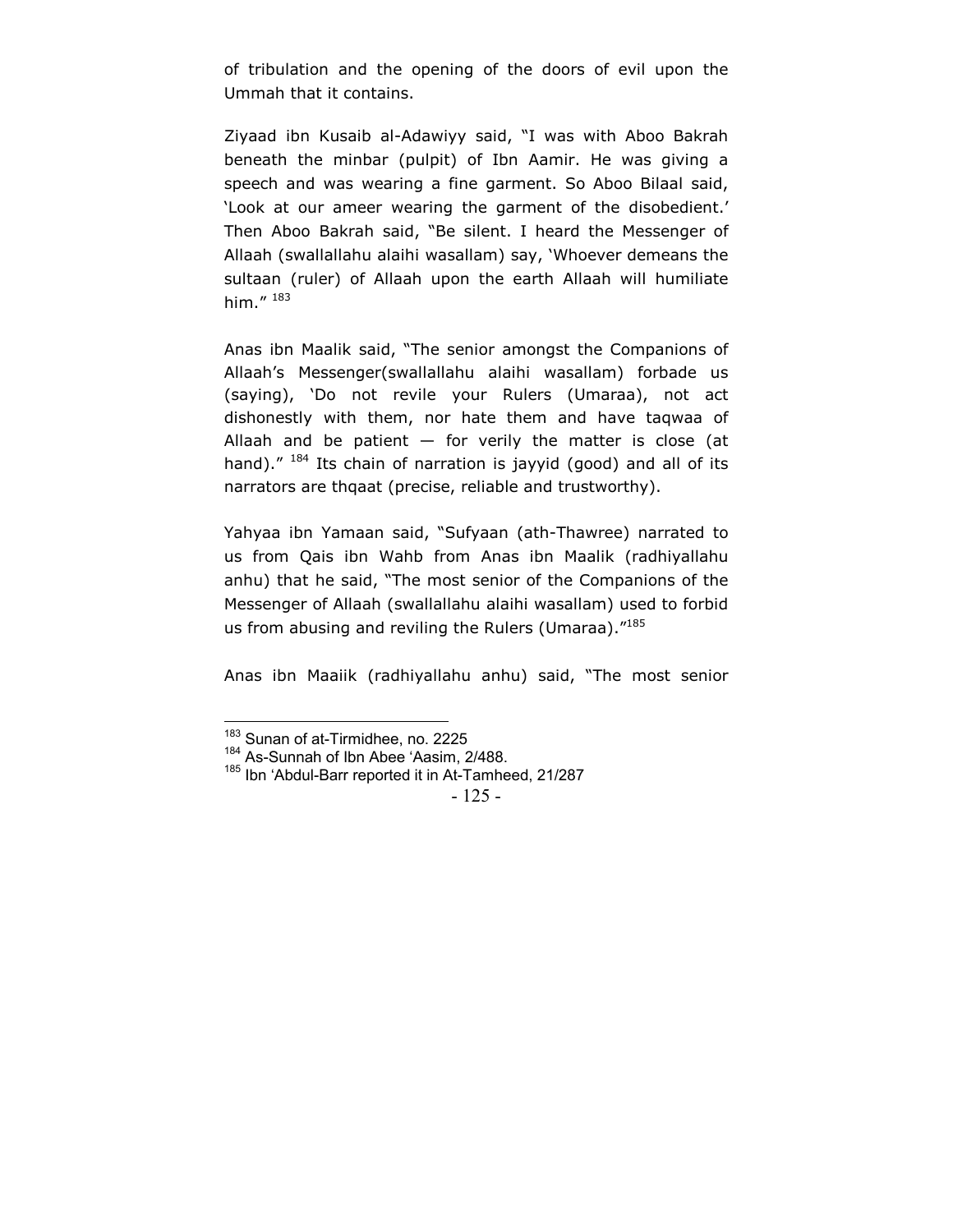amongst us from among the Companions of Allaah's Messenger (swallallahu alaihi wasallam) forbade us, that we should not revile our Rulers (Umaraa), nor to be dishonest with them, nor to disobey them (but) to have patience and to have taqwaa of Allah, the Mighty and Majestic, for verily the matter is close (at hand). $''$ <sup>186</sup>

And likewise al-Bayhaqee has also mentioned this narration with the wording, "The most senior amongst us from among the Companions of Allah's Messenger (swallallahu alaihi wasallam) commanded us not to revile our Rulers..."<sup>187</sup> and its chain of narration is jayyid (good).

Therefore, in this narration is the unanimous agreement of the most senior of the Companions of Allaah's Messenger (swallallahu alaihi wasallam) upon the prohibition of attacking the honour of the Rulers by reviling and abusing them.  $188$  And this prohibition from them (radhiyallahu anhu) is not a magnification of the Rulers, but rather it is due to the greatness

 $\overline{a}$ 

- 126 -

<sup>&</sup>lt;sup>186</sup> Al-Haafidh Abul-Qaasim al-Asbahaanee in his book At-Targheeb wat-Tarheeb, 3/68.

<sup>&</sup>lt;sup>187</sup> In his book Al-Jaami' li-Shu'abil-Eemaan, 13/186-202.

<sup>&</sup>lt;sup>188</sup> Imaam al-Barbahaaree (d. 329) said, "When you see a man making a supplication against the Ruler (Sultaan) then know that he is a person of desire. And when you hear a man making a supplication for the Ruler, for his rectification, then know that he is a person of the Sunnah, if Allaah, the Exalted, wills. Fudayl Ibn 'Iyaad says, "If I had a supplication (that would be answered) I would not make it except for the Ruler." So we have been commanded that we supplicate for them, for their rectification and we have not been commanded to make a supplication against them, even if they oppress and commit injustice, and this is because their oppression and injustice is against themselves but their rectification is for them and for the Muslims." Tabaqaatub-Hanaabilah, 2/36.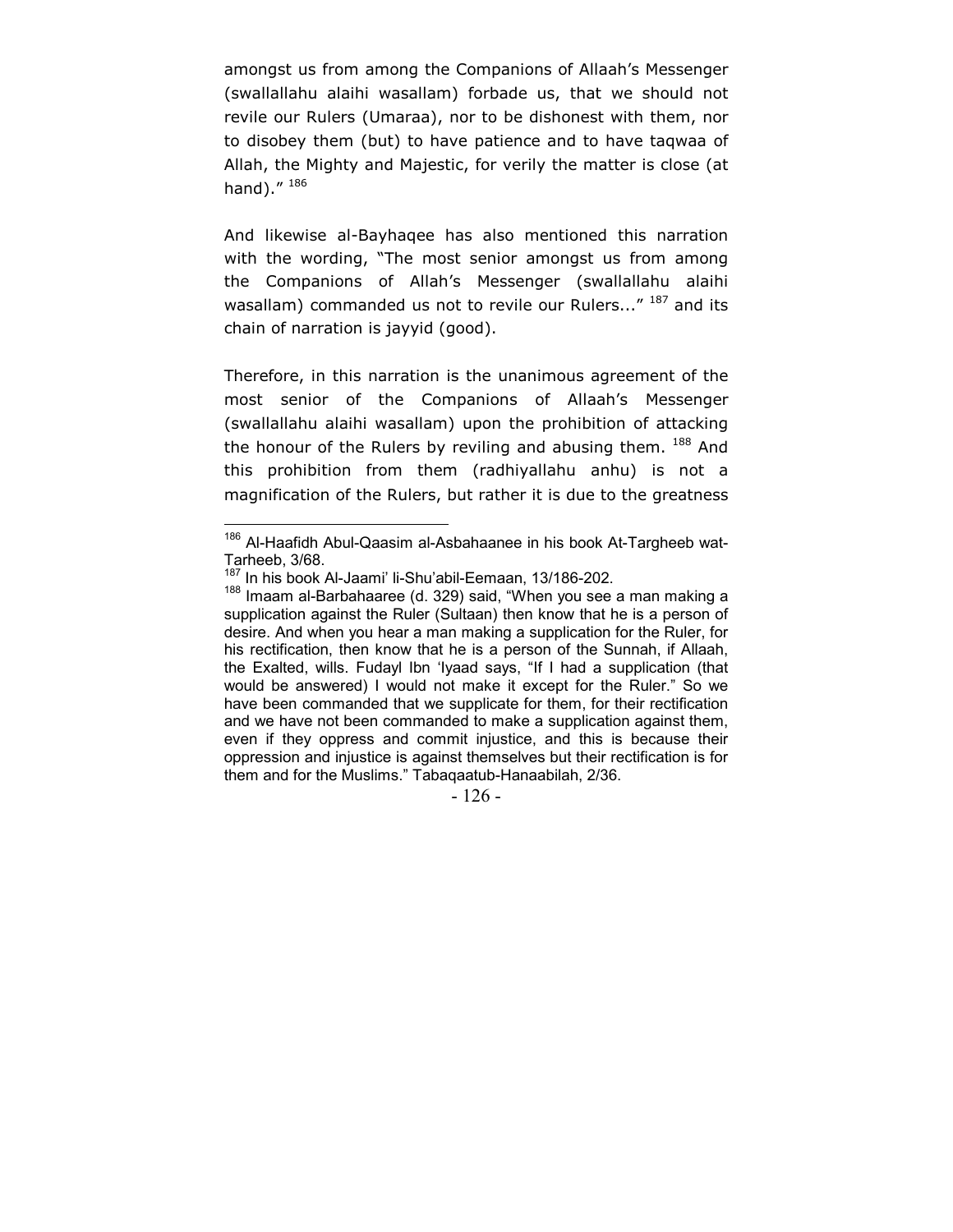of the responsibility which they have been entrusted with by the Sharee'ah and which cannot be established and maintained in the desired manner, in the presence of their being reviled and their honor being attacked.

And also because reviling them leads to the absence of obedience to them in that which is good, and (it leads to) the arousing of bitterness and malice of the hearts of the general folk against them, and (this) opens the way to confusion and strife which does not bring anything to the people except farreaching evil, since the end result of reviling them is rebellion and taking up arms against them to fight them. This is the greatest catastrophe and the mightiest affliction

Is it then imaginable, after pausing over and considering this clear prohibition of reviling the Rulers, that a Muslim in whose heart eemaan has settled and who has honoured the Symbols of Allaah embarks (boldly) upon this crime or remains silent regarding this evil? We can never think and conceive of this for a Muslim and we can never imagine that it should occur from him. And this is because the texts of the Sharee'ah and what the Companions of the Messenger of Allaah (swallallahu alaihi wasallam) were upon have a greater position in his heart than (mere) emotions and sentiments and agitation and excitation, which in reality, are but satanic suggestions and innovatory ejaculations. None submit to them except the People of Desires, those in whose hearts there is no value for the texts (of the Book and the Sunnah). Rather, the tongue of their disposition says, 'In this topic the texts (of the Book and the Sunnah) have fallen short (i.e., missed something):

- 127 -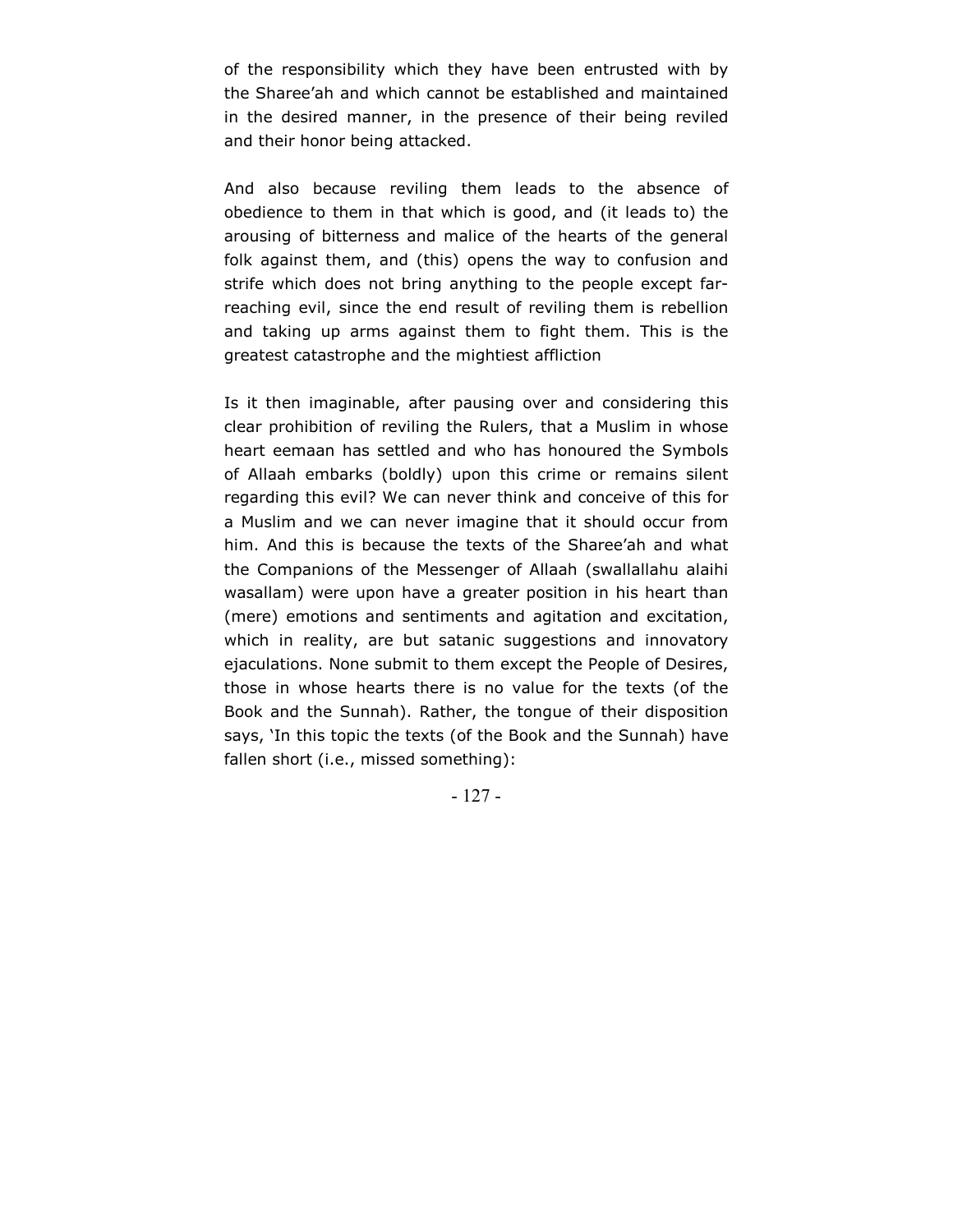# **"Mighty is the word that comes from their mouths. They utter nothing but a lie." 189**

Ibn Abee Shaibah (rahimahumullah) said, "Ibn 'Uyainah narrated to us from Ibraaheem ibn Maisarah from Taawoos who said, 'The Rulers were mentioned in the presence of Ibn 'Abbaas and a man amongst them began to censure them. He continued to arrogate himself, standing and stretching out his neck in doing this until I did not see in the House (i.e., the Haram) a man taller than him. Then I heard Ibn 'Abbaas say, 'Do not make yourself a trial for a wrongdoing people.' Then the man constricted himself and I did not see in the House a man shorter than him." 190

Ibn 'Abdul-Barr reported with his isnaad from Aboo Dardaa (radhiyallahu anhu) that he said, "Verily, the first (appearance) is the hypocrisy of a man is his censure and rebuke of his Ruler (Imaam)." 191

Ibn Abee 'Aasim reported from Ahul-Yamaan al-Hawzaniyy from Abud-Dardaa that he said, "Beware of cursing the Rulers (Wullaat), for verily, cursing them is clipping (i.e., of the religion) and hating them is barrenness." It was said, '0 Aboo Dardaa, then how should we behave when we see in them that which we do not like?' He said, "Have patience, for verily, when Allaah sees that from you He will take them away from you

 $\overline{a}$ 

- 128 -

 $^{189}$  Soorah al-Kahf (18):5<br> $^{190}$  In his Musannaf, 15/75.

<sup>191</sup> In At-Tamheed 21/287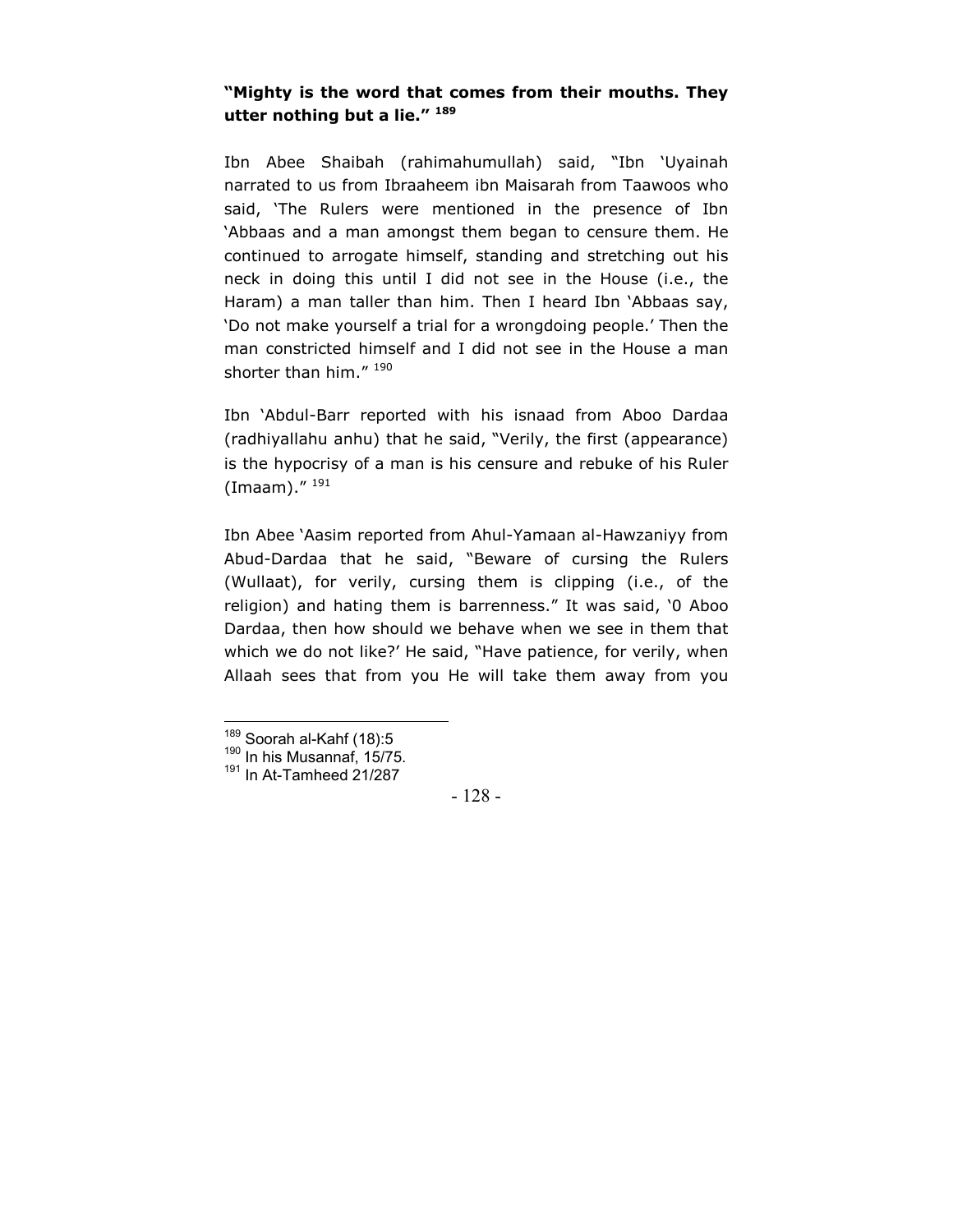with death."  $192$  All of its narrators are thigaat (precise, reliable and trustworthy) save Abul-Yamaan al-Hawzaniyy whose name is 'Aamir ibn 'Abdullaah ibn Luhayy, al-Hawzaniyy, al-Himsiyy. Ibn Hibbaan included him in his Ath-Thiqaat and Haafidh Ibn al-Hajar said about him, 'Maqbool' (i.e., his reports are acceptable). Ibn Zanjooyah has also reported this narration in Kitaabul-Amwaal with the same chain of narration.

Aboo Nu'aym reports as does Ibn Abid-Dunyaa from Zaa'idah ibn Qudaamah who said, "I said to Mansoor ibn ah-Mu'tamir, When I am fasting can I revile the Ruler (Sultaan)?' He said, 'No.' I then said, 'Then can I revile the People of Desires (i.e., Innovators)?' He said, 'Yes." 193

Ibn 'Abdul-Barr reports from Aboo Ishaaq as-Sahai'iyy that he said, "Never do a people revile their Ruler (Ameer) except that they are prevented from his goodness."  $194$ 

Hannaad reported, "'Abdah narrated to us from az-Zabriqaan who said, 'I was with Aboo Waa'il, Shaqeeq ibn Salamah, and I began to revile al-Hajjaaj and mention his faults and bad deeds. He (Aboo Waa'il) said, 'Do not revile him. And what will inform you that perhaps he says, '0 Allaah forgive me,' so He forgives him?" 195

Ibn Zanjooyah reports from Aboo Idrees al-Khawlaaniyy that he

 $\overline{a}$ 

<sup>&</sup>lt;sup>192</sup> In As-Sunnah, 2/488

<sup>193</sup> Al-Hilyah of Aboo Nu'aym, 5/41-42 and As-Samt wa Aadaabil-Lisaan of Ibn Abee Dunyaa, p. 145

 $194$  In At-Tamheed, 21/287

 $195$  Az-Zuhd, 2/464

<sup>- 129 -</sup>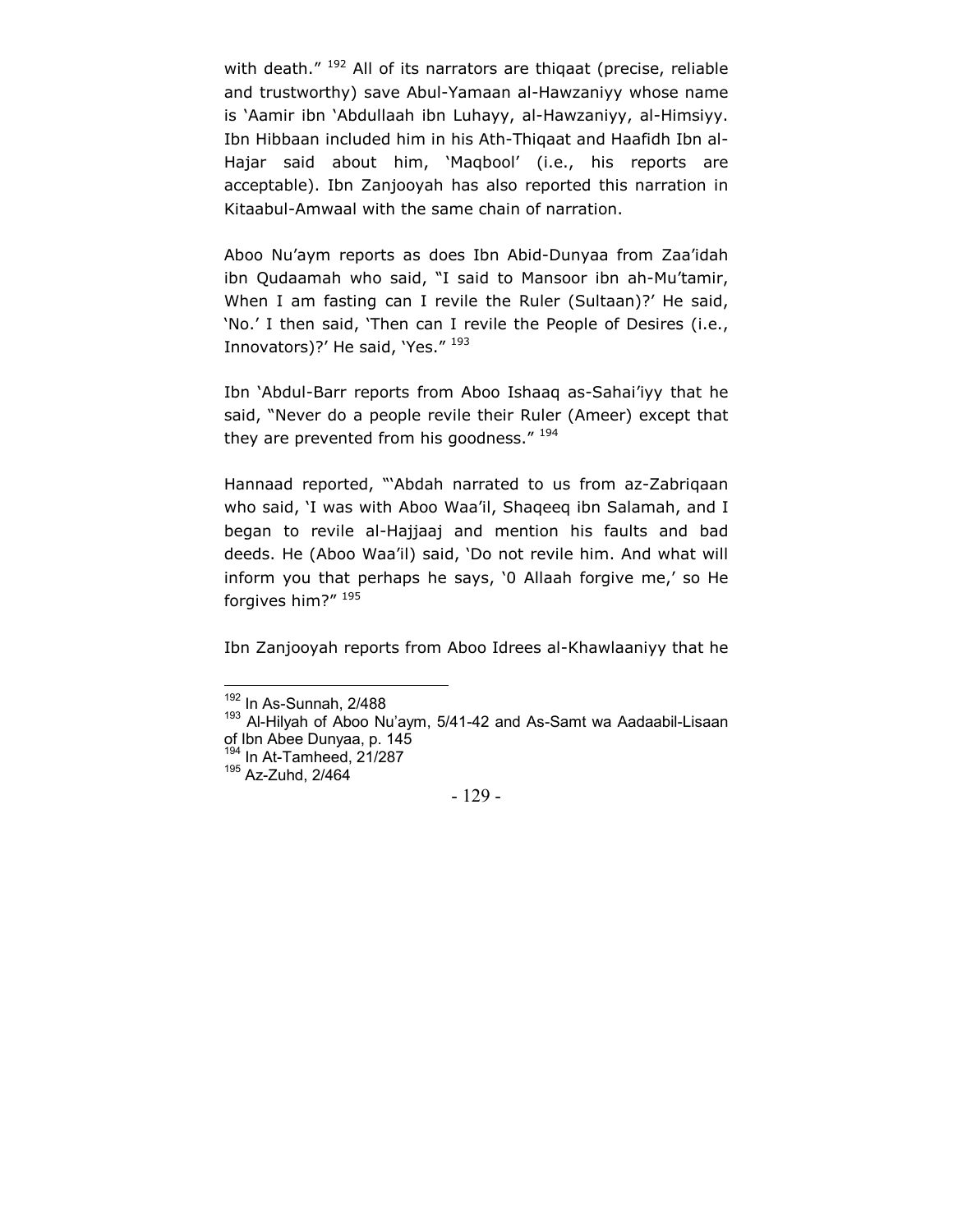said, "Beware of censuring and rebuking the Rulers (A'immah). For verily, rebuking them is clipping. (That is) the clipping of the Deen not the clipping of the hair. Verily the Ta'aaneen (those who rebuke and revile)  $-$  they are the losers and they are the most evil of the evil ones." 196

Ibn al-Jawzee reports that when Khaalid ibn 'Abdullaah at-Tustaree addressed the people on the day he was appointed the governor of Makkah he said, "By Allaah, no one is brought to me who curses his ruler (Imaam) except that I till beat him in the Haram."<sup>197</sup>

And in At-Taareekh Al-Kabeer of Imaam al-Bukhaaree who reports from Aboo Jamrah ad-Duba'iyy who said, "When news of the burning of the House reached me, I left for Makkah and visited Ibn 'Abbaas (there) frequently until he recognised me and was amicable to me. Then I reviled al-Hajjaaj in the presence of Ibn 'Abbaas and he said, 'Do not be a helper to Shaytaan." 198

Ibn Sa'd reports 'Abdullaah ibn Idrees informed us from Muhammad ibn Aboo Ayyoob from Hilaal ibn Aboo Humaid that he said, "I heard 'Abdullah Ibn Idrees say, 'I will never ever help in the blood of a Khaleefah after Uthmaan.' It was said to him, '0 Aboo Ma'bad, did you help in (bringing about the sheding of his blood)?' So he said, 'Verily, I consider tile mentioning of his faults and Shortcomings to have been of help

 $\overline{a}$ 

<sup>196</sup> Kitaabul-Amwaal, 1/80.

<sup>197</sup> Al-Muntadham fee Taareekhil-Mulook

<sup>198</sup> At-Taareekh al-Kabeer, 8/104

<sup>- 130 -</sup>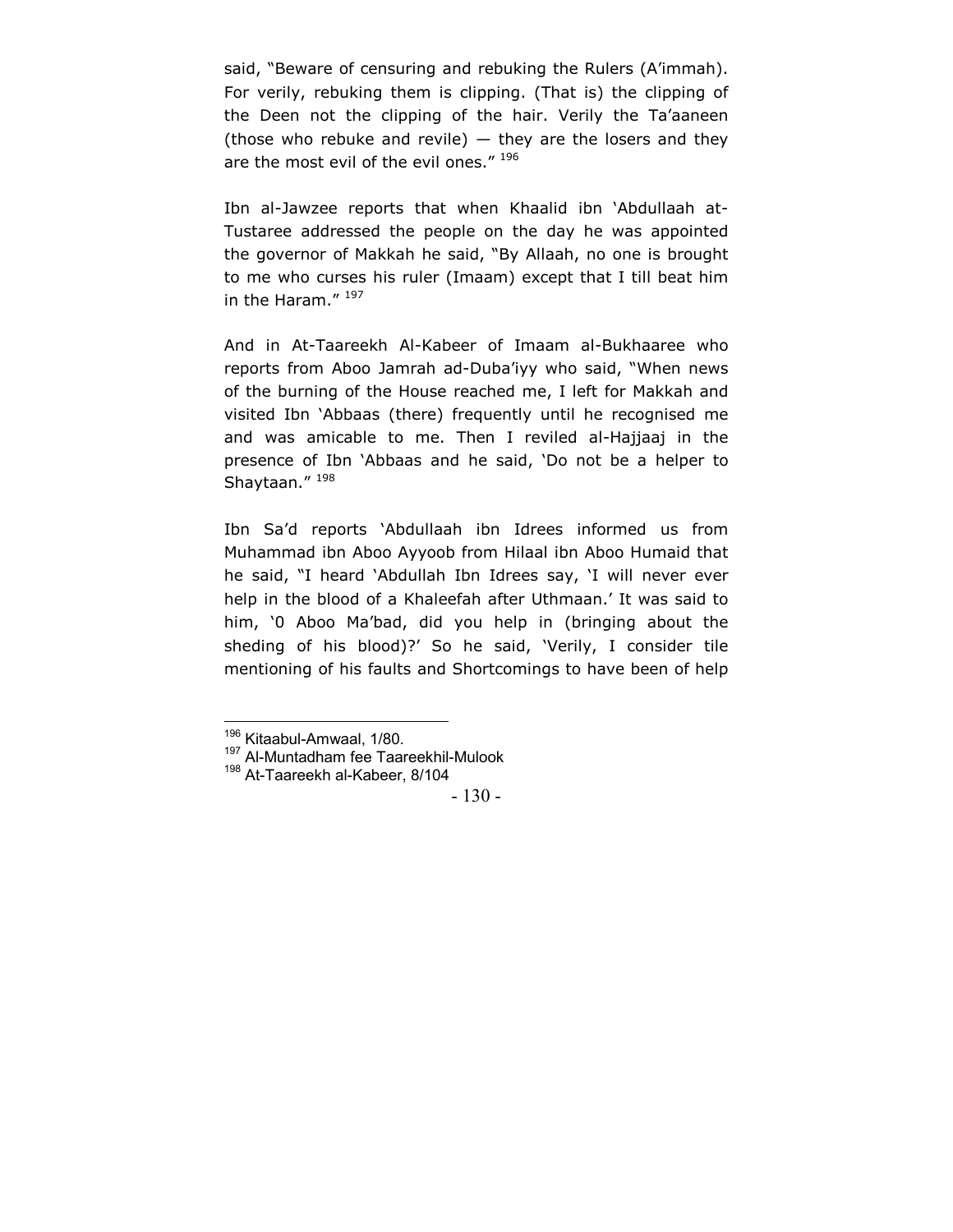in (the shedding of his blood)."<sup>199</sup>

Therefore, in all of these narrations, and whatever else has come with their meaning, is a clear evidence and strong proof for the severe prohibition and firm forbiddance of reviling the Rulers and mentioning (or publicising) their faults and shortcomings.

Therefore, let the Muslim stop where the people (i.e., the Companions) stopped, since they are the best of people to the testimony of the Chief of all of Humanity (radhiyallahu anhu). They stopped where they stopped out of knowledge, and with penetrative insight did they hold back and restrain themselves. Whoever is below that, then he is negligent and Whoever is above them, then he is one Who causes grief.

And whoever opposes this Salafe manhaj, and follows his desires then there is no doubt that his heart is filled with rancour and hatred. Since, revilement and vilification negates giving advice to the Rulers. It has been established from the Prophet (swallallahu alaihi wasallam) that he said, "There are three things towards which the heart of a Muslim never shows hatred or rancour: making ones action sincerely for the sake of Allah, giving obedience to the rulers (wulaatul-amr) and sticking to the group (jamaa'ah) - for verily, their supplication encompasses those who are behind them (i.e., those whom they rule over)." 200

### - 131 -

<sup>&</sup>lt;sup>199</sup> At-Tabaqaat 6/115.

 $1000$  This Hadeeth has been reported from a group among the Companions, and see Sunan at-Tirmidhee, no. 2657, Al-Musnad 4/80-82 and 183, Jaami'ul-Usool 1/265 and Majma 'uz-Zawaa'id 1/137-139.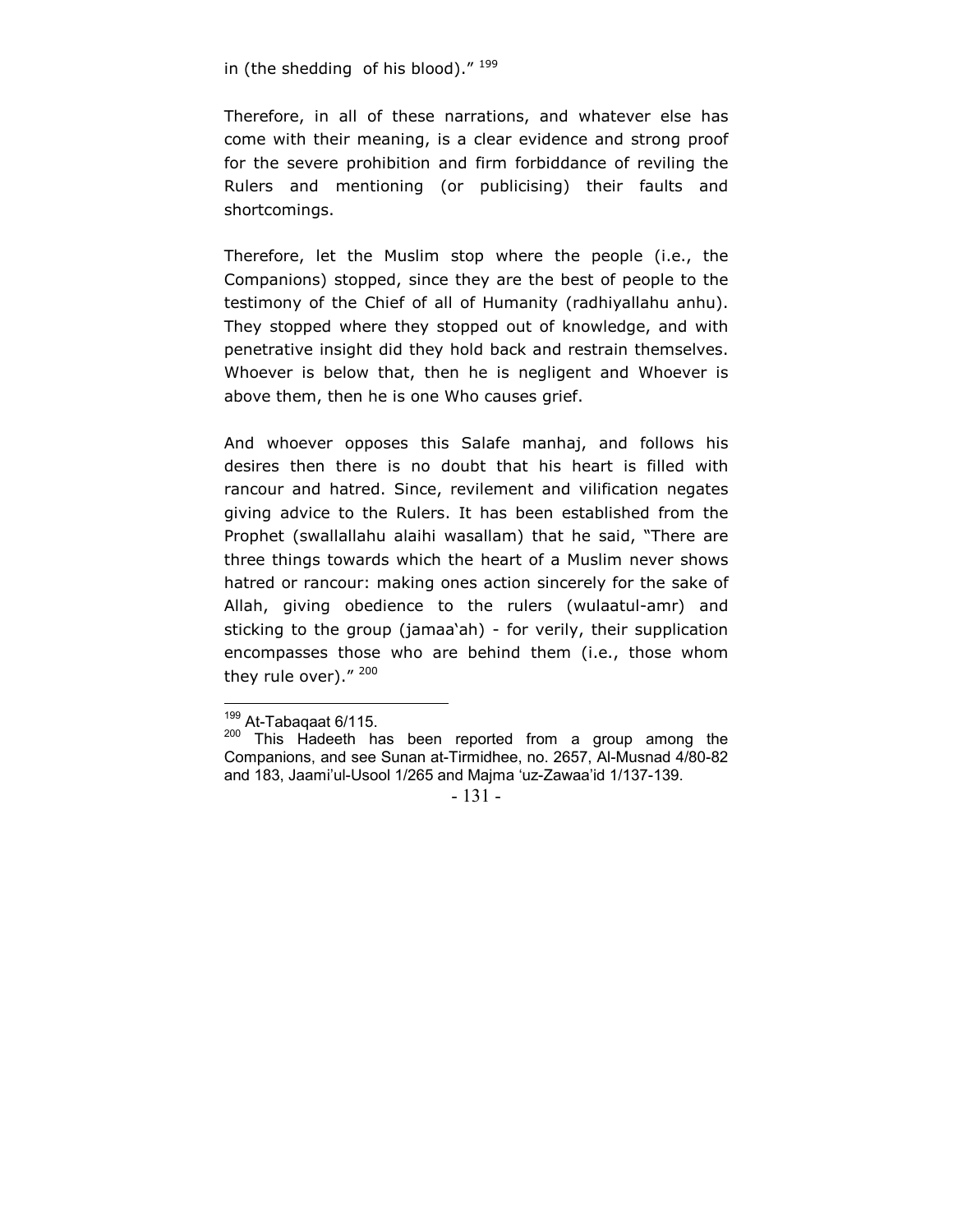And whoever thinks that attacking the Rulers by reviling them and finding fault with them is from the Sharee'ah of Allaah, the Exalted, or (that it) constitutes repelling the evil and other such things, then he has got astray and has said upon Allaah and upon his Sharee'ah other than the truth. Rather he is an opposer of the requirement of the Book and the Sunnah and whatever the narrations from the Salaf of this Ummah have spoken of.

It is obligatory upon the one who comes across these clear and plain texts that he prevents everyone whom he hears reviling and attacking those assigned with the rule, expecting his reward from Allaah and giving advice to the general people.

And this is the action of the People of Knowledge and Religion. They restrain their tongues from (attacking) the Rulers and they order the people with restraining from attacking them (by reviling and abusing them) and this is because the knowledge, which they carry, has directed them to this and has guided them to it.

And as for advising the Rulers of the Muslims, then its manner and procedure is well known to the lowest student of knowledge, let alone being firmly established with the leading scholars of the ummah. 'lyaad ibn Ghunm reports that the Messenger of Allaah (swallallahu alaihi wasallam) said, "Whoever desires to advise the one with authority then he should not do so openly. Rather he should take him by the hand and take him into seclusion (and then advise him). And if

- 132 -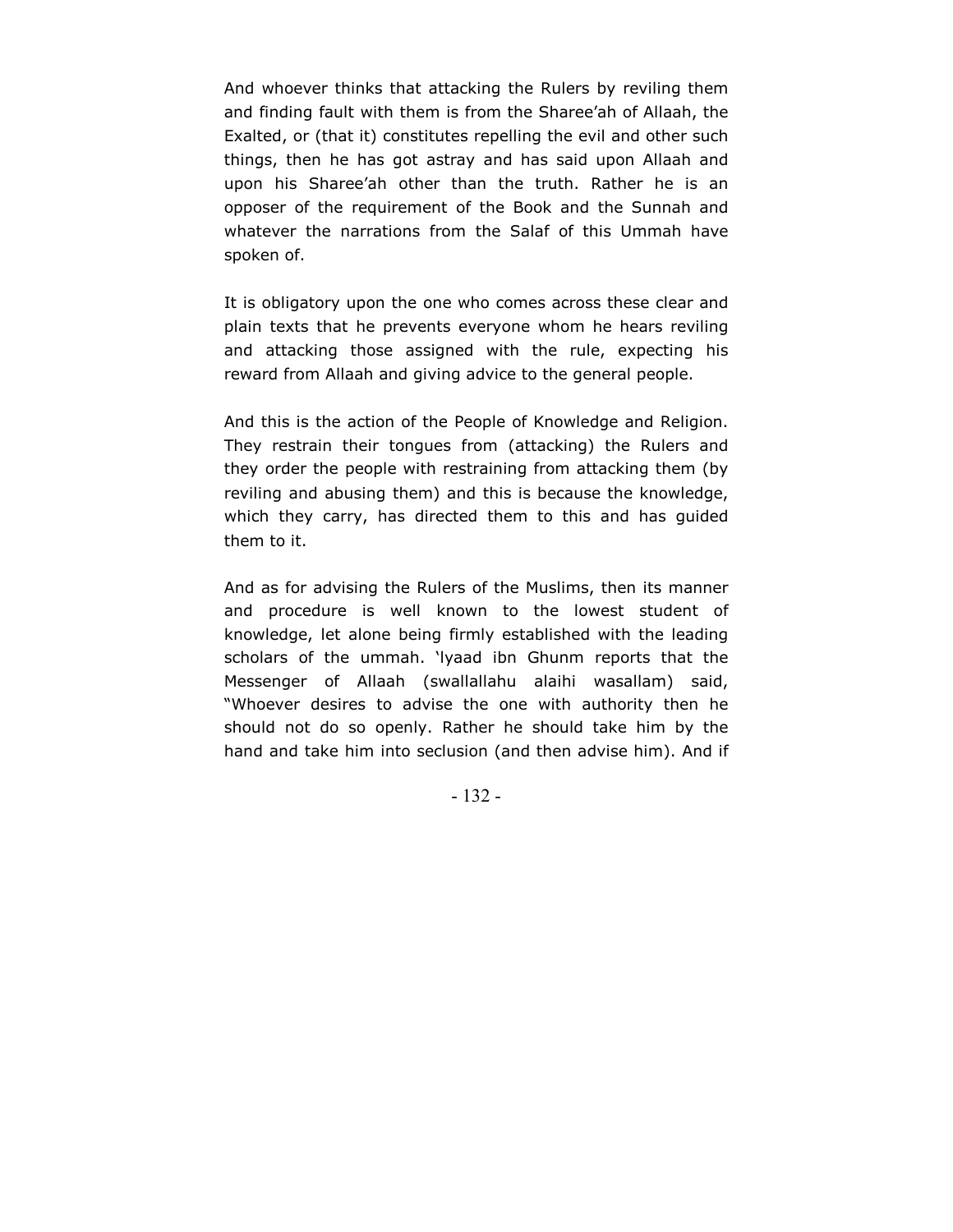he accepts from him (the advice) then (he has achieved his objective), and if not then he has fulfilled that which was a duty upon him." 201

And in accordance with this hadeeth, there are many sayings of the Salaf, as well as their actions, which are in agreement with it. Imaam ash-Shawkaanee said, "It is desirable for the one to whom a mistake of the leader (Imaam) appears in certain matters that he advises him but does not openly rebuke him in front of all the people to see. Rather it should be as has been reported in the hadeeth - that he should take him by the hand, should take him into seclusion and should offer him the advice, and he should not humiliate the sultaan of Allaah. And we have already said in the beginning of the book of Siyar that it is not permissible to revolt against the leaders, even if they reach (excessive) levels of oppression, as long as they establish the prayer and no manifest and clear disbelief appears from them. And the ahaadeeth that have been reported with this meaning are mutawaathir. However, it is necessary for the follower that he follows the leader (Imaam) in obedience to Allaah and he disobeys him in (what entails) disobedience to Allaah, for verily there is no obedience to the creation in disobedience to Allaah." 202

Shaikh Saalih ibn 'Uthaimeen (rahimahumullah) said, when affirming that offering advice to the rulers is something that is

 $\overline{a}$ 

## - 133 -

<sup>&</sup>lt;sup>201</sup> Reported by Ahmad, 3/403 and Ibn Abee 'Aasim, 2/521 with an authentic chain of narration. And Shaikh Muhammad Naasirud-Deen al-- Albaanee (r) declared it authentic (saheeh) in Zilaalil-Jannah fee Takhreejis-Sunnah, 5/229.

 $2^2$  As-Sailal-Jarraar, 4/556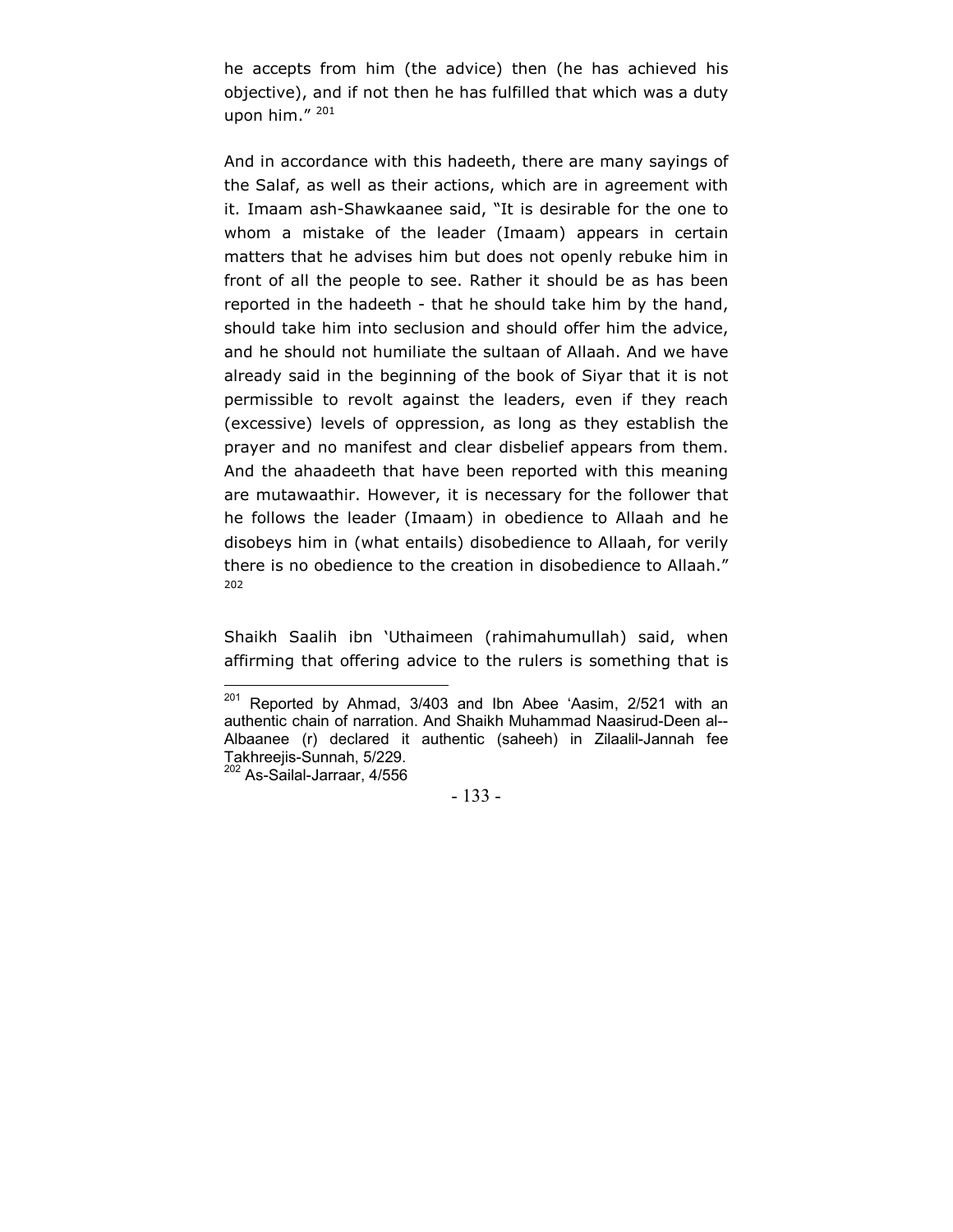done in secret and not openly and he quoted some evidences for that, and amongst them was this hadeeth  $203$ , he said, "So when speaking about the king by backbiting, giving him advice in the open and publicising (his faults), when that is (but) humiliation of him, that humiliation for which Allaah has threatened the one who does it with humiliation and debasement, then there is no doubt that it is obligatory to carefully observe what we have mentioned —that he should desire to give advice in secret and other such things. (This being) for the ones who are capable of advising them, from among the scholars, those who visit them and mix with them and by whose advice they find benefit, as opposed to those besides the (scholars) ..." up until he said, "... for openly opposing the ruler (sultaan) in that which is not from the necessities of the religion, and rejecting that (openly) in the gatherings, in the mosques and in the ranks and other places of admonition and other such things, then that is not advice at all. So do not be deceived by the one who does that, even if it is with good intention, for verily, that is in opposition to what the Salafus-Saalih, those who are to be followed, were upon —and your guidance is in Allaah's control."<sup>204</sup>

 $\overline{a}$ <sup>203</sup> Referring to the hadeeth which has already preceded above, Ziyaad ibn Kusaib al-Adawiyy said, "I was with Aboo Bakrah beneath the minbar (pulpit) of Ibn 'Aamir. He was giving a speech and was wearing a fine garment. So Aboo Bilaal said, 'Look at out ameer wearing the garment of the disobedient. Then Aboo Bakrah said, 'Be silent. I heard the Messenger of Allaah (swallallahu alaihi wasallam) say, 'Whoever demeans the sultaan (ruler) of Allaah upon the earth Allaah will humiliate him.

<sup>&</sup>lt;sup>204</sup> In Maqaasidul-Islaamn, p. 393

<sup>- 134 -</sup>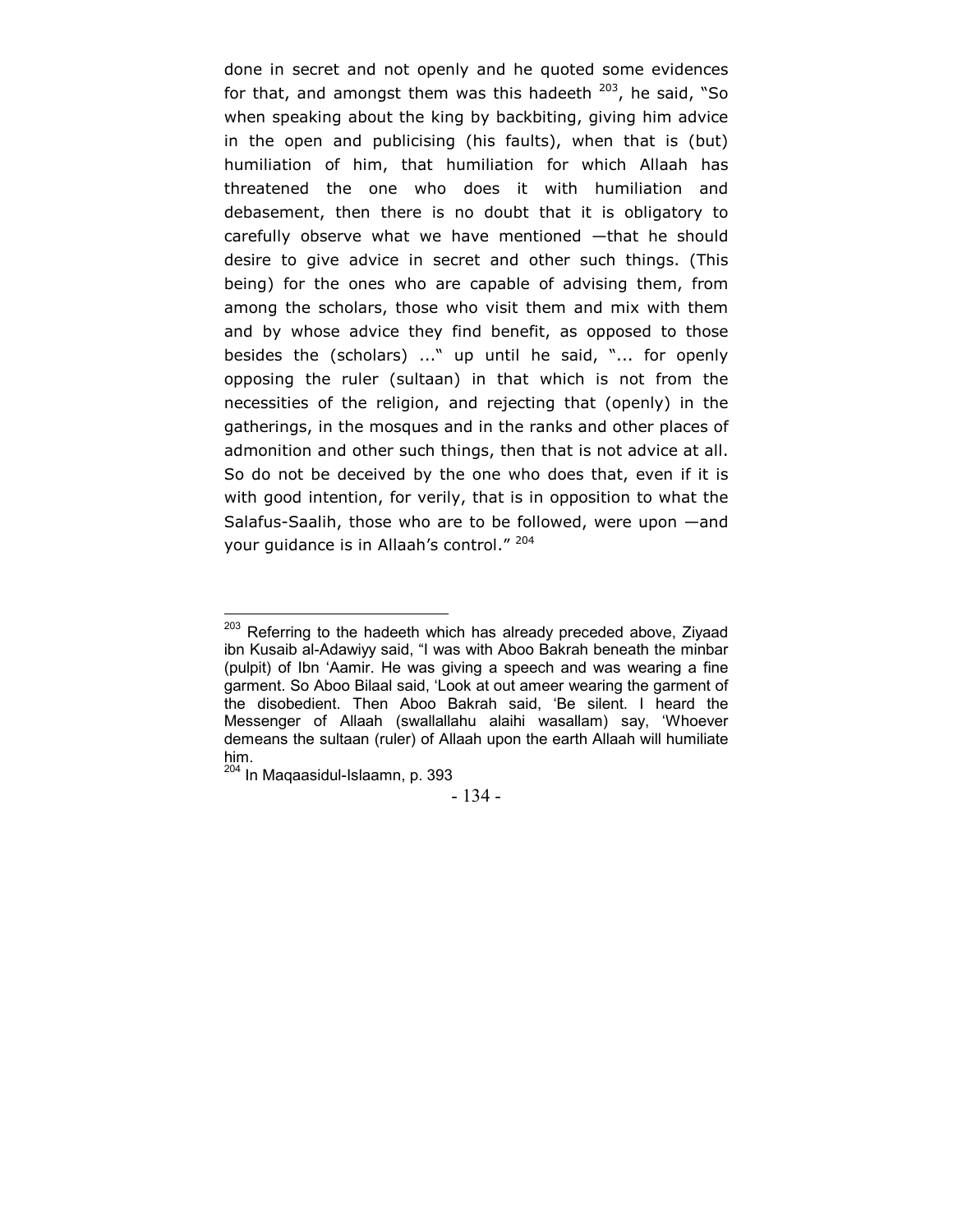And this is an affair in which there is unanimous agreement between those firmly rooted in knowledge and guidance from among the leading scholars of the Salaf of the ummah as has already preceded, and from Allaah is all aid sought."  $205$ 

### **CHAPTER SIX**

### **THE DISTINGUISUING SIGNS OF AHLUS-SUNNAH 206**

Aboo Uthmaan as-Saaboonee (d.449H) (rahimahumullah) said, "And one of the distinguishing signs of Ahlus-Sunnah is their love for the Imaams of the Sunnah, its Scholars, its helpers, and its close allies, and their hatred for the leaders of innovation who call to the Hell-Fire and who direct their associates and companions to the home of torment destruction. Allaah, the Sublime, has adorned the hearts of Ahlus-Sunnah, and the light of their hearts with love for the Scholars of the Sunna, as a bounty from Him, Whose Magnificence is perfect and Sublime.

Al-Haakim Aboo 'Abdullaah al-Haafidh, may Allaah make him and us reside in Paradise, informed Us: Muhammad ibn Ibraabeem Ibn al-Fadl al-Muzakkee narrated to us: Ahmad ibn Salamah (said): Aboo Rajaa Qutaibah ibn Sa'eed read his Kitaabul-Eemaan to us, and at the end of it there occurred, "So when you see a man loving Sufyaan ath-Thawree, Maalik ibn Anas, al-Awzaa'ee, Shu'bah, Ibn al-Mubaarak, Abul-Ahwas Shareek, Wakee', Yahyaa ibn Sa'eed and 'Abdur-Rahmaan ibn

- 135 -

 $\overline{a}$ <sup>205</sup> Refer to the book Mu'aamalatul-Hukkaami fee Daw'il-Kitaabi was-Sunnah by Shaikh 'Abdus-Salaam ibn Barjas ibn Naasir Aal 'Abdul-Kareem for an excellent and comprehensive coverage of this topic.

 $\overline{a}$  From the treatise of Aboo 'Uthmaan as-Saaboonee (d. 449H), entitled, 'Aqeedatus-Salaf wa Ashaabul-Hadeeh, pp. 108-1 17, one of the many monumental works which have preserved, clarified and propounded the aqeedah (belief) of the Salafus-Salih.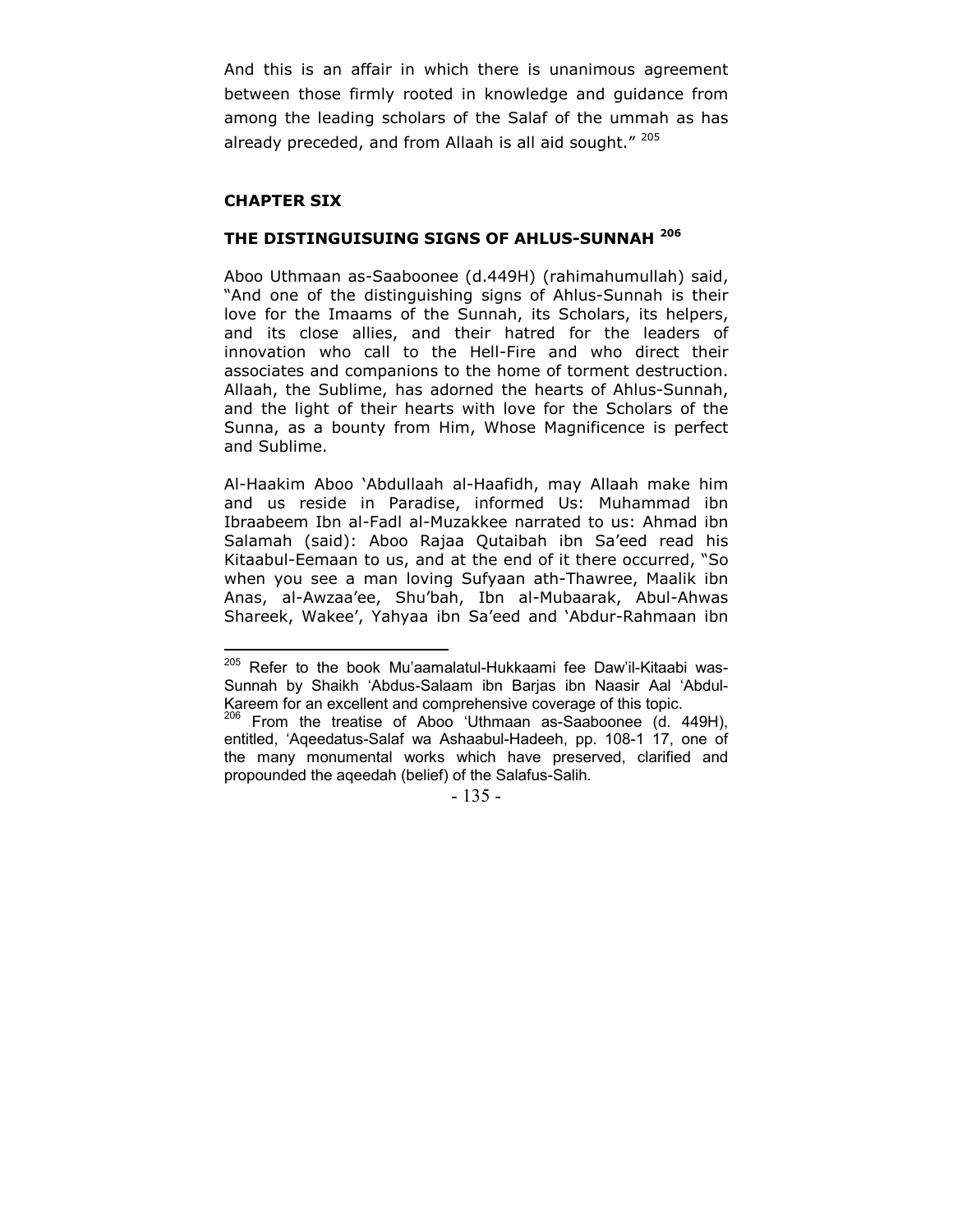Mahdee, then know that he is a person of the Sunnah." Ahmad ibn Salamah (rahimahumullah) said, "Then I added, underneath that in my script, '...and Yahyaa (ibn Yahyaa), Ahmad ibn Hanbal, Ishaaq (ibn Ibraaheem) ibn Raahawaaih...' When we stopped at this passage (of the book) the people of Neesaaboor looked at us and he (Qutaihah) said, "Those people hate Yahyaa ibn Yahyaa." So we said, "What is Yahyaa ibn Yahyaa?" He said, "A righteous man, Imaam of the Muslims. And Ishaaq ibn Ibraaheem is an Imaam (of the Muslims) - and in my estimation Ahmad ibn Hanbal is greater than all of those whom I have mentioned."

And I met those whom Qutaibah (rahimahumullah) mentioned (about whom he said) that whoever loves them then he is a person of the Sunnah, from among the Scholars of Ahlul-Hadeeth, whose model they emulate, by whose guidance they seek to guide themselves and in whose group and rank they count themselves. And in following the narrations (and sayings of these scholars) they find (i.e., are led to) another group of (righteous scholars), amongst them: Muhammad ibn Idrees ash-Shaafi'ee, Sa'eed ibn Zubair, az-Zuhree, ash-Sha'bee, at-Taimee and thocse after them such as al-Laith ibn Sa'd (al-Misree), al-Awzaa'ee, Sufyaan ibn 'Uyainah al-Hilaaiee, Hammaad ibn Salamah, Hammaad ibn Zaid, Yoonus ibn 'Ubaid, Ayyoob as-Sakhtiyaanee Ibn 'Awn and those similar to them. Then after them, the likes of Yazeed ibn Haaroon (al-Waasitee), 'Abdur-Razzaaq (ibn Hammaam as-San'aanee), Jareer ibn 'Abdul-Hameed (ad-Dabbee) and then those after them such as Muhammad ibn Yahyaa adh-Dhuhlee Muhammad ibn Ismaa'eel al-Bukhaaree, Muslim ibn al-Hajjaaj al-Qushairee, Aboo Daawood as-Sijistaanee, Aboo Zur'ah ar-Raazee, Aboo Haatim (ar-Raazee) and his son, and Muhammad ibn Muslim ibn Waarah (ar-Raazee), Muhammad ibn Aslam at-Toosee, (Aboo Sa'eed) 'Uthmaan ibn Sa'eed ad-Daarimee (as-Sijzee) and (Imaam) Muhammad ibn Ishaaq ibn Khuzaimah (an-Neesaabooree) the one who used to be called 'Imaam of the Scholars,' and al-Muqirree was the Imaam of the Scholars during his era arid time, and Aboo Ya'qoob Ishaaq ibn

- 136 -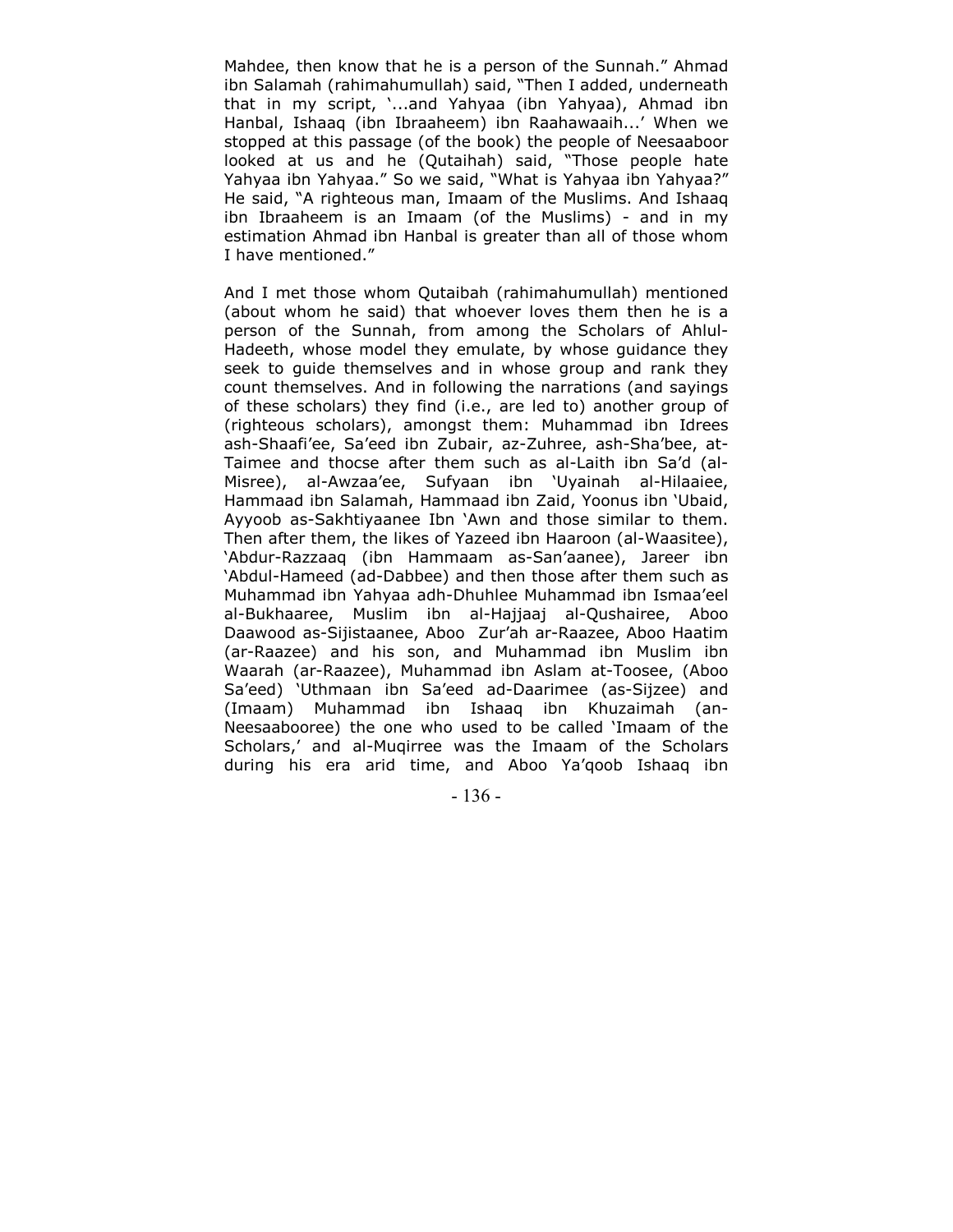Ismaa'eel al-Bustee, (al-Hasan ibn Sufyaan al-Faswee) — and my grandfather by way of my father, Aboo Sa'eed Yahyaa ibn Mansoor az-Zaahid ah-Harawee and (Aboo Haatim) 'Adee ibn Hamdawaih as-Saaboonee and his two sons, the Swords of the Sunnah, 'Abdullah as-Saaboonee and Aboo Abdullah Rahmaan as-Saaboonee and others besides them from the Scholars of the Sunnah, who hold fast to it, aid it, call to it and are the most gentle with and compliant to it.

And these sentences (i.e., the aforementioned aqeedah) which have been affirmed in this book constituted the 'aqeedah of all of them. They never differed with each other about (a single matter from) it. Rather, they (unanimously) agreed upon it (and it has never been established about any one of them that he was pleased with whatever opposed it).

And along with that they (unanimously) agreed with their saying about the Ahlul-Bid'ah  $-$  that they should be subdued, humiliated and disgraced, banished and driven away. That (one must) keep away from them, from those who associate with them and from those who are intimate with them. And to seek nearness to Allaah by avoiding them and fleeing from them."

And the Ustaadh and Imaam (i.e., Aboo 'Uthmaan) (radhiyallahu anhu) said, "And I, by the Grace of Allah, the Mighty and Majestic, am a follower of their narrations, seeking illumination by their lights (and I) advise my brothers and my companions that they should not slip away from their sign-post and that they should not follow other than their sayings. That they should not occupy themselves with these newly invented matters from among the innovations, which have become widespread amongst the Muslims (and likewise the detestable things which) have appeared and become popular (amongst the people). And if a single one of these matters appeared upon the tongue of anyone in the times of those Scholars, that they would have forsaken him, would have declared him an innovator, called him a liar and would have attributed to him, every evil and loathsome thing.

- 137 -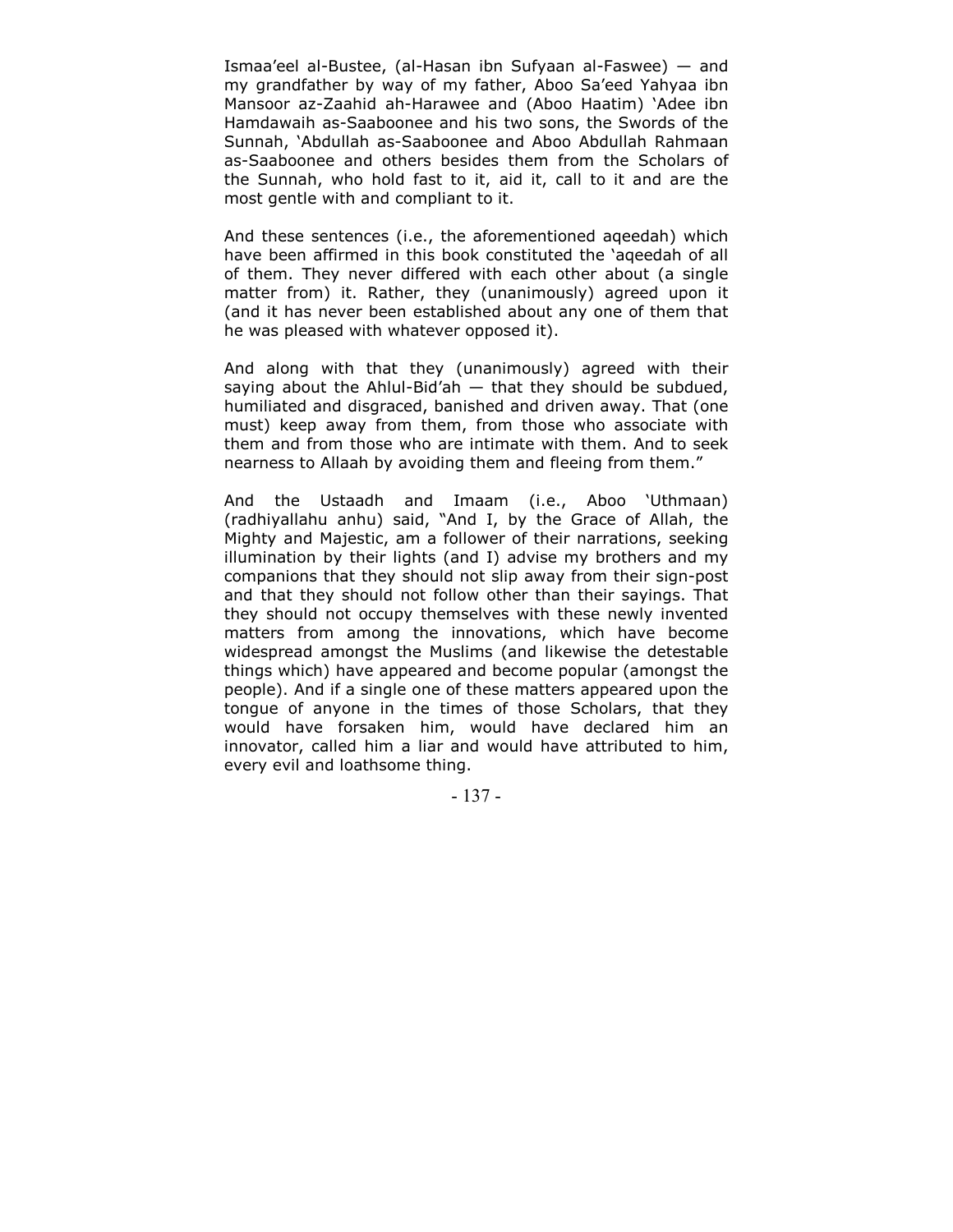Let not my brothers, may Allaah protect them, be deceived by the abundance of the Ahlul-Bid'ah (the People of Innovation) and their large numbers (for verily, the abundance of the people of falsehood and the small number of the people of truth is a sign of the approach of the Day of Truth), since the Chosen Messenger (swallallahu alaihi wasallam) said, "Indeed, amongst the signs of the Hour and its being close at hand, is that knowledge will diminish and ignorance will be widespread."<sup>207</sup>

(And knowledge is the Sunnah and ignorance is bid'ah. And he (swallallahu alaihi wasallam) said, "Verily, eemaan will retreat to Madeenah as a snake retreats into its burrow." <sup>208</sup> And he (swallallahu alaihi wasallam) said, "The Hour will not be established...  $\ldots^{209}$ the earth anyone who says, Allaah."  $^{210}$ 

 $\overline{a}$ 

- 138 -

 $207$  It is reported from the hadeeth of Anas (radhiyallahu anhu) in marfoo' form with the wording, "From among the signs of the Hour is that the knowledge will be raised and ignorance will become widespread." Reported by at-Tayaaleesee, no. 101, Ahmad, 3/98, 176, 273 and 289, Bukhaaree in his Saheeh, 1/178, 9/330, 10/30 and 12/113-114, Muslim, 4/2056, at-Tirmidhee, no. 2205 and Ibn Maajah declared it saheeh, no. 4045 and it is also reported by others besides them.

<sup>&</sup>lt;sup>208</sup> Reported by Ibn Abee Shaibah, 12/181, Ahmad, 2/286, Bukhaaree, 4/93, Muslim, 1/131, Ibn Maajah, no. 3111, Aboo 'Awaanah, 1/101 and Ibn Mandah in Kitaabul-Eemaan, no. 420 from Aboo Hurairah.

<sup>&</sup>lt;sup>209</sup> Two words appear here which could not be deciphered by the checker of the treatise, Badrul-Badr, from the original manuscript.

 $210$  And the hadeeth mentioned here has been reported with the wording, "The Hour will not be established until it is not said upon the earth, 'Allaah, Allaah and in another narration, "... La ilaaha illallaah …" reported by Ahmad, 3/ 107, 201, 259 and 267, Muslim, 1/131, at-Tirmidhee, no. 2207 and Ibn Mandah who declared it hasan, nos. 447 anti 449, Aboo 'Uwaanah, 1/10 I, al-Haakim, 4/494-495 and al-Baghawee, 15/89. And in another narration there occurs, "The Hour will not be established upon anyone who says, 'Allah, Allaah,"' and in a narration, "...La ilaaha illallaaha…"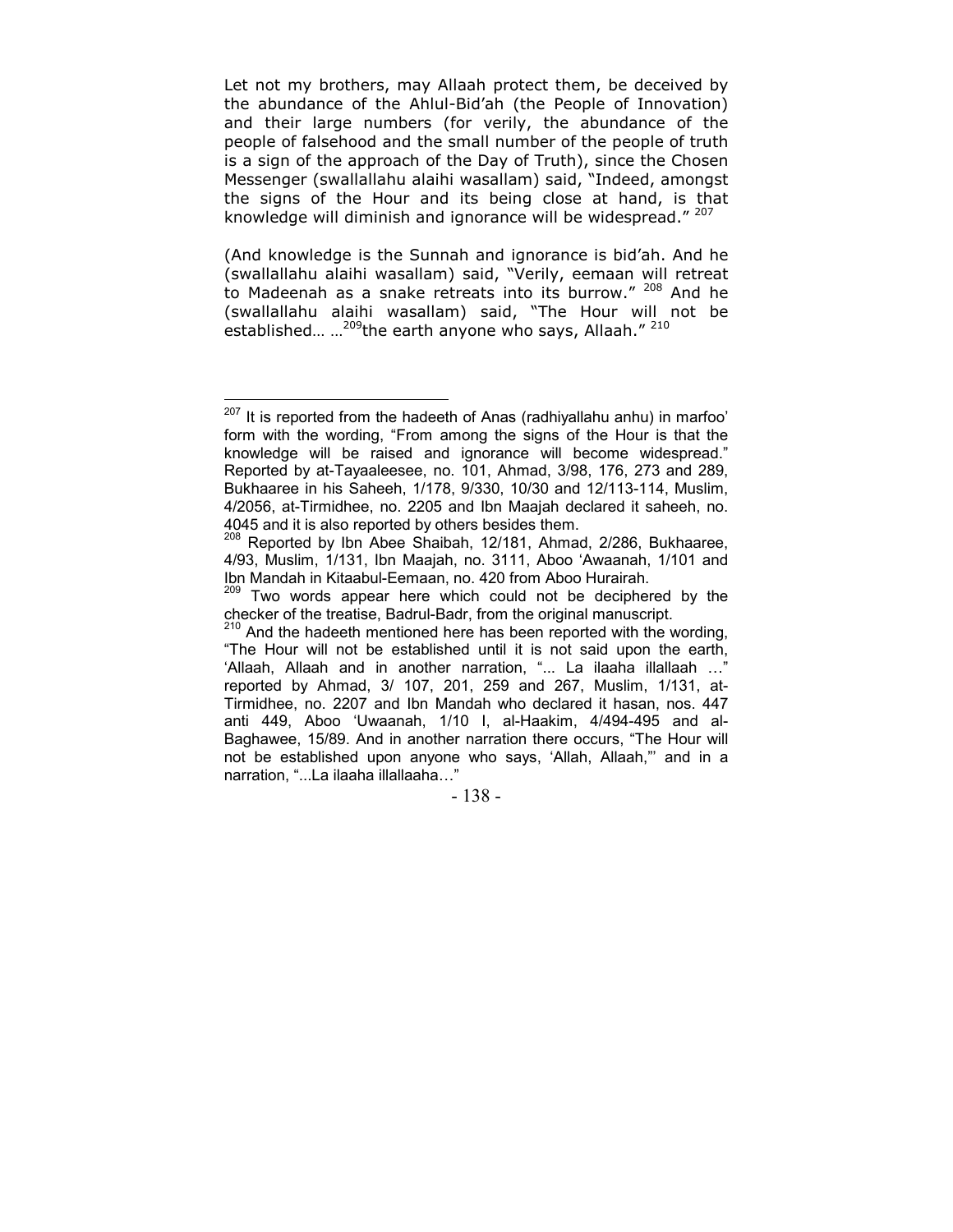And whoever holds fast to the Sunttah of ti-ic Messenger (swallallahu alaihi wasallam) (today), acts upon it, remains firm upon it and calls to it, his reward is more numerous and plentiful than the one who was upon this 'aqeedah (i.e., the above-mentioned (aqeedah) at the beginnings of Islaam and faith. Since the Chosen Messenger (swallallahu alaihi wasallam) said, "He will receive the reward of fifty (i.e. the one clinging to that which the Companions were upon the later times). " So it was said, 'Fifty from amongst them? He (swallallahu alaihi wasallam) replied, "No, but rather front amongst you (i.e., the Companions)."<sup>211</sup>

(Aboo 'Uthmaan said), "I found in the book of the Shaikh, the Imaam, my grandfather, Aboo 'Abdullaah Muhammad Ibn 'Adee Hamdawaih as-Saaboonee (swallallahu alaihi wasallam), Abul-Abbaas, al-Hasan ibn Sufyaan an-Nasawee informed us that al- 'Abbaas ibn Sabeeh narrated to them (saying): 'Abdul-Jabbaar ibn Taahir narrated to us (saying): Ma'mar ibn Raashid narrated to me (saying): I heard ibn Shihaab az-Zuhree saying, 'Teaching a sunnah is more superior than two-hundred years of worship."

Aboo Bakr Muhammad ibn 'Abdullah Ibn Muhammad ibn Zakariyyah ash-Shaybaanee - informed us, saying Abdul-Abbas Muhammad ibn 'Abdur-Rahmaan ad-Daghoolee informed us, saying: "I heard Muhammad ibn Haatim al-Madhfaree saying: I heard 'Amr ibn Muhammad saying: Aboo Mu'aawiyah ad-Dareer was speaking to Haaroon ar-Rasheed, and he narrated to him the hadeeth of Aboo Hurairah, "Aadam and Moosaa had a

 $\overline{a}$ 

# - 139 -

 $211$  The text of the hadeeth is, Verily, after you, there are days requiring patience. (In those days) the one who holds fast to that which you are upon has the reward of fifty amongst you…" to the end of the hadeeth. This hadeeth has been reported with its various routes by al-Marwazee in As-Sunnah, no. 35, at-Tabaraanee in Al-Kabeer, 17/117, Aboo Daawood, no. 3441, at-Tirmidhee, no. 3057 and Ibn Maajah who declared it hasan, no. 4014 and others.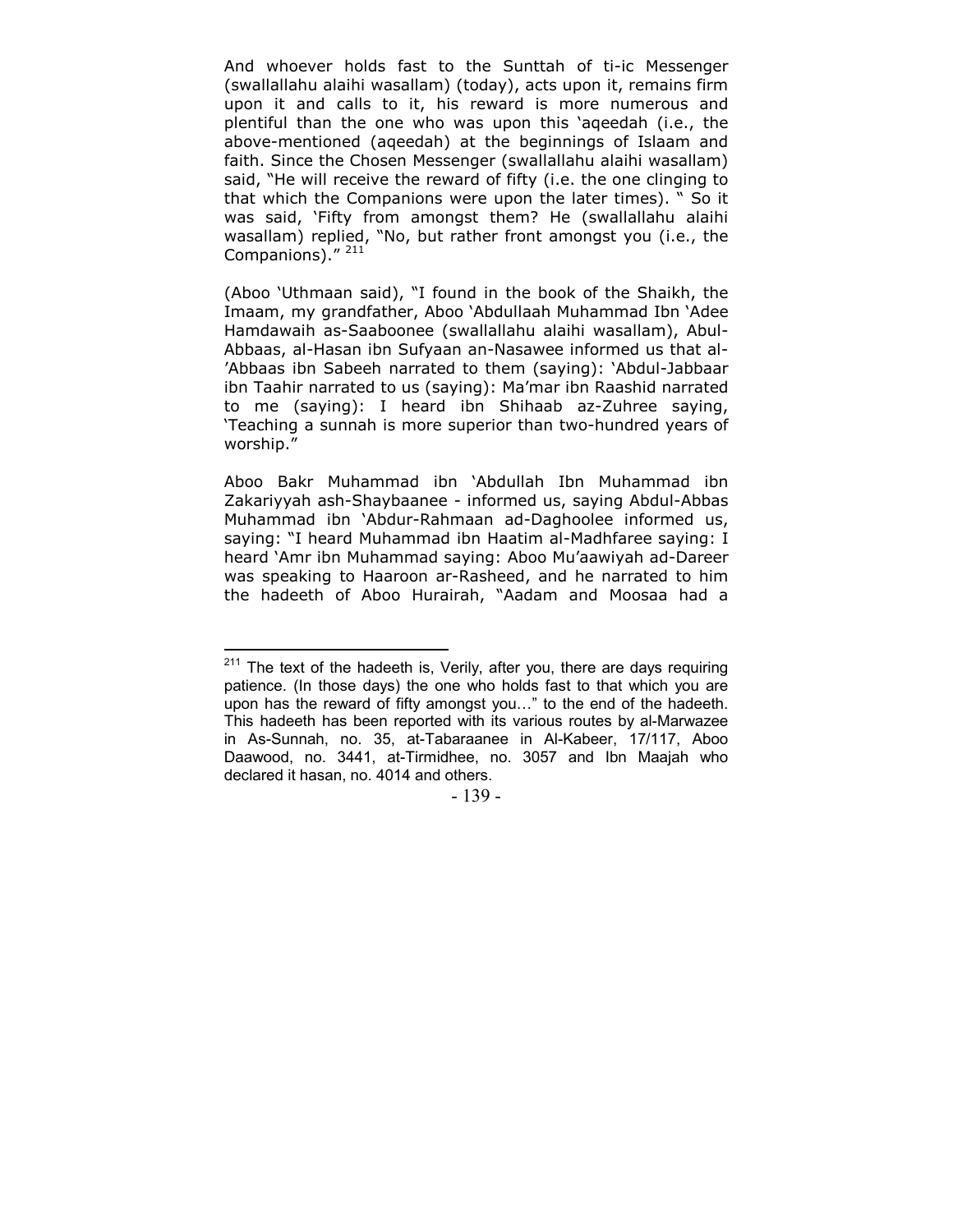dispute..."<sup>212</sup> so 'Alee ibn Ja'far said, "How can this be when there exists the gap (of time) between Aadam and Moosaa that (which) there is." He (i.e., the narrator) said, "So Haaroon jumped on account of it and said, "He is narrating to you from the Messenger and you oppose him by saying, 'How?' And he did not cease saying this until he calmed down and became silent."<sup>213</sup>

And in such a way, is it necessary for a person to honour and revere the narrations of the Messenger of Allaah (swallallahu alaihi wasallam). He should receive them with acceptance, submission and affirm their truthfulness. He should disown and criticise, in the most severe fashion, anyone who takes a path other than this path, which Haaroon ar-Rasheed (rahimahumullah) took with the one who resists and opposes an authentic narration which he has heard, by saying, 'How?' seeking thereby to reject it and to distance himself from it, and does not receive it with acceptance, in the way that everything which has been reported from the Messenger (swallallahu alaihi wasallam) should he accepted.

May Allah, the Sublime, make us amongst those who listen to the Word and follow the best (thereof) and who hold fast, in this world, for the duration of their lives, to the Book and the Sunnah. And may He keep us away from the desires that lead astray, the opinions that waver, and the evils that cause humiliation, as a bounty and grace from Him.

 $\overline{a}$ 

- 140 -

<sup>&</sup>lt;sup>212</sup> Reported by Ahmad, 2/398, at-Tirmidhee; no. 2134, Aboo Sa'eed ad--Daarimee who declared it hasan, no. 293, Ibn Abee 'Aasim in his As-Sunnah, no. 140, Ibn Khuzaimah, pp. 55-57, 109 and 139, and an-Najaatl, nos. 19, 20 and 25 from Aboo Hurairah and its isnaad is authentic.

 $213$  This narration has been reported by al-Fasawee, 2/181, and from him by al-Khateeb, 5/243, from another route and with a different wording. Its chain of narration is authentic.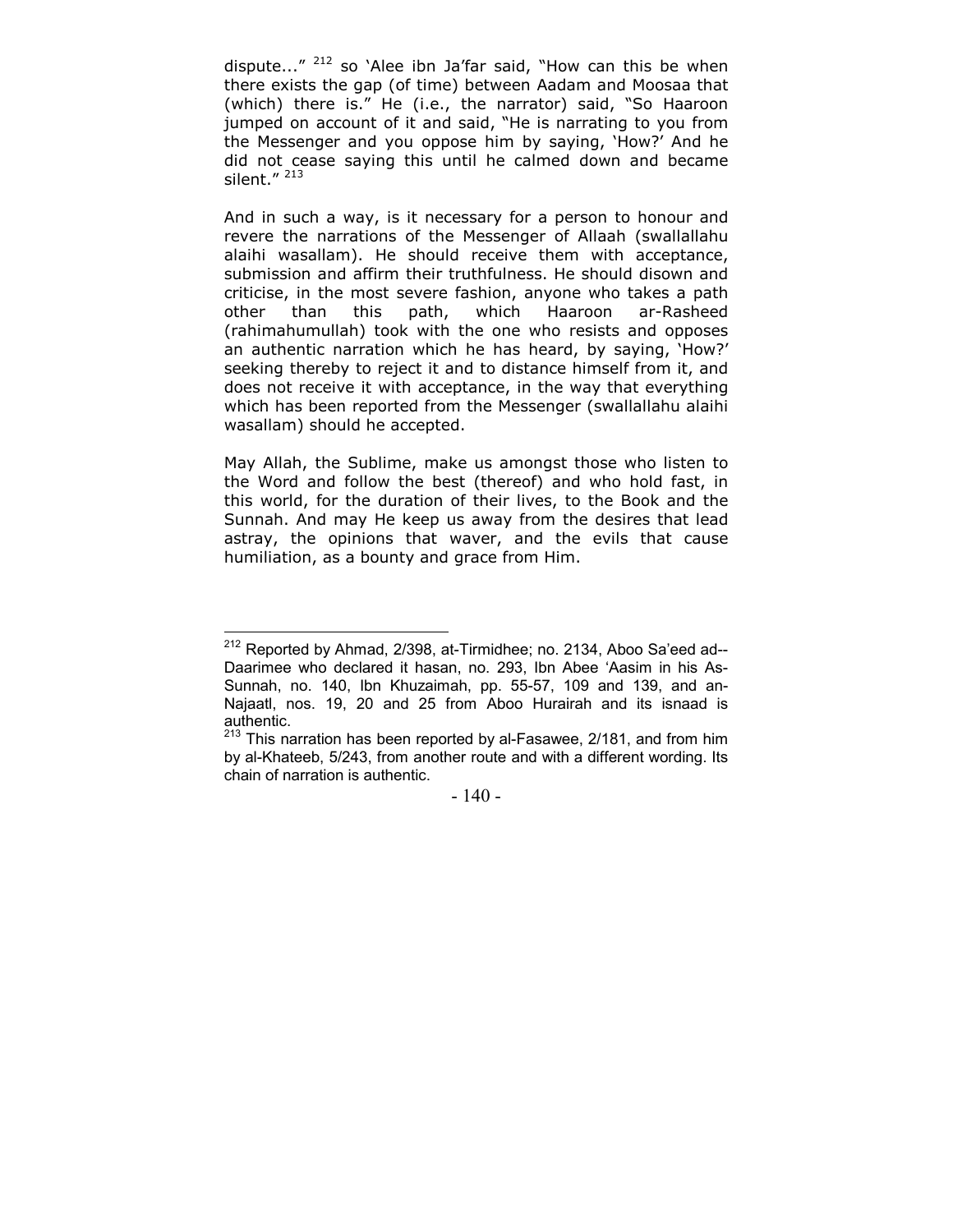#### **CHAPTER SEVEN**

### **THE DISTINGUISHED SIGNS OF AHLUL-BID"AH (THE PEOPLE OF INNOVATION) 214**

Aboo Uthmaan as-Saaboonee (d. 44911) (rahimahumullah) said, "And the characteristics (resulting) from (the effects of) innovations upon their people are obvious and manifestly clear. The most apparent of their signs and characteristics is the severity of their enmity and hatred towards the Carriers of the narrations of the Prophet (swallallahu alaihi wasallam). Their disdain of them, their scorn of them (considering them to he valueless) and naming them with Hashawiyyah (Worthless People), Jahalah (the Ignorant), Dhaahiriyyah (Literalists) and Mushabbihah (those who liken Allaah to the creation). (And this), due to their belief (concerning) the narrations of the Prophet (swallallahu alaihi wasallam) that they are devoid of any knowledge and that the (real) knowledge is that which Shaytaan throws at them from the results of their corrupt intellects, the dark whisperings of their chests (i.e., souls), the false notions of their hearts (which are) empty of any goodness, their words and proofs which are devoid (of truth) and their unjustified and futile doubts:

"They are the ones whom Allaah has cursed, so that He has made them deaf and blinded their sight." 215

### **"And whomsoever Allaah disgraces, their is none to give honour. Verily, Allaah does whatever He wills." 216**

I heard al-Haakim Aboo 'Abdullah al-Haafidh saying: I heard Aboo Alee al-Husain ibn Alee al-Haafidh saying: I heard Ja'far Ibn Ahmad ibn Sinaan al-Waasitee saying: I heard Ahmad ibn

 $\overline{a}$ 

## - 141 -

<sup>&</sup>lt;sup>214</sup> From the aforementioned book, 'Aqeedatus-Salaf wa Ashaabil-Hadeeth of Aboo 'Uthmaan as-Saaboonee, -pp. 101-107

 $\frac{215}{216}$  Soorah Muhammad (47):23<br> $\frac{216}{216}$  Soorah al-Hajj (22):18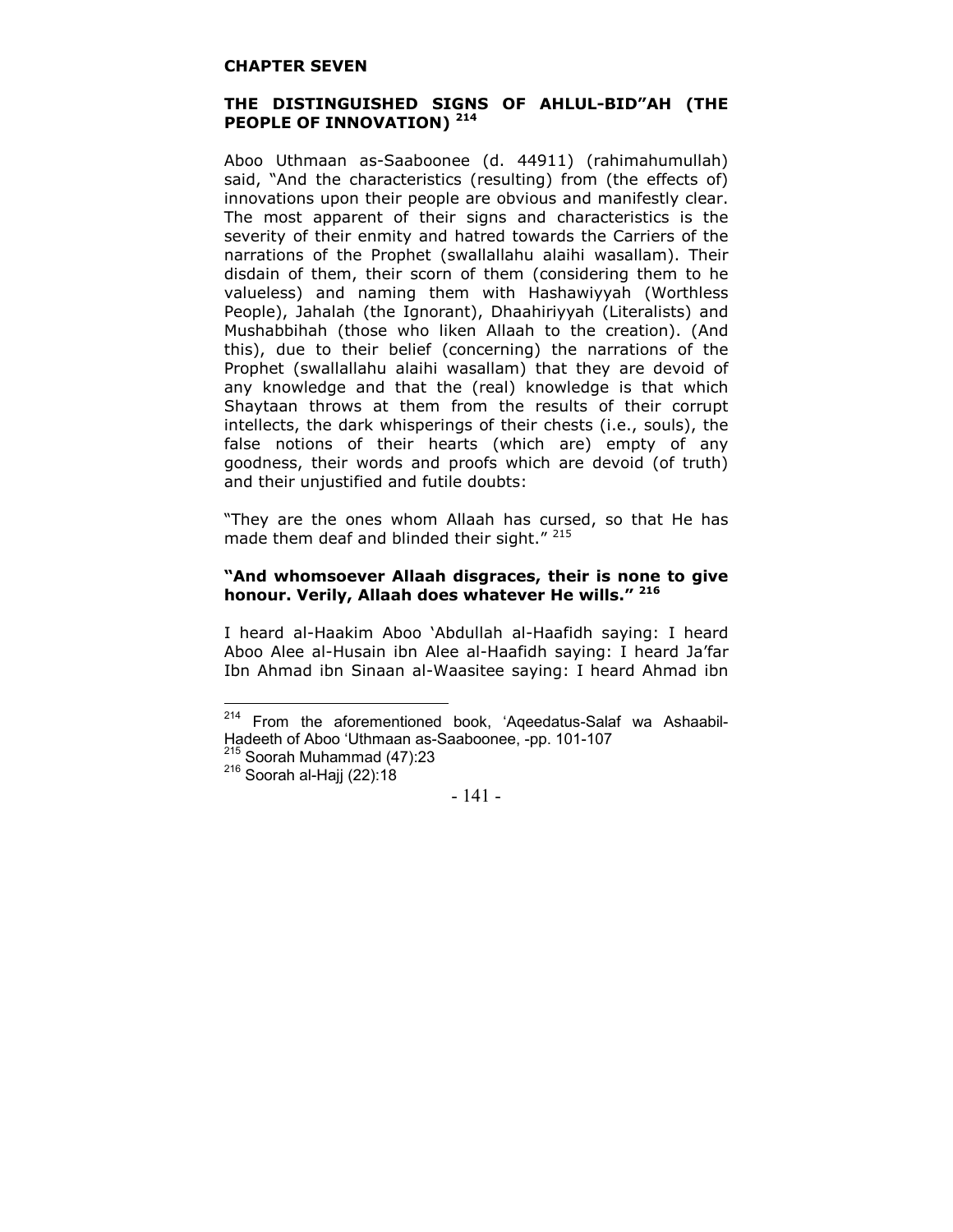Sinaan al-Qattaan say, "There is no innovator it (this) world except that he detests the Ahlul-Hadeeth (the People of Hadeeth). So when a man innovates (into the religion) the sweetness of the hadeeth is removed from his heart."  $^{217}$ 

And I heard al-Haakim (rahimahumullah) saying: I heard Abul-Husain Muhammad ibn Ahmad al-Hantalee of Baghdaad saying: I heard (Aboo Ismaa'eel) Muhammad ibn Ismaa'eel at-Tirmidhee saying, "I and Ahmad ibn al-Hasan at-Tirmidhee were with the Imaam of the Deen, Aboo 'Abdullaah Ahmad ibn Hanbal, and Ahmad ibn al-Hasan said to him, '0 Aboo 'Abdullaah, they mentioned the Ashaabul-Hadeeth (the People of Hadeeth) to Ibn Abee Qutaylah of Makkah, and he said, 'The Ashaabul-Hadeeth are an evil people.' So Imaam Ahmad stood and while shaking off the dust from his garment he said, 'Zindeeq, zindeeq, zindeeq (heretical apostate),' (and he continued like this) until he entered his house." <sup>218</sup>

(He said), And I heard al-Haakim Aboo 'Abdullaah saying: I heard Aboo Nasr Ahmad ibn Sahl al-Faqeeh of Bukhaara saying: I heard Aboo Nasr ibn Salaam al-Faqeeh saying, "There is nothing more severe (burdensome) upon the Ahlul-Ilhaad (the People of Deviation) and nothing is more detestable to them than listening to the hadeeth and its being mentioned with its chain of narrators."<sup>219</sup>

(He said), And I heard al-Haakim saying, "I heard Shaikh Aboo Bakr Ahmad ibn Ishaaq ibn Ayyoob al-Faqeeh while he was

 $\overline{a}$ 

 $217$  This has been reported by al-Khateeb in Sharh Ashaabil-Hadeeth, p. 73 from the way of al-Husain ibn 'Alee and said, 'Its chain of narration is authentic.' Ad-Dhahabee also mentioned it in At-Tadhkirah, 2/521 and also in As-Siyar 12/245.

<sup>&</sup>lt;sup>218</sup> Al-Khateeh has reported this narration in Sharf Ashaabil-Hadeeth, p. 74, Ibn al-Jawzee in Manaaqibal-Imaam Ahmaad, p. 233, Ibn Abee Ya'laa in Tabaqaatul-Hanaabilah 1/38/270 and adh-Dhahabee has mentioned it in As-Siyar, 11/299

<sup>- 142 -</sup>  <sup>219</sup> Reported by al-Khateeb in Sharh Ashaabil-Hadeeth, pp. 73-74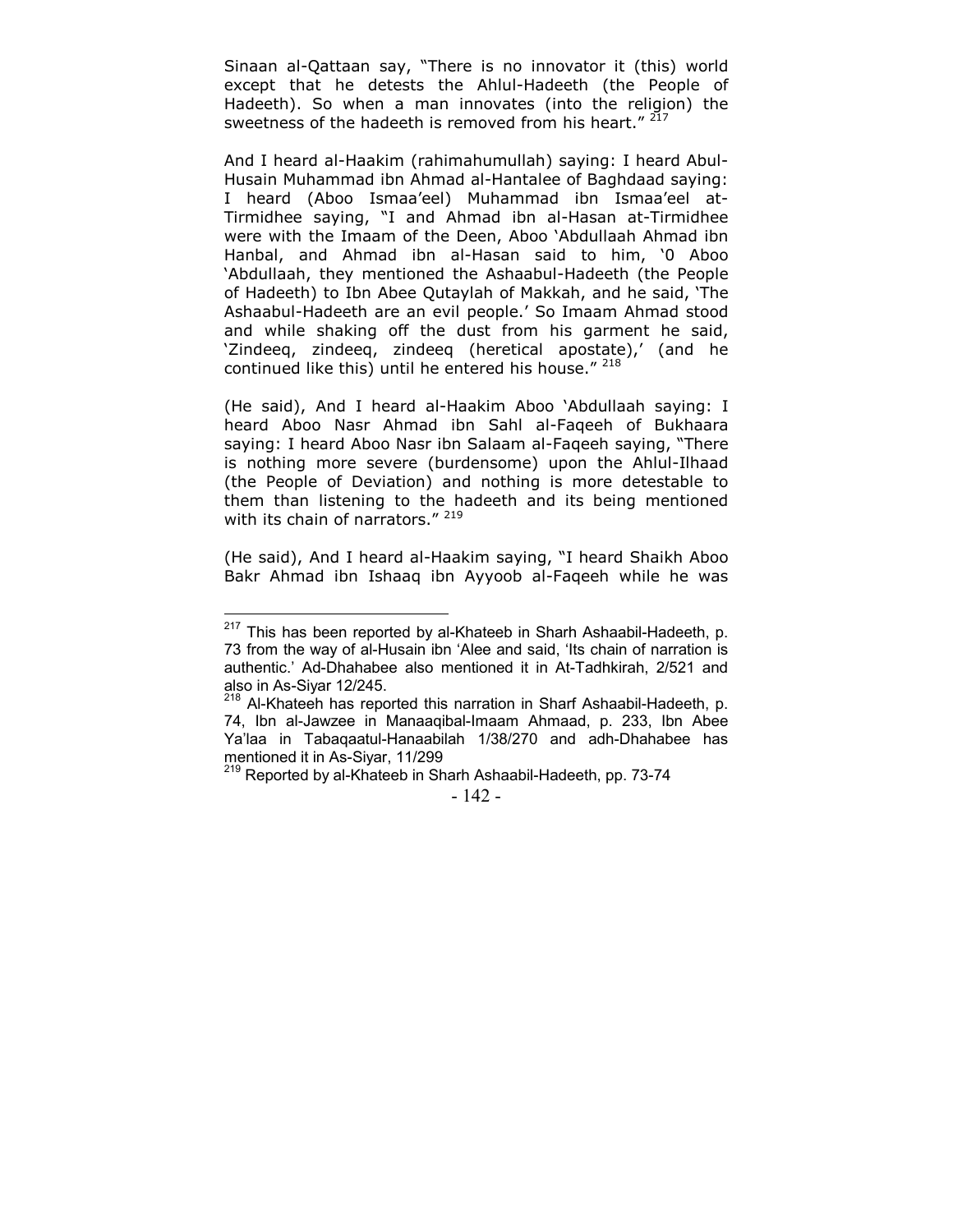arguing with a man. Shaikh Aboo Bakr said, 'So and so narrated to us...' and the man said to him, 'Enough of the one who narrated to us! Up until when will he narrate to us?!' So the Shaikh said to him, 'Stand up (and leave), 0 Kaafir (Disbeliever)! And it is not permissible for you, after this, to enter my house ever again.' Then he turned to us and said, 'I have never ever said to anyone, 'Do not enter in my house, except to this (man)."<sup>220</sup>

And I heard (al-Ustaadh) Aboo Mansoor Muhammad ibn 'Abdullaah ibn Hamshaad, the Scholar, the Zaahid (Abstemious) (rahimahumullah) saying: I heard Abul-Qaasim Ja'far ibn Ahmad al-Muqirree ar-Raazee saying: (The following) was read out to 'Abdur-Rahmaan ibn Aboo Haatim ar-Raazee while I was listening: I heard my father, and he meant by that, the Imaam in his city, Aboo Haatim Muhammad ibn Idrees al-Hantalee, ar-Raazee, saying, "The sign of Ahlul-Bidah (the People of Innovation) is that they attack those who cling to the narrations.

The sign of the Zanaadiqah (the heretical apostates) is that they call Ahlus-Sunnah 'Hashawiyyah' (the worthless ones) seeking to invalidate the narrations thereby. The sign of the Qadariyyah is that they call the Ahlus-Sunnah 'Mujbirah' (those denying free-will for mankind and saying they are compelled to do their actions). The sign of the Jahmiyyah is that they call the Ahlus-Sunnah 'Mushabbihah' (those who liken Allaah to the creation). And the sign of the Raafidah is that they call those who cling to the narrations 'Naabitah' and 'Naasibah" 221 222

 $\overline{a}$ 

- 143 -

 $220$  Its chain of narration is authentic and as-Subkee has mentioned it in At-Tabaqaat, 3/10, by way of al-Haakim with a like meaning.<br> $^{221}$  Those having a hatred for 'Alee (radhiyallahu anhu) and his offspring.

<sup>&</sup>lt;sup>222</sup> Ibn Abee Haatim mentioned it in his Ahlus-Sunnah wal-I'tiqaadud-Deen. It was also printed in Majallah al-Jaami'atul-Islaamiyyah (Ramadaan edition, 1403H). Also Laalikaa'ee reported it in his Usoolul-I'tiqaad, 2/179 and adh-Dhahabee quoted it from al-Laalikaa'ee in his Al- 'Uluw, p. 139.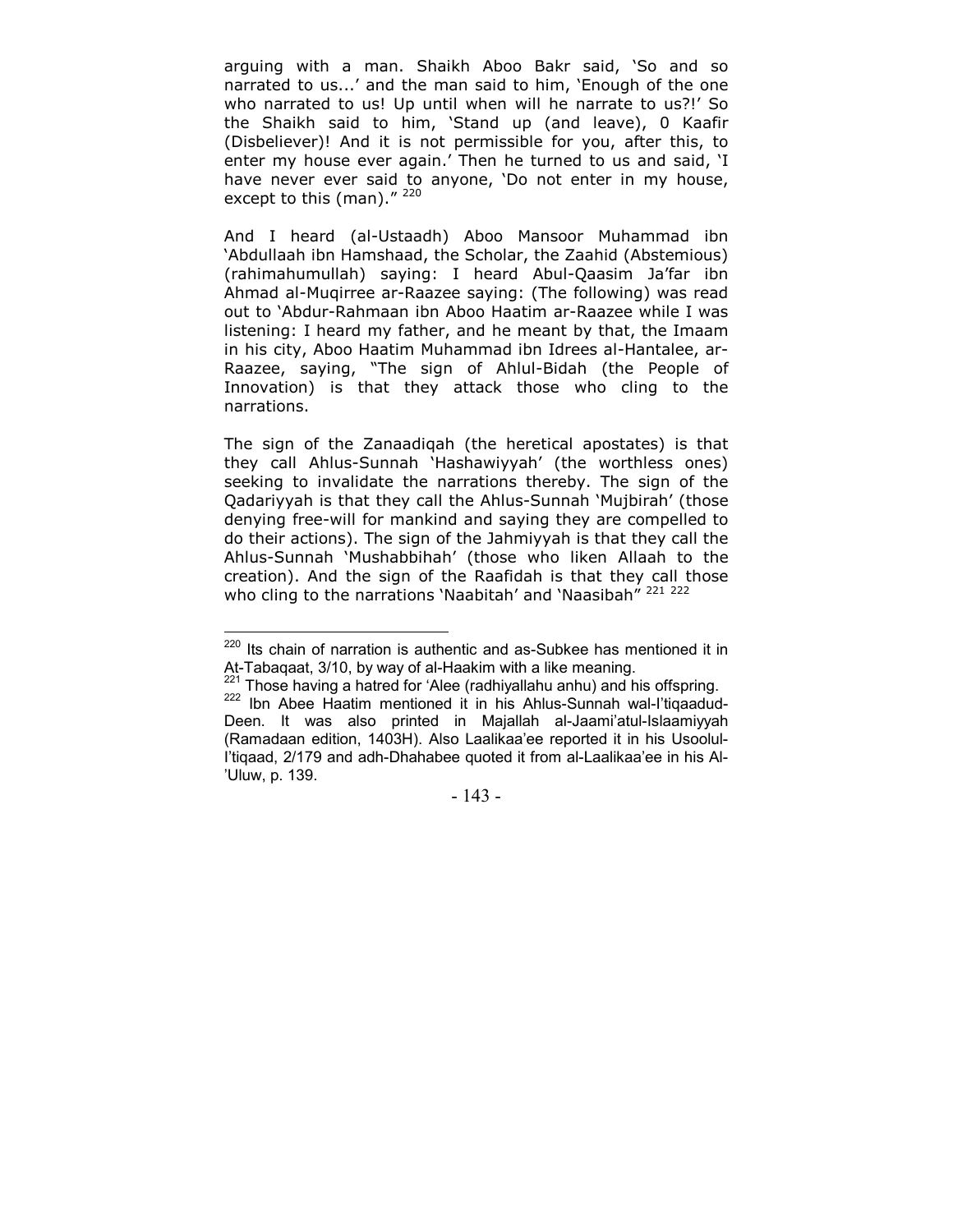(Aboo 'Uthmaan) said, "I say: all of that is partisanship and their is no name to be given to Ahlus-Sunnah except one  $-$  and that is Ahlul-Hadeeth (the People of Hadeeth). (And) I say: I have seen that the Ahlul-Bid'ah (the People of Innovation), with respect to these names, which they have named the Ahlus-Sunnah with, (and not a single one of them befits them, a bounty and grace from Allaah), have behaved with them (i.e., with the Ahlus-Sunnah) in the same manner as the way (taken by) the Mushrikoon (pagans), (may Allaah curse them), with the Messenger of Allaah (swallallahu alaihi wasallam). They divided (the various sayings) amongst themselves (to accuse him with). So some of them called him a magician. Others called him a soothsayer. Others called him a madman. Others called him someone put to trial and others called him a fabricator, a forger, a liar. Yet the Prophet (swallallahu alaihi wasallam) was far removed and free from all those vices and he was nothing but a messenger, a chosen one, a prophet. Allaah, the Mighty and Majestic said:

"See how they coin similitudes for you, so they have gone astray and are not able to find a (Right) Path."<sup>223</sup>

(And) likewise, the Innovators, may Allaah forsake them, have divided (the various sayings) amongst themselves (to accuse) the carriers of his (the Messenger's) narrations, and the transmitters of his narrations and the reporters of his ahaadecth Those who guide themselves by him and who seek guidance from his Sunnah (known as the Ashaabul-Hadeeth) So some of them have called them 'Hashawiyyah' and others have called them 'Mushabbihah' and others have called them 'Naabitah' and others have called them Naasibah' and others have called them Jabriyyah.

Yet, the Ashaabul-Hadeeth are safe and secure from these blameworthy characteristics, (they) are free, pure and

 $\overline{a}$ 

- 144 -

<sup>&</sup>lt;sup>223</sup> Soorah al-Furqaan (25):9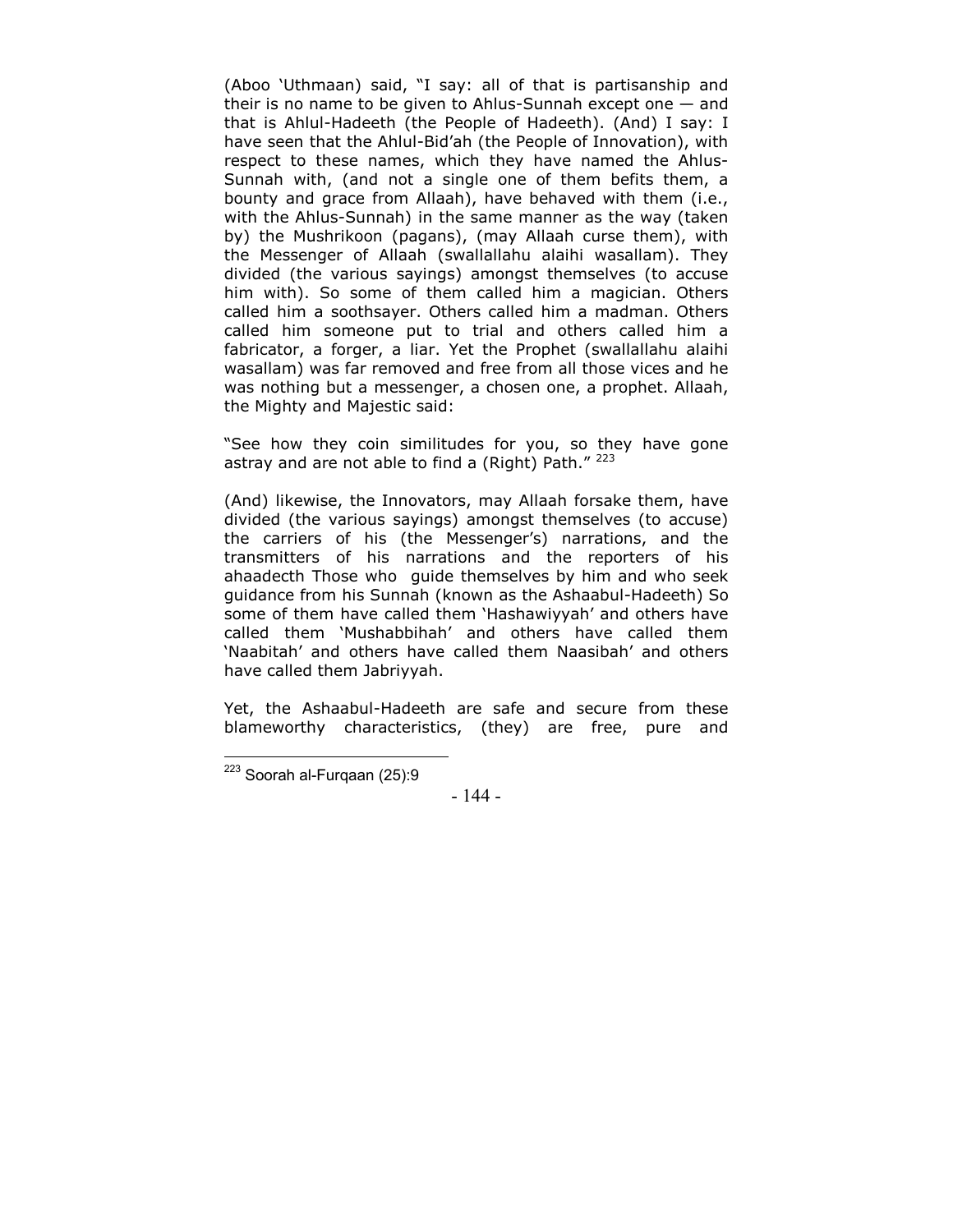unblemished. And they are but illuminated adherents of the Sunnah (Ahlus-Sunnah), a well-pleasing (model of) behaviour, straight and levelled paths (of truth and guidance), and farreaching and strong proofs. Allaah, whose Magnificence is great and sublime, has granted them success in following His Book, His Revelation and His Speech, (in following the closest to Him among His Friends), in seeking to guide themselves by His Messenger (swallallahu alaihi wasallam) and by his narrations in which he has commanded his Ummah with the best and just of sayings and actions and has forbidden them from the evil sayings and actions. He (Allah) has supported them in clinging tightly to his (swallallahu alaihi wasallam) way and behaviour and in guiding themselves by (fulfilling) the requirements of his Sunnah. He, Allaah, has made them from among the followers of His closest Friends…224 has honoured them and strengthened them upon it. And He has opened and expanded their breasts towards loving him (i.e., the Prophet) and loving the Scholars of his Sharee'ah and the Scholars of his ummah. And whoever loves a people then he will be with them on the Day of Judgement due to the ruling (in the saying) of Allaah's Messenger (swallallahu alaihi wasallam), "A man will be with the one whom he loves." $225$ 

#### **CHAPTER EIGHT**

 $\overline{a}$ 

(ii) 'Abdullaah ibn Mas'ood, reported by Ahmad in his Musnad, Bukhaaree Muslim and at-Tabaraanee in As-Sagheer.

(iii) Aboo Moosaa al-Ash'aree reported by Ahmad, Bukhaaree, Muslim and Aboo Nu'aym and

(iv) Aboo Dharr, reported by Ahmad, Bukhaaree in Adabal-Mufrad, Aboo Daawood, ad-Daarimee and Ibn Hibbaan.

- 145 -

 $224$  A word occurs here which could not be deciphered by the checker of the manuscript.

 $225$  An authentic saying of the Prophet (swallallahu alaihi wasallam) reported from a number of Companions which reaches the level of mutawaatir, amongst them:

<sup>(</sup>i) Anas ibn Maalik, reported by Ahmad in his Musnad, Bukhaaree in his Saheeh Muslim, Aboo Daawood, Tirmidhee and others.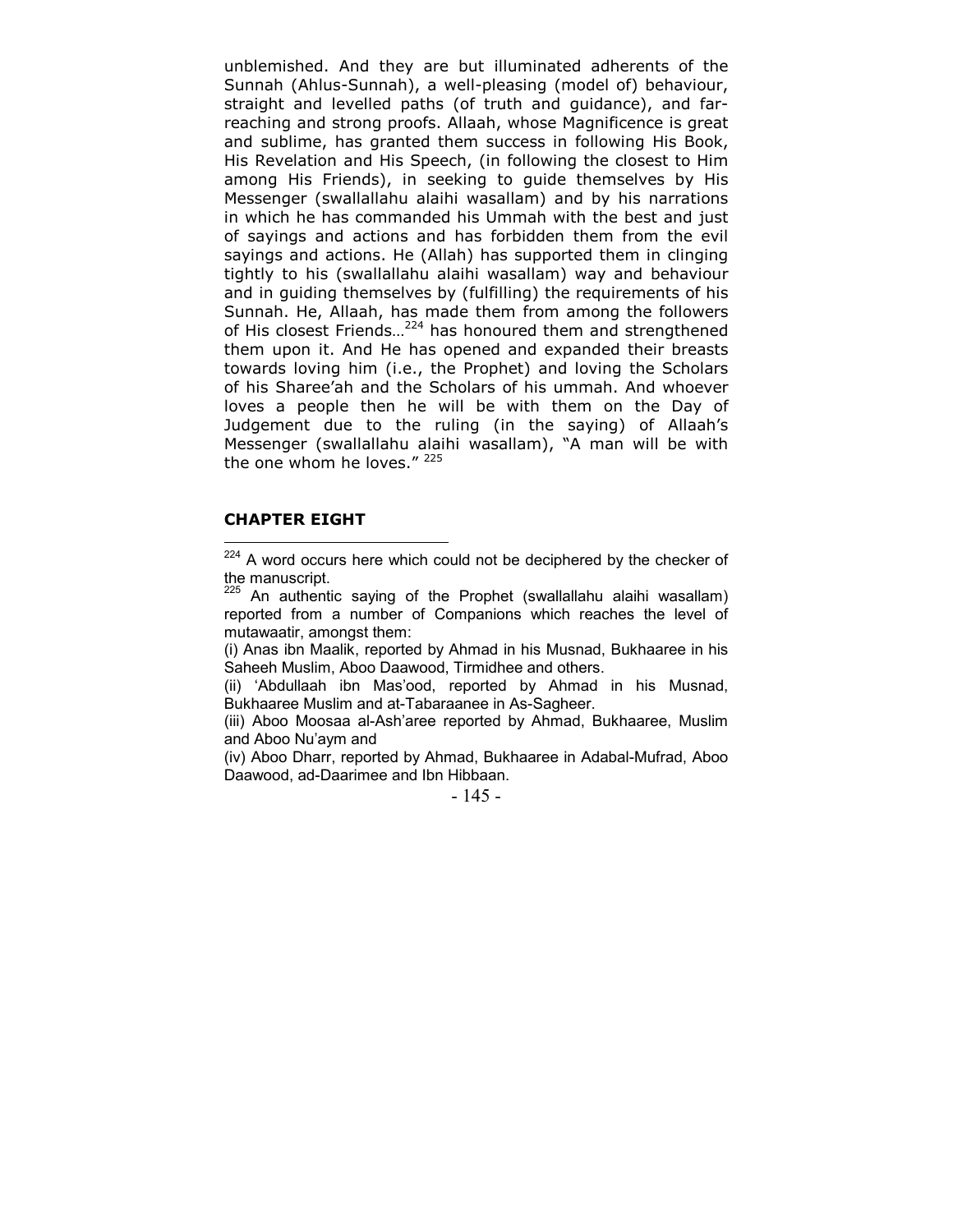#### **ON THE PROHIBITION OF SITTING WITH PEOPLE OF INNOVATION, LISTENING TO THEM ARGUING WITH THEM TO ABANDON THEM AND THOSE WHO ASSOCIATE WITH THEM**

The Messenger of Allaah (swallallahu alaihi wasallam) said, "Whoever innovates or accommodates an innovator then upon him is the curse of Allaah, His Angels and the whole of mankind." 226

Qaadee Aboo Ya'laa (d. 333H) said, "There is concensus (Ijmaa') among the Sahaabah and the Taabi'een as regards dissociating and cutting-off from the Innovators."<sup>227</sup>

Al-Qurtubee (d. 671H) said, "And when avoiding the people of sin has been established, as we have just explained, then avoiding the People of Innovations and Desires is foremost (i.e., more befitting)." 228

Al-Baghawee (d. 535H) said, "And the Sahaabah, the Taabi'een, their successors and the Scholars of the Sunnah passed away while they were upon this, united and unanimously agreed upon having enmity towards the People of Innovation and fleeing from them." <sup>229</sup>

Al-Baghawee also said, "And the Prophet (swallallahu alaihi wasallam) has informed about the splitting of this Ummah and the appearance of desires and innovations within it. And he ruled that deliverance would be for the one who followed his Sunnah and the Sunnah of his Companions (radhiyallahu anhu). Therefore, it is necessary for the Muslim when he sees a man engaging himself with anything from the desires and

 $\overline{a}$ 

<sup>&</sup>lt;sup>226</sup> Reported by Bukhaaree, 12/41 and Muslim, 9/140<br><sup>227</sup> Hajarul-Mubtadi, p. 32<br><sub>228</sub> Tafseerul-Qurtubee, 5/418

<sup>228</sup> Tafseerul-Qurtubee, 5/418<br><sup>229</sup> Sharhus-Sunnah, 1/227

<sup>- 146 -</sup>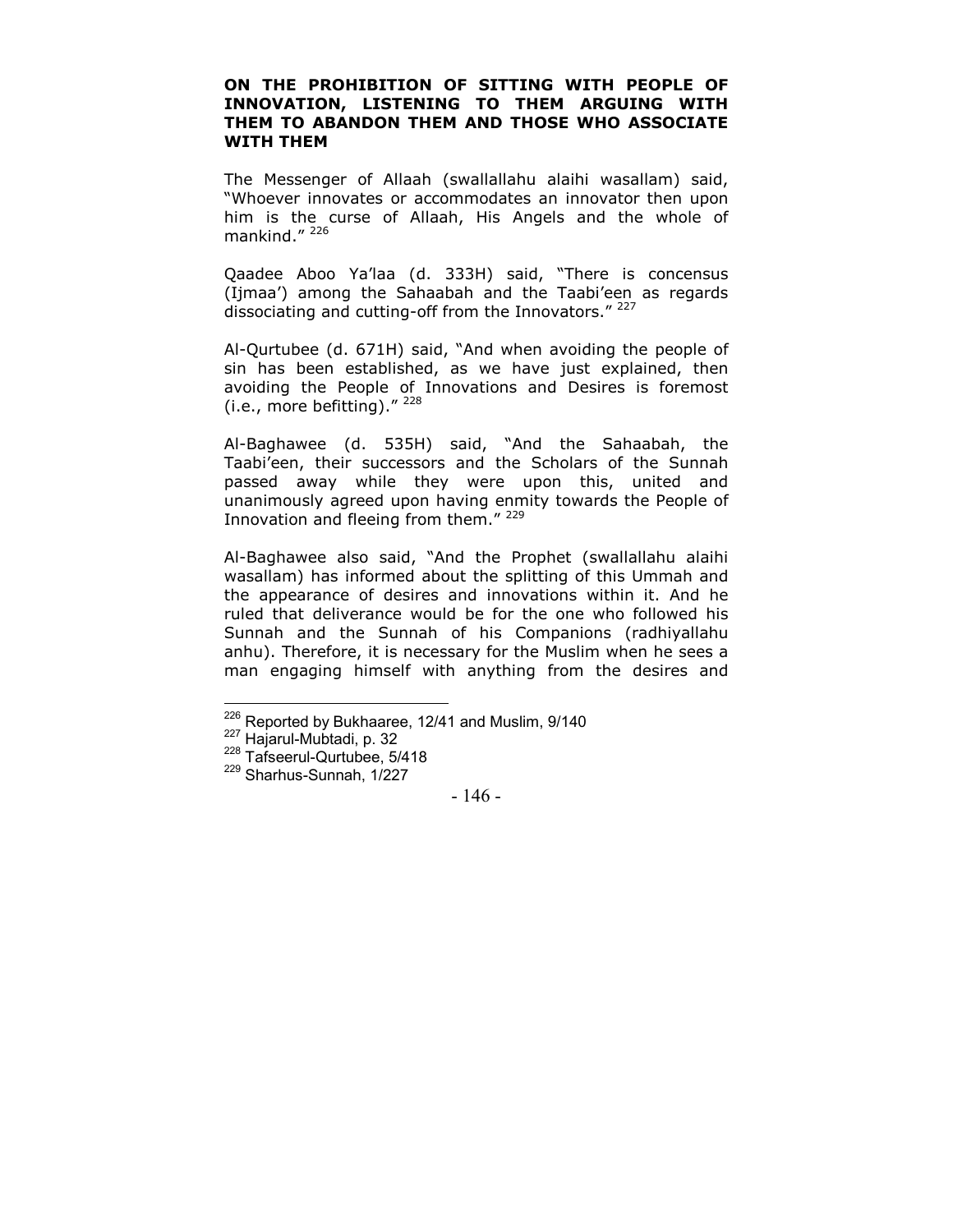innovations, believing in them, or belittling anything from the Sunnah, that he flees from him, disowns him and leaves him  $$ dead or alive. So he does not give salaam to him when he meets him and nor does he respond to him if he salutes first (and he should continue doing this) until this person abandons his innovation and returns to the truth."<sup>230</sup>

Ibn Qudaamah (d. 620H) said, "The Salaf used to forbid sitting with the People of Innovations, looking into their books and listening to their words."  $231$ 

Imaam al-Laalikaa'ee (d. 418H) said in Sharh Usoolil-I'tiqaad, 1/114, "What is related from the Prophet (swallallahu alaihi wasallam) with regards to the prohibition of debating with the Innovators." Aboo Daawood (d. 275H) has a chapter in his Sunan, 4/197, "Chapter: Turning away from the Innovators and having hatred for them." Al-Bayhaqee (d. 458H) said in Al-I'tiqaad, p. 236, "Chapter: Prohibition of Sitting with the Innovators." Imaam an-Nawawee (d. 676H) mentions in Al-Adhkaar, p. 323, "Chapter: Disassociating from the People of Innovation and the People of Sin."

Ibn 'Abbaas (d. 68H) said, "Indeed the most detestable of things to Allaah are the innovations." Al-Hasan al-Basree (d. 110H) said, "Do not sit with the people of innovation and desires, nor argue with them, nor listen to them." 232

Al-Fudayl ibn 'Iyaad (d. 187H) said, "I met the best of people, all of them people of the Sunnah and they used to forbid accompanying the people of innovation."  $233$  Ibraheem ibn Maysarah (d.132H) said, "Whoever honours an innovator has

 $\overline{a}$ 

#### - 147 -

<sup>&</sup>lt;sup>230</sup> Sharhus-Sunnah, 1/2 24

<sup>231</sup> Al-Aadaabus-Shareah, 1/263

<sup>&</sup>lt;sup>232</sup> Reported by ad-Daarimee in his Sunan, 1/121 and al-Laaiikaaee, no. 240

<sup>&</sup>lt;sup>233</sup> Reported by al-Laalikaa'ee in Sharh Usoolil-l'tiqaad, no. 267.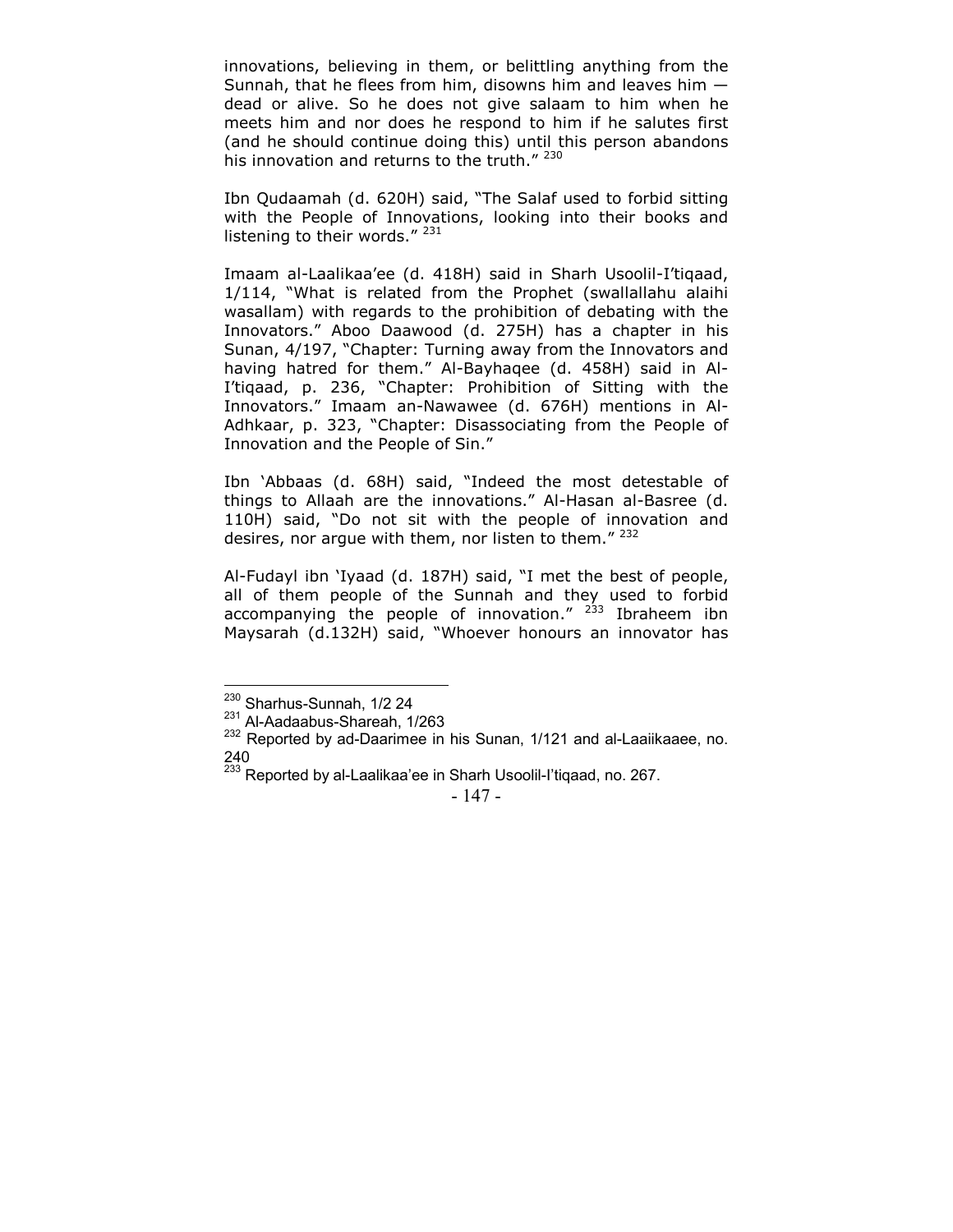aided in the destruction of Islam."  $^{234}$  Sufyaan ath-Thawree (d. 161H) said, "Whoever listens to an innovator has left the protection of Allaah and is entrusted with the innovation. 235 Imaam Maalik (d. 179H) said, "How evil are the people of innovation, we do not give them salaam."  $236$ 

Al-Fudayl ibn 'Iyaad (d. 187H) said, "Whoever sits with a person of innovation, then beware of him and whoever sits with a person of innovation has not been given wisdom. I love that there was a fort of iron between me and a person of innovation. That I eat with a Jew and a Christian is more beloved to me than that I eat with a person of innovation."  $237$ 

Al-Layth ibn Sa'd (d. 175H) said, "If I saw a person of desires (i.e., innovations) walking upon the water I would not accept from him." So Imaam ash-Shaafi'ee then said, "He (al-Layth) has fallen short. If I saw him walking in the air I would not accept from him."<sup>238</sup>

Ath-Thaabit ibn al-Ajlaan said, "I met Anas ibn Maalik, Ibn al-- Musayyah, al-Hasan al-Basree, Sa'eed ibn Jubair, ash-Sha'bee, Ibraaheem an-Nakha'ee, Ataa' ibn Abee Ribaah, Taawoos, Mujaahid, 'Abdullaah ibn Abee Mulaikah, az-Zuhree, Makhool, al-Qaasim Aboo 'Abdur-Rahmaan, Ataa' al-Khurasaanee, Thaabit al-Bunaanee, al-Hakam ibn 'Utbah, Ayyoob as-Sakhtiyaanee, Hammaad ibn Muhammad ibn Seereen, Aboo 'Aamir - and he had actually met Aboo Bakr as-Siddeeq (radhiyallahu anhu), Yazeed ar-Riqaashee, and Sulaimaan ibn Moosaa  $-$  all of them were ordering me (to hold on to) the Jamaa'ah and forbidding me from the People of Desires (i.e., Innovators)."<sup>239</sup>

<sup>&</sup>lt;sup>234</sup> Reported by al-Laalikaa'ee, 1/39

<sup>&</sup>lt;sup>235</sup> Reported by Aboo Nu'aym in Al-Hilyah, 7/26 and Ibn Battah, no. 444<br><sup>236</sup> Reported by al-Baghawee in Sharhus-Sunnah, 1/234.<br><sup>237</sup> Reported by al-Laalikaa'ee, no. 1149<br><sup>238</sup> Reported by as-Suyooti in Al-Amr bil-Ittiba

 $^{239}$  Sharh Usoolil-l'tiqaad of al-Laalikaa'ee, no. 239.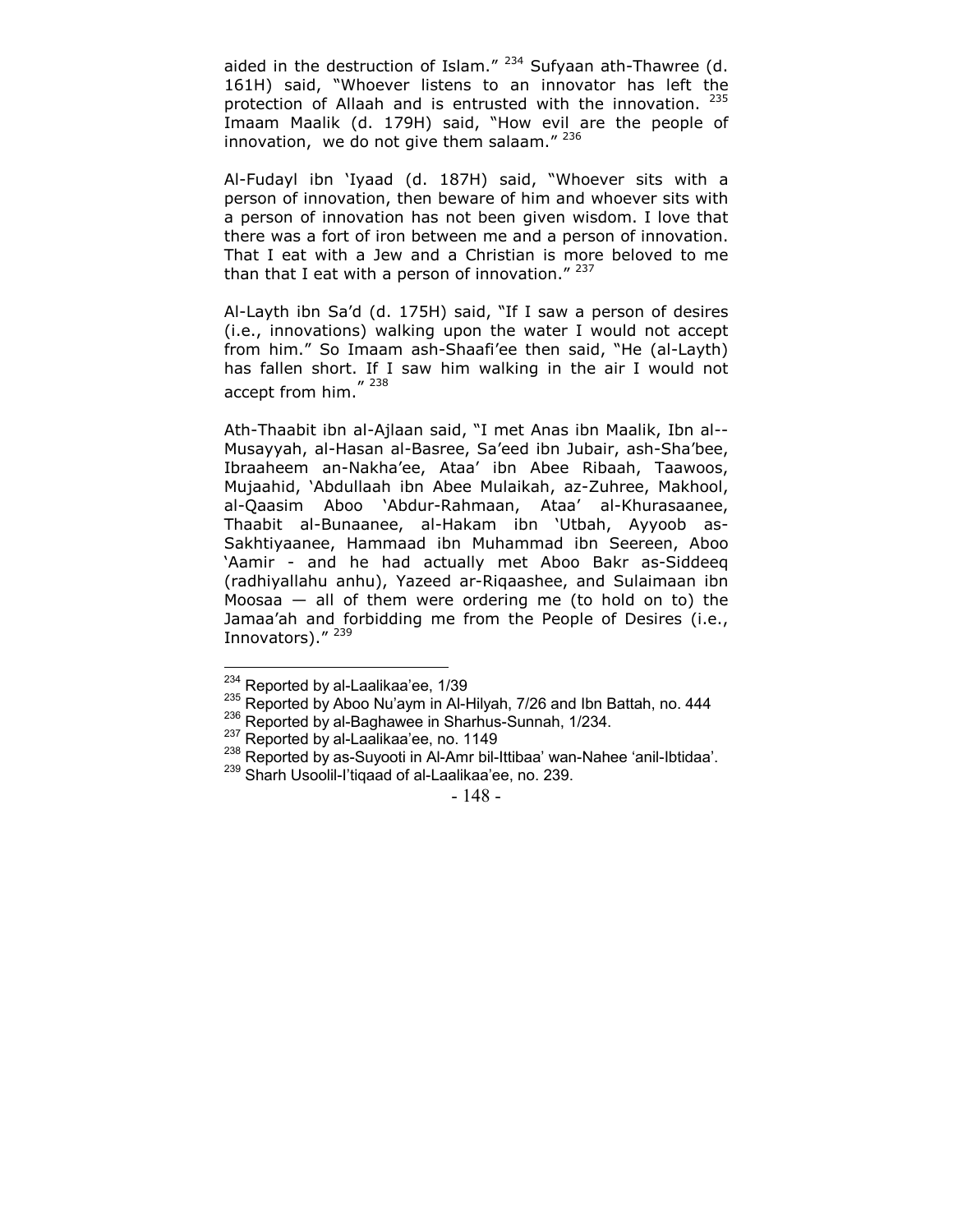Sa'eed ibn 'Aamir said, "I heard my grandfather, Ismaa'eel ibn Khaarijah speaking, saying, "Two men from the People of Desires came to Muhammad ibn Seereen (d. 110H) and said, '0 Aboo Bakr, can we narrate to you a hadeeth?' He said, 'No.' They said, 'Then can we recite an aayah to you?' He said, 'No. Either you stand (and leave) or I will stand (and leave).' So the two men stood and left. Some of the people said to him, 'What harm would it do to you if they recited an aayah?' He said, 'I disliked that they read an aayah to me and then distort it, so that this falls into my heart."  $240$ 

Al-Awzaa'ee (d. 157H) reports from Yahyaa ibn Katheer (d. 129H) that he said, "If you meet a person of innovation along the path, then take a path other than it."  $^{241}$ 

Al-Fudayl ibn 'Iyaad (d. 187H) said, "If a man comes to a person to consult him and he directs him to an innovator, then he has made a deception of Islaam. Beware of going to a person of innovation for they divert (people) from the truth."<sup>242</sup>

Isma'eel at-Toosee said, "Ibn al-Mubaarak said to me, 'Let your company be the poor and needy and beware of sitting with a person of innovation." 243 Al-Fudayl ibn 'Iyaad said, "Do not sit with a person of innovation  $-$  for I fear that curses will descend upon you." <sup>244</sup> Aboo Qilaabah (d. 104H) said, "Do not sit with them, do not mix with them for I fear that they will immerse you in their misguidance and confuse you in much of what you  $k$ now."  $245$ 

 $\overline{a}$ 

### - 149 -

<sup>&</sup>lt;sup>240</sup> Ibid, no. 242

<sup>241</sup> Ibid, no. 259

 $^{242}$  Ibid, no. 261

 $243$  Sharh Usoolul-l'tiqaad of al-Laalikaa'ee, 110. 260<br> $244$  Ibid, no. 262

<sup>245</sup> Ibid. no 244.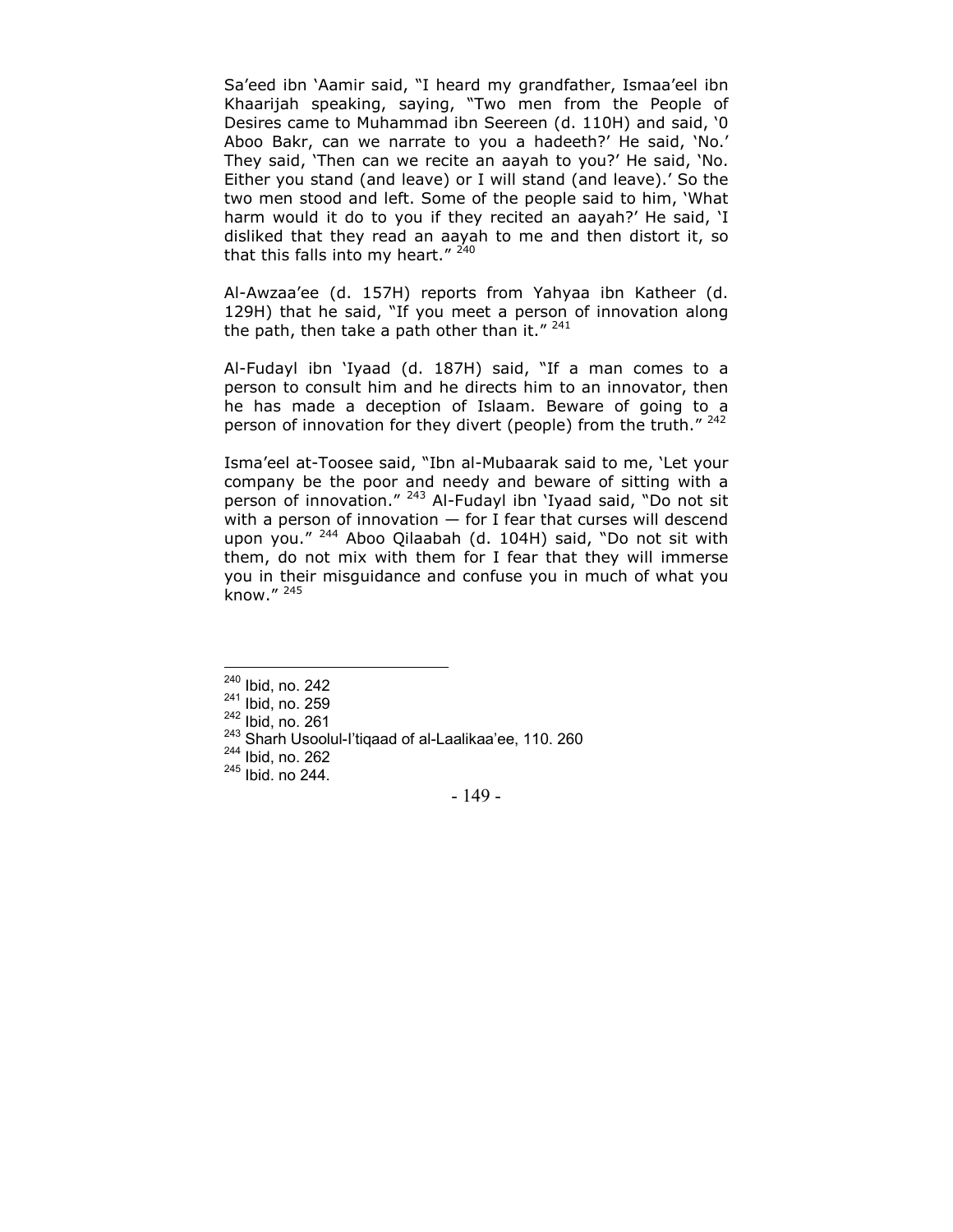Al-Fudayl ibn 'Iyaad said, "Do not sit with a person of innovation. Allaah has rendered his actions futile and has taken the light of Islaam from his heart."  $246$  He also said, "Do not feel safe about your deen with a person of innovation. Do not consult him in your affairs and do not sit with him, for whoever sits with a person of innovation Allaah will make him inherit blindness."<sup>247</sup> And he said, "Verily, Allaah has angels who look for the gatherings in which remembrance is made, so look and see with whom is your sitting. Let it not be with a person of innovation for Allaah does not look at them. And a sign of hypocrisy is that a man stands and sits with a person of innovation." 248

Ibn Battah (d. 387H) reported from 'Abdullaah ibn as-Sariyy who said, "It is not the Sunnah with us, that the People of Desires should be argued with but the Sunnah with us, is that we do not talk to a single one of them."  $249$  He also reported from Hanbal ibn Ishaaq ibn Hanbal that he said, "A man wrote a book to Aboo 'Abdullaah (Imaam Ahmad) (rahimahumullah) seeking permission to write a book in which the refutation against the People of Innovation is explained and for meeting with the people of theological rhetoric (Ahlul-kalaam) to dispute with them and to present arguments to them. So Aboo 'Abdullaah wrote a book back to him saying in it, 'That which we used to hear and found whomever we met from the People of Knowledge upon, is that they used to detest speaking and sitting with the People of Deviation. The affair lies in submitting to and Stopping at whatever is in the Book of Allaah and the Sunnah of the Messenger of Allaah (swallallahu alaihi wasallam), not in sitting with the People of Deviation and Innovation, seeking thereby to refute them, for they will only confuse you and they themselves do not return. So safety, if

 $\overline{a}$ 

- 150 -

<sup>&</sup>lt;sup>246</sup> Ibid. no. 263

<sup>247</sup> Ibid, no. 264.

<sup>248</sup> **Ibid.** no. 265

<sup>249</sup> Reported by Ibn Battah in Al-Ibanah 2/365-366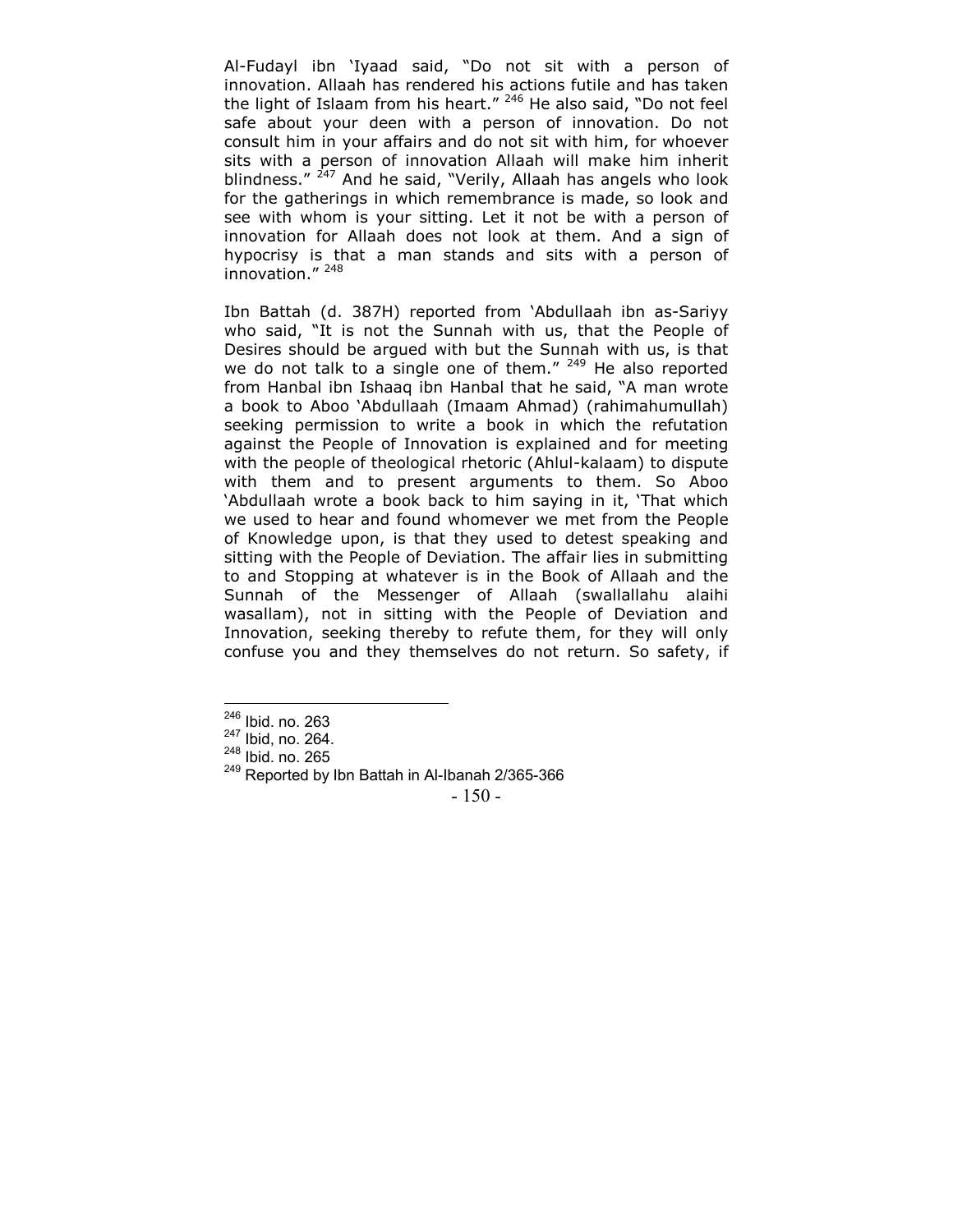Allaah wills, is in abandoning sitting with them and not disputing with them regarding their innovations." 250

Al-Fudayl ibn 'Iyaad (d. 187H) said, "It is not possible for a person of the Sunnah to support a person of innovation except out of hypocrisy." 251 'Abdullaah ibn 'Umar as-Sarkhasee, the Scholar of Khazar, said, "I ate with a person of innovation and that reached Ibn al-Mubaarak who said, 'I never spoke to him for thirty days." 252

Aboo Daawood as-Sijistaanee (d. 275) said, "I said to Aboo 'Abdullaah, Ahmad ibn Hanbal, 'If I see a man from the Ahlus-- Sunnah sitting with a man from the people of innovation, should I abandon speaking to him?' He said, 'No. You should first inform him that the one whom you saw him with is a person of innovation. Either he will cease speaking to the innovator, so continue speaking to him, or if not, then regard him to be like him." Ibn Mas'ooj said, "A person is like his friend. $''$ <sup>253</sup>

Hammad ibn Zaid (d. 179H) said, "I was with Ayyoob, Yoonus and Ibn 'Awn (when) 'Amr ibn 'Ubaid, and he was a Mu'taziliyy, passed by them and gave them salaam and stopped - but they did not return the salaam to him." 254

When Sulaymaan at-Taymee (d. 143H) became ill he cried intensely and it was said to him, "What makes you cry, the apprehension of death?" He said, "No, but I passed by a Qadariyy and gave salaam to him  $-$  and I fear that my Lord will hold me to account for it." 255

 $\overline{a}$ 

<sup>&</sup>lt;sup>250</sup> Al-Ibanah of Ibn Battah, 1/44

 $^{251}$  Sharh Usoolil-I'tiqaad of al-Lailaka'ee, no. 266<br> $^{252}$  Ibid. no. 274

 $253$  Reported by Ibn Abee Ya'laa in Tabaqaatul-Hanabilah, 1/60  $254$  Meezaanul-I'tidaal, 3/274

<sup>&</sup>lt;sup>255</sup> Reported by Aboo Nu'aym in Al-Hilyah, 3/32 and ibm al-Jawzee in Talbees-Iblees, pp. 13-14

<sup>- 151 -</sup>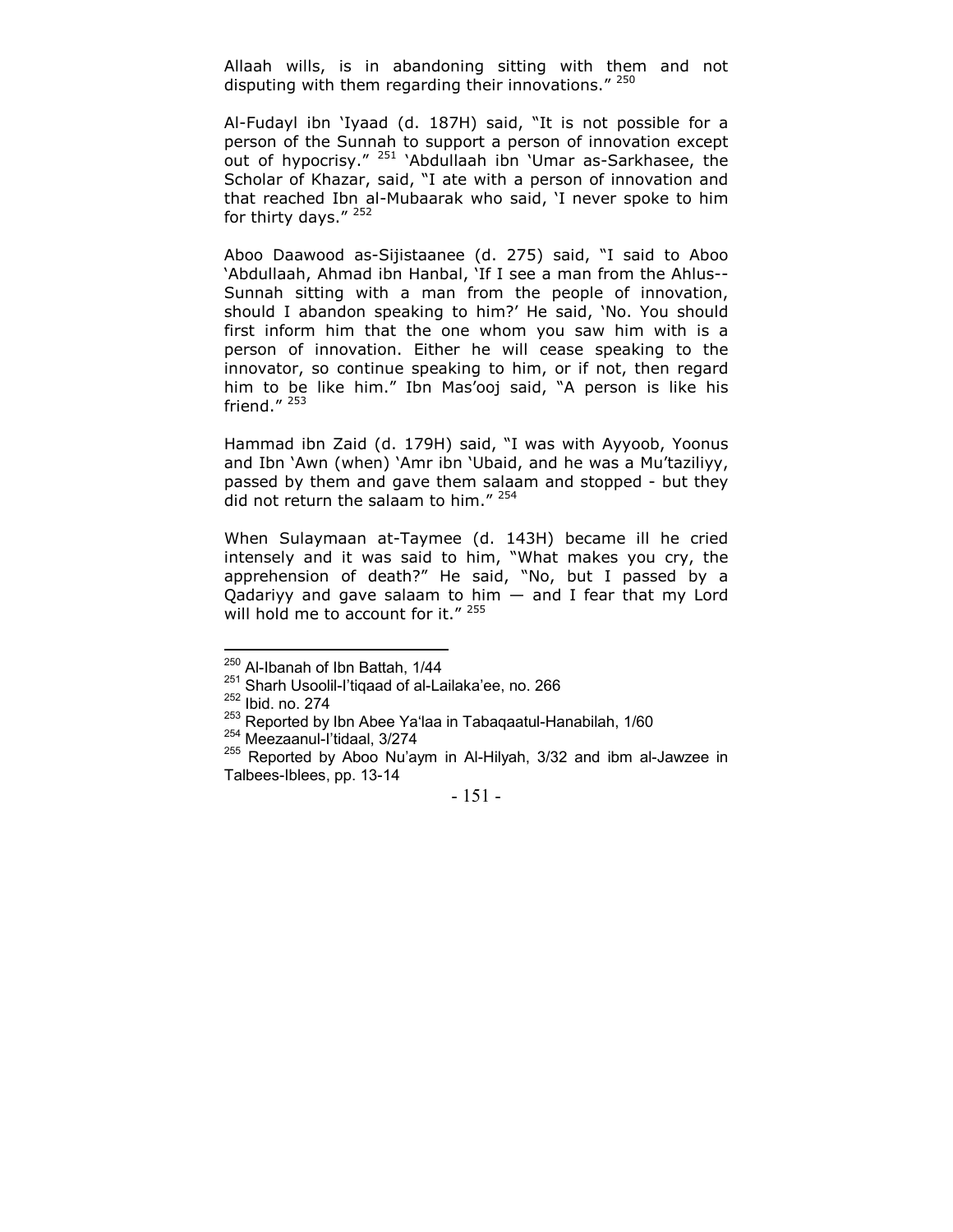Muhammad ibn Ka'b al-Qurtubee said, "Do not sit with the People of Qadar (i.e., the Qadariyyah, those denying Qadar) and do not argue with them. And when Hammaad ibn Salamah (d. 167H) used to sit in a gathering he would say, "Whoever is a Qadariyy, let him stand and leave. Something similar to this has also been reported about Taawoos, Ayyoob, Sulaymaan at-Taymee, Yoonus ibn 'Ubaid and others. Al-Qaadee said, "And this is Ijmaa (consensus) of the Sahabah and the Taabi'een (i.e., regarding fleeing from the People of Innovation).  $256$ 

One of the Innovators asked Ayyoob as-Sakhtiyaanee (d. 131H), "O Aboo Bakr, may I ask you about a word?  $257$  He turned away and indicated with his hand, "No, not even half a word. Ibn 'Awn (d. 150H) said, "Whoever sits with an innovator is worse than them." 258

Ibn Haanee an-Neesaabooree said, "I witnessed Aboo 'Abdullah, meaning Imaam Ahmad, on his way to the mosque and a man from the skeptics (innovators) gave him salaam. He did not return salaam to him and the man gave him salaam again. Imaam Ahrnad pushed him away and did not return salaam to him."  $259$  Aboo 'Uthmaan as-Saaboonee (d. 449W) said, "And they avoid the People of Innovation and Misguidance, having enmity for the People of Desires and Ignorance. They hate the People of Innovation who introduce into the Deen that which is not from it. They do not love them, they do not accompany them, they do not listen to their words, nor sit with them or argue or dispute with them regarding the Deen. And they protect their ears from listening to their falsehoods, which if they pass by the cars and settle in the

 $\overline{a}$ 

### - 152 -

<sup>&</sup>lt;sup>256</sup> Al-Aadaabush-Sharee'a, 1/232

<sup>&</sup>lt;sup>257</sup> Fathul-Qadeer of ash-Shawkaanee, 2/128.

<sup>&</sup>lt;sup>258</sup> Ibn Battah in Al-Ibaanatul-Kubraa, no. 446

<sup>&</sup>lt;sup>259</sup> Masaa'il Imaam Ahmad of Ibn Haanee an-Neesaabooree, 2/153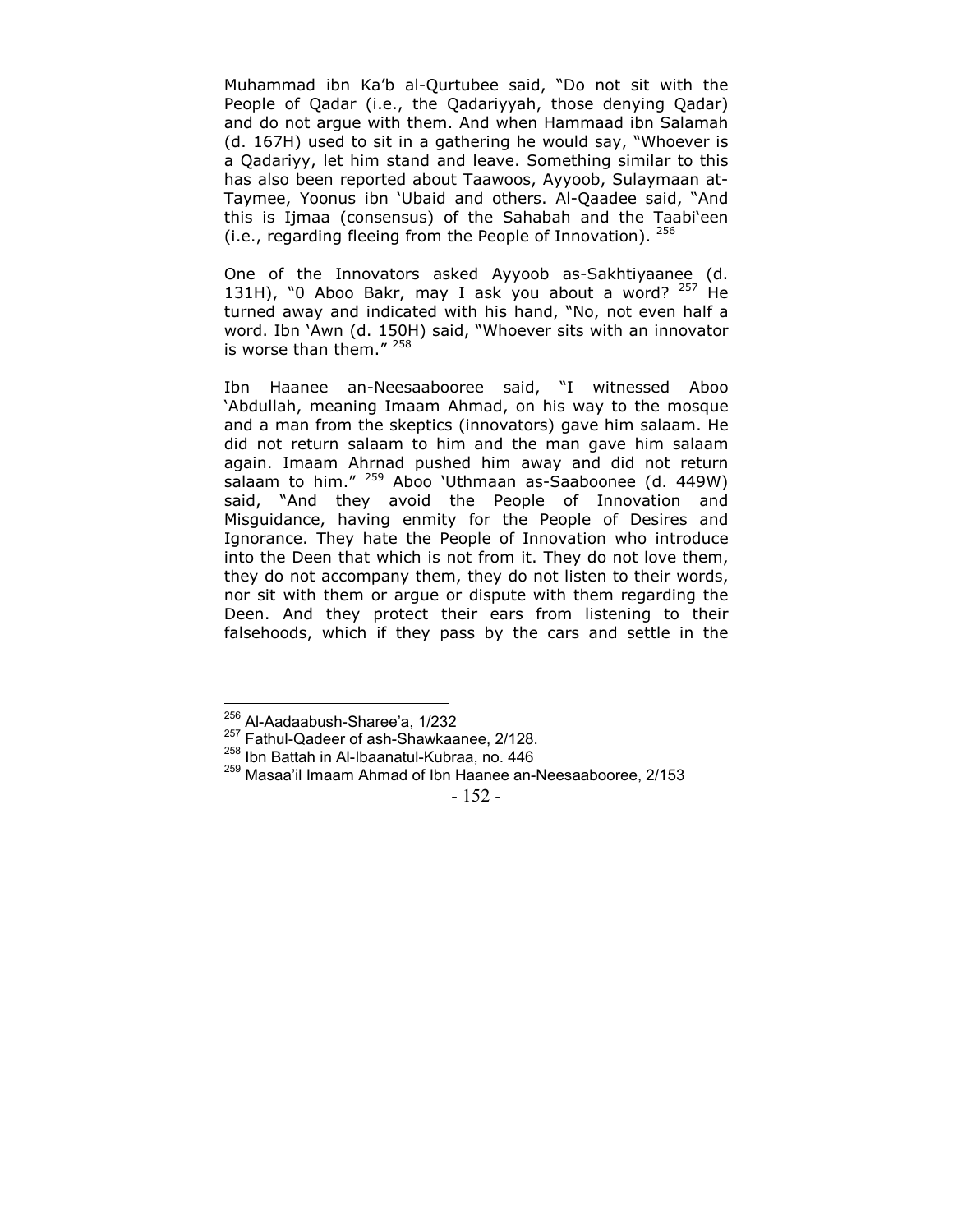hearts, harm the hearts and bring corrupt ideas and whisperings upon them."  $260$ 

Abul-Jawzaa<sup>261</sup> (d. 83W) said, "That apes and pigs live next to me is more loved by me than if one of them (i.e., People of Desires) lives next to me. <sup>262</sup>

#### **CHAPTER NINE**

#### **ON THE NECESSITY OF ACCEPTING THE AHAADEETH REPORTED BY RELIABLE AND TRUSTWORTHY NARRATORS MENTIONING THE ATTRIBUTES OF ALLAAH - A REFUTATION AGAINST THE RATIONALIST SCHOOL OF THOUGHT 263**

'The Pious Predecessors have a distinguished methodology in affirming the matters of belief and refuting innovations. This is

#### - 153 -

<sup>&</sup>lt;sup>260</sup> Ageedatus-Salaf wa Ashaabil-Hadeeth, p. 99.

<sup>&</sup>lt;sup>261</sup> He was Aws ibn 'Abdullaah ar-Raba'ee, al-Basree, one of the great scholars. He narrated from 'Aa'ishah, Ibn 'Abbaas and 'Abdullaah Ibn 'Amr ibn al-'Aas, He was one of the worshippers who stood up to al-Hajjaaj, and it is said that he was killed on the day of 'al-Jamaajim' (skulls). Hammaad ibn Zayd reports from 'Amr ibn Maalik (who said), "I heard Ahul-Jawzaa say, 'I have never cursed anything, nor ate anything that had been cursed, nor harmed anyone ever," and from him that he said: "I have never argued with anyone, ever." And Abul-Jawzaa was extremely strong: Nooh ibn Qays reports from Sulaymaan ar-Raba'ee who said, "Abul-Jawzaa used to fast continuously for a week, and then seize hold of a young mans arm and almost break it.' Taken from As-Siyar, vol. 4, pp. 371-372. He also said, "That I should sit with pigs is more beloved to me than that I should sit with anyone from the innovated sects," reported in al-Hilyah, 3/78 and Ibn Sa'd, 7/224. He died in 83H, At-Taqreeb and Al-Kaashif. (AT.)<br><sup>262</sup> Sharh-Usoolul-l'tiqaad, 1/131

<sup>263</sup> Sharm-Usoolul-Itiqaan, 1914 171 171 263 Sharh-Usoolil-I'tiqaad, 1/53-55 with modifications and additions.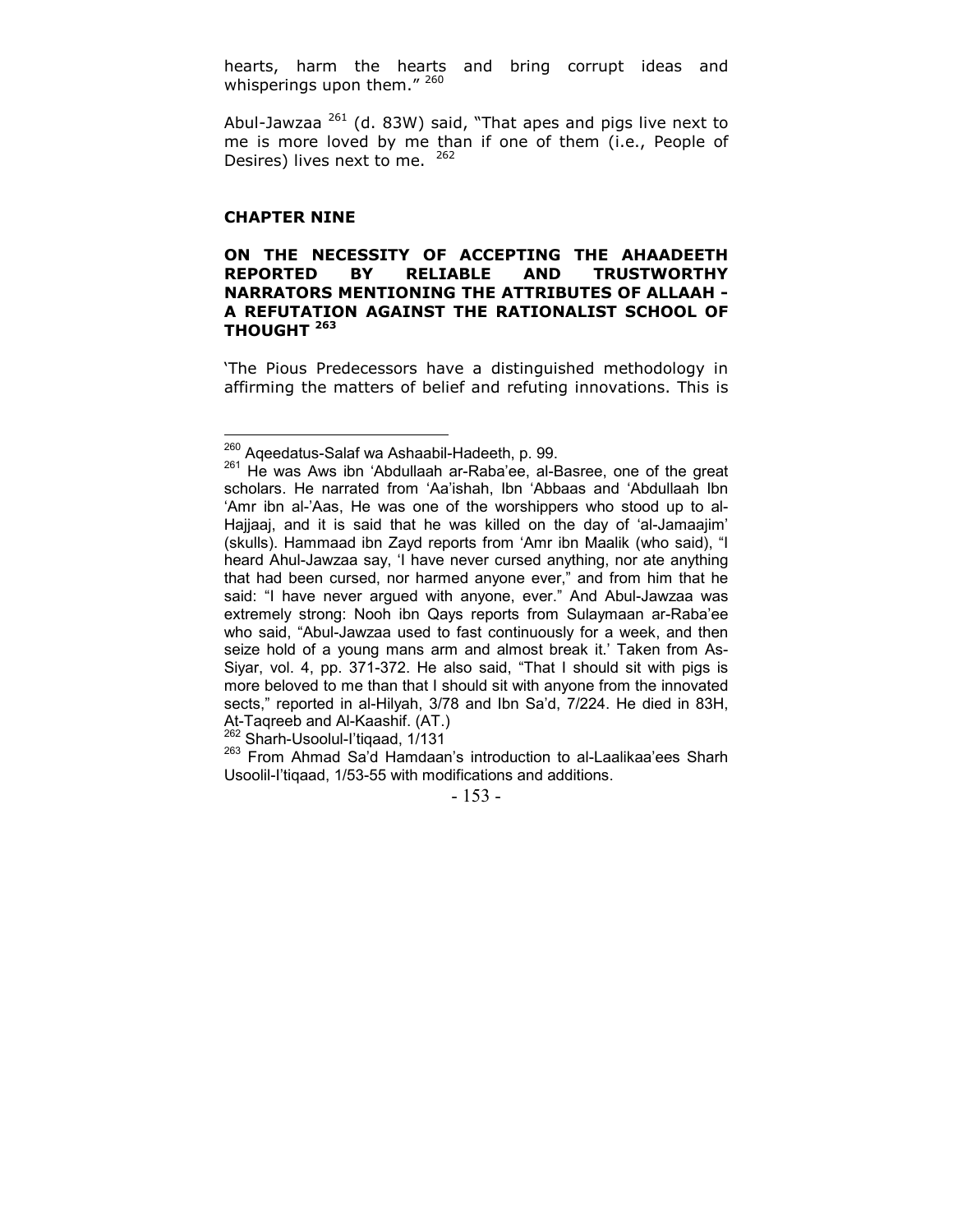manifest in their books and in the narrations that have been reported from them and this methodology is:

(i) Making the Quraan and the authentic Sunnah the judge in every matter from among the matters of 'aqeedah (belief) without rejecting anything from them both or seeking to explain anything away from them (ta'tceel).

(ii) Taking and accepting what has been narrated from the Companions in explanation of the matters of the religion generally, and in the matters of 'aqeedah specifically.

(iii) Not indulging in Discussions and arguing about the matters of belief in such areas for which there is no place for the intellect.

(iv) Not arguing with the People of Innovation, sitting with them, listening to their words or presenting and explaining their doubts (to others).

(v) Being eager to unite the Muslims into one group and to Unify their word.

This is the methodology of the Salaf in establishing the Islamic aqeedah in refuting the People of Innovation.

As for citing the Qur'aan as evidence then this is a matter, which is agreed upon by all those who attach themselves to Islaam save those with a rationalist inclination. They explain away many of the ayahs which mention the Attributes of Allaah, (with) other than their apparent meanings. As for the Ahlus-Sunnah then they carry them upon their apparent meanings and do not explain anything away from them.

The 'Shaikh' of the Mu'tazilah, al-Qaadee 'Ahdul-Jabbaar, said, "When there are ayahs in the Qur'aan whose apparent meaning necessitates tashbeeh (resemblance to the creation) it is obligatory to interpret them (ta'weel) because words can carry

- 154 -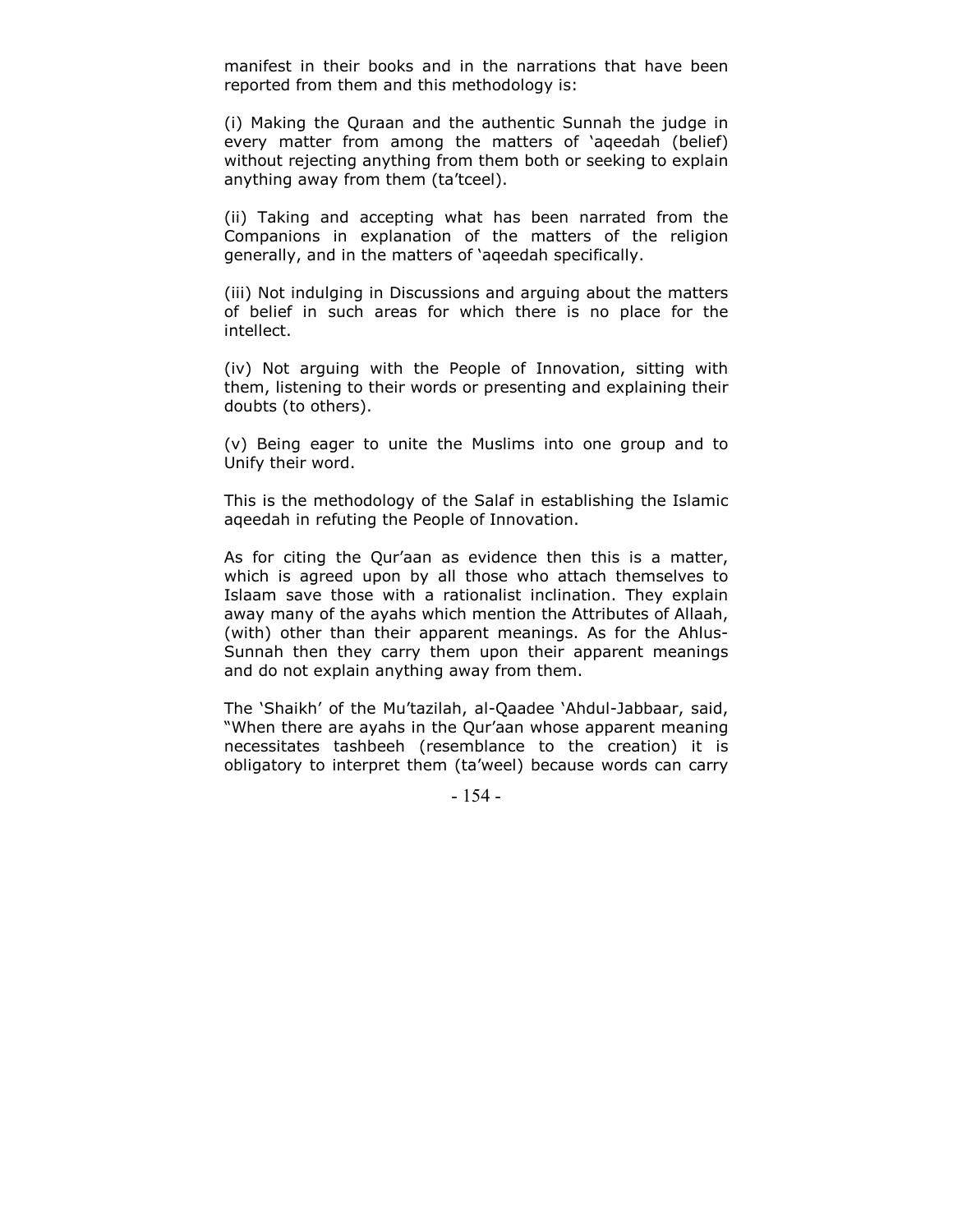(many) meanings whereas the proof (derived) by the intellect is far from carrying other possible (meanings)."  $264$  This is the methodology of the Mu'tazilah regarding the Attributes of Allaah. As for the Ahlus-Sunnah then they carry them upon their apparent meanings and do not explain anything away from them. 265

Regarding the citation of the Sunnah as evidence, there is contention Between the Ahlus-Sunnah and the people of rationalist inclination. The Ahlus-Sunnah use as evidence whatever has been reported from the Messenger of Allaah (swallallahu alaihi wasallam) from the authentic ahaadeeth and they do not reject any of them or seek to explain them away. And this methodology is made clear in the following narrations reported from the Salaf:

The Imaamn of the Sunnah, Ahmad ibn Hanbal said regarding the ahaadeeth of the Sifaat (Allah's Attributes), "We have faith in them, we affirm them and we do not reject a single one of them if they are with chains of narration containing reliable and trustworthy reporters (asaaned suhhaah).  $266$  He also said about the ahaadeeth of the Ru'yah (the Believer's seeing of Allaah on the Day of Judgement), "They are a hadeeth of reliable and trustworthy narrators (ahaadethh suhaah), we have faith in them and we establish (ourselves upon them). And whenever (a hadeeth) is reported from the Prophet (swallallahu alaihi wasallam) with good chains of narration we have faith in it and establish ourselves upon it."<sup>267</sup>

Sufyaan ibn Uyainah (d. 197H) said about the ahaadeeth of the Ru'yah, "They are true. We report them in the manner we have

<sup>&</sup>lt;sup>264</sup> Al-Muheet bit-Takhleef, p. 200

<sup>&</sup>lt;sup>265</sup> See Chapter Four<br><sup>266</sup> Sharh Usoolul-I'tiqaad of al-Laalikaa'ee no. 777<br><sup>267</sup> Ibid. no. 889

<sup>- 155 -</sup>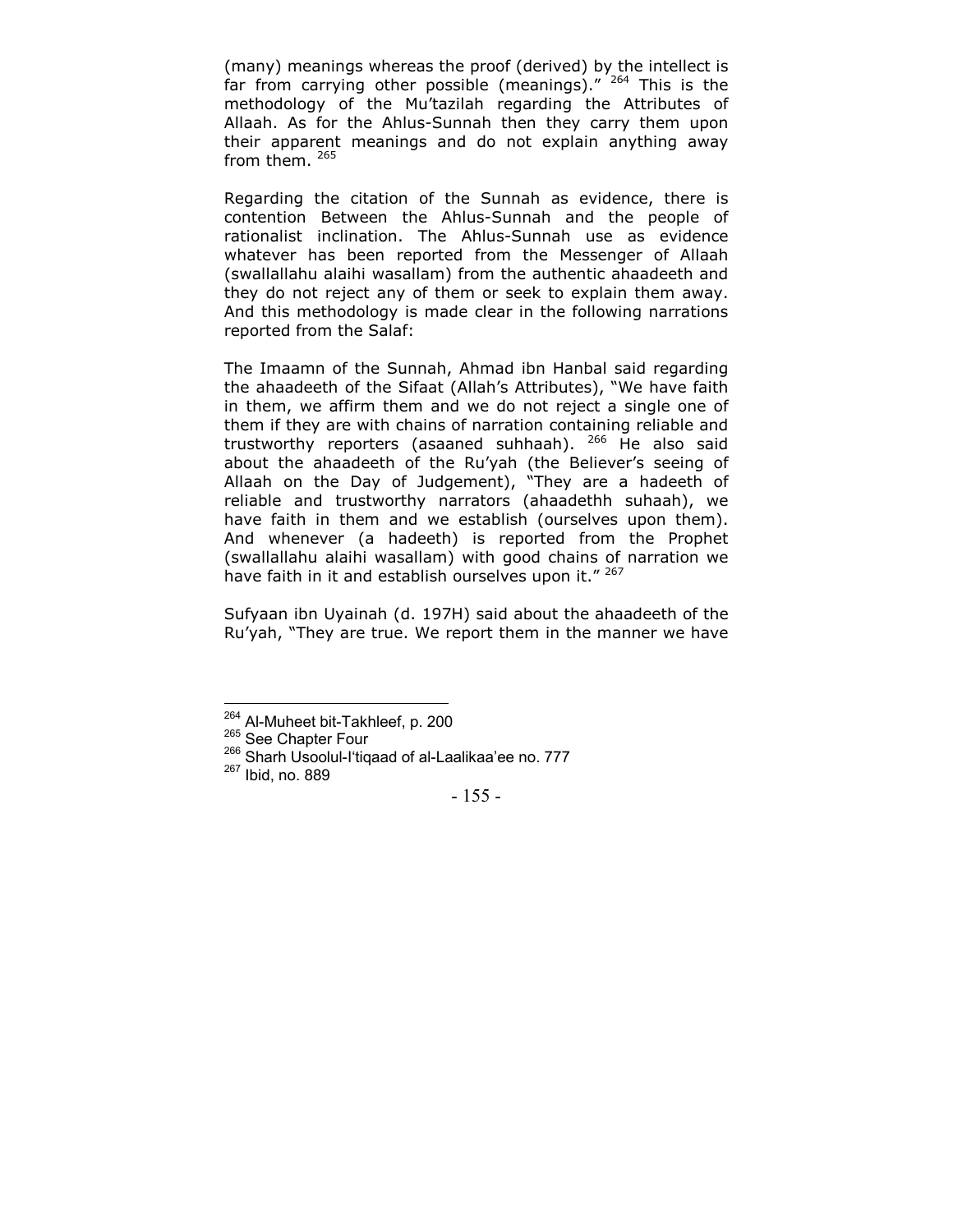heard them, from those whom we place our trust and are pleased with."<sup>268</sup>

Muhammad ibn al-Hasan ash-Shaybaanee (d. 189W) was asked about some of the ahaadeeth mentioning the Attributes of Allaah so he said, "Verily, these ohaadeeth  $-$  the reliable and trustworthy narrators have reported them. 269

Aboo 'Ubaid (al-Qaasim ibn Sallaam) (d. 224H) said about some of the ahaadeeth mentioning the Attributes of Allah, "These ahaadeeth in our estimation are true, the trustworthy and reliable reporters have narrated them, one from another (and so on). $"^{270}$ 

Muhammad ibn al-Hasan ash-Shaybaanee (d. 189W), the companion of Aboo Haneefah said, "All time Fuqahaa, from the east to the west are agreed upon, (the obligation of) having faith in the Qur'aan and the ahaadeeth which the reliable and trustworthy narrators have come with from the Messenger of Allaah (swallallahu alaihi wasallam) in describing the Lord, the Mighty and the Majestic, without explaining them (tafseer) or likening them to the creation (tashbeeh). So whoever explains anything from them today, then he has departed from that which the Prophet (swallallahu alaihi wasallam) and his Companions were upon. For verily, they did not explain them but they gave verdicts with whatever is in the Book and the Sunnah and then they remained quiet. So whoever speaks with the saying of Jahm (ibn Safwaan) then he has separated from the Jama'ah since he (Jahm) describes Him (Allaah) with nothingness.' 271

 $\overline{a}$ 

#### - 156 -

 $^{268}$  Ibid, no. 877 and As-Sunnah of 'Abdullah ibn Ahmad, no. 40

 $^{269}$  Sharh Usoolul.I'tiqaad of al-Laalikaa'ee, no. 741<br> $^{270}$  Ibid, no. 928

<sup>&</sup>lt;sup>271</sup> Reported by al-Laalikaa'ee in Sharh Usoolil-l'tiqaad, 3/432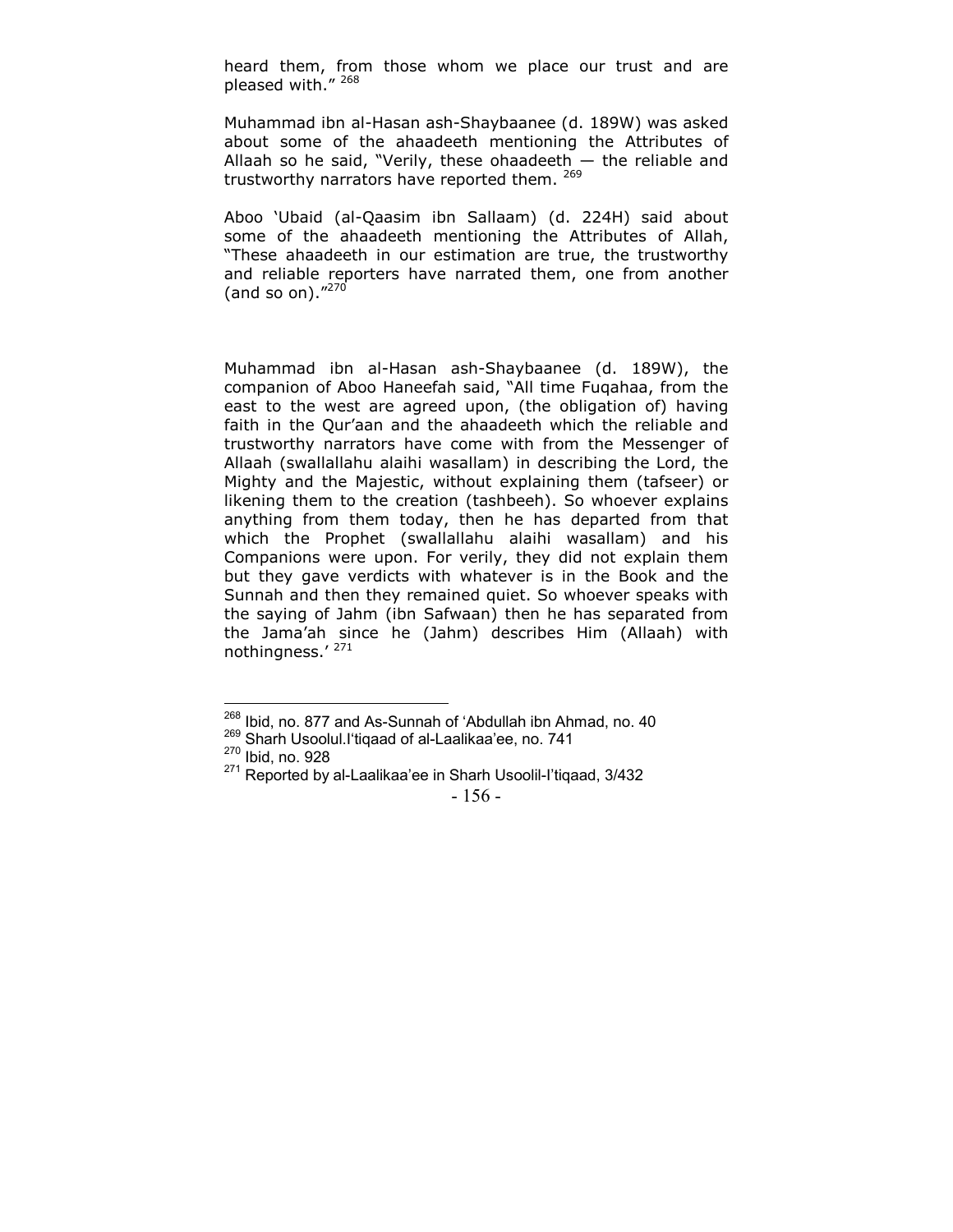'Abdullah ibn al-'Awwaam said, "Shareek ibn 'Abdullaah (d. 177H) came to us and we said, 'There are a people who reject these ahaadeeth: 'Verily, Allah descends to the lowest heaven...' and the (hadeeth) of the Vision and others similar to these ahaadeeth.' So he said, 'Indeed, the one who came with the Sunnah in the prayer, the zakaah, and the Hajj is the one who came with these ahaadeeth. And indeed, we know of Allaah through these ahaadeeth."<sup>272</sup>

This is the methodology of the Salaf  $-$  acceptance of the authentic ahaadeeth as opposed to the weak and fabricated ones.

The people of rationalist inclination oppose this methodology of the Salaf, with respect to the use of the Prophetic Sunnah as evidence, and they reject the Sunnah even if it was authentic, but other than mutawaatir. They take (only) from what their intellects establish for them.

As for taking the sayings of the Companions (radhiyallahu anhu) and putting them before the sayings of those who came after them, then this is due to the excellence bestowed upon them on account of their being made to witness the revelation and the era of the Divine Inspiration. And also on account of the purity of their minds from the misguided innovations that appeared after them, and this is besides the enjoyment of the linguistic understanding of the texts of the Sharee'ah they had.

Not indulging in disputes with respect to matters of belief and making them points of discussion (as being part of the Salafs methodology) is due to their understanding and their certitude that the human intellect is incapable of knowing the unseen matters by itself, independently, and that the role of the intellect is merely to understand, to follow and believe in what the revelation has come with. Its role is not to challenge and

 $\overline{a}$ 

<sup>- 157 -</sup>  <sup>272</sup> Reported by 'Abdullah ibn Ahmad ibn Hanbal in As-Sunnah, 1/66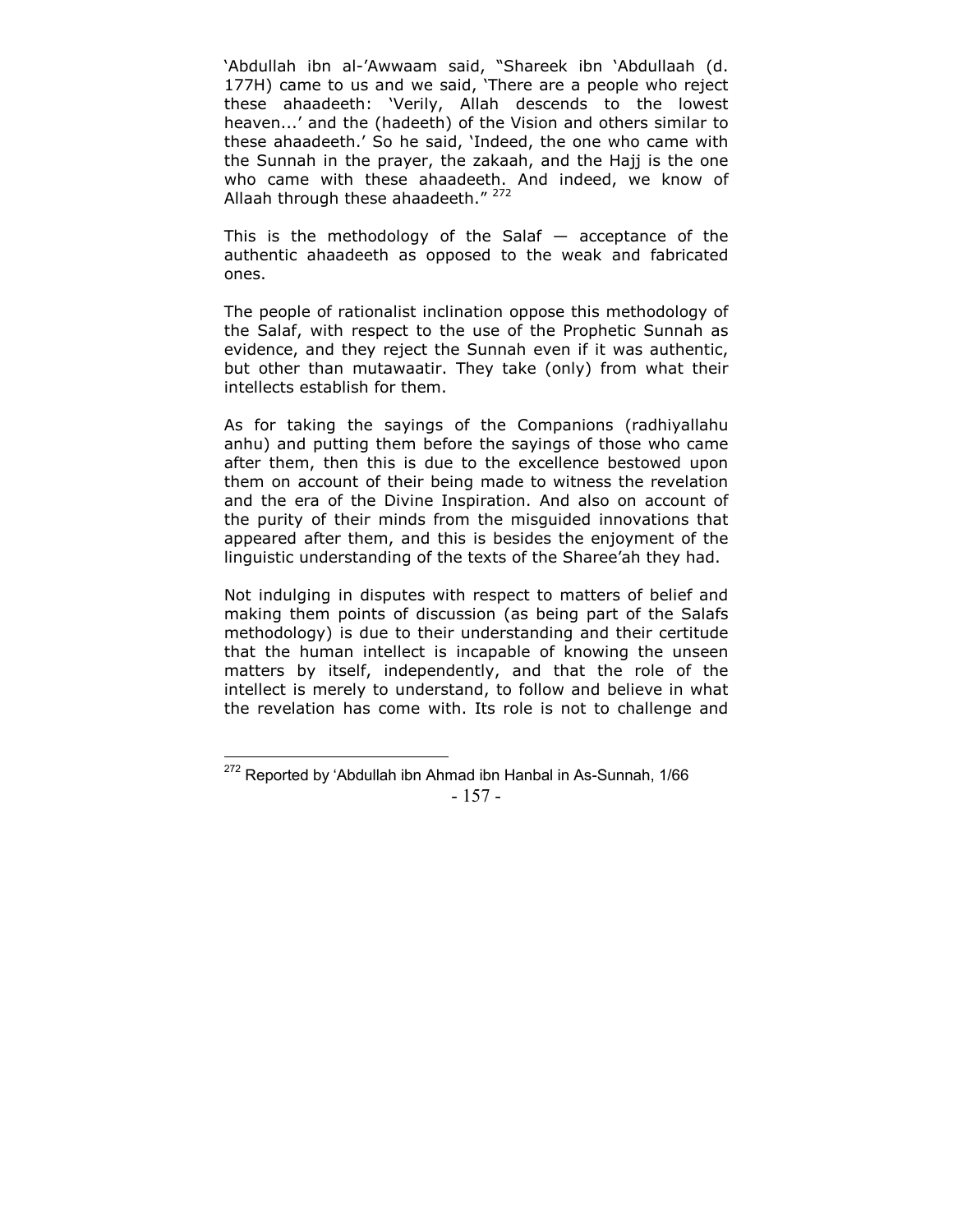oppose, since the revelation came as a balance (a criterion) between these opposing and] varying intellects:

#### **"(A Revelation) sent down by the All-Wise, Worthy of all praise." 273**

And finally, the Scholars of the Salaf detest argumentation with the People of Innovation and sitting with them. In fact they forbade even the mentioning and quotation of their doubts and explaining them to the people and this was due to their fear of the weakness (if the one who quotes it, his incapability to refute it and render it futile the and as a result of which, he is put to trial by it after he had heard or read it.

In this there is a defense for the hearts of the Muslims and a protection for their minds and thoughts. This is an addition to it also being a means of humiliating the Innovators and a barrier against their opinions and their arrogation in not using the books of the Salaf for evaluating their deviant Opinions. Among the narrations from the Salaf which make their methodology (with respect to the Innovators) clear are:

The saying of Sufyaan ath-Thawree (d. 161H), "Whoever hears an innovation, let him not inform his companions with it (so) that he does not throw it into their hearts (i.e., they become affected by it)."<sup>274</sup>

Ayyoob as-Sakhtiyaanee said (d. 131H), "You will not refute them with anything more severe than silence (i.e., do not argue with them). $''$ <sup>275</sup>

'Abdullaah ibn as-Sariyy said, "it is not the Sunnah with us, that the People of Desires should be argued with, but the Sunnah

 $\overline{a}$ 

<sup>&</sup>lt;sup>273</sup> Soorah al-Fussilat (41)42<br><sup>274</sup> Sharhus-Sunnah of al-Baghawee, 1/227<br><sup>275</sup> Al-Ibanah of Ibn-Battah, 2/365-366

<sup>- 158 -</sup>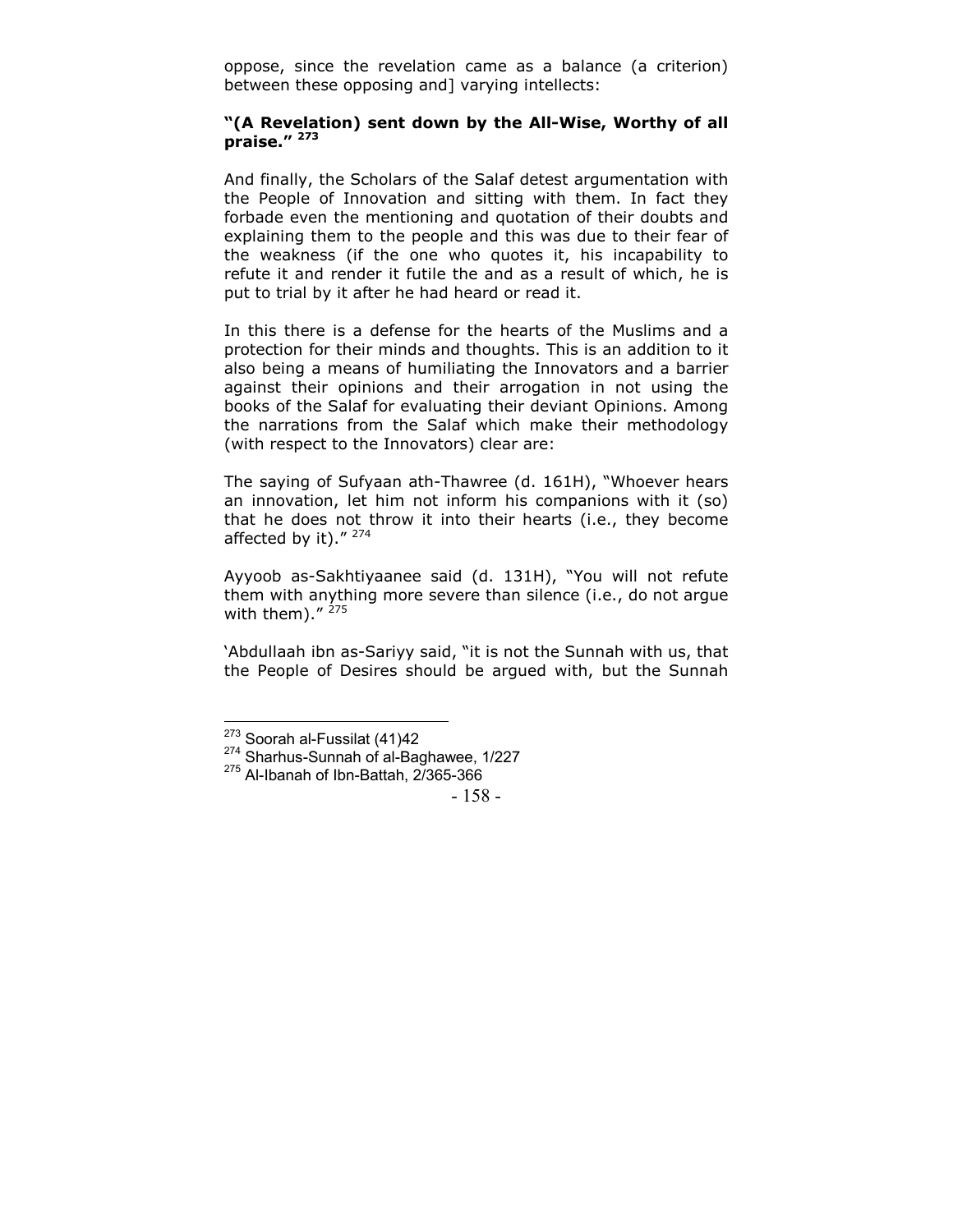with us, is that we did not talk to a single one of them."  $276$  Also the narration of Hanbal ibn Ishaaq which has preceded.

Ma'mmar said, "The son of Taawoos (d. 104H) was sitting and a man from the Mu'tazilah came and began to speak. Taawoos placed his fingers in his ears and said, '0 my son! Place your fingers in your ears so that you do not hear anything of what he says, for this heart is weak (i.e., his son's.)' Then he said, '0 my son! Press you lingers harder, harder.' And he never stopped saying, 'Harder, until the man-stood and left." <sup>277</sup>

This then, is the methodology of the Salaf in the affirmation and preservation of their 'aqeedah and this will Become clear to the one who looks into their books, from the earliest to the later times.

#### **CHAPTER TEN**

#### **THE 'AQEEDAH OF ABUL-HASAN AL-ASH'AREE**

#### **AND A REFUTATION OF THE ASH'ARIYYAH <sup>278</sup>**

The Scholars of the Salaf have exhibited an outstanding role in foiling the plans of the enemies of Islaam, with all their different sects and the varying doubts they propagate. The Islamic 'aqeedah was put to trial in its very first period by the various madhhabs and new ideas which entered into it by way of philosophy and theological rhetoric.

The Mu'tazilah played a big role in distorting the texts of the Sharee'ah from the Qur'aan and the Sunnah and plotting

#### - 159 -

 $\overline{a}$ <sup>276</sup> ibid.

<sup>277</sup> Reported by al-Laalikaa'ee in Sharh Usoolul-I'tiqaad, no. 248 with a different wording.

<sup>&</sup>lt;sup>278</sup> From the books I'tiqaad Ahlus-Sunnah Ashaabul-Hadeeth Sharh Jumlatu Maa Hakdahu 'Anhum Abul-Hasan al-A'shariyy wa Qarrarahu fee Maqaalaatihi' and 'Adh-Dhahb an Abee Hasan al-Ash'aree.'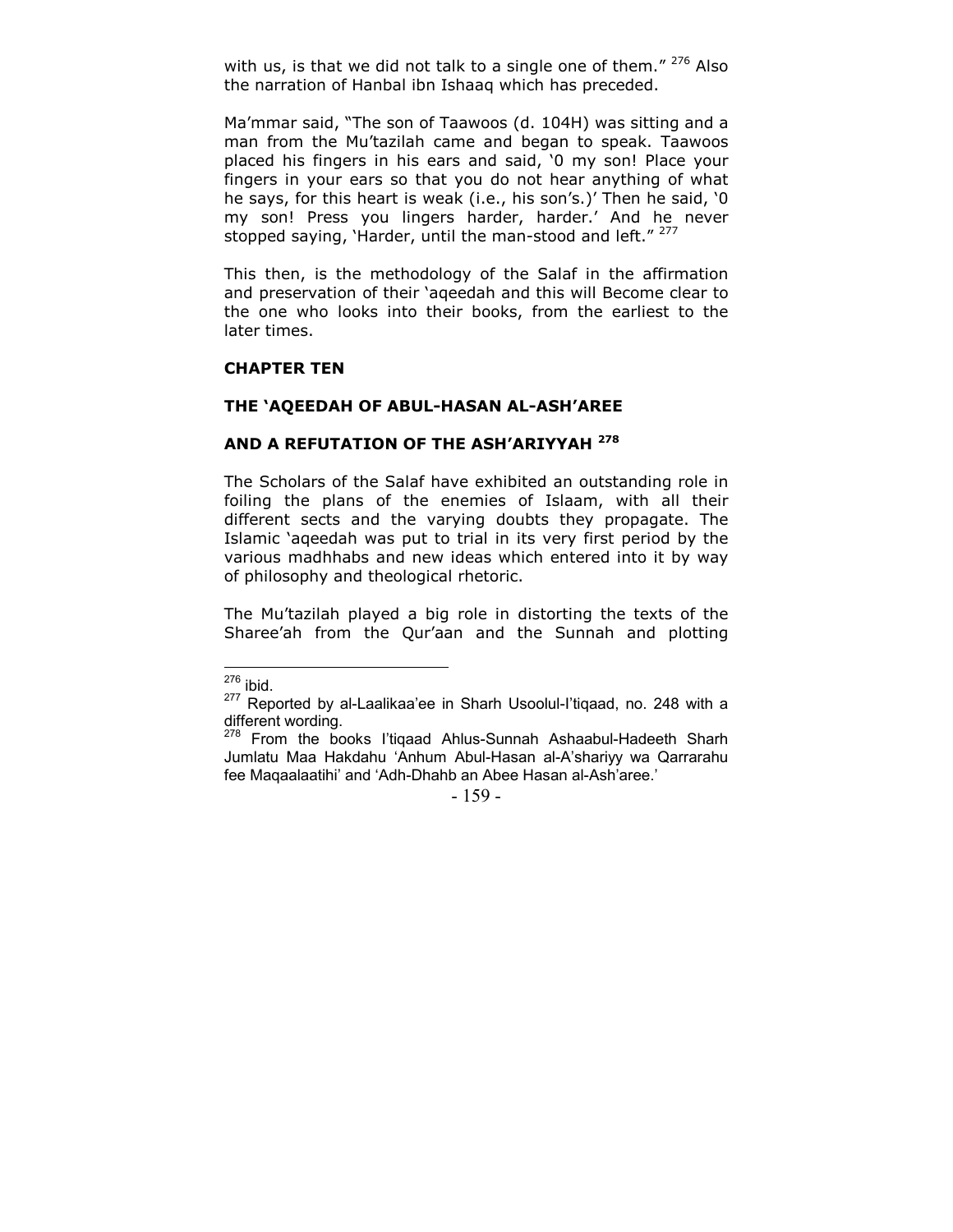against the Scholars of the Salaf and attacking their honour. The most famous of such plots is the trial of Imaam Ahmad ibn Hanbal (rahimahumullah) who remained firm in that trial and in refuting their doubts and falsifying their falsehood, he and (likewise) the other Scholars of the Salaf of this Ummah, such as Imaam Bukhaaree, ad-Daarimee, Ibn Qutaibah, Ibn Mandah and others besides them.

And Abul-Hasan al-Ash'aree in the first part of his life, used to be a Mu'tazilee since he was brought up at the hands of Aboo 'Alee al-Jubaa'ee the 'Shaikh' of the Mu'tazilah of Basrah in his time. And Allaah willed goodness for Abul-Hasan al-Ash'aree and granted him success in taking from the Book and the Sunnah and abandoning the madhhab of the Mu'tazila. Then he refuted the sophistry of the Mu'tazilah, exposed their falsehood, rendered futile their arguments with both textual evidence and by way of reason.  $279$  His books testify to that. He then remained, for a period, speaking in certain matters of belief, with the saying of Ibn Kullab.  $280^\circ$  However, in the final stage of his life he was upon the 'aqeedah of the Salaf and he spoke with what Imaam Ahmad spoke with respect to all the Attributes of Allaah.

 $\overline{a}$ 

- 160 -

<sup>&</sup>lt;sup>279</sup> Ibn Katheer said, "And al-Ash'aree was a Mu'tazilee but he repented from that (whilst) on top of the minhar (pulpit) in Basrah, and then he publicised the scandals/disgraces of the Mutazilah." Al-Bidaayah wan-Nihaayah, 7/178.

<sup>&</sup>lt;sup>280</sup> He is Abdullaah ibn Saeed Ibn Kullaab, al-Qattaan, al-Basree, the head of the mutakallimoon (people of theological rhetoric) of Basrah in his time. He is also the author of works in refutation of the Mu'tazilla but he sometimes agreed with them. He died some time after 240H, As-Siyar, 11/74. And Shaikhuil-Islaam Ibn Taymiyyah said, "As for al-Haarith al-Muhaasibee, then he used to ascribe himself to the saying of Ibn Kullaab, therefore Ahmad (ibn Hanhal) ordered that he be deserted, and Ahmad used to warn against Ibn Kullaab and his followers." Dar at-Ta'aarudil 'Aql wan-Naql, 2/6.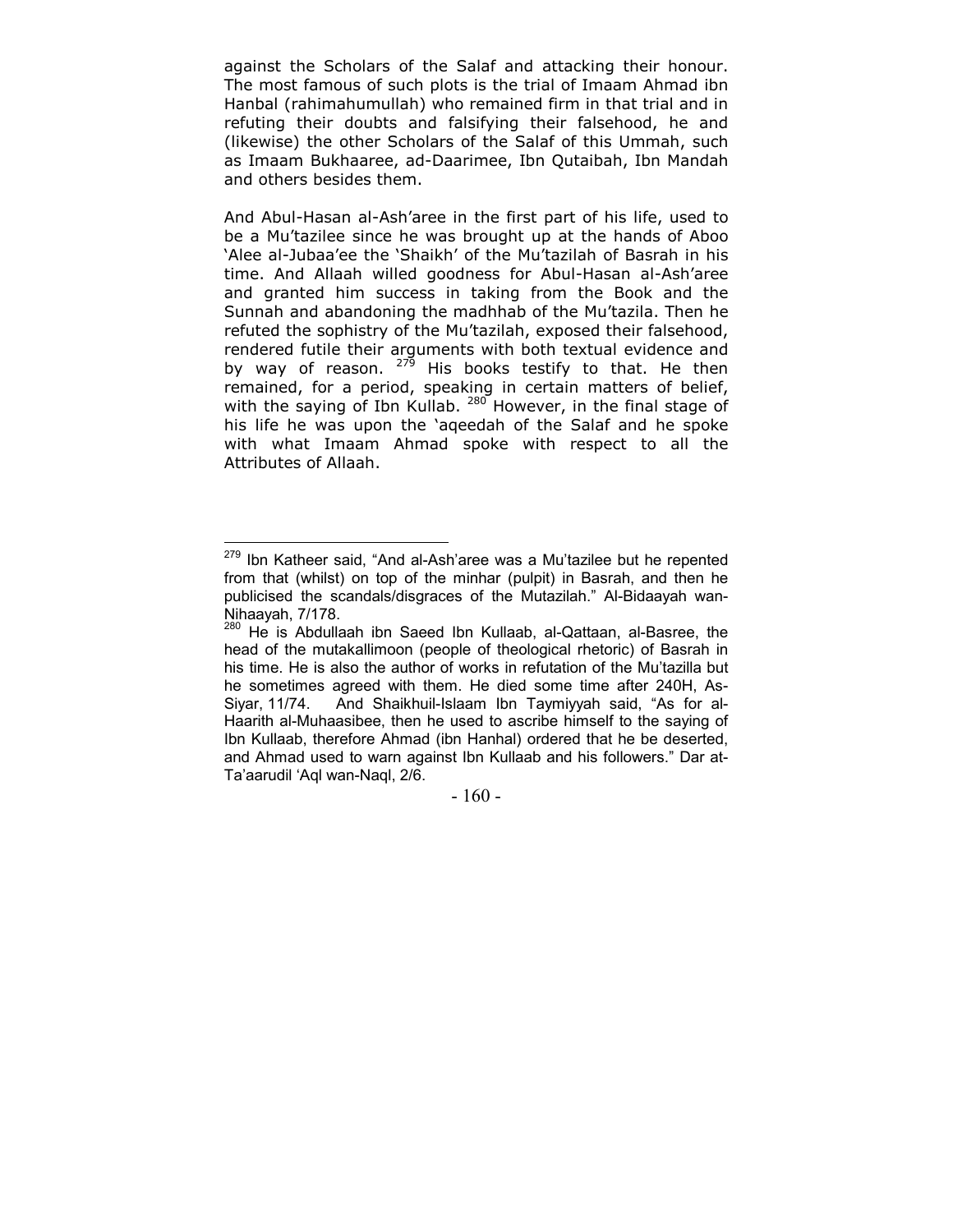So he affirmed for Allaah whatever Allaah affirmed for Himself and whatever His Messenger (swallallahu alaihi wasallam) affirmed for Him in his Sunnah.

And this has been recorded in his book called 'Al-Ibaanah 'an Usoolid-Diyaanat.' However, those who ascribed themselves to the madhhab of Abul-Hasan al-Ash'aree continued taking from the madhab of Ibn Kullaab and passed it on to those who ascribed themselves to Abul-Hasan al-Ash'aree, generation after generation.

The truth, however, is what the scholars testify to, those in whose honesty, integrity and impartiality there is no doubt that the 'aqeedah which Abul-Hasan al-Ash'aree held and worshipped Allaah with, is the 'aqeedah which he has affirmed in his book 'Al-Ibaanah' and that this was the last of his books in which the matter of his 'aqeedah was settled.

In the present time, many ascribe themselves to Ahul-Hasan al-Ash'aree and call themselves 'Ash'ariyyah,' claiming that they are holding fast to the 'aqeedah he was upon, especially in the matters of the Attributes of Allaah. However, they have not taken the 'aqeedah that he embraced at the end of his life and which is propounded in his two books 'Al-Ibaanah 'an Usoolid-Diyaanah' and 'Al-Maqaalaatul-Islaamiyyeen'

What is even more strange is their claim that Abul-Hasan al-- Ash'aree wrote in his book Al-Ibaanah out of taqiyah (deception) and as an attempt to outwit the Hanbalees, fearing them for his life. It is well known that taqiyah is nifaaq (hypocrisy) and this blameworthy chararacteristic is something the common Muslim seeks to be free from, then how about a Muslim scholar?

And since this slander was an oppression and a clear forgery against him, a number of scholars, known to be possessors of knowledge and piety embarked upon explaining the truth. So they exposed the falsehood of those lies and slanders against

- 161 -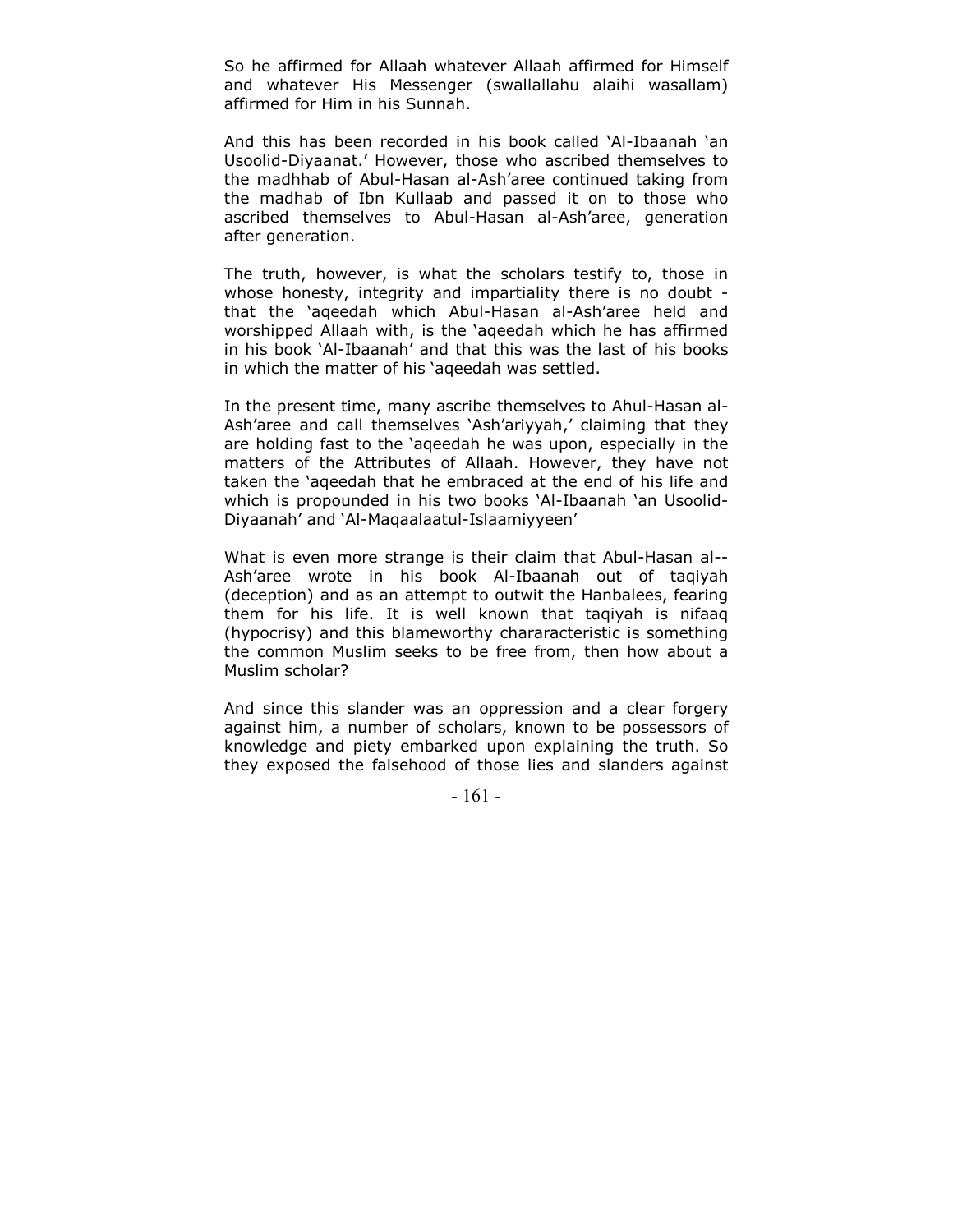this esteemed scholar and explained that taqiyah and nifaaq are not the characteristics of scholars, and that Abul-Hasan al-Ash'aree is far removed from that. And that everything which is in his books Al-Ibaanah and Al-Maqaalaat is what he believes and worships Allaah with, He said in Al-Maqaalaat, "And everything that they (i.e., the Ahlul-Hadeeth) spoke with, we speak with and go towards it."

Abul-Hasan al-Ash'aree also said in At-Maqaalaat, "The summarisation of that which the People of Hadeeth and Sunnah are upon ... and then he lists that which they were upon including therein:

"And that Allaah, the Sublime and Exalted, is upon ('alaa) His Throne just as He has said:

#### **"Ar-Rahmaan has ascended (is tawaa) the Throne." <sup>281</sup>**

And that He has two Hands, without asking how, just as He has said:

## **"I created you with My (Two) Hands." 282**

and as He has said:

# **"But (both) His Hands are outstretched." 283**

And they affirm both Hearing and Seeing for Him and they do not negate that from Allah as the Mu'tazillah have negated it. And they affirm the ahaadeeth which have come from the Messenger (swallallahu alaihi wasallam) "Verily, Allaah descends to the lowest heaven and says, 'is there anyone who seeks forgiveness..." in the manner in which it has come from the Messenger of Allaah (swallallahu alaihi wasallam), And they

- 162 -

 $^{281}$  Soorah Taa-Haa (20):5.

 $\frac{282}{283}$  Soorah Saad (38):75<br> $\frac{283}{283}$  Soorah al-Maa'idah (5):64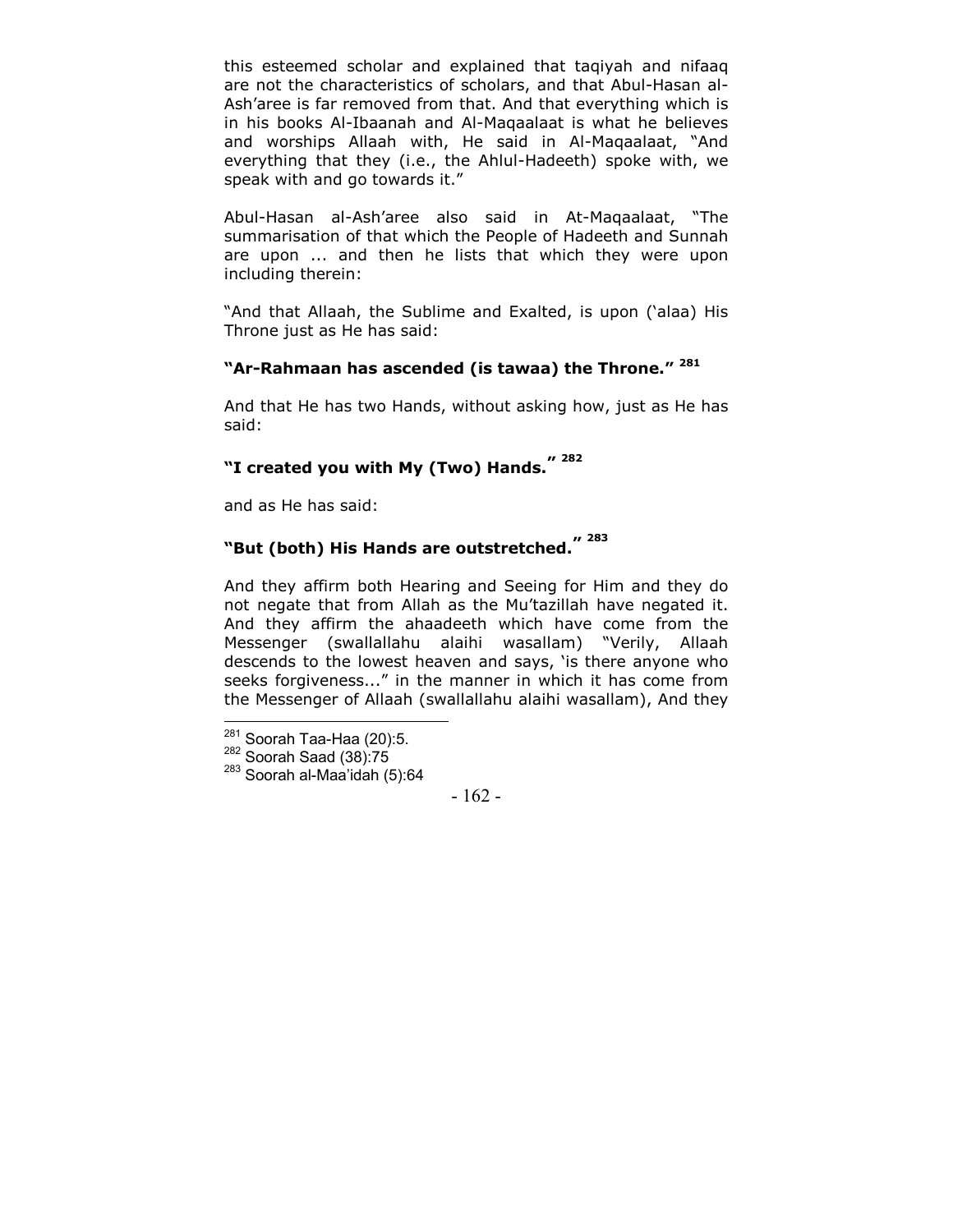see the necessity of following the Salaf from the Scholars of the Religion who do not innovate into their religion that for which Allaah has given no permission. And they say the Qur'aan is the Speech of Allaah, it is not created."

And he affirmed all of that which the Salafus-Saalih affirmed regarding the Attributes of Allaah and other matters of 'aqeedah and finished by saying, "This is a summarisation of what they (the People of the Hadeeth and the Sunnah) order with, employ and deem necessary (to believe). And everything that has been mentioned from their speech, we speak likewise and tend towards it.' And whoever desires more can refer to his aforementioned books, Al-Ibaanali and Al-Maqaalaat.

As for those who have ascribed the book Al-Ibaanah to Abul-Hasan al-Asharee and have testified that it was his last book concerning aqeedah, then they are numerous and amongst them are:

(i) Al-Haafidh Ibn 'Asaakir in Tabyeen Kadhibul-Muftaree, p.152, which is a refutation of al-Ahwaazee who accused al-Ash'aree with taqiyah (deception).

(ii) Al-Bayhaqee in Al-I'tiqaad, p. 31.

 $\overline{a}$ 

- (iii) Imaam adh-Dhahabee in Al-Uluww, no. 276 and
- (iv) Ibnul-Imaad in Sharhraatudh-Dhahab, p. 303.

Furthermore, Abul-Qaasim 'Abdul-Malik ibn 'Eesaa ibn Darbaas 284 (d. 659H) in his book, Adh-Dhabb 'an Abee Hasan al-

<sup>- 163 -</sup>  <sup>284</sup> Ibn Darhaas, al-Qaadee Kamaalud-Deen Aboo Haamid Muhammad ibn Qaadee al-Qudaat, Sadrud-Deen 'Abdul-Malik ibn 'Eesaa, al-Maaraanee, al-Misree, ash-Shaafi'ee ad-Dareer, born in the year 576H. He studied and gave fataawaa, occupying himself (with learning). He heard from al-Buwaiseeree and al-Qaasim ibn Asaakir. He died in the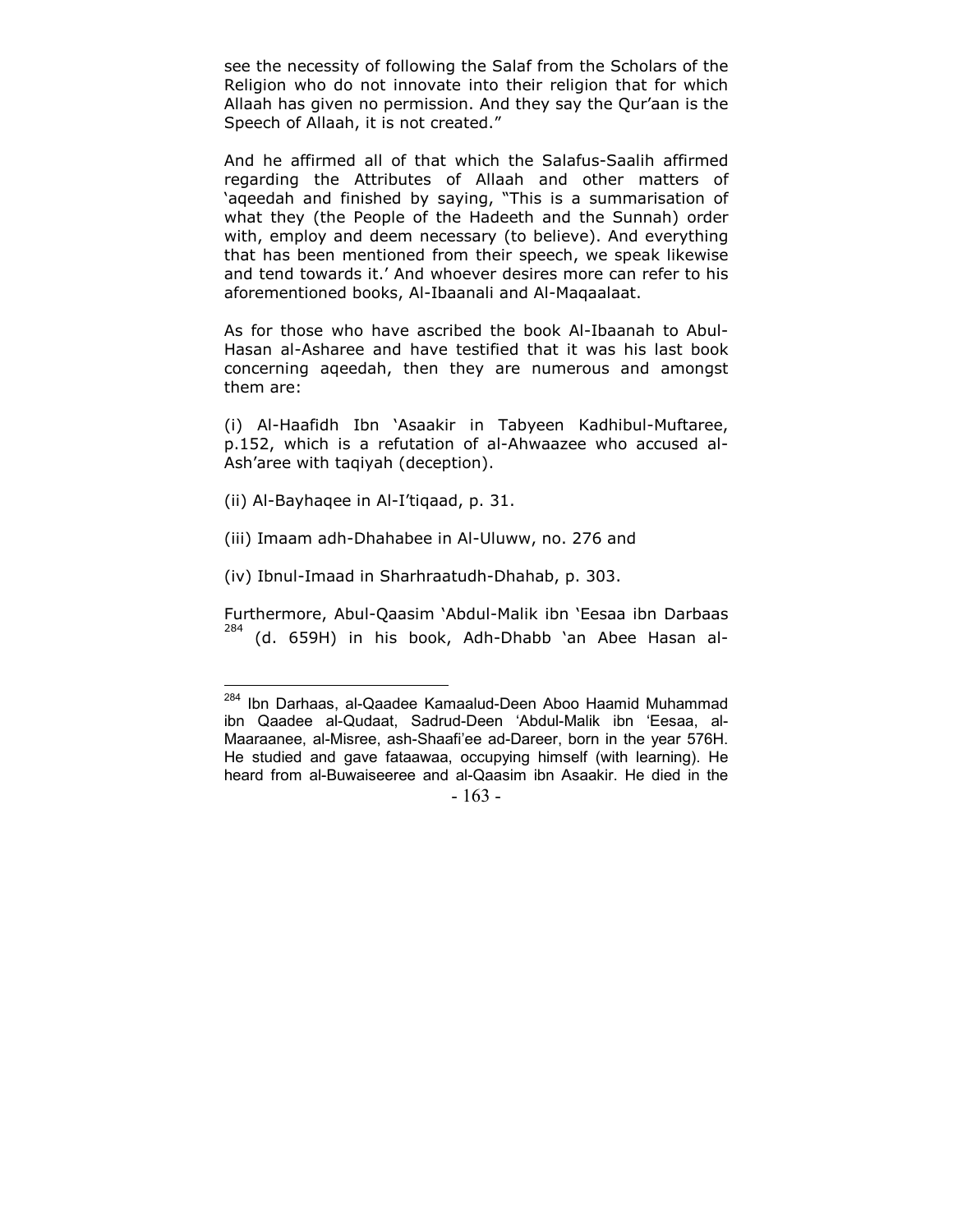$\overline{a}$ 

month of Shawaal in the year 659H. See Al-'Ibar, 5/256 and Shadhraatudh~Dhahab, 5/299.

He said, commencing his book, Adh-Dhabb 'an Aboo Hasan al-Ash'aree, "To proceed. Know, 0 community of Brothers, may Allaah grant success to us and to you in the straight and upright Deem and guide us all to the Straight Path, that the book 'Al-Ibaanah an Usoolid-Diyaanah,' which the Imaam Abuil-Hasan 'Alee ibn Ismaa'eel al-Ash'aree authored, is the one in which his affair was settled with respect to that which he held as his 'aqeedah and worshipped Allaah, the Sublime and Exalted, with, after his return from I'tizaal (the madhhab of the Mu'tazilah), by the Grace of Allaah and His Benevolence. And every saying (or treatise) which is ascribed to him now and which opposes that which is in Al-Ibaanah, then he turned back from that and declared himself to be innocent of it in front of Allaah, the Sublime. How can it be otherwise, when he stated in it the religion with which He worships Allaah, the Sublime, which he reports and (when he) establishes himself upon the way of the Sahabah, the Taabi'een and the Scholars of Hadeeth, those who have passed, and the saying of Imaam Ahmad ibn Hanbal (r). And that it (i.e., his religion) is that which the Book of Allaah and the Sunnah of His Messenger points to. Is it then permissible for it to be said that he turned back from that to other man it? To what exactly, did he turn back to, and which you can see (evidently)? Did he turn back from the Book of Allaah and the Sunnah of the Prophet of Allaah, to the opposite of that which the Sahaabah, the Taabi'een and the Scholars of Hadeeth, who have passed away, were upon? And with his knowledge that that was their madhhab? We narrated this (i.e., his 'aqeedah in Al-Ibaanah) from them, and by my life, how can that which does not befit the common Muslims be ascribed to the Scholars of the Religion? Or can it be said that he was ignorant, (luring the passage of his life in which he explored the madhaahib and acquainted himself with the various sects, of what he was relating from the Salaf who have passed. This is something which a just person can never imagine and suspect, and none but an arrogant person and a profligate can hold this ...' And then it continues to mention those who have affirmed the ascription of the book Al-Ibanah to Abul-Hasan al-Asharee as listed above. Refer to the book, Adh-Dhabb, an Alee Hasan al-Asharee, checked and verified by 'Alee ibn Muhammad ibn Naasir al-Faqeehee, PP. 97-108.

- 164 -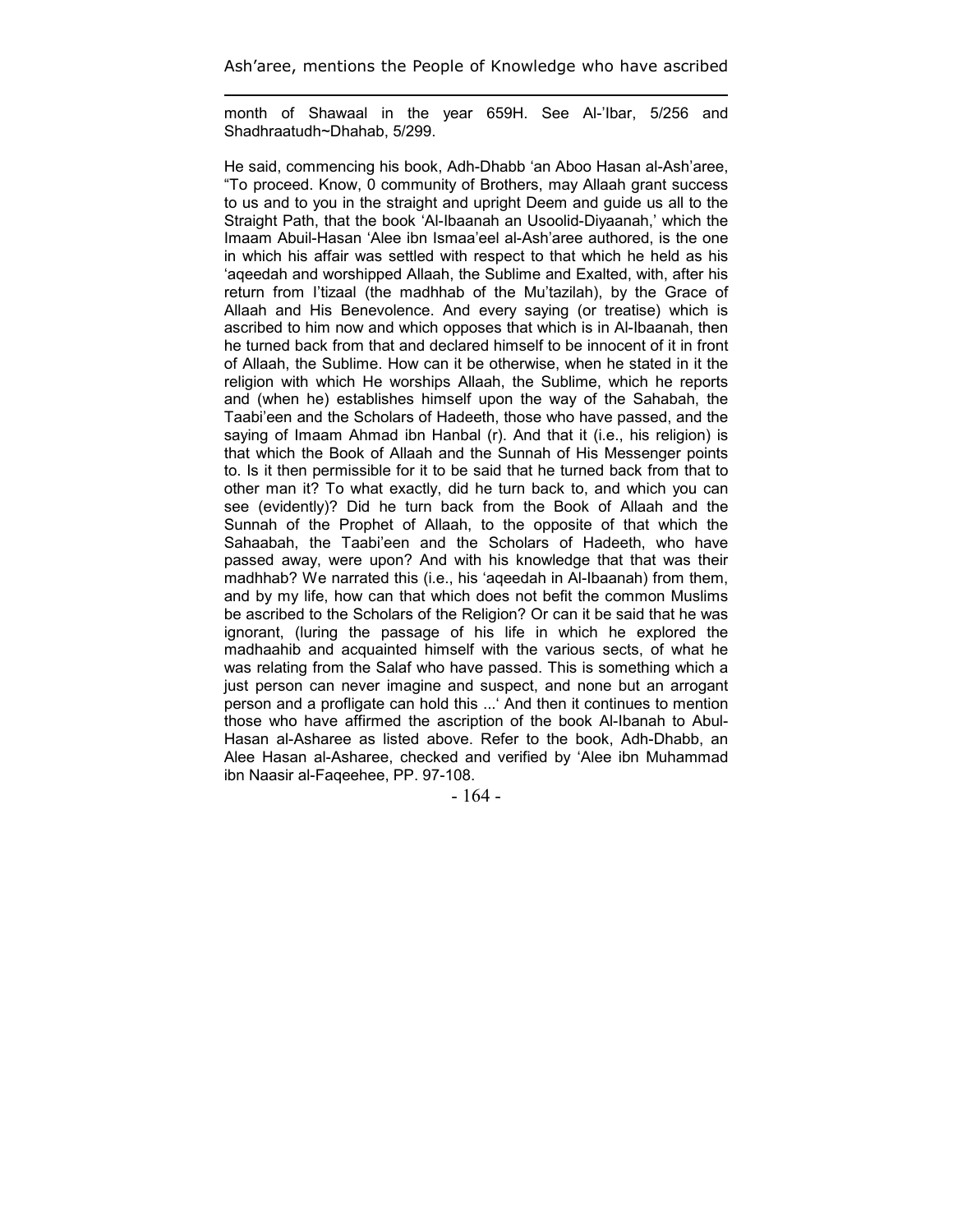this book to Abul-Hasan al-Ash'aree and have testified to it being his aqeedah which he embraced at the end of his life. He said, "And a group from the notable and outstanding Scholars from among the Fuqahaa (Jurists) of Islaam, the Scholars of the Cities, the Huffaaz (Preservers) of the Hadeeth and others besides have mentioned the book, have depended upon it, have affirmed that it belongs to Ahul-Hasan al-Ash'aree (rahimahumullah) have praised him on account of what he has mentioned therein, have declared him free from every innovation that has been ascribed to him and have quoted from him, from his work (i.e., Usoolud-Diyaanah) ..." then he mentions them and included amongst those whom he mentions are:

(i) Al-Haafidh Aboo Bakr al-Bayhaqee<sup>285</sup>

 $\overline{a}$ 

(ii) Abul-Qaasim ibn 'Alee ibn al-Hasan ibn Hibatullaah (known as Ibn 'Asaakir) <sup>286</sup>

(iii) Al-Imaan, al-Haafidh, Abul-Abbaas Ahmad ibn Thaabit at-Turge 287

- 165 -

He is the Imaam, the Haafidh, the Allaamah, the Shaikh of Khurasaan, Aboo Bakr Ahmad ibn al-Husain ibn 'Alee ibn Moosaa, al-Khasroojardee, al-Bayhaqee, the author of many compilations. He was born in Sha'baan of the year 384H. Amongst his works are: Al-Asmaa was-Sifaat, 2 volumes, As-Sunan al-Kubra, 10 volumes, As-Sunan wa-Aathaar, 4 volumes, Shurh-Eemaan, 2 volumes, Dalaa'ilun Nubuwwah, 3 volumes, Al-Mu'taqad, 1 volume.

Adh-Dhahabee has mentioned many of his other works. He died in the year 458H.

<sup>&</sup>lt;sup>86</sup> Ibn 'Asaakir, al-Qaasim ibn 'Alee ibn al-Hasan ibn Hibatullaah, the esteemed Haafidh and Muhaddith, Aboo Muhammad ibn 'Asaakir ad-Dimashqee. Born in the year 527H. He was a Muhaddith and a Sadooq. Ibn Nuqtah said about him, "Thiqah" (precise, reliable and trustworthy). He dined in the year 600H. See Tadhkiratul-Huffaadh 4/1367.

<sup>287</sup> Abul-'Abbaas Ahmad ibn Thaabit ibn Muhammad, at-Turqee, al-Asbahaanee. He was a haafidh mutqin (extremely precise in his memorisation) He heard (in Asbahaan) from Abul-Fadl al-Mutahhar ibn 'Abdul-Waahid, Abul-Qaasim al-Busree, Aboo 'Alee at-Tustaree and others besides them. See Al-Lubaal fee Tahdheebil-Insaab, 2/280.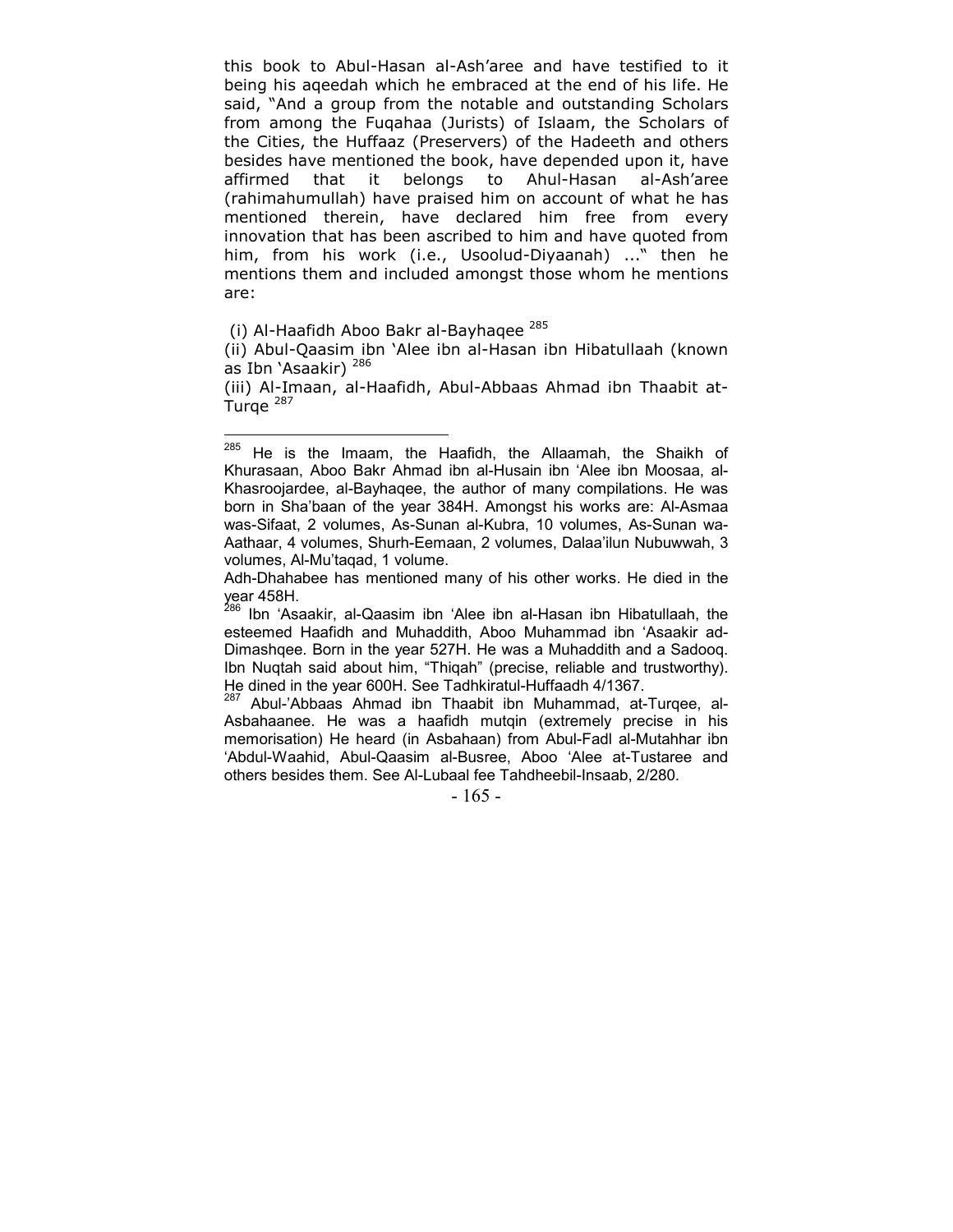$\overline{a}$ 

<sup>289</sup> Aboo Taahir as-Salafee, Ahmad ibn Muhammad ibn Abroad, al-Haafidh al-Kabeer, al-Asbahaatee. He was thiqah (precise, reliable and trustworthy), a haafidh (preserver). He died in the year 576H at the age of one-hundred and six. See Tadhkirat-Huffaadh, 4/254.

290 Aboo Alee al-Ahwaazee, al-Hasan ibn 'Alee ibn Ibraaheem al-Muqri, the reciter of the people of ash-Shaam and author of many compilations. Born in the year 362H, he met many of the senior scholars of his region such as Abul-Faraj ash-Shanboodhee and 'Alee ibn al-Husain al-Ghadaayaree. He narrated ahaadeeth from Nasr al-Murjee and Mu'aafee al-Jareeree. He died in the year 446H. See Shadhraatudh-Dhahab, 3/274.

<sup>291</sup> Al-Faqeeh Nasr ibn Ibraaheem ibn Nasr al-Maqdisee, an-Naabilisee, Abul-Fath az-Zaahid. The shaikh of the Shaafi'iees of Shaam and the author of many compilations. He was an Imaam and an outstanding scholar. A muftee, a muhaddith, a haafidh, a zaahid. He lived for more than eighty years and heard many ahaadeeth. He resided in Quds for a long duration and died on the Day of Aashooraa in 490H. See Al'Ibar, 3/328.

<sup>292</sup> Majallee ibn Jamee', the Qaadee of the Qaadees of the lands of Misr, Abul-Ma'aalee al-Qurshee, aI-Makhzoomee, ash-Shaafi'ee, the author of the book 'Adh-Dhakaa'ir fil-Madhhab.' He died in Dhul-Qa'dah of the year 550H. See Al-'Ibar, 4/148.

The author, ibn Darbaas, said, "And amongst them is Aboo Muhammad ibn 'Alee al-Baghdaadee, the resident of Makkah, may Allaah guard it. I saw a manuscript of the book Al-Ibaanah with his writing from its beginning to its end. And at the end of it was what has

- 166 -

<sup>(</sup>iv) Aboo 'Uthmaan, Ismaa'eel as-Saaboonee<sup>288</sup>

<sup>(</sup>v) Al-Imaam, al-Haafidh, Aboo Taahir as-Salafee <sup>289</sup>

<sup>(</sup>vi) Imaamul-Qurraa, Aboo 'Alee Hasan ibn 'Alee ibn Ibraaheem al-Faarisee <sup>290</sup>

<sup>(</sup>vii) Al-Imaam, al-Faqeeh, Abul-Fath Nasr al-Maqdisee <sup>291</sup>

<sup>(</sup>viii) Al-Faqeeh, Abul-Ma'aalee Majallee <sup>292</sup> and

<sup>(</sup>ix) Al-Haafidh Aboo Muhammad ibn 'Alee al-Baghdaadee  $^{293}$ 

<sup>&</sup>lt;sup>288</sup> Aboo 'Uthmaan as-Saaboonee, Shaikhul-Islaam, Ismaa'eel ibn 'Abdur Rahmaan an-Neesaabooree, al-Waa'idh (the admonisher), al-Mufassir (the exegete), al-Musannif (the author), one of the outstanding scholars. He narrated from Zaahir as-Sarkhasee. He died in the year 449H at the age of seventy-seven. He was the Shaikh of Khurasan of his time. See Al-lba'r, 3/219.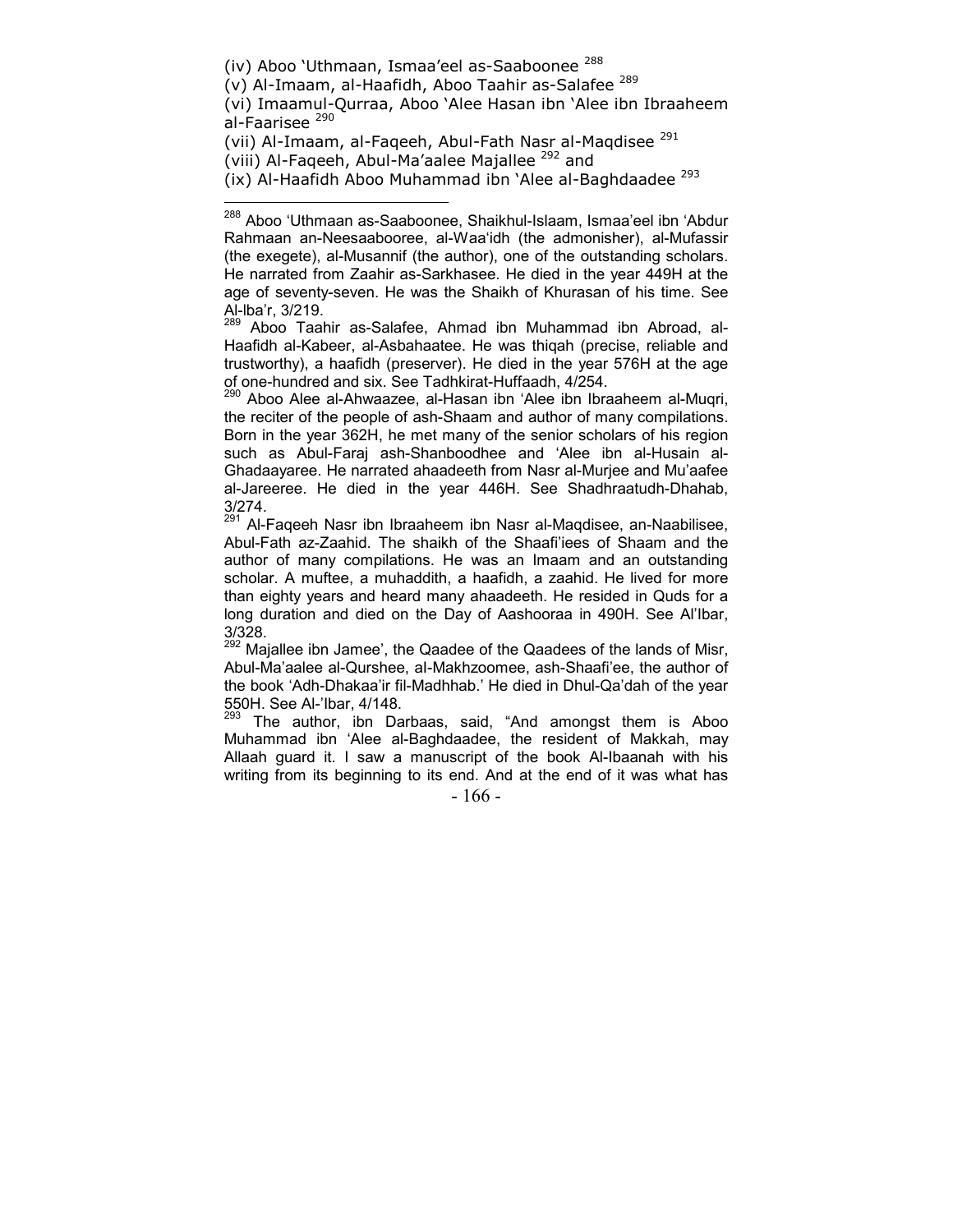And each one of them has testified to specific details of the 'aqeedah of Abul-Hasan al-Ash'aree, as contained and expounded in his final book Al-Ibaanah, and to its agreement with that of the Salafus-Saalih. As for the Ash'ariyyah of today then they are upon a way and path which Abul-Hasan al-Ash'aree declared himself free of in front of Allaah, and the scholars consider them to be other than Ahlus-Sunnah wal-Jamaa'ah but rather, in the midst of Ahlul-Bid'ah wad-Dalaalah. 294

 $\overline{a}$ 

- 167 - Shaikh ibn Uthaimeen (r) said, "So, for example, the Ash'arees and the Maatooreede's are not considered from Ahlus-Sunnah wal-Jamaa'ah in this particular matter (i.e., concerning the Names and Attributes of Allaah). Rather, they oppose what the Prophet (swallallahu alaihi wasallam) and his Companions were upon with regards to accepting the Attributes (it Allah, the Most Perfect, upon their haqeeqah (real meaning). This is why, whoever says that Ahlus-Sunnaah are three groups: the Salafees, the Ash'arees and the Maatooreedees, then such a person is indeed mistaken. Rather we say, 'How can all three be considered Ahlus-Sunnah and they differ with each other? What is there after Truth, except misguidance. How can they all be Ahlus-Sunnah, whilst each one of them refutes the other this is not possible, except if it is possible to reconcile the opposites. There is no doubt however, that one of them is truly Ahlus-Sunnah - but which one? Is it the Ash'arees, the Maatooreedees or the Salafees? Whichever of them agrees with the Sunnah is considered to be Ahlus-Sunnah, whilst whichever of them

just been mentioned. It was in the possession of our Shaikh, the Imaam, the head of the Scholars, the Faqeeh, the Haafidh, al-'Allaamah, Abul-Hasan ibm Mufaddal al-Maqdisee.

I prepared n-my own manuscript from it and compared it after I had made another copy from what I found in the book of the Imaam Nasr ahl-Maqdisee at the Baitul-Maqdis, may Allaah protect it, and one of our companions presented it, in the precincts of Baitul-Maqdis, to one of those with high ranking among the Jahmiyyah who attributed the forged statement (of not writing Al-Ibaanah) to Abul-Hasan al-Ash'aree. But he rejected it and argued against it saying, 'We have never heard of it, and nor is it one of his works..." See Adh-Dhabb 'an Abee Hasan al-Ash'aree, pp. 130-131.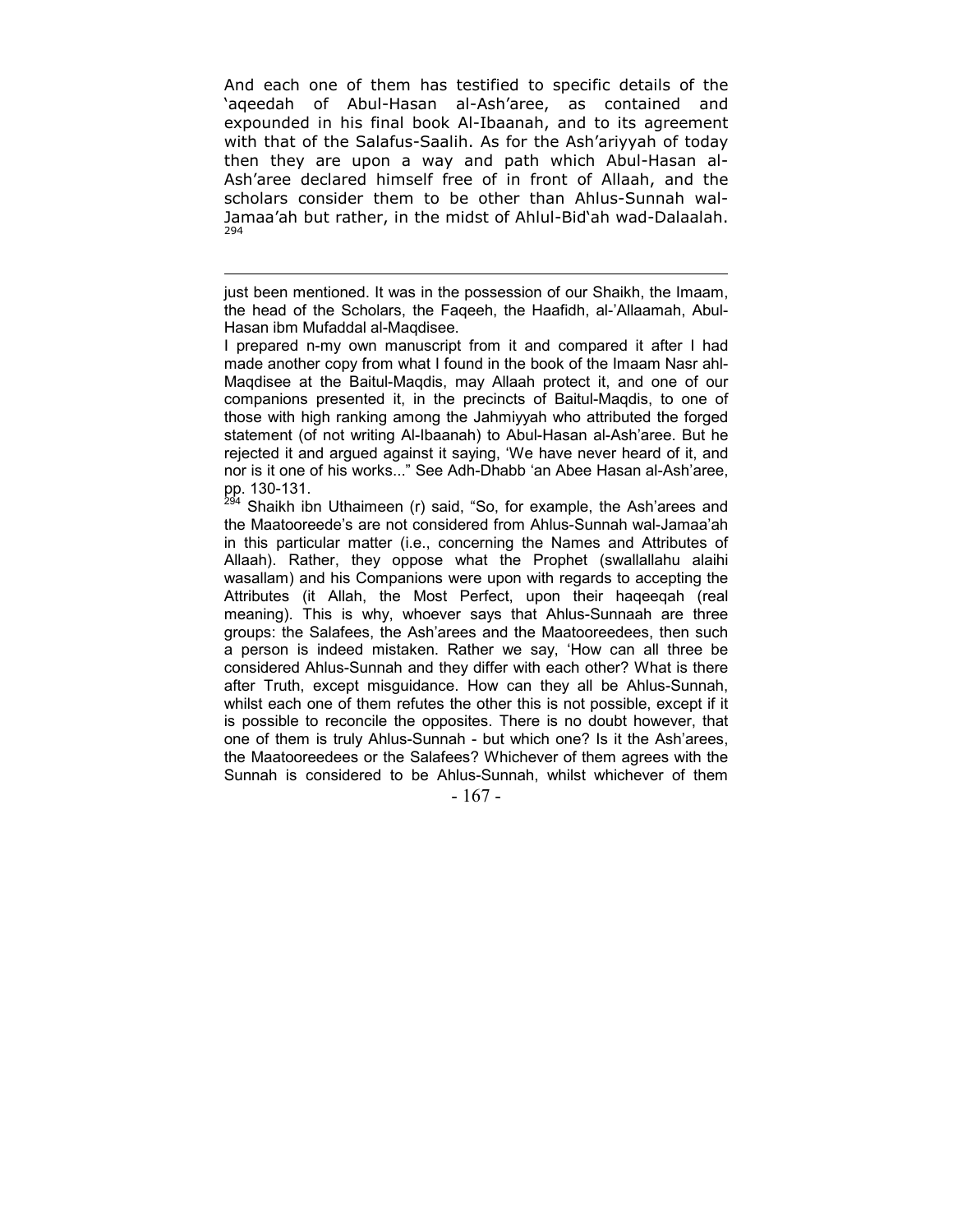And this is in light of the fact that the term Ahlus-Sunnah wal-Jama'ah is used with two separate meanings:

**The General Meaning**: which is used for those in opposition to the Shee'ah. So it is said: those who claim adherence to Islaam are of two classes, Ahlus-Sunnah and the Shee'ah. So Shakhul-Islaam entitled his book in reply to the Rawaafid, Minhaajus-Sunnah' and in he made the two meanings clear, and clearly stated that the positions of the innovated sects are from the Ahlus-Sunnah only with this particular meaning (of Ahlus-Sunnah wal-Jamaa'ah. This meaning covers everyone except for the Shee'ah, such as the Ash'ariyyah especially, since with regard to the subject of the Companions and the Khulafaa (caliphs) the Ash'ariyyah are in agreement in methodology with the Ahlus-Sunnah.

**The Specific Meaning**: which is used for those in opposition to the Innovators and the People of the Innovated Sects, and this is the more frequent and well known usage. So when they say in the books of criticism of narrators about a man, that he was from Ahlus-Sunnah and the like, then what is meant is that he was not from one of the innovated sects such as the Khawaarij, the Mu'tazilah and the Shee'ah and he was not a person of theological rhetoric (Kalaam) and innovated ideas.

With this meaning, the Ash'ariyyah do not enter into it at all. Rather they are outside it and Imaam Ahmad and Ibn al--

 $\overline{a}$ 

- 168 -

opposes it is not. So we say: the Salaf are Ahlus-Sunnah wal-Jama'ah, and this description cannot be true for anyone else other than them. So how can those who oppose the Sunnah be called Ahlus-Sunnah, this is not possible. How is it possible to say Ahlus-Sunnah are of three differing groups, but we say that they are in agreement? So where is the agreement and consensus? Rather, Ahlus-Sunnah wal-Jama'ah are those who hold on to what the Prophet (swallallahu alaihi wasallam) and his Companions were upon, and to the aqeedah of the Salaf, until the Day of Judgement — and they are the Salafees." Sharh 'Aqeedatil.'Waasitiyyah, 1/123.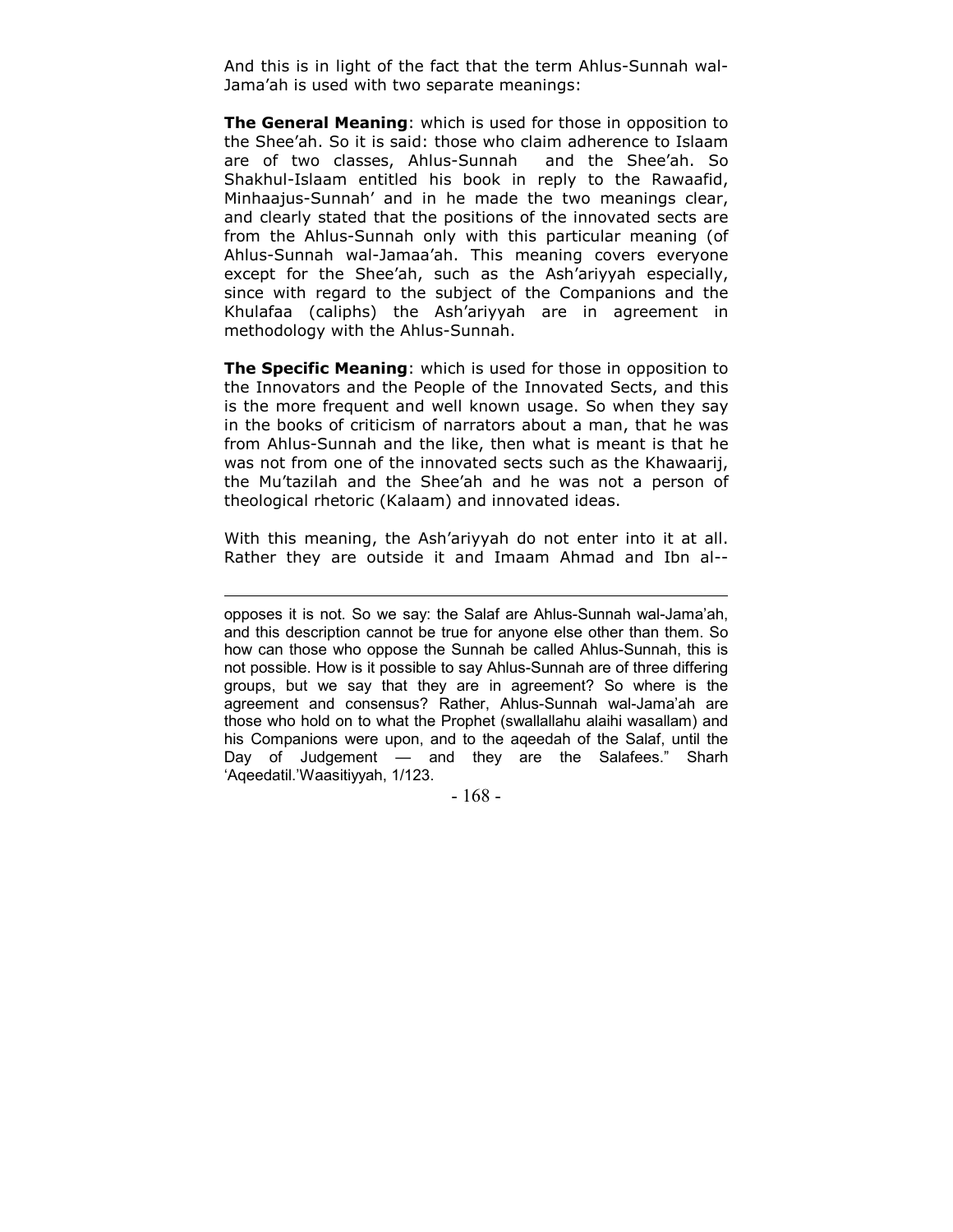Madeenee have stated textually that whoever involves themselves in any theological rhetoric is not counted amongst the Ahlus-Sunnah, even if by that he arrives at the Sunnah, until he abandons debating and surrenders to the texts. So they do not lay down as a condition that a person merely agrees with the Sunnah, rather that he must take and derive with it (alone). So he who takes from the Sunnah is from its people even if he makes an error, and he who derives from somewhere else is in error even if in conclusion he agrees with it. But the Ashariyyah as you will see, take and derive from other than the Sunnah and they do not agree with it in their Conclusions, So how can they be from its people. A summary of the sayings of the scholars regarding the Ash'ariyyah are presented below:

The Haafidh of the west and it's outstanding scholar Ibn 'Abdul-Barr reported with his chain of narration from the scholars of the Maalikees in the east, that ibn Khuzaimah said in the book of witnesses Kitaabus-Shuhudaat) in explanation of the saying of Maalik that it is not permissible to accept the witness of the people of Innovator and innovated sects, "The people of the innovated sects in the view of Maalik and the rest of our companions are the people of theological rhetoric (Kalaam). So every person of theological rhetoric is from the people of the innovated sects and innovation, whether he is an Ash'aree, or other than an Ash'aree, and his witness is not accepted in Islaam ever. Indeed he is to be ostracized, and punished for his innovation and if he persists in it, and repentance is to be sought from him."'

Also ibn 'Abdul-Barr himself reports in Al-Ihtiqaa from the three scholars: Maalik, Aboo Haneefah and ash-Shaafi'ee that they forbade theological rhetoric and spoke severely against its people, and that they are innovators and are to be punished. Its like is reported by Ibnul-Qayyim in Ijtimaa'ul-Juyooshil-Islaamiyyah - and what are the Ash'ariyyah except people of theological rhetoric?

- 169 -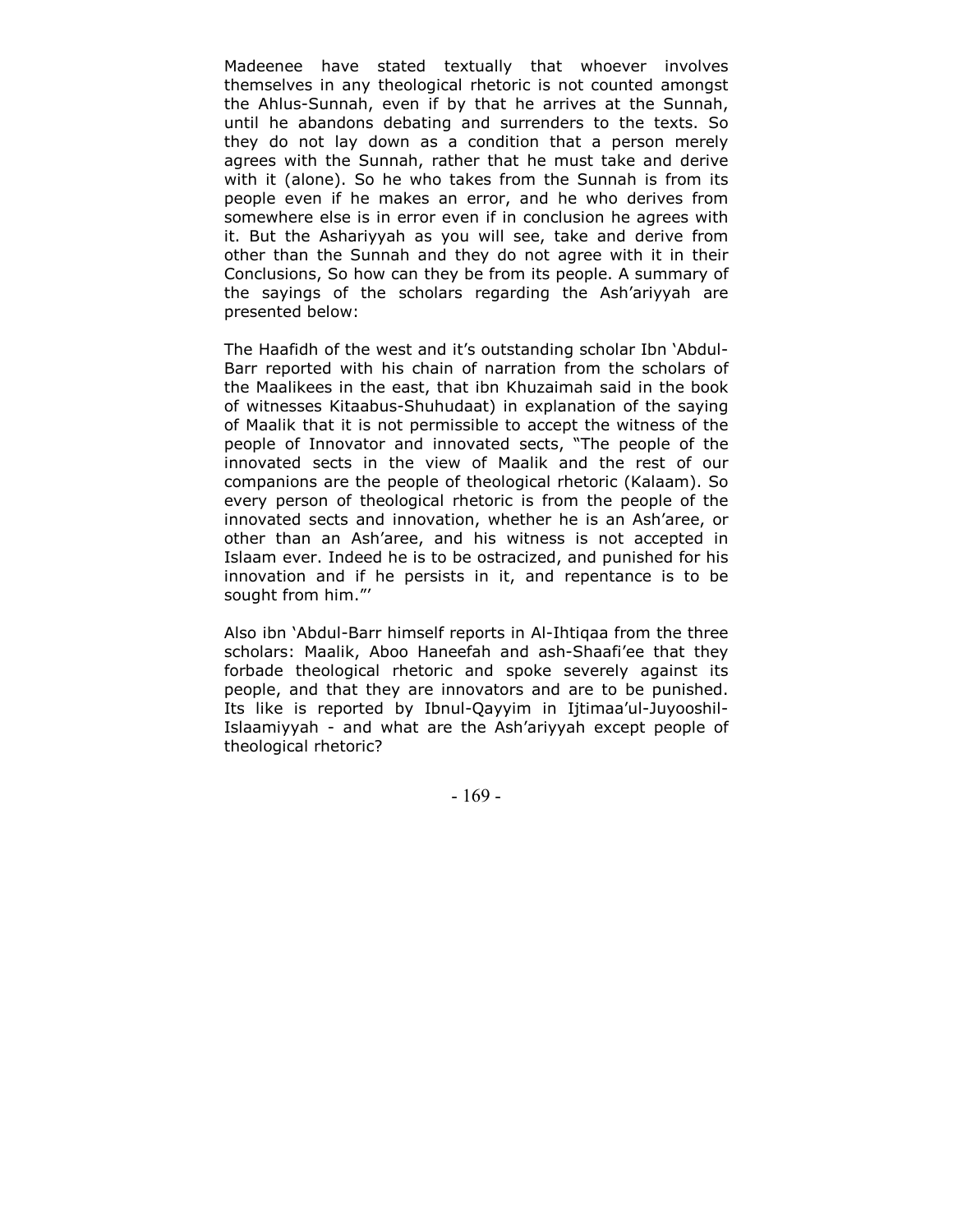Imaam Abul-'Abbaas ibn Suraij known as 'Ash-Shaafi'ee the Second' and he was a contemporary of al-Ash'aree, said, "We do not speak with ta'weel (interpolation) of the Mu'tazilah, the Ash'ariyyah, the Jahmiyyah, the apostates, the anthropomorphists (Mujassimah and Mushabbihah), the Karraamiyyah and those who declare Allaah to be like His creation (Mukayyifah, those asking about time modality of His Attributes). Rather we accept them (the texts about Allaah's Attributes) without interpretation (ta'weel) and we believe in them without declaring any likeness with the creation (Tamtheel)."<sup>295</sup>

Imaam Abul-Hasan al-Kurjee, one of the Shaafi'ee scholars of the fifth century said, "The Shaafi'ee Imaams have not ceased disdaining and detesting that they should he ascribed to al-Ash'aree and they disassociate themselves from that which al-Ash'aree built his madhhab upon, and they forbid their companions and beloved ones from approaching it, as I have heard from a number of the shaikhs and Imaams." He then gave an example of the shaikh of the Shaafi'ees of his time, Imaam Aboo Haamid al-Isfaareenee, Who was known as 'Ash-Shaafi'ee the Third' saying, "The severity of the Shaikh against the people of theoretical knowledge is well known, to the point that he even made a distinction between the principles of the fiqh of ash-Shaafi'ee and the principles of al-Ash'aree, Notes upon times were added by Aboo Bakr ar-Raadhiqaanee and it is with me. He was followed in this by Shaikh Aboo Ishaaq ash-Sheeraazee in his two books, 'Al-Lumaa' and 'At-Tabsirah.' To the point that if a point of al-Ash'aree agreed with one saying amongst our companions he made distinction and said, "It is the saying of the Ash'ariyyah," and he did not include them amongst the companions of ash-Shaafi'ee. They disdained and

 $\overline{a}$ 

- 170 -

<sup>&</sup>lt;sup>295</sup> See Ijtimaa' ul-Juyooshil-Islaamiyyah, p. 62, for the belief of Ibn Suraij.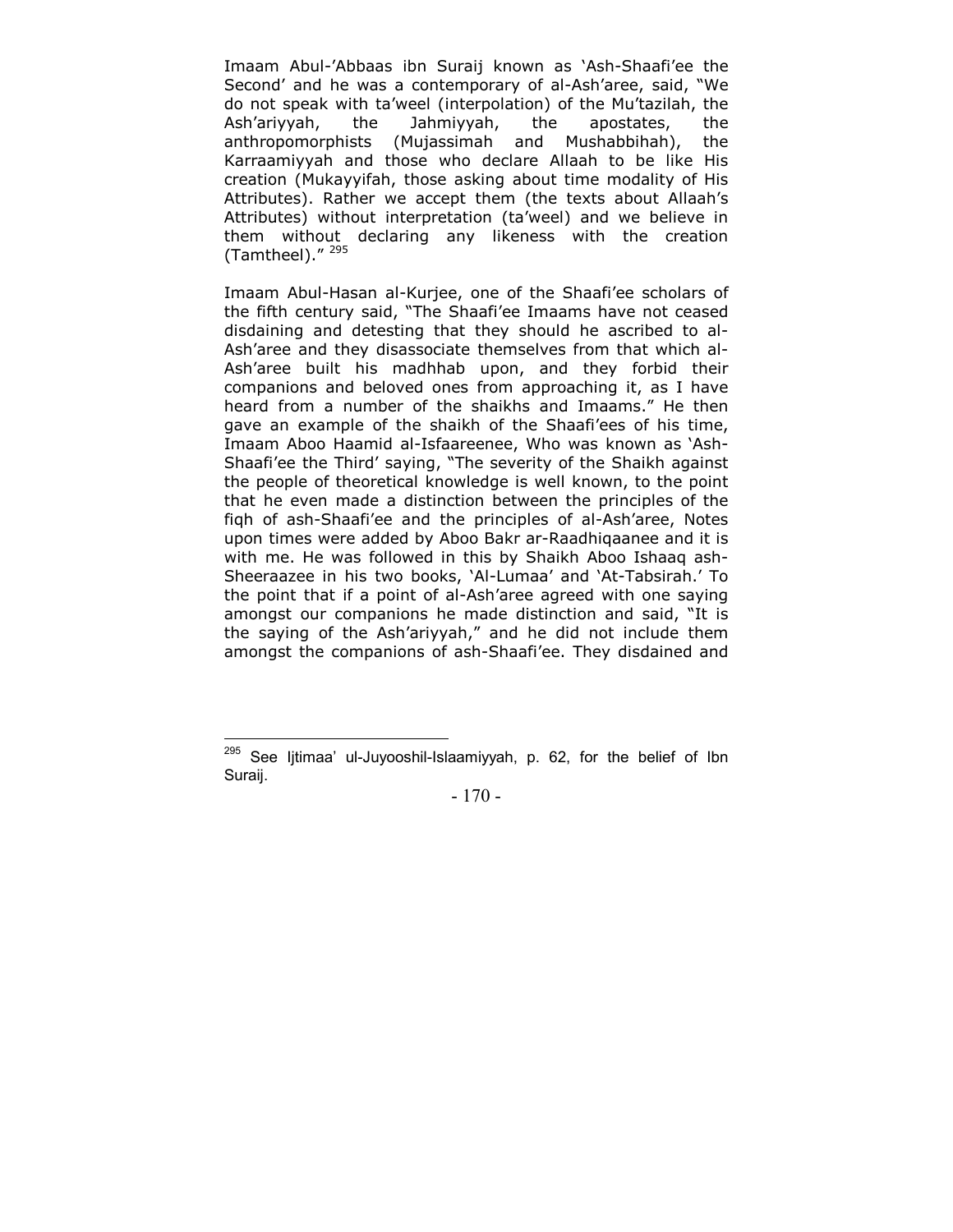avoided them and their madhhab in the principles of fiqh not to mention with regard to the principles of the Religion." 296

As is known the author of At-Tahaawiyyah and its explainer were both Hanafees, and at-Tahaawee was a contemporary of al-Asharee. He wrote his 'aqeedah to explain the 'aqeedah of Imaam Aboo Haneefah and his companions, and it is very like what is found in Fiqh al-Akbar from him. They report from the Imaam that he clearly states the Kufr (disbelief) of one who says that Allaah, the Most Perfect and Exalted, is not upon the 'Arsh (throne) or remains silent about it. Also his student Aboo Yoosuf declares Bishr al-Maareesee to be a Kaafir, and as is well known the Ash'a'riyyah deny Allaah's ascension and deny that He, the Most High, is above the Throne, and it is also well known that their principles were taken from Bishr al-Maareesee. <sup>297</sup>

The position of the Hanbalees with regard to the Ash'ariyyah is more famous than to need mention. So (ever) since Imaam Ahmad declared 'Ibn Kullaab' to be an innovator and ordered him to be ostracized, and he was the true founder of the Ash'aree madhhab, the Hanbalees have not ceased to be involved in a long battle with them. Even to the time of the state of Nizaamnul-Mulk in which they behaved presumptuously, and after it the Hanbalees rejected every speaker who mixed anything from the madhhab of the Ash'ariyyah into his speeches. Ibnul-Qushairi was one of those who experienced this, and because their madhhab had become so widespread, and due to the agreement of the scholars of the state, especially the Hanbalees that he should be opposed, so the Khaleefah al-Qaadir sent out Al-I'tiqaad al-Qaadiree which

 $\overline{a}$ 

<sup>&</sup>lt;sup>296</sup> At-Tis'eeniyyah, pp. 238-239, and see Sharhul-Asfahaaniyyal-t, 5/31, from the Fataawa al-Kubraa itself. See also Ijtimaa 'ul-Juyooshil-Islaamiyyah and Mukhtasarul-Uloom for his belief and also Tabaqnatush-Shaafiyyah for his biography.

<sup>&</sup>lt;sup>297</sup> See what is mentioned in Siyar A'laamin-Nubulaa in the biography of Bishr, 10/200-201 and Al-Hamawiyyah pp. 14-15.

<sup>- 171 -</sup>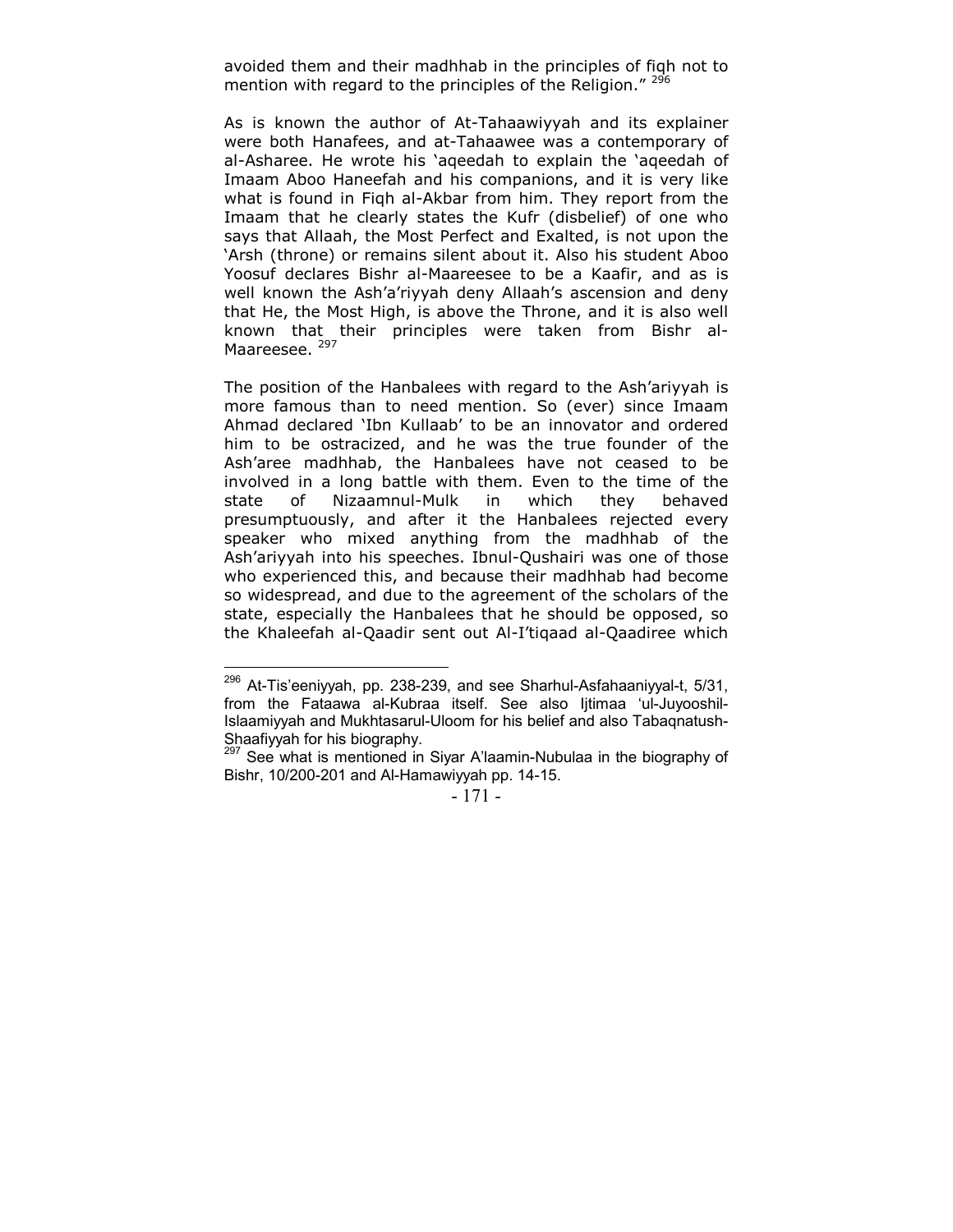clarified the 'aqeedah which was binding upon the Ummah in the year 433H.  $298$ 

And Shaikhul-Islaam Ibn Taymiyyah quotes that when 'Abdul-Qadir Jeelaanee was asked, "Has there ever been one who was a Walee of Allaah who was upon other than the 'aqeedah of Ahmad ibn Hanbal?" He replied,

### **"That has not occurred and will never occur." 299**

 $\overline{a}$ 

<sup>&</sup>lt;sup>298</sup> See Al-Muntazam of Ibnul-Jawzee, events of the year 433, 469 and 475H, vols. 8 and 9. <sup>299</sup> Al-Istiqaamah, pp. 85-86

<sup>- 172 -</sup>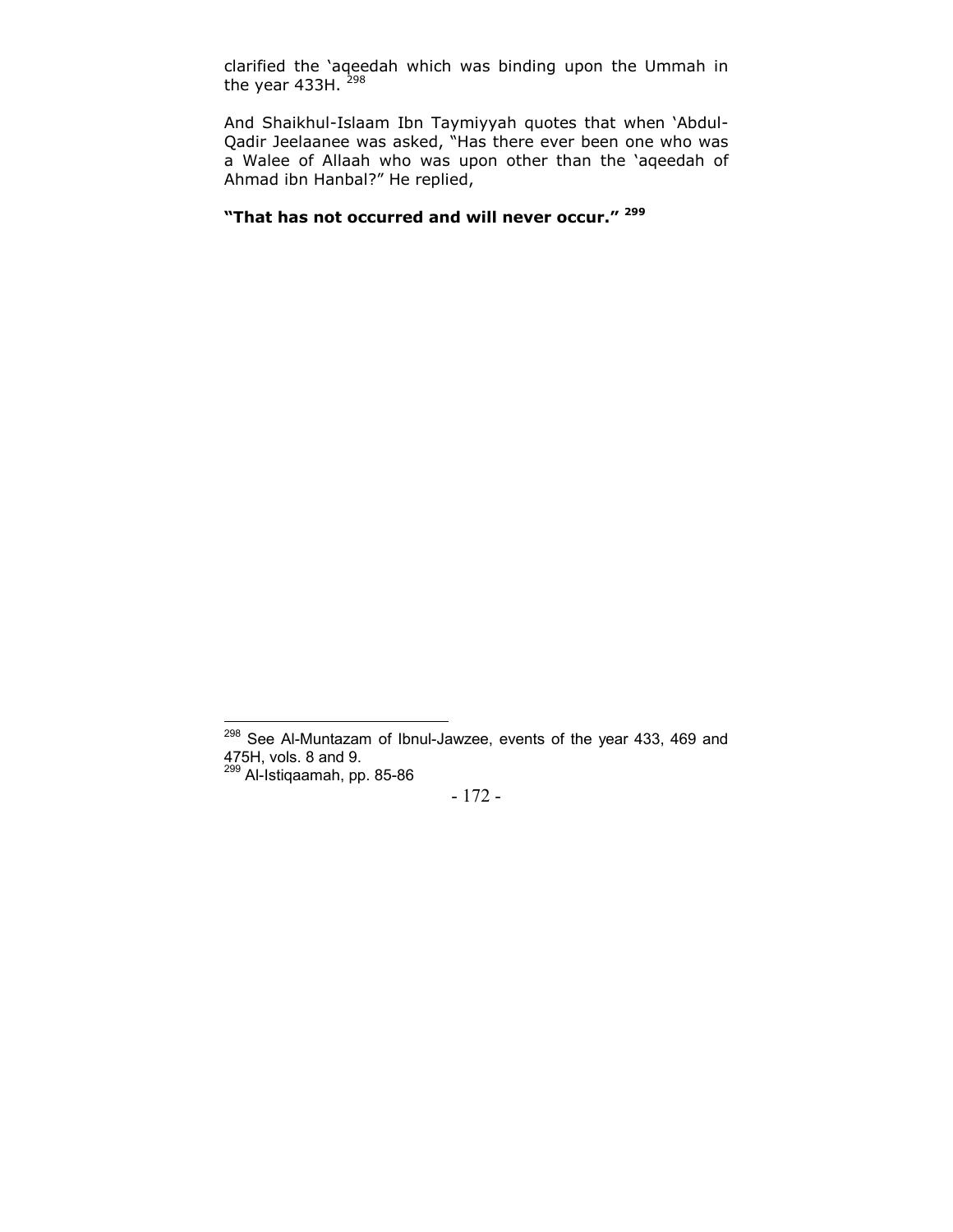#### **GLOSSARY**

**Aayah (pl. Aayaat):** A verse of the Qur'aan composed of a number of words ti-mat occur together.

**Ahlul-Bid'ah:** The People of Innovation, those people who introduce matters, whether, beliefs, actions or principles into the religion which do not belong to it and which the Messenger (sallallahu alaihe wa-sallam) and his Companions were not upon.

**Ahlul-Kalaam:** The People of Theological Rhetoric, those who resort to philosophical reasoning and rationale in understanding the texts of the Book and the Sunnah.

**Ahlus-Sunnah wal..Jamaa'ah:** Those who hold fast to that which the Prophet (sallallahu alaihe wa-sallam) and his Companions were upon with regards to 'aqeedah (belief), manhaj (methodology) and all other matters of religion and who hold onto to this way, not abandoning it for the way of the innovated and misguided sects, such as the Khawaarij, the Mu'tazilah, the Ash'ariyyah, the Sooftyyah and their likes.

**Allaamah:** A title given to someone who is distinguished in his learning and knowledge of the religion.

**'Aqeedah:** The principles and specific details of belief that one holds in his heart.

**Ashaabul-Hadeeth:** The People of Hadeeth, this is a description of whoever submits to the Prophetic Narrations in accepting and deriving his belief, as opposed to Ahlul-Kalaam and Ahlul-Bid'ah who rely upon other than them.

**Athar (pl. Aathaar):** Literally, a remnant or trace. It means a narration from the Prophet (sallallahu alaihe wa-sallam) or from the Companions, the Taabi'een or those after them.

- 173 -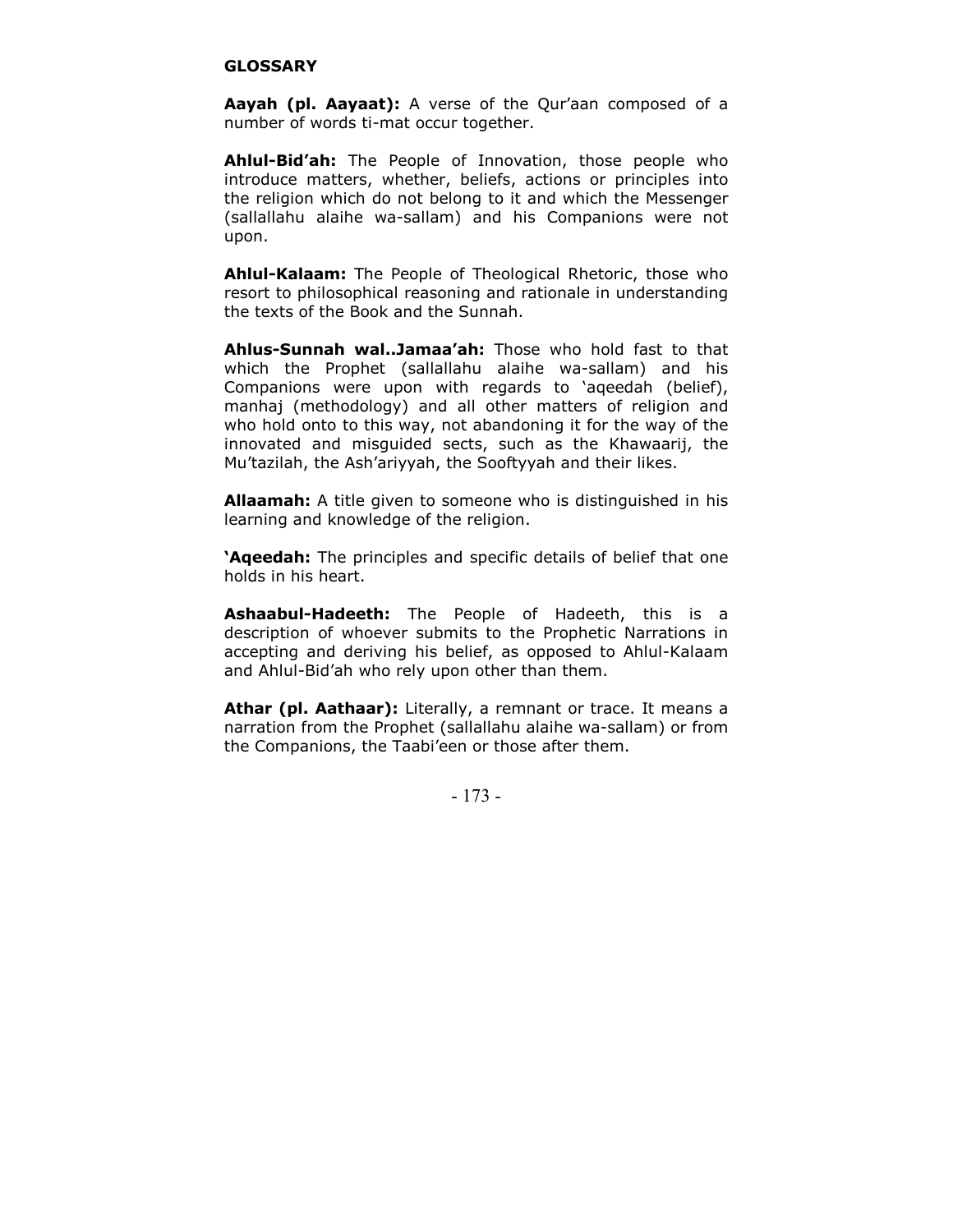**Bid'ah:** An innovation, something having no precedence from the Prophetic Sunnah.

**Dalaalah:** Misguidance.

**Dhaahir:** Apparent, manifest.

**Eemaan:** The correct Islamic belief, which comprises firm belief in the heart, profession by the tongue and the actions of the limbs. It can also increase and decrease.

**Faqeeh:** Someone who has good understanding of the religion, of the texts of the Book and the Sunnah and who can derive rulings from them.

**Fiqh:** The understanding and application of the Sharee'ah as derived from the Qur'aan and the Sunnah.

**Haafidh:** A preserver of the Qur'aan and Hadeeth.

**Hadeeth** (pl. Ahaadeeth): A narration containing the sayings of the Messenger of Allah (sallallahu alaihe wa-sallam), his actions or any descriptions of him.

**Hasan:** In the science of hadeeth, a good and acceptable hadeeth

**Haqeeqah**: Real, in reality (as opposed to metaphorically).

**Ilmul-Hadeeth:** The science of Hadeth which is involved with separating the correct and true ahaadeeth from the weak and fabricated ones.

**Ijmaa':** Consensus, the agreement of the Companions of the Messenger (sallallahu alaihe wa-sallam) upon an issue or the agreement of the Scholars of Ahlus-Sunnah wal-Jamaa 'au upon an issue

- 174 -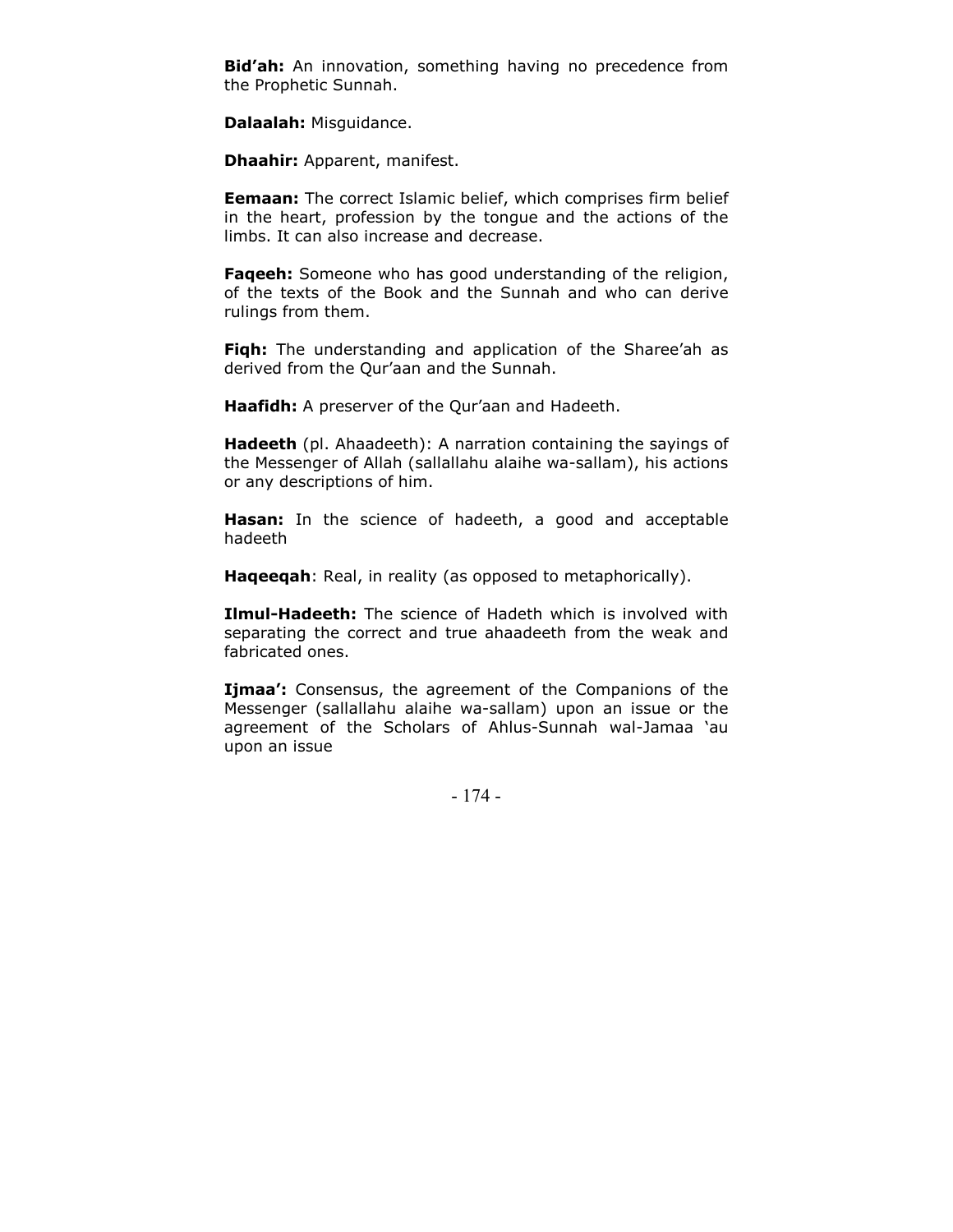**Imaam:** One who leads in prayer, in terms of knowledge or fiqh. Also a leader of a state.

**Jamaa'ah:** A body of Muslims which is united with and in its adherence to the truth, which is what the Companions were upon and those following them upon that.

**Kaafir:** A disbeliever.

**Khaleefah** (pl. Khulafaa): The leader of the Muslim Ummah

**Khilaafah:** The Muslim State which is based upon the beliefs, actions and methodology of the Messenger (sallallahu alaihe wa-sallam) and His Companions.

**Khutbah:** A sermon (i.e., the khutbah of Jumu'ah).

**Kufr:** Disbelief.

**Madhhab** (pl. Madhaahib): A way or a school of thought.

**Majaaz:** Allegorical or metaphorical.

**Manhaj:** Methodology, the methodology of a Muslim in the derivation, understanding and application of his religion.

**Mu'min:** A believer.

**Muhaddith:** Someone well versed in the science of hadeeth and all its branches and who is able to separate the correct from the false ahaadeeth.

**Mushaf:** The printed Qur'aan.

**Mushrik:** A pagan, polytheist, one who associates partners with Allaah, in either his beliefs or his actions

- 175 -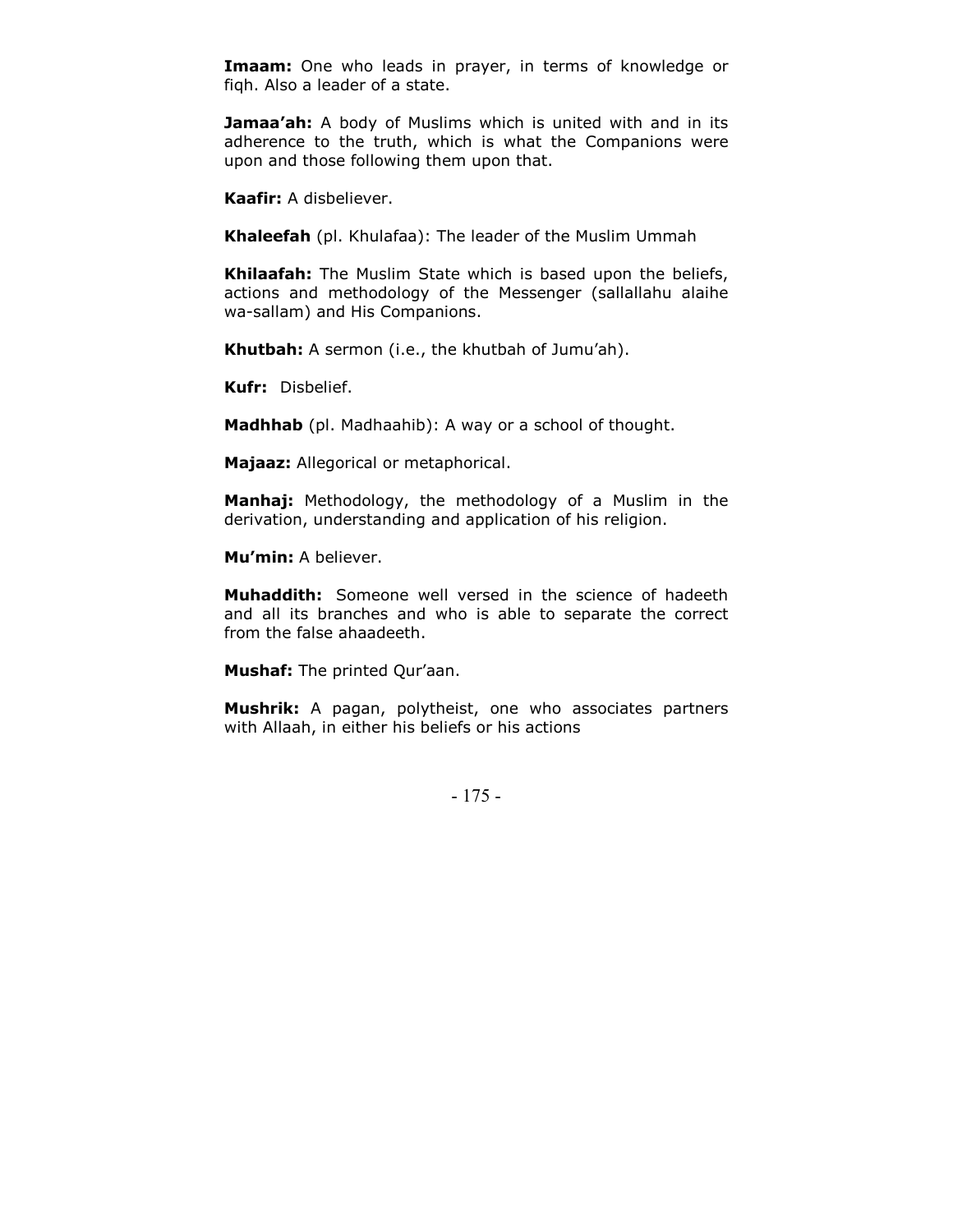**Mutawaatir:** A hadeeth. reported by a large number of narrators at every stage of its transmission, so that it is impossible for it to have been invented. Scholars differ about the minimum number of narrators needed to constitute a mutawaatir hadeeth.

**Muwahhid** (p1. Muwahhidoon): One who holds the correct belief in Allaah and His Names and Attributes, who worships Him alone, with everything that the correct meaning of worship requires, and does not associate partners with Him in any form or fashion and who dies upon that state.

**Nifaaq:** Hypocrisy

**Qadaa:** Allah's ordainment of everything in creation.

**Qadar:** Allaah's Pre-decree and pre-estimation of the creation.

**Qiblah:** The direction one faces during Prayer (i.e., towards Makkah)

**Saheeh:** Authentic, a hadeeth fulfilling all the conditions of authenticity

**Salaam:** The greetings that a Muslim gives to another, Assalaamu alaikum' may Allaah protect you and keep you safe.

**Salaf** (Salafu-Saalih): Predecessors (the Pious Predecessors), the early Muslims, those of the first three generations specifically (i.e., the Companions, the Successors and their successors) and those who are upon their way in belief and methodology, generally.

**Shirk:** Associating partners with Allaah.

**Sunnah:** In the broadest sense the entire religion, which the Prophet (sallallahu alaihe wa-sallam) came with. Namely, all matters of belief, rulings, manners and actions, which were

- 176 -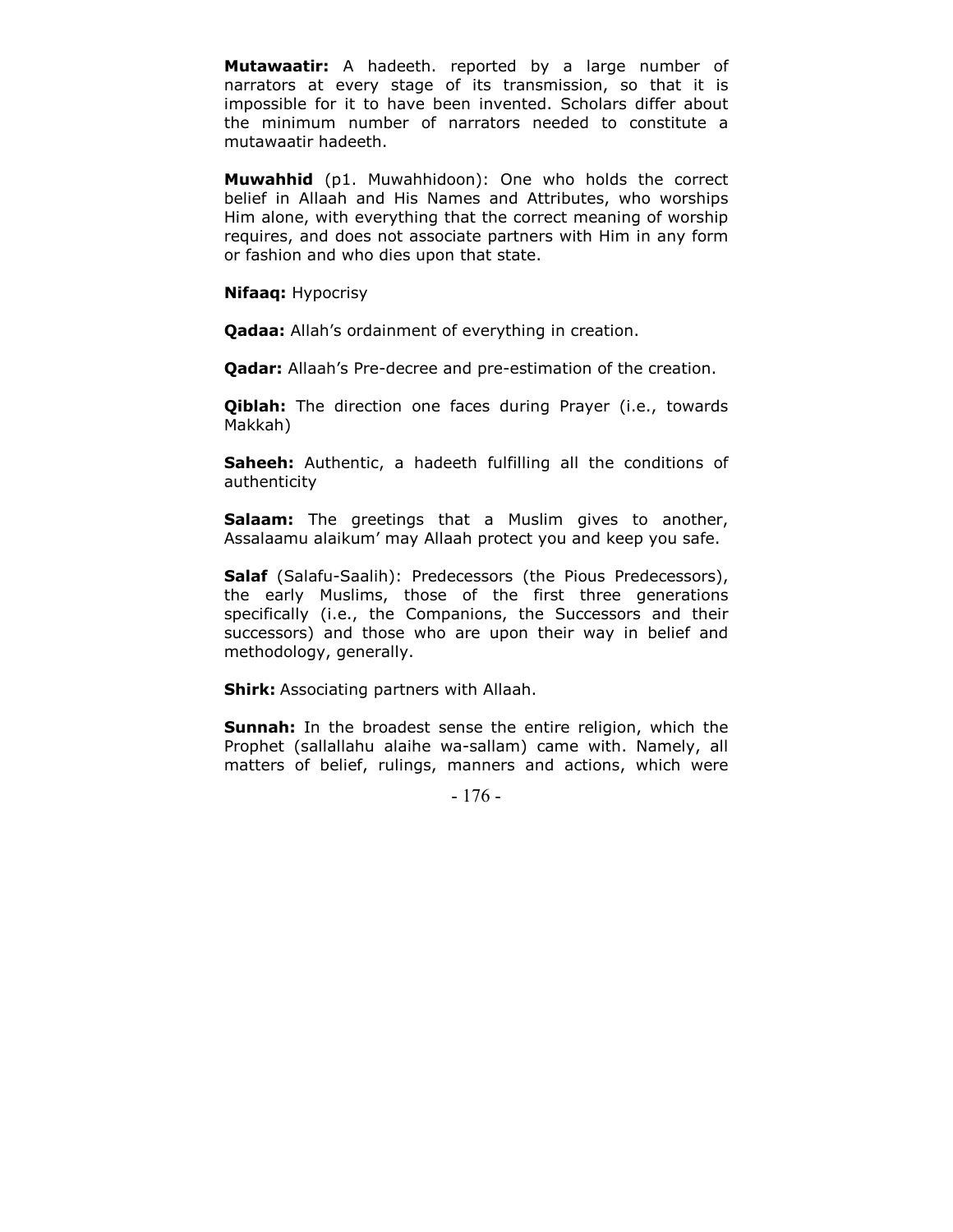conveyed by the Companions. It also includes those matters which the Prophet (sallallahu alaihe wa-sallam) established by his sayings, actions and his approval.

**Ta'teel:** The act of denying any of Allaah's Attributes.

**Ta'weel:** To give a figurative explanation of any of Allaah's Attributes, such as to say that Allah's Hand means 'power' or blessing or that His Anger means to intend to punish' or to say that His Throne really means His sovereignty and other similar things.

**Taabi'ee** (pl. Taabi'een): The Successors, that is the successors of the Companions, the next generation after the Companions.

**Tahreef:** To distort the meaning of Allah's Attributes or any of the texts of the Book and the Sunnah such as to say the Allah's Mercy means 'the desire to confer a favour upon someone or to say that 'Istawa' (to ascend) really means 'Istawla' (to conquer, dominate).

**Tahreef:** To enquire into exactly how Allaah's Attributes are such as to say, 'How is Allaah's Hand?' or Exactly how does Allah ascend the Throne?' etc.

**Takbeer:** 'Allahu-Akbar' (Allaah is greater).

**Taqiyah:** Deception

**Tasdeeq:** To affirm something is true and correct.

**Tashbeeh:** To claim that Allaah's Attributes resemble the Attributes of the creation such as to say 'Allah's Hand is like our hands' etc.

- 177 -